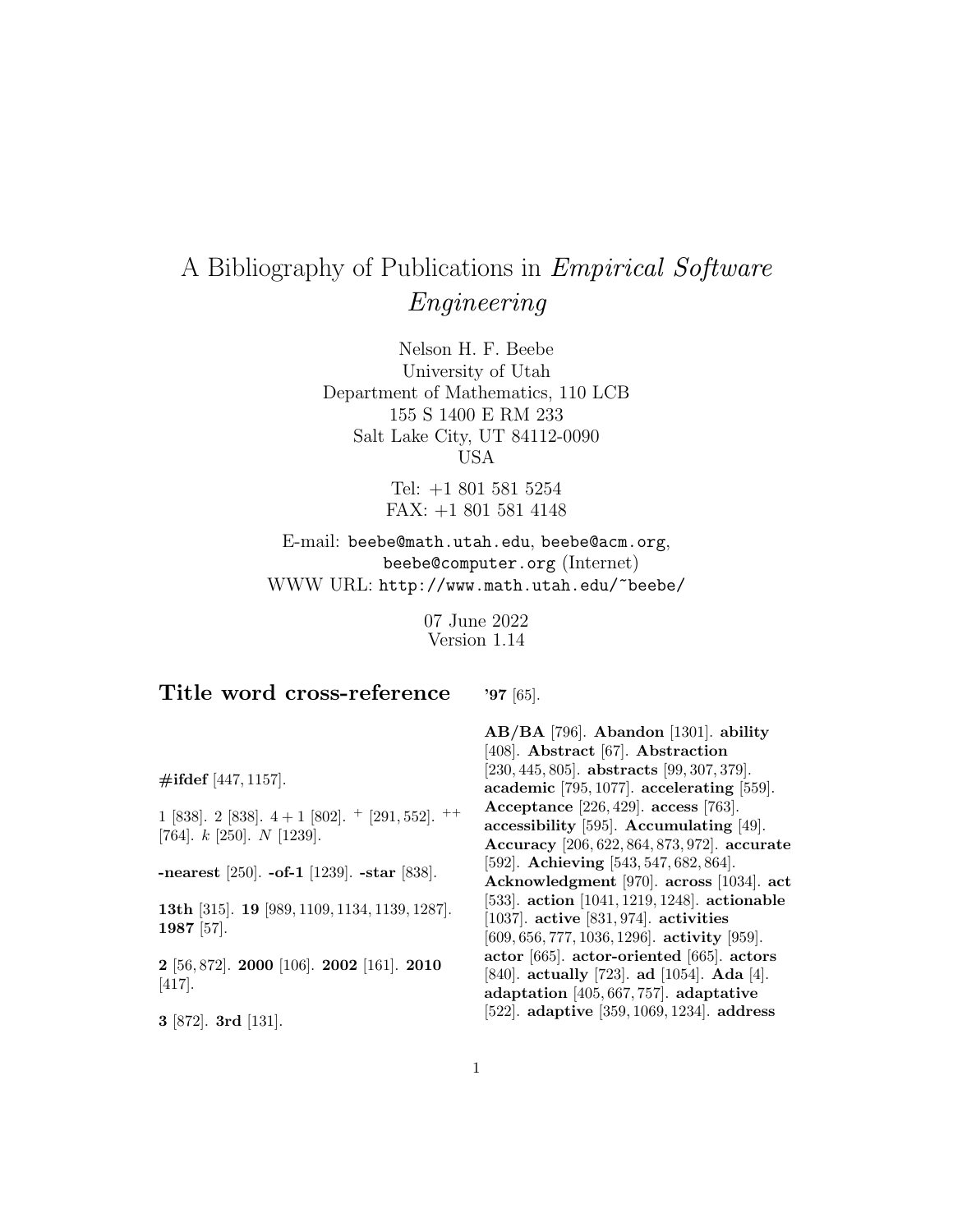[508]. **Addressing** [269, 595, 770, 1115]. **Adequacy** [128, 1259]. **adjustment** [342]. **admitted** [755, 1044, 1112, 1170, 1223, 1285]. **Adopt** [1301]. **Adoption** [458, 840, 992, 1015, 1098, 1217]. **adults** [793]. **adversarial** [1073, 1194]. **Aesthetics** [164]. **Aesthetics-based** [164]. **affect** [463, 587, 949, 1137]. **affected** [644]. **affective** [1144]. **affects** [859]. **after** [196]. **against** [976, 1194]. **age** [808]. **agenda** [757]. **Aggregating** [769, 817]. **aggregation** [284, 1163]. **Agile** [238, 241, 304, 353, 370, 421, 423, 499, 553, 568, 574, 723, 735, 757, 813, 879, 971, 1062, 1076, 1082, 1104, 1148, 1249]. **agility** [577]. **aging** [1034]. **Agreement** [77]. **agribot** [999]. **AI** [1077, 1154, 1257]. **AI-based** [1257]. **AICs** [1239]. **aid** [322, 817]. **Aided** [17]. **Aiding** [1183]. **Ajax** [375, 433]. **ALFAA** [974]. **Algorithm** [745, 792]. **Algorithm-based** [745]. **algorithms** [266, 375, 435, 572, 652, 910, 969, 1002, 1156, 1294]. **Aliasing** [974]. **aligning** [517]. **alignment** [916]. **aligns** [1016]. **Alitheia** [489]. **Alleviating** [851]. **allocation** [477]. **allocators** [603]. **Alternative** [208]. **Alternatives** [137]. **am** [1020]. **America** [1050]. **Ammonia** [997]. **among** [272, 276, 1134]. **amplification** [1269]. **analogical** [883]. **Analogy** [78, 97, 159, 170, 171, 190, 261, 291, 342, 365, 405, 667]. **Analogy-Based** [78, 190, 291, 405, 667]. **Analyse** [225]. **analysers** [811]. **analyses** [1204]. **Analysing** [306, 1121, 1229]. **Analysis** [17, 26, 27, 44, 75, 86, 87, 98, 143, 157, 175, 176, 231, 235, 252, 271, 275, 286, 291, 321, 322, 324, 332, 333, 336, 337, 348, 372, 390, 408, 430, 435, 454, 481, 516, 563, 572, 599, 655, 671, 689, 711, 716, 722, 726, 758, 807, 810, 852, 860, 861, 872, 882, 923, 954, 958, 980, 982, 1011, 1065, 1066,

1216, 1218, 1221, 1232, 1250, 1255, 1259, 1263]. **Analysts** [44]. **Analytics**

[927, 985, 1002, 1037]. **analyzability** [842].

1091, 1107, 1109, 1119, 1192, 1195, 1202, 1210,

**analyze** [767]. **Analyzing** [295, 387, 415, 612, 657, 783, 794, 1071, 1088, 1224, 1246]. **AndroEvolve** [1250]. **Android** [586, 668, 691, 740, 775, 780, 821, 838, 839, 850, 867, 908, 924, 929, 934, 936, 939–941, 954, 1001, 1019, 1034, 1063, 1065, 1072, 1107, 1109, 1114, 1122, 1139, 1198, 1204, 1241, 1250, 1291]. **anecdote** [1252]. **Angelis** [170]. **annealing** [260]. **annotated** [680]. **annotations** [1020, 1157]. **anomalies** [279]. **anonymous** [1239]. **answer** [875, 994]. **answers** [784]. **ant** [542]. **anti** [607, 937, 974, 1036, 1070]. **Anti-Aliasing** [974]. **anti-pattern** [607, 1070]. **anti-patterns** [937, 1036]. **antipatterns** [409, 584]. **Apache** [561, 562, 647, 663, 706, 1066, 1092]. **API** [395, 424, 556, 569, 575, 647, 693, 830, 948, 984, 1063, 1072, 1130, 1135, 1191, 1197, 1205, 1250]. **APIReal** [830]. **APIs** [802, 983, 1001]. **App** [612, 819, 867, 933, 942, 954, 1229]. **Applicability** [2, 63, 1226]. **Application** [5, 41, 42, 176, 213, 366, 485, 510, 646, 701, 846, 866, 967, 1060, 1163, 1277]. **application-level** [1277]. **Applications** [182, 183, 254, 325, 433, 465, 480, 519, 580, 596, 616, 737, 777, 780, 905, 912, 930, 931, 934, 937, 940, 943, 944, 1139, 1200, 1241, 1303]. **Applied** [89, 260, 507, 928]. **Applying** [29, 340, 355, 425, 479, 795, 1168]. **Appreciation** [579, 653, 759, 849, 1108]. **Appreciative** [396]. **Approach** [231, 274, 368, 370, 577, 592, 650, 651, 658, 661, 662, 679, 693, 701, 713, 767, 775, 781, 830, 837, 889, 997, 1009, 1042, 1060, 1099, 1126, 1175, 1221, 1284]. **Approaches** [125, 394, 419, 511, 576, 814, 868, 1007, 1215, 1226]. **apps** [619, 668, 740, 776, 838, 850, 929, 932, 935, 936, 939, 990, 1019, 1065, 1072, 1109, 1118, 1155, 1198, 1284]. **APR** [1150]. **AQUA** [291]. **Archetypal** [624]. **architecting** [881]. **architectural** [392, 393, 606, 688, 842, 1279]. **Architecture** [81, 178, 217, 290, 317, 336, 355, 394, 476, 522, 566, 583, 684, 704, 750, 781, 791]. **architectures** [391, 652, 801, 874]. **areas**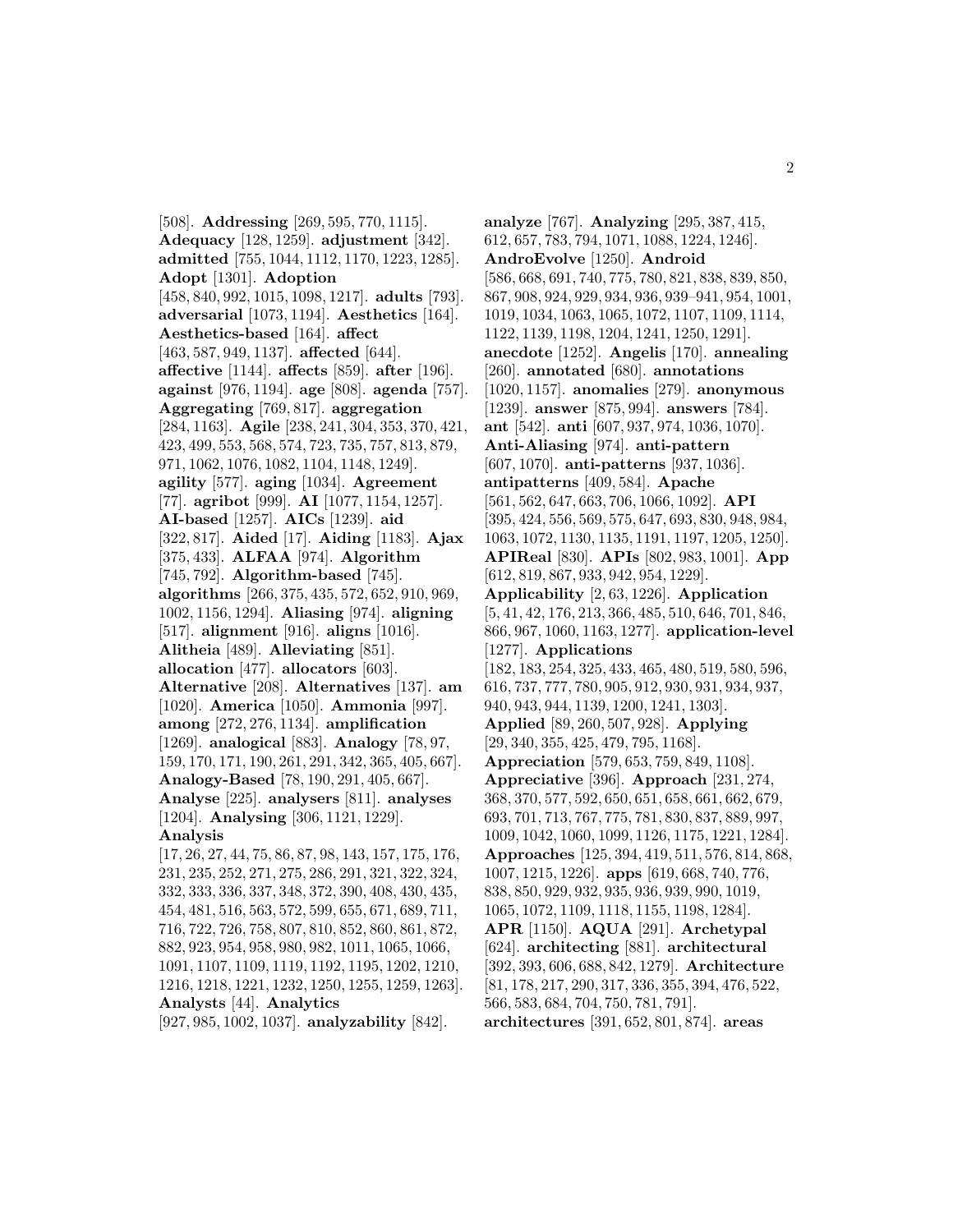[294]. **ArgoUML** [1280]. **ArgoUML-SPL** [1280]. **Aristotle** [599]. **Art** [92, 282, 1126]. **artefact** [767]. **Article** [134]. **artifact** [1129, 1246]. **Artifacts** [92, 262, 631, 861, 1052, 1079]. **ask** [1007]. **asking** [615]. **AspectJ** [797]. **Assess** [18, 81, 246, 493]. **Assessing** [68, 104, 108, 137, 187, 323, 344, 354, 392, 495, 593, 610, 616, 644, 702, 780, 870, 915, 1123, 1164]. **Assessment** [109, 153, 202, 218, 235, 405, 431, 449, 522, 572, 586, 667, 738, 837, 875, 950, 956, 958, 981, 1014, 1030, 1073, 1090, 1119, 1143, 1265, 1283]. **Assessments** [77, 972]. **assignment** [625, 658, 1039, 1062]. **assist** [1014]. **assistance** [1006]. **assisted** [1140, 1162]. **Associating** [900]. **Association** [769]. **Assumptions** [24, 220]. **Assurance** [362, 1126, 1145, 1249]. **AST** [1274]. **AST-level** [1274]. **attack** [858, 950, 1194]. **attempts** [500]. **attitudes** [716]. **attraction** [799]. **attribute** [291]. **Attributes** [217, 302, 486, 544, 629, 651, 740]. **attribution** [886]. **augmentation** [333]. **augmented** [1235]. **Augmenting** [815]. **Australian** [195]. **Authoring** [112]. **automata** [926]. **Automated** [266, 333, 350, 460, 529, 563, 625, 648, 684, 686, 795, 814, 824–827, 998, 1007, 1039, 1040, 1090,

1093, 1102, 1142, 1150, 1183, 1194, 1250, 1268]. **Automatic** [578, 597, 644, 710, 822, 844, 851, 897, 903, 967, 1087, 1132, 1204]. **Automatically**

[480, 508, 543, 612, 654, 1096, 1192, 1276]. **Automating** [512, 1043]. **Automation** [177, 1059]. **automotive** [864]. **autonomy** [1148]. **AutoRELAX** [508]. **avionics** [702]. **aware** [359, 424, 775, 918, 1069].

**BA** [796]. **back** [1247]. **backers** [1115]. **Background** [203, 447]. **backstage** [1288]. **bad** [973, 1262, 1284]. **balance** [679]. **balanced** [1172]. **Balancing** [117, 873, 1045]. **Bandit** [1046]. **BarrierFinder** [1054].

**barriers** [423, 919, 1054]. **base** [728]. **base-class** [728]. **Based** [62, 70, 81, 82, 97, 111, 118, 124, 170, 171, 178, 188, 190, 196, 231, 236, 249, 255, 281, 291, 299, 306, 321, 323, 324, 334, 336, 341–343, 351, 371, 375, 391, 402, 404, 405, 442, 444, 473, 477, 488, 492, 506, 526, 547, 551, 586, 594, 625, 649– 651, 658, 661–663, 667, 672, 677, 680, 705, 718, 734, 741, 745, 827, 879, 914, 921, 932, 943, 944, 967, 974, 979, 996, 1020, 1028, 1038, 1060, 1064, 1110, 1122, 1141, 1151, 1191, 1211, 1216, 1219, 1225, 1231, 1240, 1244, 1248, 1257, 1301, 1302]. **based** [9, 74, 78, 148, 164, 237, 240, 284, 350, 443, 466, 483, 555, 576, 636, 647, 701, 704, 747, 760, 788, 817, 823, 844, 952, 961, 1042, 1091, 1120, 1165, 1175, 1185, 1278, 1284]. **baseline** [956]. **basis** [298]. **battery** [1107]. **Bayesian** [313, 439, 467]. **be** [424, 427, 718, 722, 877, 1154]. **Beg** [125]. **Behavior** [38, 361, 623, 799]. **Behavioral** [380, 1009, 1075]. **Behaviour** [100, 858]. **behind** [423]. **Being** [238, 1134, 1161]. **beliefs** [1123]. **benchmark** [419, 952, 1009]. **benchmark-based** [952]. **Benchmarking** [77, 250, 1204]. **benchmarks** [659, 1187]. **benefit** [336, 537]. **Benefits** [195, 235, 280, 835, 1071, 1267]. **Bertillonage** [462]. **Best** [46, 875, 1301]. **best-answer** [875]. **Better** [831, 877, 1002, 1182]. **Between** [181, 271, 308, 473, 492, 521, 524, 544, 570, 577, 581, 727, 776, 782, 789, 803, 825, 864, 873, 902, 920, 959, 1026, 1028, 1170, 1239, 1252]. **Beyond** [1114]. **bi** [373]. **bi-objective** [373]. **Bias** [206, 899]. **bilingual** [1215]. **binaries** [603, 604]. **binomial** [299]. **Bisection** [1270]. **bloated** [1100]. **blockchain** [995, 1053]. **blog** [459]. **Board** [121]. **Boosting** [582, 996]. **born** [978]. **Borrow** [125]. **both** [987]. **bots** [994, 1296]. **bottlenecks** [828]. **Bounties** [953]. **bounty** [1115]. **Brazil** [1031]. **breaches** [962]. **break** [1006]. **Breaking** [983, 1262]. **breath** [1267]. **Breathing** [632]. **Briand** [41]. **broke** [983].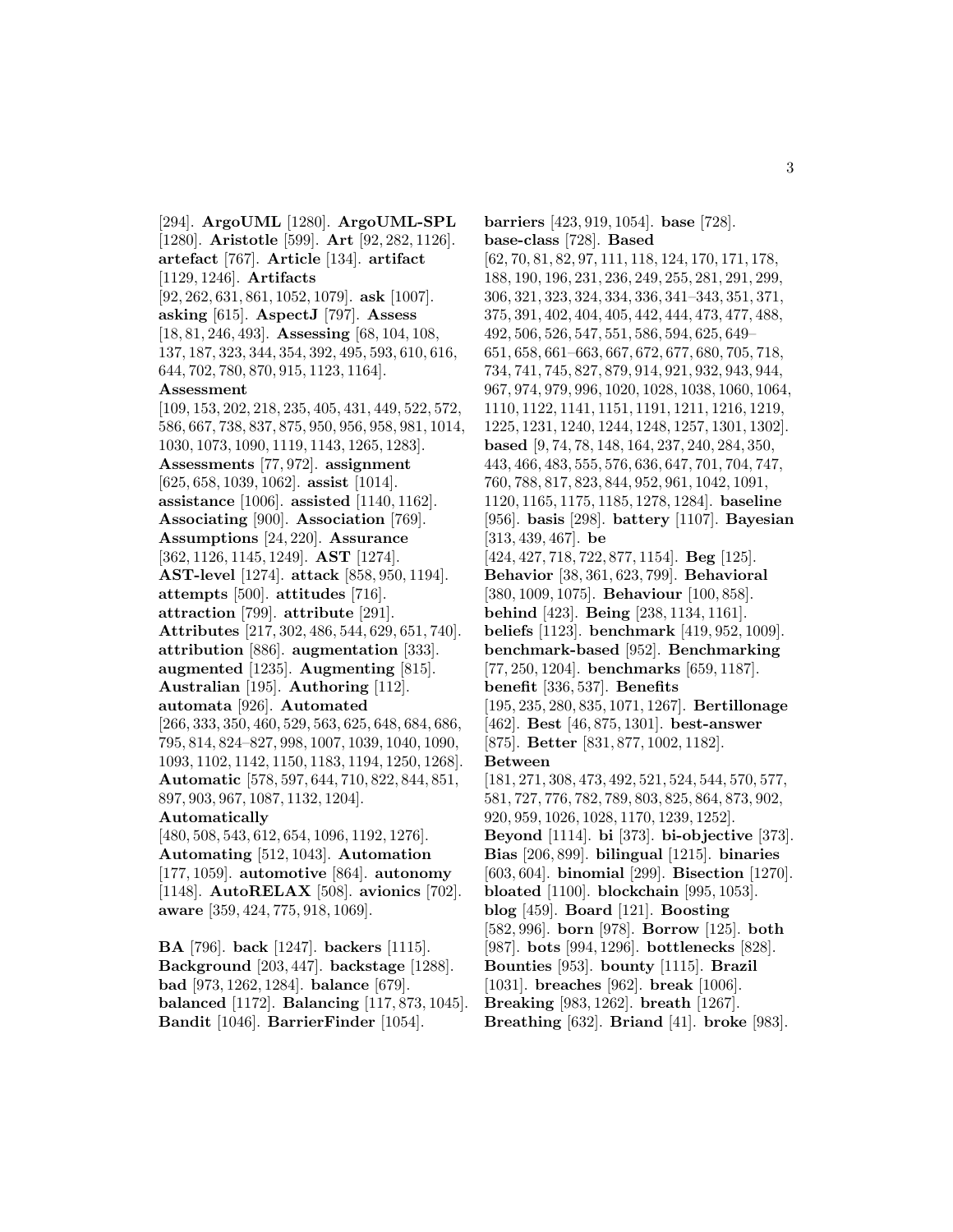**broth** [311]. **Bug**

[331, 513, 540, 563, 591, 592, 625, 645, 691, 718, 787, 876, 921, 997, 1004, 1028, 1071, 1110, 1136, 1152, 1182, 1183, 1185, 1225]. **bug-inducing** [1152]. **bugginess** [492]. **Bugs** [456, 692, 710, 824, 832, 901, 978, 990, 1125, 1179, 1199, 1227, 1273, 1293]. **Build** [420, 570, 741, 1006, 1113]. **Building** [107, 281, 400, 640, 746, 1012, 1117, 1258]. **builds** [909]. **Bullet** [44]. **business** [254]. **businesses** [1085]. **bypass** [465].

**C** [58, 105, 603, 604, 898]. **C/C** [604]. **caching** [1277]. **Calculation** [398, 479]. **Call** [138, 1302]. **call-based** [1302]. **calling** [414]. **calls** [783, 1072]. **Can** [152, 253, 427, 867, 1159, 1260]. **Candidate** [217]. **Candidates** [1295]. **Cannot** [1293]. **Capability** [57, 294, 495]. **capacity** [900, 1140, 1162]. **CAPS** [984]. **Capture** [70, 201, 397, 576]. **captured** [657]. **cards** [443]. **Case** [27, 33, 87, 112, 114, 122, 142, 152, 169, 195, 202, 218, 222, 226, 232, 256, 318, 325, 327, 330, 341, 362, 369, 386, 392, 393, 461, 465, 468, 473, 491, 499, 517, 550, 562, 564, 571, 580, 585, 593, 627, 628, 664, 704, 735, 736, 747, 749, 757, 813, 835, 915, 935, 945, 953, 971, 975, 1039, 1043, 1053, 1082, 1084, 1087, 1092, 1118, 1120, 1168, 1175, 1196, 1236, 1243, 1248, 1264, 1279]. **case-driven** [1043]. **Cases** [205, 223, 235, 429, 473, 526, 1126, 1234, 1280]. **Catalog** [912, 939]. **Categories** [191, 480, 521, 1007]. **Categorizing** [887]. **category** [1183]. **causal** [1183]. **Causes** [929, 1031, 1063]. **CDA** [1001]. **celebrated** [722]. **Center** [195]. **Central** [1262]. **centric** [407, 519, 1269]. **challenge** [858]. **Challenges** [343, 355, 394, 496, 498, 517, 545, 746, 750, 785, 791, 833, 866, 992, 1071, 1133, 1145, 1184, 1193, 1249, 1298]. **Change** [26, 111, 200, 246, 352, 384, 408, 409, 454, 476, 535, 556, 636, 671, 716, 733, 769, 789, 808, 900, 951, 967, 996, 1070]. **change-** [409, 1070]. **Change-based** [636]. **change-proneness**

[384, 408]. **Changeability** [137]. **ChangeLocator** [823]. **Changes** [377, 416, 463, 590, 598, 607, 647, 672, 676, 700, 707, 767, 823, 836, 865, 896, 914, 983, 1009, 1059, 1113, 1125, 1128, 1152, 1224, 1262, 1276]. **changing** [1104]. **Characterisation** [229]. **Characterising** [1001]. **characteristic** [402]. **Characteristics** [113, 187, 309, 393, 492, 513, 524, 798, 877, 935, 993, 1035]. **Characterization** [236, 260, 476, 973]. **Characterizing** [231, 663, 911, 937, 1019, 1089, 1176, 1275, 1295]. **Charting** [575]. **Cheap** [643]. **checking** [464]. **checklist** [347]. **Checklists** [51]. **cherry** [1182]. **Chidamber** [214]. **choose** [703]. **Chrome** [787, 874]. **Chromium** [692]. **circle** [772]. **city** [931]. **Class** [223, 281, 363, 364, 409, 486, 512, 728, 1143, 1189]. **classes** [276, 789, 1239]. **Classification** [64, 75, 79, 117, 123, 167, 190, 202, 218, 445, 488, 555, 604, 979, 1043, 1156, 1165]. **Classification-Tree** [117, 123]. **classifiers** [1057, 1058]. **classify** [480, 1007]. **Classifying** [846, 893, 984, 1276]. **client** [433, 950]. **client/server** [950]. **clients** [802]. **climate** [308, 474, 1178]. **climbing** [507]. **clone** [316, 623, 659, 877, 913]. **Cloned** [762, 804]. **Clones** [322, 346, 418, 555, 596, 623, 877, 894, 1281]. **Cloning** [319, 1053]. **closed** [367]. **closed-source** [367]. **closeness** [1231]. **cloud** [528, 1272]. **clustering** [455, 583, 622, 704, 1022]. **clustering-based** [704]. **CMFuzz** [1069]. **CMM** [56]. **Co** [264, 382, 767, 789, 1121, 1236]. **co-change** [789]. **Co-Editing** [1121]. **co-evolution** [264, 382, 767]. **co-located** [1236]. **Code** [4, 70, 83, 96, 248, 322, 345, 415, 416, 493, 505, 514, 519, 524, 538, 541, 567, 581, 587, 590, 596, 597, 601, 608, 614, 623, 641, 660, 697, 705, 711, 725, 739, 762, 774, 775, 801, 803, 807, 811, 815, 817, 836, 853, 859, 865, 878, 886, 890, 893, 894, 898, 900, 903, 913, 914, 923, 924, 929, 939, 951, 955, 983, 986, 1005, 1013, 1023, 1033, 1036,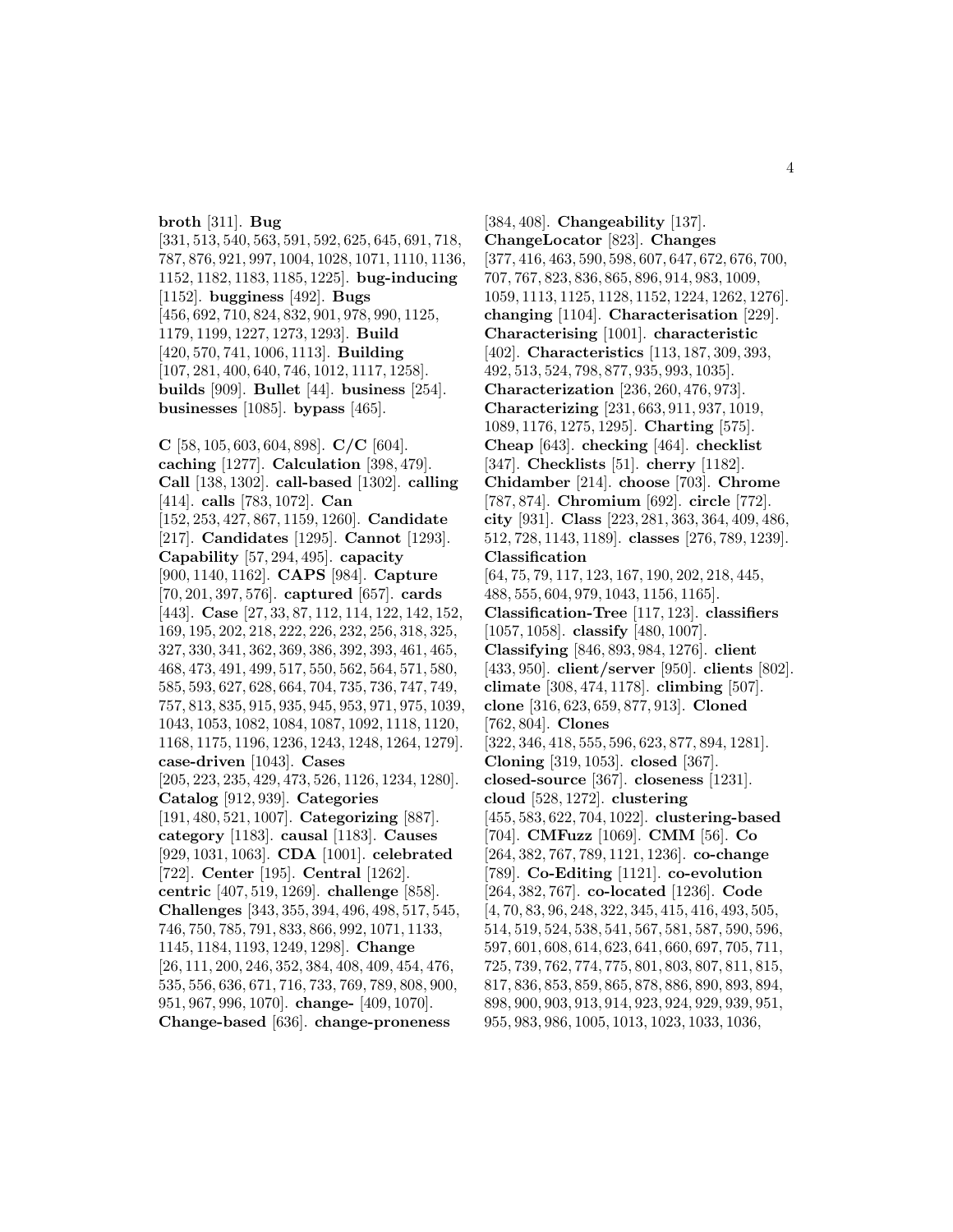1053, 1056, 1059, 1060, 1067, 1088, 1128, 1135, 1166, 1172, 1187, 1191, 1207, 1213, 1218, 1231, 1239, 1253– 1255, 1259, 1260, 1266, 1268, 1274, 1276, 1281]. **code** [346, 382, 495, 555, 674, 792, 869, 888, 949, 950, 1153, 1192, 1224, 1256, 1282, 1296]. **Code-centric** [519]. **code-example** [1191]. **Code-Issue-Introducing** [914]. **code-removal** [1268]. **coding** [580, 945, 947, 955, 1202]. **Coevolution** [631]. **CoFI** [464]. **cognition** [1252]. **cognitive** [582, 1004, 1266]. **Cohesion** [52, 661, 662]. **collaborative** [528, 706, 1086, 1107, 1132]. **Collecting** [82, 216, 1196]. **Collection** [224, 270, 487, 1230]. **collections** [689]. **collective** [1042, 1254]. **collectives** [1196]. **colony** [542]. **colors** [447]. **combination** [256]. **combinatorial** [1017, 1240]. **combining** [362, 495]. **COMBO** [1046]. **come** [1247]. **command** [1242]. **command-line** [1242]. **comment** [1005, 1128, 1189]. **comment-edit** [1128]. **commentaries** [848]. **Commenting** [890]. **Comments** [41, 42, 170, 171, 758, 893, 1189]. **commerce** [616]. **Commercial** [142, 143, 183]. **commit** [492, 1013, 1290]. **commit-relevant** [1290]. **commits** [911, 1009, 1099, 1206]. **Commonly** [86, 186]. **communication** [304, 337, 422, 916, 959, 1048, 1049, 1236]. **communications** [1232]. **communities** [459, 1041]. **community** [491, 531, 561, 623, 768, 889, 991]. **Companies** [172, 175, 423, 517, 852]. **company** [289, 339, 841, 928, 955, 1151, 1226]. **company-specific** [955]. **Comparative** [79, 109, 182, 202, 377, 401, 652, 804, 1232, 1277]. **Comparing** [4, 13, 69, 186, 199, 290, 325, 356, 528, 614, 885, 1020, 1097]. **Comparison** [10, 40, 62, 363, 405, 410, 419, 473, 576, 738, 811, 841, 862, 925, 932, 1007, 1155, 1170, 1253]. **comparisons** [259, 488]. **compatibility** [620, 1063]. **competing** [1155]. **competition** [449]. **compilation** [330, 885].

**compiler** [271]. **complaints** [430, 838, 839]. **completion** [1274]. **complex** [1289]. **complexities** [1045]. **complexity** [14, 254, 739, 859]. **Component** [264, 391, 393, 559, 842, 1173, 1278]. **component-based** [391, 1278]. **components** [829, 978, 1096]. **compose** [1173]. **composite** [344]. **comprehend** [863]. **comprehending** [885]. **Comprehensibility** [483, 817]. **Comprehension** [28, 158, 213, 320, 324, 410, 432, 434, 447, 501, 557, 696, 738, 818, 856, 882, 1003, 1089, 1183, 1208]. **Comprehensive** [160, 884, 936, 1034, 1100, 1268, 1298]. **compressors** [1027]. **computation** [309]. **Computer** [17, 98, 422, 882, 1151, 1267]. **Computer-Aided** [17]. **Computer-mediated** [422]. **Computerized** [45]. **computing** [379, 1087]. **concept** [324, 572, 979, 1031]. **concept-based** [979]. **Conceptual** [230, 454, 622, 1303]. **concern** [805]. **concerning** [984]. **concerns** [1184]. **Conclusion** [1064, 1211]. **Conclusions** [196, 445]. **concurrent** [286, 406, 828, 853]. **conditional** [885]. **Conducting** [134, 177, 327, 489, 1029]. **Conference** [59, 315]. **confidence** [1116]. **Configurable** [767, 790, 1124, 1228]. **configuration** [535, 630, 870, 915, 977, 1068]. **configurations** [1073]. **configure** [441, 1192]. **Configuring** [477]. **confirmation** [899]. **conflict** [798]. **conflicts** [919, 959, 963]. **Confounding** [557]. **confusion** [1067]. **connecting** [433]. **connectivity** [1198]. **consequences** [1031]. **considered** [319]. **Consistencies** [57]. **consistency** [294, 750, 791, 838, 850, 1072]. **consistent** [302]. **consolidation** [244, 411]. **constrained** [374]. **constraint** [573, 650, 1046]. **Constraints** [113]. **Construction** [213, 223, 659]. **Consulting** [172]. **consumption** [535, 867, 1107]. **contact** [1109]. **Content** [188, 887, 1169].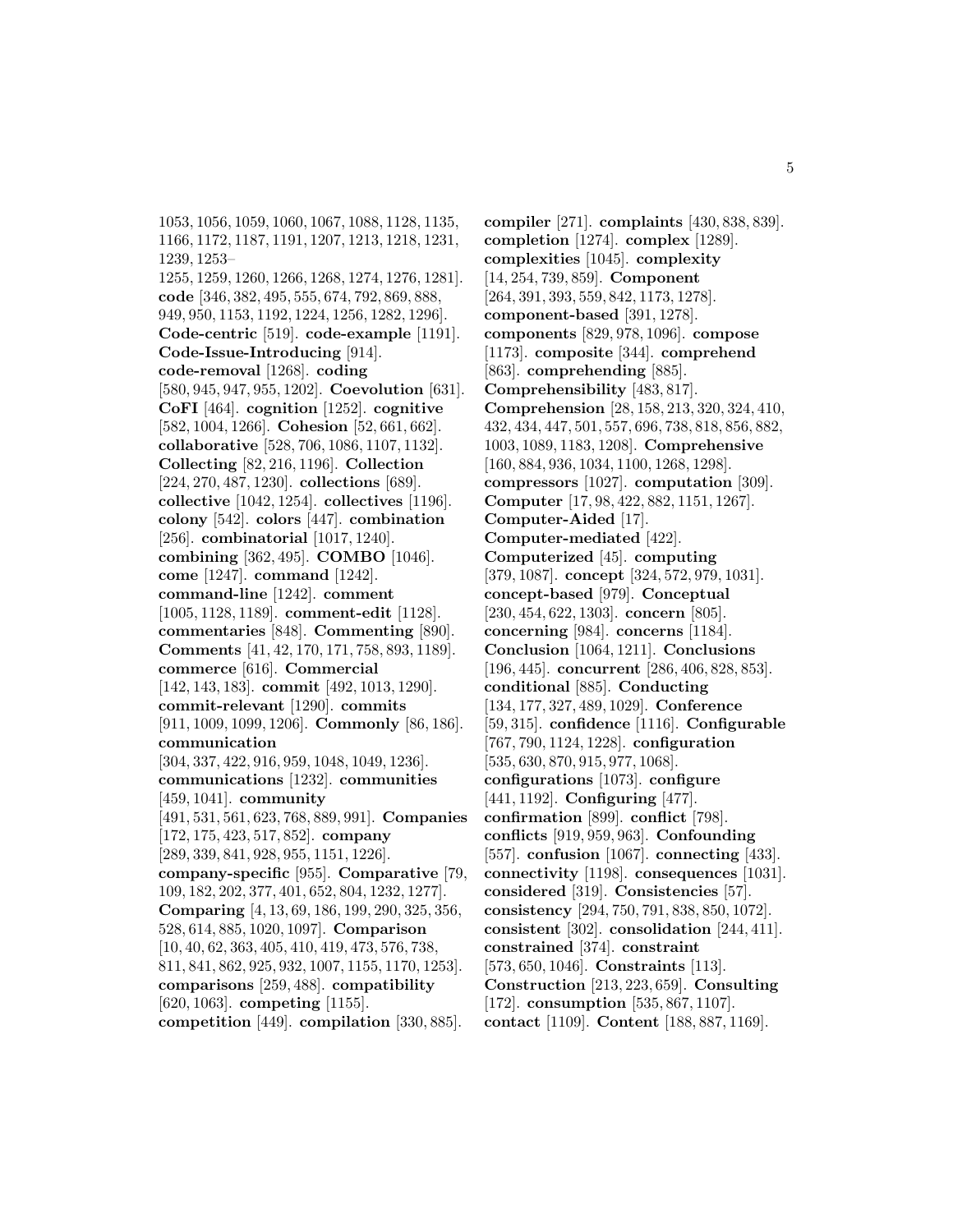**context** [514, 518, 583, 775, 967, 1069, 1235]. **context-aware** [775, 1069]. **context-based** [967]. **contexts** [625, 982, 1212]. **contextual** [592]. **continuous** [682, 881, 909, 973, 1009, 1245]. **Continuously** [588, 876]. **contract** [1184]. **contracts** [995, 1053]. **contribute** [1247]. **contributing** [1099]. **contribution** [792]. **Contributions** [464, 531, 1045, 1246, 1295]. **Control** [55, 58, 165, 482, 588, 974, 1148]. **Controlled** [39, 137, 199, 226, 228, 242, 290, 323, 516, 527, 573, 697, 717, 730, 817, 899, 1117]. **Controller** [801]. **controllers** [482]. **Controlling** [123, 362]. **controls** [1014]. **conventional** [760]. **convertibility** [494]. **cooks** [311]. **cooperation** [643]. **Cooperative** [301]. **coordination** [337, 599, 713, 1047]. **CORBA** [82, 962]. **CORBA-Based** [82]. **core** [489, 1247]. **coronavirus** [1114]. **coronavirus-themed** [1114]. **corpora** [902]. **corpus** [895]. **correcting** [974]. **Correction** [105, 439, 944, 1049, 1058, 1089, 1112, 1140, 1208, 1265]. **Corrective** [212]. **Correctness** [799, 832]. **correlation** [271, 727, 825]. **Correlations** [492, 591]. **Correspondence** [98, 1074]. **COSMIC** [494]. **Cost** [97, 124, 160, 170, 171, 182, 219, 235, 336, 342, 352, 365, 402, 469, 709, 1285]. **Cost-effective** [124]. **cost-to-fix** [709]. **Costs** [64, 111, 585]. **COTS** [249]. **COTS-based** [249]. **coupling** [321, 397, 789, 1074]. **couplings** [454]. **coverage** [299, 306, 406, 543]. **COVID** [989, 1109, 1134, 1139, 1287]. **COVID-19** [989, 1109, 1134, 1139, 1287]. **crash** [591, 823, 952, 996]. **crash-inducing** [823, 996]. **created** [430]. **creates** [768]. **creation** [684]. **creativity** [712]. **CREWS** [112]. **criteria** [260, 299, 372]. **Criterion** [128, 306]. **Critical** [87, 255, 648, 971, 1011, 1271]. **Critiquing** [45]. **CROKAGE** [1055]. **Cross** [289, 339, 571, 582, 639, 708, 743, 771, 838, 894, 928, 987, 1025, 1064, 1226]. **cross-** [289].

**cross-case** [571]. **cross-company** [339, 928, 1226]. **cross-language** [771]. **cross-platform** [838, 1025]. **Cross-project** [582, 639, 708, 743, 894, 987, 1064, 1226]. **Cross-version** [987]. **CROSSMINER** [1127]. **crossover** [796]. **crowd** [1055, 1060]. **crowd-based** [1060]. **Crowdsmelling** [1254]. **crowdsourced** [792, 866, 903, 981]. **crowdsourcing** [962]. **CT** [1240]. **CT-IoT** [1240]. **culture** [1085]. **curates** [768]. **Curating** [744, 1022]. **Current** [144]. **curve** [253]. **curves** [402]. **custom** [603]. **customer** [946]. **customization** [1242, 1248]. **cycle** [313, 919]. **cycles** [276, 766].

**Data** [38, 86, 87, 152, 187, 224, 225, 250, 266, 270, 334, 337, 339, 362, 363, 387, 404, 440, 487, 495, 533, 575, 604, 645, 657, 733, 743, 746, 770, 772, 773, 790, 821, 868, 895, 927, 985, 987, 1002, 1032, 1046, 1057, 1058, 1063, 1088, 1230, 1250]. **Data-driven** [1046, 1063]. **Data-efficient** [790]. **Database** [289, 936]. **dataset** [403, 693, 695, 710, 1107]. **datasets** [1110]. **dates** [690]. **day** [1160]. **dead** [1255]. **Deal** [150]. **Debian** [1091]. **Debian-based** [1091]. **Debsources** [695]. **debt** [585, 755, 1031, 1044, 1094, 1112, 1144, 1170, 1223, 1285]. **DebtFree** [1285]. **Debugging** [671]. **decade** [511, 783]. **decades** [695]. **Decision** [46, 336, 565, 878]. **decision-making** [565]. **declared** [1072]. **decomposition** [1265, 1283]. **decompositions** [629]. **Deep** [1005, 1018, 1093, 1094, 1096, 1159, 1205, 1215, 1218, 1267, 1281, 1286]. **deeper** [964]. **Default** [220, 444]. **Defect** [13, 155, 311, 313, 314, 325, 326, 339, 357, 362, 367, 376, 413, 419, 430, 439, 440, 467, 490, 510, 582, 590, 622, 639, 640, 655, 708, 743, 868, 873, 904, 918, 979, 987, 1040, 1057, 1058, 1064, 1143, 1163, 1226, 1230, 1286]. **defect-detection** [13]. **Defects** [124, 393, 709, 779, 845, 966, 1033]. **Defects4j** [710, 1179]. **defense** [469]. **Degrading** [19].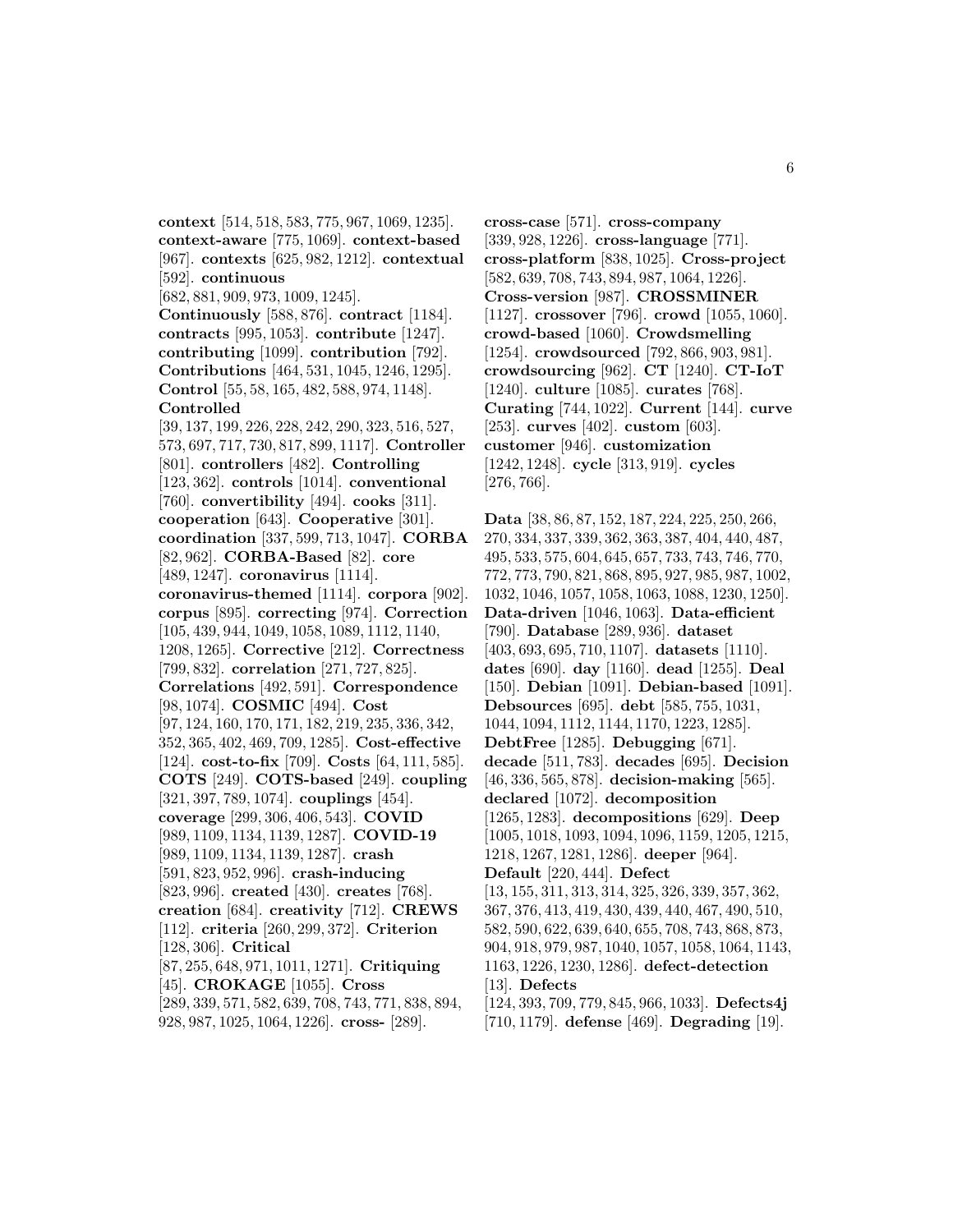**delay** [690, 766]. **delayed** [709]. **delegation** [1065]. **delivery** [682, 881]. **Demystifying** [1071, 1199]. **denormalization** [1250]. **density** [490, 551]. **Dependability** [19]. **dependable** [1050]. **Dependence** [58]. **dependences** [309]. **dependencies** [561, 607, 705, 741, 754, 1030, 1100, 1137, 1231]. **dependency** [390, 862, 1120, 1135, 1297, 1302]. **Depiction** [46]. **deployed** [1109, 1184]. **deployment** [423, 682, 881]. **Deprecated** [1001]. **deprecation** [802, 948]. **depth** [8, 638, 692, 1143]. **Deriving** [988, 997]. **describing** [772]. **Description** [142]. **descriptions** [921, 1048, 1049]. **Descriptive** [150]. **Design** [40, 63, 73, 137, 199, 364, 376, 516, 565, 607, 734, 796, 976, 1016, 1031, 1046, 1048, 1049, 1070, 1211, 1212, 1248, 1288]. **Designed** [199]. **designers** [751]. **Designing** [177, 931]. **Designs** [122]. **desktop** [528]. **detail** [587]. **detailed** [678]. **detect** [1009]. **detectable** [1019]. **detected** [1152]. **Detecting** [338, 475, 541, 834, 845, 933, 937, 954, 1074]. **Detection** [13, 69, 124, 155, 316, 351, 592, 597, 603, 604, 614, 672, 775, 778, 1030, 1063, 1122, 1166, 1216, 1254, 1264]. **detections** [634]. **detectors** [586]. **Determining** [191]. **Developer** [382, 440, 562, 623, 713, 751, 773, 830, 974, 1004, 1006, 1013, 1178, 1180, 1193, 1197, 1232, 1237, 1246, 1269, 1287]. **Developer-centric** [1269]. **developer-oriented** [1006]. **Developers** [311, 424, 461, 481, 537, 539, 584, 601, 615, 620, 669, 703, 742, 754, 761, 776, 857, 867, 869, 977, 982, 1007, 1186, 1207, 1247, 1252, 1267, 1291, 1295]. **Developing** [338, 340, 421]. **Development** [12, 88, 145, 201, 206, 211, 222, 225, 238, 241, 244, 246, 249, 254, 255, 285, 287, 301, 303, 304, 370, 377, 386, 388, 404, 425, 449, 464, 472, 474, 485, 488, 499, 553, 566, 574, 596, 706, 721, 732, 735, 757, 760, 773, 777, 778, 788, 794, 818, 870, 879, 922, 971, 1025, 1036, 1038, 1078, 1082, 1103, 1121, 1127, 1132, 1148, 1158,

1184, 1202, 1207, 1245, 1249]. **device** [361, 740]. **devices** [1107]. **DevOps** [1085]. **Diagram** [55, 281]. **Diagrams** [223, 344, 363, 364, 587]. **dialogue** [776]. **dictionary** [597]. **diff** [969]. **difference** [902]. **Differences** [201, 906, 1161, 1239]. **Different** [118, 364, 969, 982, 1094, 1193]. **differential** [521]. **differentiated** [472, 715]. **difficulties** [400]. **diffuseness** [774]. **Dimension** [57]. **dimensional** [1091]. **directed** [654]. **Directions** [92, 93]. **directives** [424]. **Dirichlet** [477]. **disciplining** [1157]. **discover** [1227]. **discovered** [634, 779]. **Discovering** [889, 1068]. **discovery** [298, 652]. **discrepancy** [782]. **Discuss** [723, 1018]. **Discussions** [883, 1180, 1193, 1211, 1217, 1287]. **Dissertation** [99]. **distance** [498]. **distilled** [865]. **distinguishes** [957]. **Distributed** [82, 287, 290, 353, 422, 499, 568, 588, 706]. **Distribution** [191]. **Distributions** [214, 609]. **Divergence** [1286]. **diversity** [1147, 1216]. **DLL** [901]. **DNN** [1165]. **DNN-based** [1165]. **Do** [311, 447, 459, 537, 539, 671, 692, 742, 754, 817, 824, 853, 867, 869, 977, 1007, 1018, 1033, 1052, 1165, 1189, 1209, 1266, 1291]. **Docker** [1091, 1173]. **Dockerfiles** [1223]. **Documentation** [36, 212, 424, 569, 1197]. **Documenting** [698]. **Documents** [40, 611, 832]. **Does** [50, 145, 587, 773, 820, 949, 1017, 1143]. **Domain** [410, 469, 480, 656, 664, 717, 771, 818, 844, 845, 938]. **Domain-specific** [410, 664, 717, 771, 818, 938]. **donations** [1196]. **Downstream** [222]. **Driven** [244, 285, 303, 345, 370, 390, 429, 472, 485, 519, 732, 788, 794, 926, 971, 1043, 1046, 1063, 1103, 1177]. **driver** [1142]. **drivers** [352, 361]. **Droid** [935]. **DroidLeaks** [936]. **due** [690]. **DUO** [1002]. **duplicate** [592, 635, 814, 876]. **duration** [295, 909]. **During** [38, 129, 216, 375, 871, 921, 1004, 1014, 1134, 1287].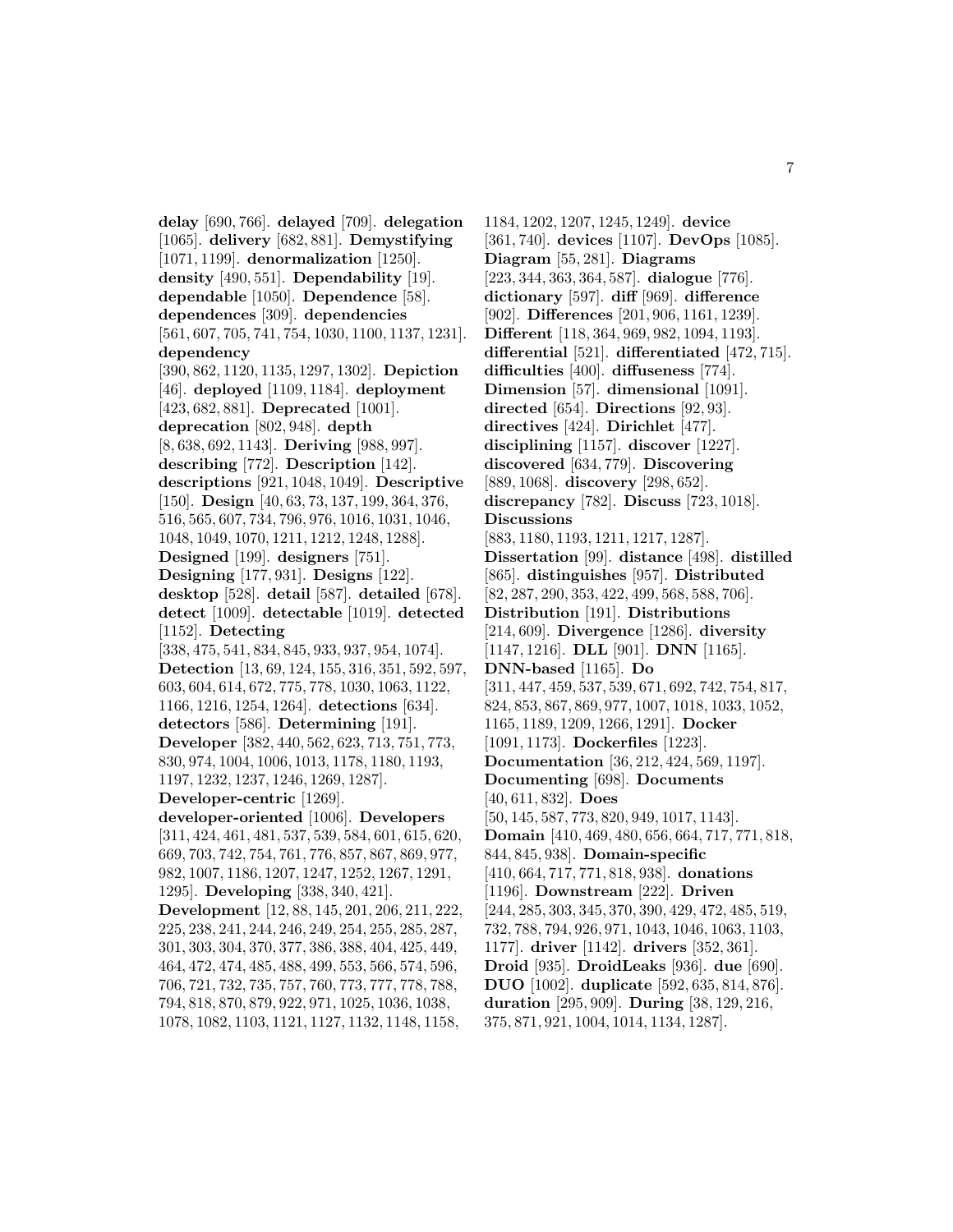**Dynamic** [14, 153, 265, 309, 461, 618, 1256]. **Dynamical** [1216]. **dynamics** [664]. **dyslexia** [882].

**E-APR** [1150]. **e-commerce** [616]. **Early** [30, 113, 313, 362, 763, 836, 1109, 1217, 1287]. **early-deployed** [1109]. **EASE** [106]. **Eclipse** [647, 1169]. **economic** [280]. **Economics** [234, 380]. **ecosystem** [491, 717, 901, 1083, 1100, 1106, 1160, 1169]. **ecosystems** [647, 862, 1111]. **edit** [1128]. **Editing** [1121]. **editor** [21, 800, 822, 917, 923, 989, 1086]. **Editorial** [1, 7, 16, 54, 95, 106, 121, 133, 310, 358, 451, 506, 532, 536, 589, 602, 637, 649, 677, 687, 696, 719, 765, 891, 927, 930, 980, 985, 1000]. **Editors** [315, 329]. **Education** [61, 192, 484]. **educational** [335]. **Educators** [61]. **Effect** [17, 158, 254, 285, 370, 567, 699, 796, 963, 1048, 1049, 1143]. **Effective** [124, 553, 718, 810, 864, 954, 1055, 1234, 1240]. **Effectiveness** [14, 192, 237, 246, 265, 306, 313, 328, 356, 470, 475, 493, 549, 611, 656, 678, 717, 851, 967, 1021, 1063, 1150, 1172, 1225, 1270]. **Effects** [272, 337, 377, 484, 514, 630, 725, 732, 794, 808, 1066, 1245, 1251, 1296]. **Efficacy** [74]. **Efficiency** [104, 337, 364, 493, 549, 655, 717]. **Efficient** [97, 170, 171, 790, 815, 1210]. **Effort** [78, 159, 206, 207, 254, 261, 289, 291, 348, 352, 378, 401, 405, 425, 426, 428, 434, 439, 441, 446, 488, 548, 635, 667, 673, 729, 864, 879, 918, 928, 950, 1226]. **effort-aware** [918]. **EIF** [1042]. **Eiffel** [682]. **electronic** [832]. **elements** [317]. **elicitation** [552, 712]. **elicitations** [422]. **elicited** [387]. **Eliciting** [396]. **elimination** [446, 523]. **Emam** [42]. **Eman** [41]. **embedded** [464, 1056]. **Embedding** [1135, 1136]. **embeddings** [1253, 1260]. **emergency** [668]. **emerging** [1126]. **emotions** [758]. **Empirical** [9, 22, 23, 25, 47, 49, 58, 59, 65, 67, 74, 78, 89–93, 95, 100, 102, 103, 110, 114, 116, 125, 127, 128, 133, 134, 160, 161, 164, 168, 170, 171, 175, 177,

181, 185, 188, 202, 214, 218, 231, 235, 236, 257, 262, 266, 267, 271, 282, 296, 316, 335, 349, 394, 444, 463, 519, 538, 544, 554, 570, 579, 586, 609, 613, 617, 626, 632, 670, 681, 721, 725, 741, 756, 782, 789, 829, 875, 901, 932, 939, 940, 950, 963, 975, 1025, 1059, 1073, 1190, 1220, 1223, 1293]. **empirical** [243, 247– 249, 253, 254, 270, 276, 279, 284, 292, 297, 309, 324, 341, 344, 346, 347, 355, 364, 366, 384, 404, 424, 429, 445, 469, 476, 482, 495, 504, 505, 515, 556, 559, 565, 572, 576, 581, 588, 594–596, 619, 621, 624, 636, 641, 666, 668, 702, 733, 738, 747, 763, 774, 787, 797, 810, 839, 842, 843, 848, 855, 862, 871, 872, 881, 908, 909, 922, 934, 947, 956, 965, 968, 973, 993, 1011, 1012, 1017, 1021, 1035, 1101, 1104, 1105, 1125, 1149, 1160, 1180, 1185, 1186, 1193, 1209, 1225, 1230, 1241, 1242]. **empirical** [88, 478, 653, 753, 759, 849, 880, 989, 1108, 1214]. **Empirically** [178, 466]. **Empirically-Based** [178]. **Employees** [147, 1151]. **Employing** [580]. **Empowering** [895]. **EMSE** [245]. **Enabling** [173, 1088]. **Encapsulation** [38]. **encourage** [449]. **end** [1093, 1289]. **end-to-end** [1093]. **endeavor** [1248]. **energy** [780, 867, 897, 912]. **engage** [982]. **engagement** [1237]. **engine** [415]. **engineer** [716]. **engineered** [744, 1022]. **Engineering** [5, 12, 13, 17, 38, 49, 56, 61, 67, 72, 73, 93, 95, 102, 116, 125, 127, 130, 133, 134, 144, 145, 147, 152, 161, 170, 171, 195, 197, 204, 216, 222, 257, 262, 292, 296– 298, 307, 310, 315, 340, 355, 371, 380, 381, 385, 399, 404, 429, 438, 442, 444, 451, 471, 489, 506, 519, 527, 533, 579, 600, 626, 649, 651, 656, 670, 677, 705, 719, 720, 724, 726, 734, 756, 841, 843, 848, 852, 927, 930, 958, 985, 991, 1016, 1048– 1050, 1116, 1146, 1190, 1229, 1236, 1260, 1271]. **engineering** [41, 42, 282, 284, 327, 349, 358, 403, 443, 466, 478, 487, 507, 565, 602, 618, 643, 646, 653, 759, 785, 806, 849, 880, 989, 1029, 1097, 1108, 1123, 1127, 1129, 1147, 1177, 1181, 1188, 1214, 1237].

**engineering-** [646]. **Engineers**

[103, 107, 224, 232, 272, 624, 957]. **engines**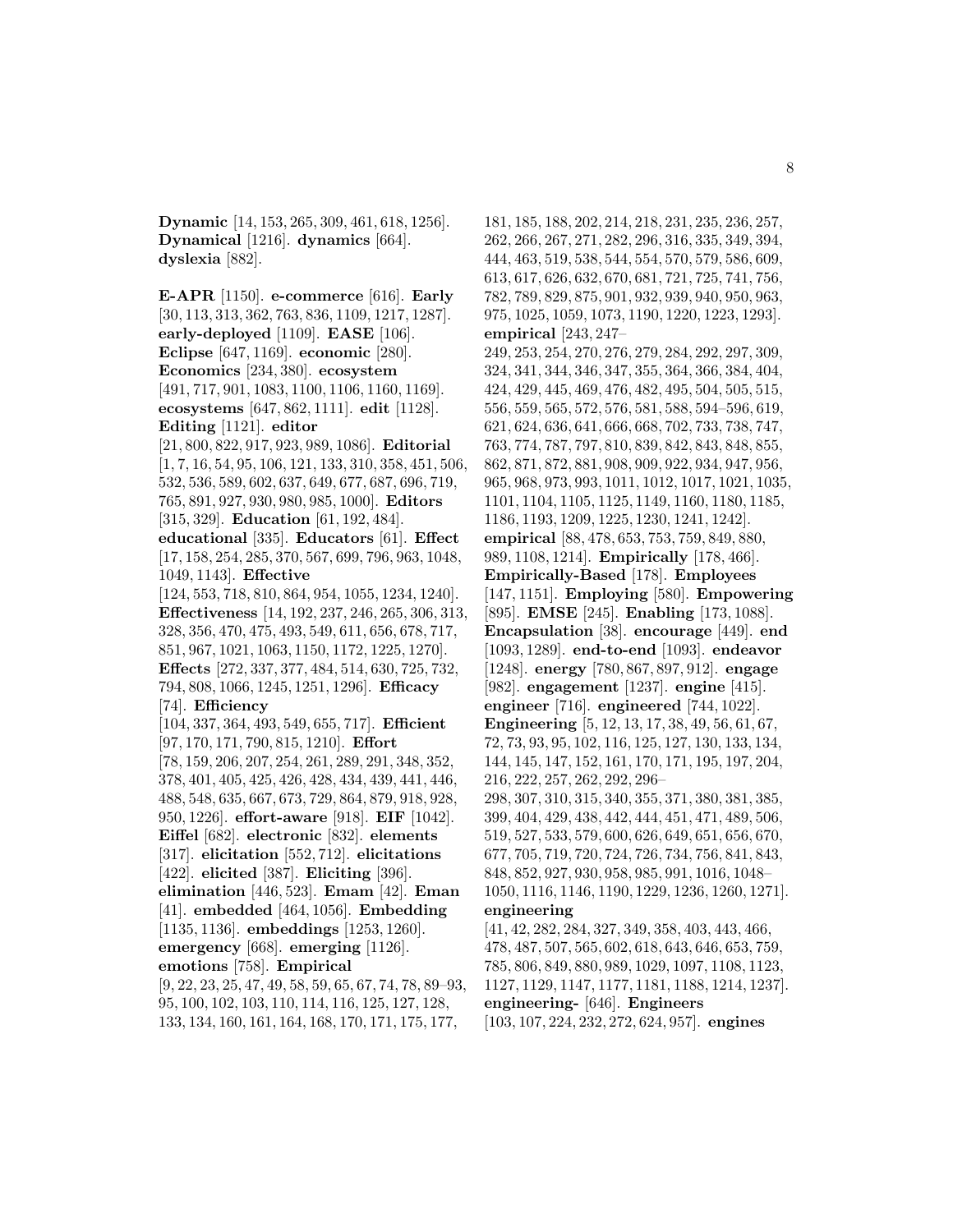[479, 660]. **enhance** [311]. **enhanced** [764]. **enhancement** [350, 712]. **Enjoy** [1195]. **enough** [819, 1264]. **Ensemble** [625, 879, 1194]. **Ensemble-based** [625, 879]. **EnTagRec** [764]. **enterprise** [354]. **Enterprises** [142, 143, 496, 568]. **entities** [538]. **entrepreneurial** [1158]. **entropy** [463]. **envelopment** [337]. **Environment** [199, 353, 485]. **environments** [782, 818]. **EPMcreate** [712]. **equal** [430]. **Ericsson** [735, 813]. **Erratum** [676, 791]. **error** [402, 445, 550, 760, 847, 1011]. **errors** [974]. **ESSDE** [88]. **ESSMArT** [946]. **Establishing** [1256]. **estimate** [488]. **Estimates** [219]. **Estimating** [14, 159, 683]. **Estimation** [78, 97, 111, 160, 170, 171, 182, 186, 188, 190, 206, 207, 211, 261, 291, 342, 343, 348, 365, 378, 402, 405, 426, 428, 441, 446, 469, 548, 667, 729, 928, 1151, 1226]. **Estimator** [105]. **Ethereum** [995, 1053, 1184]. **Ethical** [127, 141, 143–145, 148, 1105]. **Ethics** [95, 102, 139, 140, 142, 143, 1203]. **Ethnographic** [209, 1249]. **Europe** [1050]. **Evaluate** [39, 148]. **Evaluating** [8, 27, 192, 277, 292, 312, 334, 374, 383, 419, 607, 739, 1136, 1152, 1157, 1166]. **Evaluation** [22, 55, 64, 70, 114, 128, 154, 164, 178, 196, 240, 248, 256, 266, 290, 316, 335, 336, 341, 345, 391, 401, 407, 494, 507, 510, 512, 622, 636, 661, 662, 702, 725, 781, 889, 952, 1080, 1190]. **Evaluations** [188, 383]. **evasion** [1194]. **event** [345, 375]. **event-driven** [345]. **events** [526, 730]. **eventual** [1198]. **Every** [50, 1006]. **evidence** [349, 544, 626, 785, 817, 1038, 1252]. **evidence-based** [1038]. **Evolution** [3, 34, 47, 83, 88, 264, 330, 352, 376, 382, 392, 420, 455, 536, 556, 558, 559, 688, 694, 767, 800, 860, 862, 917, 929, 980, 1008, 1019, 1066, 1149, 1189, 1279, 1286, 1294]. **Evolutionary** [561, 652, 713, 941, 1074]. **Evolvability** [230, 248, 797, 1145]. **Evolving** [90, 352, 448, 509, 537, 803, 1248, 1292]. **EvoSuite** [543]. **exact** [381]. **Examination**

[476, 617, 773]. **Examine** [169]. **Examining** [752]. **example** [571, 1191]. **examples** [660]. **Exception** [691, 1164]. **executable** [865]. **execution** [433, 435]. **executions** [605]. **exhibitionism** [595]. **existing** [1068]. **expansion** [514]. **expenses** [1196]. **Experience** [32, 70, 203, 219, 257, 285, 387, 388, 487, 503, 646, 725, 734, 795, 845, 852, 1116, 1127, 1140, 1172]. **Experience-Based** [70, 734]. **Experiences** [51, 255, 287, 303, 340, 497, 746]. **Experiment** [18, 36, 39, 68, 112, 137, 192, 199, 226, 237, 242, 244, 290, 307, 317, 379, 411, 470, 549, 573, 611, 697, 710, 717, 730, 732, 899]. **Experimental** [4, 40, 70, 96, 153, 154, 163, 197, 240, 308, 328, 345, 363, 474, 507, 514, 528, 661, 662, 976, 1141]. **Experimentation** [118, 228, 618]. **Experimenting** [213, 277, 614, 888]. **Experiments** [13, 130, 194, 196, 216, 259, 310, 323, 338, 381, 410, 471, 484, 493, 516, 520, 527, 587, 756, 788, 817, 818, 848, 958, 972, 1103, 1188, 1251, 1267]. **Expert** [211, 362]. **Expertise** [158]. **experts** [756]. **explain** [421, 495, 1033]. **explained** [699]. **Explanation** [98]. **Explicit** [1010, 1266]. **Exploiting** [309]. **Exploration** [214, 721, 1220]. **Exploratory** [136, 152, 409, 473, 549, 593, 647, 725, 758, 780, 785, 949, 995, 1047, 1067, 1094, 1133, 1177, 1201, 1217]. **Exploring** [86, 337, 585, 757, 1249]. **Exposed** [1118]. **expression** [1199]. **expressions** [853, 1239]. **Extended** [68, 605, 768, 1032, 1119, 1226]. **extensions** [546]. **extensive** [419, 702]. **extent** [1165]. **external** [302, 544, 732, 1201]. **Externally** [192]. **extract** [512, 865]. **extracted** [334, 1060]. **Extracting** [657, 914]. **extraction** [844, 926, 1087, 1102, 1280]. **extractions** [993]. **extractor** [693]. **Extreme** [243, 368]. **Eye** [685, 697, 882, 1029, 1157].

**F** [935]. **F-Droid** [935]. **face** [290]. **face-to-face** [290]. **FACER** [1191]. **Factor**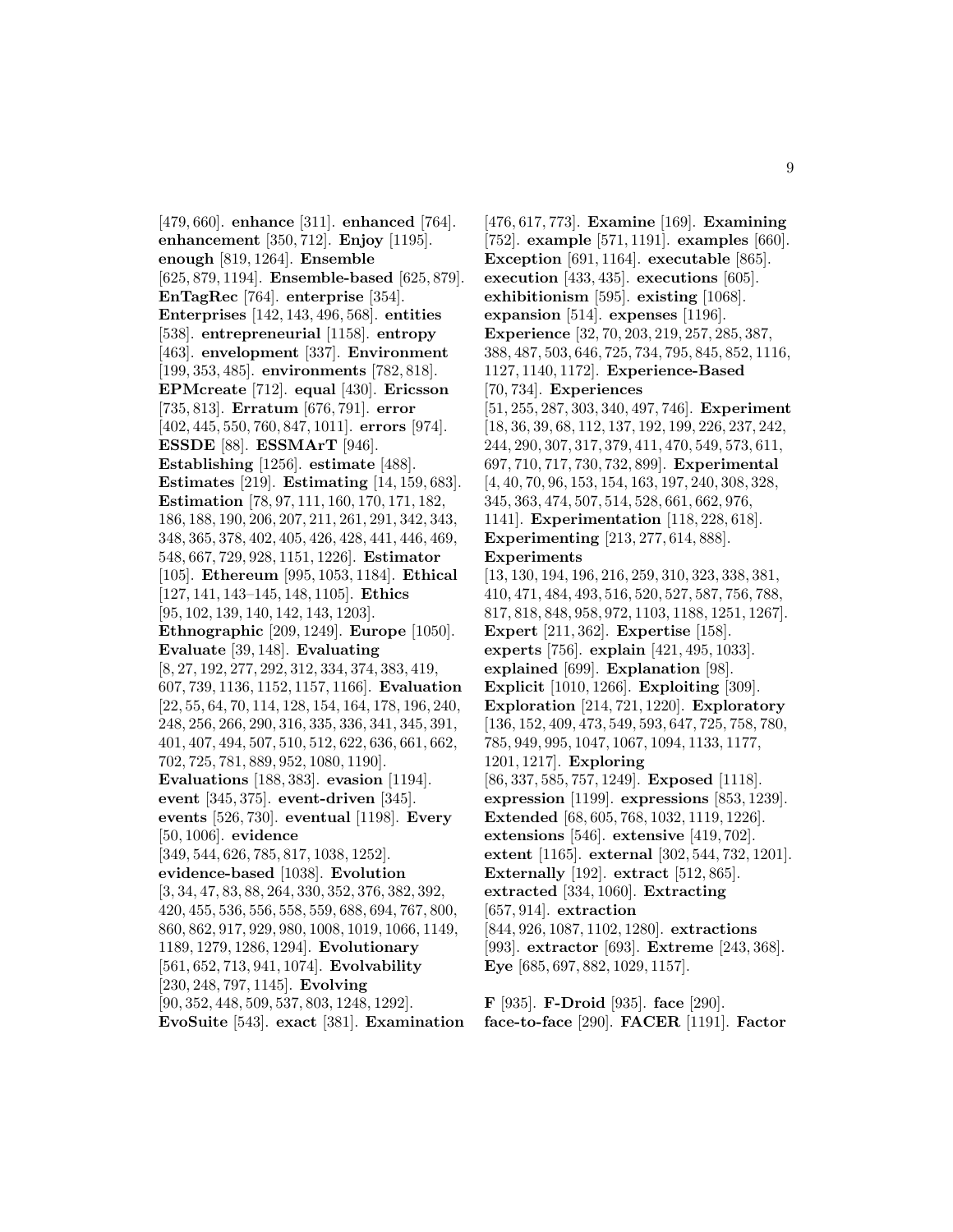[176, 563]. **Factors** [119, 122, 187, 470, 516, 608, 784, 840, 878, 1038, 1092, 1220]. **failed** [500]. **failure** [334, 719, 1006]. **failures** [279, 722]. **fairness** [1244]. **fake** [933]. **false** [1264]. **falsely** [1152]. **families** [958, 1292]. **family** [344, 410, 445, 484, 493, 587, 788, 818, 1031, 1075, 1103, 1251, 1267]. **fast** [784]. **faster** [831]. **Fault** [30, 64, 79, 83, 154, 167, 180, 186, 188, 312, 351, 356, 359, 409, 414, 427, 551, 560, 745, 864, 960, 1070]. **Fault-Prone** [30, 64, 79, 167, 351]. **fault-proneness** [409, 1070]. **Fault-Threshold** [180]. **faults** [265, 475, 543, 607, 810, 1200]. **favor** [853]. **fear** [920, 1026]. **feasibility** [851]. **FeatCompare** [1155]. **Feature** [397, 435, 477, 629, 630, 632, 705, 767, 844, 874, 885, 888, 904, 956, 996, 1040, 1060, 1078, 1086, 1095, 1138, 1155, 1292]. **feature-code** [888]. **feature-oriented** [629, 767, 885]. **feature-relevant** [844]. **featured** [1210]. **features** [351, 461, 601, 1060, 1187, 1230]. **Feedback** [216, 654, 945, 1231]. **feedback-directed** [654]. **feet** [1032]. **FEVER** [767]. **fictional** [1042]. **fidelity** [368]. **Field** [224, 279, 395, 601]. **Fifth** [80]. **Files** [271, 832, 887, 1027]. **filtering** [351]. **financial** [479]. **Finding** [543, 654, 831, 832, 1148]. **Findings** [222, 715, 842]. **fine** [247, 693, 1224]. **fine-grained** [247, 693, 1224]. **fine-GRAPE** [693]. **Fingerprint** [974]. **finite** [605]. **Finland** [423]. **Firefox** [787, 901]. **first** [1031, 1114, 1139]. **fitness** [1234]. **five** [271]. **fix** [331, 598, 676, 709, 998, 1224]. **fix-inducing** [598, 676]. **fixed** [753, 766]. **fixes** [812, 1098]. **Fixing** [529, 787, 1174]. **FixMiner** [998]. **flaky** [920, 1026]. **flexibility** [407]. **flexible** [261, 488]. **FLOSS** [428]. **Flow** [439, 735, 1250, 1300]. **fluent**} [1300]. **Fluently** [1300]. **Focus** [204]. **Focused** [237]. **follow** [560]. **forecasting** [760]. **FOREPOST** [654]. **foreshadow** [692]. **Foreword** [626, 724, 843, 1124]. **forget** [1052]. **forgotten** [1185]. **fork** [669]. **form**

[815]. **Formal** [497, 1050]. **formation** [1220]. **formulas** [541]. **FORTRAN** [4]. **forums** [830, 1169]. **forward** [309]. **FOSS** [1041]. **Fostering** [553, 945]. **foundation** [562, 663, 706]. **Four** [303, 429, 445, 500, 848]. **Fragile** [728]. **fragility** [929]. **fragments** [1130]. **Frame** [110, 846]. **Framework** [52, 75, 269, 295, 325, 510, 556, 566, 682, 760, 840, 977, 981, 1038, 1102, 1240]. **Frameworks** [1018, 1025, 1094]. **free** [695, 776, 815, 838, 850, 861, 954]. **free-form** [815]. **frequently** [619]. **frequently-updated** [619]. **Fresh** [619]. **frugal** [1231]. **fulfillment** [1047]. **Function** [2, 84, 185, 494, 1234]. **functional** [240, 899, 942, 1117, 1125, 1291]. **Functions** [502, 1051]. **Fundamental** [24]. **Further** [51, 118, 181]. **Fusing** [805]. **Future** [92, 282, 1184]. **fuzzers** [1069]. **Fuzzing** [941]. **Fuzzy** [348].

**gained** [286]. **Game** [259, 335, 634, 855, 1012, 1186, 1219]. **Game-based** [1219]. **games** [714, 763]. **Gamification** [945, 1015, 1237]. **gaps** [916]. **gate** [241]. **gatekeepers** [1296]. **GCC** [271]. **Gender** [906, 1238]. **General** [410, 425, 781, 818, 1027]. **general-purpose** [410, 818]. **generated** [1141]. **Generating** [680, 1073, 1130, 1215, 1234]. **Generation** [240, 260, 266, 375, 547, 678, 745, 795, 851, 897, 1005, 1120, 1135, 1175, 1294]. **generator** [1299]. **generic** [400]. **generics** [458]. **Genetic** [680, 745, 826, 1138]. **Getting** [141, 387, 821]. **Git** [588, 969]. **git2net** [1121]. **GitHub** [638, 669, 700, 744, 794, 886, 887, 894, 895, 947, 949, 959, 1022, 1196, 1217, 1247, 1295]. **Gitter**

[1232]. **Global** [272, 287, 349, 353, 466, 487, 610, 643, 708, 1031]. **globally** [533]. **Gnome** [491]. **goal** [266, 508]. **goal-oriented** [266]. **goals** [347]. **Going** [964]. **good** [945]. **Google** [619, 776, 874, 1118, 1139, 1238]. **GPGPU** [443]. **GQM** [29, 552]. **grained**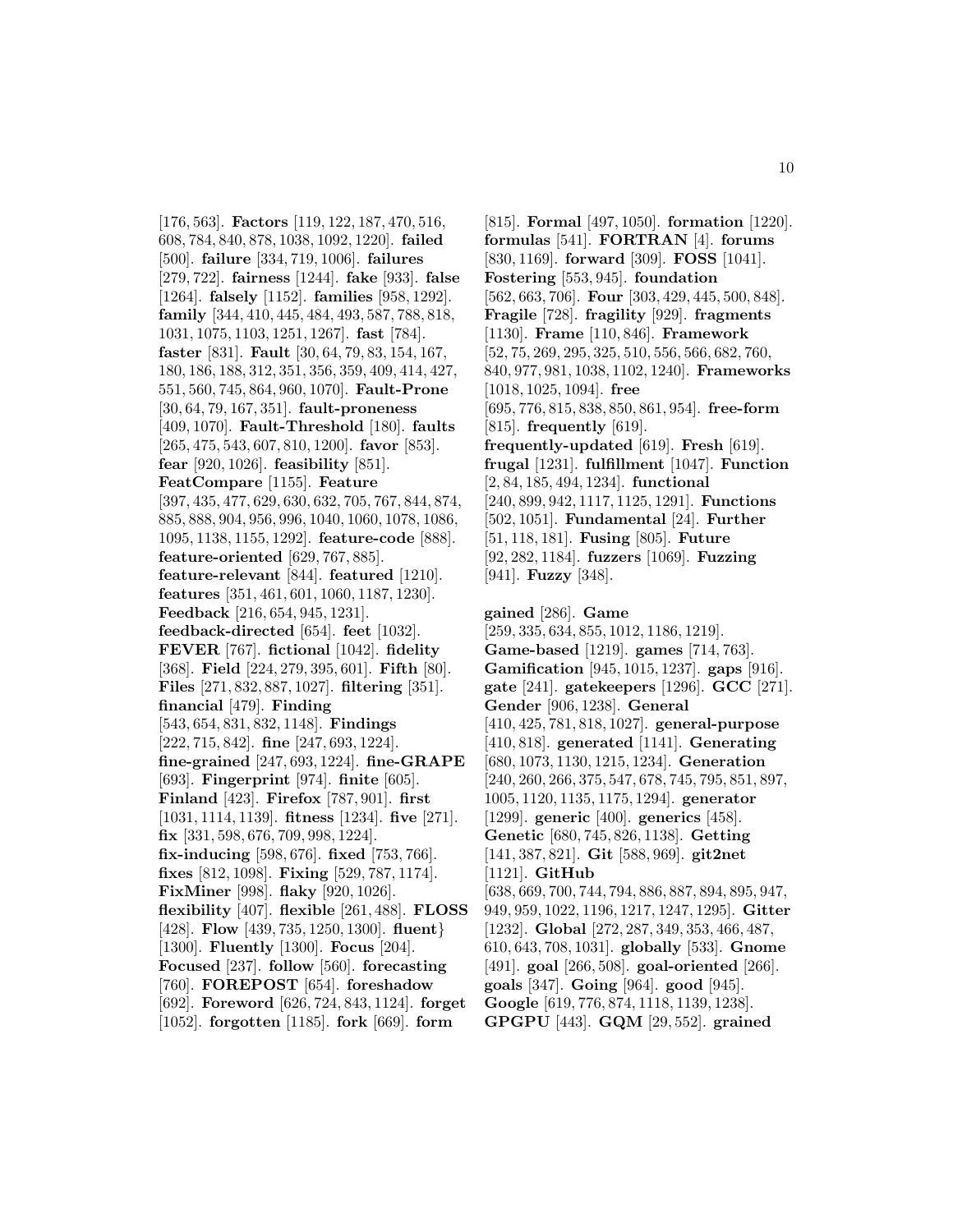[247, 693, 1224]. **grammar** [306, 680]. **grammar-based** [306, 680]. **grammars** [680]. **grammatical** [1294]. **GRAPE** [693]. **Graph** [58, 164, 1135]. **Graphical** [317, 738, 1048, 1049, 1301]. **graphics** [443]. **graphs** [1176, 1246, 1272]. **great** [957]. **Green** [535, 1171]. **GreenHub** [1107]. **GreenScaler** [897]. **grey** [348]. **grounded** [388, 421, 1062]. **Group** [155, 207, 218, 712]. **Growth** [165, 168, 267, 1233]. **Guest** [21, 315, 329, 358, 451, 506, 532, 536, 589, 602, 637, 649, 677, 687, 696, 719, 765, 891, 927, 930, 980, 985, 1000]. **GUI** [274, 545, 736, 929]. **Guidance** [39]. **guide** [527, 1029]. **guideline** [734]. **Guidelines** [112, 292, 327, 618, 955, 1271]. **Guiding** [333, 1008]. **Guttman** [56].

**hackathons** [793]. **hackers** [858]. **hairy** [1190]. **handling** [691, 1164]. **happened** [1183]. **happens** [1276]. **hard** [824]. **harder** [709]. **harmful** [319, 554]. **hazards** [691]. **HAZOP** [526]. **HAZOP-based** [526]. **HCI** [657]. **hell** [447]. **help** [253, 820, 977]. **Helping** [1083]. **heuristic** [374]. **heuristics** [291, 574, 650, 730]. **hiding** [1166]. **High** [502, 543, 598, 676, 717, 896]. **High-level** [896]. **High-MCC** [502]. **high-performance** [717]. **higher** [240, 484, 1051]. **higher-order** [1051]. **higher-ordered-typed-functional** [240]. **highlighting** [820]. **highly** [767, 1228]. **hill** [507]. **hinders** [1174]. **Hints** [116, 812]. **historical** [987]. **history** [246, 606, 694, 808, 1008]. **hoc** [655, 1054]. **Hold** [1044, 1112]. **homogeneous** [250, 1226]. **homophily** [665]. **hosting** [772]. **hotspots** [393]. **Human** [98, 204, 407, 527, 847, 878]. **human-centric** [407]. **Humans** [225, 1024]. **hundreds** [1106]. **hunters** [1115]. **hurdles** [835]. **hurried** [540]. **hybrid** [850, 1005, 1299]. **hyper** [1175]. **hyper-parameter** [1175].

**Hypermedia** [73, 182]. **hyperparameter**

[928].

**ICC** [924]. **ICSM** [245]. **ID** [1074]. **ID-correspondence** [1074]. **Identification** [30, 523, 526, 556, 854, 1099, 1183, 1285]. **identifier** [275, 434, 515, 597, 863]. **identifiers** [514]. **identify** [730, 978, 1172]. **Identifying** [217, 269, 635, 715, 755, 911, 1044, 1112, 1125, 1221]. **identity** [974]. **idioms** [859]. **illustrative** [1303]. **image** [1165]. **images** [1091]. **imbalanced** [733]. **Immediate** [195]. **Impact** [3, 27, 36, 103, 109, 155, 203, 219, 226, 228, 238, 304, 321, 328, 409, 434, 437, 440, 454, 455, 490, 504, 534, 556, 590, 598, 607, 610, 611, 641, 656, 671, 676, 718, 748, 761, 766, 774, 780, 788, 797, 808, 878, 904, 915, 975, 1004, 1040, 1083, 1152, 1206, 1262, 1279, 1297]. **impacting** [470]. **Impacts** [205]. **imperfect** [556]. **Implementation** [56, 169, 366, 968]. **implementations** [407]. **Implications** [147]. **implied** [715]. **Importance** [173, 507, 538, 679]. **important** [824]. **Improve** [414, 435, 445, 447, 453, 673, 769, 786, 1172, 1231, 1260, 1266, 1291]. **Improved** [160, 309, 512, 826]. **Improvement** [25, 91, 119, 136, 157, 173, 175, 195, 303, 443, 819]. **improvements** [374, 723]. **Improving** [350, 533, 591, 650, 910, 916, 951, 1015, 1129, 1131]. **imputation** [250]. **in-depth** [638, 692, 1143]. **inactivity** [1247]. **incidence** [1033]. **incidents** [1272]. **inconsistencies** [341, 1004]. **inconsistency** [597, 689, 832, 949]. **incorporating** [497]. **incorrect** [748]. **Increased** [19]. **Increasing** [10, 28]. **Incremental** [370, 913, 1255]. **independent** [475, 988]. **indirect** [1081]. **Individual** [103, 113, 201, 226, 237, 440, 470, 528, 712, 945, 1161]. **indolent** [1167]. **inducing** [598, 676, 823, 996, 1125, 1152]. **Industrial** [169, 195, 205, 257, 271, 280, 303, 318, 382, 383, 425, 429, 479, 485, 497, 580, 593, 594, 625, 627, 646, 702, 736, 835, 845, 866, 945, 1031, 1039,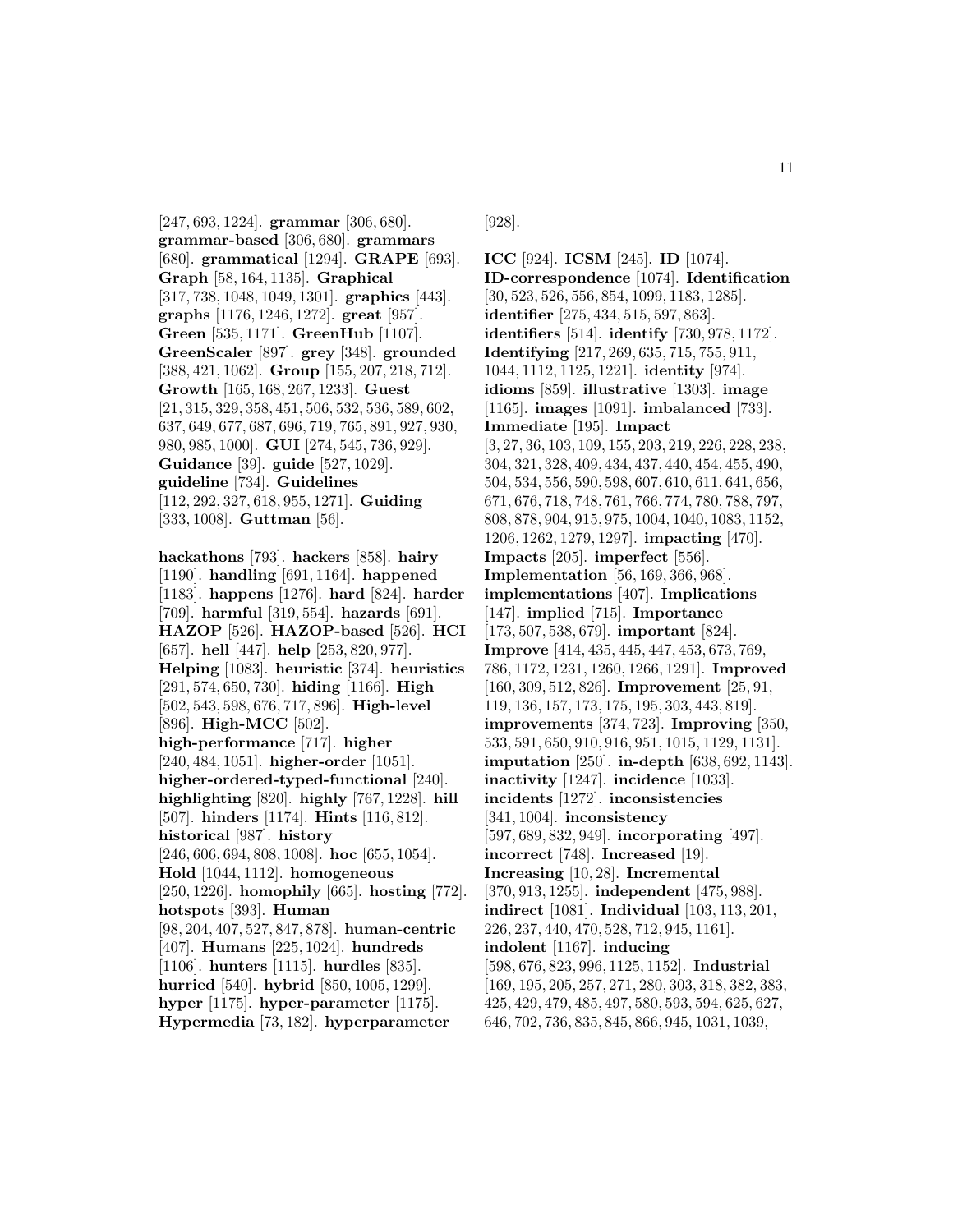1140, 1161, 1172, 1195, 1225, 1264, 1279]. **Industry**

[249, 496, 732, 795, 907, 992, 1145, 1170]. **industry-relevant** [907]. **Inference** [449, 777, 1278]. **inferences** [1165]. **Inferring** [518, 605]. **Influence** [113, 129, 230, 384, 474, 525, 665, 739, 885]. **influencing** [608, 1038]. **Information** [12, 150, 230, 272, 286, 320–322, 324, 397, 414, 435, 505, 511, 520, 523, 583, 646, 718, 764, 844, 847, 888, 951, 1005, 1089, 1110, 1153, 1215]. **information-push** [1089]. **information-seeking** [272]. **Infrastructure** [228, 1036]. **ingredients** [1179]. **inheritance** [8]. **inhibitors** [617]. **Initial** [55, 153, 716]. **initiation** [562]. **initiative** [880]. **Injecting** [1200]. **injection** [901]. **injections** [943, 944]. **inner** [1239]. **innovation** [389, 600, 749]. **Input** [252, 479, 786]. **inputs** [680]. **Inquiry** [396]. **insights** [423, 627, 1039]. **insourcing** [500]. **Inspection** [18, 50, 62, 74, 165, 169, 253, 655, 1141]. **Inspections** [68–70, 96, 124, 188, 203, 470]. **instilling** [1085]. **Instrument** [12, 108, 119, 552]. **integrated** [818]. **Integrating** [241, 347, 435, 454]. **Integration** [452, 609, 682, 745, 753, 766, 909, 949, 973, 1009, 1245]. **intensive** [423, 746, 1301]. **intentions** [1153]. **Inter** [553, 1236]. **Inter-team** [553, 1236]. **interaction** [374, 630, 761, 773, 777, 1151]. **interactions** [437, 562]. **Interface** [98, 113, 128]. **interfaces** [522]. **Internal** [57, 294, 486]. **International** [23, 80, 131, 161]. **interplay** [789]. **interpretability** [873]. **Interpretable** [160]. **interpretation** [1040]. **Interrater** [77]. **introduced** [978]. **Introducing** [255, 914]. **Introduction** [21, 72, 80, 83, 99, 315, 329, 371, 412, 417, 442, 457, 558, 807, 860, 1094]. **intrusion** [1216]. **investigate** [693]. **Investigated** [130]. **Investigating**

[56, 122, 223, 243, 378, 484, 608, 673, 857, 990,

1070, 1247, 1296]. **Investigation** [9, 63, 100, 160, 173, 181, 183, 217, 253, 270, 328, 352, 366, 444, 470, 514, 528, 678, 774, 866, 898, 963, 1025, 1059, 1101, 1189, 1242, 1276]. **Investigations** [163]. **Involvement** [525, 721]. **Involving** [61]. **iOS** [838, 850, 937]. **IoT** [1180, 1240]. **iPerfDetector** [937]. **IR** [323, 1185, 1225, 1231]. **IR-based** [323, 1185, 1225, 1231]. **ISBSG** [289]. **ISESE** [161]. **Issue** [6, 11, 15, 20, 37, 43, 48, 53, 60, 66, 72, 76, 80, 85, 94, 95, 101, 115, 120, 126, 132, 151, 156, 162, 166, 174, 179, 184, 189, 193, 198, 210, 215, 221, 227, 233, 239, 245, 251, 258, 263, 268, 273, 278, 283, 288, 293, 300, 305, 310, 315, 320, 329, 358, 371, 399, 412, 417, 432, 442, 457, 501, 558, 626, 758, 800, 807, 814, 822, 843, 856, 860, 871, 905, 914, 930, 985, 1003, 1039, 1096, 1115, 1124, 1208, 1222]. **Issues** [127, 141, 144, 173, 197, 612, 635, 690, 709, 753, 766, 834, 984, 1019, 1063, 1105, 1184, 1198, 1261]. **iteration** [896].

**Jankowski** [98]. **Java** [270, 276, 420, 458, 567, 595, 620, 663, 710, 798, 802, 804, 810, 892, 893, 914, 926, 966, 993, 1167, 1171, 1176, 1239, 1275]. **Java-based** [663, 914]. **JavaScript** [596, 840, 1106, 1176]. **JDK** [802]. **JHipster** [870]. **JIT** [1152]. **job** [1237]. **Jorgensen** [171]. **journal** [880, 1214]. **joys** [1287]. **judgment** [362]. **JUnit** [235]. **Jupyter** [1131]. **just** [639, 707, 814, 915, 918, 1264]. **just-in-time** [639, 707, 814, 915, 918].

**Kanban** [577]. **Kappa** [77]. **Kemerer** [214]. **Kernel** [426, 428, 502]. **Key** [119, 294]. **kind** [1007]. **know** [620]. **Knowledge** [28, 135, 172, 197, 298, 553, 632, 656, 664, 698, 768, 903, 1055, 1254, 1272]. **Knowledge-Sharing** [197]. **known** [954]. **Kotlin** [934].

**L** [170, 171]. **label** [1156]. **Labeling**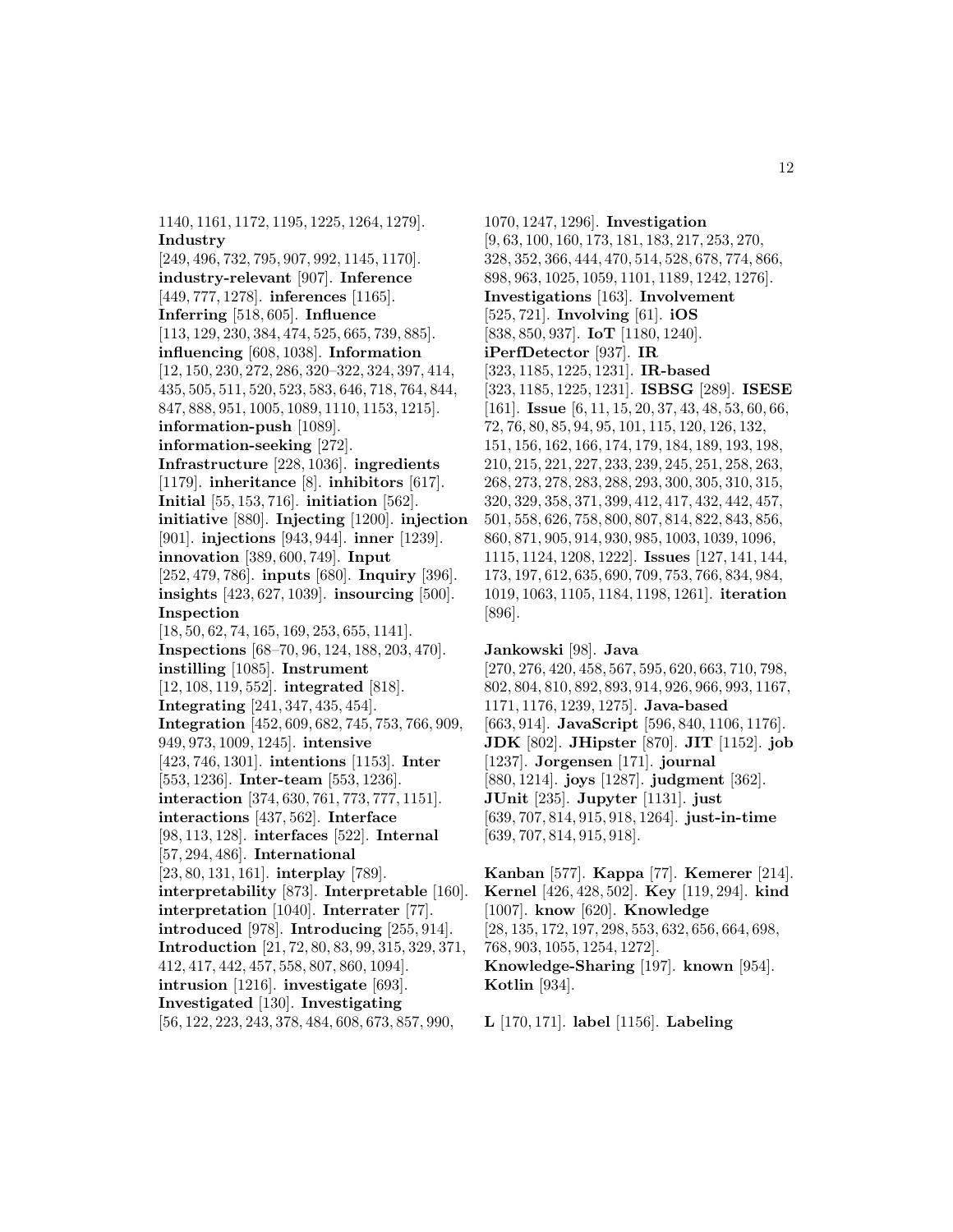[505, 1285]. **labelling** [612]. **lag** [1091]. **Lags** [1098]. **lambda** [853, 1239]. **lambdification** [1167]. **lands** [999]. **landscape** [260]. **Language** [105, 717, 771, 809, 844, 902, 934, 1117, 1211, 1265, 1283, 1288, 1289]. **languages** [410, 461, 818, 1193]. **Large** [28, 255, 330, 332, 351, 354, 393, 509, 567, 568, 570, 599, 615, 625, 646, 682, 688, 689, 700, 710, 735, 757, 774, 813, 841, 895, 914, 993, 1080, 1107, 1148, 1225, 1236, 1241, 1263, 1293]. **Large-Scale** [28, 351, 570, 599, 646, 688, 700, 710, 735, 757, 813, 895, 914, 1107, 1148, 1225, 1236, 1241]. **last** [699]. **latent** [477]. **Laws** [24]. **layer** [939]. **Layout** [164]. **Lead** [109]. **Lead-Time** [109]. **leaders** [1013]. **leadership** [1104]. **leading** [840]. **leak** [966]. **leaks** [936]. **leanness** [577]. **learn** [550]. **Learned** [33, 49, 355]. **learners** [831]. **Learning** [131, 148, 192, 253, 395, 480, 487, 510, 548, 555, 586, 614, 625, 654, 660, 790, 867, 910, 955, 974, 1008, 1014, 1018, 1037, 1075, 1081, 1093, 1094, 1096, 1122, 1140, 1162, 1197, 1205, 1215, 1227, 1234, 1235, 1243, 1244, 1274, 1281, 1285, 1286]. **learning-based** [586]. **learning-to-rank** [910]. **Learnt** [1122]. **least** [365]. **legacy** [737, 1221]. **legal** [1102]. **Length** [105, 808]. **lenient** [1081]. **Lessons** [33, 49, 355, 1122]. **Level** [56, 230, 330, 587, 655, 672, 703, 896, 1274, 1277]. **leveraging** [1055, 1155]. **lexical** [583, 1004, 1005]. **libraries** [883, 1164, 1275]. **library** [559, 754, 968]. **License** [689, 700]. **licensing** [857, 1106]. **life** [313, 772, 919, 1149]. **life-cycle** [919]. **Lifecycle** [113, 709, 1093, 1154]. **Lightweight** [1020, 1087]. **Like** [84, 779]. **Likelihood** [81, 136]. **Likert** [250]. **limit** [1161]. **limitations** [545]. **limited** [440]. **Limits** [127]. **Line** [39, 483, 593, 626, 699, 745, 925, 1080, 1242, 1255, 1280]. **line-oriented** [925]. **Linear** [180, 342, 826]. **lines** [4, 627–629, 737, 955, 1043, 1073, 1075, 1101, 1248, 1265, 1283]. **Linguistic**

[244, 411, 573, 584]. **Link** [435, 544, 572, 685, 1183]. **Linking** [61, 830]. **links** [683, 803, 1153, 1201, 1215, 1256]. **Linux** [264, 428, 502, 588, 783]. **lists** [768]. **literature** [369, 530, 544, 557, 564, 578, 734, 785, 831, 1147, 1229, 1243, 1245, 1257]. **lived** [877]. **load** [1004, 1266]. **local** [708]. **Localization** [154, 488, 551, 560, 718, 745, 775, 805, 864, 921, 938, 986, 996, 1004, 1028, 1110, 1185, 1225, 1270]. **localizing** [832]. **locally** [533]. **locate** [601, 823]. **located** [1236]. **locating** [265]. **Location** [324, 406, 435, 477, 572, 956, 1060]. **locations** [961]. **log** [415, 703, 707, 730, 834, 1008, 1027]. **log-related** [834]. **Log4Perf** [961]. **Logging** [524, 663, 703, 752, 780, 816, 914, 935, 961, 1282]. **logic** [482, 1158]. **logical** [454, 650]. **Logistic** [231]. **Logs** [200, 334, 550, 1068, 1071, 1151, 1278]. **long** [736, 909]. **long-term** [736]. **longer** [863]. **longitudinal** [386, 1066, 1134, 1161]. **look** [1114, 1139]. **loop** [1042]. **LSEbA** [365]. **LSO'01** [131].

**M.** [171]. **Machine** [480, 510, 555, 582, 586, 605, 610, 614, 625, 867, 938, 955, 1014, 1056, 1122, 1140, 1162, 1227, 1243, 1244]. **machines** [1177]. **Macro** [330]. **Macro-level** [330]. **mailing** [768]. **Maintainability** [8, 31, 40, 199, 281, 504, 519, 587, 774, 788, 1174]. **maintaining** [537]. **Maintenance** [22–25, 29, 34– 36, 65, 159, 191, 212, 346, 495, 536, 558, 559, 570, 574, 739, 800, 835, 917, 1128, 1149, 1184]. **Maintenance-related** [1184]. **major** [722]. **make** [539, 741, 1062, 1165]. **make-based** [741]. **makes** [1077]. **making** [336, 565]. **malicious** [775]. **Malware** [586, 775, 1114, 1122, 1204]. **manage** [946, 1082]. **managed** [241]. **Management** [30, 172, 177, 192, 353, 510, 531, 585, 591, 992, 1093, 1142, 1298]. **managers** [521, 539]. **Managing** [496, 735]. **mandatory** [730]. **Manipulation** [807, 923]. **manual**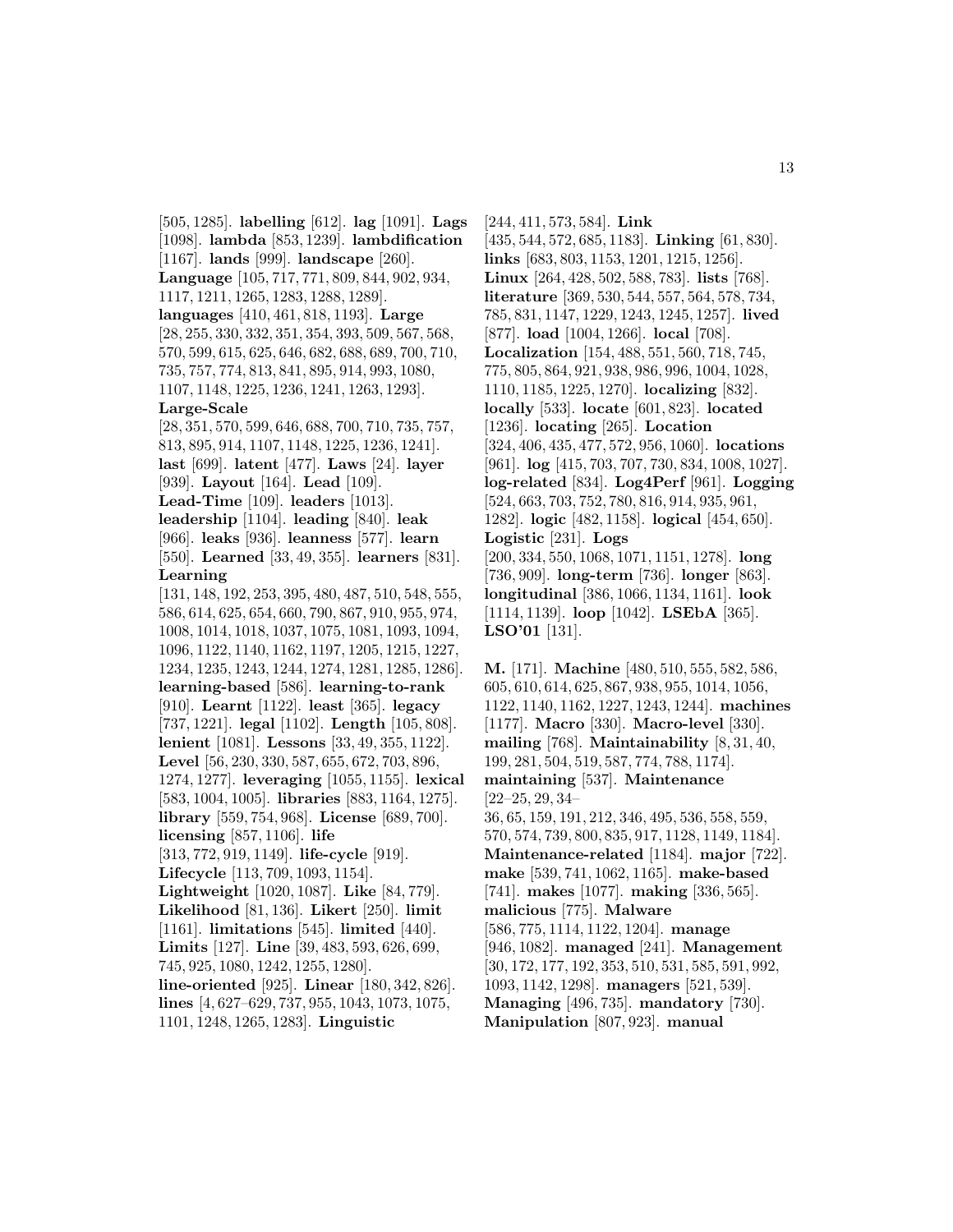[270, 810]. **manuals** [844]. **many** [311, 651, 652, 964, 1085, 1221]. **many-objective** [651, 652, 964, 1221]. **map** [821]. **Mapping** [478, 511, 525, 600, 737, 1060, 1150]. **marine** [717]. **market** [244]. **market-driven** [244]. **master** [1076]. **matching** [829]. **matter** [1143]. **Matters** [139, 596, 620]. **mature** [841]. **Maturity** [56, 57, 294]. **Maven** [1100, 1262]. **Maximising** [286]. **MCC** [502]. **Me** [1293]. **means** [680]. **Measure** [84, 281, 1074]. **measure-based** [281]. **Measurement** [5, 14, 41, 42, 52, 108, 135, 176, 191, 302, 335, 932]. **Measurements** [129]. **measures** [321, 453, 544, 739, 1033]. **Measuring** [12, 119, 368, 503, 972, 1004, 1072, 1144]. **Mechanism** [220]. **mediated** [422]. **mediating** [1237]. **Medium** [172, 496]. **Medium-Sized** [172]. **meet** [1153]. **Meeting** [50]. **Meetings** [129, 290, 610]. **Members** [121]. **Memory** [406, 603, 900, 966]. **merge** [798, 919, 959, 963]. **merged** [836]. **Meshing** [971]. **Meta** [44, 374, 408, 958]. **Meta-analysis** [408, 958]. **Meta-Analysts** [44]. **meta-heuristic** [374]. **metadata** [1102]. **metamodels** [806]. **Metaphor** [225]. **Method** [70, 160, 168, 217, 261, 267, 284, 291, 301, 383, 389, 488, 512, 595, 644, 757, 993, 1141, 1277]. **Methodological** [98, 113]. **Methodologies** [10, 23, 93, 180]. **Methodology** [17, 226, 238, 386, 464, 535, 627]. **Methods** [68, 69, 92, 103, 336, 350, 356, 426, 431, 505, 568, 670, 781, 804, 884, 888, 1050, 1289]. **Metric** [406, 661, 662, 701, 727, 988]. **Metric-based** [701]. **Metrics** [63, 80–82, 86, 214, 245, 376, 398, 408, 825, 1013, 1163, 1263]. **microbenchmarks** [1168]. **microservice** [1195]. **Microservices** [1133, 1145, 1221, 1233]. **middleware** [407]. **migration** [746]. **Mimicking** [1024]. **mind** [1137]. **mindset** [751]. **mindsets** [1178].

**Minecraft** [1035]. **minefield** [575]. **minimisation** [443]. **minimizing** [1285]. **Mining** [329, 382, 412, 415, 417, 457, 529, 532, 535, 550, 588, 589, 606, 633, 637, 638, 687, 755, 765, 770, 808, 819, 837, 883, 891, 942, 998, 1000, 1002, 1051, 1056, 1068, 1088, 1203, 1206, 1211, 1212, 1224, 1272, 1299]. **mis** [1021]. **Misclassification** [117]. **mismatch** [686, 829]. **Missingness** [220]. **misunderstanding** [898]. **mitigate** [916]. **Mitigating** [718]. **mitigation** [1030]. **Mixing** [145]. **MLASP** [1140, 1162]. **MND** [469]. **MND-SCEMP** [469]. **Mobile** [612, 615, 619, 668, 740, 749, 866, 867, 905, 912, 930–932, 935, 990, 1025, 1155, 1284]. **Mock** [892]. **Model** [64, 165, 205, 294, 299, 357, 365, 429, 439, 449, 450, 464, 508, 519, 530, 555, 576, 630, 632, 640, 672, 738, 788, 801, 879, 896, 978, 1084, 1138, 1141, 1177, 1260, 1274, 1278, 1301, 1303]. **Model-based** [576, 1301]. **Model-driven** [429, 519, 788, 1177]. **Modeling** [71, 86, 150, 186, 326, 356, 469, 490, 503, 528, 533, 665, 1086, 1093, 1181, 1233]. **Modelling** [47, 136, 153, 160, 363, 540, 976]. **Models** [89, 117, 123, 168, 182, 206, 213, 230, 242, 267, 281, 289, 311, 312, 341, 400– 403, 427, 438, 468, 529, 590, 605, 618, 631, 633, 639, 705, 708, 711, 805, 816, 817, 842, 864, 875, 897, 904, 918, 927, 951, 985, 1040, 1056, 1064, 1075, 1152, 1154, 1165, 1194, 1251, 1301]. **Modern** [372, 608, 641, 674, 878, 1059, 1153]. **modifications** [247, 1012, 1166]. **mods** [1035]. **modular** [874]. **modularization** [453]. **module** [351]. **Modules** [30, 64, 79, 167]. **Monitoring** [19, 961]. **monolithic** [391]. **months** [1287]. **Morasca** [41]. **most** [821]. **motivations** [983]. **Motivators** [157]. **movements** [685]. **moving** [370, 673]. **MRE** [181]. **MSR** [1032]. **MSRBot** [994]. **Multi** [372, 542, 563, 679, 705, 775, 805, 861, 943, 944, 1046, 1084, 1091, 1106, 1156, 1173, 1274, 1288, 1289]. **multi-abstraction** [805]. **multi-case** [1084].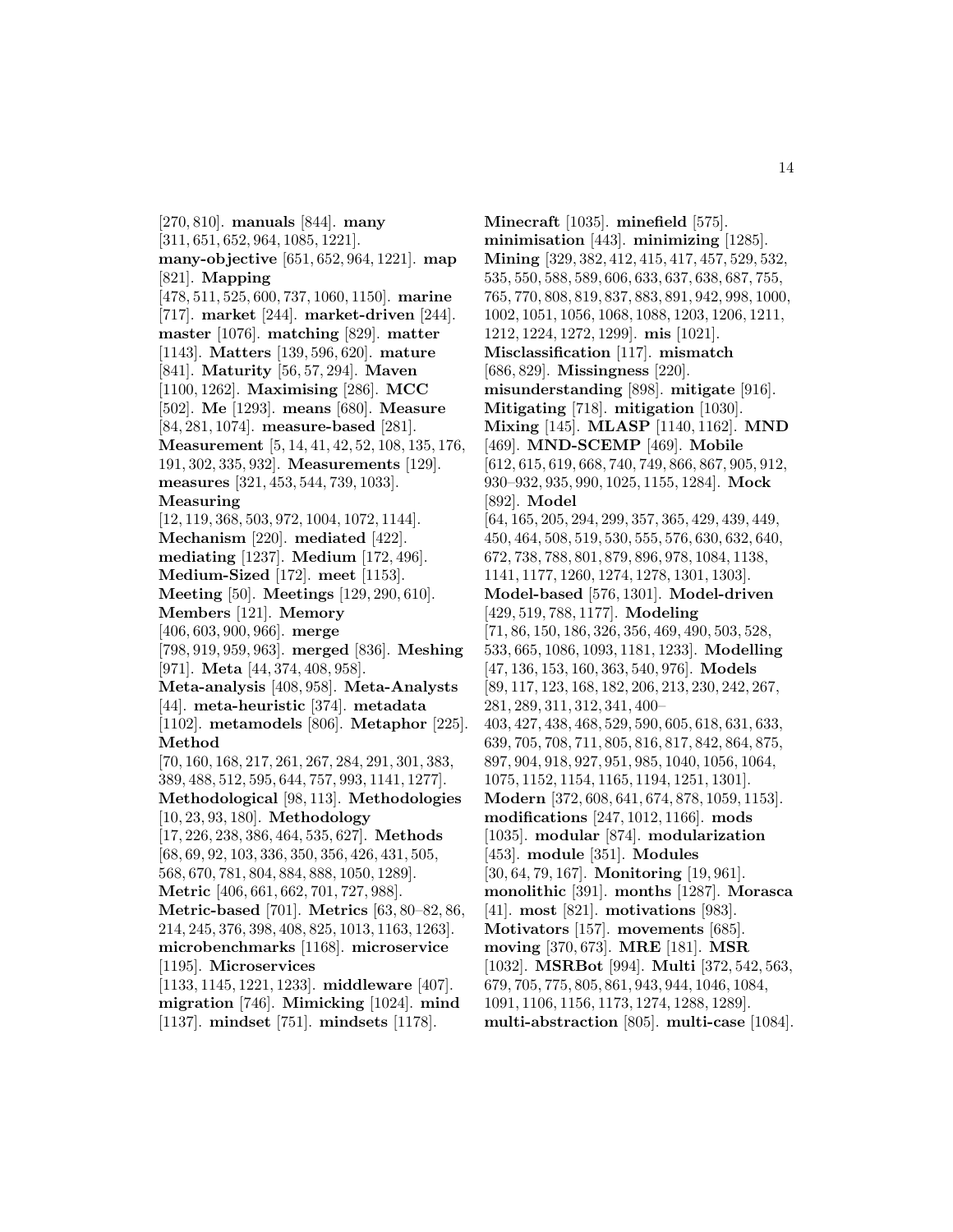**multi-component** [1173]. **multi-criteria** [372]. **multi-dimensional** [1091]. **multi-factor** [563]. **multi-label** [1156]. **Multi-language** [1288, 1289]. **multi-licensing** [1106]. **Multi-objective** [542, 679, 705]. **multi-revision** [861]. **multi-task** [1274]. **Multi-variate** [1046]. **multi-view** [775]. **multi-vulnerability** [943, 944]. **Multidimensional** [157]. **Multidisciplinary** [125]. **multilingual** [610]. **multiple** [244, 377, 393, 411, 913, 1037, 1082, 1219]. **multiple-component** [393]. **multiplicative** [357]. **mutants** [960, 1290]. **Mutation** [128, 333, 547, 810, 1069, 1141]. **mutation-based** [547]. **mutations** [1070]. **my** [983, 1276]. **Mylyn** [761]. **names** [863]. **Naming** [460, 720]. **narrative** [571]. **NASA** [10, 34]. **natural** [809, 844, 902, 1117, 1211]. **nature** [596, 1113]. **nearest** [250]. **Need** [50, 795, 809, 1057, 1058, 1154, 1252]. **needed** [473, 635, 950]. **Needs** [145, 520, 522, 1059, 1153]. **Negative** [724, 726, 729]. **negotiations** [422]. **neighbour** [250]. **Nets** [313]. **Network** [425, 439, 664, 713, 862, 938, 1136, 1216, 1235, 1286]. **Networks** [467, 509, 1121, 1159, 1297, 1302]. **Neural** [425, 938, 1135, 1159]. **neuroplasticity** [1267]. **Newcomer** [1295]. **next** [373]. **nine** [574]. **NLP** [845]. **Noise** [761]. **Nokia** [114]. **Non** [46, 169, 211, 342, 381, 608, 804, 942, 1125, 1202, 1291, 1293]. **non-cloned** [804]. **non-coding** [1202]. **non-exact** [381]. **non-functional** [942, 1125, 1291]. **non-linear** [342]. **Non-Programmers** [46]. **Non-reproducible** [1293]. **Non-Technical** [211, 608]. **Non-Traditional** [169]. **Nopol** [851]. **North** [1050]. **Norwegian** [249]. **Note** [220, 800, 822, 917, 923, 989, 1026]. **notebooks** [1131]. **notes** [613]. **novel** [650, 928]. **Novice** [1295]. **novices**

[253, 785, 820, 1157]. **npm** [975, 1083, 1098, 1160, 1297]. **number** [311, 683]. **numbers** [271].

**obfuscation** [493, 567]. **Object** [8, 40, 52, 63, 84, 92, 122, 137, 158, 163, 185, 214, 269, 376, 397, 408, 486, 544, 546, 853]. **Object-Oriented** [8, 40, 52, 63, 84, 92, 122, 137, 158, 163, 185, 214, 269, 397, 408, 486, 544, 546, 853]. **objective** [373, 542, 651, 652, 679, 705, 964, 1221, 1222]. **objectives** [1045]. **objects** [892]. **Obligations** [95]. **observability** [1195]. **observational** [253, 925]. **observer** [369]. **obstacles** [395]. **obtain** [962]. **Occurrence** [183]. **OCL** [650, 895, 976]. **off** [864, 873, 1119]. **off-the-shelf** [1119]. **Offline** [1159]. **offshore** [500]. **Older** [793]. **Omni** [1194]. **On-Hold** [1044, 1112]. **On-Line** [39]. **onboarding** [1089]. **one** [1106]. **Online** [830, 928, 1072, 1159]. **only** [712]. **ontological** [632]. **Open** [133, 140, 200, 337, 366, 382, 430, 456, 459, 513, 594, 599, 600, 609, 617, 663, 666, 688, 689, 695, 749, 755, 758, 798, 833, 857, 880, 889, 895, 898, 914, 929, 1030, 1045, 1047, 1066, 1088, 1115, 1137, 1164, 1170, 1196, 1202, 1216, 1273, 1280]. **Open-Source** [200, 594, 688, 798, 889, 895, 898, 929, 1047, 1137, 1164, 1170, 1280]. **open-sourcing** [833]. **opened** [456]. **operation** [284, 574]. **operational** [361]. **operationalising** [552]. **operations** [650]. **operators** [826]. **opinions** [723]. **OPM** [213]. **opportunistic** [1191]. **opportunities** [394, 679, 1172]. **optimal** [964]. **optimisation** [372]. **Optimising** [574]. **Optimistic** [211]. **Optimization** [266, 398, 542, 658, 964, 1046, 1221]. **optimizers** [1002]. **optimizing** [915]. **oracle** [864]. **order** [1051, 1057, 1058]. **ordered** [240]. **Ordering** [79, 900]. **Ordinary** [146]. **organic** [1101]. **organization** [1085]. **Organizational** [173, 205, 716, 1148]. **Organizations**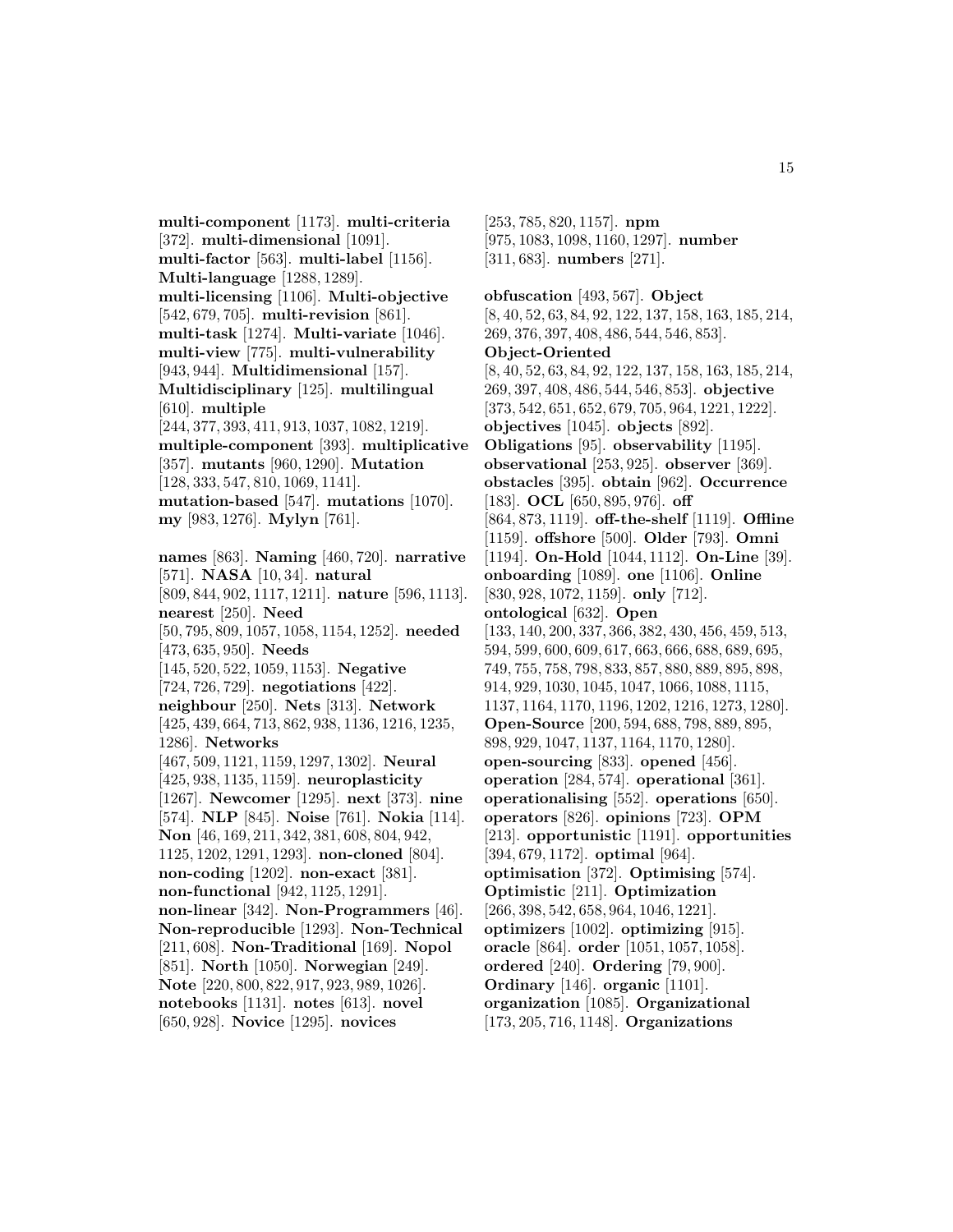[35, 131, 523]. **Organize** [38]. **organizing** [421]. **Oriented** [8, 40, 52, 63, 84, 92, 122, 137, 158, 163, 185, 214, 266, 269, 376, 397, 408, 448, 486, 544, 546, 629, 665, 767, 853, 885, 925, 1006, 1046]. **OSS** [389, 562, 665, 829, 1247, 1295]. **OSS-Candidates** [1295]. **other** [779]. **Our** [28]. **outcomes** [748]. **outlier** [446]. **Output** [17, 560]. **outsourcing** [500, 1220]. **overcome** [253]. **Overfitting** [123, 827, 851]. **overflow** [481, 615, 664, 768, 869, 886, 906, 953, 984, 1007, 1128, 1130, 1180, 1201, 1209, 1212, 1261]. **overhead** [1025]. **Overview** [55, 1298]. **owner** [568]. **ownership** [416]. **Oz** [999]. **package** [1302]. **package-based** [1302]. **packages** [975, 1083, 1160]. **packaging** [862]. **pain** [720]. **Pair** [208, 259, 328, 484]. **Pair-wise** [259]. **pairs** [406, 1128]. **Pandemic** [1061, 1134]. **Paper** [41, 42, 62, 98, 171]. **Paper-Based** [62]. **Papers** [80, 138, 1032, 1146]. **paradoxes** [675]. **parallelizability** [617]. **Parameter** [444, 1175]. **parameters** [557, 915]. **parametric** [365]. **Paris** [883]. **parsing**

**participant-observer** [369]. **participants** [527]. **Participation** [525, 674, 878, 906, 1169]. **participatory** [1041]. **partitioning** [259, 479]. **partnership** [1220]. **partnerships** [500]. **party** [1275]. **past** [487, 812, 1258]. **patch** [851, 922, 1090]. **patches** [666, 1213, 1268]. **Path** [1235, 1240]. **pattern** [364, 384, 607, 1070]. **Patterns** [199, 242, 319, 331, 731, 845, 889, 898, 912, 937, 948, 997, 998, 1036, 1212, 1224]. **PDF** [832]. **Peer** [129, 360, 1146, 1207]. **peer-to-peer** [360]. **people** [522]. **perceive** [584]. **Perceived** [521, 740, 835, 1147]. **perception** [1207]. **perceptions** [1013, 1021, 1105]. **perfect** [1012]. **perform** [814, 1017]. **Performance**

[1081]. **partial** [472]. **Participant** [129, 369].

[86, 155, 201, 341, 391, 443, 448, 521, 522, 576, 628, 650, 654, 717, 782, 790, 814, 828, 837, 900, 915, 937, 961, 990, 996, 1019, 1025, 1027, 1116, 1152, 1226, 1233, 1249, 1255, 1260, 1266, 1270]. **performances** [1136]. **Performing** [23, 858]. **perils** [638]. **perish** [1052]. **permission** [1065]. **permutation** [402]. **Persistent** [792]. **personalities** [624]. **personality** [328, 474, 484, 1252]. **Perspective** [9, 74, 124, 237, 452, 624, 1089, 1288]. **Perspective-based** [9, 74, 124, 237]. **Perspectives** [118, 621]. **perturbation** [799]. **pervasive** [1166]. **PHANTOM** [1022]. **Pharo** [1171, 1189]. **Phase** [158]. **Phaser** [1280]. **PhD** [67]. **Philips** [287]. **physical** [782]. **pick** [1182]. **Picking** [110]. **Pinpointing** [828]. **pipelines** [922]. **pitfalls** [785]. **pivots** [722]. **plagiarism** [1166]. **plagiarism-hiding** [1166]. **plan** [370, 971]. **plan-driven** [370, 971]. **Planning** [219, 259, 362, 618, 621, 1140, 1162]. **platform** [254, 524, 714, 763, 770, 838, 855, 995, 1025, 1053]. **Play** [619, 776, 1118, 1139, 1238]. **plug** [452]. **plug-in** [452]. **PMD** [1066]. **PMESSE'97** [47]. **Point** [2, 84, 1031]. **Point-Like** [84]. **Points** [185, 494]. **Polarity** [778]. **policies** [436]. **Policy** [127]. **popular** [714, 802, 850, 1035, 1077, 1160]. **Portrait** [1286]. **positives** [1264]. **Possible** [201]. **post** [655, 1033, 1184, 1205]. **post-deployed** [1184]. **post-hoc** [655]. **post-processing** [1205]. **post-release** [1033]. **posts** [984, 1007]. **Potential** [228, 593, 781]. **potentially** [1174]. **power** [535, 712]. **power-only** [712]. **Practical** [25, 190, 274, 343, 527, 991, 1029]. **Practice** [61, 144, 209, 212, 390, 429, 497, 545, 546, 621, 731, 736, 750, 791, 1188, 1230, 1282]. **practice-driven** [390]. **Practices** [56, 304, 370, 421, 496, 517, 574, 580, 641, 663, 829, 841, 916, 935, 945, 973, 1078, 1105, 1145, 1164, 1170, 1189, 1249, 1267, 1301]. **Practitioner** [1031, 1123, 1220, 1301]. **practitioners** [1078]. **pragmatic**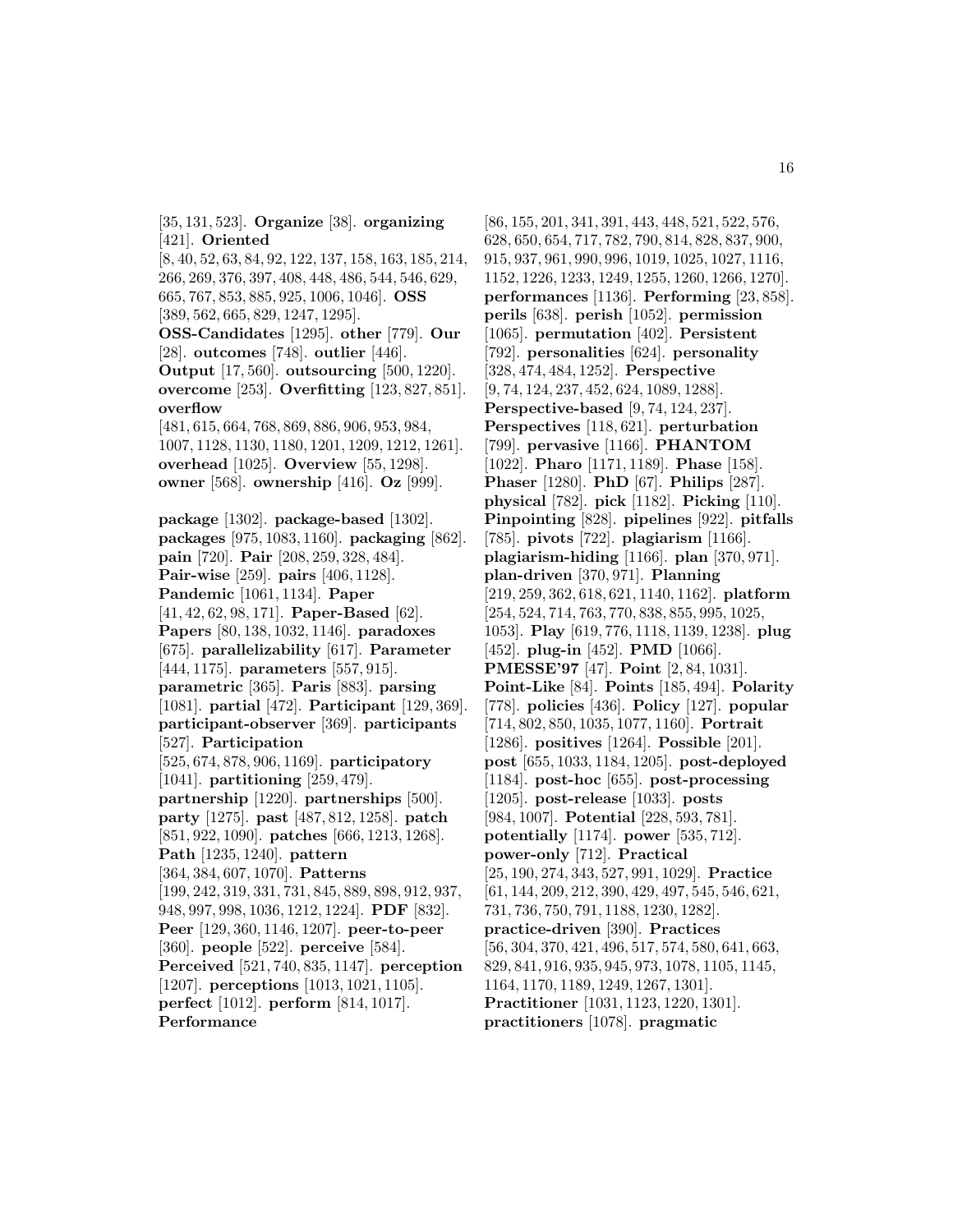[734, 1175]. **Präzi** [1302]. **pre** [1260]. **pre-trained** [1260]. **precedence** [294]. **precursors** [279]. **predicates** [859]. **predict** [408, 622]. **Predicting** [439, 486, 690, 879, 979, 1161, 1187, 1222]. **Prediction** [107, 180, 186, 281, 311– 313, 339, 356, 376, 399, 401, 403, 413, 414, 419, 425, 427, 440, 448, 467, 563, 582, 590, 622, 639, 640, 648, 673, 701, 708, 733, 743, 836, 868, 873, 875, 904, 918, 951, 987, 1064, 1136, 1143, 1163, 1213, 1226, 1230, 1259, 1286]. **Predictive** [438, 896, 927, 985]. **Predictors** [550, 640, 1116, 1134]. **Preface** [432, 856, 1003, 1208]. **preferences** [624]. **Preliminary** [130, 1254]. **Preprocessor** [594]. **Preprocessor-based** [594]. **prescribing** [916]. **presentation** [939]. **Presenting** [134, 307]. **preserving** [1057, 1058]. **pressure** [899]. **prevalence** [617]. **Preventing** [876]. **prevention** [847]. **primary** [578]. **PRINS** [1278]. **Prior** [64]. **prioritisation** [259]. **prioritization** [343, 468, 573, 854, 1043, 1168, 1243]. **prioritize** [836]. **Prioritizing** [187, 235, 905]. **priority** [563, 1222]. **Privacy** [436, 751, 1109, 1178]. **Probabilities** [64]. **Problem** [75, 110, 373, 403, 684, 686, 728]. **Problems** [31, 175, 269, 495, 507, 545, 654, 770, 1230, 1287]. **Procedural** [96, 155]. **procedure** [387, 928]. **procedures** [401, 1020]. **Process** [12, 25, 26, 39, 47, 71, 77, 83, 89, 91, 119, 136, 150, 157, 173, 175, 178, 195, 285, 294, 322, 369, 389, 469, 510, 540, 786, 787, 837, 871, 910, 1068, 1084, 1115, 1263]. **Processes** [35, 92, 207, 249, 382, 919, 1280]. **processing** [1205]. **processors** [372]. **Product** [241, 244, 377, 483, 568, 593, 626– 629, 737, 745, 773, 1043, 1073, 1075, 1080, 1101, 1248, 1255, 1263, 1265, 1280, 1283, 1298]. **product-based-evolving** [1248]. **product-line** [1080]. **Production** [104, 382]. **productive** [723]. **Productivity** [10, 280, 528, 599, 675, 725, 732, 1013, 1038, 1134, 1161]. **products** [964]. **Profession** [61].

**Professional** [69, 520, 858]. **Professionals** [109, 211, 756, 848, 972, 1050, 1134]. **profiles** [325]. **Profiling** [361]. **Program** [154, 158, 254, 309, 320, 410, 432, 447, 501, 529, 557, 696, 806, 818, 824–827, 856, 882, 967, 998, 1003, 1089, 1090, 1150, 1208, 1218, 1268]. **programmable** [482]. **Programmer** [38, 725]. **Programmers** [45, 46, 59, 671, 697, 853, 882, 1018]. **Programming** [180, 199, 208, 243, 328, 368, 461, 484, 503, 680, 820, 826, 885, 890, 902, 986, 1010, 1042, 1055, 1061, 1138, 1193, 1261]. **programming-related** [1261]. **Programs** [58, 105, 108, 199, 406, 828, 926, 950, 1235]. **Project** [29, 81, 100, 181, 187, 192, 219, 255, 353, 521, 582, 639, 655, 692, 708, 743, 748, 894, 987, 997, 1057, 1058, 1064, 1169, 1226]. **project-level** [655]. **project-specific** [997, 1169]. **Projects** [211, 231, 271, 295, 337, 379, 413, 425, 428, 488, 543, 599, 610, 663, 665, 666, 689, 690, 706, 744, 755, 798, 833, 886, 898, 947, 949, 966, 1022, 1037, 1047, 1066, 1076, 1115, 1137, 1176, 1196, 1215, 1225, 1275]. **ProMeTA** [806]. **Promises** [638, 1133]. **Prompter** [642]. **Prone** [30, 64, 79, 167, 351]. **proneness** [314, 367, 384, 408, 409, 486, 1070, 1118]. **Propagating** [1231]. **propagation** [246, 284, 655, 1011, 1098]. **properties** [1291]. **proposing** [628]. **proprietary** [490, 833]. **ProSim'98** [71]. **Prospects** [31]. **protected** [950]. **Protecting** [147]. **Protocols** [262]. **provenance** [1023]. **pseudo** [884]. **pseudo-tested** [884]. **PSP** [87, 103]. **psychometric** [368]. **public** [858, 1023]. **Publication** [67]. **Publish** [1052]. **Published** [130, 170, 171]. **pull** [910, 949, 1296]. **purpose** [410, 818]. **push** [1089]. **PyPI** [975]. **PyPy** [915]. **Python** [872, 1171, 1200, 1224].

**Q&A** [664, 784, 875, 883, 953, 1186]. **QIP** [29]. **QIP/GQM** [29]. **QoS** [359]. **QoS-aware** [359]. **Qualitative** [26, 142, 143,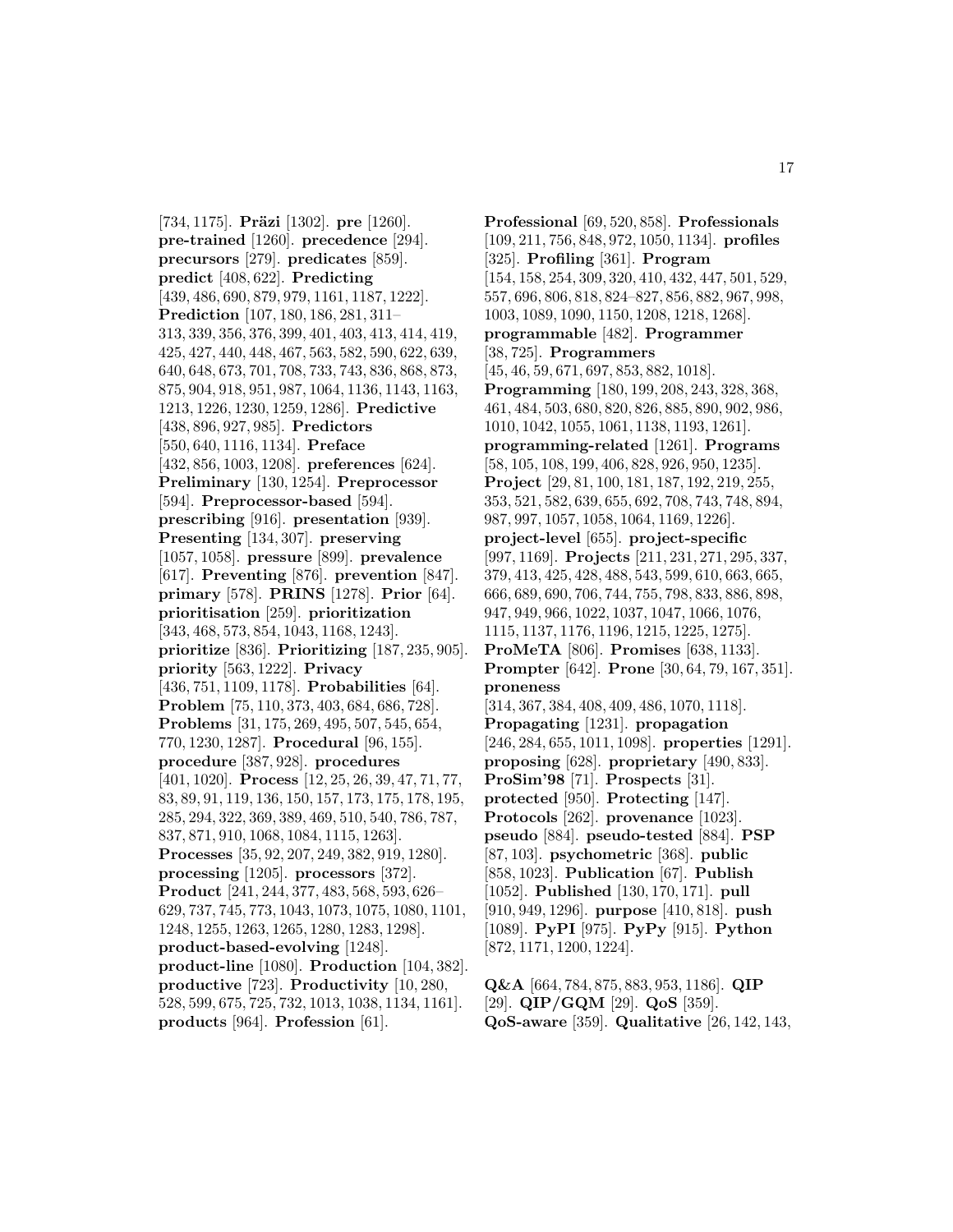225, 352, 385, 386, 407, 495, 758, 793, 1287]. **Quality**

[3, 10, 87, 117, 122, 123, 135, 186, 190, 202, 217, 218, 270, 275, 280, 302, 303, 308, 362, 377, 380, 437, 445, 486, 524, 534, 544, 567, 641, 651, 702, 725, 732, 740, 773, 934, 963, 981, 988, 1066, 1082, 1084, 1092, 1131, 1257, 1265, 1283, 1296]. **Quantifying** [31, 275, 629]. **Quantitative** [129, 201, 336, 352, 489, 495, 758]. **quasi** [308, 379, 474]. **quasi-experiment** [379]. **quasi-experimental** [308, 474]. **queries** [815, 921, 1028, 1185, 1300]. **query** [903]. **Querying** [332, 865, 876]. **question** [771, 1007]. **Questionnaire** [57]. **questions** [871, 994, 1007, 1197, 1261]. **Quick** [1206].

**R** [768]. **railway** [845]. **raised** [612, 871]. **randomised** [307]. **randomness** [507]. **rank** [640, 660, 910, 996]. **rank-performance-based** [996]. **ranking** [592, 792]. **Rap4DQ** [1197]. **rapid** [534, 564, 566, 766, 922]. **rated** [1116]. **Rater** [659]. **Rates** [117]. **ratings** [838, 850]. **Rationale** [1303]. **Re** [456, 968, 1065, 1105]. **re-delegation** [1065]. **re-implementation** [968]. **re-opened** [456]. **Re-visiting** [1105]. **react** [948]. **reaction** [802, 948]. **read** [697]. **readability** [1239]. **readers** [832]. **Reading** [9, 118, 188, 196, 237, 540]. **README** [887]. **Real** [199, 265, 610, 710, 810, 1017, 1086, 1204]. **real-time** [610, 1086]. **real-world** [1204]. **Realizing** [303]. **Really** [50, 118, 452, 554, 762, 859]. **reasonable** [578]. **reasoning** [529]. **Recapture** [70]. **recipe** [1265, 1283]. **recognition** [830]. **Recognizing** [955, 1054]. **recommend** [1128, 1197]. **Recommendation** [761, 764, 769, 1055, 1127, 1132, 1156, 1205]. **recommendations** [1277]. **recommender** [1191]. **Recommending** [569, 1096]. **reconstructing** [318]. **Recovering** [511]. **recovery** [323, 583, 683, 685, 704, 781, 888, 1231].

**recurrent** [938]. **Recurring** [723]. **Reducing** [341, 786]. **reduction** [306, 904]. **Redundancy** [861]. **Redundancy-free** [861]. **Reengineering** [737, 860, 980]. **refactor** [1209]. **refactoring** [512, 530, 541, 621, 651, 679, 1024, 1176, 1209, 1294]. **refactorings** [616, 1157]. **reference** [569]. **refinement** [242]. **Refining** [369, 416]. **Reflections** [1214]. **reformulate** [921]. **reformulation** [903]. **Regression** [32, 33, 206, 231, 365, 378, 402, 425, 441, 907, 1244, 1270]. **regression-based** [1244]. **regular** [697, 1199]. **regulations** [962]. **reinventing** [968]. **relate** [773]. **Related** [518, 631, 834, 905, 951, 1092, 1139, 1184, 1261]. **relating** [535, 1212]. **Relation** [740, 920, 959, 1026, 1092]. **relational** [348]. **relations** [704]. **Relationship** [181, 284, 308, 524, 570, 1028, 1252]. **relationships** [521]. **Relative** [86, 314, 339, 367, 868]. **RELAXing** [508]. **Release** [373, 613, 735, 766, 841, 922, 1033, 1098, 1111]. **releases** [534, 564, 1160]. **relevance** [383, 991]. **Relevant** [338, 771, 844, 907, 998, 1059, 1197, 1290]. **Reliability** [165, 168, 236, 267, 299, 334, 358, 400, 401, 448, 648, 659, 701, 1116]. **remaining** [683]. **remedy** [1206]. **Removal** [1094, 1095, 1268]. **reopened** [1273]. **repackaged** [940]. **Repair** [326, 357, 529, 710, 822, 824– 827, 851, 967, 998, 1090, 1150, 1179, 1268]. **repairing** [828]. **repairs** [966]. **Repeat** [965]. **Repeatable** [13, 310, 399]. **repeatedly** [1201]. **Replace** [1159]. **replay** [576]. **Replaying** [246]. **replicability** [770]. **Replicated** [18, 103, 122, 192, 237, 267, 405, 470, 473, 474, 516, 673]. **Replicating** [112, 289, 965]. **Replication** [68, 69, 199, 411, 472, 475, 478, 622, 663, 818, 1119, 1138, 1258]. **Replications** [296, 297, 381, 471, 715, 1097]. **Reply** [42, 171]. **RePOR** [1024]. **Report** [23, 36, 47, 59, 65, 71, 88, 387, 540, 563, 592, 646,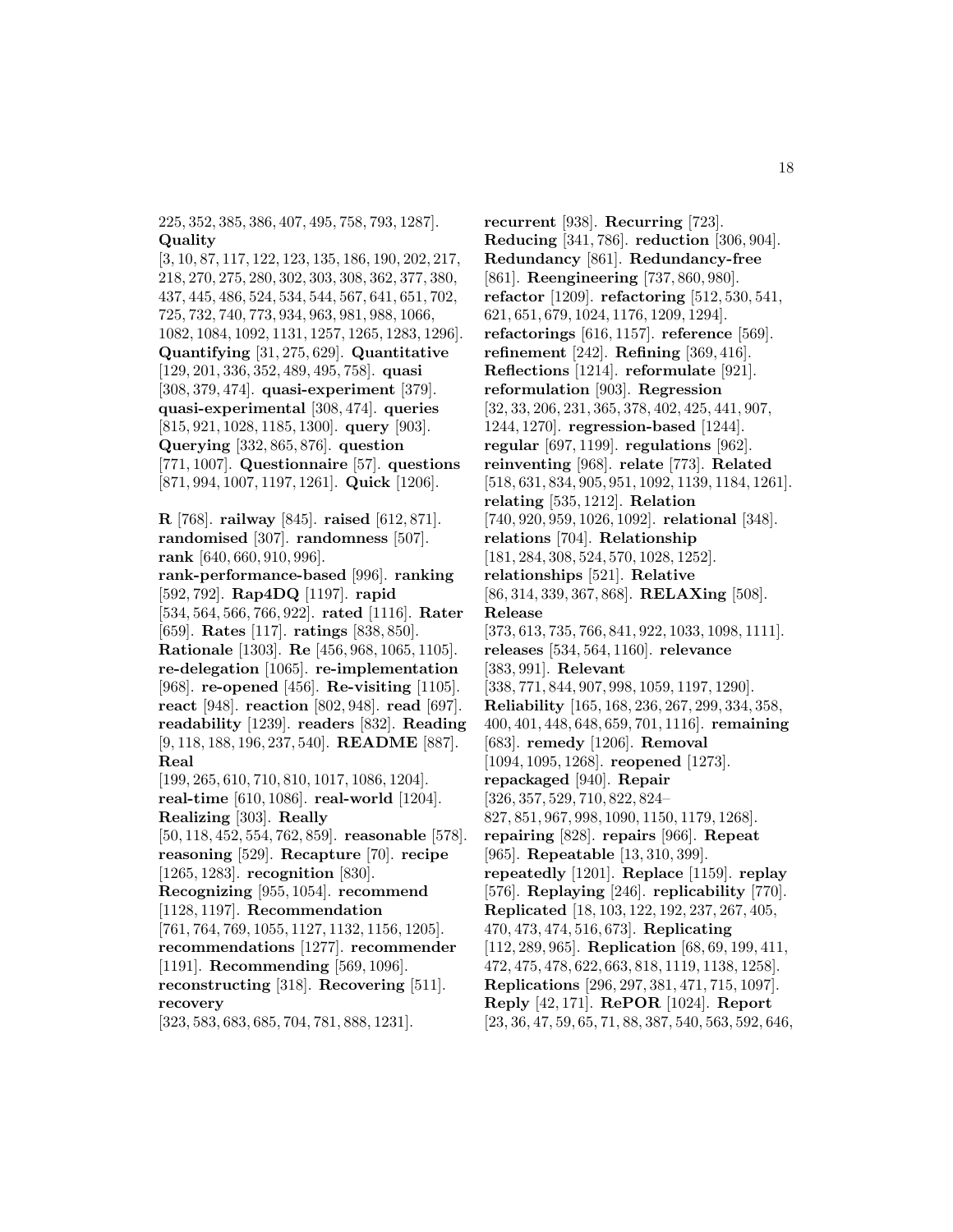758, 795, 981, 1140, 1172, 1182]. **reported** [1071]. **Reporting**

[292, 327, 379, 520, 618, 1188]. **reports** [257, 430, 540, 591, 814, 823, 852, 871, 876, 905, 1028, 1071, 1096, 1222]. **Repositories** [329, 332, 404, 417, 457, 532, 589, 633, 637, 687, 765, 891, 994, 1000, 1156, 1161, 1203, 1206, 1222]. **repository** [382, 412, 694, 770, 1077]. **representation** [826]. **representations** [364, 738, 913]. **Reproduce** [1293]. **Reproducibility** [404, 958, 1122, 1131, 1261]. **reproducible** [559, 1293]. **reproduction** [952, 1258]. **ReqOptimizer** [658]. **request** [949, 1296]. **Requests** [183, 786, 910, 946]. **requirement** [445, 731]. **Requirements** [12, 18, 26, 68, 69, 111, 118, 135, 169, 195, 222, 244, 259, 318, 343, 350, 396, 411, 422, 470, 517, 537, 538, 542, 573, 611, 656, 658, 712, 715, 720, 731, 735, 748, 750, 791, 803, 829, 843, 845, 854, 896, 916, 942, 962, 1020, 1047, 1082, 1084, 1117, 1141, 1190]. **Requirements-Based** [111]. **requirements-test** [916]. **resampling** [868]. **Research** [49, 93, 125, 139, 144–147, 232, 327, 347, 385, 386, 389, 394, 446, 478, 487, 558, 559, 565, 595, 623, 677, 726, 757, 843, 895, 907, 989, 991, 1016, 1041, 1088, 1129, 1181, 1207, 1219, 1248, 1271]. **Researchers** [61, 95, 147]. **resolution** [490, 622, 786, 829, 1006]. **resolve** [709]. **resolved** [779]. **Resolving** [498, 871]. **Resource** [936, 966, 1120]. **Respect** [217, 1259]. **Responsibilities** [95]. **RESTful** [1120]. **Results** [4, 87, 303, 307, 399, 623, 627, 655, 724, 726, 729, 782, 795, 1031, 1039, 1097]. **rethinking** [866]. **Retraction** [1026]. **retrieval** [320–322, 324, 350, 435, 505, 511, 646, 686, 718, 771, 814, 888, 921, 1028, 1110, 1215].

**retrieval-based** [1028, 1110]. **retrieved** [404]. **retrospectives** [723, 1219]. **reuse** [3, 269, 280, 486, 731, 968, 1191]. **reuse-proneness** [486]. **reused** [325].

**reusing** [325, 812]. **revealing** [960]. **revelatory** [757]. **Reverse**

[911]. **Review** [129, 145, 163, 280, 349, 369, 390, 530, 544, 564, 577, 608, 641, 674, 878, 900, 910, 958, 965, 1016, 1033, 1059, 1146, 1147, 1153, 1172, 1207, 1229, 1243, 1245, 1257, 1266, 1271, 1276, 1296]. **Reviewer** [237, 970]. **Reviewers**

[282, 284, 315, 451, 602, 705, 806]. **reverted**

[579, 653, 759, 849, 878, 1108]. **Reviewing** [116, 194, 836, 1213]. **Reviews** [81, 155, 208, 578, 612, 831, 838, 846, 850, 855, 933, 942, 1067, 1155, 1192, 1229, 1238, 1276]. **revised** [1154]. **revision** [271, 861]. **revisions** [1008, 1292]. **revisited** [675]. **Revisiting**

# [709, 814, 918, 1099, 1258, 1260, 1263, 1273]. **reward** [906]. **Right** [110]. **rigor** [383]. **Ringelmann** [599]. **Risk** [30, 343, 521, 738]. **Risk-Management** [30]. **risks** [1275]. **Risky** [231]. **Robust** [160, 509, 670, 679]. **robustness** [1166]. **Role** [91, 223, 296, 297, 317, 381, 472, 1076, 1185, 1237, 1266]. **Roles** [96, 129, 155, 211, 384, 1202]. **Rotten** [1171]. **rounds** [1213]. **Ruby** [772]. **RubyGems** [1297]. **rule** [306, 844, 1216]. **rule-based** [844, 1216]. **rule-coverage** [306]. **Rules** [190, 556, 769]. **run** [977]. **run-time** [977]. **runtime** [799].

**S** [552]. **S-EI** [552]. **safe** [705]. **Safest** [220]. **safety** [255, 648, 971]. **safety-critical** [255, 971]. **same** [1160]. **same-day** [1160]. **Sampling** [870, 1075, 1228, 1271]. **satisfaction** [431, 721, 1237]. **satisfiability** [450, 964]. **satisfy** [520]. **Scalable** [547, 604, 913, 1072, 1228, 1278]. **Scale** [28, 351, 568, 570, 599, 615, 625, 646, 682, 688, 700, 710, 735, 757, 774, 813, 895, 914, 993, 1023, 1090, 1107, 1148, 1225, 1236, 1241, 1263, 1293]. **Scaling** [56, 157]. **SCEMP** [469]. **Scenario** [118, 1042]. **Scenario-Based** [118]. **Scenarios** [51, 747, 1141]. **Schedule** [100]. **Schema** [229]. **scheme** [476]. **Science** [105, 880, 1016]. **scientific** [1087]. **Scientists** [232]. **scope** [475]. **scoping** [1084].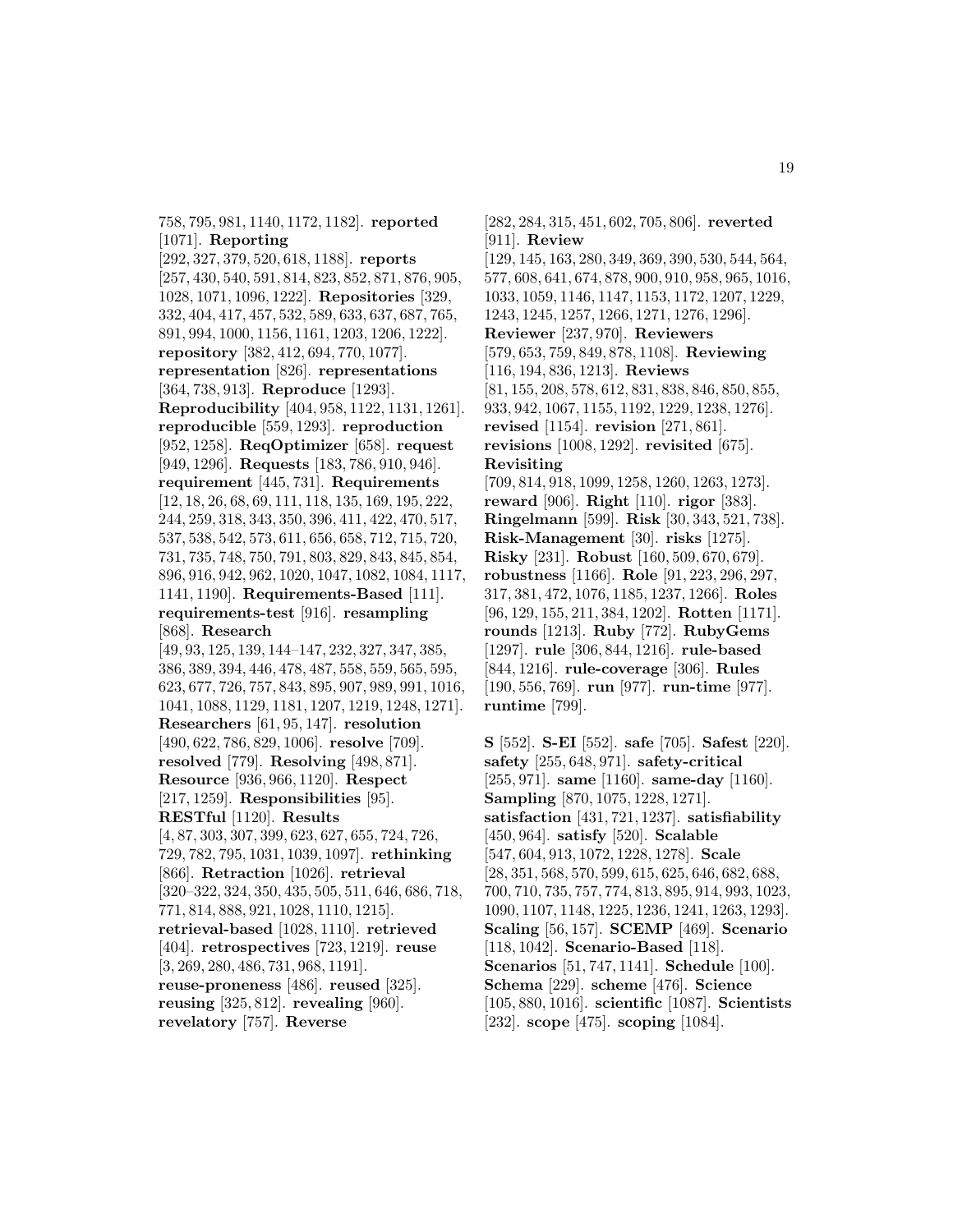**scorecard** [1172]. **screen** [657]. **screen-captured** [657]. **Screencasts** [698, 986, 1060]. **Scripted** [929]. **scrum** [1015, 1076]. **scrutiny** [976]. **SDK** [1072]. **SE** [1119]. **SE-specific** [1119]. **Search** [338, 371, 374, 375, 389, 415, 441– 444, 506, 529, 649–651, 658, 660–662, 672, 677, 742, 747, 815, 854, 903, 907, 913, 943, 944, 952, 965, 1175, 1185, 1234, 1244, 1284, 1299]. **Search-based** [375, 444, 506, 649–651, 658, 661, 662, 672, 677, 943, 944, 952, 1175, 1244, 1284]. **searches** [507, 965]. **Secondary** [1299]. **secret** [1149, 1264]. **Section** [532, 536, 589, 602, 649, 677, 719, 724, 765, 891, 917, 923, 927, 980]. **secure** [580]. **Security** [634, 715, 738, 924, 954, 1014, 1065, 1109, 1126, 1178, 1193, 1218, 1297]. **seeking** [272]. **SEI** [57]. **Selecting** [168, 565, 960]. **Selection** [32, 256, 267, 542, 573, 578, 627, 636, 747, 964, 996, 1014, 1040, 1234, 1240, 1243]. **Selenium** [1142]. **Self** [421, 755, 1044, 1062, 1112, 1116, 1170, 1223, 1239, 1285]. **Self-admitted** [755, 1044, 1112, 1170, 1223, 1285]. **self-assignment** [1062]. **self-organizing** [421]. **self-rated** [1116]. **self-trials** [1239]. **Semantic** [453, 711, 789, 1102, 1253, 1262]. **semantically** [518]. **Semantics** [827, 846, 926]. **semantics-based** [827]. **Semantics-driven** [926]. **Semi** [365, 564, 578, 798, 844, 1087, 1285]. **Semi-automatic** [578, 844, 1087]. **semi-parametric** [365]. **semi-structured** [798]. **semi-supervised** [1285]. **semi-systematic** [564]. **sense** [539]. **Sensitive** [150]. **Sentiment** [726, 778, 1119, 1169]. **sequence** [375, 1205]. **Sequences** [56]. **series** [657, 760, 1022]. **server** [334, 433, 950]. **server-side** [433]. **Servers** [236]. **Service** [183, 448]. **service-oriented** [448]. **Services** [359, 941, 1120]. **SeSG** [1299]. **Session** [236]. **Session-Based** [236]. **set** [684]. **sets** [398, 772]. **setting** [484, 858]. **seven** [862].

**Seventh** [59]. **several** [356]. **severe** [1227]. **severity** [645, 679]. **share** [1045]. **shared** [406, 1153, 1201]. **shared-memory** [406]. **Sharing** [49, 197, 553, 698, 1129]. **shelf** [1119]. **shift** [403]. **Short** [220, 877]. **short-lived** [877]. **Shorter** [863]. **Should** [424, 560, 703, 977]. **shoulders** [1032]. **Shuttle** [34]. **Siamese** [913]. **Side** [204, 433]. **sight** [1137]. **Silver** [44]. **similarity** [581, 747, 811, 932]. **simple** [1227]. **Simulated** [260]. **Simulation** [71, 97, 170, 171, 618, 717, 999]. **Simulations** [192]. **Simulink** [864]. **Single** [152, 289, 1177]. **single-company** [289]. **Single-state** [1177]. **sites** [664, 764, 875, 953]. **situation** [1226]. **six** [517]. **Size** [58, 181, 727, 1143]. **Sized** [172, 496]. **sizes** [796]. **sizing** [2]. **Skewness** [105]. **Slack** [1232]. **slices** [309]. **Slicing** [154, 265, 925]. **SLR** [854, 965]. **small** [496, 890]. **smalltalk** [461, 1189]. **smart** [770, 931, 995, 1053, 1184]. **smell** [418, 614, 920, 951, 1026, 1149, 1259]. **smell-related** [951]. **smells** [248, 495, 541, 554, 774, 801, 920, 924, 939, 1026, 1149, 1254, 1279, 1288]. **Smoke** [1227]. **Smoothly** [19]. **snapshots** [1258]. **snippets** [886, 1239]. **social** [437, 562, 665, 947]. **SoftNER** [1272]. **Software** [22, 23, 38, 42, 47, 49, 56, 61, 62, 64, 65, 67, 77, 79, 80, 83, 84, 86, 88, 93, 95, 105, 108, 117, 119, 123, 124, 127, 131, 133, 134, 136, 143– 145, 150, 152, 155, 157, 161, 165, 167, 170– 173, 175, 176, 178, 186, 190, 202, 203, 206, 207, 211, 216, 218, 219, 222, 224, 336, 425, 450, 462, 467, 510, 562, 573, 653, 670, 745, 759, 778, 800, 822, 849, 852, 880, 917, 930, 989, 1048, 1049, 1078, 1080, 1108, 1121, 1214, 1253, 1301]. **Software** [5, 24, 28, 31, 34, 35, 41, 68– 70, 78, 89, 100, 102, 104, 107, 116, 125, 130, 135, 142, 147, 160, 168, 183, 187, 188, 192, 197, 201, 204, 217, 225, 229, 231, 232, 253, 257, 262, 267, 290, 296, 307, 308, 348, 352, 388, 394, 417, 437, 440, 444, 453, 455, 463, 471, 488, 511, 533, 579,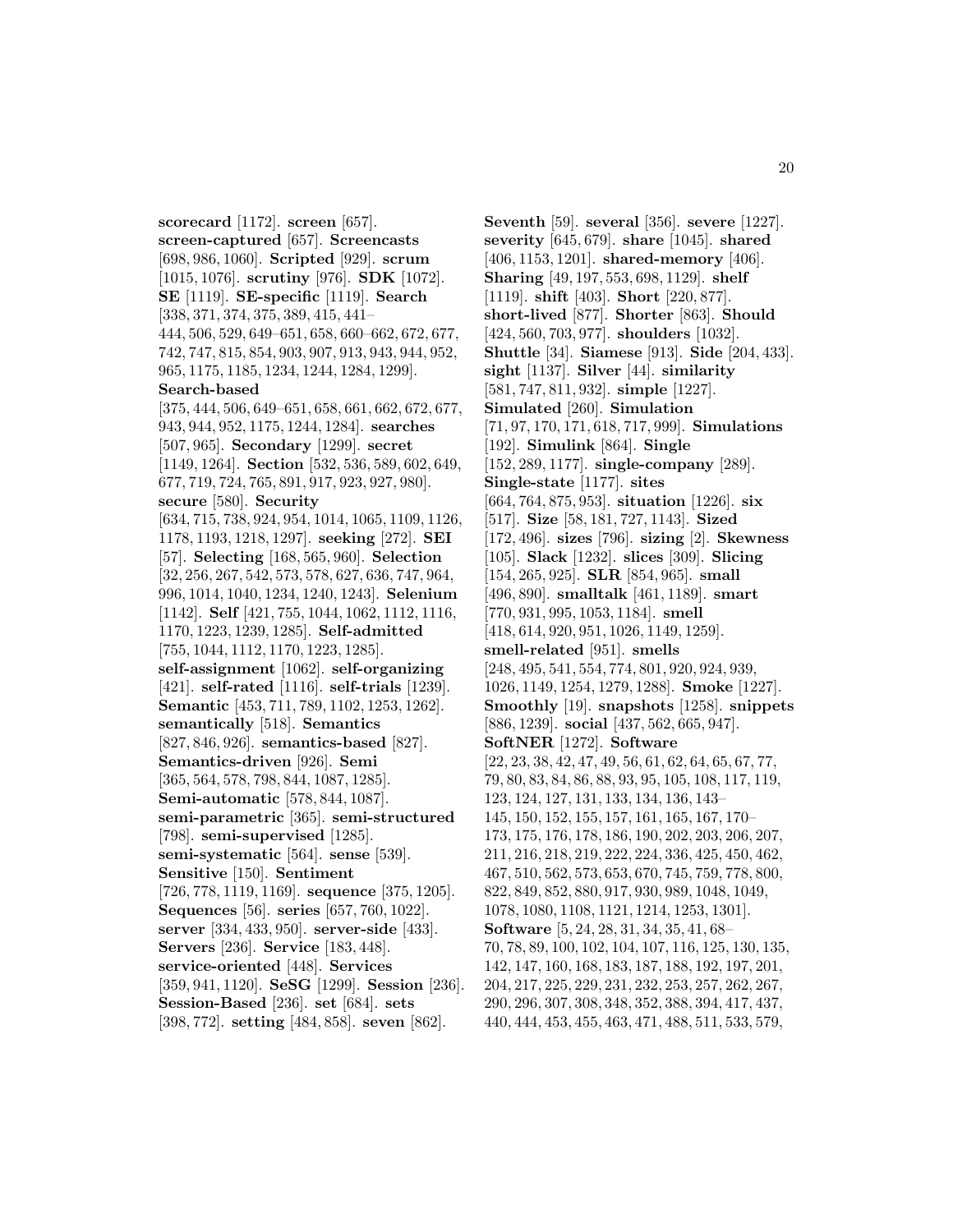609, 610, 613, 617, 626, 633, 688, 695, 721, 722, 737, 748, 789, 795, 809, 857, 860, 861, 868, 891, 896, 927, 963, 972, 985, 994, 1002, 1023, 1038, 1092, 1101, 1220, 1236, 1241, 1249, 1271, 1291]. **software**

[3, 8, 241, 247, 270, 287, 292, 294, 297, 299, 306, 319, 324, 326, 329, 330, 334, 354, 355, 357, 367, 371, 380, 381, 385, 398, 404, 412, 413, 426, 435, 448, 454, 473, 474, 489, 496, 499, 504, 506, 527, 532, 534–536, 558, 559, 575, 583, 589, 593, 594, 624, 649, 663, 690, 706, 726, 734, 751, 756, 757, 773, 799, 835, 848, 862, 897, 914, 958, 971, 980, 988, 991, 1000, 1011, 1016, 1034, 1037, 1047, 1052, 1075, 1082, 1111, 1116, 1146, 1156, 1161, 1203, 1207, 1222, 1229, 1248, 1255, 1257, 1260]. **software** [13, 248, 249, 261, 271, 272, 277, 280, 291, 298, 302, 304, 310, 327, 340, 342, 365, 370, 386, 391, 397, 399, 400, 402, 423, 430, 438, 442, 464, 469, 480, 483, 487, 529, 537, 546, 553, 564, 566, 600, 602, 628, 631, 637, 641, 648, 651, 652, 654, 667, 673, 677, 681, 687, 698, 716, 719, 724, 729, 733, 744, 765, 785, 797, 803, 808, 816, 833, 844, 873, 879, 893, 898, 899, 928, 957, 978, 979, 1008, 1022, 1045, 1046, 1079, 1127, 1134, 1136, 1147, 1148, 1151, 1158, 1168, 1187, 1188, 1200, 1267, 1280, 1292]. **software** [10, 71, 195, 254, 286, 295, 332, 335, 349, 358, 403, 443, 446, 449, 456, 457, 466, 476, 478, 507, 513, 518, 524, 565, 599, 605, 618, 629, 643, 646, 684, 685, 701, 702, 704, 764, 781, 792, 817, 885, 938, 964, 1029, 1066, 1073, 1097, 1123, 1129, 1132, 1143, 1163, 1177, 1181, 1206, 1237, 1245, 1273, 1286, 1298]. **Software-intensive** [1301]. **solution** [667, 1015, 1055]. **solutions** [390]. **solvers** [450, 573, 964]. **solving** [650]. **Some** [4, 86]. **Sony** [749]. **Source** [133, 140, 141, 152, 200, 271, 337, 345, 346, 366, 367, 382, 430, 456, 459, 493, 505, 513, 514, 538, 581, 587, 594, 599, 601, 609, 617, 663, 666, 688, 689, 695, 711, 749, 755, 758, 798, 803, 807, 817, 857, 869, 889, 890, 895, 898, 914, 923, 929, 1023, 1030, 1045, 1047, 1060, 1066, 1088, 1115, 1137, 1164, 1166, 1170, 1187, 1196, 1202, 1216, 1224, 1253, 1273, 1280]. **source-code** [817]. **SourceForge.net** [337].

**sources** [244, 411]. **sourcing** [833]. **space** [464, 479, 529, 805, 1292, 1303]. **Spain** [883]. **spam** [351]. **Spearheading** [1076]. **Special** [72, 80, 245, 310, 315, 320, 329, 358, 371, 399, 412, 417, 432, 442, 457, 501, 522, 532, 536, 558, 589, 602, 626, 649, 677, 719, 724, 765, 800, 807, 822, 843, 856, 860, 891, 917, 923, 927, 930, 980, 985, 1003, 1124, 1208]. **specialisation** [491]. **specific** [410, 664, 717, 771, 809, 818, 938, 955, 997, 1119, 1169]. **specification** [240]. **specification-based** [240]. **Specifications** [169, 482, 483]. **specifying** [1300]. **spectra** [551]. **spectra-based** [551]. **speed** [377]. **SPICE** [57]. **SPL** [888, 1280]. **splitting** [514, 515, 950]. **spoil** [311]. **spot** [1148]. **spreadsheet** [541]. **Sprint** [1219]. **squares** [365]. **SSUCD** [341]. **stability** [667, 752, 799, 1064, 1211]. **stable** [762]. **stack** [481, 615, 664, 768, 869, 870, 886, 906, 908, 953, 984, 1007, 1128, 1130, 1180, 1201, 1209, 1212, 1261]. **stage** [241]. **stage-gate** [241]. **Stamelos** [170]. **STAMINA** [449]. **Stamped** [1121]. **Standing** [1032]. **star** [838, 850]. **start** [852]. **start-up** [852]. **startup** [841, 1158]. **startups** [722, 1158]. **State** [92, 282, 354, 429, 605, 731, 750, 788, 791, 992, 1056, 1126, 1177, 1230]. **state-based** [788]. **statechart** [344]. **statement** [703, 1235]. **Statements** [46, 752]. **states** [344, 1144]. **Static** [286, 468, 504, 572, 982, 1066, 1187, 1192, 1210, 1256, 1259]. **statically** [1019]. **statically-detectable** [1019]. **Statistical** [295, 494, 533, 670]. **Steal** [125]. **Steam** [714, 763, 855]. **Stochastic** [665]. **stopping** [260]. **store** [619, 776, 819, 846, 942, 1238]. **stores** [933]. **stories** [387]. **story** [387, 566]. **Strategies** [45, 256, 338, 552, 919, 1010, 1082, 1266, 1299]. **strategy** [359, 485, 735]. **Strengths** [423]. **string** [1299]. **structural** [299, 397, 453, 629, 1004]. **Structure** [2, 55, 414, 565, 604, 664]. **Structured** [17, 40, 98, 307, 379, 499, 798]. **structures** [821, 947]. **structuring** [815]. **student**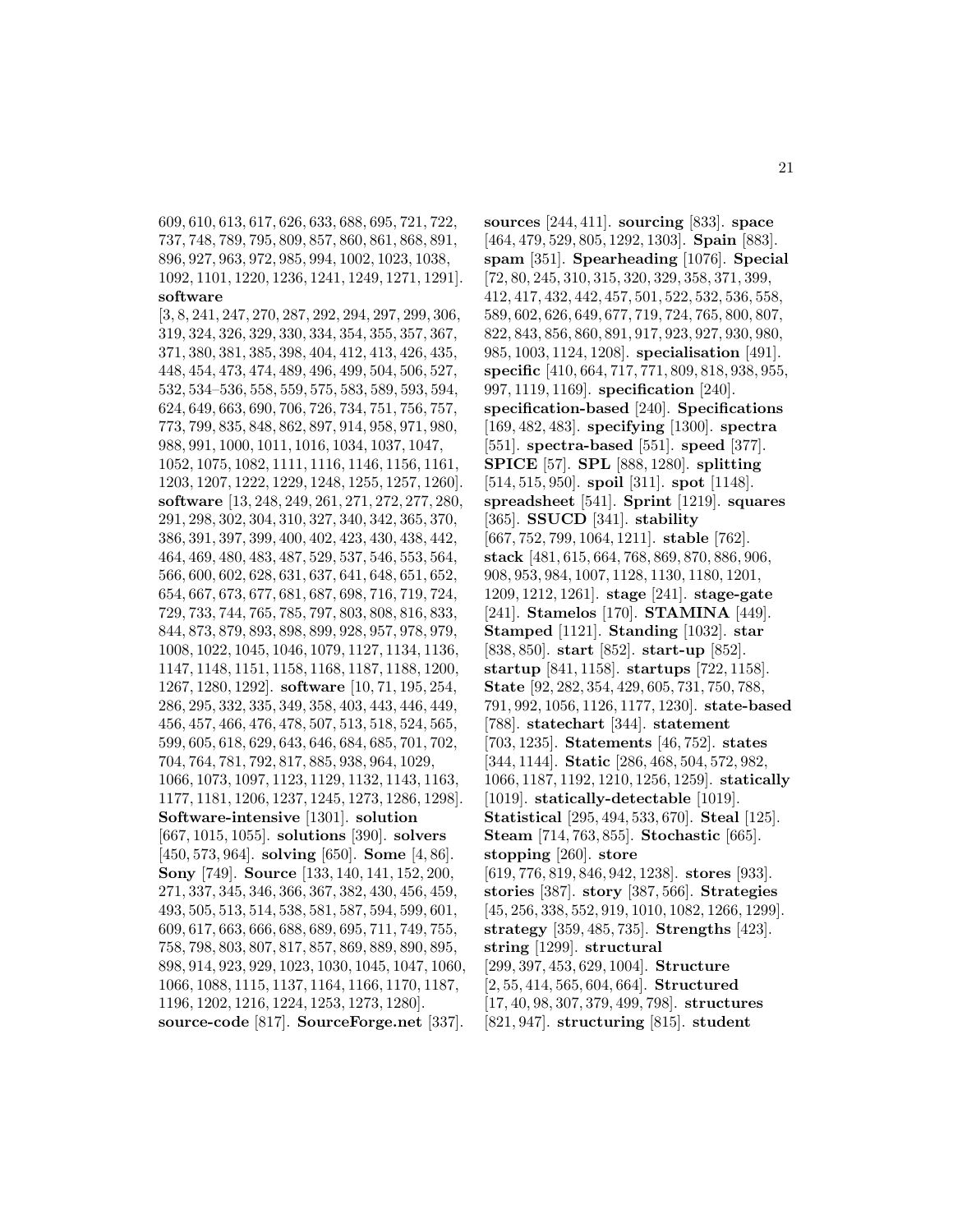[347, 1105, 1116]. **Students** [109, 148, 756, 848, 972]. **Studies** [23, 25, 47, 58, 59, 65, 88– 92, 102, 122, 142, 143, 224, 280, 282, 289, 292, 344, 347, 369, 401, 404, 445, 476, 478, 489, 571, 578, 624, 681, 734, 770, 796, 1029, 1105, 1299]. **Study** [27, 33, 35, 45, 78, 79, 87, 96, 103, 109, 110, 136, 152, 169, 177, 182, 195, 202, 209, 218, 222, 232, 247, 267, 279, 308, 325, 330, 373, 377, 388, 428, 431, 463, 474, 499, 504, 505, 515, 517, 525, 538, 554, 561, 562, 567, 570, 585, 588, 594, 596, 601, 609, 613, 621, 632, 663, 668, 688, 725, 735, 736, 741, 757, 780, 782, 787, 789, 799, 829, 835, 871, 901, 909, 922, 945, 971, 975, 993, 1017, 1034, 1047, 1067, 1087, 1092, 1160, 1173, 1193, 1217, 1223, 1226, 1230, 1236, 1249, 1268, 1293]. **study** [243, 248, 249, 254, 276, 318, 327, 342, 346, 362, 364, 384, 386, 393, 395, 409, 424, 429, 465, 469, 479, 482, 491, 519, 550, 564, 580, 581, 593, 600, 615, 619, 628, 638, 641, 652, 666, 673, 692, 700, 704, 733, 740, 749, 763, 785, 793, 797, 804, 813, 839, 855, 881, 908, 915, 934, 940, 947, 965, 995, 1012, 1013, 1021, 1032, 1035, 1053, 1062, 1066, 1082, 1084, 1094, 1100, 1104, 1118, 1119, 1125, 1134, 1149, 1158, 1161, 1169, 1180, 1185, 1186, 1188, 1201, 1209, 1225, 1232, 1238, 1241, 1254, 1258, 1264, 1277, 1279, 1287, 1289]. **study** [264, 265, 284, 286, 350, 392, 478, 495, 556, 627, 647, 664, 747, 753, 768, 825, 851, 884, 935, 949, 953, 968, 1027, 1133, 1138, 1157, 1177, 1196]. **Studying** [224, 382, 389, 437, 456, 524, 598, 635, 639, 665, 676, 714, 776, 816, 832, 834, 838, 850, 902, 914, 935, 1115, 1196, 1198, 1282]. **style** [434, 949]. **subject** [341]. **subject-based** [341]. **Subjective** [187, 248, 302]. **Subjects** [69, 109, 147, 1105]. **subset** [996]. **Success** [12, 81, 104, 119, 187, 525, 566, 719, 721, 1220]. **Successes** [866]. **Successful** [176, 423, 485]. **suffix** [316]. **suggesting** [961]. **suggestions** [707]. **Suite** [214, 333, 443, 452, 678, 825].

**suites** [306, 452, 547]. **summaries** [581]. **summarization** [1182]. **summarize** [540].

**summarizing** [846]. **supervised** [918, 928, 984, 1285]. **supervision** [1081]. **supplementary** [666]. **Support** [17, 98, 226, 244, 362, 378, 411, 422, 441, 582, 786, 815, 842]. **Supporting** [228, 559, 842]. **Survey** [144, 191, 201, 212, 557, 633, 731, 854, 1050, 1195]. **surveying** [785]. **surveys** [623, 1031]. **survivability** [990]. **sweet** [1148]. **SWordNet** [518]. **Symposium** [80, 161]. **synchronization** [1111]. **synchronous** [416]. **syntactical** [1005]. **Syntax** [316, 820, 859]. **synthesis** [450, 571, 632, 1138]. **synthesizing** [991]. **System** [243, 393, 490, 525, 537, 550, 629, 648, 705, 721, 746, 764, 783, 829, 851, 941, 961, 1043, 1253, 1278, 1292]. **Systematic** [349, 369, 390, 478, 511, 525, 530, 544, 564, 577, 578, 600, 627, 737, 837, 889, 958, 992, 1147, 1229, 1243, 1245, 1257]. **systematically** [1117]. **systemic** [981]. **Systems** [12, 17, 19, 52, 82, 90, 107, 230, 274, 345, 352, 360, 376, 420, 448, 509, 588, 594, 617, 681, 688, 741, 758, 761, 767, 790, 814, 892, 893, 914, 974, 1011, 1050, 1092, 1124, 1127, 1173, 1210, 1216, 1221, 1228, 1233, 1244, 1273, 1301]. **systems-of-systems** [509]. **SZZ** [1125, 1230].

**tabu** [441]. **tabular** [738]. **Tackling** [686]. **tag** [764]. **tags** [1130]. **tailored** [1041]. **taint** [1204, 1300]. **taint-flow** [1300]. **TaintBench** [1204]. **Take** [863, 1267]. **talk** [643]. **talking** [481]. **tangled** [590]. **Task** [38, 158, 272, 657, 1151, 1274]. **tasks** [422, 836, 858, 890, 1024, 1055, 1190, 1260]. **Taxonomy** [75, 466, 806]. **TCTracer** [1256]. **teaching** [347]. **Team** [219, 308, 377, 474, 553, 599, 1013, 1132, 1148, 1236]. **Teams** [238, 303, 421, 568, 723, 947, 1062, 1104, 1121]. **Technical** [211, 585, 608, 755, 784, 785, 875, 953, 1031, 1044, 1091, 1094, 1112, 1144, 1170, 1223, 1285]. **Technique** [194, 218, 240, 712, 984, 1136].

**Techniques** [13, 18, 86, 176, 186, 202, 224,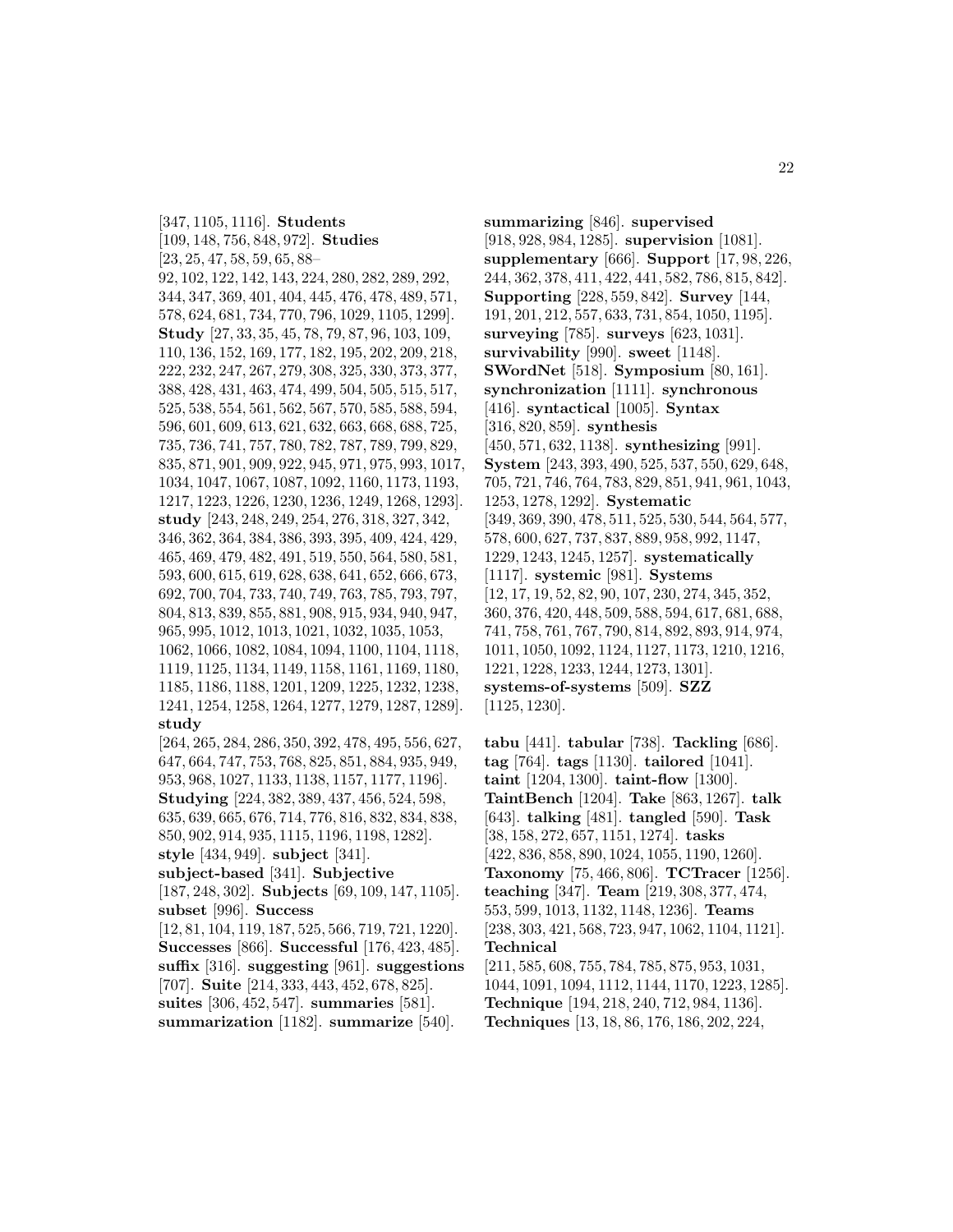228, 229, 253, 259, 266, 312, 324, 405, 449, 475, 493, 497, 515, 614, 630, 667, 745, 809, 824, 904, 932, 956, 1040, 1063, 1110, 1150, 1184, 1256]. **Technologies** [22, 277, 286]. **Technology** [163, 340, 383, 523, 570]. **telemetry** [550, 575]. **tell** [1189]. **templates** [715]. **term** [350, 686, 736]. **term-based** [350]. **term-mismatch** [686]. **terminology** [466, 844]. **Test** [14, 32, 128, 177, 235, 240, 256, 260, 266, 285, 303, 306, 333, 377, 382, 402, 406, 443, 452, 468, 472, 473, 479, 485, 547, 554, 627, 636, 678, 680, 732, 745, 794, 795, 825, 851, 864, 870, 897, 916, 920, 929, 981, 1026, 1043, 1092, 1103, 1120, 1149, 1168, 1175, 1234, 1243, 1256, 1269, 1282]. **test-case-based** [473]. **Test-Driven** [285, 472, 485, 732, 1103]. **test-generation** [240]. **test-suite** [825]. **test-to-code** [1256]. **test-with** [377]. **testbed** [340]. **testbeds** [277]. **tested** [884]. **Testing** [10, 33, 194, 205, 228, 229, 234, 252, 274, 299, 360, 367, 374, 375, 465, 473, 475, 545, 549, 564, 576, 654, 736, 782, 795, 810, 866, 892, 899, 907, 929, 943, 944, 999, 1017, 1020, 1021, 1043, 1159, 1164, 1227, 1240, 1241, 1244, 1301]. **testing-based** [1240]. **Tests** [302, 472, 920, 1026, 1171, 1227]. **text** [351, 430, 622, 755, 921, 932, 1028, 1299]. **text-based** [932]. **text-retrieval-based** [921]. **texts** [1102]. **textual** [397, 431, 581, 1048, 1049]. **Their** [377, 624, 754, 796, 963, 966, 1070, 1072, 1085, 1153, 1159, 1196, 1206, 1287]. **them** [584, 870]. **thematic** [571]. **themed** [1114]. **theoretical** [1038]. **theories** [628]. **Theory** [5, 41, 42, 130, 314, 367, 388, 421, 1062, 1178, 1233]. **there** [1024]. **think** [533]. **third** [1275]. **third-party** [1275]. **Those** [211]. **threats** [965]. **Three** [196, 205, 218, 423, 476, 715]. **Three-Group** [218]. **Threshold** [180]. **thresholds** [398]. **throughout** [709]. **ticket** [786]. **Time** [109, 326, 413, 490, 492, 498, 610, 622, 639, 657, 707, 739, 753, 760, 814, 899, 915, 918, 977, 1022,

1064, 1086, 1121, 1292, 1303]. **time-based** [492, 1064]. **time-series** [657, 1022]. **Time-Stamped** [1121]. **timed** [926]. **times** [357]. **toggle** [874]. **Toggles** [1078, 1095]. **token** [1274]. **token-level** [1274]. **tolerance** [359]. **too** [311]. **Tool** [62, 97, 170, 171, 244, 345, 411, 560, 718, 842, 854]. **Tool-Based** [62]. **Tools** [38, 114, 148, 226, 246, 323, 337, 527, 528, 573, 718, 726, 749, 810, 954, 982, 1119, 1166, 1190, 1192, 1264]. **top** [668, 838]. **Topic** [460, 468, 633, 711, 816, 1156, 1181]. **topics** [481, 539, 1180, 1209]. **TQL** [1300]. **Trace** [279, 350, 686, 803]. **traceability** [323, 511, 537, 538, 681– 685, 1215, 1231, 1246, 1256]. **TraceLab** [559]. **traces** [433, 761, 888]. **Tracing** [706, 1109, 1195]. **Tracking** [697, 814, 882, 1023, 1029, 1157, 1284]. **trade** [864, 873]. **trade-off** [864, 873]. **Traditional** [169, 427]. **trained** [1260]. **training** [684, 897]. **training-set** [684]. **traits** [484]. **Transfer** [548, 1089]. **Transformation** [345, 743, 813]. **transformations** [865]. **transformed** [640]. **transition** [872, 1210]. **translation** [242, 610, 938]. **transparency** [611]. **Tree** [117, 123, 925]. **tree-** [925]. **trees** [316]. **trends** [275, 282, 481, 713, 1209]. **trials** [1239]. **Triangulation** [298]. **triggers** [739]. **trivial** [975, 1083]. **Trust** [152, 643]. **trustworthy** [1110]. **tuning** [444, 928, 1175]. **tutorial** [1130]. **tweets** [787]. **Twelve** [175]. **Two** [137, 352, 369, 623, 695, 1239]. **type** [254, 979]. **typed** [240]. **types** [328, 551, 612, 990, 1094]. **typing** [504, 1081]. **UML** [153, 213, 242, 255, 281, 344, 363, 364, 483, 490, 530, 587, 817, 835, 976]. **UML-based** [255, 483]. **Uncertain** [167]. **uncertainty** [508]. **Underlying** [56]. **understand** [857]. **understandability**

- [344]. **understandable** [1056].
- **Understanding** [104, 264, 308, 331, 352, 433, 436, 452, 525, 534, 595, 784, 798, 858, 877, 933,
- 983, 1129, 1131, 1146, 1153, 1178, 1266].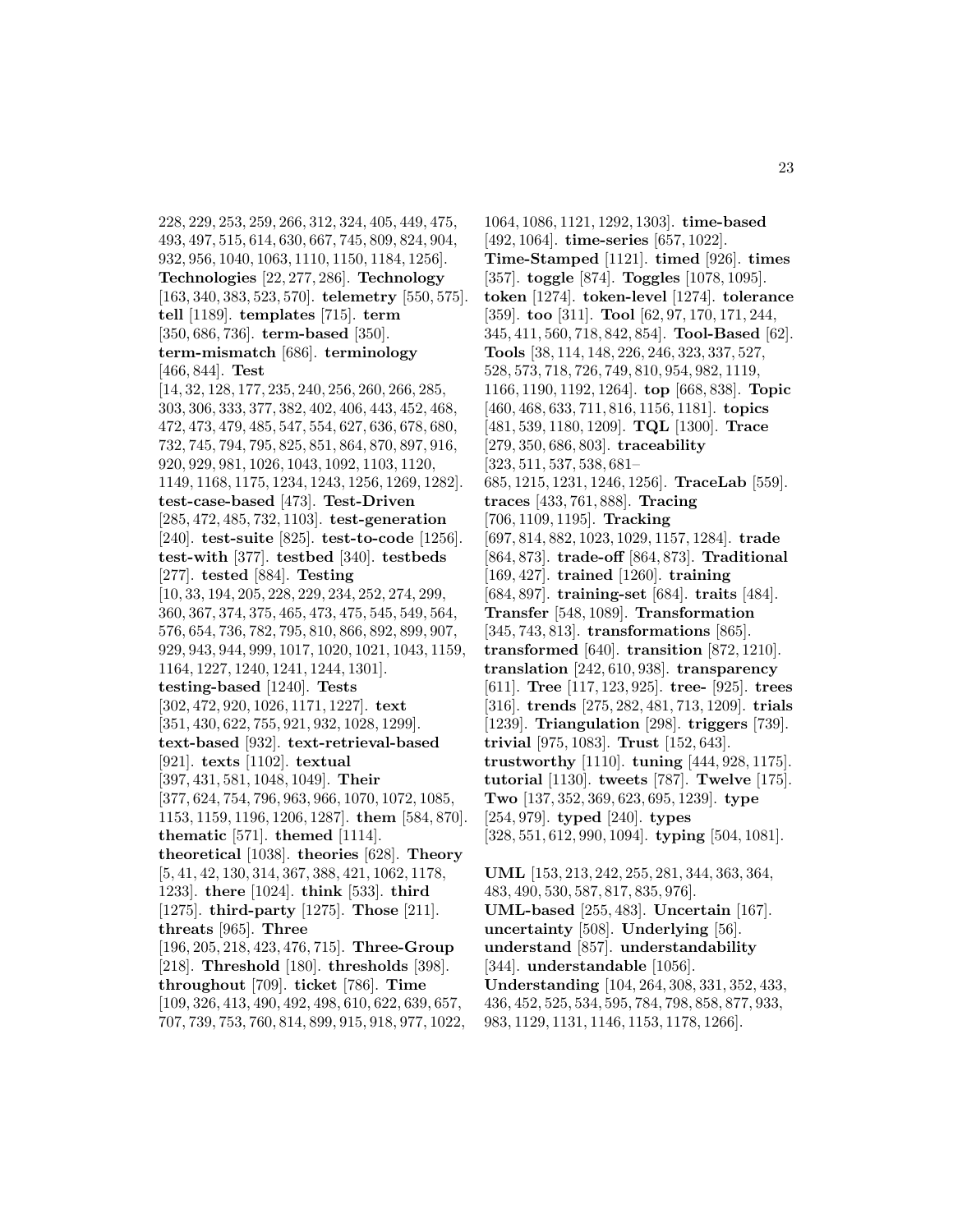**unexpected** [1194]. **Unified** [52, 1274]. **Uniform** [1228]. **unifying** [1303]. **UniMod** [788]. **uninstrumented** [777]. **Unisys** [195]. **Unit** [234]. **universal** [640]. **universe** [1088]. **Unix** [694]. **unreliability** [645, 718]. **unreliable** [1165]. **unspecified** [741]. **unstable** [1187]. **unsupervised** [918]. **update** [754, 1250]. **updated** [619]. **updates** [668, 714, 1275, 1284]. **updating** [961]. **upgrades** [561]. **uplift** [922]. **urgent** [714]. **Usability** [72, 74, 75, 616]. **Usable** [73, 795]. **Usage** [114, 188, 196, 415, 682, 693, 700, 886, 988, 1032, 1191]. **Usage-Based** [188, 196, 1191]. **usage-independent** [988]. **usages** [647, 1275]. **Use** [25, 96, 112, 223, 226, 262, 341, 378, 414, 458, 461, 526, 633, 651, 673, 704, 712, 715, 736, 739, 747, 756, 835, 848, 987, 1043, 1051, 1125, 1260, 1290, 1301]. **Used** [86, 186, 266, 427, 1078, 1173]. **used-by** [1002]. **useful** [787]. **User** [396, 525, 612, 721, 740, 786, 815, 838, 839, 844, 905, 1071, 1155, 1231, 1238]. **user-perceived** [740]. **user-related** [905]. **user-reported** [1071]. **users** [776]. **uses** [588]. **Using** [69, 109, 125, 148, 157, 165, 187, 192, 201, 225, 242, 248, 289, 307, 311, 316, 321, 337, 351, 372, 375, 387, 388, 396, 397, 410, 439, 441, 443, 445, 450, 453, 467, 468, 476, 480, 486, 528, 559, 563, 573, 575, 591, 597, 615, 622, 639, 697, 698, 726, 730, 733, 749, 755, 788, 816, 818, 837, 846, 847, 885, 903, 910, 921, 947, 955, 964, 975, 979, 994, 1002, 1014, 1022, 1068, 1096, 1105, 1121, 1128, 1156, 1161, 1172, 1187, 1192, 1243, 1246, 1254, 1256, 1285, 1286, 1299]. **using/used** [1002]. **using/used-by** [1002]. **utilize** [869]. **utilized** [1169].

**valid** [680]. **validated** [1084]. **Validating** [521, 1057, 1058]. **Validation** [74, 185, 252, 517, 682, 1141, 1303]. **Validity** [2, 63, 401, 727, 770, 958]. **Value** [339, 446, 582, 868]. **Value-cognitive** [582]. **values** [444]. **variability**

[496, 594, 628, 631, 705, 992, 1087, 1251, 1303].

**variability-safe** [705]. **variable** [1250, 1255]. **variance** [413, 796]. **variants** [705]. **variate** [1046]. **Variation** [491, 516]. **variations** [249]. **variED** [1086]. **VCCFinder** [1099]. **VCL** [976]. **VCS** [1088]. **Vector** [378, 441, 582, 805]. **Vendor** [941]. **vendors** [1034]. **verification** [345, 517, 1210, 1255]. **verified** [1053]. **version** [588, 606, 974, 987]. **versioning** [1262]. **versions** [644, 1034, 1072]. **versus** [191, 259, 712, 1215, 1263]. **very** [757]. **vetting** [1072]. **via** [333, 913, 1002, 1081, 1178, 1224]. **viable** [509]. **videos** [657]. **View** [775, 801, 1031, 1220]. **View-Controller** [801]. **Viewpoint** [61, 67, 134, 334]. **views** [318]. **violating** [955]. **violations** [606]. **virtual** [782, 999]. **virus** [1114]. **visiting** [1105]. **Visual** [46, 332, 545, 736, 976]. **visualization** [317, 630]. **Visualizing** [1248]. **voice** [991]. **Volunteer** [149]. **vs** [213, 289, 499, 519, 708, 738, 1048, 1049]. **Vulcans** [225]. **vulnerabilities** [366, 634, 692, 779, 908, 954, 1030, 1065, 1174, 1297]. **vulnerability** [427, 644, 943, 944, 972, 1098, 1099, 1118]. **vulnerability-contributing** [1099]. **vulnerability-proneness** [1118]. **vulnerable** [1137].

**Wait** [1044, 1112]. **war** [387]. **warning** [297, 1066]. **warnings** [271, 1259]. **Waste** [523]. **waterfall** [748]. **way** [946]. **WCET** [372]. **WCRE** [315]. **Wealth** [49]. **Wear** [839]. **web** [148, 182, 211, 213, 236, 334, 359, 366, 378, 465, 519, 742, 760, 870, 943, 944, 961, 1120]. **web-based** [148, 961]. **Web-Development** [211]. **WebDriver** [1142]. **websites** [784, 1186]. **Weighing** [583]. **Weighted** [1163]. **weighting** [291]. **Welcome** [121]. **Well** [238, 1134, 1161]. **well-being** [1134, 1161]. **were** [1179]. **WESS** [65]. **wheels** [968]. **Where**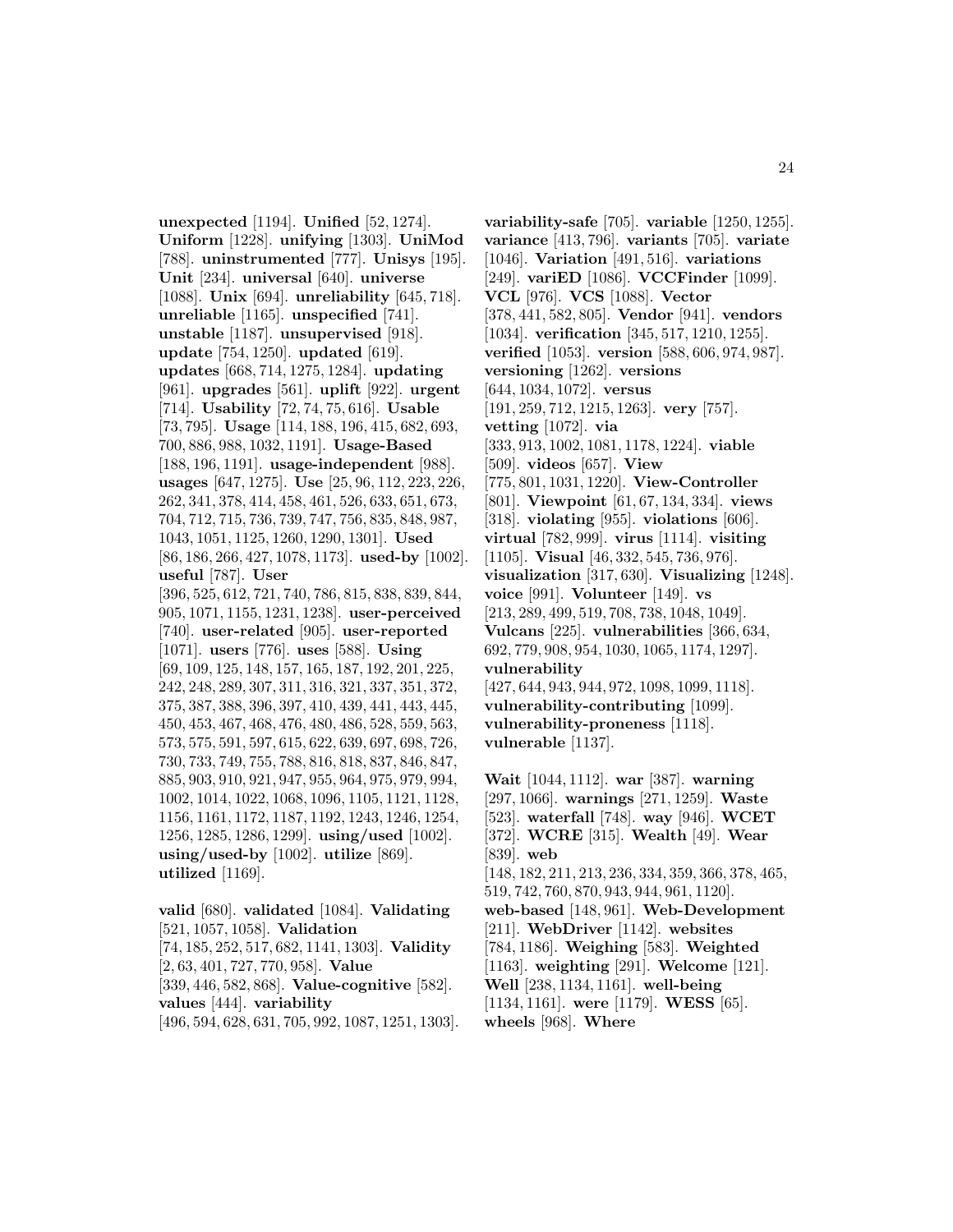[1020, 1045, 1179, 1281]. **whether** [857]. **Which** [703, 704]. **while** [543, 858]. **whispers** [1048, 1049]. **whole** [387, 547, 678]. **whom** [669]. **Wikifying** [1079]. **wild** [634]. **Will** [718, 877, 1247]. **windows** [673]. **wise** [259]. **within** [10, 212, 339, 475, 1057, 1058]. **within-company** [339]. **within-project** [1057, 1058]. **without** [199]. **word** [297]. **words** [518]. **Work** [113, 116, 528, 624, 1062]. **worked** [571]. **workers** [1267]. **workflow** [1088]. **workflows** [1068]. **Working** [315, 900]. **Workload** [236, 334, 491]. **Works** [1293]. **Workshop** [23, 47, 59, 71, 88, 131]. **World** [1017, 1088, 1204]. **worth** [870, 890]. **written** [934].

**XML** [943, 944]. **XP** [209].

**Years** [194]. **Yes** [139].

**Zen** [658]. **Zen-ReqOptimizer** [658].

# **References**

#### **Anonymous:1996:E**

[1] Anonymous. Editorial. Empirical Software Engineering, 1(1):5–10, ???? 1996. CODEN ESENFW. ISSN 1382-3256 (print), 1573-7616 (electronic). URL http://link.springer. com/accesspage/article/10.1007/ BF00125808.

### **Jeffery:1996:FPS**

[2] Ross Jeffery and John Stathis. Function point sizing: Structure, validity and applicability. Empirical Software Engineering, 1(1):11–30, ???? 1996. CODEN ESENFW. ISSN 1382-3256 (print), 1573-7616 (electronic). URL http://link.springer. com/accesspage/article/10.1007/ BF00125809.

### **Khoshgoftaar:1996:ISE**

[3] Taghi M. Khoshgoftaar, Edward B. Allen, Kalai S. Kalaichelvan, and Nishith Goel. The impact of software evolution and reuse on software quality. Empirical Software Engineering, 1(1):31–44, ???? 1996. CODEN ES-ENFW. ISSN 1382-3256 (print), 1573- 7616 (electronic). URL http://link. springer.com/accesspage/article/ 10.1007/BF00125810.

# **Frazier:1996:CAF**

[4] Thomas P. Frazier, John W. Bailey, and Melissa L. Corso. Comparing Ada and FORTRAN lines of code: Some experimental results. Empirical Software Engineering, 1(1):45–59, ???? 1996. CODEN ESENFW. ISSN 1382-3256 (print), 1573-7616 (electronic). URL http://link.springer. com/accesspage/article/10.1007/ BF00125811.

### **Briand:1996:AMT**

[5] Lionel Briand, Khaled El Emam, and Sandro Morasca. On the application of measurement theory in software engineering. Empirical Software Engineering, 1(1):61–88, ???? 1996. CODEN ESENFW. ISSN 1382-3256 (print), 1573-7616 (electronic). URL http: //link.springer.com/accesspage/ article/10.1007/BF00125812. See comments [41] and reply [42].

### **Anonymous:1996:I**

[6] Anonymous. "In this issue". Empirical Software Engineering, 1(2):103, ???? 1996. CODEN ESENFW. ISSN 1382-3256 (print), 1573-7616 (electronic). URL http://link.springer.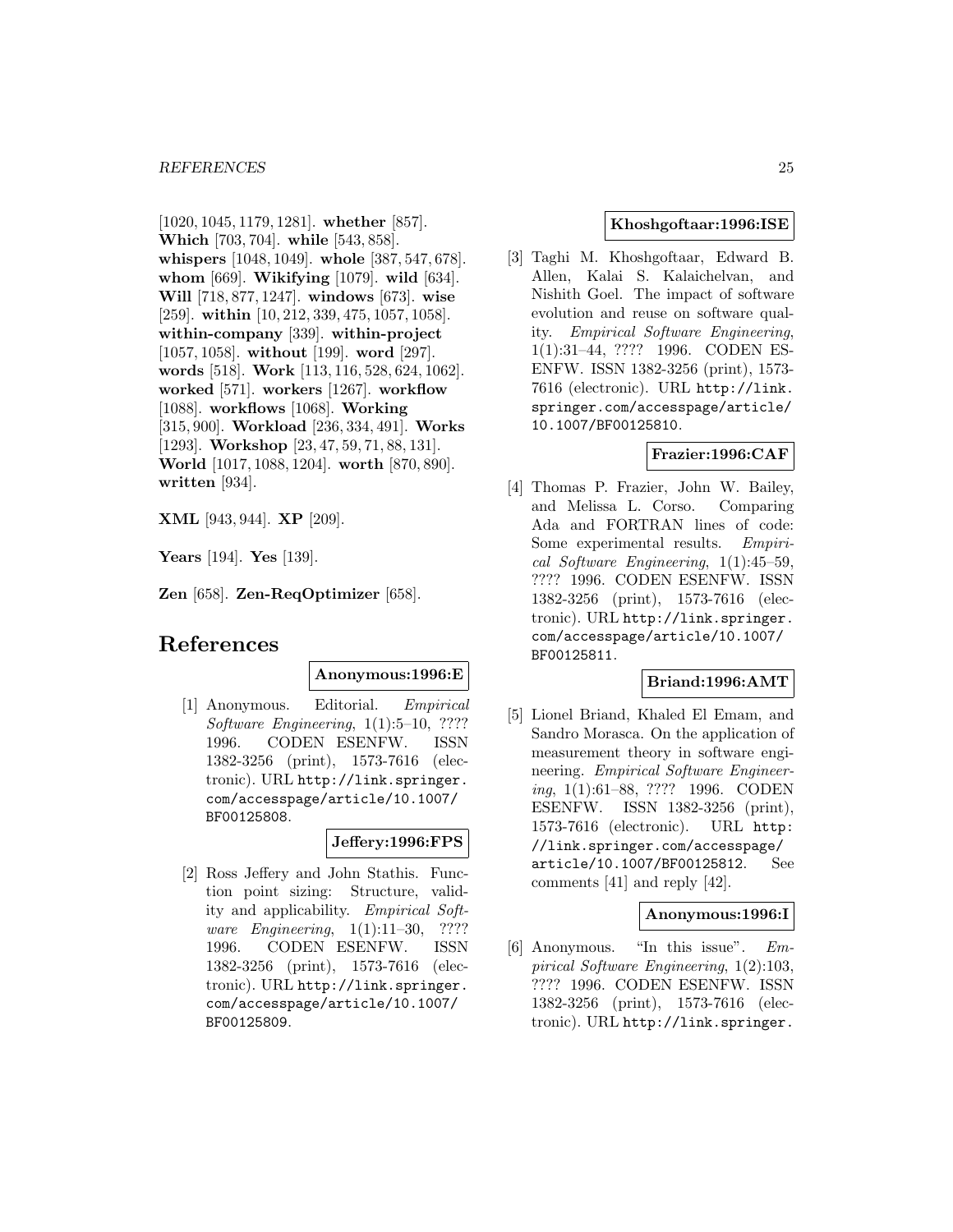com/accesspage/article/10.1007/ BF00368699.

### **Basili:1996:E**

[7] Victor R. Basili. Editorial. Empirical Software Engineering, 1(2): 105–108, ???? 1996. CODEN ES-ENFW. ISSN 1382-3256 (print), 1573- 7616 (electronic). URL http://link. springer.com/accesspage/article/ 10.1007/BF00368700.

# **Daly:1996:EID**

[8] John Daly, Andrew Brooks, James Miller, Marc Roper, and Murray Wood. Evaluating inheritance depth on the maintainability of object-oriented software. Empirical Software Engineering, 1(2):109–132, ???? 1996. CODEN ES-ENFW. ISSN 1382-3256 (print), 1573- 7616 (electronic). URL http://link. springer.com/accesspage/article/ 10.1007/BF00368701.

### **Basili:1996:EIP**

[9] Victor R. Basili, Scott Green, Oliver Laitenberger, Filippo Lanubile, Forrest Shull, Sivert Sørumgård, and Marvin V. Zelkowitz. The empirical investigation of Perspective-Based Reading. Empirical Software Engineering, 1 (2):133–164, ???? 1996. CODEN ES-ENFW. ISSN 1382-3256 (print), 1573- 7616 (electronic). URL http://link. springer.com/accesspage/article/ 10.1007/BF00368702.

# **Sova:1996:ITP**

[10] Donald W. Sova and Carol Smidts. Increasing testing productivity and software quality: A comparison of software testing methodologies within NASA. Empirical Software Engineering, 1(2):

165–188, ???? 1996. CODEN ES-ENFW. ISSN 1382-3256 (print), 1573- 7616 (electronic). URL http://link. springer.com/accesspage/article/ 10.1007/BF00368703.

### **Harrison:1996:I**

[11] Warren Harrison and Victor Basili. In this issue. Empirical Software Engineering, 1(3):199, ???? 1996. CODEN ESENFW. ISSN 1382-3256 (print), 1573-7616 (electronic). URL http: //link.springer.com/accesspage/ article/10.1007/BF00127445.

### **ElEmam:1996:IMS**

[12] Khaled El Emam and Nazim H. Madhavji. An instrument for measuring the success of the requirements engineering process in information systems development. Empirical Software Engineering, 1(3):201–240, ???? 1996. CODEN ESENFW. ISSN 1382-3256 (print), 1573-7616 (electronic). URL http: //link.springer.com/accesspage/ article/10.1007/BF00127446.

### **Lott:1996:RSE**

[13] Christopher M. Lott and H. Dieter Rombach. Repeatable software engineering experiments for comparing defect-detection techniques. Empirical Software Engineering, 1(3):241–277, ???? 1996. CODEN ESENFW. ISSN 1382-3256 (print), 1573-7616 (electronic). URL http://link.springer. com/accesspage/article/10.1007/ BF00127447.

### **Munson:1996:ETE**

[14] John C. Munson and Gregory A. Hall. Estimating test effectiveness with dynamic complexity measurement. Empirical Software Engineering, 1(3):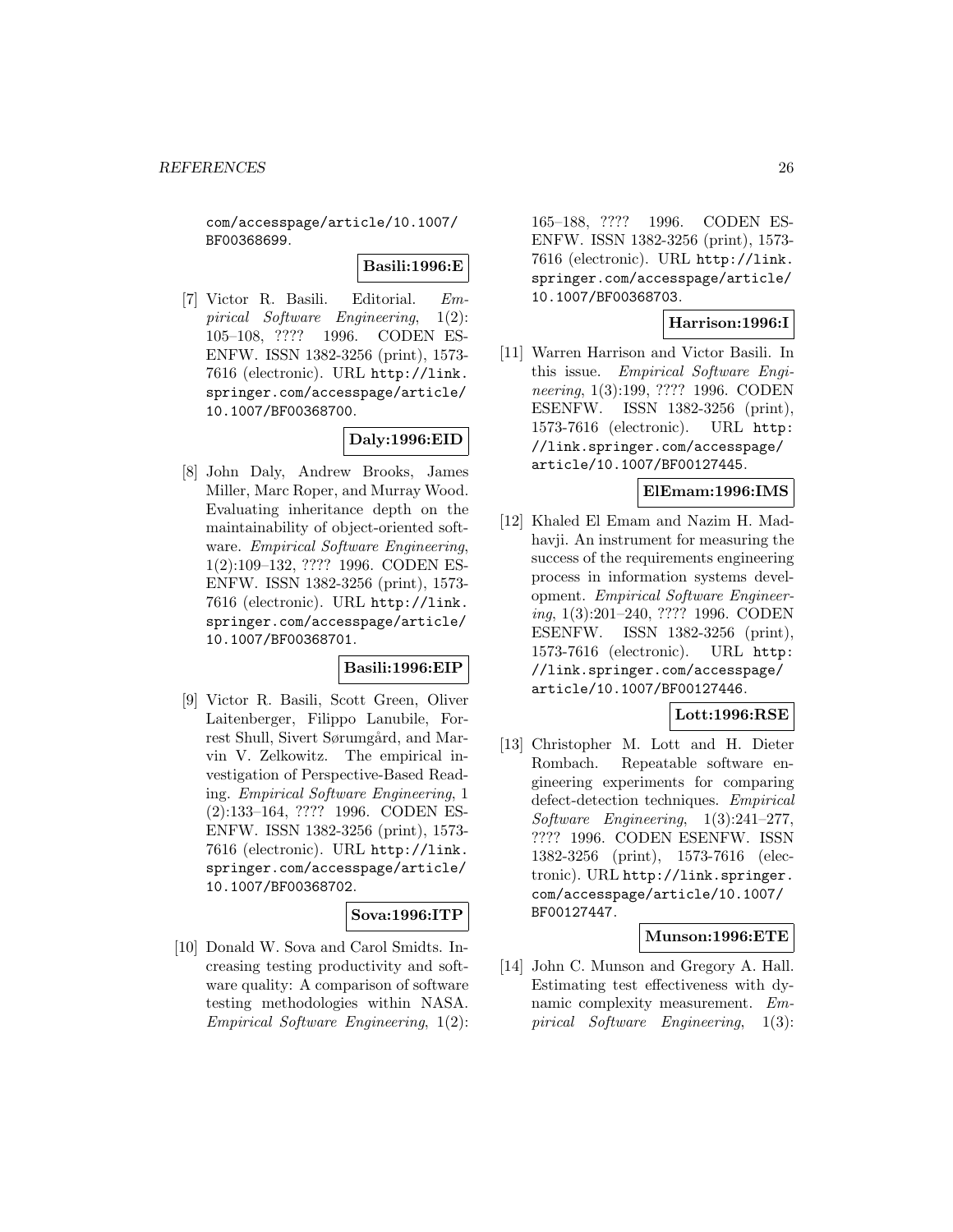279–305, ???? 1996. CODEN ES-ENFW. ISSN 1382-3256 (print), 1573- 7616 (electronic). URL http://link. springer.com/accesspage/article/ 10.1007/BF00127448.

# **Harrison:1997:Ia**

[15] Warren Harrison and Victor Basili. "In This Issue". Empirical Software Engineering, 2(1):5, ???? 1997. CODEN ESENFW. ISSN 1382-3256 (print), 1573-7616 (electronic). URL http: //link.springer.com/accesspage/ article/10.1023/A%3A1009737831028.

### **Harrison:1997:E**

[16] Warren Harrison. Editorial. Empirical Software Engineering, 2(1):7–10, ???? 1997. CODEN ESENFW. ISSN 1382-3256 (print), 1573-7616 (electronic). URL http://link.springer. com/accesspage/article/10.1023/ A%3A1009738115098.

### **Jankowski:1997:CAS**

[17] David Jankowski. Computer-aided systems engineering methodology support and its effect on the output of structured analysis. Empirical Software Engineering, 2(1):11–38, ???? 1997. CODEN ESENFW. ISSN 1382-3256 (print), 1573-7616 (electronic). URL http://link.springer. com/accesspage/article/10.1023/ A%3A1009790131937. See correspondence [98].

### **Fusaro:1997:REA**

[18] Pierfrancesco Fusaro, Filippo Lanubile, and Giuseppe Visaggio. A replicated experiment to assess requirements inspection techniques. Empirical Software Engineering, 2(1):39–57,

???? 1997. CODEN ESENFW. ISSN 1382-3256 (print), 1573-7616 (electronic). URL http://link.springer. com/accesspage/article/10.1023/ A%3A1009742216007.

### **Avritzer:1997:MSD**

[19] Alberto Avritzer and Elaine J. Weyuker. Monitoring smoothly degrading systems for increased dependability. Empirical Software Engineering, 2(1):59–77, ???? 1997. CODEN ES-ENFW. ISSN 1382-3256 (print), 1573- 7616 (electronic). URL http://link. springer.com/accesspage/article/ 10.1023/A%3A1009794200077.

### **Basili:1997:I**

[20] Victor R. Basili and Warren Harrison. In this issue. Empirical Software Engineering, 2(2):91, ???? 1997. CODEN ESENFW. ISSN 1382-3256 (print), 1573-7616 (electronic). URL http://link.springer. com/accesspage/article/10.1023/ A%3A1009749707764.

### **Briand:1997:GEI**

[21] Lionel C. Briand. Guest Editor's introduction. Empirical Software Engineering, 2(2):93–95, ???? 1997. CODEN ESENFW. ISSN 1382-3256 (print), 1573-7616 (electronic). URL http://link.springer. com/accesspage/article/10.1023/ A%3A1009752530706.

### **Lanubile:1997:EES**

[22] Filippo Lanubile. Empirical evaluation of software maintenance technologies. Empirical Software Engineering, 2(2):97–108, ???? 1997. CODEN ES-ENFW. ISSN 1382-3256 (print), 1573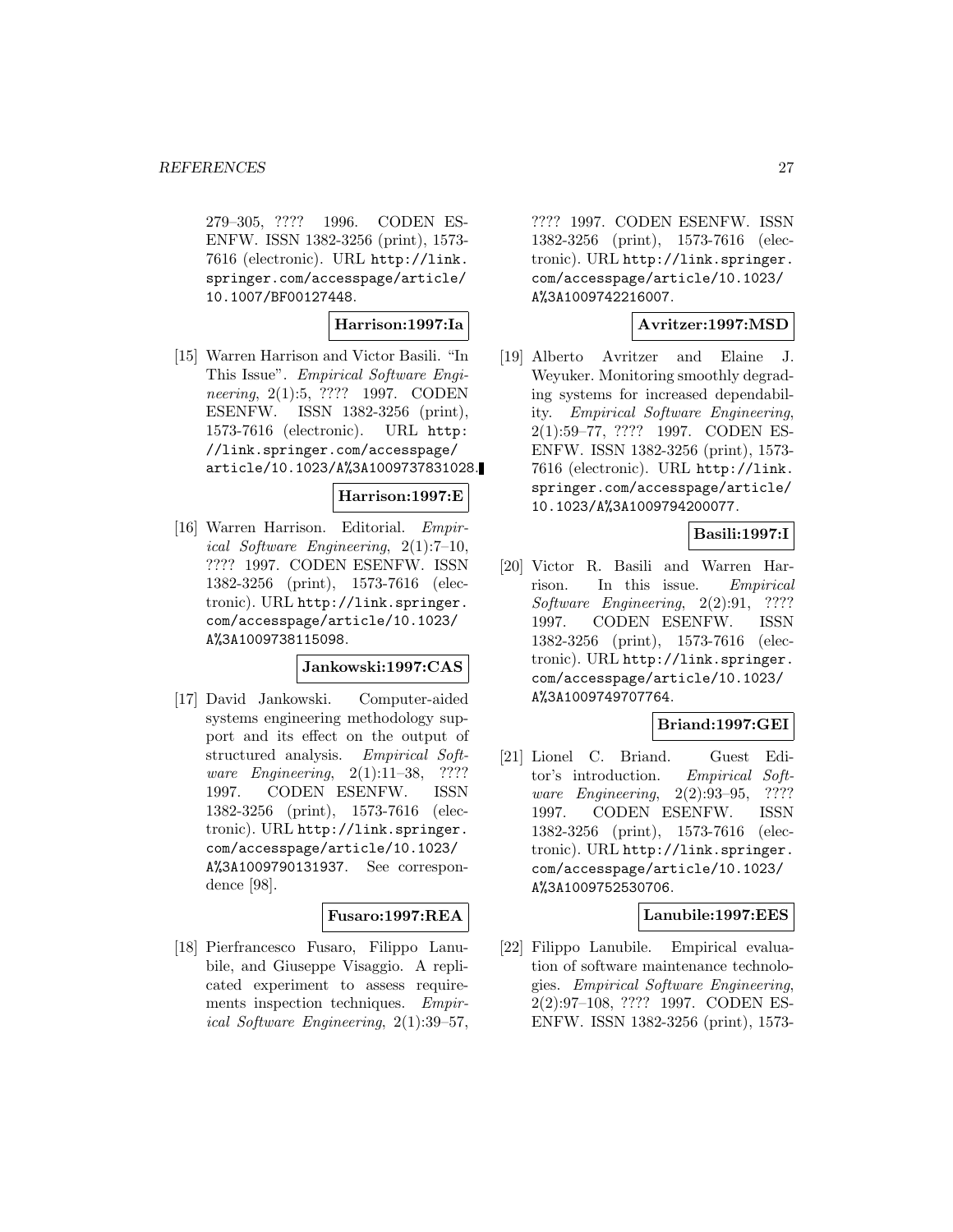7616 (electronic). URL http://link. springer.com/accesspage/article/ 10.1023/A%3A1009788914777.

### **Kemerer:1997:MPE**

[23] Chris F. Kemerer and Sandra Slaughter. Methodologies for performing empirical studies: Report from the International Workshop on Empirical Studies of Software Maintenance. Empirical Software Engineering, 2(2): 109–118, ???? 1997. CODEN ES-ENFW. ISSN 1382-3256 (print), 1573- 7616 (electronic). URL http://link. springer.com/accesspage/article/ 10.1023/A%3A1009741031615.

# **Porter:1997:FLA**

[24] Adam A. Porter. Fundamental laws and assumptions of software maintenance. Empirical Software Engineering, 2(2):119–131, ???? 1997. CODEN ESENFW. ISSN 1382-3256 (print), 1573-7616 (electronic). URL http://link.springer. com/accesspage/article/10.1023/ A%3A1009793015685.

### **Valett:1997:PUE**

[25] Jon D. Valett. The practical use of empirical studies for maintenance process improvement. Empirical Software Engineering, 2(2):133–142, ???? 1997. CODEN ESENFW. ISSN 1382-3256 (print), 1573-7616 (electronic). URL http://link.springer. com/accesspage/article/10.1023/ A%3A1009745132524.

# **ElEmam:1997:QAR**

[26] Khaled El Emam and Dirk Hoeltje. Qualitative analysis of a requirements change process. Empirical Software Engineering, 2(2):143–152, ????

1997. CODEN ESENFW. ISSN 1382-3256 (print), 1573-7616 (electronic). URL http://link.springer. com/accesspage/article/10.1023/ A%3A1009797116594.

# **Lindvall:1997:EIA**

[27] Mikael Lindvall. Evaluating impact analysis — a case study. Empirical Software Engineering, 2(2):152–158, ???? 1997. CODEN ESENFW. ISSN 1382-3256 (print), 1573-7616 (electronic). URL http://link.springer. com/accesspage/article/10.1023/ A%3A1009749217503.

# **vonMayrhauser:1997:IOK**

[28] Anneliese von Mayrhauser and A. Marie Vans. On increasing our knowledge of large-scale software comprehension. Empirical Software Engineering, 2(2): 159–163, ???? 1997. CODEN ES-ENFW. ISSN 1382-3256 (print), 1573- 7616 (electronic). URL http://link. springer.com/accesspage/article/ 10.1023/A%3A1009753301573.

### **Morasca:1997:AQG**

[29] Sandro Morasca. Applying QIP/GQM in a maintenance project. Empirical Software Engineering, 2(2):163–166, ???? 1997. CODEN ESENFW. ISSN 1382-3256 (print), 1573-7616 (electronic). URL http://link.springer. com/accesspage/article/10.1023/ A%3A1009705418411.

# **Ohlsson:1997:ERM**

[30] Niclas Ohlsson, Ann Christin Eriksson, and Mary Helander. Early risk-management by identification of fault-prone modules. Empirical Software Engineering, 2(2):166–173, ????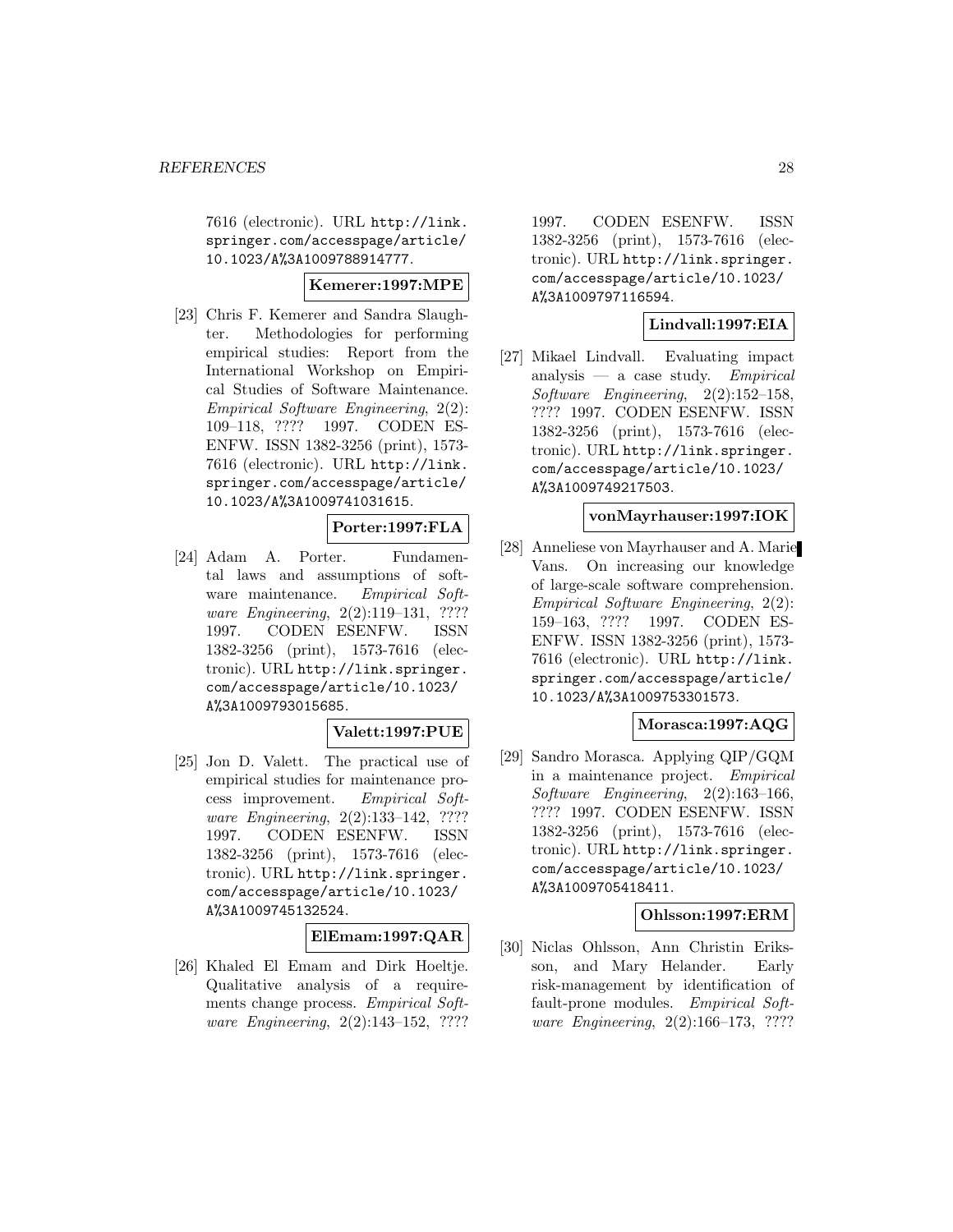1997. CODEN ESENFW. ISSN 1382-3256 (print), 1573-7616 (electronic). URL http://link.springer. com/accesspage/article/10.1023/ A%3A1009757419320.

### **Rosenberg:1997:PPQ**

[31] Jarrett Rosenberg. Problems and prospects in quantifying software maintainability. Empirical Software Engineering, 2(2):173–177, ???? 1997. CODEN ESENFW. ISSN 1382-3256 (print), 1573-7616 (electronic). URL http://link.springer. com/accesspage/article/10.1023/ A%3A1009761520228.

### **Rothermel:1997:ERT**

[32] Gregg Rothermel and Mary Jean Harrold. Experience with regression test selection. Empirical Software Engineering, 2(2):178–188, ???? 1997. CODEN ESENFW. ISSN 1382-3256 (print), 1573-7616 (electronic). URL http://link.springer. com/accesspage/article/10.1023/ A%3A1009765704299.

# **Rosenblum:1997:LLR**

[33] David S. Rosenblum and Elaine J. Weyuker. Lessons learned from a regression testing case study. Empirical Software Engineering, 2(2): 188–191, ???? 1997. CODEN ES-ENFW. ISSN 1382-3256 (print), 1573- 7616 (electronic). URL http://link. springer.com/accesspage/article/ 10.1023/A%3A1009717821137.

**Schneidewind:1997:NSS**

[34] Norman Schneidewind. NASA Shuttle software maintenance evolution. Empirical Software Engineering, 2(2): 192–196, ???? 1997. CODEN ES-ENFW. ISSN 1382-3256 (print), 1573- 7616 (electronic). URL http://link. springer.com/accesspage/article/ 10.1023/A%3A1009769822046.

### **Seaman:1997:SSM**

[35] Carolyn B. Seaman and Victor R. Basili. The study of software maintenance organizations and processes. Empirical Software Engineering, 2(2): 197–201, ???? 1997. CODEN ES-ENFW. ISSN 1382-3256 (print), 1573- 7616 (electronic). URL http://link. springer.com/accesspage/article/ 10.1023/A%3A1009773922954.

### **Tryggeseth:1997:REI**

[36] Eirik Tryggeseth. Report from an experiment: Impact of documentation on maintenance. Empirical Software Engineering, 2(2):201–207, ???? 1997. CODEN ESENFW. ISSN 1382-3256 (print), 1573-7616 (electronic). URL http://link.springer. com/accesspage/article/10.1023/ A%3A1009778023863.

# **Harrison:1997:Ib**

[37] Warren Harrison and Victor Basili. In this issue. Empirical Software *Engineering*, 2(3):219, ???? 1997. CODEN ESENFW. ISSN 1382-3256 (print), 1573-7616 (electronic). URL http://link.springer. com/accesspage/article/10.1023/ A%3A1009792132622.

### **Bowdidge:1997:HSE**

[38] Robert W. Bowdidge and William G. Griswold. How software engineering tools organize programmer behavior during the task of data encapsulation.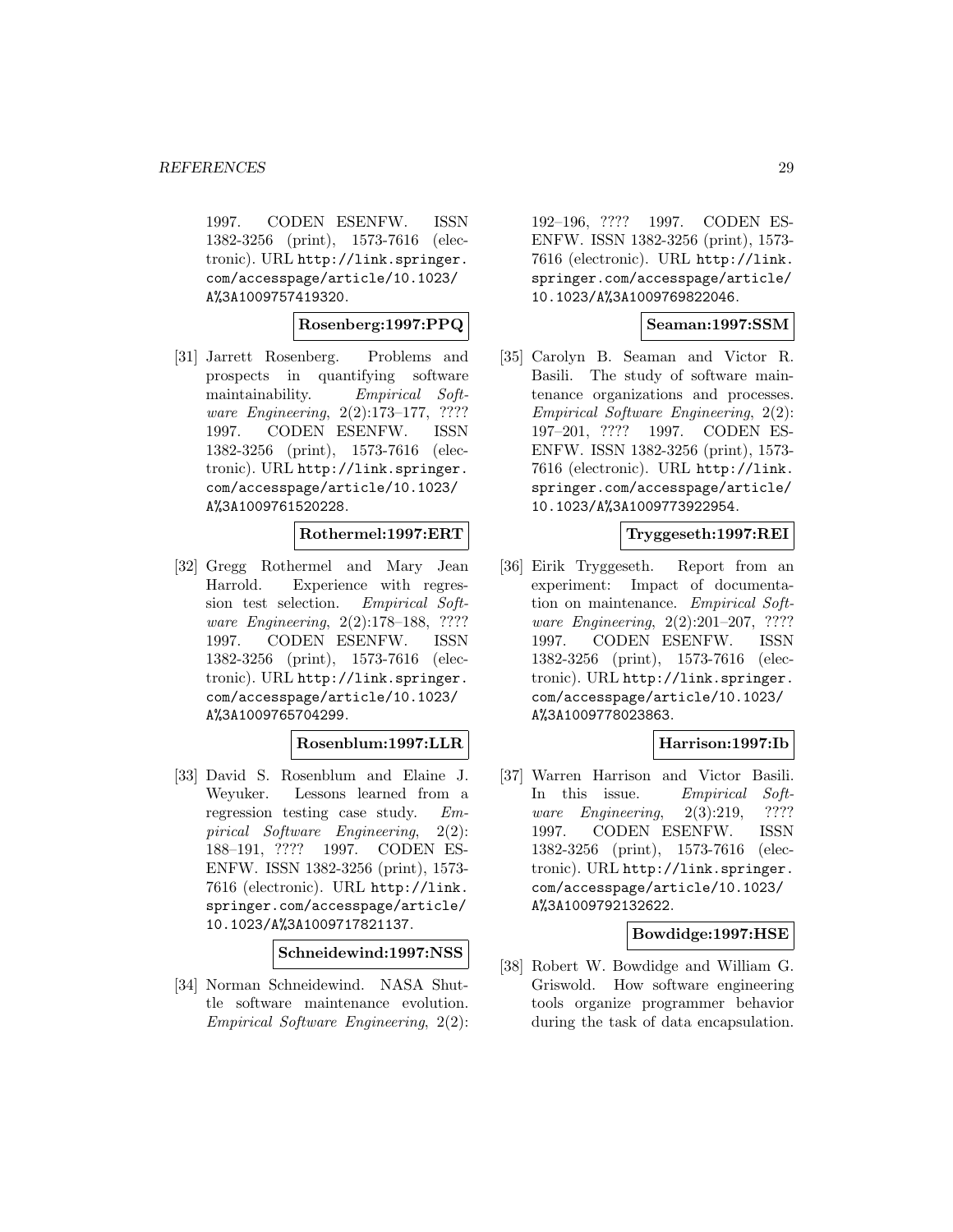Empirical Software Engineering, 2(3): 221–267, ???? 1997. CODEN ES-ENFW. ISSN 1382-3256 (print), 1573- 7616 (electronic). URL http://link. springer.com/accesspage/article/ 10.1023/A%3A1009716016693.

# **Lott:1997:CEE**

[39] Christopher M. Lott. A controlled experiment to evaluate on-line process guidance. Empirical Software Engineering, 2(3):269–289, ???? 1997. CODEN ESENFW. ISSN 1382-3256 (print), 1573-7616 (electronic). URL http://link.springer. com/accesspage/article/10.1023/ A%3A1009768000763.

### **Briand:1997:ECM**

[40] Lionel C. Briand, Christian Bunse, John W. Daly, and Christiane Differding. An experimental comparison of the maintainability of object-oriented and structured design documents. Empirical Software Engineering, 2(3): 291–312, ???? 1997. CODEN ES-ENFW. ISSN 1382-3256 (print), 1573- 7616 (electronic). URL http://link. springer.com/accesspage/article/ 10.1023/A%3A1009720117601.

### **Zuse:1997:CPB**

[41] Horst Zuse. Comments to the paper: Briand, Eman, Morasca: On the Application of Measurement Theory in Software Engineering. Empirical Software Engineering, 2(3): 313–316, ???? 1997. CODEN ES-ENFW. ISSN 1382-3256 (print), 1573- 7616 (electronic). URL http://link. springer.com/accesspage/article/ 10.1023/A%3A1009772101672. See [5, 42].

# **Briand:1997:RCP**

[42] Lionel Briand, Khaled El Emam, and Sandro Morasca. Reply to "Comments to the Paper: Briand, El Emam, Morasca: On the Application of Measurement Theory in Software Engineering". Empirical Software Engineering, 2(3):317–322, ???? 1997. CODEN ES-ENFW. ISSN 1382-3256 (print), 1573- 7616 (electronic). URL http://link. springer.com/accesspage/article/ 10.1023/A%3A1009724318510. See [5, 41].

# **Harrison:1997:Ic**

[43] Warren Harrison and Victor Basili. In this issue. Empirical Software *Engineering*, 2(4):331, ???? 1997. CODEN ESENFW. ISSN 1382-3256 (print), 1573-7616 (electronic). URL http://link.springer. com/accesspage/article/10.1023/ A%3A1009787616928.

### **Brooks:1997:MAS**

[44] Andy Brooks. Meta analysis — a silver bullet — for meta-analysts.  $Em$ pirical Software Engineering, 2(4): 333–338, ???? 1997. CODEN ES-ENFW. ISSN 1382-3256 (print), 1573- 7616 (electronic). URL http://link. springer.com/accesspage/article/ 10.1023/A%3A1009793700999.

### **Silverman:1997:SSC**

[45] Barry G. Silverman and Toufic Mehzer. A study of strategies for computerized critiquing of programmers. Empirical Software Engineering, 2(4): 339–359, ???? 1997. CODEN ES-ENFW. ISSN 1382-3256 (print), 1573- 7616 (electronic). URL http://link.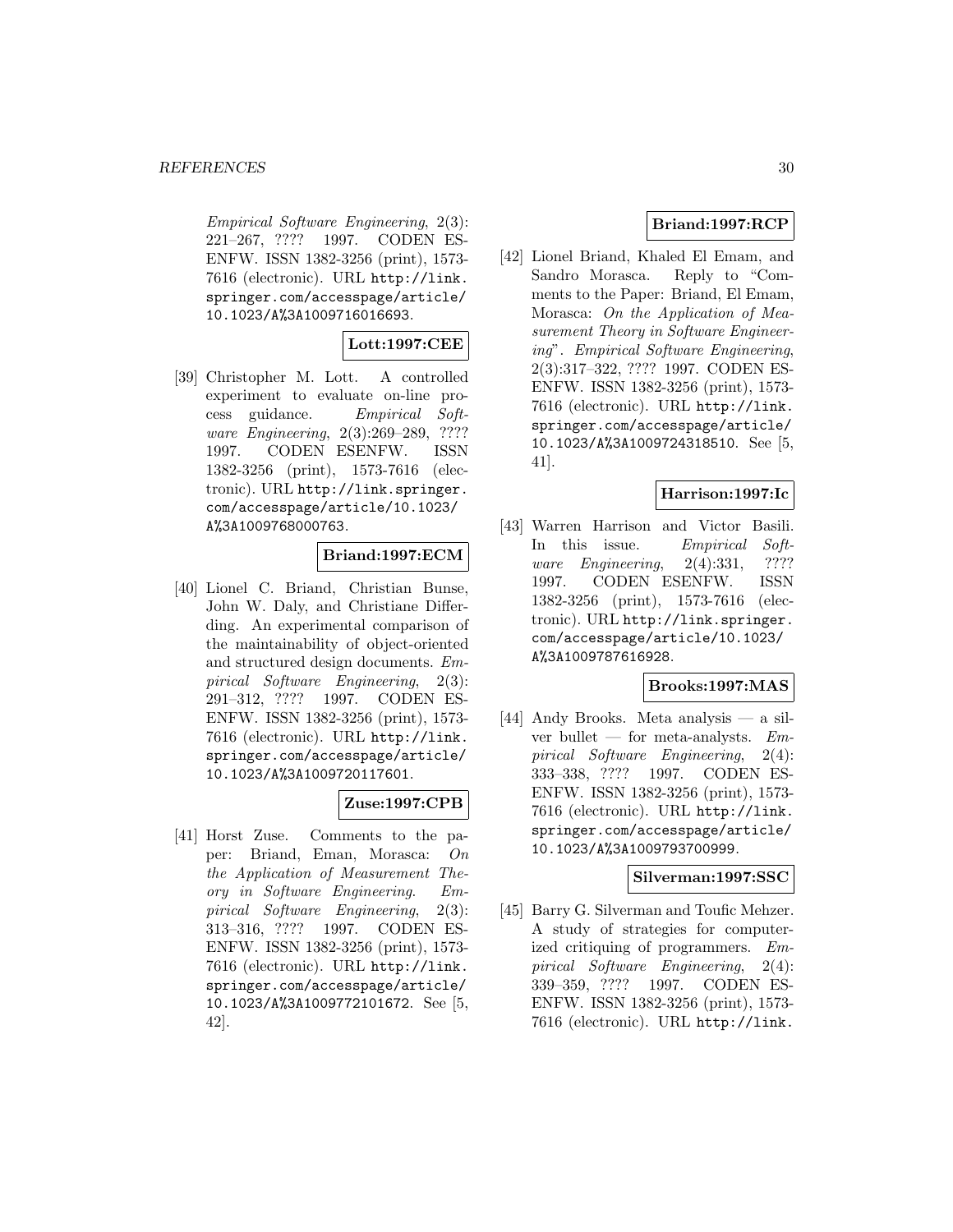springer.com/accesspage/article/ 10.1023/A%3A1009745817837.

# **Kiper:1997:VDD**

[46] James D. Kiper, Brent Auernheimer, and Charles K. Ames. Visual depiction of decision statements: What is best for programmers and non-programmers? Empirical Software Engineering, 2(4): 361–379, ???? 1997. CODEN ES-ENFW. ISSN 1382-3256 (print), 1573- 7616 (electronic). URL http://link. springer.com/accesspage/article/ 10.1023/A%3A1009797801907.

### **Harrison:1997:PME**

[47] R. Harrison, L. Briand, J. Daly, M. Kellner, D. M. Raffo, and M. J. Shepperd. Process Modelling and Empirical Studies of Software Evolution (PMESSE'97) workshop report. Empirical Software Engineering, 2(4): 381–403, ???? 1997. CODEN ES-ENFW. ISSN 1382-3256 (print), 1573- 7616 (electronic). URL http://link. springer.com/accesspage/article/ 10.1023/A%3A1009749918745.

# **Harrison:1998:I**

[48] Warren Harrison and Victor Basili. In this issue. Empirical Software Engineering, 3(1):5, ???? 1998. CODEN ESENFW. ISSN 1382-3256 (print), 1573-7616 (electronic). URL http: //link.springer.com/accesspage/ article/10.1023/A%3A1009762620398.

### **Harrison:1998:SWA**

[49] Warren Harrison. Sharing the wealth: Accumulating and sharing lessons learned in empirical software engineering research. Empirical Software Engineering, 3(1):7–8, ????

1998. CODEN ESENFW. ISSN 1382-3256 (print), 1573-7616 (electronic). URL http://link.springer. com/accesspage/article/10.1023/ A%3A1009731704468.

### **Johnson:1998:DEI**

[50] Philip M. Johnson and Danu Tjahjono. Does every inspection really need a meeting? Empirical Software Engineering, 3(1):9–35, ???? 1998. CODEN ESENFW. ISSN 1382-3256 (print), 1573-7616 (electronic). URL http://link.springer. com/accesspage/article/10.1023/ A%3A1009787822215.

### **Miller:1998:FES**

[51] J. Miller, M. Wood, and M. Roper. Further experiences with scenarios and checklists. Empirical Software Engineering, 3(1):37–64, ???? 1998. CODEN ESENFW. ISSN 1382-3256 (print), 1573-7616 (electronic). URL http://link.springer. com/accesspage/article/10.1023/ A%3A1009735805377.

# **Briand:1998:UFC**

[52] Lionel C. Briand, John W. Daly, and Jürgen Wüst. A unified framework for cohesion measurement in objectoriented systems. Empirical Software Engineering, 3(1):65–117, ???? 1998. CODEN ESENFW. ISSN 1382-3256 (print), 1573-7616 (electronic). URL http://link.springer. com/accesspage/article/10.1023/ A%3A1009783721306.

#### **Anonymous:1998:Ia**

[53] Anonymous. "In This Issue". Empirical Software Engineering, 3(2):127,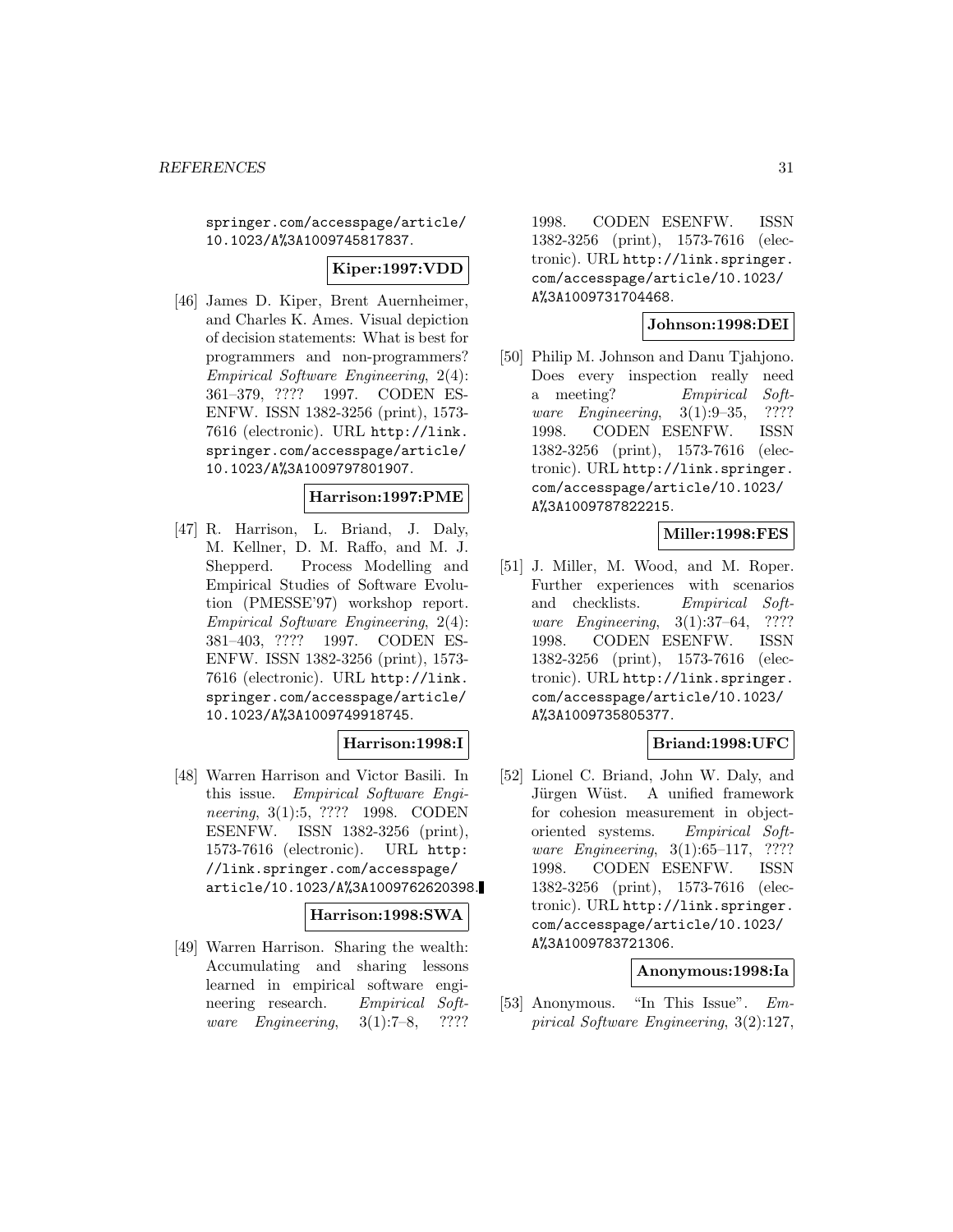???? 1998. CODEN ESENFW. ISSN 1382-3256 (print), 1573-7616 (electronic). URL http://link.springer. com/accesspage/article/10.1023/ A%3A1017174214236.

### **Anonymous:1998:E**

[54] Anonymous. Editorial. *Empirical Soft*ware Engineering, 3(2):129–130, ???? 1998. CODEN ESENFW. ISSN 1382-3256 (print), 1573-7616 (electronic). URL http://link.springer. com/accesspage/article/10.1023/ A%3A1017180131074.

### **Cross:1998:CSD**

[55] James H. Cross II, T. Dean Hendrix, and Saeed Maghsoodloo. The control structure diagram: An overview and initial evaluation. Empirical Software Engineering, 3(2):131–158, ???? 1998. CODEN ESENFW. ISSN 1382-3256 (print), 1573-7616 (electronic). URL http://link.springer. com/accesspage/article/10.1023/ A%3A1008085415145.

# **Bilotta:1998:GSC**

[56] John G. Bilotta and John F. Mc-Grew. A Guttman scaling of CMM Level 2 practices: Investigating the implementation sequences underlying software engineering maturity. Empirical Software Engineering, 3(2): 159–177, ???? 1998. CODEN ES-ENFW. ISSN 1382-3256 (print), 1573- 7616 (electronic). URL http://link. springer.com/accesspage/article/ 10.1023/A%3A1008084231983.

### **Fusaro:1998:ICS**

[57] Pierfrancesco Fusaro, Khaled El Emam, and Bob Smith. The internal consistencies of the 1987 SEI Maturity Questionnaire and the SPICE Capability Dimension. Empirical Software Engineering, 3(2):179–201, ???? 1998. CODEN ESENFW. ISSN 1382-3256 (print), 1573-7616 (electronic). URL http://link.springer. com/accesspage/article/10.1023/ A%3A1008036316053.

### **Harrold:1998:ESC**

[58] Mary Jean Harrold, James A. Jones, and Gregg Rothermel. Empirical studies of control dependence graph size for C programs. Empirical Software Engineering, 3(2):203–211, ???? 1998. CODEN ESENFW. ISSN 1382-3256 (print), 1573-7616 (electronic). URL http://link.springer. com/accesspage/article/10.1023/ A%3A1008088300124.

### **Wiedenbeck:1998:CRS**

[59] Susan Wiedenbeck. Conference report: The Seventh Empirical Studies of Programmers Workshop. Empirical Software Engineering, 3(2): 213–216, ???? 1998. CODEN ES-ENFW. ISSN 1382-3256 (print), 1573- 7616 (electronic). URL http://link. springer.com/accesspage/article/ 10.1023/A%3A1008040416962.

# **Anonymous:1998:Ib**

[60] Anonymous. In this issue. Empirical Software Engineering, 3(3): 227, September 1998. CODEN ES-ENFW. ISSN 1382-3256 (print), 1573- 7616 (electronic). URL http://link. springer.com/accesspage/article/ 10.1023/A%3A1026407403905.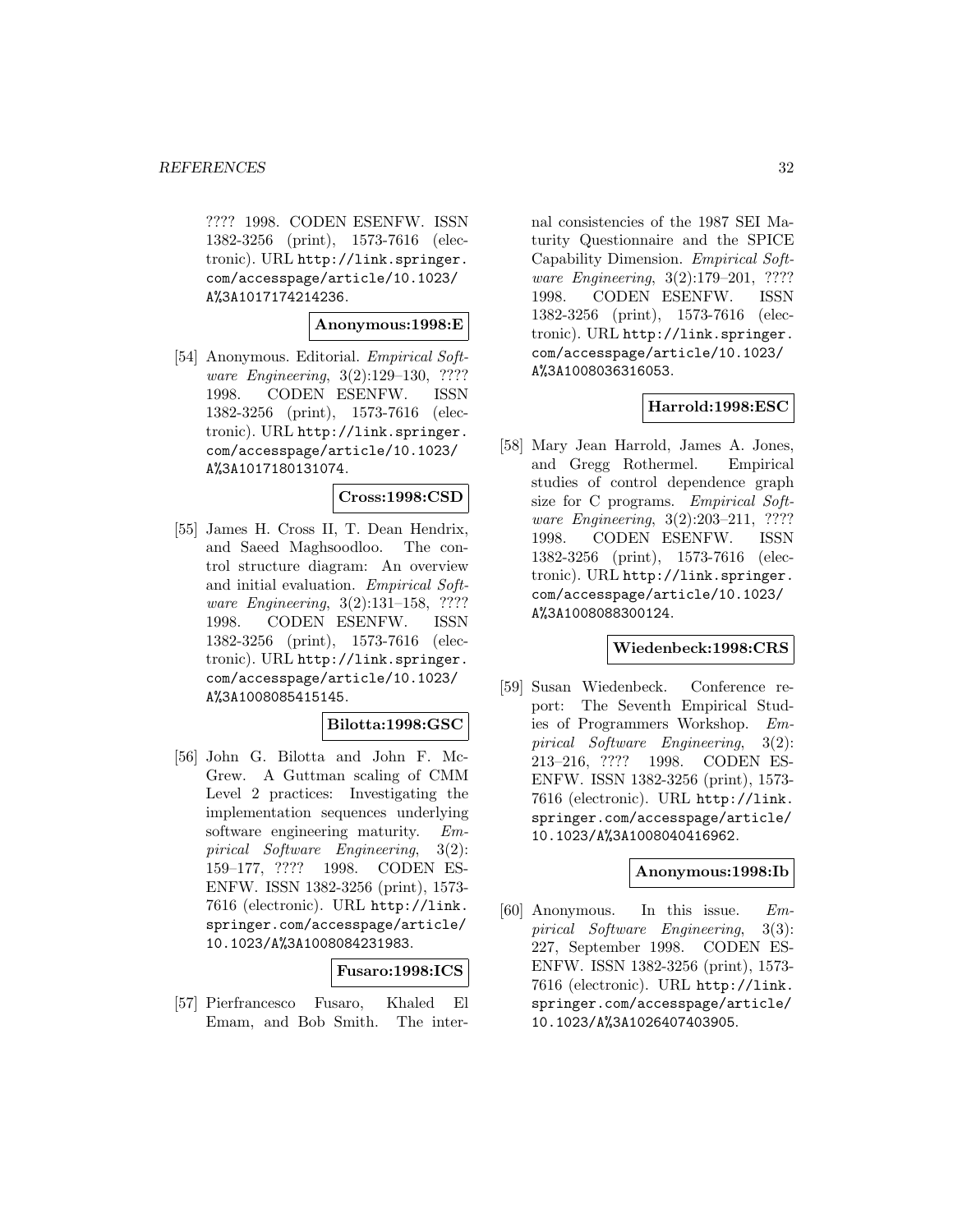### **Anonymous:1998:VLE**

[61] Anonymous. Viewpoint: Linking education with practice: Involving software engineering educators and researchers in the profession. Empirical Software Engineering, 3(3):229– 231, September 1998. CODEN ES-ENFW. ISSN 1382-3256 (print), 1573- 7616 (electronic). URL http://link. springer.com/accesspage/article/ 10.1023/A%3A1017105420743.

### **MacDonald:1998:CTB**

[62] F. MacDonald and J. Miller. A comparison of tool-based and paperbased software inspection. Empirical Software Engineering, 3(3):233– 253, September 1998. CODEN ES-ENFW. ISSN 1382-3256 (print), 1573- 7616 (electronic). URL http://link. springer.com/accesspage/article/ 10.1023/A%3A1009747104814.

#### **Harrison:1998:IAV**

[63] R. Harrison, S. J. Counsell, and R. V. Nithi. An investigation into the applicability and validity of object-oriented design metrics. Empirical Software Engineering,  $3(3):255-273$ , September 1998. CODEN ESENFW. ISSN 1382-3256 (print), 1573-7616 (electronic). URL http://link.springer. com/accesspage/article/10.1023/ A%3A1009784121652.

### **Khoshgoftaar:1998:CFP**

[64] Taghi M. Khoshgoftaar and Edward B. Allen. Classification of fault-prone software modules: Prior probabilities, costs, and model evaluation. Empirical Software Engineering, 3(3):275– 298, September 1998. CODEN ES-ENFW. ISSN 1382-3256 (print), 15737616 (electronic). URL http://link. springer.com/accesspage/article/ 10.1023/A%3A1009736205722.

# **Briand:1998:ESS**

[65] Lionel Briand, Filippo Lanubile, Shari L. Pfleeger, Gregg Rothermel, and Norman Schneidewind. Empirical studies of software maintenance: A report from WESS '97. Empirical Software Engineering, 3(3):299– 307, September 1998. CODEN ES-ENFW. ISSN 1382-3256 (print), 1573- 7616 (electronic). URL http://link. springer.com/accesspage/article/ 10.1023/A%3A1009788222561.

### **Anonymous:1998:Ic**

[66] Anonymous. In this issue. Empirical Software Engineering, 3(4):323, December 1998. CODEN ESENFW. ISSN 1382-3256 (print), 1573-7616 (electronic). URL http://link.springer. com/accesspage/article/10.1023/ A%3A1017182819376.

### **Jeffery:1998:VPA**

[67] Ross Jeffery. Viewpoint: PhD abstract publication in empirical software engineering. *Empirical Software* Engineering, 3(4):325–326, December 1998. CODEN ESENFW. ISSN 1382-3256 (print), 1573-7616 (electronic). URL http://link.springer. com/accesspage/article/10.1023/ A%3A1009731703447.

### **Sandahl:1998:ERE**

[68] Kristian Sandahl, Ola Blomkvist, Joachim Karlsson, Christian Krysander, Mikael Lindvall, and Niclas Ohlsson. An extended replication of an experiment for assessing methods for soft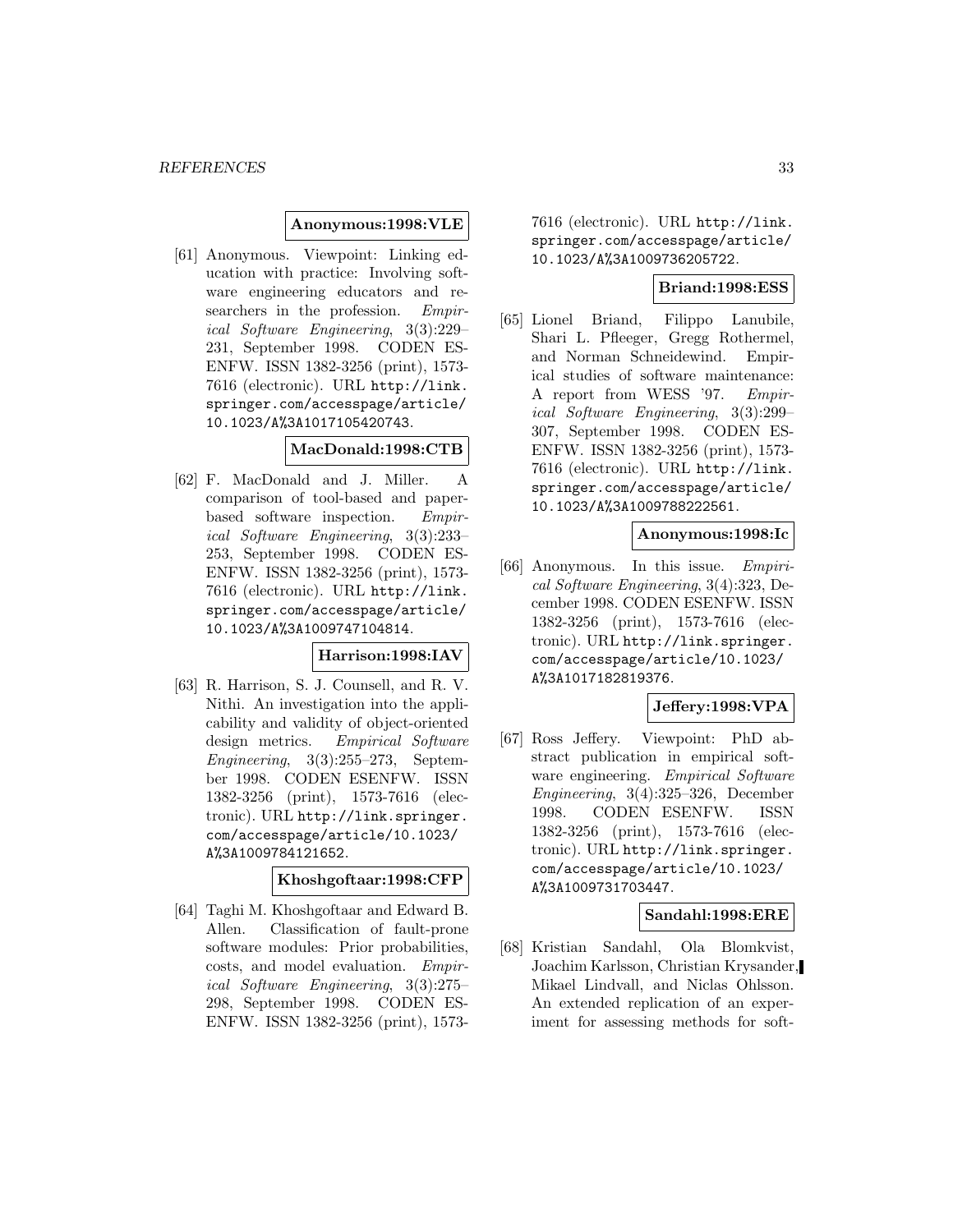ware requirements inspections. Empirical Software Engineering, 3(4):327– 354, December 1998. CODEN ES-ENFW. ISSN 1382-3256 (print), 1573- 7616 (electronic). URL http://link. springer.com/accesspage/article/ 10.1023/A%3A1009724120285.

# **Porter:1998:CDM**

[69] Adam Porter and Lawrence Votta. Comparing detection methods for software requirements inspections: A replication using professional subjects. Empirical Software Engineering, 3(4):355– 379, December 1998. CODEN ES-ENFW. ISSN 1382-3256 (print), 1573- 7616 (electronic). URL http://link. springer.com/accesspage/article/ 10.1023/A%3A1009776104355.

### **Runeson:1998:EEE**

[70] Per Runeson and Claes Wohlin. An experimental evaluation of an experiencebased capture–recapture method in software code inspections. Empirical Software Engineering, 3(4):381– 406, December 1998. CODEN ES-ENFW. ISSN 1382-3256 (print), 1573- 7616 (electronic). URL http://link. springer.com/accesspage/article/ 10.1023/A%3A1009728205264.

### **Raffo:1998:SPS**

[71] David Raffo. Software Process Simulation Modeling (ProSim'98): Workshop report. Empirical Software Engineering, 3(4):407–412, December 1998. CODEN ESENFW. ISSN 1382-3256 (print), 1573-7616 (electronic). URL http://link.springer. com/accesspage/article/10.1023/ A%3A1009732322102.

# **Scholtz:1999:ISI**

[72] Jean Scholtz and Ben Shneiderman. Introduction to special issue on usability engineering. Empirical Software Engineering, 4(1):5–10, ???? 1999. CODEN ESENFW. ISSN 1382-3256 (print), 1573-7616 (electronic). URL http://link.springer. com/accesspage/article/10.1023/ A%3A1009852413783.

# **Paterno:1999:EDU**

[73] F. Paterno and C. Mancini. Engineering the design of usable hypermedia. Empirical Software Engineering, 4(1):11–42, ???? 1999. CODEN ES-ENFW. ISSN 1382-3256 (print), 1573- 7616 (electronic). URL http://link. springer.com/accesspage/article/ 10.1023/A%3A1009851130621.

### **Zhang:1999:PBU**

[74] Zhijun Zhang, Victor Basili, and Ben Shneiderman. Perspective-based usability inspection: An empirical validation of efficacy. Empirical Software Engineering, 4(1):43–69, ???? 1999. CODEN ESENFW. ISSN 1382-3256 (print), 1573-7616 (electronic). URL http://link.springer. com/accesspage/article/10.1023/ A%3A1009803214692.

### **Keenan:1999:UPT**

[75] Susan L. Keenan, H. Rex Hartson, Dennis G. Kafura, and Robert S. Schulman. The usability problem taxonomy: A framework for classification and analysis. Empirical Software Engineering, 4(1):71–104, ???? 1999. CODEN ES-ENFW. ISSN 1382-3256 (print), 1573- 7616 (electronic). URL http://link.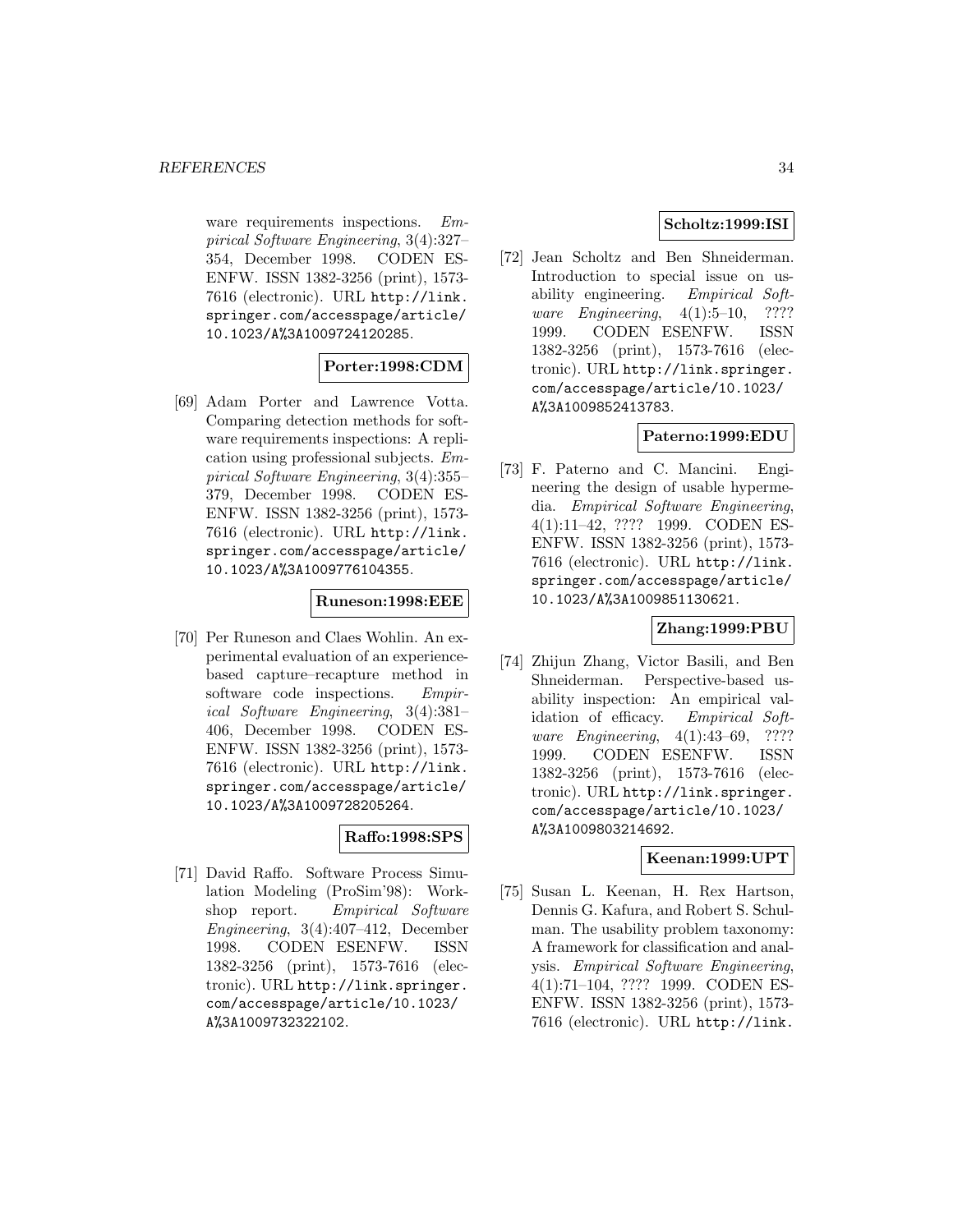springer.com/accesspage/article/ 10.1023/A%3A1009855231530.

**Harrison:1999:Ia**

[76] Warren Harrison and Victor Basili. In this issue. Empirical Software Engineering,  $4(2):111-112$ , June 1999. CODEN ESENFW. ISSN 1382-3256 (print), 1573-7616 (electronic). URL http://link.springer. com/accesspage/article/10.1023/ A%3A1009807317056.

### **ElEmam:1999:BKI**

[77] Khaled El Emam. Benchmarking Kappa: Interrater agreement in software process assessments. Empirical Software Engineering, 4(2):113–133, June 1999. CODEN ESENFW. ISSN 1382-3256 (print), 1573-7616 (electronic). URL http://link.springer. com/accesspage/article/10.1023/ A%3A1009820201126.

### **Walkerden:1999:ESA**

[78] Fiona Walkerden and Ross Jeffery. An empirical study of analogy-based software effort estimation. *Empirical Soft*ware Engineering, 4(2):135–158, June 1999. CODEN ESENFW. ISSN 1382-3256 (print), 1573-7616 (electronic). URL http://link.springer. com/accesspage/article/10.1023/ A%3A1009872202035.

### **Khoshgoftaar:1999:CSO**

[79] Taghi M. Khoshgoftaar and Edward B. Allen. A comparative study of ordering and classification of fault-prone software modules. Empirical Soft*ware Engineering*,  $4(2):159-186$ , June 1999. CODEN ESENFW. ISSN 1382-3256 (print), 1573-7616 (electronic). URL http://link.springer. com/accesspage/article/10.1023/ A%3A1009876418873.

# **Agresti:1999:ISI**

[80] William Agresti and Marvin Zelkowitz. Introduction to the special issue: Papers from the Fifth International Symposium on Software Metrics. Empirical Software Engineering, 4(3):195– 198, September 1999. CODEN ES-ENFW. ISSN 1382-3256 (print), 1573- 7616 (electronic). URL http://link. springer.com/accesspage/article/ 10.1023/A%3A1009828525776.

# **Avritzer:1999:MAL**

[81] Alberto Avritzer and Elaine J. Weyuker. Metrics to assess the likelihood of project success based on architecture reviews. Empirical Software Engineering, 4(3):199–215, September 1999. CODEN ESENFW. ISSN 1382-3256 (print), 1573-7616 (electronic). URL http://link.springer. com/accesspage/article/10.1023/ A%3A1009826509846.

# **McGregor:1999:CMC**

[82] John D. McGregor, Il-Hyung Cho, Brian A. Malloy, E. Lowry Curry, and Chanika Hobatr. Collecting metrics for CORBA-based distributed systems. Empirical Software Engineering, 4(3): 217–240, September 1999. CODEN ES-ENFW. ISSN 1382-3256 (print), 1573- 7616 (electronic). URL http://link. springer.com/accesspage/article/ 10.1023/A%3A1009878626684.

### **Elbaum:1999:SEC**

[83] Sebastian G. Elbaum and John C. Munson. Software evolution and the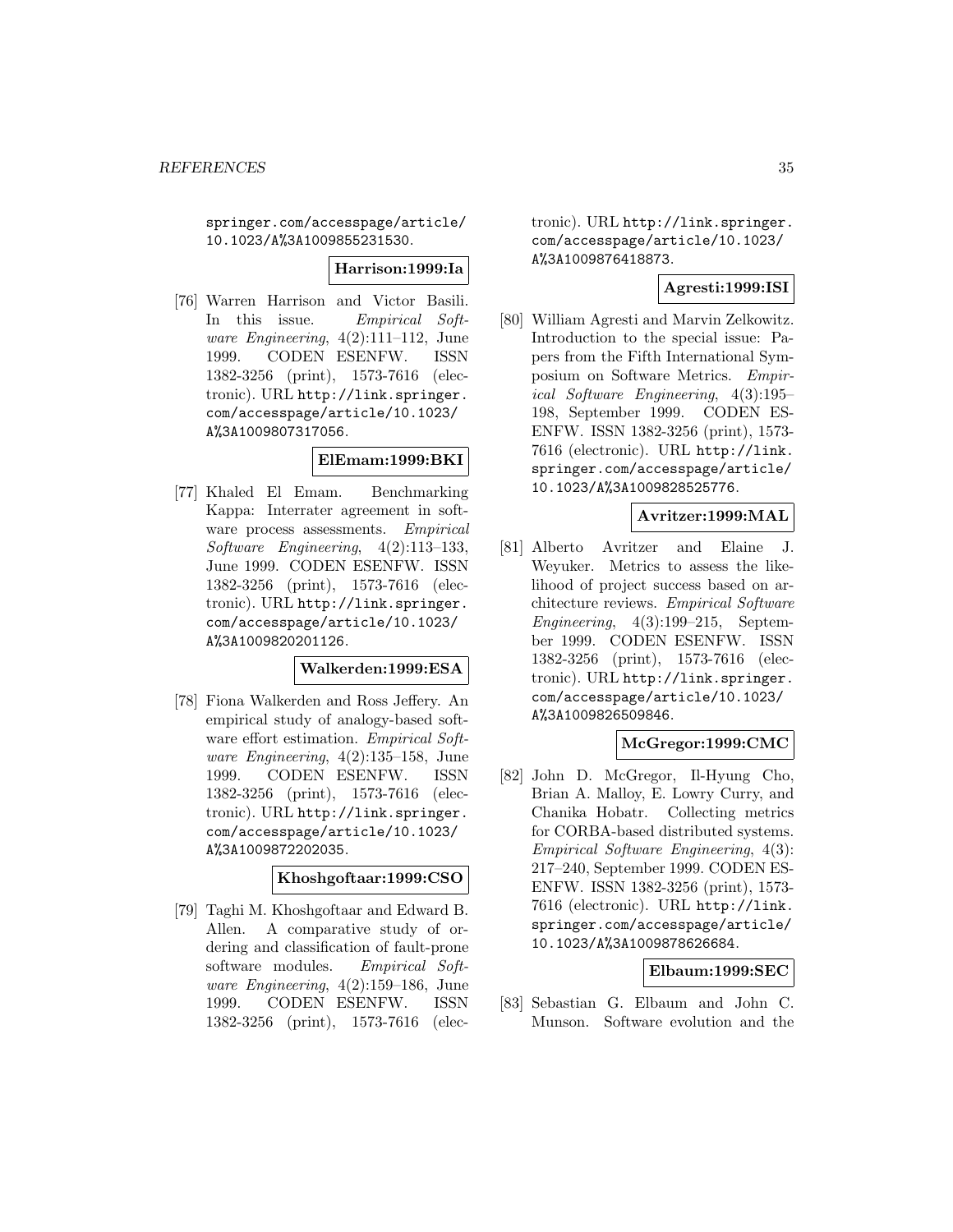code fault introduction process. Empirical Software Engineering, 4(3):241– 262, September 1999. CODEN ES-ENFW. ISSN 1382-3256 (print), 1573- 7616 (electronic). URL http://link. springer.com/accesspage/article/ 10.1023/A%3A1009830727593.

### **Antoniol:1999:FPL**

[84] Giuliano Antoniol, Chris Lokan, Gianluigi Caldiera, and Roberto Fiutem. A function point-like measure for object-oriented software. Empirical Software Engineering, 4(3):263– 287, September 1999. CODEN ES-ENFW. ISSN 1382-3256 (print), 1573- 7616 (electronic). URL http://link. springer.com/accesspage/article/ 10.1023/A%3A1009834811663.

### **Harrison:1999:Ib**

[85] Warren Harrison and Victor Basili. "In This Issue". Empirical Software Engineering, 4(4):295, December 1999. CODEN ESENFW. ISSN 1382-3256 (print), 1573-7616 (electronic). URL http://link.springer. com/accesspage/article/10.1023/ A%3A1009886816709.

### **Gray:1999:SMD**

[86] Andrew R. Gray and Stephen G. Mac-Donell. Software metrics data analysis — exploring the relative performance of some commonly used modeling techniques. *Empirical Software* Engineering, 4(4):297–316, December 1999. CODEN ESENFW. ISSN 1382-3256 (print), 1573-7616 (electronic). URL http://link.springer. com/accesspage/article/10.1023/ A%3A1009849100780.

# **Johnson:1999:CAP**

[87] Philip M. Johnson and Anne M. Disney. A critical analysis of PSP data quality: Results from a case study. Empirical Software Engineering, 4(4): 317–349, December 1999. CODEN ES-ENFW. ISSN 1382-3256 (print), 1573- 7616 (electronic). URL http://link. springer.com/accesspage/article/ 10.1023/A%3A1009801218527.

# **Harrison:1999:ESS**

[88] R. Harrison. Empirical Studies of Software Development and Evolution (ESSDE 99) workshop report. Empirical Software Engineering, 4(4):351– 352, December 1999. CODEN ES-ENFW. ISSN 1382-3256 (print), 1573- 7616 (electronic). URL http://link. springer.com/accesspage/article/ 10.1023/A%3A1009857304414.

# **Raffo:1999:ESA**

[89] David Raffo, Timo Kaltio, Derek Partridge, Keith Phalp, and Juan F. Ramil. Empirical studies applied to software process models. Empirical Software Engineering, 4(4):353– 369, December 1999. CODEN ES-ENFW. ISSN 1382-3256 (print), 1573- 7616 (electronic). URL http://link. springer.com/accesspage/article/ 10.1023/A%3A1009817721252.

### **Bennett:1999:ESE**

[90] K. Bennett, E. Burd, C. Kemerer, M. M. Lehman, M. Lee, R. Madachy, C. Mair, D. Sjoberg, and S. Slaughter. Empirical studies of evolving systems. Empirical Software Engineering, 4(4): 370–380, December 1999. CODEN ES-ENFW. ISSN 1382-3256 (print), 1573- 7616 (electronic). URL http://link.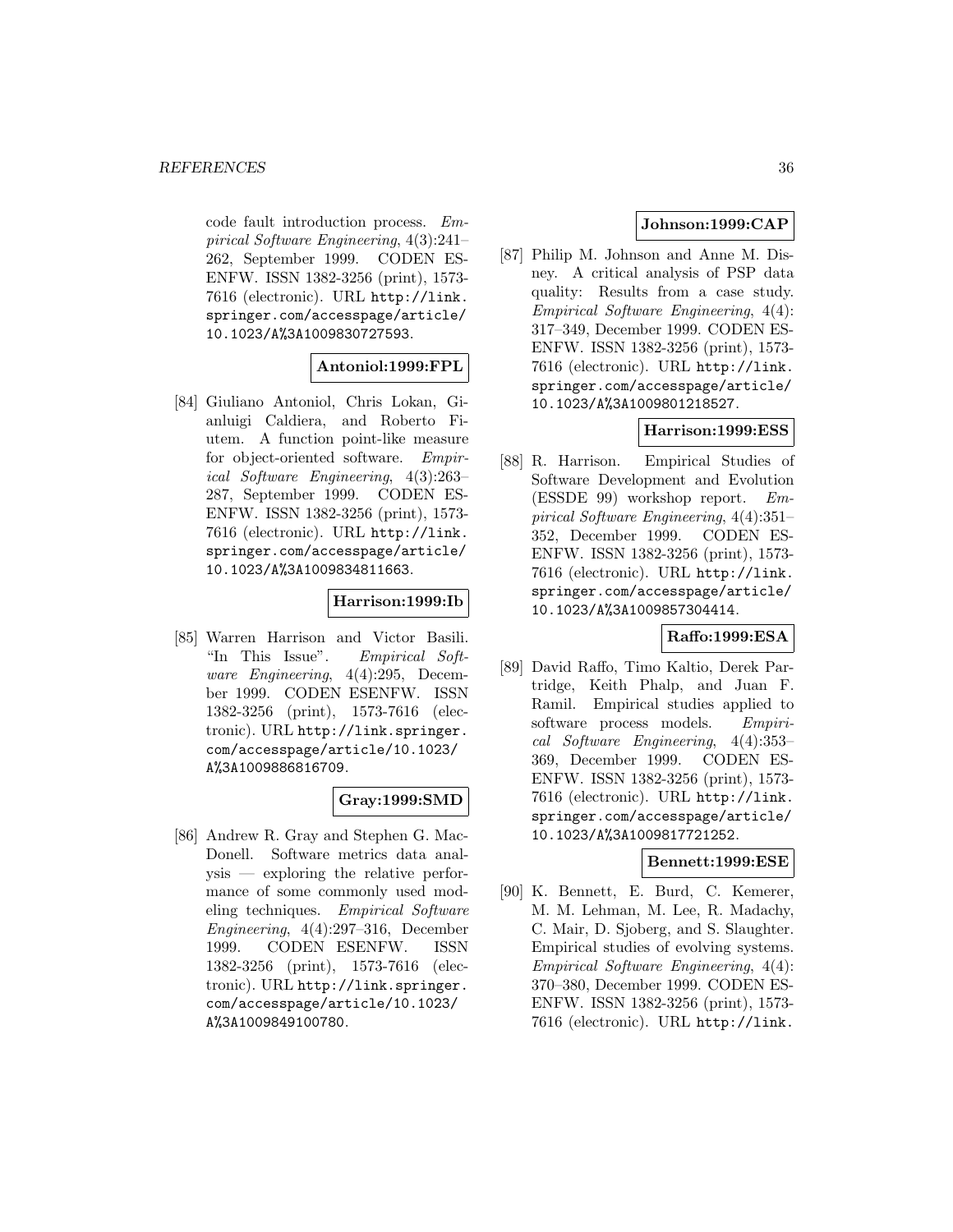springer.com/accesspage/article/ 10.1023/A%3A1009869705323.

**Ott:1999:RES**

[91] L. M. Ott, A. Kinnula, C. Seaman, and C. Wohlin. The role of empirical studies in process improvement. Empirical Software Engineering, 4(4): 381–386, December 1999. CODEN ES-ENFW. ISSN 1382-3256 (print), 1573- 7616 (electronic). URL http://link. springer.com/accesspage/article/ 10.1023/A%3A1009821806231.

## **Briand:1999:ESO**

[92] L. Briand, E. Arisholm, S. Counsell, F. Houdek, and P. Thévenod-Fosse. Empirical studies of object-oriented artifacts, methods, and processes: State of the art and future directions. Empirical Software Engineering, 4(4):387– 404, December 1999. CODEN ES-ENFW. ISSN 1382-3256 (print), 1573- 7616 (electronic). URL http://link. springer.com/accesspage/article/ 10.1023/A%3A1009825923070.

#### **Harrison:1999:DME**

[93] R. Harrison, N. Badoo, E. Barry, S. Biffl, A. Parra, B. Winter, and J. Wuest. Directions and methodologies for empirical software engineering research. Empirical Software Engineering, 4(4):405–410, December 1999. CODEN ESENFW. ISSN 1382-3256 (print), 1573-7616 (electronic). URL http://link.springer. com/accesspage/article/10.1023/ A%3A1009877923978.

## **Harrison:2000:Ia**

[94] Warren Harrison and Victor Basili. "In This Issue". Empirical Software Engineering, 5(1):5, March

2000. CODEN ESENFW. ISSN 1382-3256 (print), 1573-7616 (electronic). URL http://link.springer. com/accesspage/article/10.1023/ A%3A1009861815580.

## **Harrison:2000:EIE**

[95] Warren Harrison. Editorial: An issue of ethics: Responsibilities and obligations of empirical software engineering researchers ... . Empirical Software Engineering, 5(1):7–9, March 2000. CODEN ESENFW. ISSN 1382-3256 (print), 1573-7616 (electronic). URL http://link.springer. com/accesspage/article/10.1023/ A%3A1009870532419.

## **Land:2000:UPR**

[96] Lesley Pek Wee Land, Chris Sauer, and Ross Jeffery. The use of procedural roles in code inspections: An experimental study. Empirical Software Engineering, 5(1):11–34, March 2000. CODEN ESENFW. ISSN 1382-3256 (print), 1573-7616 (electronic). URL http://link.springer. com/accesspage/article/10.1023/ A%3A1009893716489.

## **Angelis:2000:STE**

[97] L. Angelis and I. Stamelos. A simulation tool for efficient analogy based cost estimation. Empirical Software Engineering, 5(1):35–68, March 2000. CODEN ESENFW. ISSN 1382-3256 (print), 1573-7616 (electronic). URL http://link.springer. com/accesspage/article/10.1023/ A%3A1009897800559. See comments [170] and reply [171].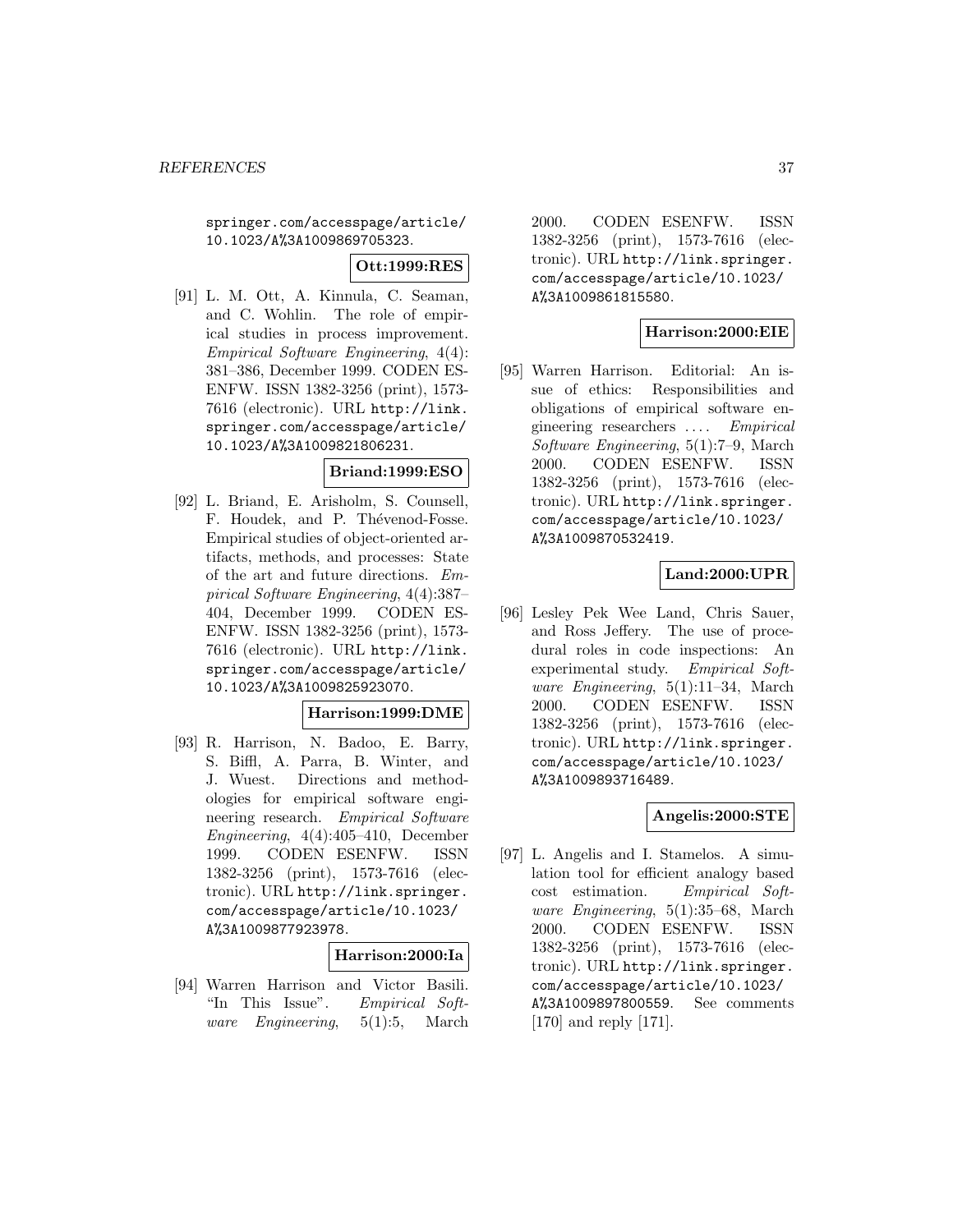## **Brooks:2000:HCI**

[98] Andrew Brooks, Bruce Campbell, and Louise Scott. The human–computer interface explanation: A correspondence on Jankowski's paper on methodological support for structured analysis. Empirical Software Engineering, 5 (1):69–71, March 2000. CODEN ES-ENFW. ISSN 1382-3256 (print), 1573- 7616 (electronic). URL http://link. springer.com/accesspage/article/ 10.1023/A%3A1009849903285. See [17].

# **Jeffrey:2000:IDA**

[99] Ross Jeffrey. An introduction to "Dissertation Abstracts". Empirical Software Engineering, 5(1):73–74, March 2000. CODEN ESENFW. ISSN 1382-3256 (print), 1573-7616 (electronic). URL http://link.springer. com/accesspage/article/10.1023/ A%3A1009862321032.

#### **Rainer:2000:EIS**

[100] Austen Rainer. An empirical investigation of software project schedule behaviour. Empirical Software Engineering, 5(1):75–77, March 2000. CODEN ESENFW. ISSN 1382-3256 (print), 1573-7616 (electronic). URL http://link.springer. com/accesspage/article/10.1023/ A%3A1009818505102.

# **Harrison:2000:Ib**

[101] Warren Harrison and Victor Basili. "In this issue". Empirical Software Engineering, 5(2):87, June 2000. CODEN ESENFW. ISSN 1382-3256 (print), 1573-7616 (electronic). URL http://link.springer.

com/accesspage/article/10.1023/ A%3A1009845804978.

#### **Singer:2000:EES**

[102] Janice Singer and Norman Vinson. Ethics and empirical studies of software engineering. Empirical Software Engineering, 5(2):89–91, June 2000. CODEN ESENFW. ISSN 1382-3256 (print), 1573-7616 (electronic). URL http://link.springer. com/accesspage/article/10.1023/ A%3A1009859121816.

# **Wesslen:2000:RES**

[103] Anders Wesslén. A replicated empirical study of the impact of the methods in the PSP on individual engineers. Empirical Software Engineering, 5(2):93–123, June 2000. CODEN ES-ENFW. ISSN 1382-3256 (print), 1573- 7616 (electronic). URL http://link. springer.com/accesspage/article/ 10.1023/A%3A1009811222725.

#### **vonMayrhauser:2000:AUE**

[104] A. von Mayrhauser, C. Wohlin, and M. C. Ohlsson. Assessing and understanding efficiency and success of software production. Empirical Software Engineering, 5(2):125–154, June 2000. CODEN ESENFW. ISSN 1382-3256 (print), 1573-7616 (electronic). URL http://link.springer. com/accesspage/article/10.1023/ A%3A1009815306795.

### **Gonzales:2000:CSS**

[105] Michael G. Gonzales and Seshadri Paravastu. Correction of the software science length estimator skewness for 'C' language programs. Empirical Software Engineering,  $5(2):155-159$ , June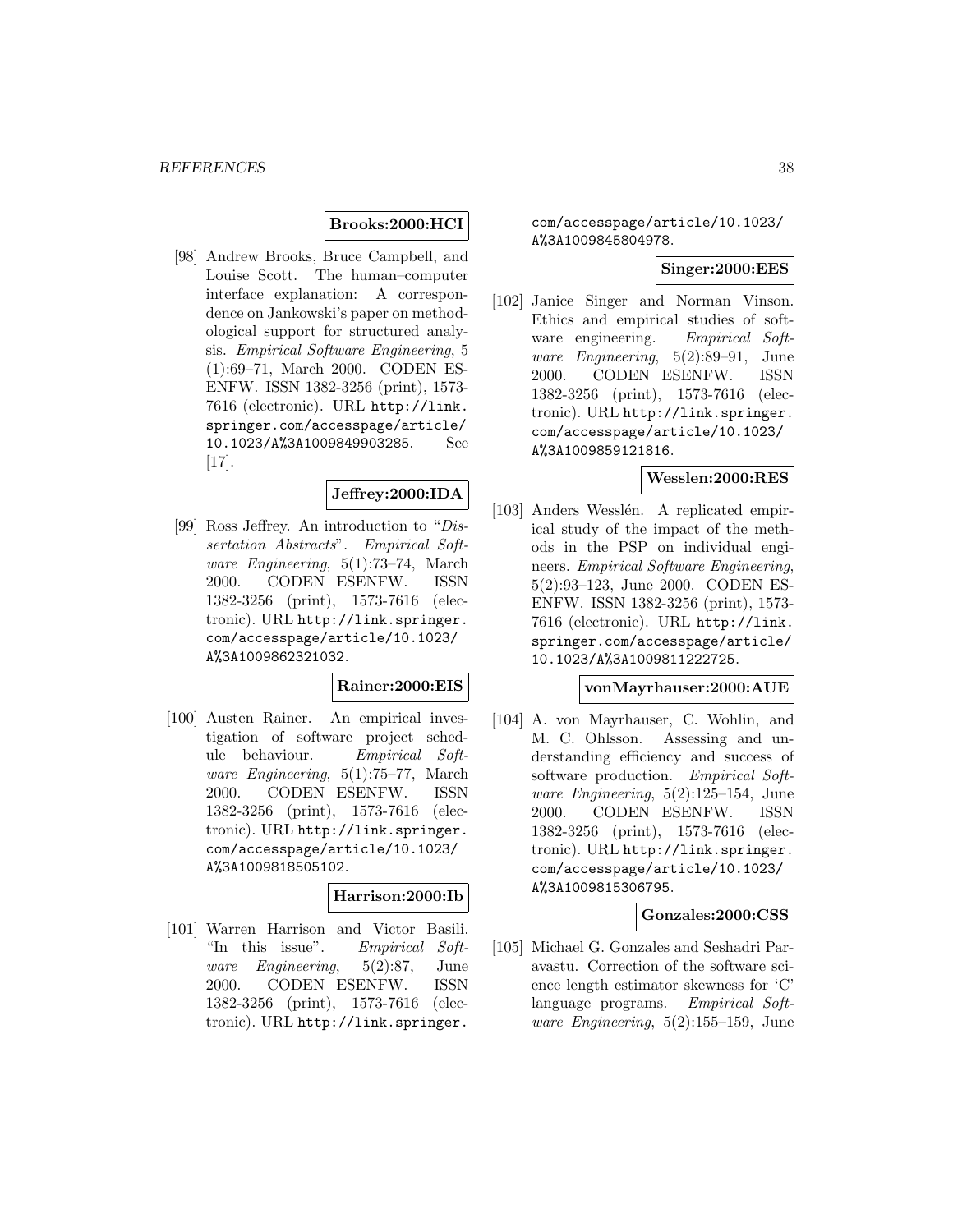2000. CODEN ESENFW. ISSN 1382-3256 (print), 1573-7616 (electronic). URL http://link.springer. com/accesspage/article/10.1023/ A%3A1009867323634.

#### **Anonymous:2000:EE**

[106] Anonymous. EASE 2000 editorial. Empirical Software Engineering, 5(3):171– 174, November 2000. CODEN ES-ENFW. ISSN 1382-3256 (print), 1573- 7616 (electronic). URL http://link. springer.com/accesspage/article/ 10.1023/A%3A1026578230075.

### **Shepperd:2000:BPS**

[107] Martin Shepperd, Michelle Cartwright, and Gada Kadoda. On building prediction systems for software engineers. Empirical Software Engineering, 5(3): 175–182, November 2000. CODEN ES-ENFW. ISSN 1382-3256 (print), 1573- 7616 (electronic). URL http://link. springer.com/accesspage/article/ 10.1023/A%3A1026582314146.

## **Berry:2000:IAS**

[108] Michael Berry and Ross Jeffery. An instrument for assessing software measurement programs. Empirical Software Engineering, 5(3):183– 200, November 2000. CODEN ES-ENFW. ISSN 1382-3256 (print), 1573- 7616 (electronic). URL http://link. springer.com/accesspage/article/ 10.1023/A%3A1026534430984.

## **Host:2000:USS**

[109] Martin Höst, Björn Regnell, and Claes Wohlin. Using students as subjects — a comparative study of students and professionals in lead-time impact assessment. Empirical Software

Engineering, 5(3):201–214, November 2000. CODEN ESENFW. ISSN 1382-3256 (print), 1573-7616 (electronic). URL http://link.springer. com/accesspage/article/10.1023/ A%3A1026586415054.

## **Phalp:2000:PRP**

[110] Keith Phalp and Karl Cox. Picking the right problem frame — an empirical study. Empirical Software Engineering, 5(3):215–228, November 2000. CODEN ESENFW. ISSN 1382-3256 (print), 1573-7616 (electronic). URL http://link.springer. com/accesspage/article/10.1023/ A%3A1026538531893.

## **Lavazza:2000:RBE**

[111] Luigi Lavazza and Giuseppe Valetto. Requirements-based estimation of change costs. Empirical Software Engineering, 5(3):229–243, November 2000. CODEN ESENFW. ISSN 1382-3256 (print), 1573-7616 (electronic). URL http://link.springer. com/accesspage/article/10.1023/ A%3A1026590615963.

# **Cox:2000:RCU**

[112] Karl Cox and Keith Phalp. Replicating the CREWS use case authoring guidelines experiment. Empirical Software Engineering, 5(3):245– 267, November 2000. CODEN ES-ENFW. ISSN 1382-3256 (print), 1573- 7616 (electronic). URL http://link. springer.com/accesspage/article/ 10.1023/A%3A1026542700033.

## **Brooks:2000:ELW**

[113] Andrew Brooks, Fredrik Utbult, Catherine Mulligan, and Ross Jeffery.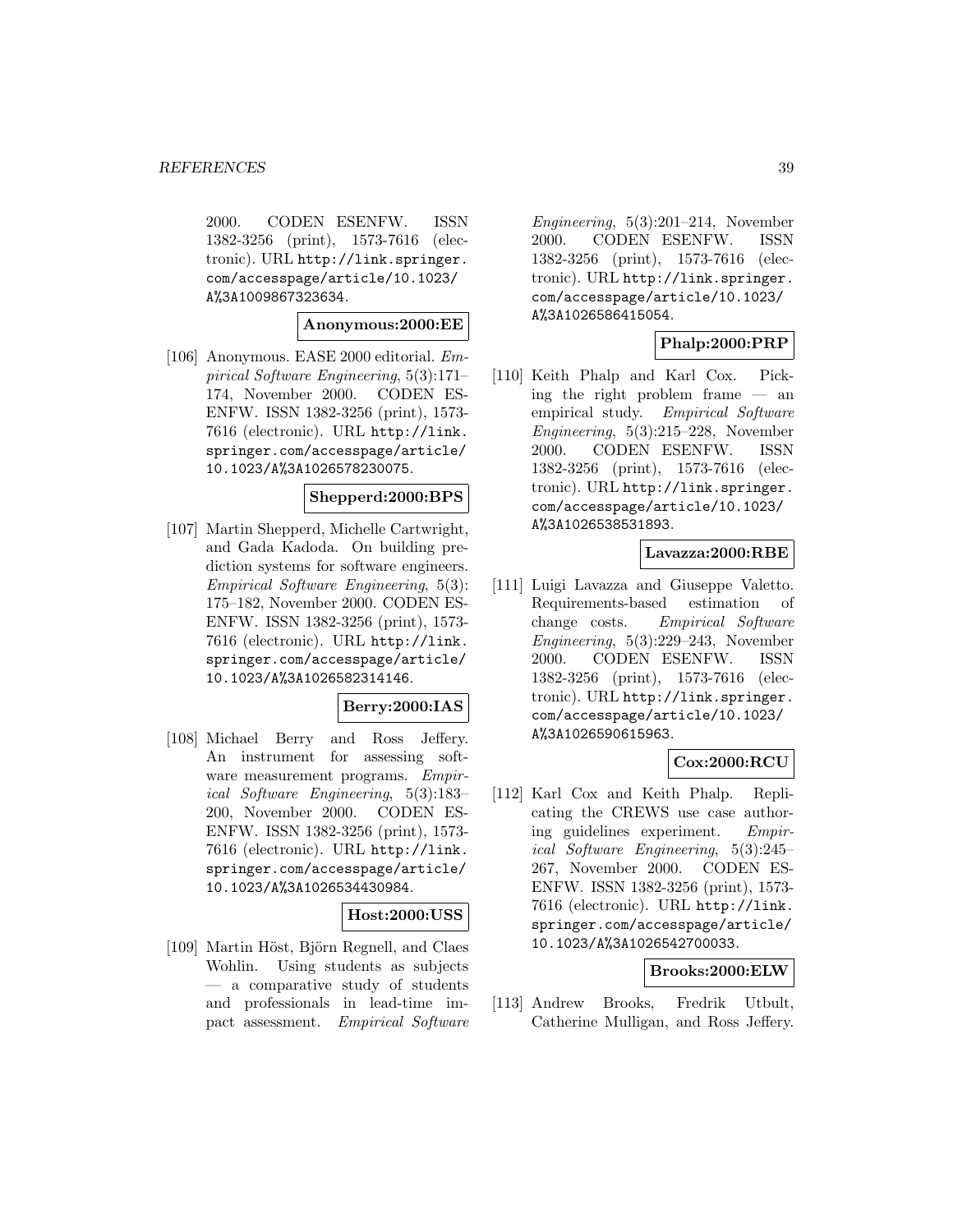Early lifecycle work: Influence of individual characteristics, methodological constraints, and interface constraints. Empirical Software Engineering, 5(3): 269–285, November 2000. CODEN ES-ENFW. ISSN 1382-3256 (print), 1573- 7616 (electronic). URL http://link. springer.com/accesspage/article/ 10.1023/A%3A1026594716872.

## **Maccari:2000:EEC**

[114] Alessandro Maccari and Claudio Riva. Empirical evaluation of CASE tools usage at Nokia. Empirical Software Engineering, 5(3):287–299, November 2000. CODEN ESENFW. ISSN 1382-3256 (print), 1573-7616 (electronic). URL http://link.springer. com/accesspage/article/10.1023/ A%3A1026546800942.

## **Harrison:2000:Ic**

[115] Warren Harrison and Victor Basili. In this issue. Empirical Software Engineering, 5(4):307, December 2000. CODEN ESENFW. ISSN 1382-3256 (print), 1573-7616 (electronic). URL http://link.springer. com/accesspage/article/10.1023/ A%3A1009819402320.

## **Tichy:2000:HRE**

[116] Walter F. Tichy. Hints for reviewing empirical work in software engineering. Empirical Software Engineering, 5(4): 309–312, December 2000. CODEN ES-ENFW. ISSN 1382-3256 (print), 1573- 7616 (electronic). URL http://link. springer.com/accesspage/article/ 10.1023/A%3A1009844119158.

**Khoshgoftaar:2000:BMR**

[117] Taghi M. Khoshgoftaar, Xiaojing Yuan, and Edward B. Allen. Balancing

misclassification rates in classificationtree models of software quality. Empirical Software Engineering, 5(4):313– 330, December 2000. CODEN ES-ENFW. ISSN 1382-3256 (print), 1573- 7616 (electronic). URL http://link. springer.com/accesspage/article/ 10.1023/A%3A1009896203228.

# **Regnell:2000:PRD**

[118] Björn Regnell, Per Runeson, and Thomas Thelin. Are the perspectives really different? — Further experimentation on scenario-based reading of requirements. Empirical Software Engineering, 5(4):331–356, December 2000. CODEN ESENFW. ISSN 1382-3256 (print), 1573-7616 (electronic). URL http://link.springer. com/accesspage/article/10.1023/ A%3A1009848320066.

## **Dyba:2000:IMK**

[119] Tore Dyba. An instrument for measuring the key factors of success in software process improvement. Empirical Software Engineering, 5(4):357– 390, December 2000. CODEN ES-ENFW. ISSN 1382-3256 (print), 1573- 7616 (electronic). URL http://link. springer.com/accesspage/article/ 10.1023/A%3A1009800404137.

# **Harrison:2001:I**

[120] Warren Harrison and Victor Basili. In this issue. Empirical Software Engineering, 6(1):5–6, March 2001. CODEN ESENFW. ISSN 1382-3256 (print), 1573-7616 (electronic). URL http://link.springer. com/accesspage/article/10.1023/ A%3A1009833101850.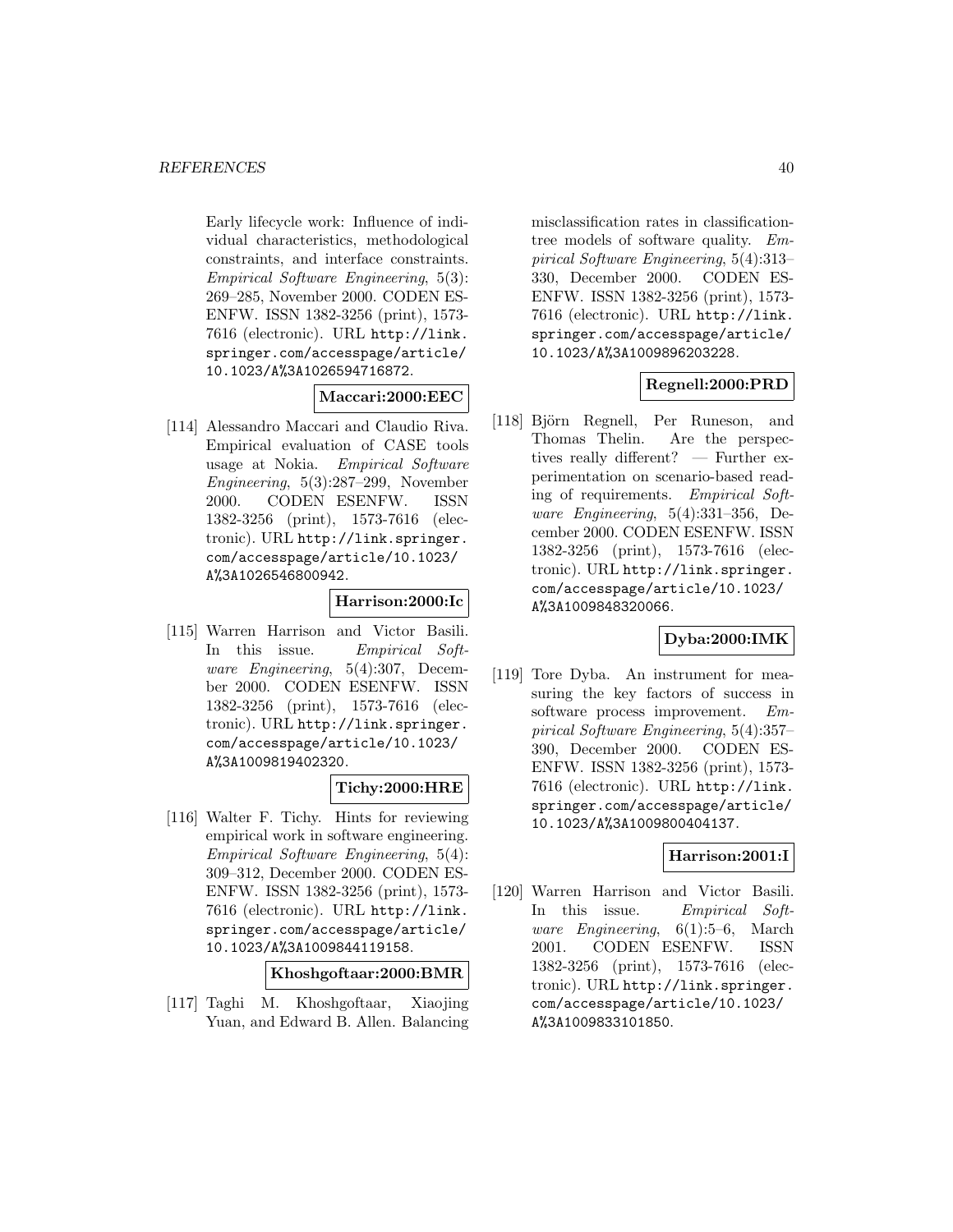#### **Anonymous:2001:WNM**

[121] Anonymous. Welcome to the new members of the Editorial Board. Empirical Software Engineering, 6(1):7–9, March 2001. CODEN ESENFW. ISSN 1382-3256 (print), 1573-7616 (electronic). URL http://link.springer. com/accesspage/article/10.1023/ A%3A1017339505569.

#### **Briand:2001:RCS**

[122] Lionel C. Briand, Jürgen Wüst, and Hakim Lounis. Replicated case studies for investigating quality factors in object-oriented designs. Empirical Software Engineering, 6(1):11–58, March 2001. CODEN ESENFW. ISSN 1382-3256 (print), 1573-7616 (electronic). URL http://link.springer. com/accesspage/article/10.1023/ A%3A1009815306478.

## **Khoshgoftaar:2001:COC**

[123] Taghi M. Khoshgoftaar and Edward B. Allen. Controlling overfitting in classification-tree models of software quality. Empirical Software Engineering, 6(1):59–79, March 2001. CODEN ESENFW. ISSN 1382-3256 (print), 1573-7616 (electronic). URL http://link.springer. com/accesspage/article/10.1023/ A%3A1009803004576.

### **Laitenberger:2001:CED**

[124] Oliver Laitenberger. Cost-effective detection of software defects through perspective-based inspections. Empirical Software Engineering, 6(1):81–84, March 2001. CODEN ESENFW. ISSN 1382-3256 (print), 1573-7616 (electronic). URL http://link.springer.

com/accesspage/article/10.1023/ A%3A1009805707387.

## **Sim:2001:BBS**

[125] Susan Elliott Sim, Janice Singer, and Margaret-Anne Storey. Beg, borrow, or steal: Using multidisciplinary approaches in empirical software engineering research. Empirical Software Engineering, 6(1):85–93, March 2001. CODEN ESENFW. ISSN 1382-3256 (print), 1573-7616 (electronic). URL http://link.springer. com/accesspage/article/10.1023/ A%3A1009809824225.

#### **Anonymous:2001:Ia**

[126] Anonymous. In this issue. Empirical Software Engineering, 6(2):103–104, June 2001. CODEN ESENFW. ISSN 1382-3256 (print), 1573-7616 (electronic). URL http://link.springer. com/accesspage/article/10.1023/ A%3A1017375502435.

### **Andrews:2001:EIE**

[127] Anneliese Amschler Andrews and Arundeep S. Pradhan. Ethical issues in empirical software engineering: The limits of policy. Empirical Software Engineering, 6(2):105–110, June 2001. CODEN ESENFW. ISSN 1382-3256 (print), 1573-7616 (electronic). URL http://link.springer. com/accesspage/article/10.1023/ A%3A1011442319273.

## **Delamaro:2001:IMT**

 $[128]$  MÁrcio Eduardo Delamaro, JosÉ Carlos Maldonado, Alberto Pasquini, and Aditya P. Mathur. Interface mutation test adequacy criterion: An empirical evaluation. Empirical Software Engineering,  $6(2):111-142$ , June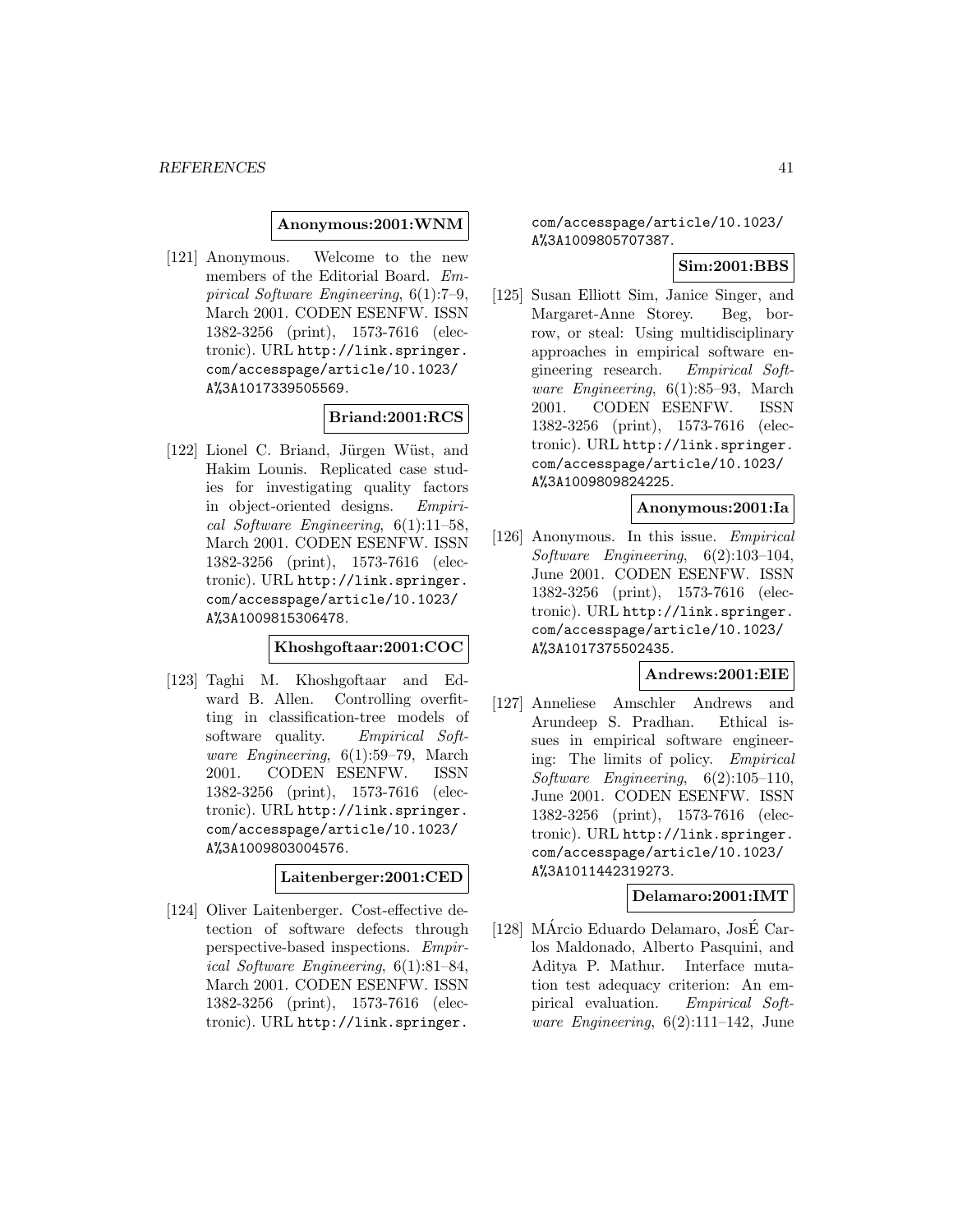2001. CODEN ESENFW. ISSN 1382-3256 (print), 1573-7616 (electronic). URL http://link.springer. com/accesspage/article/10.1023/ A%3A1011429104252.

#### **dAstous:2001:QMI**

[129] Patrick d'Astous, Pierre N. Robillard, Françoise Détienne, and Willemien Visser. Quantitative measurements of the influence of participant roles during peer review meetings. Empirical Software Engineering, 6(2): 143–159, June 2001. CODEN ES-ENFW. ISSN 1382-3256 (print), 1573- 7616 (electronic). URL http://link. springer.com/accesspage/article/ 10.1023/A%3A1011485205161.

**Zendler:2001:PSE**

[130] Andreas Zendler. A preliminary software engineering theory as investigated by published experiments. Empirical Software Engineering, 6(2): 161–180, June 2001. CODEN ES-ENFW. ISSN 1382-3256 (print), 1573- 7616 (electronic). URL http://link. springer.com/accesspage/article/ 10.1023/A%3A1011489321999.

## **Anonymous:2001:IWL**

[131] Anonymous. 3rd International Workshop on Learning Software Organizations (LSO'01). Empirical Software Engineering, 6(2):181, June 2001. CODEN ESENFW. ISSN 1382-3256 (print), 1573-7616 (electronic). URL http://link.springer. com/accesspage/article/10.1023/ A%3A1017377007886.

## **Anonymous:2001:Ib**

[132] Anonymous. In this issue. Empirical Software Engineering, 6(3):

191, September 2001. CODEN ES-ENFW. ISSN 1382-3256 (print), 1573- 7616 (electronic). URL http://link. springer.com/accesspage/article/ 10.1023/A%3A1017357013931.

### **Anonymous:2001:EOS**

[133] Anonymous. Editorial: Open source and empirical software engineering. Empirical Software Engineering, 6(3): 193–194, September 2001. CODEN ES-ENFW. ISSN 1382-3256 (print), 1573- 7616 (electronic). URL http://link. springer.com/accesspage/article/ 10.1023/A%3A1017379030770.

## **Fenton:2001:VAC**

[134] Norman Fenton. Viewpoint article: Conducting and presenting empirical software engineering. Empirical Software Engineering, 6(3):195– 200, September 2001. CODEN ES-ENFW. ISSN 1382-3256 (print), 1573- 7616 (electronic). URL http://link. springer.com/accesspage/article/ 10.1023/A%3A1011449731678.

#### **Schneidewind:2001:KRS**

[135] Norman F. Schneidewind. Knowledge requirements for software quality measurement. Empirical Software Engineering,  $6(3):201-205$ , September 2001. CODEN ESENFW. ISSN 1382-3256 (print), 1573-7616 (electronic). URL http://link.springer. com/accesspage/article/10.1023/ A%3A1011435315749.

## **El-Emam:2001:MLS**

[136] Khaled El-Emam, Dennis Goldenson, James McCurley, and James Herbsleb. Modelling the likelihood of software process improvement: An exploratory study. Empirical Software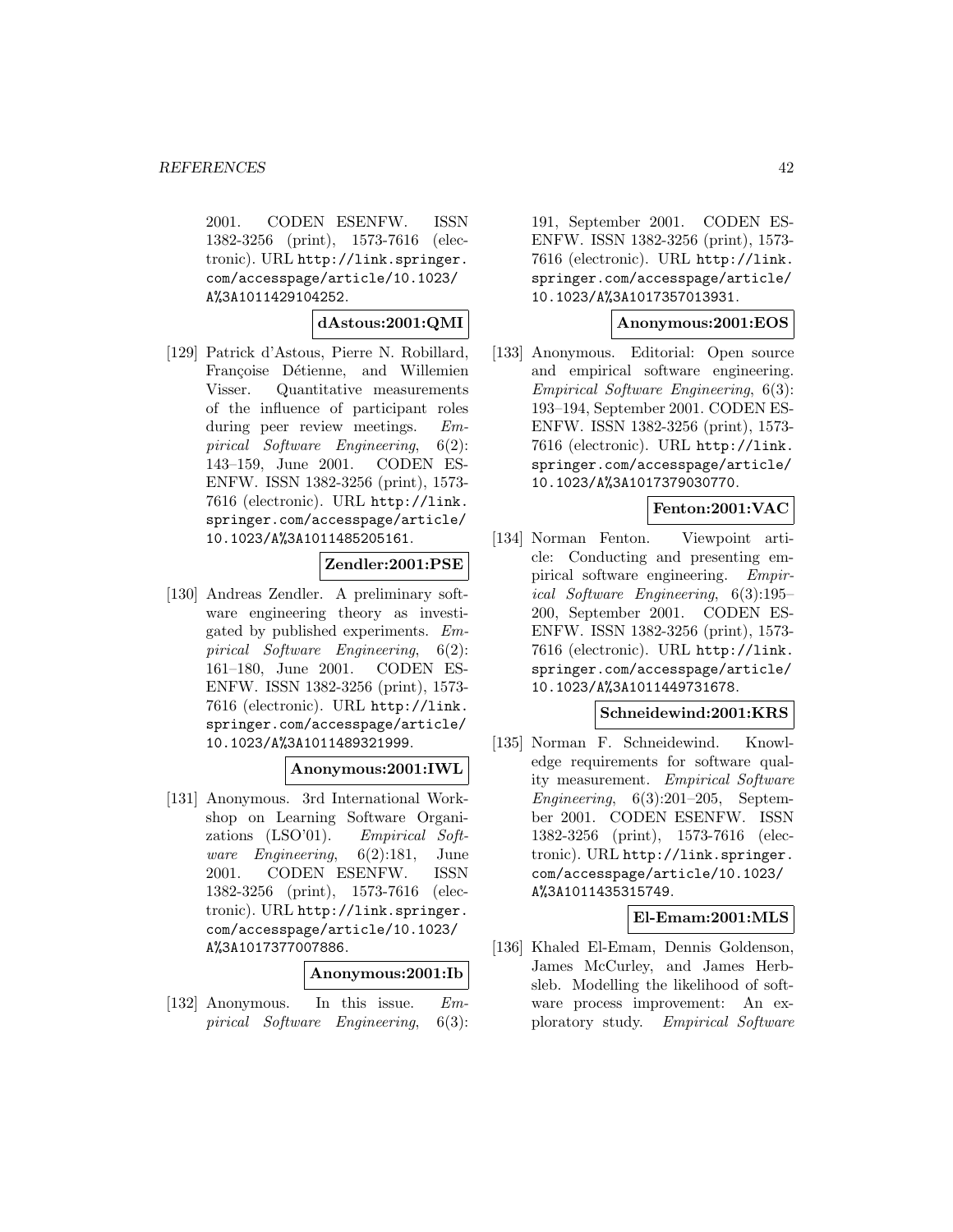Engineering, 6(3):207–229, September 2001. CODEN ESENFW. ISSN 1382-3256 (print), 1573-7616 (electronic). URL http://link.springer. com/accesspage/article/10.1023/ A%3A1011487332587.

## **Arisholm:2001:ACT**

[137] Erik Arisholm, Dag I. K. Sjøberg, and Magne Jørgensen. Assessing the changeability of two object-oriented design alternatives — a controlled experiment. Empirical Software Engineering, 6(3):231–277, September 2001. CODEN ESENFW. ISSN 1382-3256 (print), 1573-7616 (electronic). URL http://link.springer. com/accesspage/article/10.1023/ A%3A1011439416657.

#### **Anonymous:2001:CP**

[138] Anonymous. Call for papers. Empirical Software Engineering, 6(3): 279, September 2001. CODEN ES-ENFW. ISSN 1382-3256 (print), 1573- 7616 (electronic). URL http://link. springer.com/accesspage/article/ 10.1023/A%3A1017331217566.

# **Singer:2001:WHR**

[139] Janice Singer and Norman Vinson. Why and how research ethics matters to you. Yes, you! Empirical Software Engineering, 6(4):287– 290, December 2001. CODEN ES-ENFW. ISSN 1382-3256 (print), 1573- 7616 (electronic). URL http://link. springer.com/accesspage/article/ 10.1023/A%3A1011998412776.

# **El-Emam:2001:EOS**

[140] Khaled El-Emam. Ethics and open source. Empirical Software Enqineering,  $6(4):291-292$ , December

2001. CODEN ESENFW. ISSN 1382-3256 (print), 1573-7616 (electronic). URL http://link.springer. com/accesspage/article/10.1023/ A%3A1011962213685.

## **Vinson:2001:GSE**

[141] Norman Vinson and Janice Singer. Getting to the source of ethical issues. Empirical Software Engineering, 6(4): 293–297, December 2001. CODEN ES-ENFW. ISSN 1382-3256 (print), 1573- 7616 (electronic). URL http://link. springer.com/accesspage/article/ 10.1023/A%3A1011966430523.

## **Seaman:2001:EQS**

[142] Carolyn B. Seaman. Ethics in qualitative studies of commercial software enterprises: Case description. Empirical Software Engineering, 6(4):299– 300, December 2001. CODEN ES-ENFW. ISSN 1382-3256 (print), 1573- 7616 (electronic). URL http://link. springer.com/accesspage/article/ 10.1023/A%3A1011918514594.

### **Gotterbarn:2001:EQS**

[143] Donald Gotterbarn. Ethics in qualitative studies of commercial software enterprises: Ethical analysis. Empirical Software Engineering, 6(4):301– 304, December 2001. CODEN ES-ENFW. ISSN 1382-3256 (print), 1573- 7616 (electronic). URL http://link. springer.com/accesspage/article/ 10.1023/A%3A1011970531432.

## **Hall:2001:EIS**

[144] Tracy Hall and Valerie Flynn. Ethical issues in software engineering research: A survey of current practice. Empirical Software Engineering, 6(4):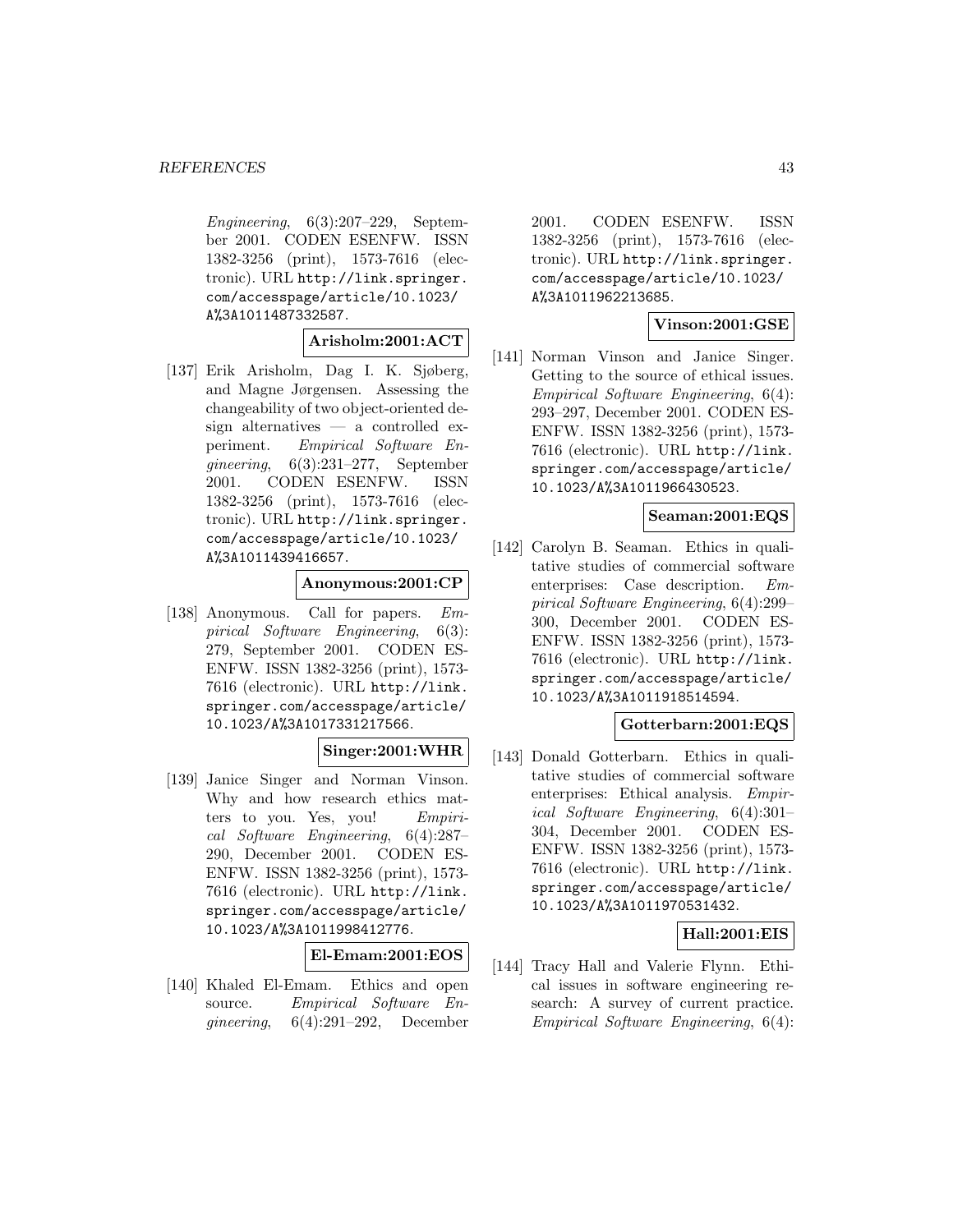305–317, December 2001. CODEN ES-ENFW. ISSN 1382-3256 (print), 1573- 7616 (electronic). URL http://link. springer.com/accesspage/article/ 10.1023/A%3A1011922615502.

## **Lethbridge:2001:MSE**

[145] Timothy C. Lethbridge. Mixing software engineering research and development — what needs ethical review and what does not? Empirical Software Engineering, 6(4):319– 321, December 2001. CODEN ES-ENFW. ISSN 1382-3256 (print), 1573- 7616 (electronic). URL http://link. springer.com/accesspage/article/ 10.1023/A%3A1011974632340.

# **Sieber:2001:YOR**

[146] Joan E. Sieber. Not your ordinary research. Empirical Software Engineering, 6(4):323–327, December 2001. CODEN ESENFW. ISSN 1382-3256 (print), 1573-7616 (electronic). URL http://link.springer. com/accesspage/article/10.1023/ A%3A1011926716411.

## **Sieber:2001:PRS**

[147] Joan E. Sieber. Protecting research subjects, employees and researchers: Implications for software engineering. Empirical Software Engineering, 6(4): 329–341, December 2001. CODEN ES-ENFW. ISSN 1382-3256 (print), 1573- 7616 (electronic). URL http://link. springer.com/accesspage/article/ 10.1023/A%3A1011978700481.

## **Storey:2001:IEE**

[148] M.-A. D. Storey, B. Phillips, and M. Maczewski. Is it ethical to evaluate Web-based learning tools using students? Empirical Software

Engineering, 6(4):343–348, December 2001. CODEN ESENFW. ISSN 1382-3256 (print), 1573-7616 (electronic). URL http://link.springer. com/accesspage/article/10.1023/ A%3A1011930801390.

## **Davis:2001:WVV**

[149] Michael Davis. When is a volunteer not a volunteer? Empirical Software Engineering, 6(4):349–352, December 2001. CODEN ESENFW. ISSN 1382-3256 (print), 1573-7616 (electronic). URL http://link.springer. com/accesspage/article/10.1023/ A%3A1011934918228.

### **Becker-Kornstaedt:2001:DSP**

[150] Ulrike Becker-Kornstaedt. Descriptive software process modeling — how to deal with sensitive process information. Empirical Software Engineering, 6(4): 353–367, December 2001. CODEN ES-ENFW. ISSN 1382-3256 (print), 1573- 7616 (electronic). URL http://link. springer.com/accesspage/article/ 10.1023/A%3A1011986902298.

## **Harrison:2002:I**

[151] Warren Harrison and Victor Basili. In this issue. Empirical Software Engineering, 7(1):7–8, March 2002. CODEN ESENFW. ISSN 1382-3256 (print), 1573-7616 (electronic). URL http://link.springer. com/accesspage/article/10.1023/ A%3A1014865425120.

## **Bratthall:2002:CYT**

[152] Lars Bratthall and Magne Jørgensen. Can you trust a single data source: Exploratory software engineering case study? Empirical Software Engineering, 7(1):9–26, March 2002. CODEN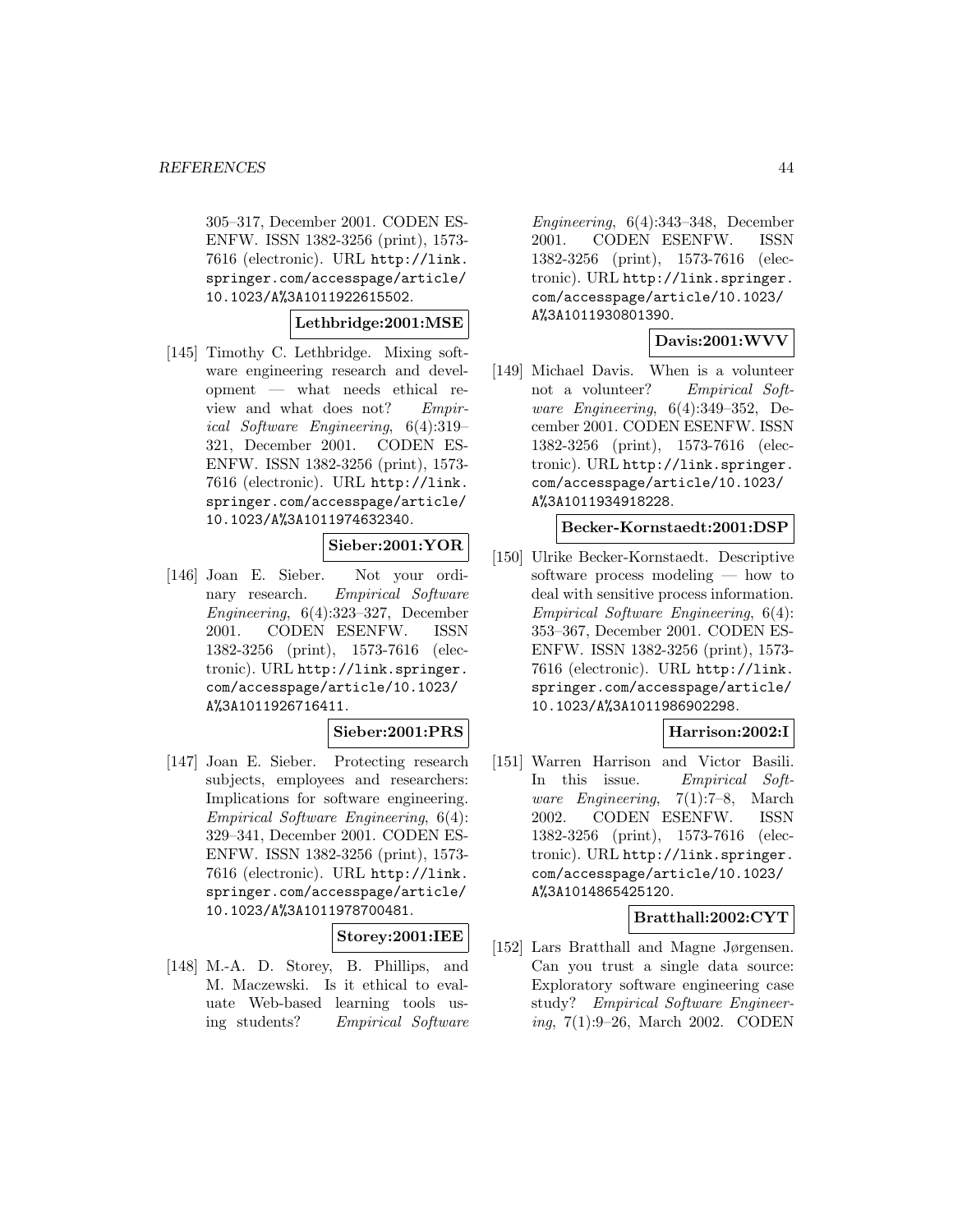ESENFW. ISSN 1382-3256 (print), 1573-7616 (electronic). URL http: //link.springer.com/accesspage/ article/10.1023/A%3A1014866909191.

## **Otero:2002:IEA**

[153] Mari Carmen Otero and José Javier Dolado. An initial experimental assessment of the dynamic modelling in UML. Empirical Software Engineering, 7(1):27–47, March 2002. CODEN ES-ENFW. ISSN 1382-3256 (print), 1573- 7616 (electronic). URL http://link. springer.com/accesspage/article/ 10.1023/A%3A1014819010099.

## **Kusumoto:2002:EEP**

[154] Shinji Kusumoto, Akira Nishimatsu, Keisuke Nishie, and Katsuro Inoue. Experimental evaluation of program slicing for fault localization. Empirical Software Engineering, 7(1):49–76, March 2002. CODEN ESENFW. ISSN 1382-3256 (print), 1573-7616 (electronic). URL http://link.springer. com/accesspage/article/10.1023/ A%3A1014823126938.

# **Land:2002:SGR**

[155] Lesley Pek Wee Land. Software group reviews and the impact of procedural roles on defect detection performance. Empirical Software Engineering, 7(1): 77–79, March 2002. CODEN ES-ENFW. ISSN 1382-3256 (print), 1573- 7616 (electronic). URL http://link. springer.com/accesspage/article/ 10.1023/A%3A1014875111008.

#### **Anonymous:2002:Ia**

[156] Anonymous. In this issue. Empirical Software Engineering, 7(2):91–92, June 2002. CODEN ESENFW. ISSN

1382-3256 (print), 1573-7616 (electronic). URL http://link.springer. com/accesspage/article/10.1023/ A%3A1017449712925.

### **Baddoo:2002:SPI**

[157] Nathan Baddoo and Tracy Hall. Software process improvement motivators: An analysis using multidimensional scaling. Empirical Soft*ware Engineering*,  $7(2):93-114$ , June 2002. CODEN ESENFW. ISSN 1382-3256 (print), 1573-7616 (electronic). URL http://link.springer. com/accesspage/article/10.1023/ A%3A1015203013834.

#### **Burkhardt:2002:OOP**

[158] Jean-Marie Burkhardt, Françoise Détienne, and Susan Wiedenbeck. Object-oriented program comprehension: Effect of expertise, task and phase. Empirical Software Engineering, 7(2):115–156, June 2002. CODEN ES-ENFW. ISSN 1382-3256 (print), 1573- 7616 (electronic). URL http://link. springer.com/accesspage/article/ 10.1023/A%3A1015297914742.

## **Leung:2002:EME**

[159] Hareton K. N. Leung. Estimating maintenance effort by analogy. Empirical Software Engineering, 7(2): 157–175, June 2002. CODEN ES-ENFW. ISSN 1382-3256 (print), 1573- 7616 (electronic). URL http://link. springer.com/accesspage/article/ 10.1023/A%3A1015202115651.

#### **Wieczorek:2002:ISC**

[160] Isabella Wieczorek. Improved software cost estimation — a robust and interpretable modelling method and a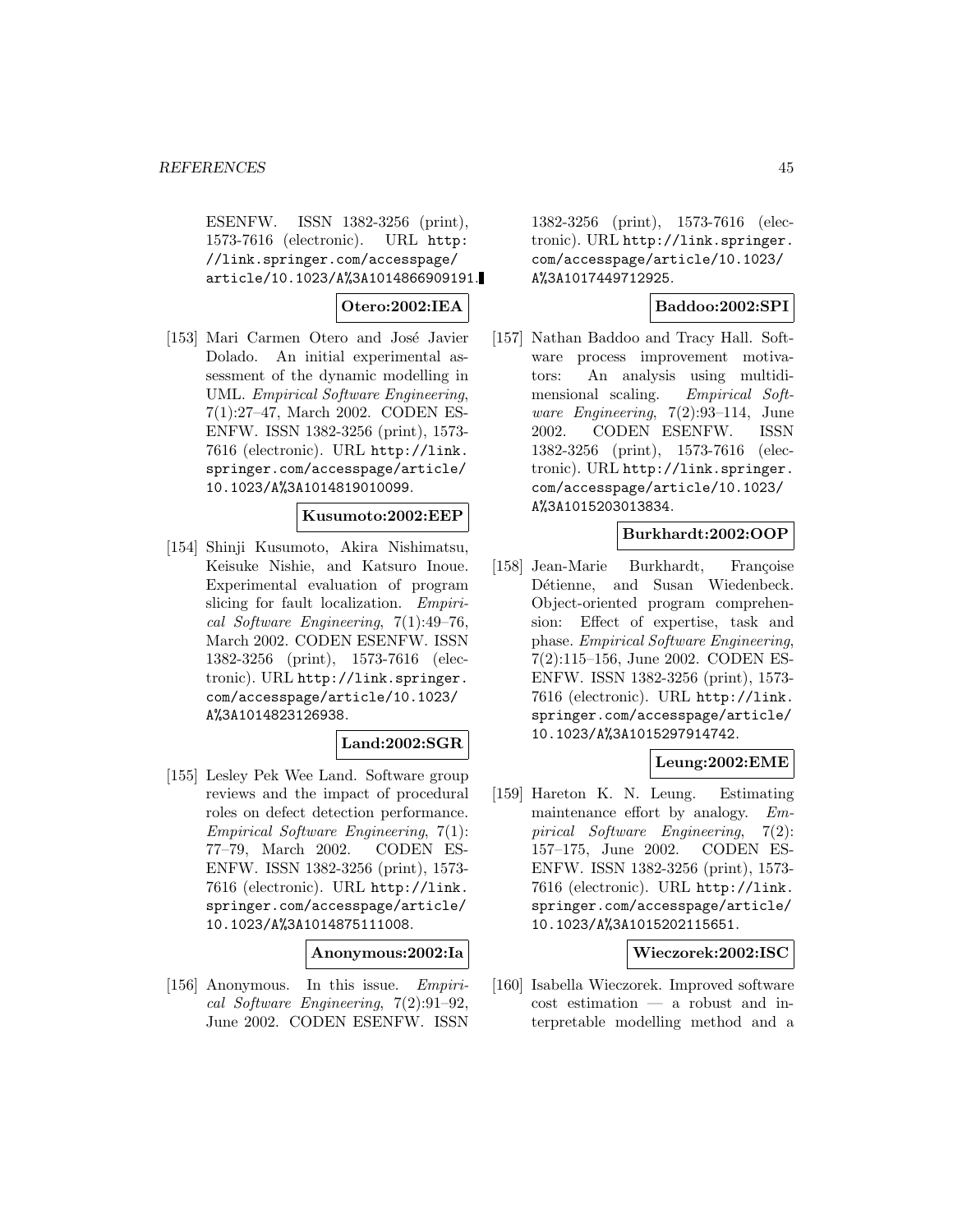comprehensive empirical investigation. Empirical Software Engineering, 7(2): 177–180, June 2002. CODEN ES-ENFW. ISSN 1382-3256 (print), 1573- 7616 (electronic). URL http://link. springer.com/accesspage/article/ 10.1023/A%3A1015206216560.

# **Anonymous:2002:ISE**

[161] Anonymous. 2002 International Symposium on Empirical Software Engineering (ISESE 2002). Empirical Software Engineering, 7(2):181–183, June 2002. CODEN ESENFW. ISSN 1382-3256 (print), 1573-7616 (electronic). URL http://link.springer. com/accesspage/article/10.1023/ A%3A1017493817468.

## **Anonymous:2002:Ib**

[162] Anonymous. In this issue. Empirical Software Engineering, 7(3): 191, September 2002. CODEN ES-ENFW. ISSN 1382-3256 (print), 1573- 7616 (electronic). URL http://link. springer.com/accesspage/article/ 10.1023/A%3A1016315814701.

## **Deligiannis:2002:REI**

[163] Ignatios S. Deligiannis, Martin Shepperd, Steve Webster, and Manos Roumeliotis. A review of experimental investigations into object-oriented technology. Empirical Software Engineering, 7(3):193–231, September 2002. CODEN ESENFW. ISSN 1382-3256 (print), 1573-7616 (electronic). URL http://link.springer. com/accesspage/article/10.1023/ A%3A1016392131540.

## **Purchase:2002:EEA**

[164] Helen C. Purchase, David Carrington, and Jo-Anne Allder. Empirical evalu-

ation of aesthetics-based graph layout. Empirical Software Engineering, 7(3): 233–255, September 2002. CODEN ES-ENFW. ISSN 1382-3256 (print), 1573- 7616 (electronic). URL http://link. springer.com/accesspage/article/ 10.1023/A%3A1016344215610.

# **Biffl:2002:URG**

[165] Stefan Biffl and Walter J. Gutjahr. Using a reliability growth model to control software inspection. Empirical Software Engineering, 7(3):257– 284, September 2002. CODEN ES-ENFW. ISSN 1382-3256 (print), 1573- 7616 (electronic). URL http://link. springer.com/accesspage/article/ 10.1023/A%3A1016396232448.

## **Anonymous:2002:Ic**

[166] Anonymous. In this issue. Empirical Software Engineering, 7(4):295, December 2002. CODEN ESENFW. ISSN 1382-3256 (print), 1573-7616 (electronic). URL http://link.springer. com/accesspage/article/10.1023/ A%3A1020502803358.

## **Khoshgoftaar:2002:UCF**

[167] Taghi M. Khoshgoftaar, Xiaojing Yuan, Edward B. Allen, Wendell D. Jones, and John P. Hudepohl. Uncertain classification of fault-prone software modules. Empirical Software Engineering, 7(4):297–318, December 2002. CODEN ESENFW. ISSN 1382-3256 (print), 1573-7616 (electronic). URL http://link.springer. com/accesspage/article/10.1023/ A%3A1020511004267.

## **Stringfellow:2002:EMS**

[168] C. Stringfellow and A. Amschler Andrews. An empirical method for select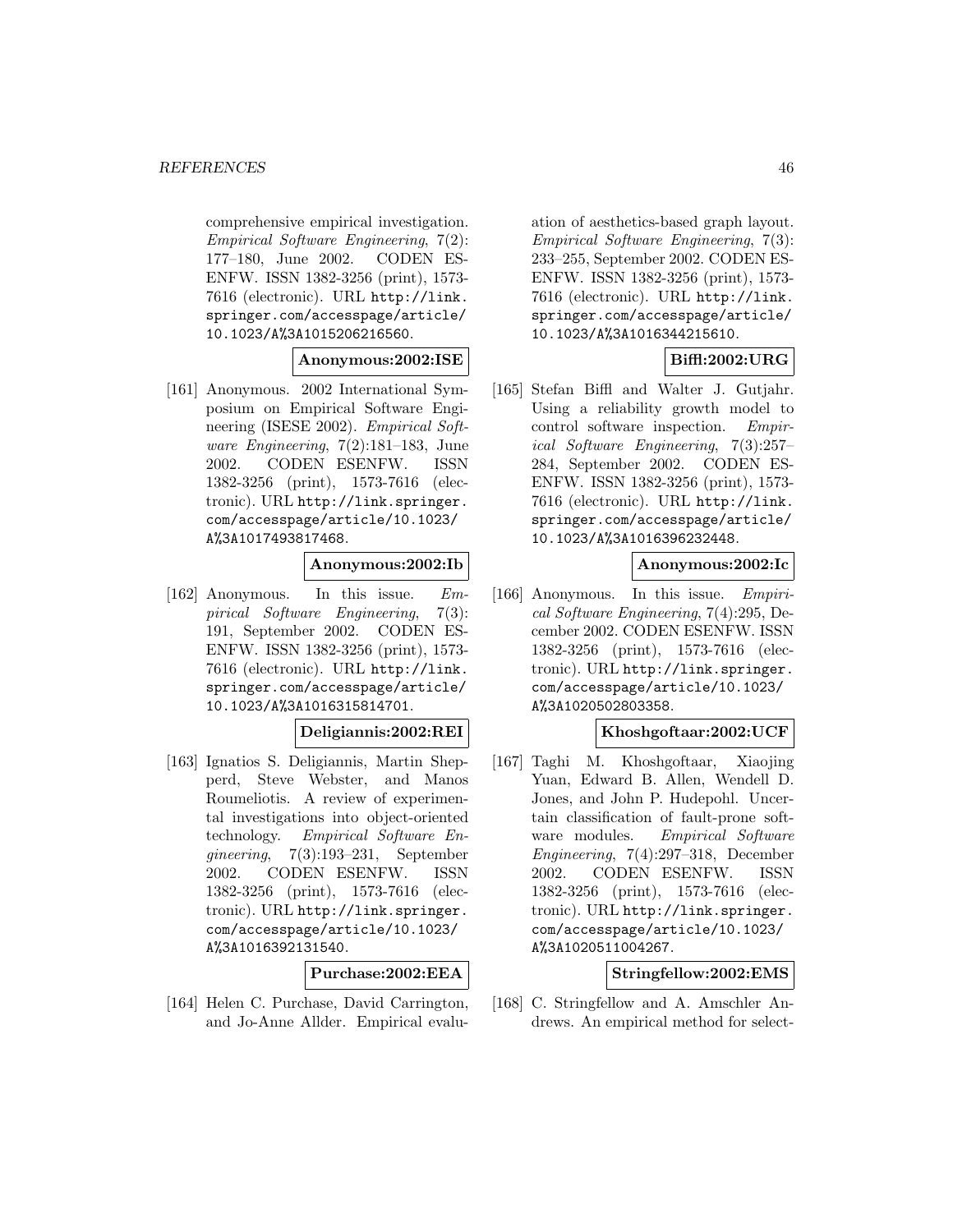ing software reliability growth models. Empirical Software Engineering, 7(4): 319–343, December 2002. CODEN ES-ENFW. ISSN 1382-3256 (print), 1573- 7616 (electronic). URL http://link. springer.com/accesspage/article/ 10.1023/A%3A1020515105175.

#### **Laitenberger:2002:ICS**

[169] Oliver Laitenberger, Thomas Beil, and Thilo Schwinn. An industrial case study to examine a non-traditional inspection implementation for requirements specifications. Empirical Software Engineering, 7(4):345–374, December 2002. CODEN ESENFW. ISSN 1382-3256 (print), 1573-7616 (electronic). URL http://link.springer. com/accesspage/article/10.1023/ A%3A1020519222014.

## **Jorgensen:2002:CST**

[170] Magne Jørgensen. Comments on A Simulation Tool for Efficient Analogy Based Cost Estimation, by L. Angelis and I. Stamelos, published in Empirical Software Engineering, 5, 35–68 (2000). Empirical Software Engineering, 7(4): 375–376, December 2002. CODEN ES-ENFW. ISSN 1382-3256 (print), 1573- 7616 (electronic). URL http://link. springer.com/accesspage/article/ 10.1023/A%3A1020571206993. See [97, 171].

## **Angelis:2002:RCM**

[171] L. Angelis and I. Stamelos. Reply to comments by M. Jorgensen, on the paper: A Simulation Tool for Efficient Analogy Based Cost Estimation by L. Angelis and I. Stamelos, Published in Empirical Software Engineering, 5, 35–68 (2000). Empir-

ical Software Engineering, 7(4):377– 381, December 2002. CODEN ES-ENFW. ISSN 1382-3256 (print), 1573- 7616 (electronic). URL http://link. springer.com/accesspage/article/ 10.1023/A%3A1020527423831. See [97, 170].

## **Dingsoyr:2002:KMM**

[172] Torgeir Dingsøyr. Knowledge management in medium-sized software consulting companies. Empirical Software Engineering, 7(4):383–386, December 2002. CODEN ESENFW. ISSN 1382-3256 (print), 1573-7616 (electronic). URL http://link.springer. com/accesspage/article/10.1023/ A%3A1020579408810.

### **Dybaa:2002:ESP**

[173] Tore Dybå. Enabling software process improvement: An investigation of the importance of organizational issues. Empirical Software Engineering, 7(4): 387–390, December 2002. CODEN ES-ENFW. ISSN 1382-3256 (print), 1573- 7616 (electronic). URL http://link. springer.com/accesspage/article/ 10.1023/A%3A1020535725648.

#### **Anonymous:2003:I**

[174] Anonymous. In this issue. Empirical Software Engineering, 8(1):5–6, March 2003. CODEN ESENFW. ISSN 1382-3256 (print), 1573-7616 (electronic). URL http://link.springer. com/accesspage/article/10.1023/ A%3A1021722114310.

## **Beecham:2003:SPI**

[175] Sarah Beecham, Tracy Hall, and Austen Rainer. Software process improvement problems in twelve soft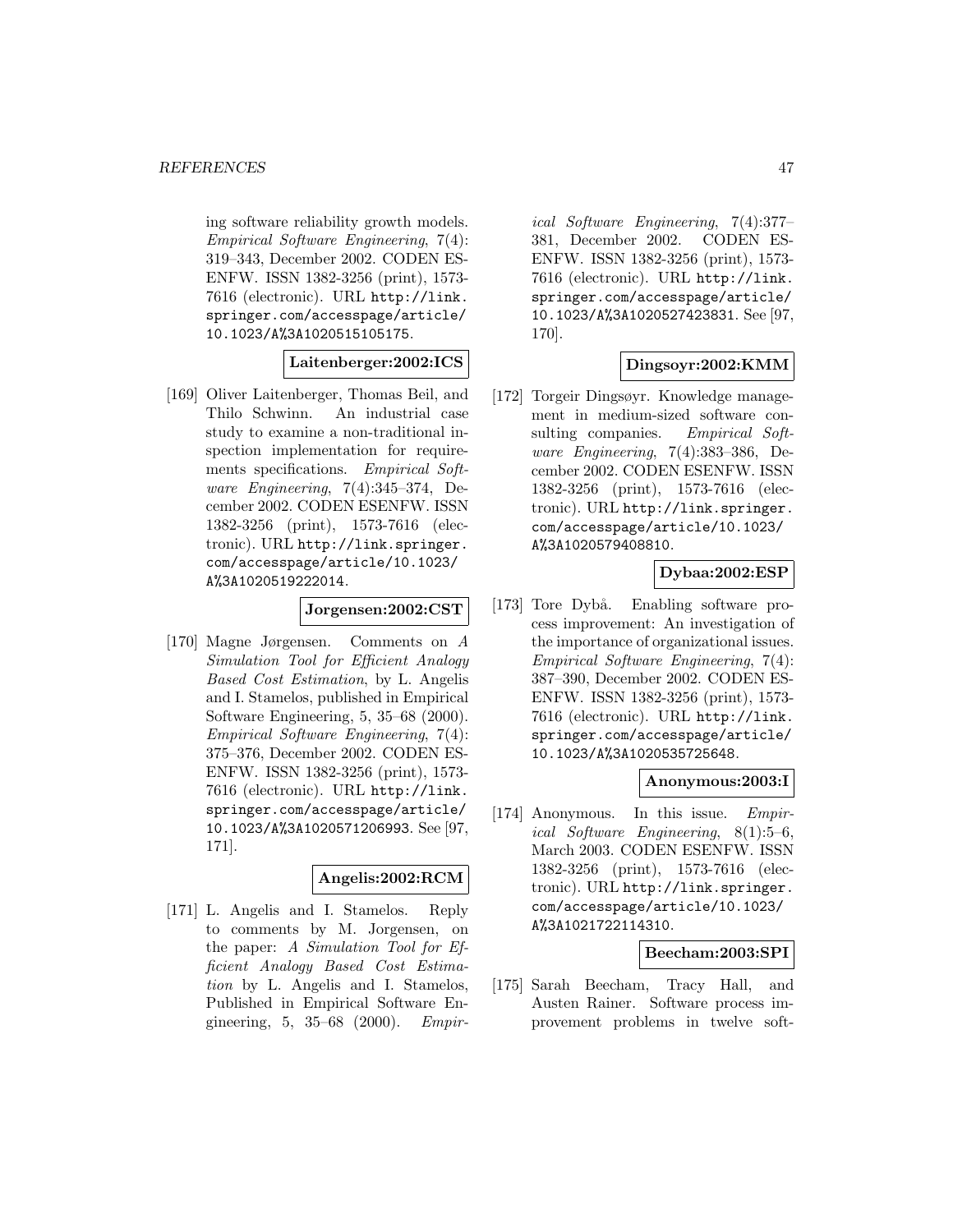ware companies: An empirical analysis. Empirical Software Engineering, 8(1):7–42, March 2003. CODEN ES-ENFW. ISSN 1382-3256 (print), 1573- 7616 (electronic). URL http://link. springer.com/accesspage/article/ 10.1023/A%3A1021764731148.

## **Hanebutte:2003:TSA**

[176] Nadine Hanebutte, Carol S. Taylor, and Reiner R. Dumke. Techniques of successful application of factor analysis in software measurement. Empirical Software Engineering, 8(1):43–57, March 2003. CODEN ESENFW. ISSN 1382-3256 (print), 1573-7616 (electronic). URL http://link.springer. com/accesspage/article/10.1023/ A%3A1021716832057.

## **Giraudo:2003:DCE**

[177] Griselda Giraudo and Paolo Tonella. Designing and conducting an empirical study on test management automation. Empirical Software Engineering, 8(1):59–81, March 2003. CODEN ES-ENFW. ISSN 1382-3256 (print), 1573- 7616 (electronic). URL http://link. springer.com/accesspage/article/ 10.1023/A%3A1021720916127.

# **Lindvall:2003:EBP**

[178] Mikael Lindvall, Roseanne Tesoriero Tvedt, and Patricia Costa. An empirically-based process for software architecture evaluation. Empirical Software Engineering, 8(1):83–108, March 2003. CODEN ESENFW. ISSN 1382-3256 (print), 1573-7616 (electronic). URL http://link.springer. com/accesspage/article/10.1023/ A%3A1021772917036.

## **Briand:2003:Ia**

[179] Lionel Briand and Victor Basili. In this issue. Empirical Software Engineering, 8(2):115, June 2003. CODEN ES-ENFW. ISSN 1382-3256 (print), 1573- 7616 (electronic). URL http://link. springer.com/accesspage/article/ 10.1023/A%3A1023002327366.

## **Pighin:2003:FTP**

[180] Maurizio Pighin, Vili Podgorelec, and Peter Kokol. Fault-threshold prediction with linear programming methodologies. Empirical Software Engineering, 8(2):117–138, June 2003. CODEN ES-ENFW. ISSN 1382-3256 (print), 1573- 7616 (electronic). URL http://link. springer.com/accesspage/article/ 10.1023/A%3A1023006528274.

#### **Stensrud:2003:FEI**

[181] Erik Stensrud, Tron Foss, Barbara Kitchenham, and Ingunn Myrtveit. A further empirical investigation of the relationship between MRE and project size. Empirical Software Engineering, 8(2):139–161, June 2003. CODEN ES-ENFW. ISSN 1382-3256 (print), 1573- 7616 (electronic). URL http://link. springer.com/accesspage/article/ 10.1023/A%3A1023010612345.

# **Mendes:2003:CSC**

[182] Emilia Mendes, Ian Watson, Chris Triggs, Nile Mosley, and Steve Counsell. A comparative study of cost estimation models for Web hypermedia applications. Empirical Software Engineering, 8(2):163–196, June 2003. CODEN ESENFW. ISSN 1382-3256 (print), 1573-7616 (electronic). URL http://link.springer.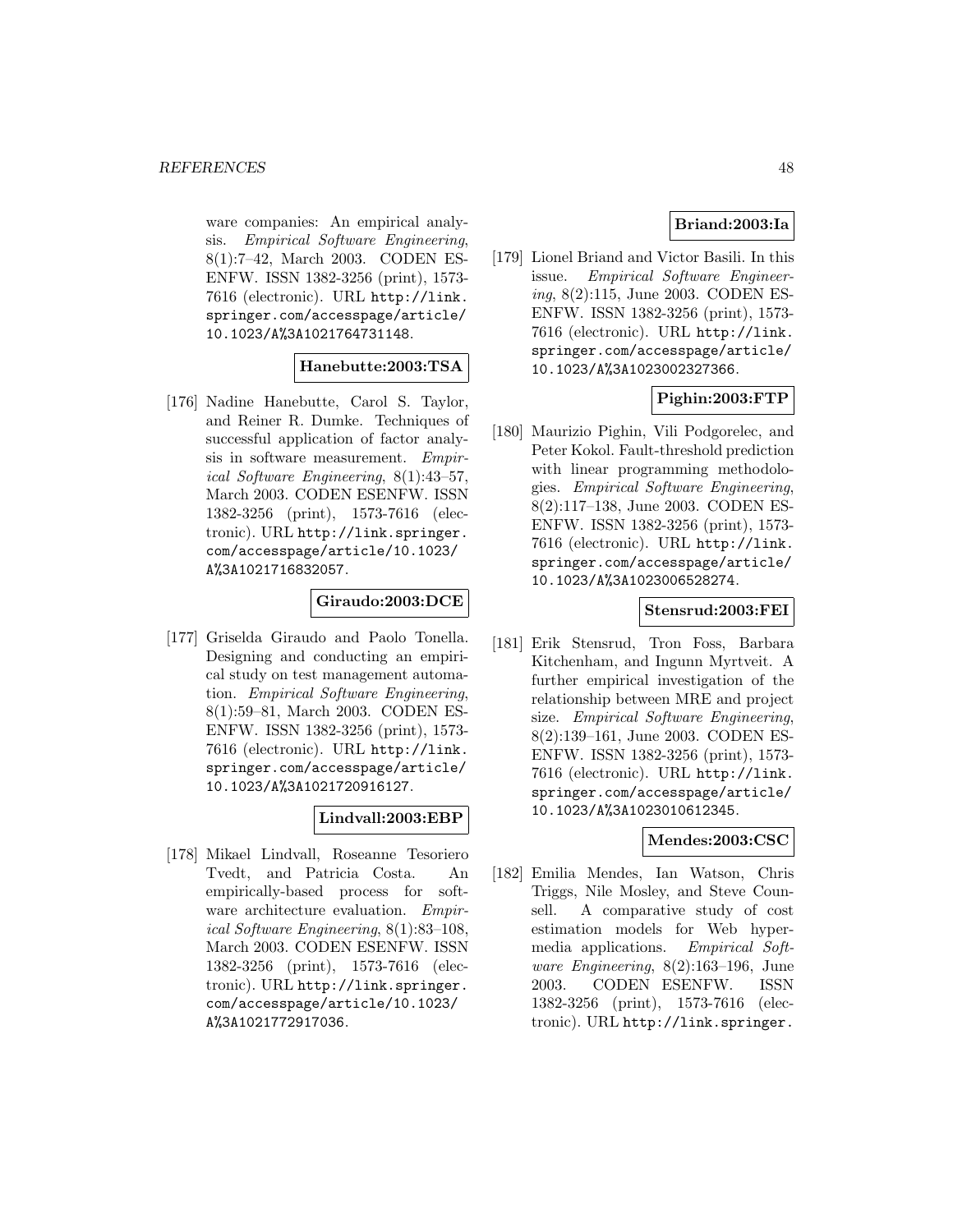com/accesspage/article/10.1023/ A%3A1023062629183.

**Succi:2003:IOS**

[183] Giancarlo Succi, Witold Pedrycz, Milorad Stefanovic, and Barbara Russo. An investigation on the occurrence of service requests in commercial software applications. Empirical Software Engineering, 8(2):197–215, June 2003. CODEN ESENFW. ISSN 1382-3256 (print), 1573-7616 (electronic). URL http://link.springer. com/accesspage/article/10.1023/ A%3A1023014713253.

## **Briand:2003:Ib**

[184] Lionel Briand and Vic Basili. In this issue. Empirical Software Engineering, 8(3):223–224, September 2003. CODEN ESENFW. ISSN 1382-3256 (print), 1573-7616 (electronic). URL http://link.springer. com/accesspage/article/10.1023/ A%3A1024402810436.

## **Antoniol:2003:OOF**

[185] G. Antoniol, R. Fiutem, and C. Lokan. Object-oriented function points: An empirical validation. Empirical Software Engineering, 8(3):225–254, September 2003. CODEN ESENFW. ISSN 1382-3256 (print), 1573-7616 (electronic). URL http://link. springer.com/accesspage/article/ 10.1023/A%3A1024472727275.

## **Khoshgoftaar:2003:FPM**

[186] Taghi M. Khoshgoftaar and Naeem Seliya. Fault prediction modeling for software quality estimation: Comparing commonly used techniques. Empirical Software Engineering, 8(3):255–

283, September 2003. CODEN ES-ENFW. ISSN 1382-3256 (print), 1573- 7616 (electronic). URL http://link. springer.com/accesspage/article/ 10.1023/A%3A1024424811345.

# **Wohlin:2003:PAS**

[187] Claes Wohlin and Anneliese Amschler Andrews. Prioritizing and assessing software project success factors and project characteristics using subjective data. Empirical Software Engineering, 8(3):285–308, September 2003. CODEN ESENFW. ISSN 1382-3256 (print), 1573-7616 (electronic). URL http://link.springer. com/accesspage/article/10.1023/ A%3A1024476828183.

## **Thelin:2003:EEU**

[188] Thomas Thelin. Empirical evaluations of usage-based reading and fault content estimation for software inspections. Empirical Software Engineering, 8(3):309–313, September 2003. CODEN ESENFW. ISSN 1382-3256 (print), 1573-7616 (electronic). URL http://link.springer. com/accesspage/article/10.1023/ A%3A1024428912254.

## **Briand:2003:Ic**

[189] Lionel Briand and Vic Basili. In this issue. Empirical Software Engineering, 8(4):323–324, December 2003. CODEN ESENFW. ISSN 1382-3256 (print), 1573-7616 (electronic). URL http://link.springer. com/accesspage/article/10.1023/ A%3A1025302517098.

## **Khoshgoftaar:2003:ABP**

[190] Taghi M. Khoshgoftaar and Naeem Seliya. Analogy-based practical clas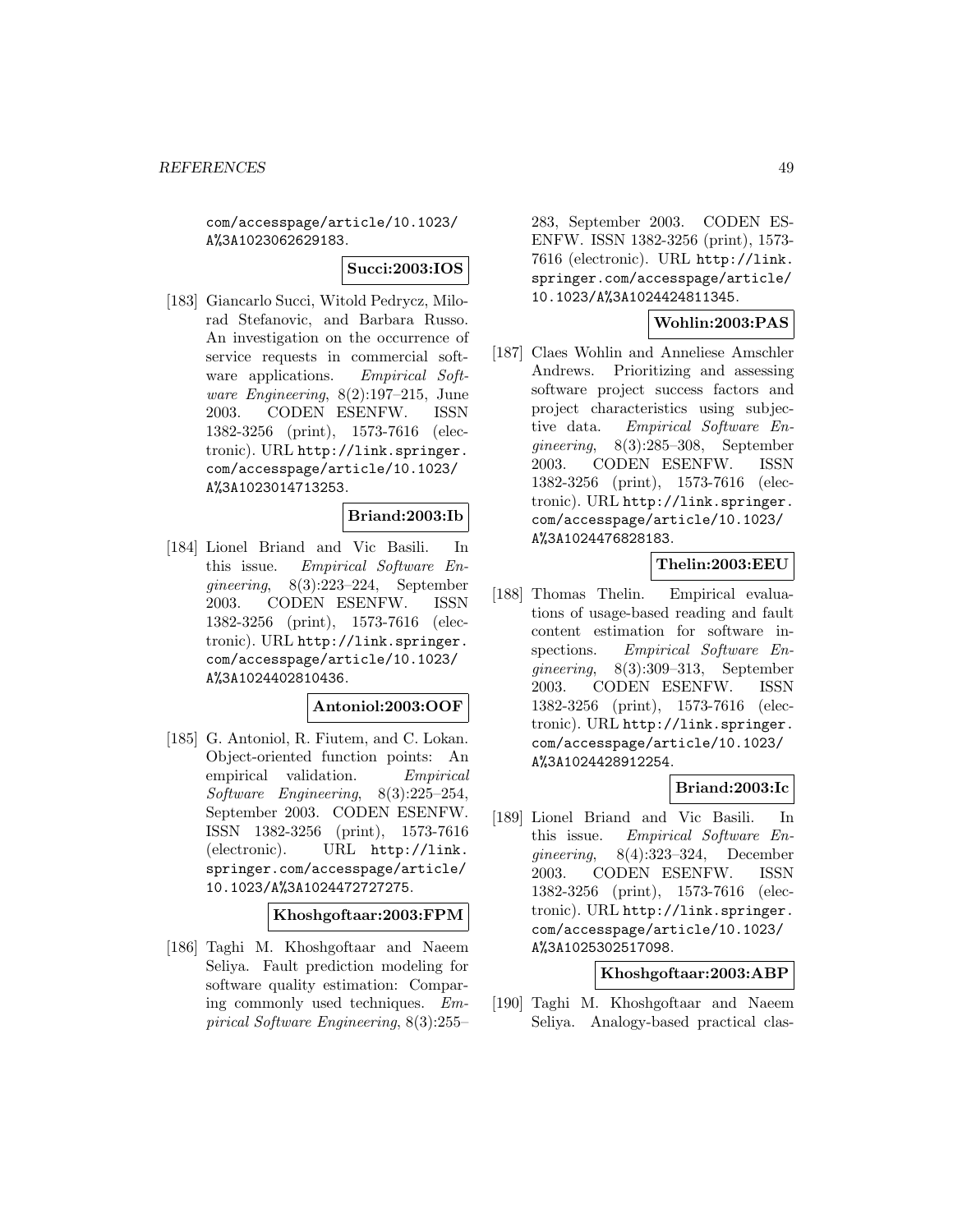sification rules for software quality estimation. Empirical Software Engineering, 8(4):325–350, December 2003. CODEN ESENFW. ISSN 1382-3256 (print), 1573-7616 (electronic). URL http://link.springer. com/accesspage/article/10.1023/ A%3A1025316301168.

## **Schach:2003:DDM**

[191] Stephen R. Schach, Bo Jin, Liguo Yu, Gillian Z. Heller, and Jeff Offutt. Determining the distribution of maintenance categories: Survey versus measurement. Empirical Software Engineering, 8(4):351–365, December 2003. CODEN ESENFW. ISSN 1382-3256 (print), 1573-7616 (electronic). URL http://link.springer. com/accesspage/article/10.1023/ A%3A1025368318006.

### **Pfahl:2003:ERE**

[192] Dietmar Pfahl, Oliver Laitenberger, Jörg Dorsch, and Günther Ruhe. An externally replicated experiment for evaluating the learning effectiveness of using simulations in software project management education. Empirical Software Engineering, 8(4):367– 395, December 2003. CODEN ES-ENFW. ISSN 1382-3256 (print), 1573- 7616 (electronic). URL http://link. springer.com/accesspage/article/ 10.1023/A%3A1025320418915.

### **Jeffery:2004:I**

[193] Ross Jeffery. In this issue. Empirical Software Engineering, 9(1–2):5, March 2004. CODEN ESENFW. ISSN 1382-3256 (print), 1573-7616 (electronic). URL http://link.springer. com/accesspage/article/10.1023/ B%3AEMSE.0000013532.34898.8c.

# **Juristo:2004:RYT**

[194] Natalia Juristo, Ana M. Moreno, and Sira Vegas. Reviewing 25 years of testing technique experiments. Empirical Software Engineering, 9(1–2):7–44, March 2004. CODEN ESENFW. ISSN 1382-3256 (print), 1573-7616 (electronic). URL http://link.springer. com/accesspage/article/10.1023/ B%3AEMSE.0000013513.48963.1b.

# **Damian:2004:ICS**

[195] Daniela Damian, Didar Zowghi, Lakshminarayanan Vaidyanathasamy, and Yogendra Pal. An industrial case study of immediate benefits of requirements engineering process improvement at the Australian Center for Unisys Software. Empirical Software Engineering,  $9(1-2):45-75$ , March 2004. CODEN ESENFW. ISSN 1382-3256 (print), 1573-7616 (electronic). URL http://link.springer. com/accesspage/article/10.1023/ B%3AEMSE.0000013514.19567.ad.

# **Thelin:2004:EUB**

[196] Thomas Thelin, Per Runeson, Claes Wohlin, Thomas Olsson, and Carina Andersson. Evaluation of usagebased reading — conclusions after three experiments. Empirical Software Engineering,  $9(1-2)$ :77-110, March 2004. CODEN ESENFW. ISSN 1382-3256 (print), 1573-7616 (electronic). URL http://link.springer. com/accesspage/article/10.1023/ B%3AEMSE.0000013515.86806.d4.

## **Shull:2004:KSI**

[197] Forrest Shull, Manoel G. Mendoncça, Victor Basili, Jeffrey Carver,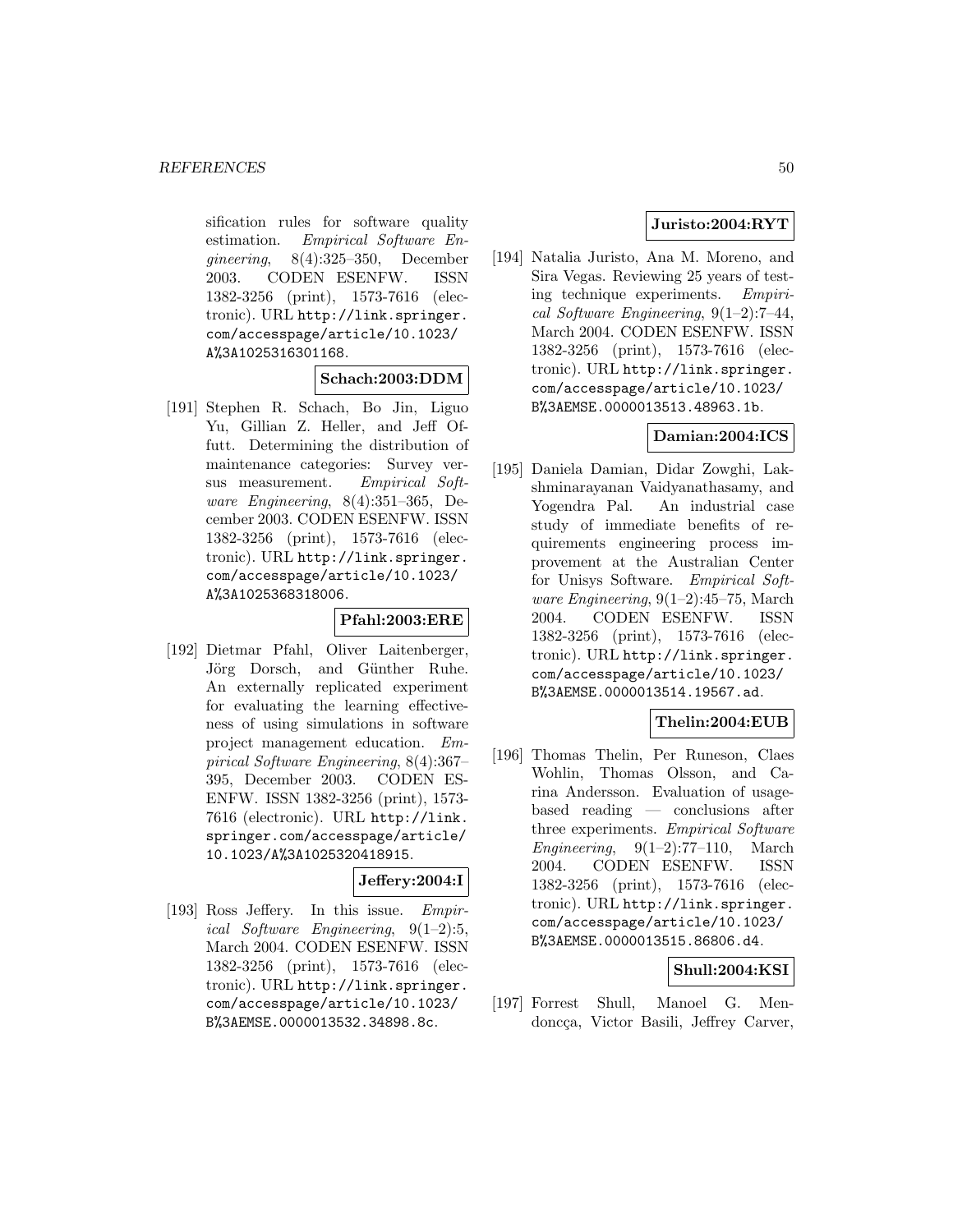José C. Maldonado, Sandra Fabbri, Guilherme Horta Travassos, and Maria Cristina Ferreira. Knowledgesharing issues in experimental software engineering. Empirical Software Engineering,  $9(1-2):111-137$ , March 2004. CODEN ESENFW. ISSN 1382-3256 (print), 1573-7616 (electronic). URL http://link.springer. com/accesspage/article/10.1023/ B%3AEMSE.0000013516.80487.33.

## **Anonymous:2004:I**

[198] Anonymous. In this issue. Empirical Software Engineering, 9(3):147– 148, September 2004. CODEN ES-ENFW. ISSN 1382-3256 (print), 1573- 7616 (electronic). URL http://link. springer.com/accesspage/article/ 10.1023/B%3AEMSE.0000027842.64214. 10.

#### **Vokac:2004:CEC**

[199] Marek Vokáč, Walter Tichy, Dag I. K. SjØberg, Erik Arisholm, and Magne Aldrin. A controlled experiment comparing the maintainability of programs designed with and without design patterns — a replication in a real programming environment. Empirical Software Engineering,  $9(3):149-195$ , September 2004. CODEN ESENFW. ISSN 1382-3256 (print), 1573-7616 (electronic). URL http://link.springer. com/accesspage/article/10.1023/ B%3AEMSE.0000027778.69251.1f.

# **Chen:2004:OSC**

[200] Kai Chen, Stephen R. Schach, Liguo Yu, Jeff Offutt, and Gillian Z. Heller. Open-source change logs. Empirical Software Engineering, 9(3):197– 210, September 2004. CODEN ES-ENFW. ISSN 1382-3256 (print), 1573-

7616 (electronic). URL http://link. springer.com/accesspage/article/ 10.1023/B%3AEMSE.0000027779.70556. d0.

## **Wohlin:2004:IDS**

[201] Claes Wohlin. Are individual differences in software development performance possible to capture using a quantitative survey? Empirical Software Engineering, 9(3):211– 228, September 2004. CODEN ES-ENFW. ISSN 1382-3256 (print), 1573- 7616 (electronic). URL http://link. springer.com/accesspage/article/ 10.1023/B%3AEMSE.0000027780.08194.  $b<sub>0</sub>$ .

# **Khoshgoftaar:2004:CAS**

[202] Taghi M. Khoshgoftaar and Naeem Seliya. Comparative assessment of software quality classification techniques: An empirical case study. Empirical Software Engineering, 9(3):229– 257, September 2004. CODEN ES-ENFW. ISSN 1382-3256 (print), 1573- 7616 (electronic). URL http://link. springer.com/accesspage/article/ 10.1023/B%3AEMSE.0000027781.18360. 9b.

#### **Carver:2004:IBE**

[203] Jeff Carver. The impact of background and experience on software inspections. Empirical Software Engineering, 9(3):259–262, September 2004. CODEN ESENFW. ISSN 1382-3256 (print), 1573-7616 (electronic). URL http://link.springer. com/accesspage/article/10.1023/ B%3AEMSE.0000027786.04555.97.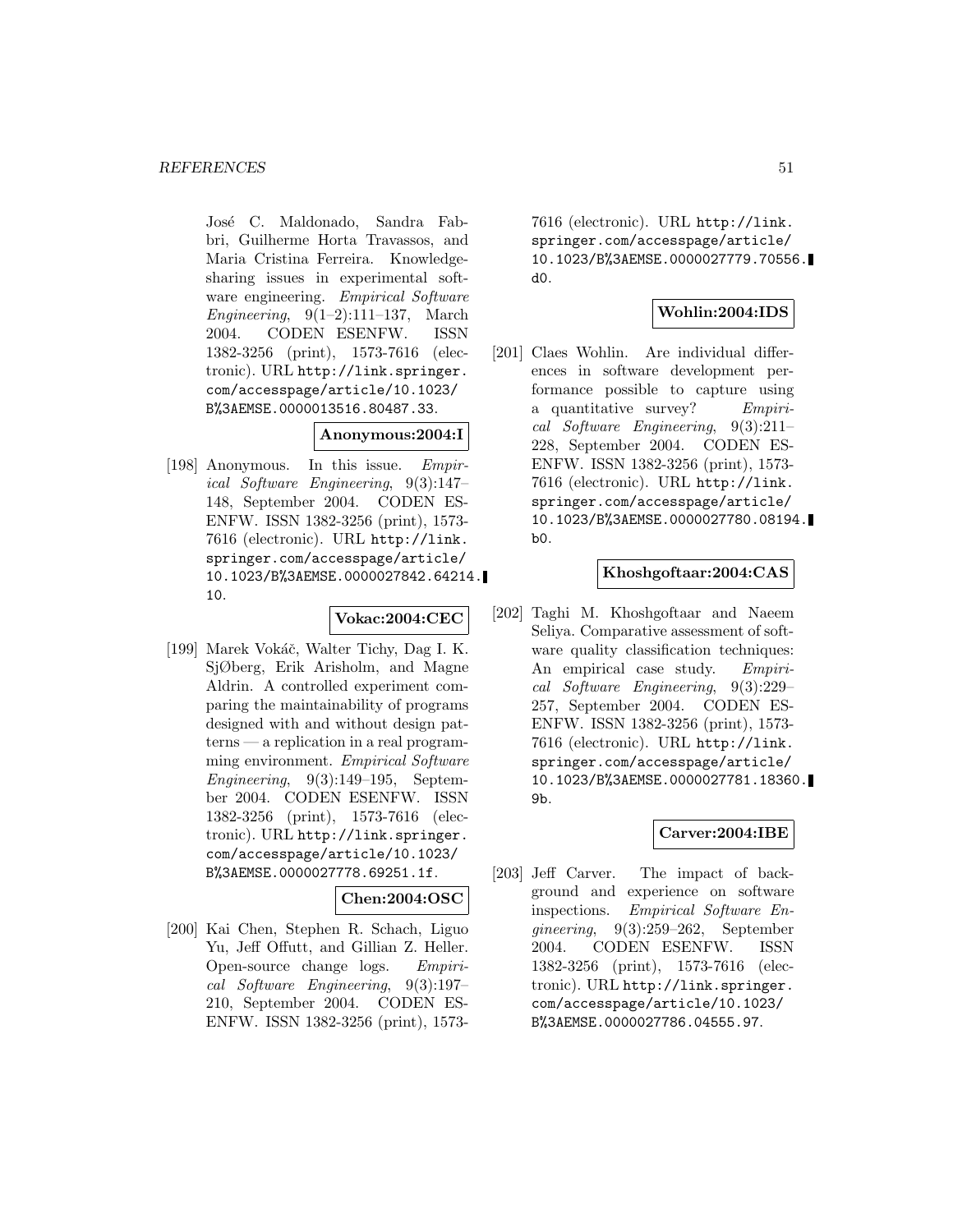## **Petre:2004:FHS**

[204] Marian Petre, David Budgen, and Jean Scholtz. A focus on the human side of software engineering. Empirical Software Engineering, 9(4):271–274, December 2004. CODEN ESENFW. ISSN 1382-3256 (print), 1573-7616 (electronic). URL http://link.springer. com/accesspage/article/10.1023/ B%3AEMSE.0000039879.61459.55.

# **Ahonen:2004:IOM**

[205] Jarmo J. Ahonen, Tuukka Junttila, and Markku Sakkinen. Impacts of the organizational model on testing: Three industrial cases. Empirical Software Engineering, 9(4):275–296, December 2004. CODEN ESENFW. ISSN 1382-3256 (print), 1573-7616 (electronic). URL http://link.springer. com/accesspage/article/10.1023/ B%3AEMSE.0000039880.99096.af.

## **Jorgensen:2004:RMS**

[206] Magne Jørgensen. Regression models of software development effort estimation accuracy and bias. Empirical Software Engineering, 9(4):297–314, December 2004. CODEN ESENFW. ISSN 1382-3256 (print), 1573-7616 (electronic). URL http://link.springer. com/accesspage/article/10.1023/ B%3AEMSE.0000039881.57613.cb.

## **Molokken-Ostvold:2004:GPS**

[207] Kjetil Moløkken-Østvold and Magne Jørgensen. Group processes in software effort estimation. Empirical Software Engineering, 9(4):315–334, December 2004. CODEN ESENFW. ISSN 1382-3256 (print), 1573-7616 (electronic). URL http://link.springer.

com/accesspage/article/10.1023/ B%3AEMSE.0000039882.39206.5a.

#### **Muller:2004:RAP**

[208] Matthias M. Müller. Are reviews an alternative to pair programming? Empirical Software Engineering, 9(4):335–351, December 2004. CODEN ESENFW. ISSN 1382-3256 (print), 1573-7616 (electronic). URL http://link.springer. com/accesspage/article/10.1023/ B%3AEMSE.0000039883.47173.39.

## **Sharp:2004:ESX**

[209] Helen Sharp and Hugh Robinson. An ethnographic study of XP practice. Empirical Software Engineering, 9(4):353–375, December 2004. CODEN ESENFW. ISSN 1382-3256 (print), 1573-7616 (electronic). URL http://link.springer. com/accesspage/article/10.1023/ B%3AEMSE.0000039884.79385.54.

#### **Anonymous:2005:Ia**

[210] Anonymous. In this issue. Empirical Software Engineering, 10(1):5–6, January 2005. CODEN ESENFW. ISSN 1382-3256 (print), 1573-7616 (electronic). URL http://link.springer. com/accesspage/article/10.1023/ B%3AEMSE.0000048338.96485.38.

#### **Molokken:2005:EEW**

[211] Kjetil Moløkken and Magne Jørgensen. Expert estimation of Web-development projects: Are software professionals in technical roles more optimistic than those in non-technical roles? Empirical Software Engineering, 10(1):7–30, January 2005. CODEN ESENFW. ISSN 1382-3256 (print), 1573-7616 (elec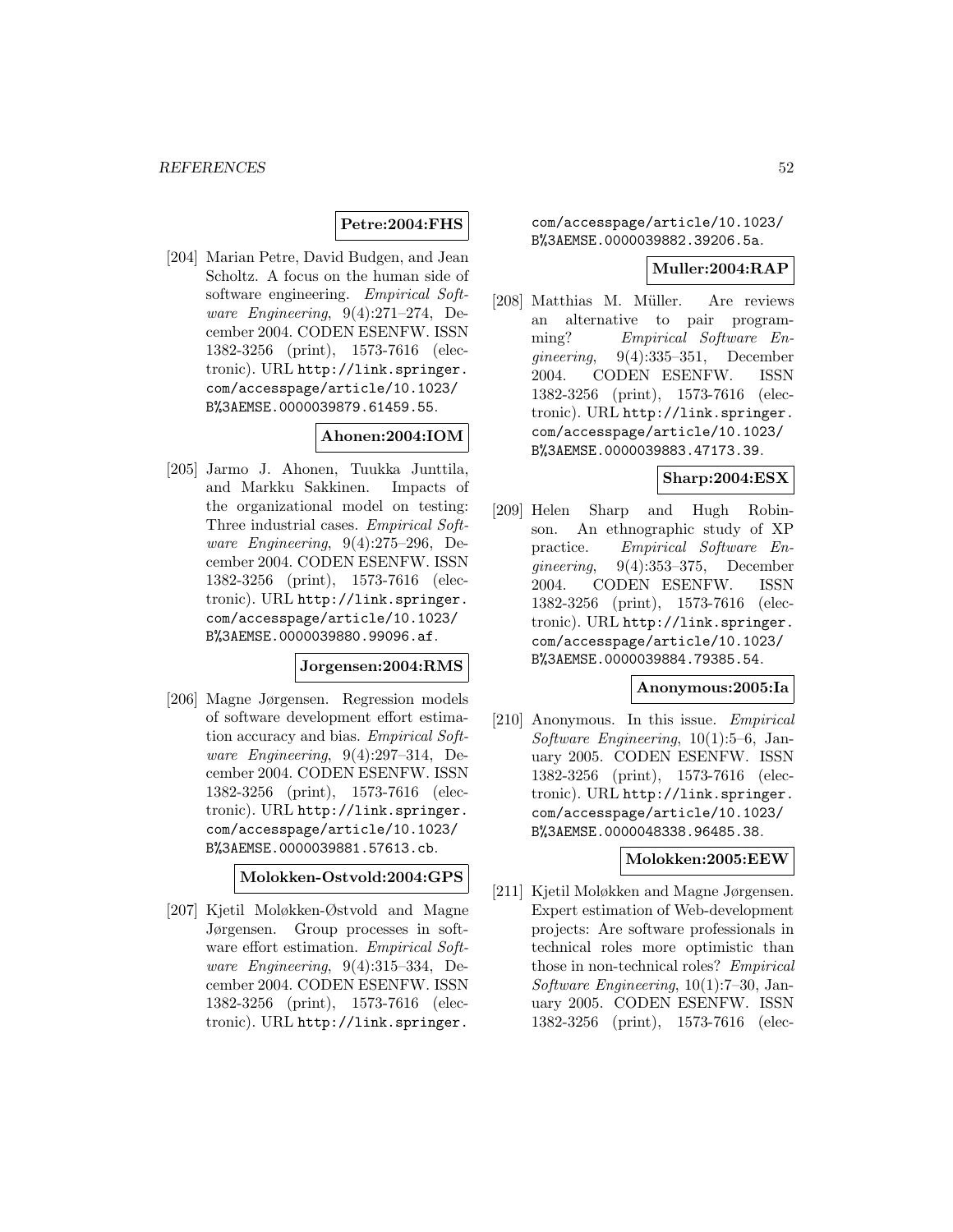tronic). URL http://link.springer. com/accesspage/article/10.1023/ B%3AEMSE.0000048321.46871.2e.

## **Kajko-Mattsson:2005:SDP**

[212] Mira Kajko-Mattsson. A survey of documentation practice within corrective maintenance. Empirical Software Engineering,  $10(1):31-55$ , January 2005. CODEN ESENFW. ISSN 1382-3256 (print), 1573-7616 (electronic). URL http://link.springer. com/accesspage/article/10.1023/ B%3ALIDA.0000048322.42751.ca.

## **Reinhartz-Berger:2005:OVU**

[213] Iris Reinhartz-Berger and Dov Dori. OPM vs. UML–Experimenting with comprehension and construction of Web application models. Empirical Software Engineering, 10(1):57– 80, January 2005. CODEN ES-ENFW. ISSN 1382-3256 (print), 1573- 7616 (electronic). URL http://link. springer.com/accesspage/article/ 10.1023/B%3AEMSE.0000048323.40484. e0.

## **Succi:2005:EED**

[214] Giancarlo Succi, Witold Pedrycz, Snezana Djokic, Paolo Zuliani, and Barbara Russo. An empirical exploration of the distributions of the Chidamber and Kemerer object-oriented metrics suite. Empirical Software Engineering,  $10(1):81-104$ , January 2005. CODEN ESENFW. ISSN 1382-3256 (print), 1573-7616 (electronic). URL http://link.springer. com/accesspage/article/10.1023/ B%3AEMSE.0000048324.12188.a2.

# **Briand:2005:I**

[215] Lionel Briand and Vic Basili. In this issue. Empirical Software Engineering, 10(2):111–112, April 2005. CODEN ESENFW. ISSN 1382-3256 (print), 1573-7616 (electronic). URL http: //link.springer.com/accesspage/ article/10.1007/s10664-004-6188- 5.

## **Karahasanoviae:2005:CFD**

[216] Amela Karahasanoviæ, Bente Anda, Erik Arisholm, Siw Elisabeth Hove, Magne Jørgensen, Dag I. K. Sjøberg, and Ray Welland. Collecting feedback during software engineering experiments. Empirical Software Engineering, 10(2):113–147, April 2005. CODEN ESENFW. ISSN 1382-3256 (print), 1573-7616 (electronic). URL http://link.springer. com/accesspage/article/10.1007/ s10664-004-6189-4.

## **Svahnberg:2005:IMI**

[217] Mikael Svahnberg and Claes Wohlin. An investigation of a method for identifying a software architecture candidate with respect to quality attributes. Empirical Software Engineering, 10(2): 149–181, April 2005. CODEN ES-ENFW. ISSN 1382-3256 (print), 1573- 7616 (electronic). URL http://link. springer.com/accesspage/article/ 10.1007/s10664-004-6190-y.

## **Khoshgoftaar:2005:ANT**

[218] Taghi M. Khoshgoftaar, Naeem Seliya, and Kehan Gao. Assessment of a new three-group software quality classification technique: An empirical case study. Empirical Software Engineering, 10(2):183–218, April 2005. CODEN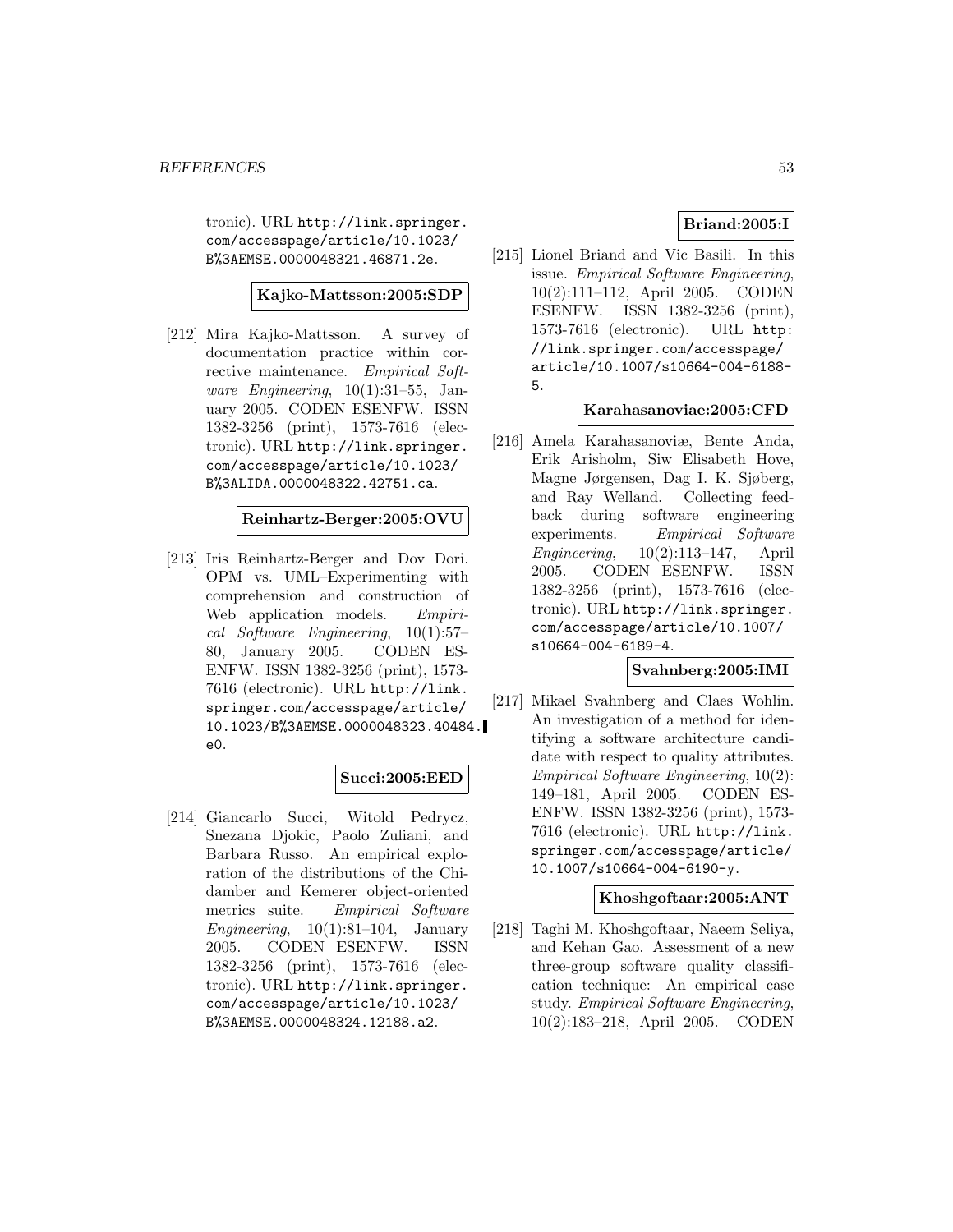ESENFW. ISSN 1382-3256 (print), 1573-7616 (electronic). URL http: //link.springer.com/accesspage/ article/10.1007/s10664-004-6191 x.

## **McDonald:2005:IPP**

[219] James McDonald. The impact of project planning team experience on software project cost estimates. Empirical Software Engineering, 10(2): 219–234, April 2005. CODEN ES-ENFW. ISSN 1382-3256 (print), 1573- 7616 (electronic). URL http://link. springer.com/accesspage/article/ 10.1007/s10664-004-6192-9.

## **Song:2005:SNS**

[220] Qinbao Song, Martin Shepperd, and Michelle Cartwright. A short note on safest default missingness mechanism assumptions. Empirical Software Engineering, 10(2):235–243, April 2005. CODEN ESENFW. ISSN 1382-3256 (print), 1573-7616 (electronic). URL http://link.springer. com/accesspage/article/10.1007/ s10664-004-6193-8.

#### **Anonymous:2005:Ib**

[221] Anonymous. In this issue. Empirical Software Engineering, 10(3): 251–253, July 2005. CODEN ES-ENFW. ISSN 1382-3256 (print), 1573- 7616 (electronic). URL http://link. springer.com/accesspage/article/ 10.1007/s10664-005-1286-6.

#### **Damian:2005:RED**

[222] Daniela Damian, James Chisan, Lakshminarayanan Vaidyanathasamy, and Yogendra Pal. Requirements engineering and downstream software development: Findings from a case study.

Empirical Software Engineering, 10(3): 255–283, July 2005. CODEN ES-ENFW. ISSN 1382-3256 (print), 1573- 7616 (electronic). URL http://link. springer.com/accesspage/article/ 10.1007/s10664-005-1288-4.

## **Anda:2005:IRU**

[223] Bente Anda and Dag I. K. Sjøberg. Investigating the role of use cases in the construction of class diagrams. Empirical Software Engineering, 10(3): 285–309, July 2005. CODEN ES-ENFW. ISSN 1382-3256 (print), 1573- 7616 (electronic). URL http://link. springer.com/accesspage/article/ 10.1007/s10664-005-1289-3.

#### **Lethbridge:2005:SSE**

[224] Timothy C. Lethbridge, Susan Elliott Sim, and Janice Singer. Studying software engineers: Data collection techniques for software field studies. Empirical Software Engineering, 10(3): 311–341, July 2005. CODEN ES-ENFW. ISSN 1382-3256 (print), 1573- 7616 (electronic). URL http://link. springer.com/accesspage/article/ 10.1007/s10664-005-1290-x.

## **Sharp:2005:UMA**

[225] Helen Sharp, Mark Woodman, and Fiona Hovenden. Using metaphor to analyse qualitative data: Vulcans and humans in software development. Empirical Software Engineering, 10(3): 343–365, July 2005. CODEN ES-ENFW. ISSN 1382-3256 (print), 1573- 7616 (electronic). URL http://link. springer.com/accesspage/article/ 10.1007/s10664-005-1451-y.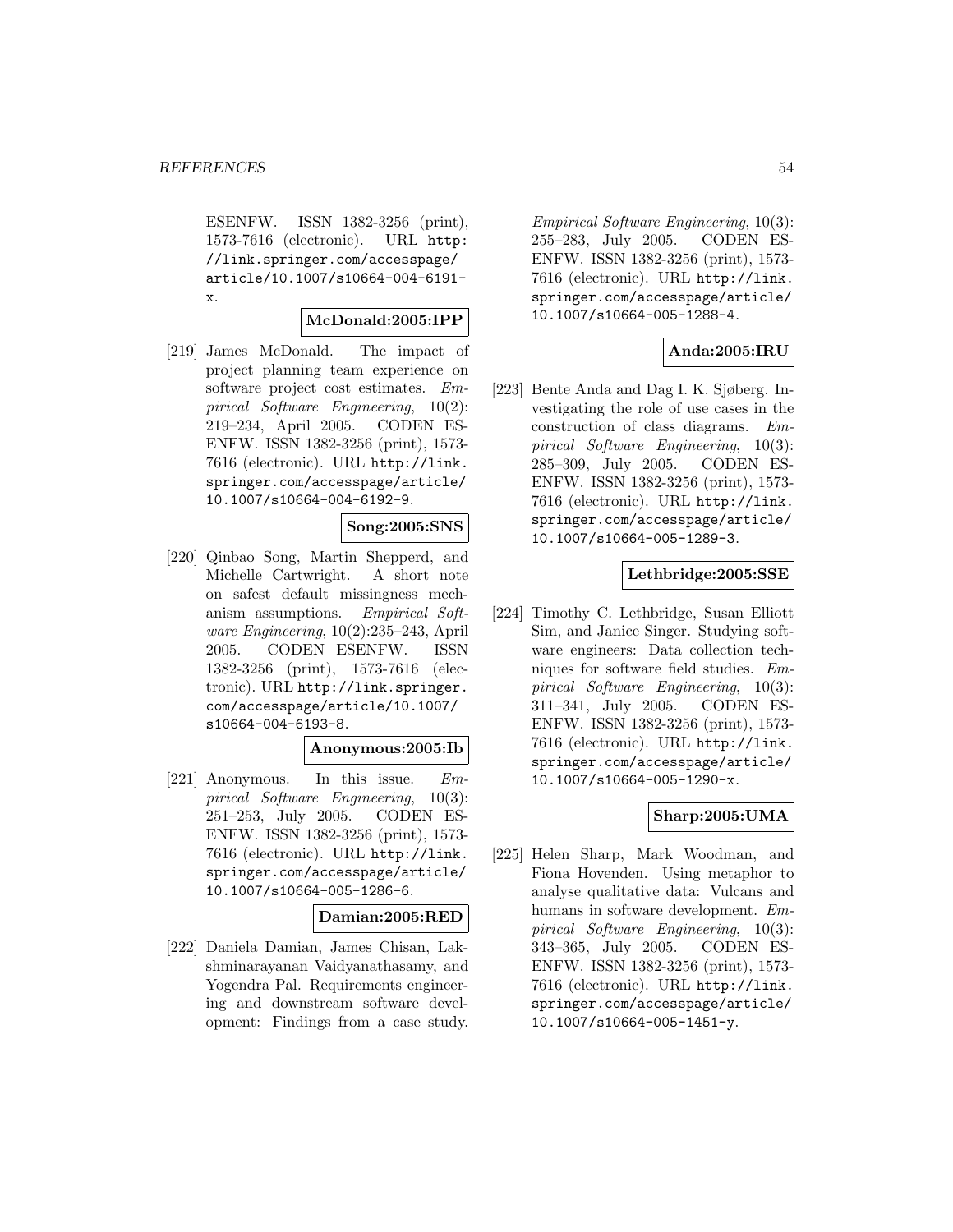## **Zettel:2005:MSC**

[226] Jörg Zettel. Methodology support in CASE tools and its impact on individual acceptance and use: A controlled experiment. Empirical Software Engineering, 10(3):367–394, July 2005. CODEN ESENFW. ISSN 1382-3256 (print), 1573-7616 (electronic). URL http://link.springer. com/accesspage/article/10.1007/ s10664-005-1287-5.

#### **Anonymous:2005:Ic**

[227] Anonymous. In this issue. Empirical Software Engineering, 10(4):403– 404, October 2005. CODEN ES-ENFW. ISSN 1382-3256 (print), 1573- 7616 (electronic). URL http://link. springer.com/accesspage/article/ 10.1007/s10664-005-3860-3.

## **Do:2005:SCE**

[228] Hyunsook Do, Sebastian Elbaum, and Gregg Rothermel. Supporting controlled experimentation with testing techniques: An infrastructure and its potential impact. Empirical Software Engineering, 10(4):405–435, October 2005. CODEN ESENFW. ISSN 1382-3256 (print), 1573-7616 (electronic). URL http://link.springer. com/accesspage/article/10.1007/ s10664-005-3861-2.

#### **Vegas:2005:CSS**

[229] Sira Vegas and Victor Basili. A characterisation schema for software testing techniques. Empirical Software Engineering, 10(4):437–466, October 2005. CODEN ESENFW. ISSN 1382-3256 (print), 1573-7616 (electronic). URL http://link.springer.

com/accesspage/article/10.1007/ s10664-005-3862-1.

# **Verelst:2005:ILA**

[230] Jan Verelst. The influence of the level of abstraction on the evolvability of conceptual models of information systems. Empirical Software Engineering, 10(4):467–494, October 2005. CODEN ESENFW. ISSN 1382-3256 (print), 1573-7616 (electronic). URL http: //link.springer.com/accesspage/ article/10.1007/s10664-005-3863-  $\Omega$ .

# **Takagi:2005:EAC**

[231] Yasunari Takagi, Osamu Mizuno, and Tohru Kikuno. An empirical approach to characterizing risky software projects based on logistic regression analysis. Empirical Software Engineering, 10(4):495–515, October 2005. CODEN ESENFW. ISSN 1382-3256 (print), 1573-7616 (electronic). URL http://link.springer. com/accesspage/article/10.1007/ s10664-005-3864-z.

## **Segal:2005:WSE**

[232] Judith Segal. When software engineers met research scientists: A case study. Empirical Software Engineering, 10(4): 517–536, October 2005. CODEN ES-ENFW. ISSN 1382-3256 (print), 1573- 7616 (electronic). URL http://link. springer.com/accesspage/article/ 10.1007/s10664-005-3865-y.

#### **Anonymous:2006:Ia**

[233] Anonymous. In this issue. Empirical Software Engineering, 11(1):3–4, March 2006. CODEN ESENFW. ISSN 1382-3256 (print), 1573-7616 (electronic). URL http://link.springer.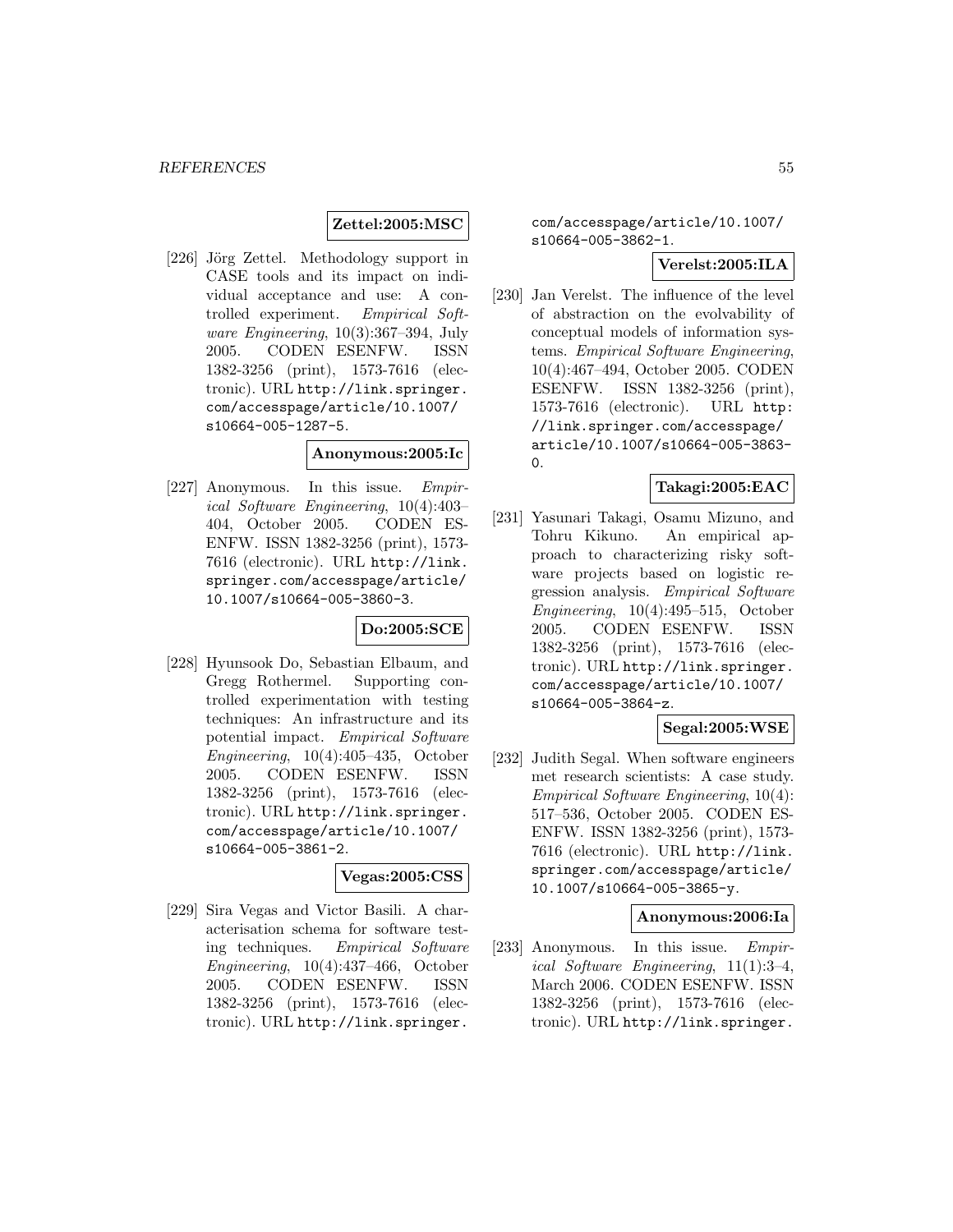com/accesspage/article/10.1007/ s10664-006-5963-x.

**Ellims:2006:EUT**

[234] Michael Ellims, James Bridges, and Darrel C. Ince. The economics of unit testing. Empirical Software Engineering, 11(1):5–31, March 2006. CODEN ESENFW. ISSN 1382-3256 (print), 1573-7616 (electronic). URL http: //link.springer.com/accesspage/ article/10.1007/s10664-006-5964- 9.

## **Do:2006:PJT**

[235] Hyunsook Do, Gregg Rothermel, and Alex Kinneer. Prioritizing JUnit test cases: An empirical assessment and cost–benefits analysis. Empirical Software Engineering,  $11(1):33-70$ , March 2006. CODEN ESENFW. ISSN 1382-3256 (print), 1573-7616 (electronic). URL http://link.springer. com/accesspage/article/10.1007/ s10664-006-5965-8.

**Goseva-Popstojanova:2006:ECS**

[236] Katerina Goševa-Popstojanova, Ajay Deep Singh, Sunil Mazimdar, and Fengbin Li. Empirical characterization of session-based workload and reliability for Web servers. Empirical Software Engineering, 11(1):71–117, March 2006. CODEN ESENFW. ISSN 1382-3256 (print), 1573-7616 (electronic). URL http://link.springer. com/accesspage/article/10.1007/ s10664-006-5966-7.

**Maldonado:2006:PBR**

[237] José C. Maldonado, Jeffrey Carver, Forrest Shull, Sandra Fabbri, Emerson Dória, Luciana Martimiano, Manoel Mendonça, and Victor Basili.

Perspective-Based Reading: A replicated experiment focused on individual reviewer effectiveness. Empirical Software Engineering, 11(1): 119–142, March 2006. CODEN ES-ENFW. ISSN 1382-3256 (print), 1573- 7616 (electronic). URL http://link. springer.com/accesspage/article/ 10.1007/s10664-006-5967-6.

## **Syed-Abdullah:2006:IAM**

[238] Sharifah Syed-Abdullah, Mike Holcombe, and Marian Gheorge. The impact of an Agile methodology on the well being of development teams. Empirical Software Engineering, 11(1): 143–167, March 2006. CODEN ES-ENFW. ISSN 1382-3256 (print), 1573- 7616 (electronic). URL http://link. springer.com/accesspage/article/ 10.1007/s10664-006-5968-5.

#### **Anonymous:2006:Ib**

[239] Anonymous. In this issue. Empirical Software Engineering, 11(2): 171–172, June 2006. CODEN ES-ENFW. ISSN 1382-3256 (print), 1573- 7616 (electronic). URL http://link. springer.com/accesspage/article/ 10.1007/s10664-006-6400-x.

# **Sinha:2006:EEH**

[240] Avik Sinha and Carol Smidts. An experimental evaluation of a higherordered-typed-functional specificationbased test-generation technique. Empirical Software Engineering, 11(2): 173–202, June 2006. CODEN ES-ENFW. ISSN 1382-3256 (print), 1573- 7616 (electronic). URL http://link. springer.com/accesspage/article/ 10.1007/s10664-006-6401-9.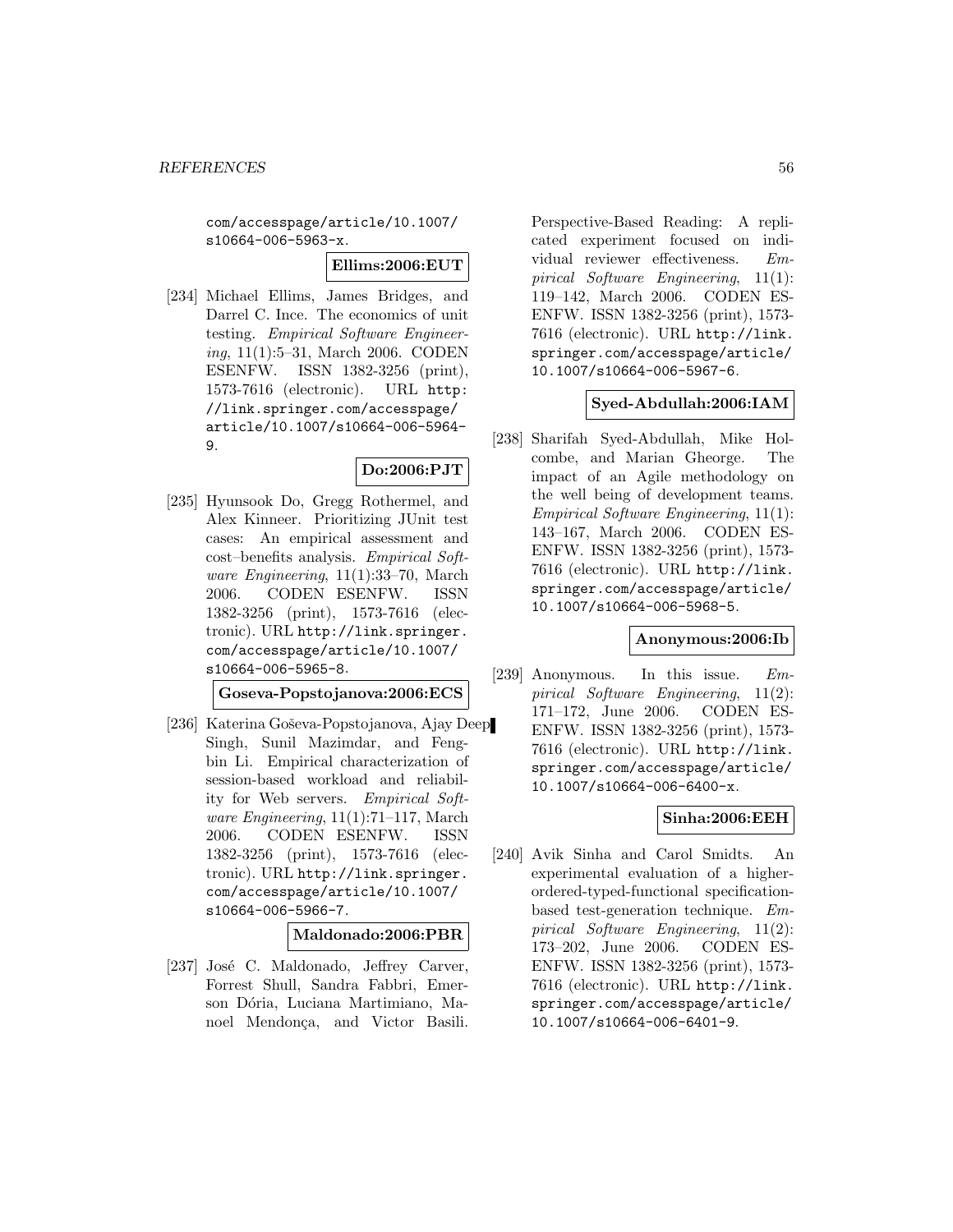## **Karlstrom:2006:IAS**

[241] Daniel Karlström and Per Runeson. Integrating Agile software development into stage-gate managed product development. Empirical Software Engineering,  $11(2):203-225$ , June 2006. CODEN ESENFW. ISSN 1382-3256 (print), 1573-7616 (electronic). URL http://link.springer. com/accesspage/article/10.1007/ s10664-006-6402-8.

## **Bunse:2006:UPR**

[242] Christian Bunse. Using patterns for the refinement and translation of UML models: A controlled experiment. Empirical Software Engineering, 11(2): 227–267, June 2006. CODEN ES-ENFW. ISSN 1382-3256 (print), 1573- 7616 (electronic). URL http://link. springer.com/accesspage/article/ 10.1007/s10664-006-6403-7.

#### **Sfetsos:2006:IEP**

[243] Panagiotis Sfetsos, Lefteris Angelis, and Ioannis Stamelos. Investigating the Extreme programming sys $tem$  — an empirical study.  $Em$ pirical Software Engineering, 11(2): 269–301, June 2006. CODEN ES-ENFW. ISSN 1382-3256 (print), 1573- 7616 (electronic). URL http://link. springer.com/accesspage/article/ 10.1007/s10664-006-6404-6.

## **ochDag:2006:ELT**

[244] Johan Natt och Dag, Thomas Thelin, and Björn Regnell. An experiment on linguistic tool support for consolidation of requirements from multiple sources in market-driven product development. Empirical Software Engineering, 11(2):

303–329, June 2006. CODEN ES-ENFW. ISSN 1382-3256 (print), 1573- 7616 (electronic). URL http://link. springer.com/accesspage/article/ 10.1007/s10664-006-6405-5.

#### **Anonymous:2006:ESI**

[245] Anonymous. EMSE special issue from ICSM and metrics. Empirical Software Engineering, 11(3):333– 334, September 2006. CODEN ES-ENFW. ISSN 1382-3256 (print), 1573- 7616 (electronic). URL http://link. springer.com/accesspage/article/ 10.1007/s10664-006-9003-7.

#### **Hassan:2006:RDH**

[246] Ahmed E. Hassan and Richard C. Holt. Replaying development history to assess the effectiveness of change propagation tools. Empirical Software Engineering, 11(3):335–367, September 2006. CODEN ESENFW. ISSN 1382-3256 (print), 1573-7616 (electronic). URL http://link.springer. com/accesspage/article/10.1007/ s10664-006-9006-4.

## **German:2006:ESF**

[247] Daniel M. German. An empirical study of fine-grained software modifications. Empirical Software Engineering, 11(3): 369–393, September 2006. CODEN ES-ENFW. ISSN 1382-3256 (print), 1573- 7616 (electronic). URL http://link. springer.com/accesspage/article/ 10.1007/s10664-006-9004-6.

### **Mantyla:2006:SES**

[248] Mika V. Mäntylä and Casper Lassenius. Subjective evaluation of software evolvability using code smells: An empirical study. Empirical Software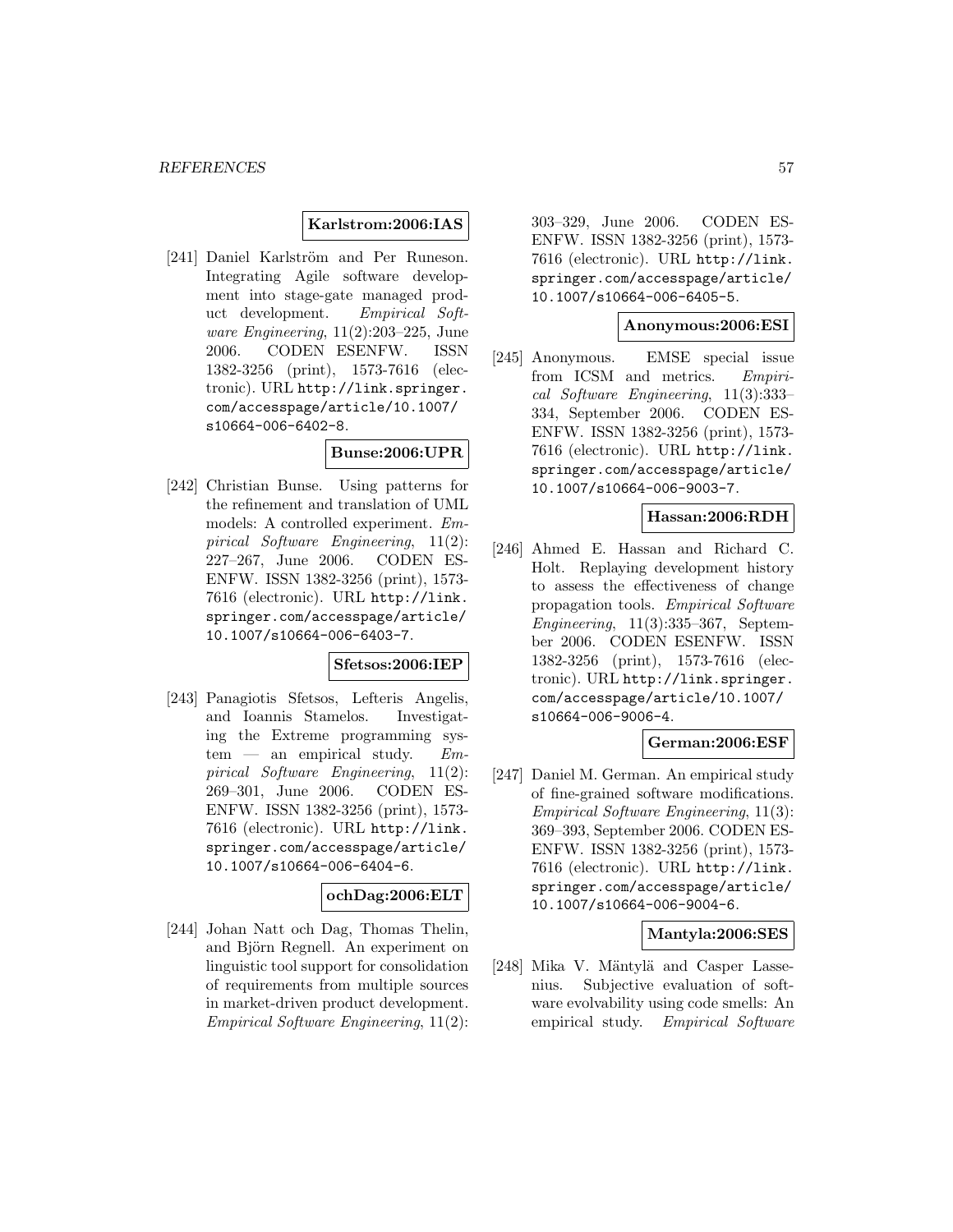Engineering, 11(3):395–431, September 2006. CODEN ESENFW. ISSN 1382-3256 (print), 1573-7616 (electronic). URL http://link.springer. com/accesspage/article/10.1007/ s10664-006-9002-8.

# **Li:2006:ESV**

[249] Jingyue Li, Finn Olav Bjørnson, Reidar Conradi, and Vigdis B. Kampenes. An empirical study of variations in COTSbased software development processes in the Norwegian IT industry. Empirical Software Engineering, 11(3):433– 461, September 2006. CODEN ES-ENFW. ISSN 1382-3256 (print), 1573- 7616 (electronic). URL http://link. springer.com/accesspage/article/ 10.1007/s10664-006-9005-5.

## **Jonsson:2006:BNN**

[250] Per Jönsson and Claes Wohlin. Benchmarking k-nearest neighbour imputation with homogeneous Likert data. Empirical Software Engineering, 11(3): ??, September 2006. CODEN ES-ENFW. ISSN 1382-3256 (print), 1573- 7616 (electronic). URL http://link. springer.com/accesspage/article/ 10.1007/s10664-006-9001-9.

# **Briand:2006:I**

[251] Lionel Briand and Victor Basili. In this issue. Empirical Software Engineering, 11(4):491–492, December 2006. CODEN ESENFW. ISSN 1382-3256 (print), 1573-7616 (electronic). URL http://link.springer. com/accesspage/article/10.1007/ s10664-006-9019-z.

## **Hayes:2006:IVA**

[252] Jane Huffman Hayes and Jeff Offutt. Input validation analysis and testing.

Empirical Software Engineering, 11(4): 493–522, December 2006. CODEN ES-ENFW. ISSN 1382-3256 (print), 1573- 7616 (electronic). URL http://link. springer.com/accesspage/article/ 10.1007/s10664-006-9025-1.

# **Carver:2006:COT**

[253] Jeffrey Carver, Forrest Shull, and Victor Basili. Can observational techniques help novices overcome the software inspection learning curve? An empirical investigation. Empirical Software Engineering, 11(4):523–539, December 2006. CODEN ESENFW. ISSN 1382-3256 (print), 1573-7616 (electronic). URL http://link.springer. com/accesspage/article/10.1007/ s10664-006-9021-5.

## **Subramanian:2006:ESE**

[254] Girish H. Subramanian, Parag C. Pendharkar, and Mary Wallace. An empirical study of the effect of complexity, platform, and program type on software development effort of business applications. Empirical Software Engineering, 11(4):541–553, December 2006. CODEN ESENFW. ISSN 1382-3256 (print), 1573-7616 (electronic). URL http://link.springer. com/accesspage/article/10.1007/ s10664-006-9023-3.

# **Anda:2006:EIU**

[255] Bente Anda, Kai Hansen, Ingolf Gullesen, and Hanne Kristin Thorsen. Experiences from introducing UMLbased development in a large safetycritical project. Empirical Software Engineering, 11(4):555–581, December 2006. CODEN ESENFW. ISSN 1382-3256 (print), 1573-7616 (electronic). URL http://link.springer.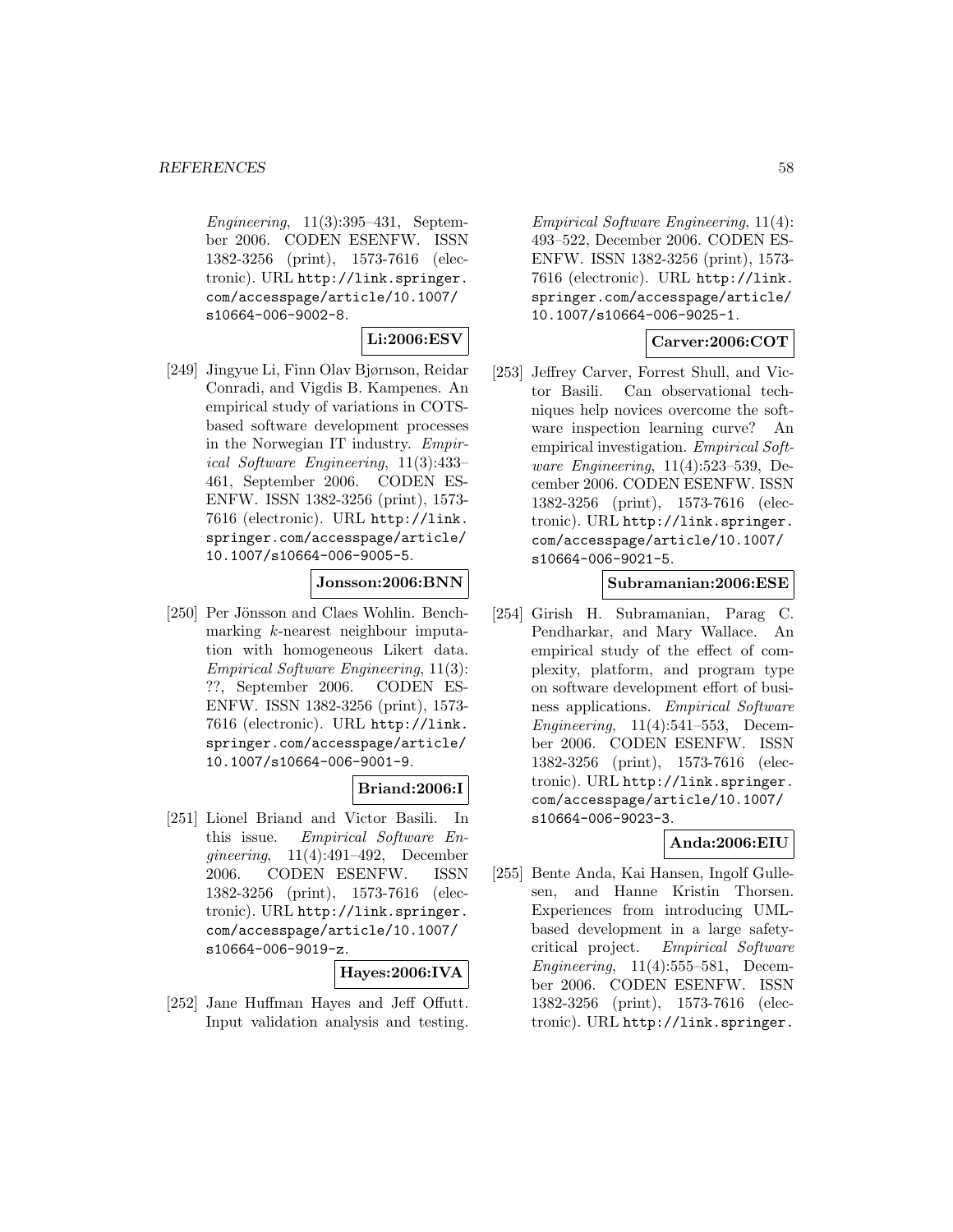com/accesspage/article/10.1007/ s10664-006-9020-6.

#### **Grindal:2006:ECS**

[256] Mats Grindal, Birgitta Lindström, Jeff Offutt, and Sten F. Andler. An evaluation of combination strategies for test case selection. Empirical Software Engineering, 11(4):583–611, December 2006. CODEN ESENFW. ISSN 1382-3256 (print), 1573-7616 (electronic). URL http://link.springer. com/accesspage/article/10.1007/ s10664-006-9024-2.

## **Anonymous:2006:ESE**

[257] Anonymous. Empirical software engineering: Industrial experience reports. Empirical Software Engineering, 11(4): 613, December 2006. CODEN ES-ENFW. ISSN 1382-3256 (print), 1573- 7616 (electronic). URL http://link. springer.com/accesspage/article/ 10.1007/s10664-006-9022-4.

## **Briand:2007:Ia**

[258] Lionel Briand and Victor Basili. In this issue. Empirical Software Engineering, 12(1):1–2, February 2007. CODEN ES-ENFW. ISSN 1382-3256 (print), 1573- 7616 (electronic). URL http://link. springer.com/accesspage/article/ 10.1007/s10664-006-9035-z.

# **Karlsson:2007:PWC**

[259] Lena Karlsson, Thomas Thelin, Björn Regnell, Patrik Berander, and Claes Wohlin. Pair-wise comparisons versus planning game partitioning  $-$  experiments on requirements prioritisation techniques. Empirical Software Engineering, 12(1):3–33, February 2007. CODEN ESENFW. ISSN

1382-3256 (print), 1573-7616 (electronic). URL http://link.springer. com/accesspage/article/10.1007/ s10664-006-7240-4.

## **Waeselynck:2007:SAA**

[260] Hélène Waeselynck, Pascale Thévenod-Fosse, and Olfa Abdellatif-Kaddour. Simulated annealing applied to test generation: landscape characterization and stopping criteria. Empirical Software Engineering, 12(1):35– 63, February 2007. CODEN ES-ENFW. ISSN 1382-3256 (print), 1573- 7616 (electronic). URL http://link. springer.com/accesspage/article/ 10.1007/s10664-006-7551-5.

# **Li:2007:FMS**

[261] Jingzhou Li, Guenther Ruhe, Ahmed Al-Emran, and Michael M. Richter. A flexible method for software effort estimation by analogy. Empirical Software Engineering, 12(1):65– 106, February 2007. CODEN ES-ENFW. ISSN 1382-3256 (print), 1573- 7616 (electronic). URL http://link. springer.com/accesspage/article/ 10.1007/s10664-006-7552-4.

# **Basili:2007:PUE**

[262] Victor R. Basili, Marvin V. Zelkowitz, Dag I. K. Sjøberg, Philip Johnson, and Anthony J. Cowling. Protocols in the use of empirical software engineering artifacts. Empirical Software Engineering, 12(1):107– 119, February 2007. CODEN ES-ENFW. ISSN 1382-3256 (print), 1573- 7616 (electronic). URL http://link. springer.com/accesspage/article/ 10.1007/s10664-006-9030-4.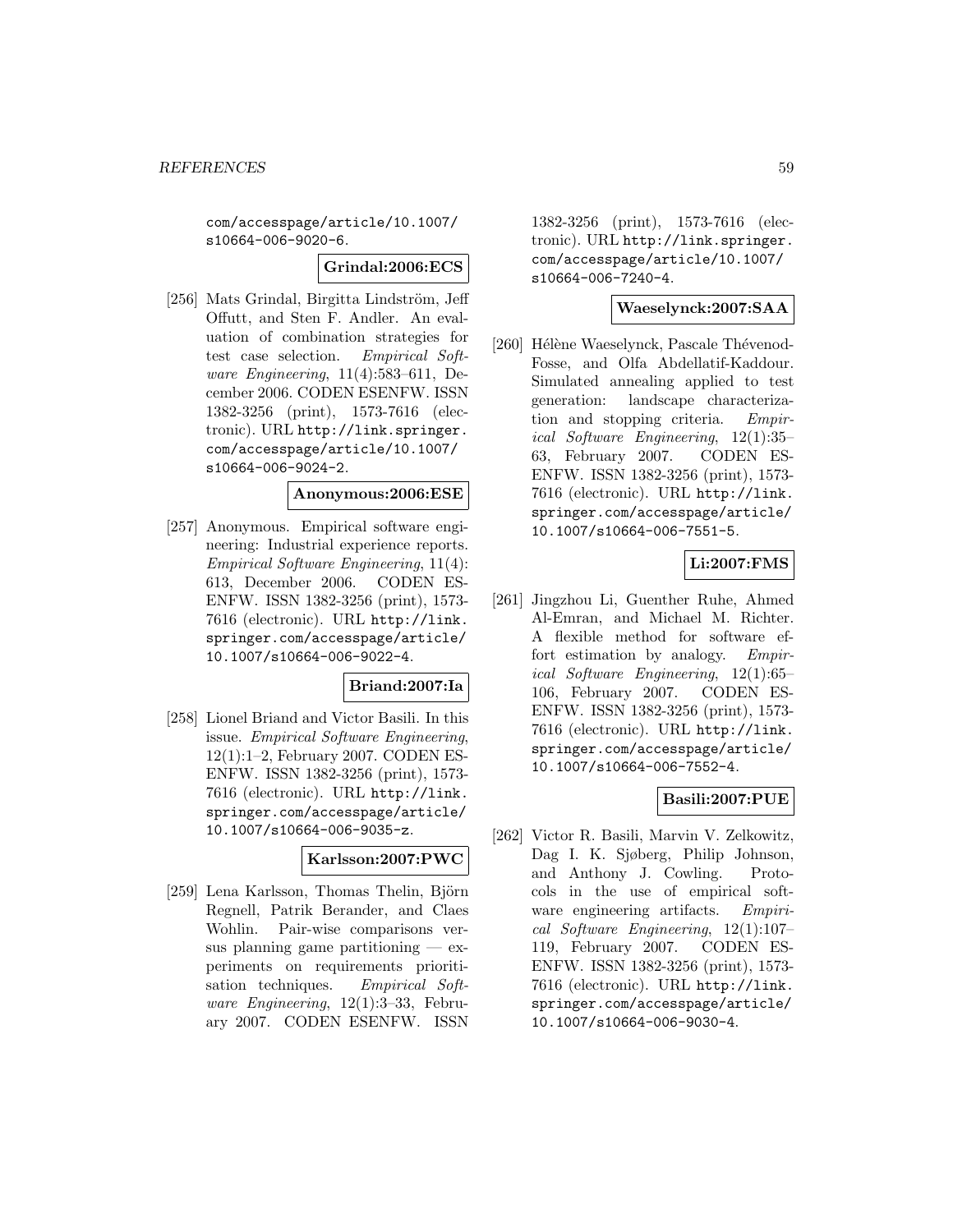# **Briand:2007:Ib**

[263] Lionel Briand and Vic Basili. In this issue. Empirical Software Engineering, 12(2):121–122, April 2007. CODEN ESENFW. ISSN 1382-3256 (print), 1573-7616 (electronic). URL http: //link.springer.com/accesspage/ article/10.1007/s10664-007-9039- 3.

## **Yu:2007:UCC**

[264] Liguo Yu. Understanding component co-evolution with a study on Linux. Empirical Software Engineering, 12(2): 123–141, April 2007. CODEN ES-ENFW. ISSN 1382-3256 (print), 1573- 7616 (electronic). URL http://link. springer.com/accesspage/article/ 10.1007/s10664-006-9000-x.

# **Zhang:2007:SED**

[265] Xiangyu Zhang, Neelam Gupta, and Rajiv Gupta. A study of effectiveness of dynamic slicing in locating real faults. Empirical Software Engineering, 12(2): 143–160, April 2007. CODEN ES-ENFW. ISSN 1382-3256 (print), 1573- 7616 (electronic). URL http://link. springer.com/accesspage/article/ 10.1007/s10664-006-9007-3.

## **Xiao:2007:EEO**

[266] Man Xiao, Mohamed El-Attar, Marek Reformat, and James Miller. Empirical evaluation of optimization algorithms when used in goal-oriented automated test data generation techniques. Empirical Software Engineering, 12(2): 183–239, April 2007. CODEN ES-ENFW. ISSN 1382-3256 (print), 1573- 7616 (electronic). URL http://link. springer.com/accesspage/article/ 10.1007/s10664-006-9026-0.

### **Andersson:2007:RES**

[267] Carina Andersson. A replicated empirical study of a selection method for software reliability growth models. Empirical Software Engineering, 12(2):??, April 2007. CODEN ES-ENFW. ISSN 1382-3256 (print), 1573- 7616 (electronic). URL http://link. springer.com/accesspage/article/ 10.1007/s10664-006-9018-0.

# **Briand:2007:Ic**

[268] Lionel Briand and Vic Basili. In this issue. Empirical Software Engineering, 12(3):241–242, June 2007. CODEN ES-ENFW. ISSN 1382-3256 (print), 1573- 7616 (electronic). URL http://link. springer.com/accesspage/article/ 10.1007/s10664-007-9041-9.

## **Kirk:2007:IAP**

[269] Douglas Kirk, Marc Roper, and Murray Wood. Identifying and addressing problems in object-oriented framework reuse. Empirical Software Engineering, 12(3):243–274, June 2007. CODEN ES-ENFW. ISSN 1382-3256 (print), 1573- 7616 (electronic). URL http://link. springer.com/accesspage/article/ 10.1007/s10664-006-9027-z.

## **Counsell:2007:QMD**

[270] Steve Counsell, George Loizou, and Rajaa Najjar. Quality of manual data collection in Java software: an empirical investigation. Empirical Software Engineering, 12(3):275–293, June 2007. CODEN ESENFW. ISSN 1382-3256 (print), 1573-7616 (electronic). URL http://link.springer. com/accesspage/article/10.1007/ s10664-006-9028-y.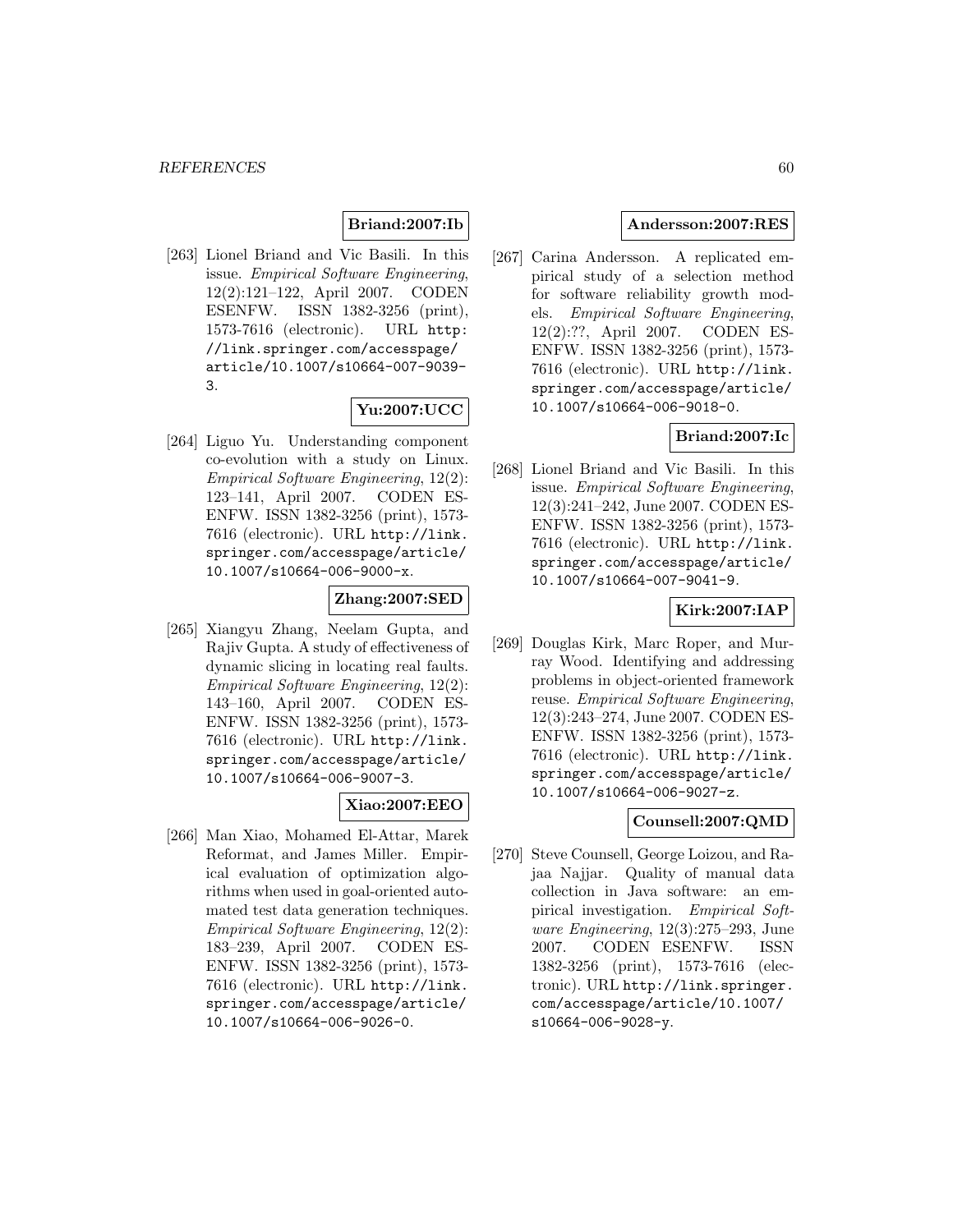## **Moser:2007:EAC**

[271] Raimund Moser, Barbara Russo, and Giancarlo Succi. Empirical analysis on the correlation between GCC compiler warnings and revision numbers of source files in five industrial software projects. Empirical Software Engineering, 12(3):295–310, June 2007. CODEN ESENFW. ISSN 1382-3256 (print), 1573-7616 (electronic). URL http://link.springer. com/accesspage/article/10.1007/ s10664-006-9029-x.

# **Milewski:2007:GTE**

[272] Allen E. Milewski. Global and task effects in information-seeking among software engineers. Empirical Software Engineering, 12(3):311–326, June 2007. CODEN ESENFW. ISSN 1382-3256 (print), 1573-7616 (electronic). URL http://link.springer. com/accesspage/article/10.1007/ s10664-007-9036-6.

## **Briand:2007:Id**

[273] Lionel Briand and Victor Basili. In this issue. Empirical Software Engineering, 12(4):327–329, August 2007. CODEN ESENFW. ISSN 1382-3256 (print), 1573-7616 (electronic). URL http: //link.springer.com/accesspage/ article/10.1007/s10664-007-9046- 4.

## **Li:2007:PAT**

[274] Ping Li, Toan Huynh, Marek Reformat, and James Miller. A practical approach to testing GUI systems. Empirical Software Engineering, 12(4): 331–357, August 2007. CODEN ES-ENFW. ISSN 1382-3256 (print), 1573- 7616 (electronic). URL http://link.

springer.com/accesspage/article/ 10.1007/s10664-006-9031-3.

## **Lawrie:2007:QIQ**

[275] Dawn Lawrie, Henry Feild, and David Binkley. Quantifying identifier quality: an analysis of trends. Empirical Software Engineering, 12(4): 359–388, August 2007. CODEN ES-ENFW. ISSN 1382-3256 (print), 1573- 7616 (electronic). URL http://link. springer.com/accesspage/article/ 10.1007/s10664-006-9032-2.

## **Melton:2007:ESC**

[276] Hayden Melton and Ewan Tempero. An empirical study of cycles among classes in Java. Empirical Software Engineering,  $12(4):389-415$ , August 2007. CODEN ESENFW. ISSN 1382-3256 (print), 1573-7616 (electronic). URL http://link.springer. com/accesspage/article/10.1007/ s10664-006-9033-1.

## **Lindvall:2007:EST**

[277] Mikael Lindvall, Ioana Rus, Paolo Donzelli, Atif Memon, Marvin Zelkowitz, Aysu Betin-Can, Tevfik Bultan, Chris Ackermann, Bettina Anders, Sima Asgari, Victor Basili, Lorin Hochstein, Jörg Fellmann, Forrest Shull, Roseanne Tvedt, and et al. Experimenting with software testbeds for evaluating new technologies. Empirical Software Engineering, 12(4):417–444, August 2007. CODEN ESENFW. ISSN 1382-3256 (print), 1573-7616 (electronic). URL http://link.springer. com/accesspage/article/10.1007/ s10664-006-9034-0.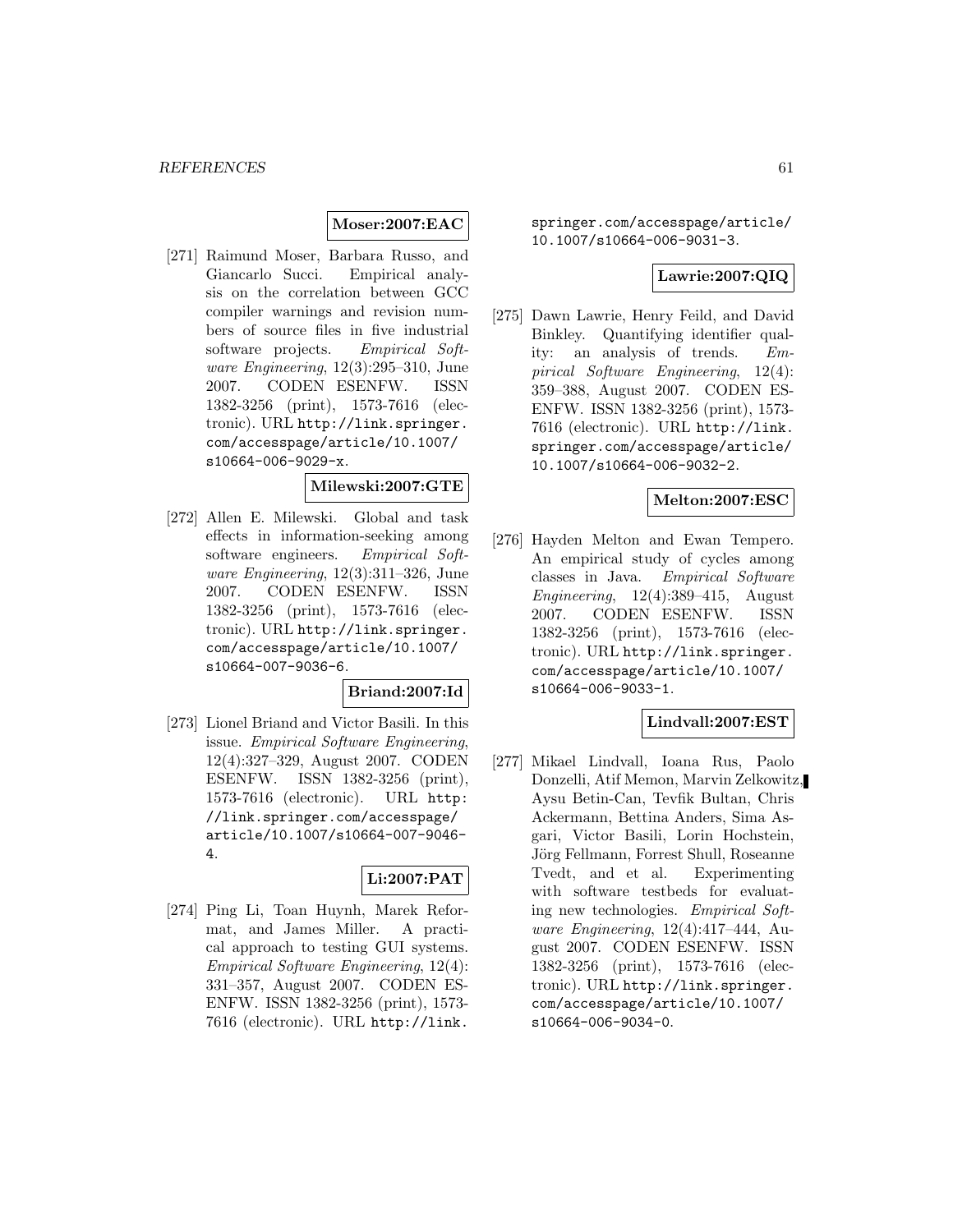## **Briand:2007:Ie**

[278] Lionel Briand and Victor Basili. In this issue. Empirical Software Engineering, 12(5):445–446, October 2007. CODEN ESENFW. ISSN 1382-3256 (print), 1573-7616 (electronic). URL http: //link.springer.com/accesspage/ article/10.1007/s10664-007-9050- 8.

## **Elbaum:2007:TAP**

[279] Sebastian Elbaum, Satya Kanduri, and Anneliese Andrews. Trace anomalies as precursors of field failures: an empirical study. Empirical Software Engineering, 12(5):447–469, October 2007. CODEN ESENFW. ISSN 1382-3256 (print), 1573-7616 (electronic). URL http: //link.springer.com/accesspage/ article/10.1007/s10664-007-9042- 8.

## **Mohagheghi:2007:QPE**

[280] Parastoo Mohagheghi and Reidar Conradi. Quality, productivity and economic benefits of software reuse: a review of industrial studies. Empirical Software Engineering, 12(5):471– 516, October 2007. CODEN ES-ENFW. ISSN 1382-3256 (print), 1573- 7616 (electronic). URL http://link. springer.com/accesspage/article/ 10.1007/s10664-007-9040-x.

## **Genero:2007:BMB**

[281] Marcela Genero, Esperanza Manso, Aaron Visaggio, Gerardo Canfora, and Mario Piattini. Building measurebased prediction models for UML class diagram maintainability. Empirical Software Engineering, 12(5): 517–549, October 2007. CODEN ES-ENFW. ISSN 1382-3256 (print), 15737616 (electronic). URL http://link. springer.com/accesspage/article/ 10.1007/s10664-007-9038-4.

## **Tonella:2007:ESR**

[282] Paolo Tonella, Marco Torchiano, Bart Du Bois, and Tarja Systä. Empirical studies in reverse engineering: state of the art and future trends. Empirical Software Engineering, 12(5): 551–571, October 2007. CODEN ES-ENFW. ISSN 1382-3256 (print), 1573- 7616 (electronic). URL http://link. springer.com/accesspage/article/ 10.1007/s10664-007-9037-5.

**Briand:2007:If**

[283] Lionel Briand and Victor Basili. In this issue. Empirical Software Engineering, 12(6):573–574, December 2007. CODEN ESENFW. ISSN 1382-3256 (print), 1573-7616 (electronic). URL http://link.springer. com/accesspage/article/10.1007/ s10664-007-9056-2.

## **Yeh:2007:ESR**

[284] Dowming Yeh, Pei chen Sun, William Chu, Chien-Lung Lin, and Hongji Yang. An empirical study of a reverse engineering method for the aggregation relationship based on operation propagation. Empirical Software Engineering, 12(6):575–592, December 2007. CODEN ESENFW. ISSN 1382-3256 (print), 1573-7616 (electronic). URL http://link.springer. com/accesspage/article/10.1007/ s10664-007-9043-7.

## **Muller:2007:EET**

[285] Matthias M. Müller and Andreas Höfer. The effect of experience on the test-driven development process.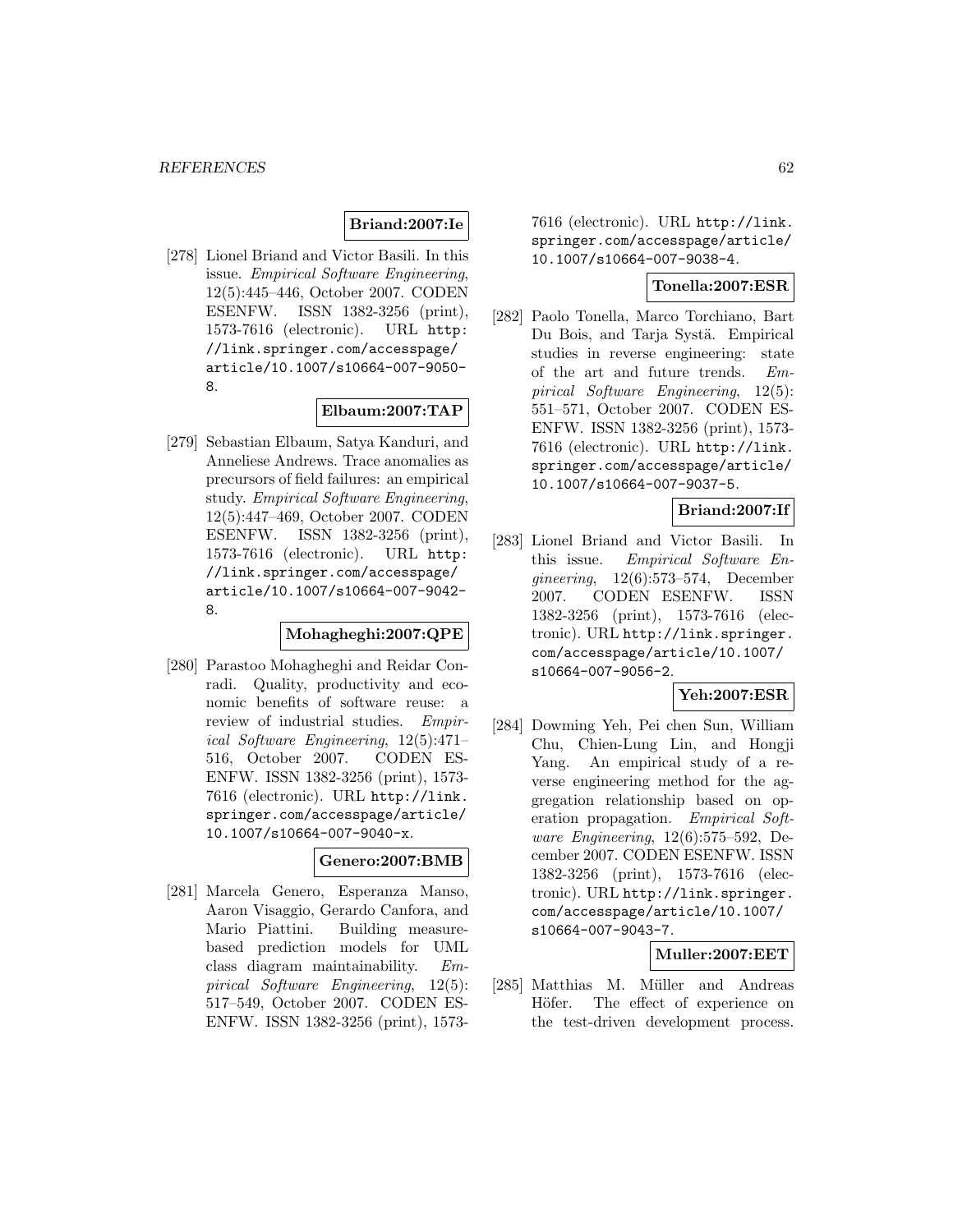Empirical Software Engineering, 12(6): 593–615, December 2007. CODEN ES-ENFW. ISSN 1382-3256 (print), 1573- 7616 (electronic). URL http://link. springer.com/accesspage/article/ 10.1007/s10664-007-9048-2.

## **Wojcicki:2007:MIG**

[286] Margaret A. Wojcicki and Paul Strooper. Maximising the information gained from a study of static analysis technologies for concurrent software. Empirical Software Engineering, 12(6): 617–645, December 2007. CODEN ES-ENFW. ISSN 1382-3256 (print), 1573- 7616 (electronic). URL http://link. springer.com/accesspage/article/ 10.1007/s10664-007-9044-6.

# **Kommeren:2007:PEG**

[287] Rob Kommeren and Päivi Parviainen. Philips experiences in global distributed software development. Empirical Software Engineering, 12(6):647– 660, December 2007. CODEN ES-ENFW. ISSN 1382-3256 (print), 1573- 7616 (electronic). URL http://link. springer.com/accesspage/article/ 10.1007/s10664-007-9047-3.

## **Maldonado:2008:I**

[288] José Maldonado and Claes Wohlin. In this issue. Empirical Software Engineering, 13(1):1–2, February 2008. CODEN ESENFW. ISSN 1382-3256 (print), 1573-7616 (electronic). URL http://link.springer. com/accesspage/article/10.1007/ s10664-007-9059-z.

#### **Mendes:2008:RSC**

[289] Emilia Mendes and Chris Lokan. Replicating studies on cross- vs singlecompany effort models using the ISBSG database. Empirical Software Engineering, 13(1):3–37, February 2008. CODEN ESENFW. ISSN 1382-3256 (print), 1573-7616 (electronic). URL http://link.springer. com/accesspage/article/10.1007/ s10664-007-9045-5.

## **Babar:2008:CDF**

[290] Muhammad Ali Babar, Barbara Kitchenham, and Ross Jeffery. Comparing distributed and face-to-face meetings for software architecture evaluation: A controlled experiment. Empirical Software Engineering, 13(1): 39–62, February 2008. CODEN ES-ENFW. ISSN 1382-3256 (print), 1573- 7616 (electronic). URL http://link. springer.com/accesspage/article/ 10.1007/s10664-007-9052-6.

# **Li:2008:AAW**

[291] Jingzhou Li and Guenther Ruhe. Analysis of attribute weighting heuristics for analogy-based software effort estimation method AQUA<sup>+</sup>. Empirical Software Engineering, 13(1):63– 96, February 2008. CODEN ES-ENFW. ISSN 1382-3256 (print), 1573- 7616 (electronic). URL http://link. springer.com/accesspage/article/ 10.1007/s10664-007-9054-4.

#### **Kitchenham:2008:EGR**

[292] Barbara Kitchenham, Hiyam Al-Khilidar, Muhammed Ali Babar, Mike Berry, Karl Cox, Jacky Keung, Felicia Kurniawati, Mark Staples, He Zhang, and Liming Zhu. Evaluating guidelines for reporting empirical software engineering studies. Empirical Software Engineering, 13(1):97–121, February 2008. CODEN ESENFW. ISSN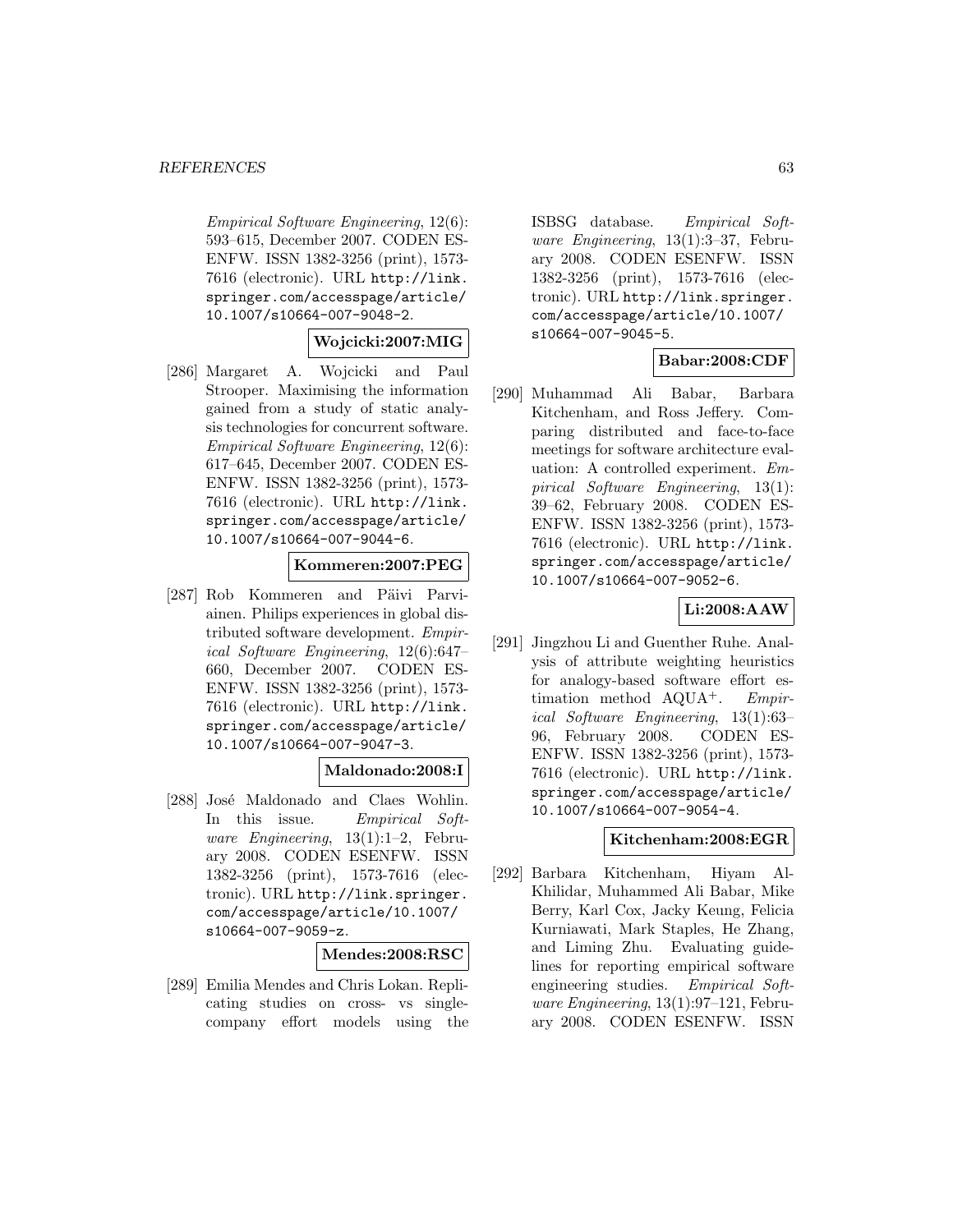1382-3256 (print), 1573-7616 (electronic). URL http://link.springer. com/accesspage/article/10.1007/ s10664-007-9053-5.

## **Briand:2008:Ia**

[293] Lionel Briand and Vic Basili. In this issue. Empirical Software Engineering, 13(2):123–124, April 2008. CODEN ESENFW. ISSN 1382-3256 (print), 1573-7616 (electronic). URL http: //link.springer.com/accesspage/ article/10.1007/s10664-008-9066- 8.

# **Jung:2008:ICP**

[294] Ho-Won Jung and Dennis R. Goldenson. The internal consistency and precedence of key process areas in the capability maturity model for software. Empirical Software Engineering, 13(2): 125–146, April 2008. CODEN ES-ENFW. ISSN 1382-3256 (print), 1573- 7616 (electronic). URL http://link. springer.com/accesspage/article/ 10.1007/s10664-007-9049-1.

## **Sentas:2008:SFA**

[295] Panagiotis Sentas, Lefteris Angelis, and Ioannis Stamelos. A statistical framework for analyzing the duration of software projects. Empirical Software Engineering, 13(2): 147–184, April 2008. CODEN ES-ENFW. ISSN 1382-3256 (print), 1573- 7616 (electronic). URL http://link. springer.com/accesspage/article/ 10.1007/s10664-007-9051-7.

#### **Shull:2008:RRE**

[296] Forrest J. Shull, Jeffrey C. Carver, Sira Vegas, and Natalia Juristo. The role of replications in empirical software engineering. Empirical Soft-

ware Engineering, 13(2):211–218, April 2008. CODEN ESENFW. ISSN 1382-3256 (print), 1573-7616 (electronic). URL http://link.springer. com/accesspage/article/10.1007/ s10664-008-9060-1.

## **Kitchenham:2008:RRE**

[297] Barbara Kitchenham. The role of replications in empirical software engineering — a word of warning.  $Em$ pirical Software Engineering, 13(2): 219–221, April 2008. CODEN ES-ENFW. ISSN 1382-3256 (print), 1573- 7616 (electronic). URL http://link. springer.com/accesspage/article/ 10.1007/s10664-008-9061-0.

## **Miller:2008:TBK**

[298] James Miller. Triangulation as a basis for knowledge discovery in software engineering. Empirical Software Engineering, 13(2):223–228, April 2008. CODEN ESENFW. ISSN 1382-3256 (print), 1573-7616 (electronic). URL http://link.springer. com/accesspage/article/10.1007/ s10664-008-9063-y.

## **Crespo:2008:BSR**

[299] Adalberto Nobiato Crespo, Mario Jino, Alberto Pasquini, and José Carlos Maldonado. A binomial software reliability model based on coverage of structural testing criteria. Empirical Software Engineering, 13(2):??, April 2008. CODEN ESENFW. ISSN 1382-3256 (print), 1573-7616 (electronic). URL http://link.springer. com/accesspage/article/10.1007/ s10664-007-9055-3.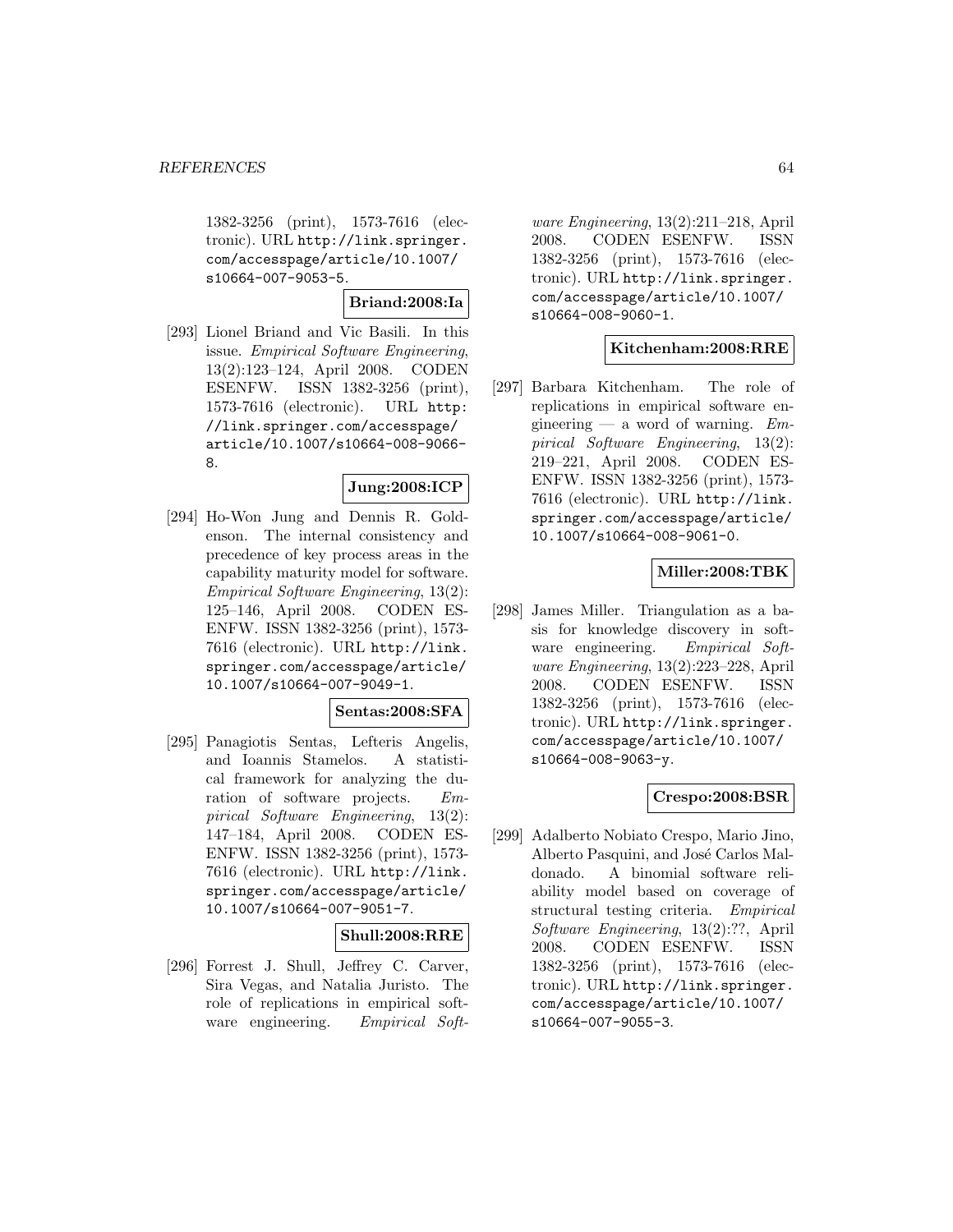## **Briand:2008:Ib**

[300] Lionel Briand and Victor Basili. In this issue. Empirical Software Engineering, 13(3):229–230, June 2008. CODEN ES-ENFW. ISSN 1382-3256 (print), 1573- 7616 (electronic). URL http://link. springer.com/accesspage/article/ 10.1007/s10664-008-9070-z.

## **Dittrich:2008:CMD**

[301] Yvonne Dittrich, Kari Rönkkö, Jeanette Eriksson, Christina Hansson, and Olle Lindeberg. Cooperative method development. Empirical Software Engineering, 13(3):231–260, June 2008. CODEN ESENFW. ISSN 1382-3256 (print), 1573-7616 (electronic). URL http://link.springer. com/accesspage/article/10.1007/ s10664-007-9057-1.

#### **Moses:2008:TCM**

[302] John Moses and Malcolm Farrow. Tests for consistent measurement of external subjective software quality attributes. Empirical Software Engineering, 13(3): 261–287, June 2008. CODEN ES-ENFW. ISSN 1382-3256 (print), 1573- 7616 (electronic). URL http://link. springer.com/accesspage/article/ 10.1007/s10664-007-9058-0.

## **Nagappan:2008:RQI**

[303] Nachiappan Nagappan, E. Michael Maximilien, Thirumalesh Bhat, and Laurie Williams. Realizing quality improvement through test driven development: results and experiences of four industrial teams. Empirical Software Engineering, 13(3):289–302, June 2008. CODEN ESENFW. ISSN 1382-3256 (print), 1573-7616 (electronic). URL http://link.springer.

com/accesspage/article/10.1007/ s10664-008-9062-z.

### **Pikkarainen:2008:IAP**

[304] M. Pikkarainen, J. Haikara, O. Salo, P. Abrahamsson, and J. Still. The impact of Agile practices on communication in software development. Empirical Software Engineering, 13(3): 303–337, June 2008. CODEN ES-ENFW. ISSN 1382-3256 (print), 1573- 7616 (electronic). URL http://link. springer.com/accesspage/article/ 10.1007/s10664-008-9065-9.

## **Briand:2008:Ic**

[305] Lionel Briand and Victor Basili. In this issue. Empirical Software Engineering, 13(4):339–342, August 2008. CODEN ESENFW. ISSN 1382-3256 (print), 1573-7616 (electronic). URL http: //link.springer.com/accesspage/ article/10.1007/s10664-008-9085- 5.

#### **Hennessy:2008:AER**

[306] Mark Hennessy and James F. Power. Analysing the effectiveness of rulecoverage as a reduction criterion for test suites of grammar-based software. Empirical Software Engineering, 13(4): 343–368, August 2008. CODEN ES-ENFW. ISSN 1382-3256 (print), 1573- 7616 (electronic). URL http://link. springer.com/accesspage/article/ 10.1007/s10664-008-9067-7.

### **Budgen:2008:PSE**

[307] David Budgen, Barbara A. Kitchenham, Stuart M. Charters, Mark Turner, Pearl Brereton, and Stephen G. Linkman. Presenting software engineering results using structured abstracts: a randomised experiment. Em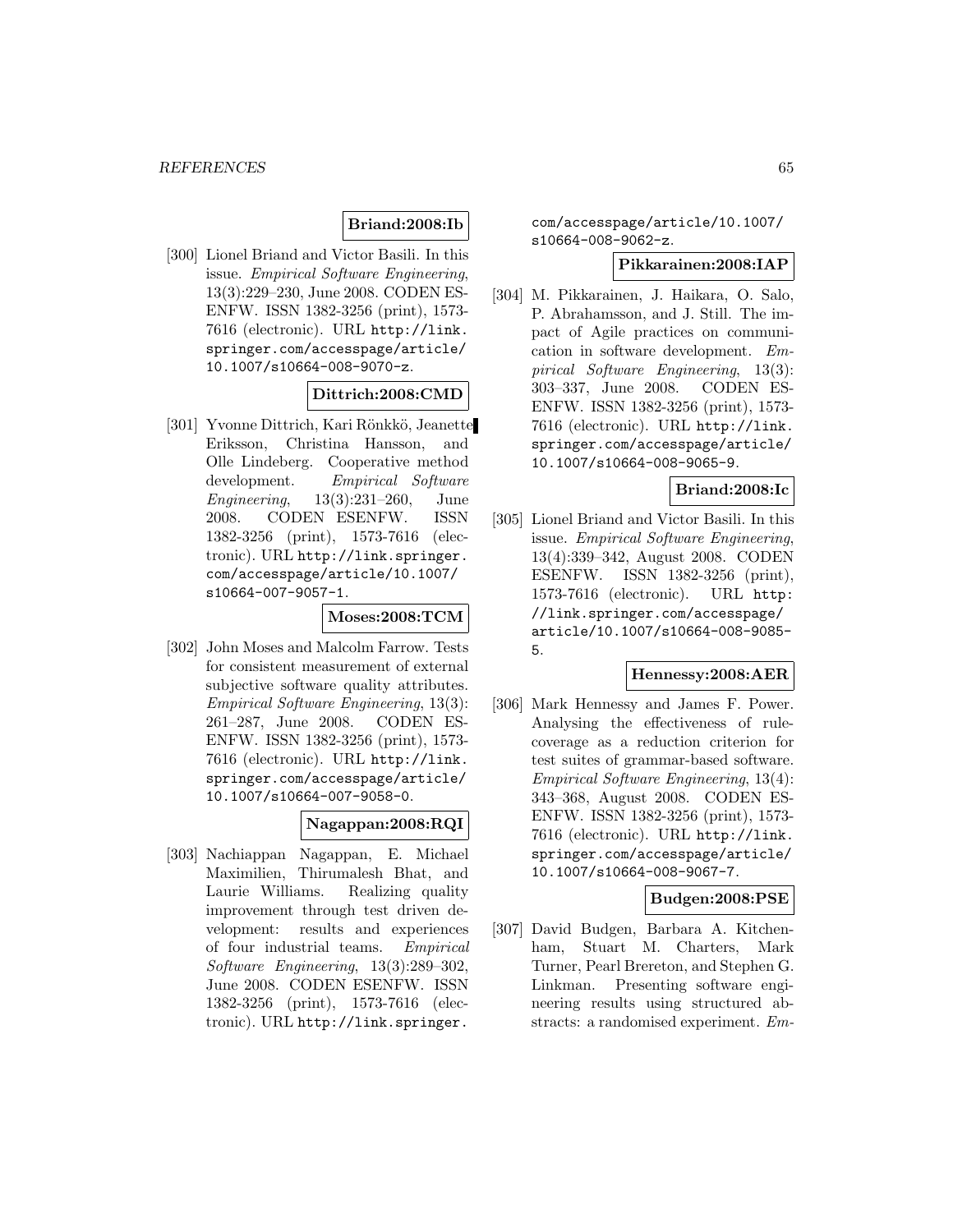pirical Software Engineering, 13(4): 435–468, August 2008. CODEN ES-ENFW. ISSN 1382-3256 (print), 1573- 7616 (electronic). URL http://link. springer.com/accesspage/article/ 10.1007/s10664-008-9075-7.

## **Acuna:2008:TUR**

[308] Silvia T. Acuña, Marta Gómez, and Natalia Juristo. Towards understanding the relationship between team climate and software quality — a quasiexperimental study. Empirical Software Engineering, 13(4):??, August 2008. CODEN ESENFW. ISSN 1382-3256 (print), 1573-7616 (electronic). URL http://link.springer. com/accesspage/article/10.1007/ s10664-008-9074-8.

### **Masri:2008:EEC**

[309] Wes Masri. Exploiting the empirical characteristics of program dependences for improved forward computation of dynamic slices. Empirical Software Engineering, 13(4):??, August 2008. CODEN ESENFW. ISSN 1382-3256 (print), 1573-7616 (electronic). URL http://link.springer. com/accesspage/article/10.1007/ s10664-008-9071-y.

## **Menzies:2008:ESI**

[310] Tim Menzies. Editorial, special issue, repeatable experiments in software engineering. *Empirical Software* Engineering, 13(5):469–471, October 2008. CODEN ESENFW. ISSN 1382-3256 (print), 1573-7616 (electronic). URL http://link.springer. com/accesspage/article/10.1007/ s10664-008-9087-3.

## **Weyuker:2008:DTM**

[311] Elaine J. Weyuker, Thomas J. Ostrand, and Robert M. Bell. Do too many cooks spoil the broth? Using the number of developers to enhance defect prediction models. Empirical Software Engineering, 13(5): 539–559, October 2008. CODEN ES-ENFW. ISSN 1382-3256 (print), 1573- 7616 (electronic). URL http://link. springer.com/accesspage/article/ 10.1007/s10664-008-9082-8.

# **Jiang:2008:TEF**

[312] Yue Jiang, Bojan Cukic, and Yan Ma. Techniques for evaluating fault prediction models. Empirical Software Engineering, 13(5):561–595, October 2008. CODEN ESENFW. ISSN 1382-3256 (print), 1573-7616 (electronic). URL http://link.springer. com/accesspage/article/10.1007/ s10664-008-9079-3.

## **Fenton:2008:EEL**

[313] Norman Fenton, Martin Neil, William Marsh, Peter Hearty, Lukasz Radliński, and Paul Krause. On the effectiveness of early life cycle defect prediction with Bayesian nets. Empirical Software Engineering, 13(5):??, October 2008. CODEN ESENFW. ISSN 1382-3256 (print), 1573-7616 (electronic). URL http://link.springer. com/accesspage/article/10.1007/ s10664-008-9072-x.

## **Koru:2008:TRD**

[314] A. Günes Koru, Khaled El Emam, Dongsong Zhang, Hongfang Liu, and Divya Mathew. Theory of relative defect proneness. Empirical Software Engineering, 13(5):??, October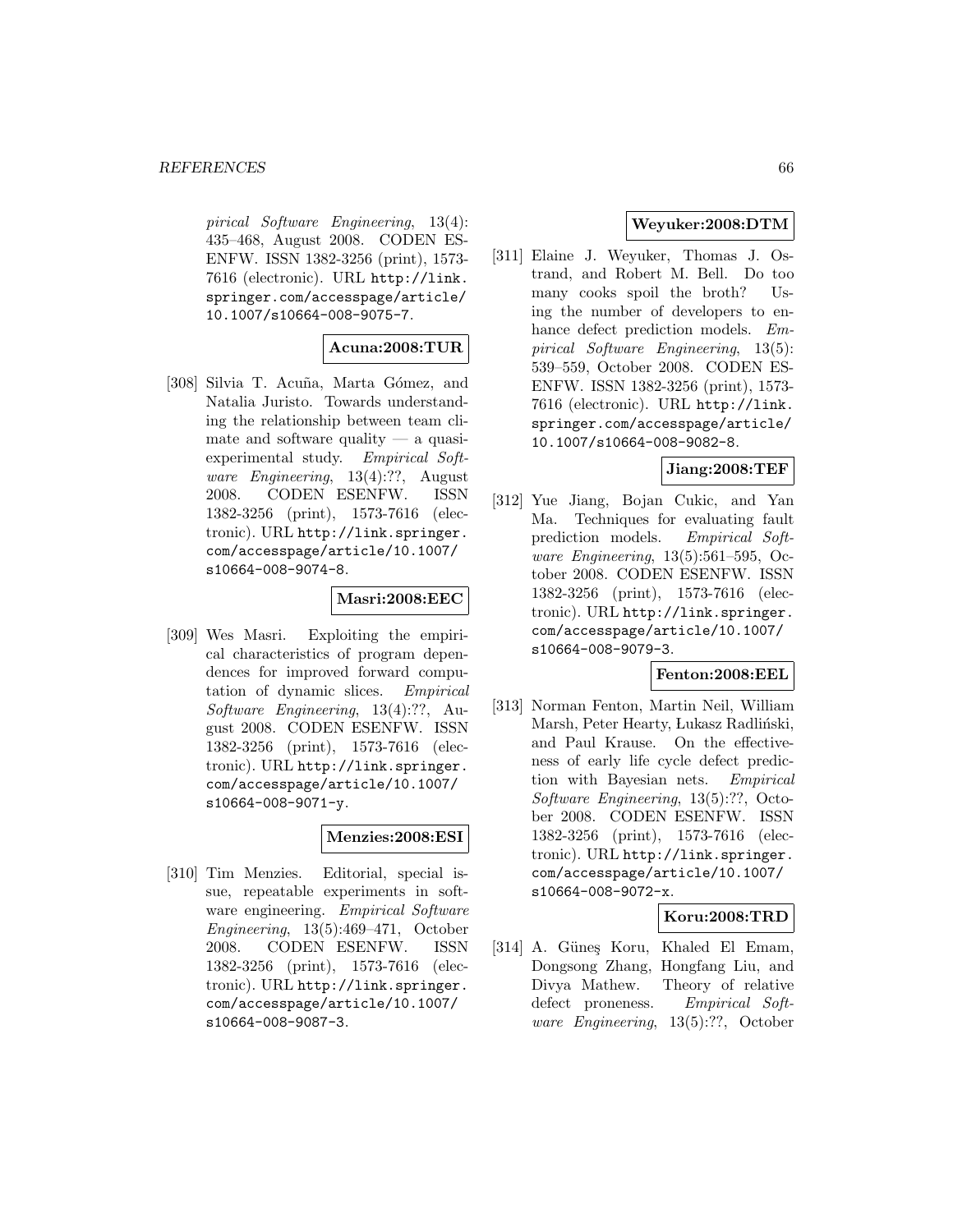2008. CODEN ESENFW. ISSN 1382-3256 (print), 1573-7616 (electronic). URL http://link.springer. com/accesspage/article/10.1007/ s10664-008-9080-x.

## **Sim:2008:GEI**

[315] Susan Elliott Sim and Massimiliano Di Penta. Guest Editors' introduction: special issue from the 13th Working Conference on Reverse Engineering (WCRE 2006). Empirical Software Engineering, 13(6):597– 600, December 2008. CODEN ES-ENFW. ISSN 1382-3256 (print), 1573- 7616 (electronic). URL http://link. springer.com/accesspage/article/ 10.1007/s10664-008-9098-0.

## **Falke:2008:EEC**

[316] Raimar Falke, Pierre Frenzel, and Rainer Koschke. Empirical evaluation of clone detection using syntax suffix trees. Empirical Software Engineering, 13(6):601–643, December 2008. CODEN ESENFW. ISSN 1382-3256 (print), 1573-7616 (electronic). URL http://link.springer. com/accesspage/article/10.1007/ s10664-008-9073-9.

# **Knodel:2008:ERG**

[317] Jens Knodel, Dirk Muthig, and Matthias Naab. An experiment on the role of graphical elements in architecture visualization. Empirical Software Engineering, 13(6):693–726, December 2008. CODEN ESENFW. ISSN 1382-3256 (print), 1573-7616 (electronic). URL http://link.springer. com/accesspage/article/10.1007/ s10664-008-9069-5.

# **Lormans:2008:ICS**

[318] Marco Lormans, Arie van Deursen, and Hans-Gerhard Gross. An industrial case study in reconstructing requirements views. Empirical Software Engineering, 13(6):727–760, December 2008. CODEN ESENFW. ISSN 1382-3256 (print), 1573-7616 (electronic). URL http://link.springer. com/content/pdf/10.1007/s10664- 008-9078-4.pdf.

## **Kapser:2008:CCH**

[319] Cory J. Kapser and Michael W. Godfrey. "Cloning considered harmful" considered harmful: patterns of cloning in software. Empirical Software Engineering, 13(6):??, December 2008. CODEN ESENFW. ISSN 1382-3256 (print), 1573-7616 (electronic). URL http://link.springer. com/accesspage/article/10.1007/ s10664-008-9076-6.

## **Etzkorn:2009:SII**

[320] Letha Etzkorn and Tim Menzies. Special issue on information retrieval for program comprehension. Empirical Software Engineering, 14(1): 1–4, February 2009. CODEN ES-ENFW. ISSN 1382-3256 (print), 1573-7616 (electronic). URL http: //link.springer.com/content/pdf/ 10.1007/s10664-008-9097-1.pdf.

## **Poshyvanyk:2009:UIR**

[321] Denys Poshyvanyk, Andrian Marcus, Rudolf Ferenc, and Tibor Gyimóthy. Using information retrieval based coupling measures for impact analysis. Empirical Software Engineering, 14(1): 5–32, February 2009. CODEN ES-ENFW. ISSN 1382-3256 (print), 1573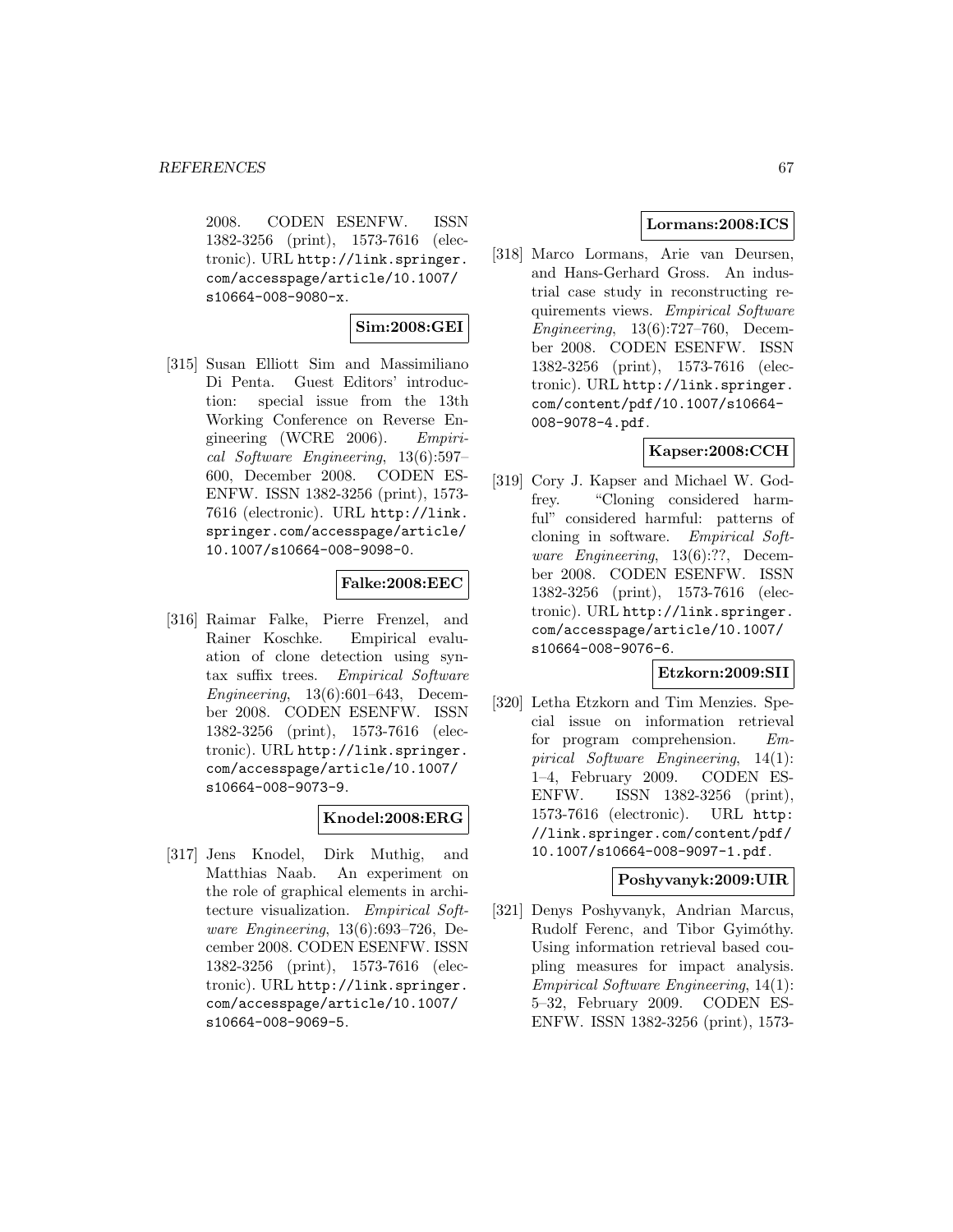7616 (electronic). URL http://link. springer.com/accesspage/article/ 10.1007/s10664-008-9088-2.

## **Tairas:2009:IRP**

[322] Robert Tairas and Jeff Gray. An information retrieval process to aid in the analysis of code clones. Empirical Software Engineering, 14(1): 33–56, February 2009. CODEN ES-ENFW. ISSN 1382-3256 (print), 1573- 7616 (electronic). URL http://link. springer.com/accesspage/article/ 10.1007/s10664-008-9089-1.

## **DeLucia:2009:AIB**

[323] Andrea De Lucia, Rocco Oliveto, and Genoveffa Tortora. Assessing IR-based traceability recovery tools through controlled experiments. Empirical Software Engineering, 14(1):57–92, February 2009. CODEN ESENFW. ISSN 1382-3256 (print), 1573-7616 (electronic). URL http://link.springer. com/accesspage/article/10.1007/ s10664-008-9090-8.

## **Cleary:2009:EAI**

[324] Brendan Cleary, Chris Exton, Jim Buckley, and Michael English. An empirical analysis of information retrieval based concept location techniques in software comprehension. Empirical Software Engineering, 14(1):93– 130, February 2009. CODEN ES-ENFW. ISSN 1382-3256 (print), 1573- 7616 (electronic). URL http://link. springer.com/accesspage/article/ 10.1007/s10664-008-9095-3.

# **Gupta:2009:CSC**

[325] Anita Gupta, Jingyue Li, Reidar Conradi, Harald Rønneberg, and Einar

Landre. A case study comparing defect profiles of a reused framework and of applications reusing it. Empirical Software Engineering, 14(2): 227–255, April 2009. CODEN ES-ENFW. ISSN 1382-3256 (print), 1573- 7616 (electronic). URL http://link. springer.com/accesspage/article/ 10.1007/s10664-008-9081-9.

## **Hewett:2009:MSD**

[326] Rattikorn Hewett and Phongphun Kijsanayothin. On modeling software defect repair time. Empirical Software Engineering, 14(2):??, April 2009. CODEN ESENFW. ISSN 1382-3256 (print), 1573-7616 (electronic). URL http://link.springer. com/accesspage/article/10.1007/ s10664-008-9064-x.

## **Runeson:2009:GCR**

[327] Per Runeson and Martin Höst. Guidelines for conducting and reporting case study research in software engineering. Empirical Software Engineering, 14(2):??, April 2009. CODEN ESENFW. ISSN 1382-3256 (print), 1573-7616 (electronic). URL http: //link.springer.com/content/pdf/ 10.1007/s10664-008-9102-8.pdf.

## **Sfetsos:2009:EIP**

[328] Panagiotis Sfetsos, Ioannis Stamelos, Lefteris Angelis, and Ignatios Deligiannis. An experimental investigation of personality types impact on pair effectiveness in pair programming. Empirical Software Engineering, 14(2):??, April 2009. CODEN ES-ENFW. ISSN 1382-3256 (print), 1573- 7616 (electronic). URL http://link. springer.com/accesspage/article/ 10.1007/s10664-008-9093-5.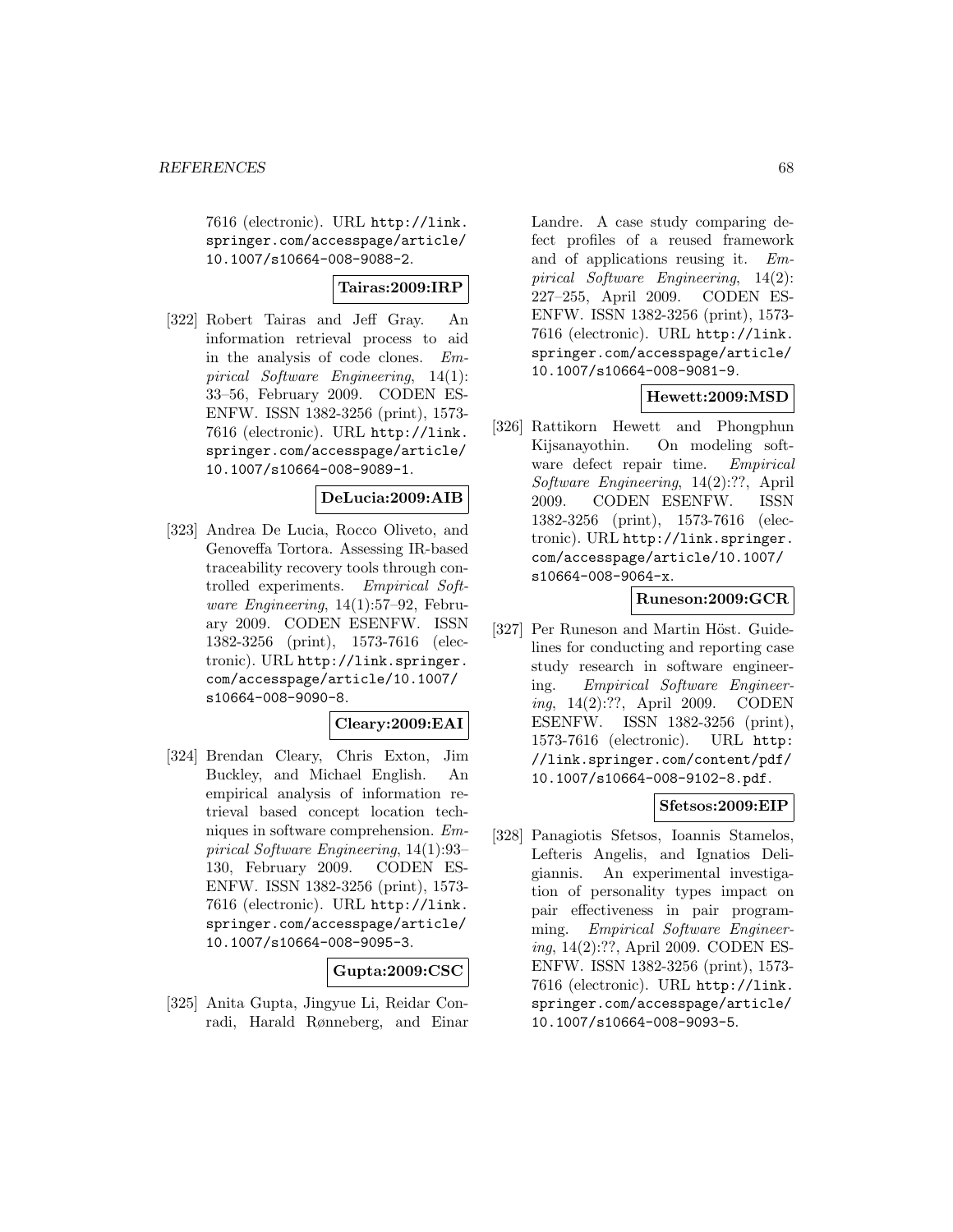## **Diehl:2009:GEI**

[329] Stephan Diehl, Harald C. Gall, and Ahmed E. Hassan. Guest Editors' introduction: special issue on mining software repositories. Empirical Software Engineering, 14(3):257–261, June 2009. CODEN ESENFW. ISSN 1382-3256 (print), 1573-7616 (electronic). URL http://link.springer. com/content/pdf/10.1007/s10664- 009-9110-3.pdf.

#### **Gonzalez-Barahona:2009:MLS**

[330] Jesus M. Gonzalez-Barahona, Gregorio Robles, Martin Michlmayr, Juan José Amor, and Daniel M. German. Macrolevel software evolution: a case study of a large software compilation. Empirical Software Engineering, 14(3):262–285, June 2009. CODEN ESENFW. ISSN 1382-3256 (print), 1573-7616 (electronic). URL http://link.springer. com/content/pdf/10.1007/s10664- 008-9100-x.pdf.

## **Pan:2009:TUB**

[331] Kai Pan, Sunghun Kim, and E. James Whitehead, Jr. Toward an understanding of bug fix patterns. Empirical Software Engineering, 14(3): 286–315, June 2009. CODEN ES-ENFW. ISSN 1382-3256 (print), 1573- 7616 (electronic). URL http://link. springer.com/accesspage/article/ 10.1007/s10664-008-9077-5.

## **Voinea:2009:VQA**

[332] Lucian Voinea and Alexandru Telea. Visual querying and analysis of large software repositories. Empirical Software Engineering, 14(3):316–340, June 2009. CODEN ESENFW. ISSN

1382-3256 (print), 1573-7616 (electronic). URL http://link.springer. com/accesspage/article/10.1007/ s10664-008-9068-6.

## **Smith:2009:GAA**

[333] Ben H. Smith and Laurie Williams. On guiding the augmentation of an automated test suite via mutation analysis. Empirical Software Engineering, 14 (3):341–369, June 2009. CODEN ES-ENFW. ISSN 1382-3256 (print), 1573- 7616 (electronic). URL http://link. springer.com/accesspage/article/ 10.1007/s10664-008-9083-7.

## **Huynh:2009:AVE**

[334] Toan Huynh and James Miller. Another viewpoint on "Evaluating web software reliability based on workload and failure data extracted from server logs". Empirical Software Engineering, 14(4):371–396, August 2009. CODEN ESENFW. ISSN 1382-3256 (print), 1573-7616 (electronic). URL http: //link.springer.com/accesspage/ article/10.1007/s10664-008-9084- 6.

#### **vonWangenheim:2009:EEE**

[335] Christiane Gresse von Wangenheim, Marcello Thiry, and Djone Kochanski. Empirical evaluation of an educational game on software measurement. Empirical Software Engineering, 14(4): 418–452, August 2009. CODEN ES-ENFW. ISSN 1382-3256 (print), 1573- 7616 (electronic). URL http://link. springer.com/accesspage/article/ 10.1007/s10664-008-9092-6.

## **Lee:2009:SAE**

[336] Jihyun Lee, Sungwon Kang, and Chang-Ki Kim. Software architec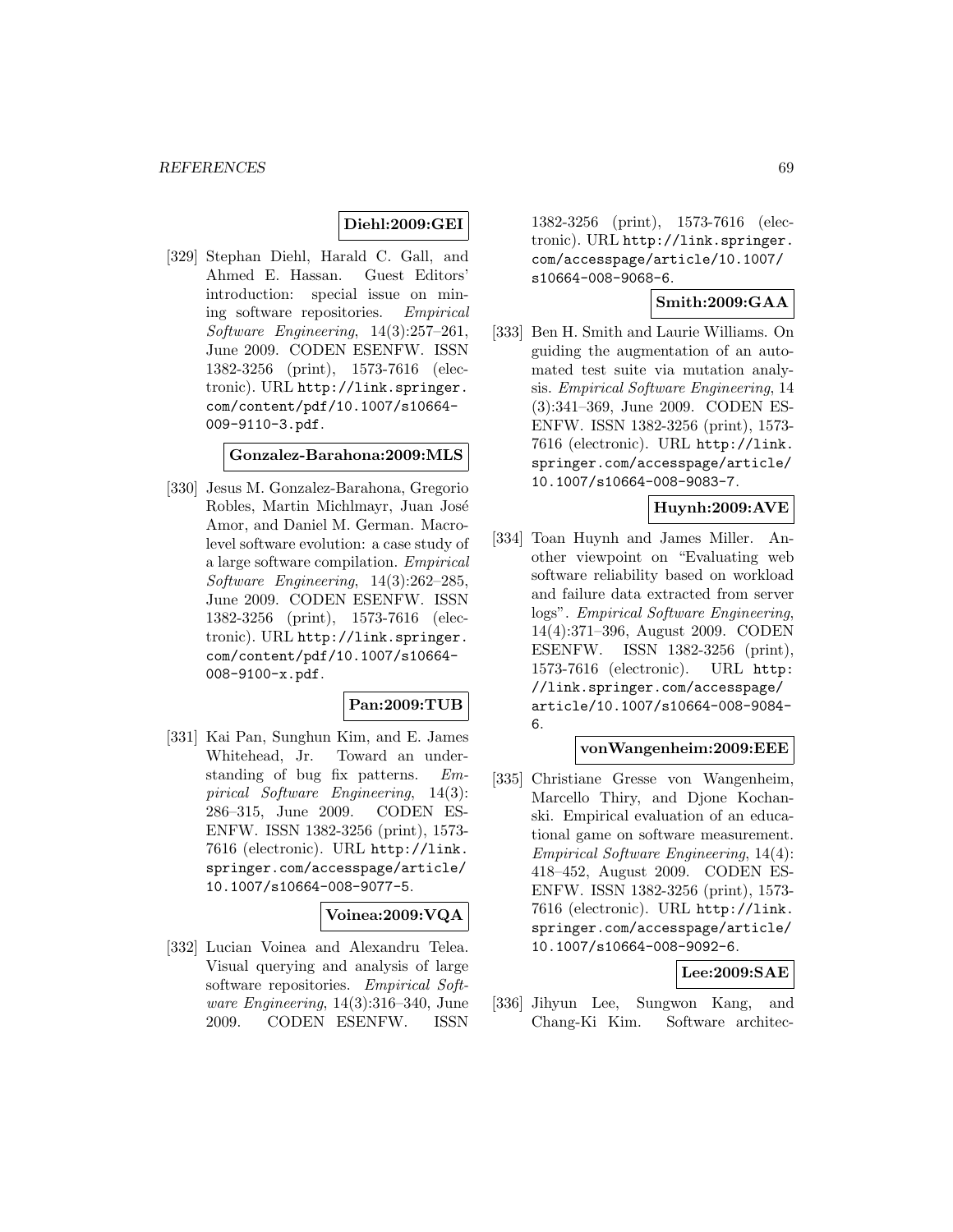ture evaluation methods based on cost benefit analysis and quantitative decision making. Empirical Software Engineering, 14(4):453–475, August 2009. CODEN ESENFW. ISSN 1382-3256 (print), 1573-7616 (electronic). URL http://link.springer. com/accesspage/article/10.1007/ s10664-008-9094-4.

## **Koch:2009:EES**

[337] Stefan Koch. Exploring the effects of SourceForge.net coordination and communication tools on the efficiency of open source projects using data envelopment analysis. Empirical Software Engineering, 14(4):??, August 2009. CODEN ESENFW. ISSN 1382-3256 (print), 1573-7616 (electronic). URL http://link.springer. com/accesspage/article/10.1007/ s10664-008-9086-4.

#### **Dieste:2009:DSS**

[338] Oscar Dieste, Anna Grimán, and Natalia Juristo. Developing search strategies for detecting relevant experiments. Empirical Software Engineering, 14(5): 513–539, October 2009. CODEN ES-ENFW. ISSN 1382-3256 (print), 1573- 7616 (electronic). URL http://link. springer.com/accesspage/article/ 10.1007/s10664-008-9091-7.

## **Turhan:2009:RVC**

[339] Burak Turhan, Tim Menzies, Ayşe B. Bener, and Justin Di Stefano. On the relative value of cross-company and within-company data for defect prediction. Empirical Software Engineering, 14(5):540–578, October 2009. CODEN ESENFW. ISSN 1382-3256 (print), 1573-7616 (electronic). URL http: //link.springer.com/accesspage/

article/10.1007/s10664-008-9103- 7.

# **Lam:2009:EDA**

[340] Alexander Lam and Barry Boehm. Experiences in developing and applying a software engineering technology testbed. Empirical Software Engineering, 14(5):579–601, October 2009. CODEN ESENFW. ISSN 1382-3256 (print), 1573-7616 (electronic). URL http://link.springer. com/accesspage/article/10.1007/ s10664-008-9096-2.

### **El-Attar:2009:SBE**

[341] Mohamed El-Attar and James Miller. A subject-based empirical evaluation of SSUCD's performance in reducing inconsistencies in use case models. Empirical Software Engineering, 14(5):??, October 2009. CODEN ES-ENFW. ISSN 1382-3256 (print), 1573- 7616 (electronic). URL http://link. springer.com/accesspage/article/ 10.1007/s10664-008-9101-9.

## **Li:2009:SNL**

[342] Y. F. Li, M. Xie, and T. N. Goh. A study of the non-linear adjustment for analogy based software cost estimation. Empirical Software Engineering, 14(6): 603–643, December 2009. CODEN ES-ENFW. ISSN 1382-3256 (print), 1573- 7616 (electronic). URL http://link. springer.com/accesspage/article/ 10.1007/s10664-008-9104-6.

## **Herrmann:2009:PCR**

[343] Andrea Herrmann and Barbara Paech. Practical challenges of requirements prioritization based on risk estimation. Empirical Software Engineering, 14(6):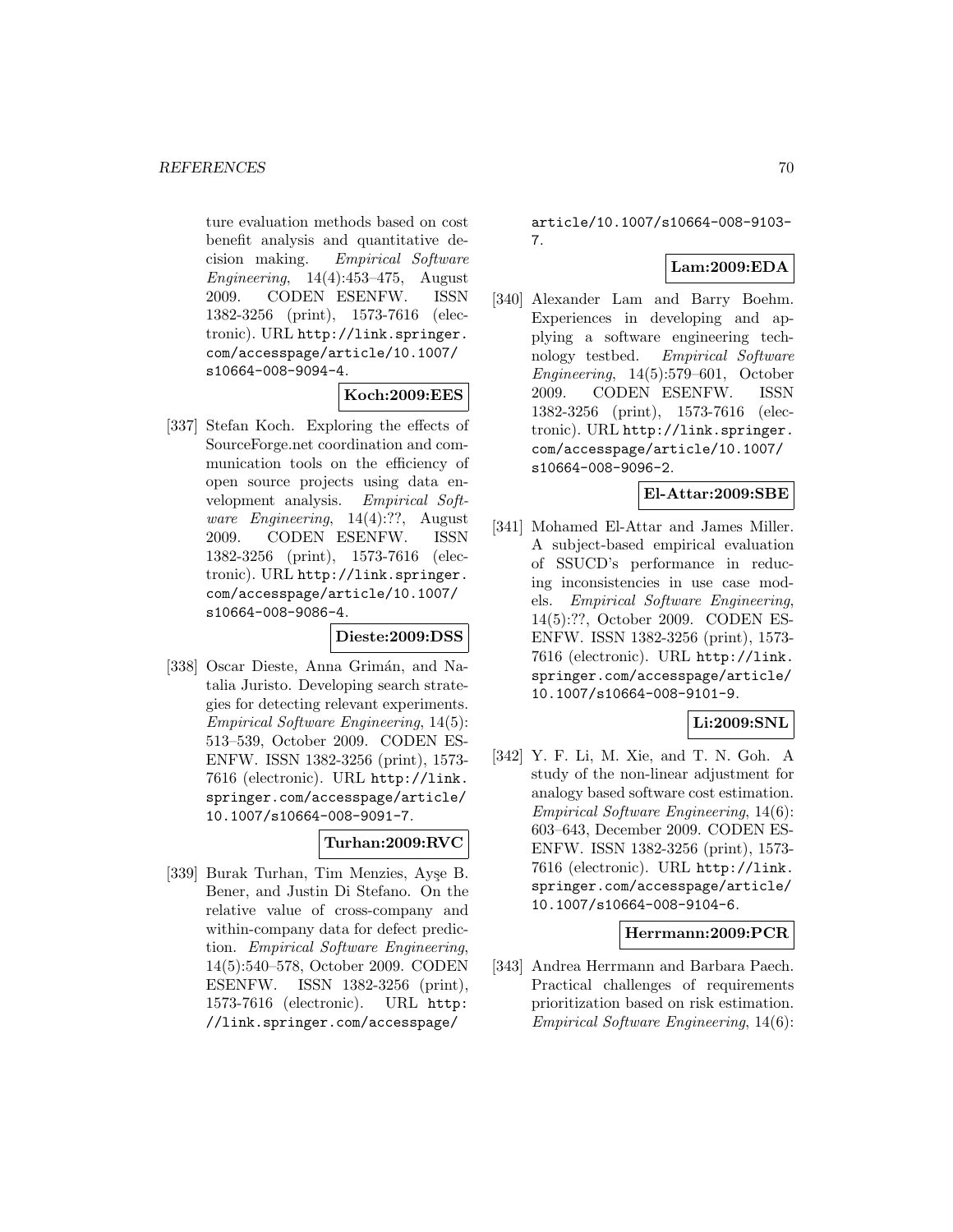644–684, December 2009. CODEN ES-ENFW. ISSN 1382-3256 (print), 1573- 7616 (electronic). URL http://link. springer.com/accesspage/article/ 10.1007/s10664-009-9105-0.

## **Cruz-Lemus:2009:AUU**

[344] José A. Cruz-Lemus, Marcela Genero, M. Esperanza Manso, Sandro Morasca, and Mario Piattini. Assessing the understandability of UML statechart diagrams with composite states — a family of empirical studies. Empirical Software Engineering, 14(6):685– 719, December 2009. CODEN ES-ENFW. ISSN 1382-3256 (print), 1573- 7616 (electronic). URL http://link. springer.com/accesspage/article/ 10.1007/s10664-009-9106-z.

## **Gulesir:2009:EET**

[345] Gürcan Güleşir, Klaas van den Berg, Lodewijk Bergmans, and Mehmet Aksit. Experimental evaluation of a tool for the verification and transformation of source code in eventdriven systems. Empirical Software Engineering, 14(6):720–777, December 2009. CODEN ESENFW. ISSN 1382-3256 (print), 1573-7616 (electronic). URL http://link.springer. com/content/pdf/10.1007/s10664- 009-9107-y.pdf.

### **Thummalapenta:2010:ESM**

[346] Suresh Thummalapenta, Luigi Cerulo, Lerina Aversano, and Massimiliano Di Penta. An empirical study on the maintenance of source code clones. Empirical Software Engineering, 15(1): 1–34, February 2010. CODEN ES-ENFW. ISSN 1382-3256 (print), 1573- 7616 (electronic). URL http://link.

springer.com/accesspage/article/ 10.1007/s10664-009-9108-x.

#### **Carver:2010:CIS**

[347] Jeffrey C. Carver, Letizia Jaccheri, Sandro Morasca, and Forrest Shull. A checklist for integrating student empirical studies with research and teaching goals. Empirical Software Engineering, 15(1):35–59, February 2010. CODEN ESENFW. ISSN 1382-3256 (print), 1573-7616 (electronic). URL http: //link.springer.com/accesspage/ article/10.1007/s10664-009-9109- 9.

## **Azzeh:2010:FGR**

[348] Mohammad Azzeh, Daniel Neagu, and Peter I. Cowling. Fuzzy grey relational analysis for software effort estimation. Empirical Software Engineering, 15(1): 60–90, February 2010. CODEN ES-ENFW. ISSN 1382-3256 (print), 1573- 7616 (electronic). URL http://link. springer.com/accesspage/article/ 10.1007/s10664-009-9113-0.

## **Smite:2010:EEG**

[349] Darja Smite, Claes Wohlin, Tony Gorschek, and Robert Feldt. Empirical evidence in global software engineering: a systematic review. Empirical Software Engineering, 15(1):91– 118, February 2010. CODEN ES-ENFW. ISSN 1382-3256 (print), 1573- 7616 (electronic). URL http://link. springer.com/accesspage/article/ 10.1007/s10664-009-9123-y.

## **Zou:2010:IAR**

[350] Xuchang Zou, Raffaella Settimi, and Jane Cleland-Huang. Improving automated requirements trace re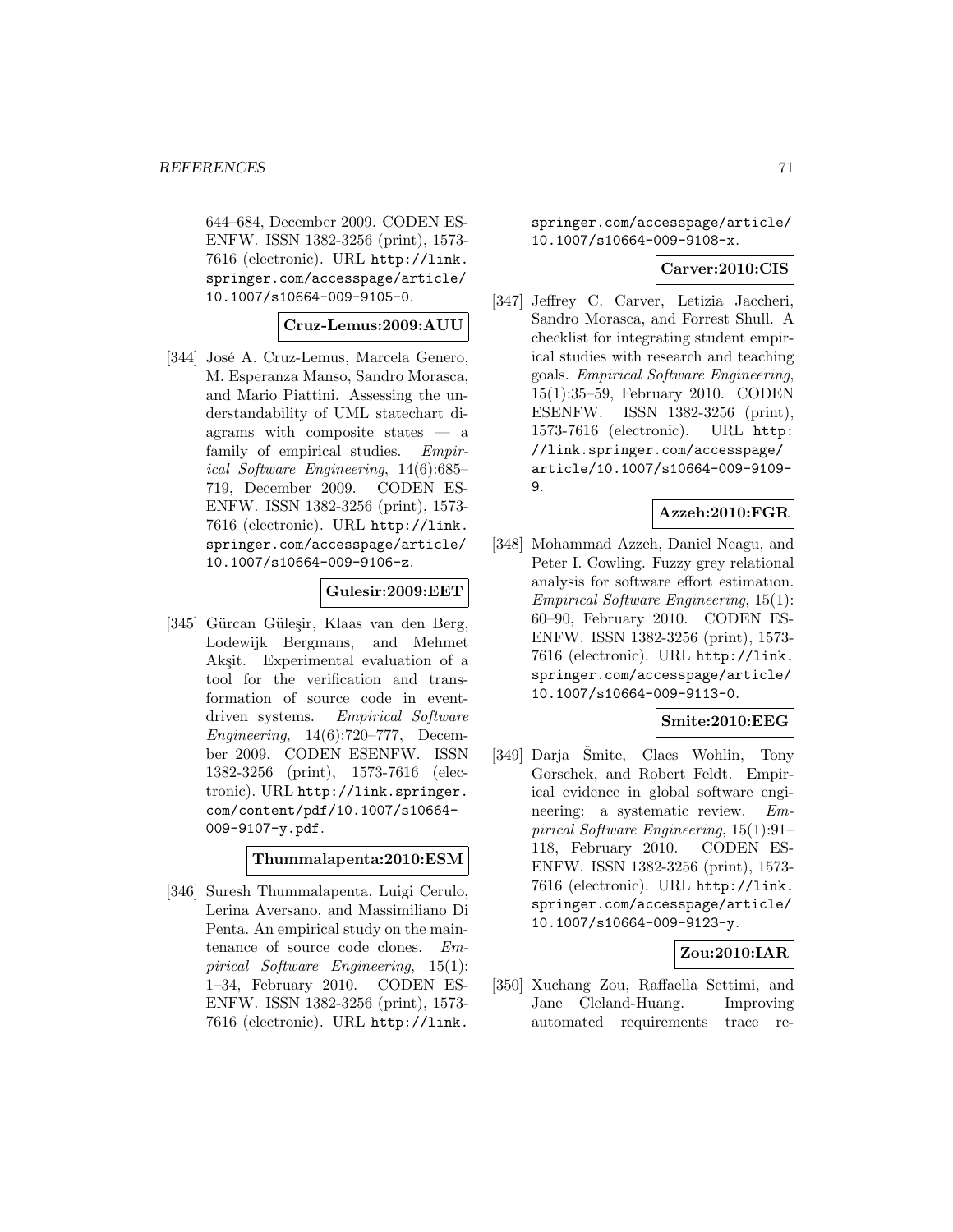trieval: a study of term-based enhancement methods. Empirical Software Engineering, 15(2):119–146, April 2010. CODEN ESENFW. ISSN 1382-3256 (print), 1573-7616 (electronic). URL http://link.springer. com/accesspage/article/10.1007/ s10664-009-9114-z.

#### **Hata:2010:FPM**

[351] Hideaki Hata, Osamu Mizuno, and Tohru Kikuno. Fault-prone module detection using large-scale text features based on spam filtering. Empirical Software Engineering, 15(2): 147–165, April 2010. CODEN ES-ENFW. ISSN 1382-3256 (print), 1573- 7616 (electronic). URL http://link. springer.com/accesspage/article/ 10.1007/s10664-009-9117-9.

#### **Benestad:2010:UCD**

[352] Hans Christian Benestad, Bente Anda, and Erik Arisholm. Understanding cost drivers of software evolution: a quantitative and qualitative investigation of change effort in two evolving software systems. Empirical Software Engineering, 15(2):166–203, April 2010. CODEN ESENFW. ISSN 1382-3256 (print), 1573-7616 (electronic). URL http://link.springer. com/accesspage/article/10.1007/ s10664-009-9118-8.

# **Lee:2010:DAP**

[353] Seiyoung Lee and Hwan-Seung Yong. Distributed Agile: project management in a global environment. Empirical Software Engineering, 15(2): 204–217, April 2010. CODEN ES-ENFW. ISSN 1382-3256 (print), 1573- 7616 (electronic). URL http://link.

springer.com/accesspage/article/ 10.1007/s10664-009-9119-7.

#### **Hackbarth:2010:ASS**

[354] Randy L. Hackbarth, Audris Mockus, John Douglas Palframan, and David M. Weiss. Assessing the state of software in a large enterprise. Empirical Software Engineering, 15(3): 219–249, June 2010. CODEN ES-ENFW. ISSN 1382-3256 (print), 1573- 7616 (electronic). URL http://link. springer.com/accesspage/article/ 10.1007/s10664-009-9120-1.

## **Falessi:2010:AES**

[355] Davide Falessi, Muhammad Ali Babar, Giovanni Cantone, and Philippe Kruchten. Applying empirical software engineering to software architecture: challenges and lessons learned. Empirical Software Engineering, 15(3): 250–276, June 2010. CODEN ES-ENFW. ISSN 1382-3256 (print), 1573- 7616 (electronic). URL http://link. springer.com/accesspage/article/ 10.1007/s10664-009-9121-0.

# **Weyuker:2010:CES**

[356] Elaine J. Weyuker, Thomas J. Ostrand, and Robert M. Bell. Comparing the effectiveness of several modeling methods for fault prediction. Empirical Software Engineering, 15(3): 277–295, June 2010. CODEN ES-ENFW. ISSN 1382-3256 (print), 1573- 7616 (electronic). URL http://link. springer.com/accesspage/article/ 10.1007/s10664-009-9111-2.

## **Gokhale:2010:MMS**

[357] Swapna S. Gokhale and Robert E. Mullen. A multiplicative model of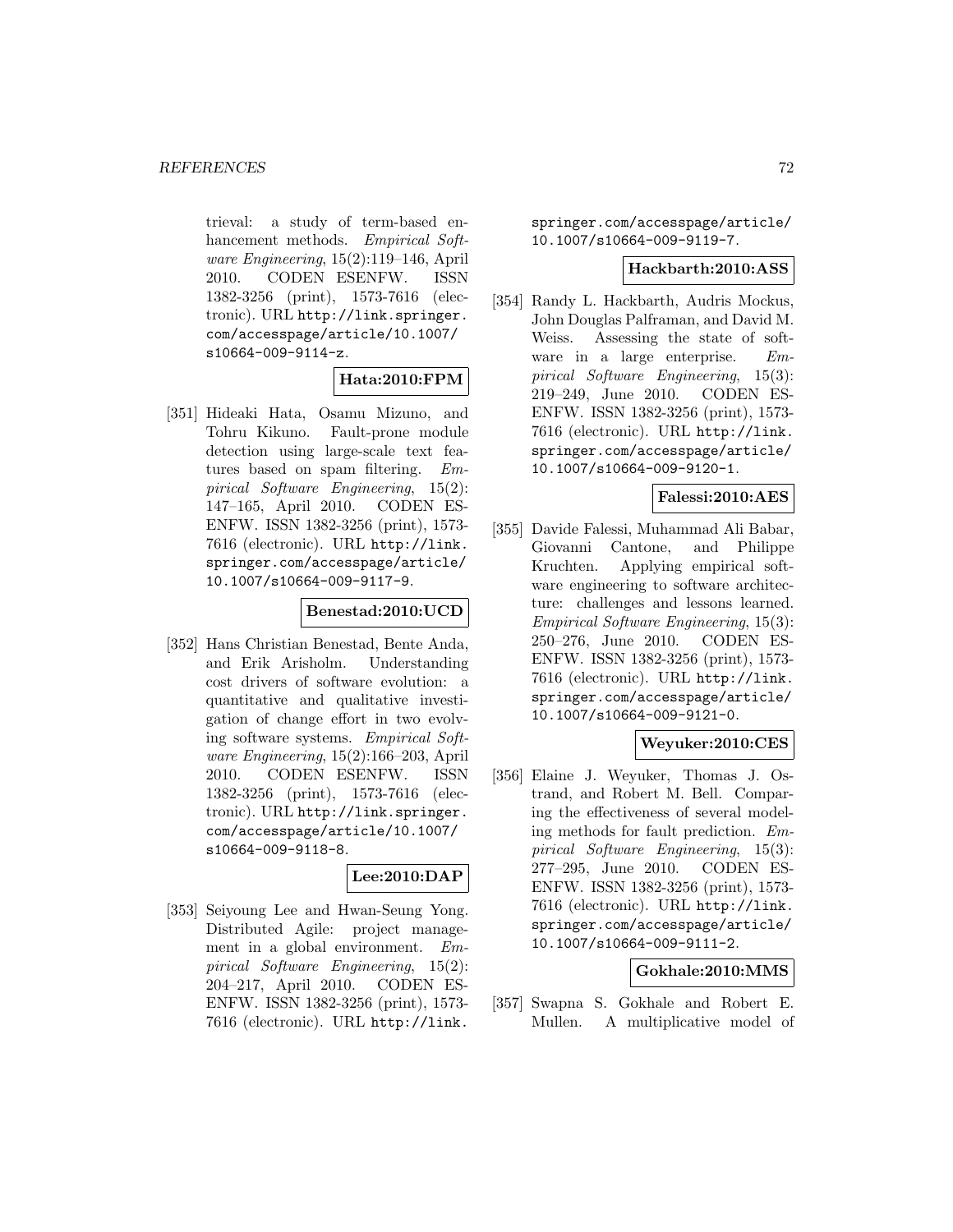software defect repair times. Empirical Software Engineering, 15(3): 296–319, June 2010. CODEN ES-ENFW. ISSN 1382-3256 (print), 1573- 7616 (electronic). URL http://link. springer.com/accesspage/article/ 10.1007/s10664-009-9115-y.

## **Williams:2010:GES**

[358] Laurie Williams. Guest editorial: Special issue on software reliability engineering. Empirical Software Engineering, 15(4):321–322, August 2010. CODEN ESENFW. ISSN 1382-3256 (print), 1573-7616 (electronic). URL http://link.springer. com/content/pdf/10.1007/s10664- 010-9129-5.pdf.

## **Zheng:2010:AQA**

[359] Zibin Zheng and Michael R. Lyu. An adaptive QoS-aware fault tolerance strategy for web services. Empirical Software Engineering, 15(4): 323–345, August 2010. CODEN ES-ENFW. ISSN 1382-3256 (print), 1573- 7616 (electronic). URL http://link. springer.com/accesspage/article/ 10.1007/s10664-009-9126-8.

## **deAlmeida:2010:TPP**

[360] Eduardo Cunha de Almeida, Gerson Sunyé, Yves Le Traon, and Patrick Valduriez. Testing peer-to-peer systems. Empirical Software Engineering, 15(4): 346–379, August 2010. CODEN ES-ENFW. ISSN 1382-3256 (print), 1573- 7616 (electronic). URL http://link. springer.com/accesspage/article/ 10.1007/s10664-009-9124-x.

## **Sarbu:2010:POB**

[361] Constantin Sârbu, Andréas Johansson, Neeraj Suri, and Nachiappan Na-

gappan. Profiling the operational behavior of OS device drivers. Empirical Software Engineering, 15(4): 380–422, August 2010. CODEN ES-ENFW. ISSN 1382-3256 (print), 1573- 7616 (electronic). URL http://link. springer.com/accesspage/article/ 10.1007/s10664-009-9122-z.

# **Klas:2010:SPC**

[362] Michael Kläs, Haruka Nakao, Frank Elberzhager, and Jürgen Münch. Support planning and controlling of early quality assurance by combining expert judgment and defect data — a case study. Empirical Software Engineering, 15(4):423–454, August 2010. CODEN ESENFW. ISSN 1382-3256 (print), 1573-7616 (electronic). URL http: //link.springer.com/accesspage/ article/10.1007/s10664-009-9112- 1.

## **DeLucia:2010:ECU**

[363] Andrea De Lucia, Carmine Gravino, Rocco Oliveto, and Genoveffa Tortora. An experimental comparison of ER and UML class diagrams for data modelling. Empirical Software Engineering, 15(5):455–492, October 2010. CODEN ESENFW. ISSN 1382-3256 (print), 1573-7616 (electronic). URL http: //link.springer.com/accesspage/ article/10.1007/s10664-009-9127- 7.

## **Porras:2010:ESE**

[364] Gerardo Cepeda Porras and Yann-Gaël Guéhéneuc. An empirical study on the efficiency of different design pattern representations in UML class diagrams. Empirical Software Engineering, 15(5): 493–522, October 2010. CODEN ES-ENFW. ISSN 1382-3256 (print), 1573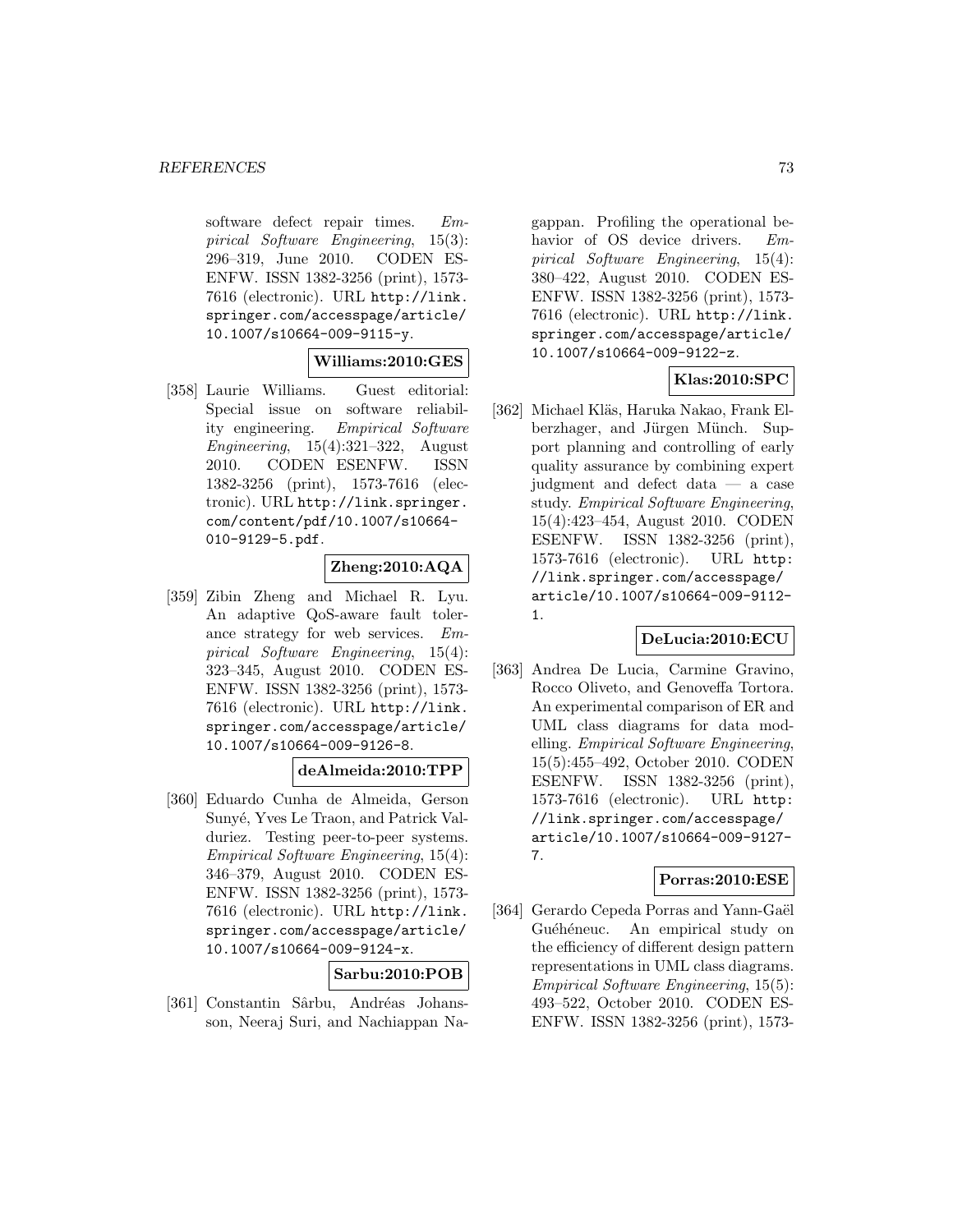7616 (electronic). URL http://link. springer.com/accesspage/article/ 10.1007/s10664-009-9125-9.

## **Mittas:2010:LLS**

[365] Nikolaos Mittas and Lefteris Angelis. LSEbA: least squares regression and estimation by analogy in a semi-parametric model for software cost estimation. Empirical Software Engineering, 15(5):523–555, October 2010. CODEN ESENFW. ISSN 1382-3256 (print), 1573-7616 (electronic). URL http://link.springer. com/accesspage/article/10.1007/ s10664-010-9128-6.

#### **Huynh:2010:EIO**

[366] Toan Huynh and James Miller. An empirical investigation into open source web applications' implementation vulnerabilities. *Empirical Software En*gineering, 15(5):556–576, October 2010. CODEN ESENFW. ISSN 1382-3256 (print), 1573-7616 (electronic). URL http://link.springer. com/accesspage/article/10.1007/ s10664-010-9131-y.

## **Koru:2010:TTR**

[367] Gunes Koru, Hongfang Liu, Dongsong Zhang, and Khaled El Emam. Testing the theory of relative defect proneness for closed-source software. Empirical Software Engineering, 15(6):577– 598, December 2010. CODEN ES-ENFW. ISSN 1382-3256 (print), 1573- 7616 (electronic). URL http://link. springer.com/accesspage/article/ 10.1007/s10664-010-9132-x.

**Michaelides:2010:MFE**

[368] George Michaelides, Chris Thomson, and Stephen Wood. Measuring fidelity

to Extreme programming: a psychometric approach. Empirical Software Engineering, 15(6):599–617, December 2010. CODEN ESENFW. ISSN 1382-3256 (print), 1573-7616 (electronic). URL http://link.springer. com/accesspage/article/10.1007/ s10664-010-9130-z.

## **Kitchenham:2010:RSL**

[369] Barbara A. Kitchenham, Pearl Brereton, Mark Turner, Mahmood K. Niazi, Stephen Linkman, Rialette Pretorius, and David Budgen. Refining the systematic literature review process two participant-observer case studies. Empirical Software Engineering, 15(6): 618–653, December 2010. CODEN ES-ENFW. ISSN 1382-3256 (print), 1573- 7616 (electronic). URL http://link. springer.com/accesspage/article/ 10.1007/s10664-010-9134-8.

## **Petersen:2010:EMP**

[370] Kai Petersen and Claes Wohlin. The effect of moving from a plan-driven to an incremental software development approach with Agile practices. Empirical Software Engineering, 15(6):654– 693, December 2010. CODEN ES-ENFW. ISSN 1382-3256 (print), 1573- 7616 (electronic). URL http://link. springer.com/accesspage/article/ 10.1007/s10664-010-9136-6.

## **DiPenta:2011:ISI**

[371] Massimiliano Di Penta and Simon Poulding. Introduction to the special issue on search based software engineering. Empirical Software Engineering, 16(1):1–4, February 2011. CODEN ESENFW. ISSN 1382-3256 (print), 1573-7616 (electronic). URL http: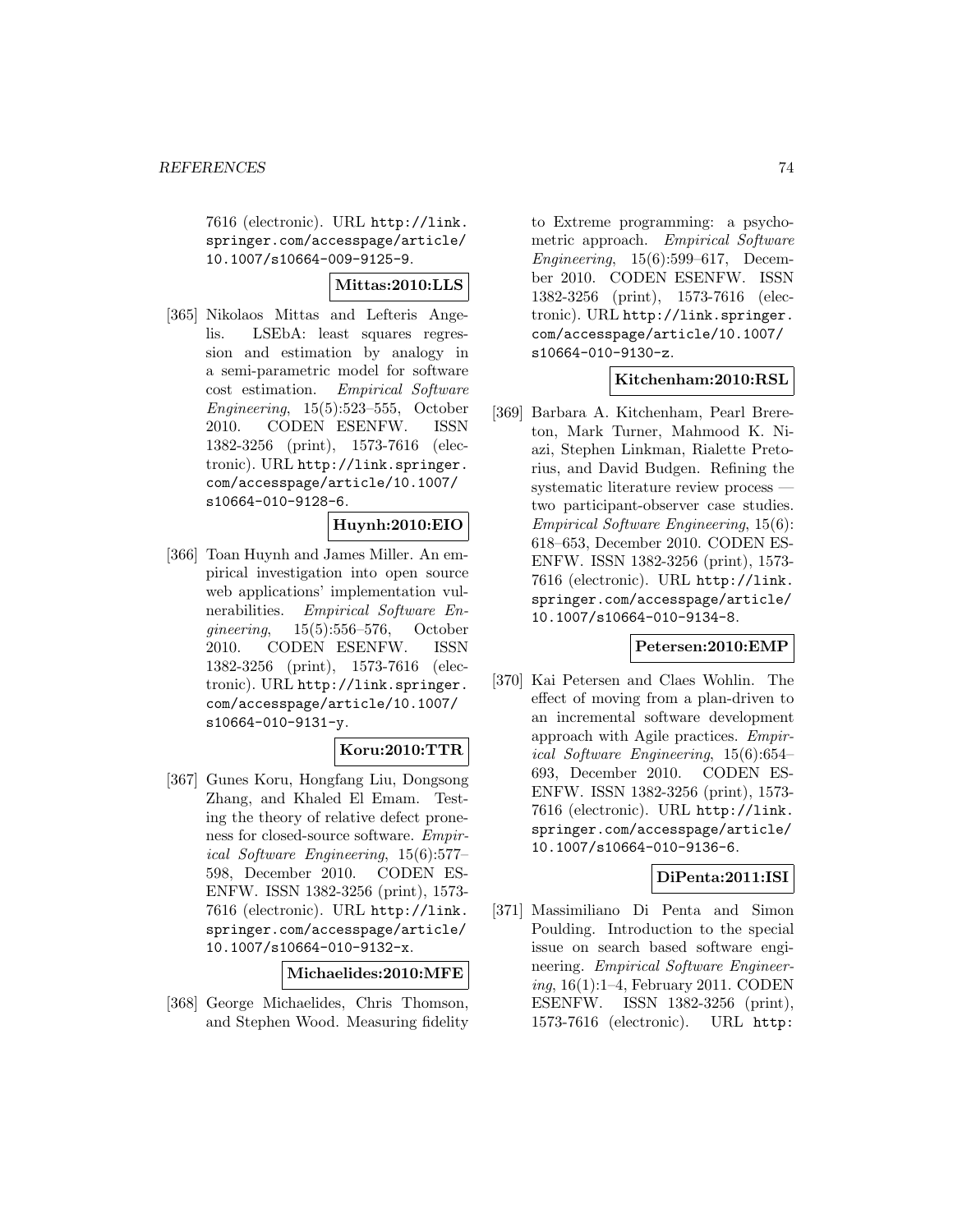//link.springer.com/content/pdf/ 10.1007/s10664-011-9154-z.pdf.

## **Bate:2011:WAM**

[372] Iain Bate and Usman Khan. WCET analysis of modern processors using multi-criteria optimisation. Empirical Software Engineering, 16(1):5– 28, February 2011. CODEN ES-ENFW. ISSN 1382-3256 (print), 1573- 7616 (electronic). URL http://link. springer.com/accesspage/article/ 10.1007/s10664-010-9133-9.

## **Durillo:2011:SBO**

[373] Juan J. Durillo, Yuanyuan Zhang, Enrique Alba, Mark Harman, and Antonio J. Nebro. A study of the biobjective next release problem. Empirical Software Engineering, 16(1): 29–60, February 2011. CODEN ES-ENFW. ISSN 1382-3256 (print), 1573- 7616 (electronic). URL http://link. springer.com/accesspage/article/ 10.1007/s10664-010-9147-3.

## **Garvin:2011:EIM**

[374] Brady J. Garvin, Myra B. Cohen, and Matthew B. Dwyer. Evaluating improvements to a meta-heuristic search for constrained interaction testing. Empirical Software Engineering, 16(1):61– 102, February 2011. CODEN ES-ENFW. ISSN 1382-3256 (print), 1573- 7616 (electronic). URL http://link. springer.com/accesspage/article/ 10.1007/s10664-010-9135-7.

## **Marchetto:2011:USB**

[375] Alessandro Marchetto and Paolo Tonella. Using search-based algorithms for Ajax event sequence generation during testing. Empirical Software

Engineering,  $16(1):103-140$ , February 2011. CODEN ESENFW. ISSN 1382-3256 (print), 1573-7616 (electronic). URL http://link.springer. com/accesspage/article/10.1007/ s10664-010-9149-1.

## **Kpodjedo:2011:DEM**

[376] Segla Kpodjedo, Filippo Ricca, Philippe Galinier, Yann-Gaël Guéhéneuc, and Giuliano Antoniol. Design evolution metrics for defect prediction in object oriented systems. Empirical Software Engineering,  $16(1):141-175$ , February 2011. CODEN ESENFW. ISSN 1382-3256 (print), 1573-7616 (electronic). URL http://link.springer. com/accesspage/article/10.1007/ s10664-010-9151-7.

### **Bannerman:2011:MCS**

[377] Steve Bannerman and Andrew Martin. A multiple comparative study of test-with development product changes and their effects on team speed and product quality. Empirical Software Engineering, 16(2):177–210, April 2011. CODEN ESENFW. ISSN 1382-3256 (print), 1573-7616 (electronic). URL http://link.springer. com/accesspage/article/10.1007/ s10664-010-9137-5.

## **Corazza:2011:IUS**

[378] Anna Corazza, Sergio Di Martino, Filomena Ferrucci, Carmine Gravino, and Emilia Mendes. Investigating the use of support vector regression for web effort estimation. Empirical Software Engineering, 16(2):211–243, April 2011. CODEN ESENFW. ISSN 1382-3256 (print), 1573-7616 (electronic). URL http://link.springer.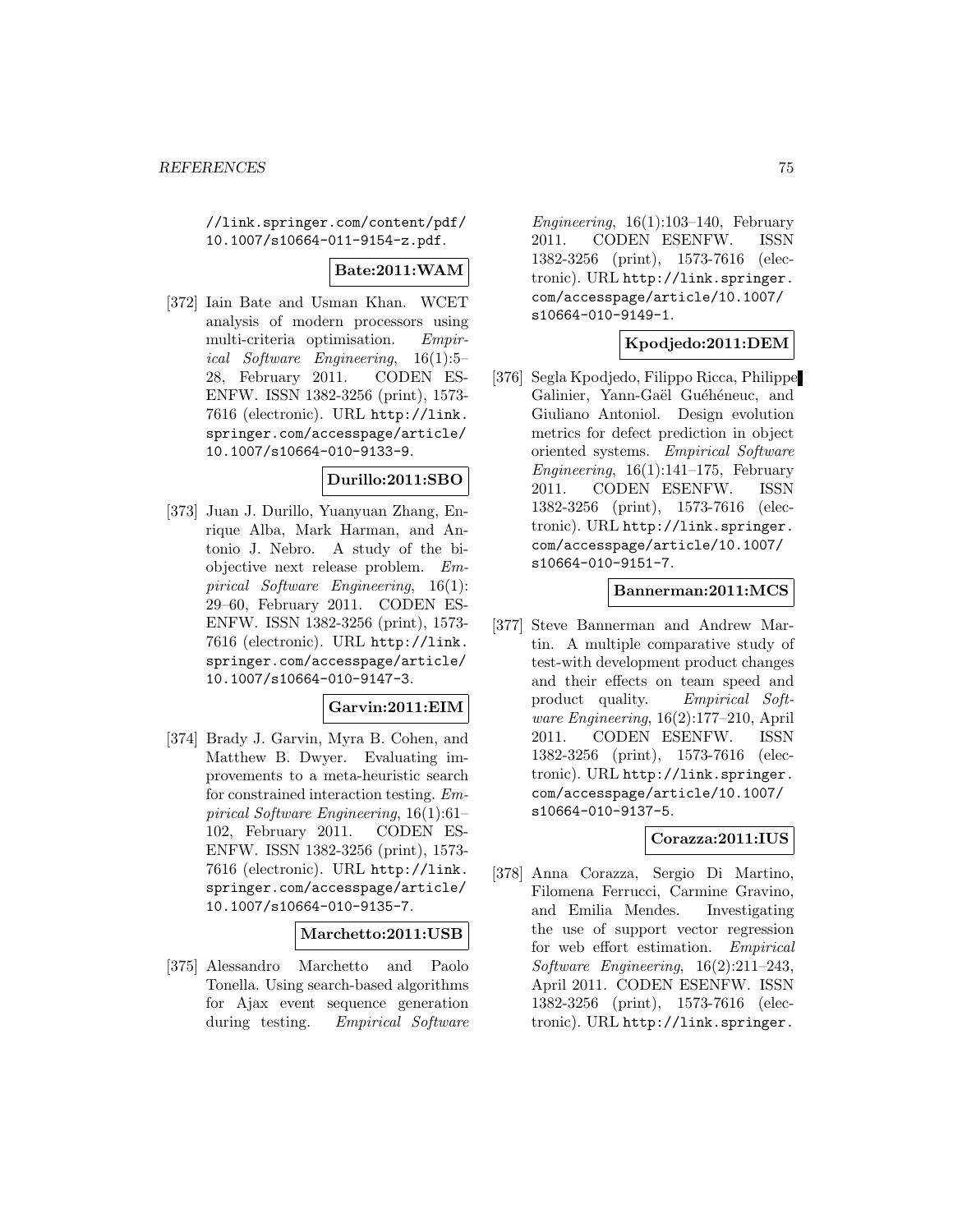com/accesspage/article/10.1007/ s10664-010-9138-4.

#### **Budgen:2011:RCP**

[379] David Budgen, Andy J. Burn, and Barbara Kitchenham. Reporting computing projects through structured abstracts: a quasi-experiment. Empirical Software Engineering, 16(2): 244–277, April 2011. CODEN ES-ENFW. ISSN 1382-3256 (print), 1573- 7616 (electronic). URL http://link. springer.com/accesspage/article/ 10.1007/s10664-010-9139-3.

## **Hofman:2011:BES**

[380] Radosław Hofman. Behavioral economics in software quality engineering. Empirical Software Engineering, 16(2): 278–293, April 2011. CODEN ES-ENFW. ISSN 1382-3256 (print), 1573- 7616 (electronic). URL http://link. springer.com/accesspage/article/ 10.1007/s10664-010-9140-x.

#### **Juristo:2011:RNE**

[381] Natalia Juristo and Sira Vegas. The role of non-exact replications in software engineering experiments. Empirical Software Engineering, 16(3): 295–324, June 2011. CODEN ES-ENFW. ISSN 1382-3256 (print), 1573- 7616 (electronic). URL http://link. springer.com/accesspage/article/ 10.1007/s10664-010-9141-9.

#### **Zaidman:2011:SCE**

[382] Andy Zaidman, Bart Van Rompaey, Arie van Deursen, and Serge Demeyer. Studying the co-evolution of production and test code in open source and industrial developer test processes through repository mining. Empirical Software Engineering, 16(3):325–364,

June 2011. CODEN ESENFW. ISSN 1382-3256 (print), 1573-7616 (electronic). URL http://link.springer. com/content/pdf/10.1007/s10664- 010-9143-7.pdf.

## **Ivarsson:2011:MER**

[383] Martin Ivarsson and Tony Gorschek. A method for evaluating rigor and industrial relevance of technology evaluations. Empirical Software Engineering, 16(3):365–395, June 2011. CODEN ES-ENFW. ISSN 1382-3256 (print), 1573- 7616 (electronic). URL http://link. springer.com/accesspage/article/ 10.1007/s10664-010-9146-4.

## **Posnett:2011:ESI**

[384] Daryl Posnett, Christian Bird, and Prem Devanbu. An empirical study on the influence of pattern roles on change-proneness. Empirical Software Engineering, 16(3):396–423, June 2011. CODEN ESENFW. ISSN 1382-3256 (print), 1573-7616 (electronic). URL http://link.springer. com/content/pdf/10.1007/s10664- 010-9148-2.pdf.

## **Dybaa:2011:QRS**

[385] Tore Dybå, Rafael Prikladnicki, Kari Rönkkö, Carolyn Seaman, and Jonathan Sillito. Qualitative research in software engineering. Empirical Software Engineering, 16(4):425–429, August 2011. CODEN ESENFW. ISSN 1382-3256 (print), 1573-7616 (electronic). URL http://link.springer. com/content/pdf/10.1007/s10664- 011-9163-y.pdf.

## **McLeod:2011:QRS**

[386] Laurie McLeod, Stephen G. Mac-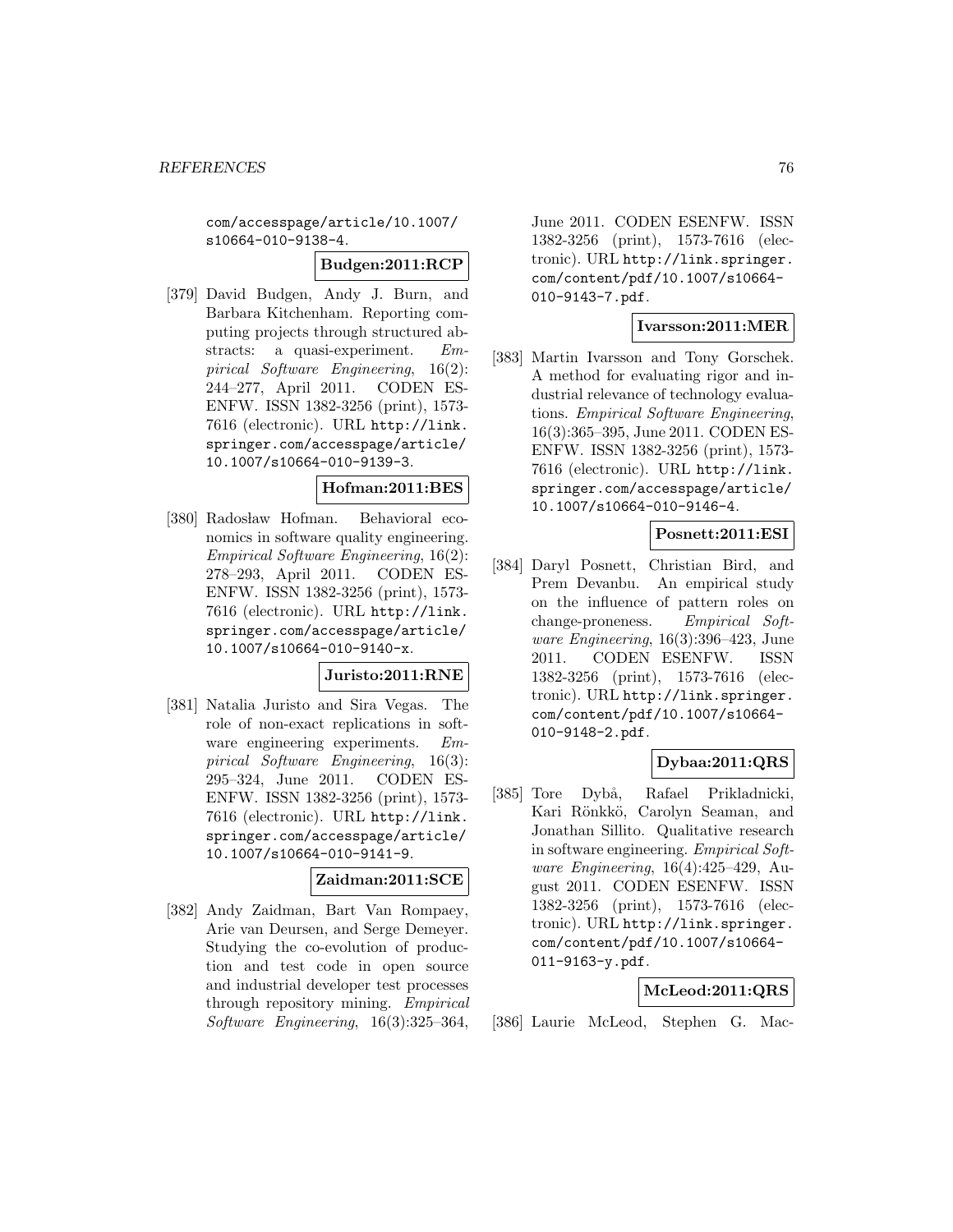Donell, and Bill Doolin. Qualitative research on software development: a longitudinal case study methodology. Empirical Software Engineering, 16(4): 430–459, August 2011. CODEN ES-ENFW. ISSN 1382-3256 (print), 1573- 7616 (electronic). URL http://link. springer.com/accesspage/article/ 10.1007/s10664-010-9153-5.

# **Sim:2011:GWS**

[387] Susan Elliott Sim and Thomas A. Alspaugh. Getting the whole story: an experience report on analyzing data elicited using the war stories procedure. Empirical Software Engineering, 16(4):460–486, August 2011. CODEN ESENFW. ISSN 1382-3256 (print), 1573-7616 (electronic). URL http: //link.springer.com/content/pdf/ 10.1007/s10664-011-9157-9.pdf.

## **Adolph:2011:UGT**

[388] Steve Adolph, Wendy Hall, and Philippe Kruchten. Using grounded theory to study the experience of software development. Empirical Software Engineering, 16(4):487–513, August 2011. CODEN ESENFW. ISSN 1382-3256 (print), 1573-7616 (electronic). URL http://link.springer. com/accesspage/article/10.1007/ s10664-010-9152-6.

## **Prechelt:2011:SRM**

[389] Lutz Prechelt and Christopher Oezbek. The search for a research method for studying OSS process innovation. Empirical Software Engineering, 16(4): 514–537, August 2011. CODEN ES-ENFW. ISSN 1382-3256 (print), 1573- 7616 (electronic). URL http://link. springer.com/accesspage/article/ 10.1007/s10664-011-9160-1.

## **Arias:2011:PDS**

[390] Trosky B. Callo Arias, Pieter van der Spek, and Paris Avgeriou. A practicedriven systematic review of dependency analysis solutions. Empirical Software Engineering, 16(5):544–586, October 2011. CODEN ESENFW. ISSN 1382-3256 (print), 1573-7616 (electronic). URL http://link.springer. com/content/pdf/10.1007/s10664- 011-9158-8.pdf.

## **Martens:2011:MCB**

[391] Anne Martens, Heiko Koziolek, Lutz Prechelt, and Ralf Reussner. From monolithic to component-based performance evaluation of software architectures. Empirical Software Engineering, 16(5):587–622, October 2011. CODEN ESENFW. ISSN 1382-3256 (print), 1573-7616 (electronic). URL http: //link.springer.com/accesspage/ article/10.1007/s10664-010-9142- 8.

## **Wermelinger:2011:AAE**

[392] Michel Wermelinger, Yijun Yu, Angela Lozano, and Andrea Capiluppi. Assessing architectural evolution: a case study. Empirical Software Engineering, 16(5):623–666, October 2011. CODEN ESENFW. ISSN 1382-3256 (print), 1573-7616 (electronic). URL http: //link.springer.com/accesspage/ article/10.1007/s10664-011-9164 x.

## **Li:2011:CMC**

[393] Zude Li, Nazim H. Madhavji, Syed Shariyar Murtaza, Mechelle Gittens, Andriy V. Miranskyy, David Godwin, and Enzo Cialini. Characteristics of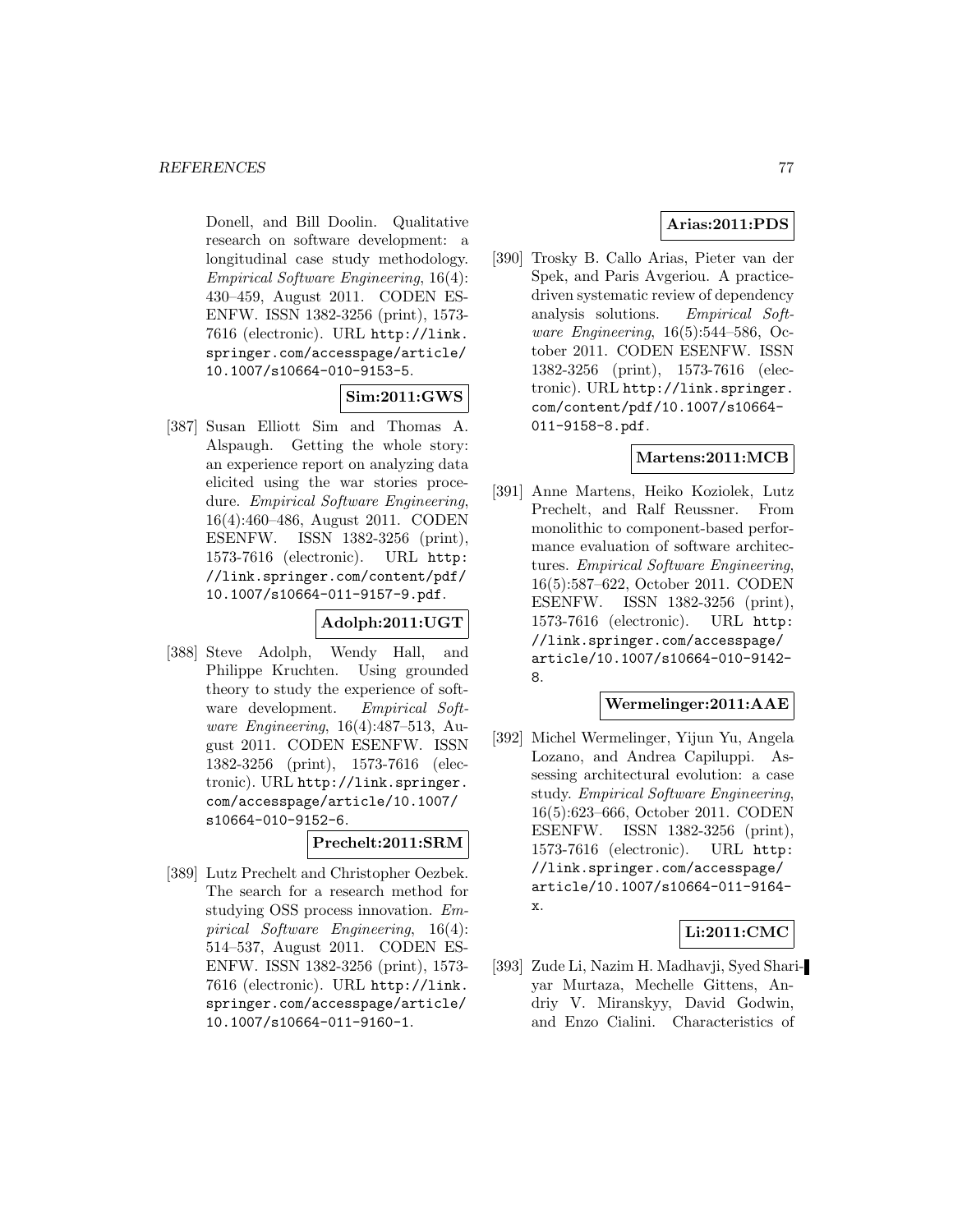multiple-component defects and architectural hotspots: a large system case study. Empirical Software Engineering, 16(5):667–702, October 2011. CODEN ESENFW. ISSN 1382-3256 (print), 1573-7616 (electronic). URL http: //link.springer.com/accesspage/ article/10.1007/s10664-011-9155 y.

## **Babar:2011:ERS**

[394] Muhammad Ali Babar, Patricia Lago, and Arie Van Deursen. Empirical research in software architecture: opportunities, challenges, and approaches. Empirical Software Engineering, 16 (5):??, October 2011. CODEN ES-ENFW. ISSN 1382-3256 (print), 1573-7616 (electronic). URL http: //link.springer.com/content/pdf/ 10.1007/s10664-011-9168-6.pdf.

## **Robillard:2011:FSA**

[395] Martin P. Robillard and Robert De-Line. A field study of API learning obstacles. Empirical Software Engineering, 16(6):703–732, December 2011. CODEN ESENFW. ISSN 1382-3256 (print), 1573-7616 (electronic). URL http://link.springer. com/accesspage/article/10.1007/ s10664-010-9150-8.

## **Gonzales:2011:EUR**

[396] Carol K. Gonzales and Gondy Leroy. Eliciting user requirements using Appreciative Inquiry. Empirical Software Engineering, 16(6):733–772, December 2011. CODEN ESENFW. ISSN 1382-3256 (print), 1573-7616 (electronic). URL http://link.springer. com/accesspage/article/10.1007/ s10664-011-9156-x.

# **Revelle:2011:UST**

[397] Meghan Revelle, Malcom Gethers, and Denys Poshyvanyk. Using structural and textual information to capture feature coupling in object-oriented software. Empirical Software Engineering, 16(6):773–811, December 2011. CODEN ESENFW. ISSN 1382-3256 (print), 1573-7616 (electronic). URL http://link.springer. com/accesspage/article/10.1007/ s10664-011-9159-7.

## **Herbold:2011:COT**

[398] Steffen Herbold, Jens Grabowski, and Stephan Waack. Calculation and optimization of thresholds for sets of software metrics. Empirical Software Engineering, 16(6):812–841, December 2011. CODEN ESENFW. ISSN 1382-3256 (print), 1573-7616 (electronic). URL http://link.springer. com/content/pdf/10.1007/s10664- 011-9162-z.pdf.

## **Menzies:2012:SIR**

[399] Tim Menzies and Martin Shepperd. Special issue on repeatable results in software engineering prediction. Empirical Software Engineering, 17(1– 2):1–17, February 2012. CODEN ESENFW. ISSN 1382-3256 (print), 1573-7616 (electronic). URL http: //link.springer.com/content/pdf/ 10.1007/s10664-011-9193-5.pdf.

## **Murphy:2012:DBG**

[400] Brendan Murphy. The difficulties of building generic reliability models for software. Empirical Software Engineering,  $17(1-2):18-22$ , February 2012. CODEN ESENFW. ISSN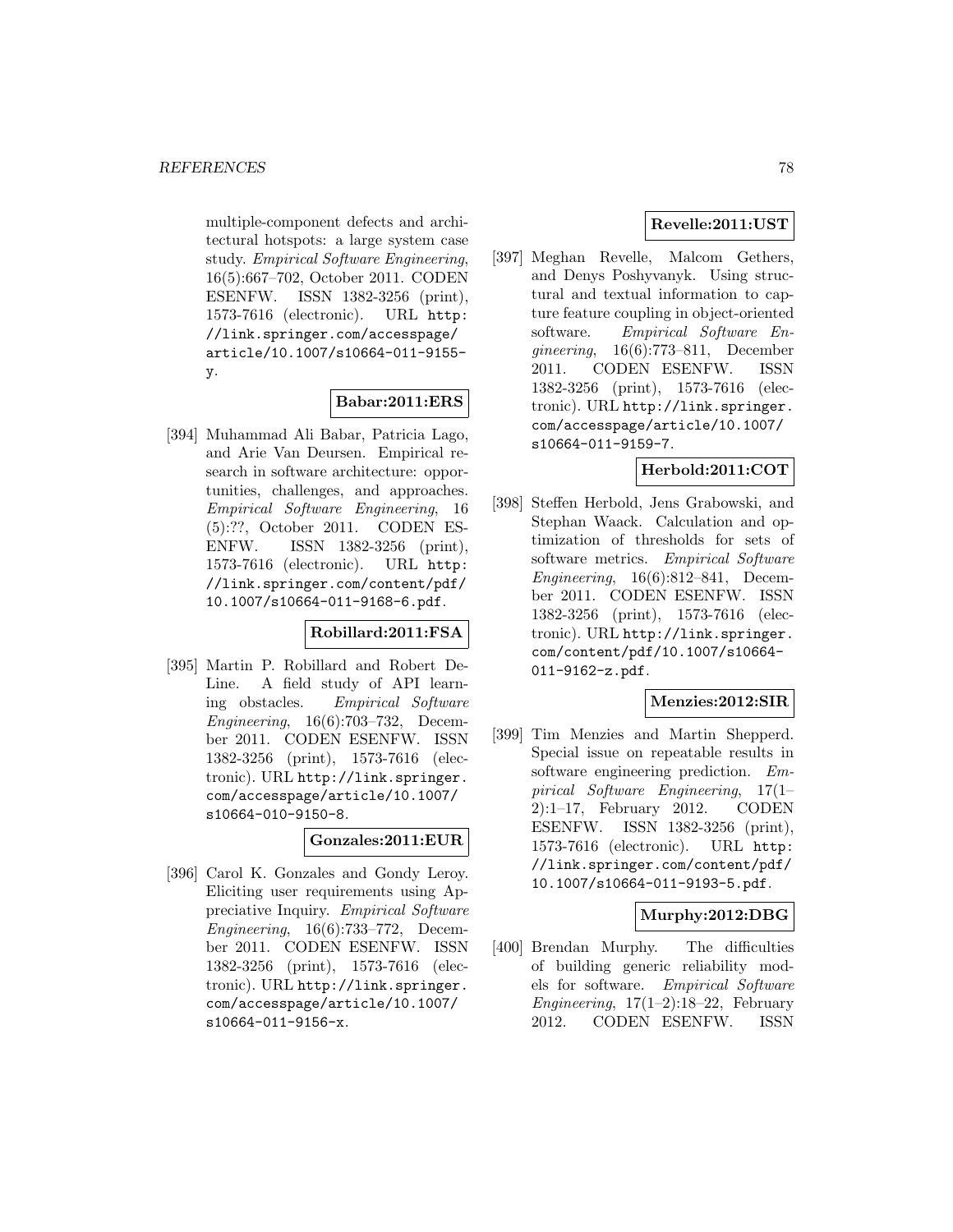1382-3256 (print), 1573-7616 (electronic). URL http://link.springer. com/accesspage/article/10.1007/ s10664-011-9184-6.

### **Myrtveit:2012:VRE**

[401] Ingunn Myrtveit and Erik Stensrud. Validity and reliability of evaluation procedures in comparative studies of effort prediction models. Empirical Software Engineering, 17(1–2):23– 33, February 2012. CODEN ES-ENFW. ISSN 1382-3256 (print), 1573- 7616 (electronic). URL http://link. springer.com/accesspage/article/ 10.1007/s10664-011-9183-7.

## **Mittas:2012:PTB**

[402] Nikolaos Mittas and Lefteris Angelis. A permutation test based on regression error characteristic curves for software cost estimation models. Empirical Software Engineering, 17(1–2): 34–61, February 2012. CODEN ES-ENFW. ISSN 1382-3256 (print), 1573- 7616 (electronic). URL http://link. springer.com/accesspage/article/ 10.1007/s10664-011-9177-5.

## **Turhan:2012:DSP**

[403] Burak Turhan. On the dataset shift problem in software engineering prediction models. Empirical Software Engineering,  $17(1-2):62-74$ , February 2012. CODEN ESENFW. ISSN 1382-3256 (print), 1573-7616 (electronic). URL http://link.springer. com/accesspage/article/10.1007/ s10664-011-9182-8.

**Gonzalez-Barahona:2012:RES**

[404] Jesús M. González-Barahona and Gregorio Robles. On the reproducibility of empirical software engineer-

ing studies based on data retrieved from development repositories. Empirical Software Engineering, 17(1– 2):75–89, February 2012. CODEN ESENFW. ISSN 1382-3256 (print), 1573-7616 (electronic). URL http: //link.springer.com/content/pdf/ 10.1007/s10664-011-9181-9.pdf.

## **Azzeh:2012:RAC**

[405] Mohammad Azzeh. A replicated assessment and comparison of adaptation techniques for analogy-based effort estimation. Empirical Software Engineering, 17(1–2):90–127, February 2012. CODEN ESENFW. ISSN 1382-3256 (print), 1573-7616 (electronic). URL http://link.springer. com/accesspage/article/10.1007/ s10664-011-9176-6.

### **Tasiran:2012:LPT**

[406] Serdar Tasiran, M. Erkan Keremoğlu, and Kivanç Muşlu. Location pairs: a test coverage metric for sharedmemory concurrent programs. Empirical Software Engineering, 17(3): 129–165, June 2012. CODEN ES-ENFW. ISSN 1382-3256 (print), 1573- 7616 (electronic). URL http://link. springer.com/accesspage/article/ 10.1007/s10664-011-9166-8.

## **Maia:2012:QHC**

[407] Renato Maia, Renato Cerqueira, Clarisse Sieckenius de Souza, and Tomás Guisasola-Gorham. A qualitative human-centric evaluation of flexibility in middleware implementations. Empirical Software Engineering, 17(3): 166–199, June 2012. CODEN ES-ENFW. ISSN 1382-3256 (print), 1573- 7616 (electronic). URL http://link.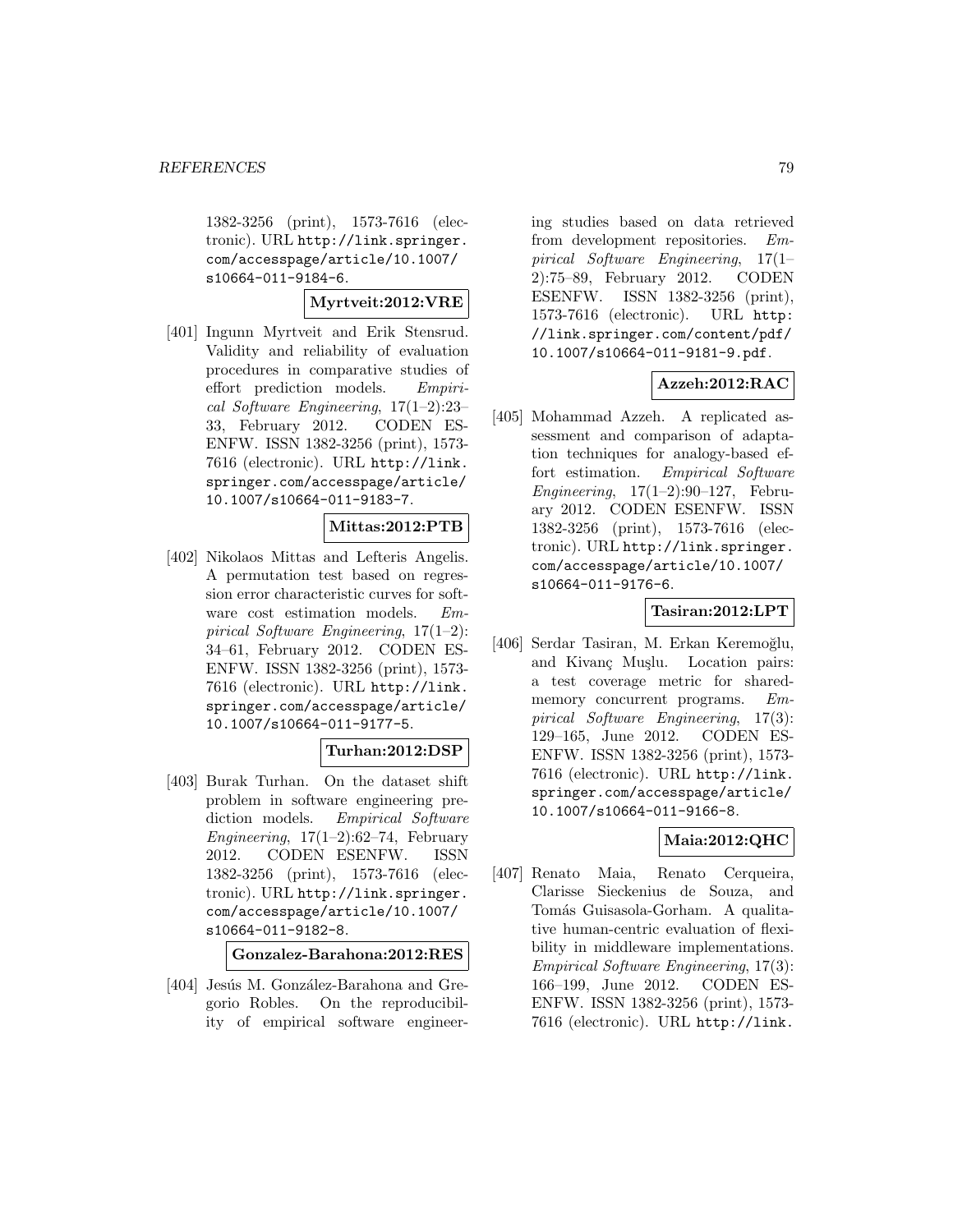springer.com/accesspage/article/ 10.1007/s10664-011-9167-7.

# **Lu:2012:AOO**

[408] Hongmin Lu, Yuming Zhou, Baowen Xu, Hareton Leung, and Lin Chen. The ability of object-oriented metrics to predict change-proneness: a meta-analysis. Empirical Software Engineering, 17(3):200–242, June 2012. CODEN ESENFW. ISSN 1382-3256 (print), 1573-7616 (electronic). URL http://link.springer. com/accesspage/article/10.1007/ s10664-011-9170-z.

## **Khomh:2012:ESI**

[409] Foutse Khomh, Massimiliano Di Penta, Yann-Gaël Guéhéneuc, and Giuliano Antoniol. An exploratory study of the impact of antipatterns on class change- and fault-proneness. Empirical Software Engineering, 17(3): 243–275, June 2012. CODEN ES-ENFW. ISSN 1382-3256 (print), 1573- 7616 (electronic). URL http://link. springer.com/accesspage/article/ 10.1007/s10664-011-9171-y.

## **Kosar:2012:PCD**

[410] Tomaž Kosar, Marjan Mernik, and Jeffrey C. Carver. Program comprehension of domain-specific and generalpurpose languages: comparison using a family of experiments. Empirical Software Engineering, 17(3): 276–304, June 2012. CODEN ES-ENFW. ISSN 1382-3256 (print), 1573- 7616 (electronic). URL http://link. springer.com/accesspage/article/ 10.1007/s10664-011-9172-x.

## **Wnuk:2012:REL**

[411] Krzysztof Wnuk, Martin Höst, and Björn Regnell. Replication of an experiment on linguistic tool support for consolidation of requirements from multiple sources. Empirical Software Engineering, 17(3):305–344, June 2012. CODEN ESENFW. ISSN 1382-3256 (print), 1573-7616 (electronic). URL http://link.springer. com/accesspage/article/10.1007/ s10664-011-9174-8.

## **Godfrey:2012:ISI**

[412] Michael Godfrey and Jim Whitehead. Introduction to the special issue on software repository mining in 2009. Empirical Software Engineering, 17(4– 5):345–347, August 2012. CODEN ES-ENFW. ISSN 1382-3256 (print), 1573- 7616 (electronic). URL http://link. springer.com/accesspage/article/ 10.1007/s10664-011-9188-2.

## **Ekanayake:2012:TVD**

[413] Jayalath Ekanayake, Jonas Tappolet, Harald C. Gall, and Abraham Bernstein. Time variance and defect prediction in software projects. Empirical Software Engineering, 17(4–5): 348–389, August 2012. CODEN ES-ENFW. ISSN 1382-3256 (print), 1573- 7616 (electronic). URL http://link. springer.com/accesspage/article/ 10.1007/s10664-011-9180-x.

# **Shin:2012:UCS**

[414] Yonghee Shin, Robert M. Bell, Thomas J. Ostrand, and Elaine J. Weyuker. On the use of calling structure information to improve fault prediction. Empirical Software Engineering, 17(4–5):390–423, August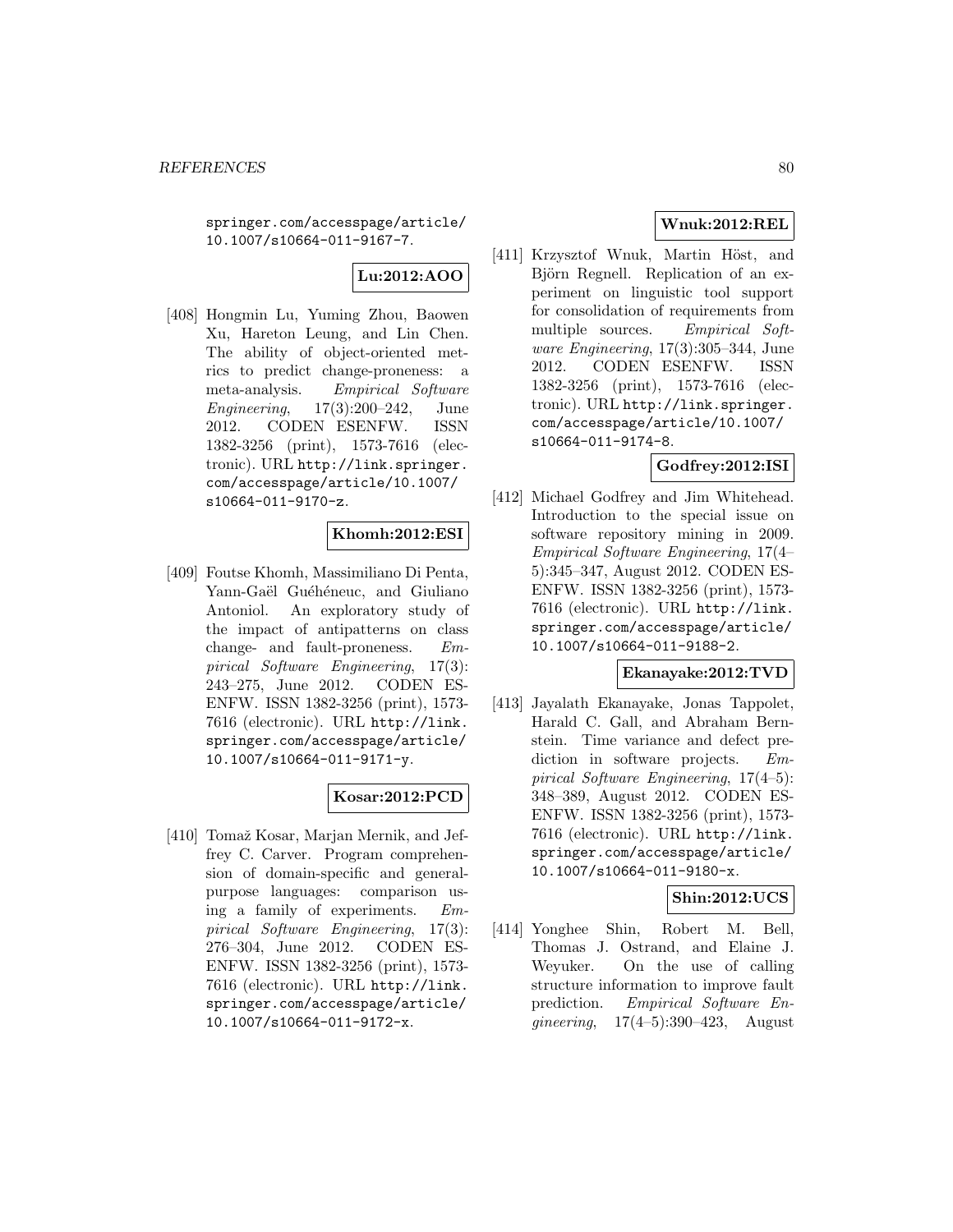2012. CODEN ESENFW. ISSN 1382-3256 (print), 1573-7616 (electronic). URL http://link.springer. com/accesspage/article/10.1007/ s10664-011-9165-9.

**Bajracharya:2012:AMC**

[415] Sushil Krishna Bajracharya and Cristina Videira Lopes. Analyzing and mining a code search engine usage log. Empirical Software Engineering, 17(4– 5):424–466, August 2012. CODEN ESENFW. ISSN 1382-3256 (print), 1573-7616 (electronic). URL http: //link.springer.com/content/pdf/ 10.1007/s10664-010-9144-6.pdf.

## **Hattori:2012:RCO**

[416] Lile Palma Hattori, Michele Lanza, and Romain Robbes. Refining code ownership with synchronous changes. Empirical Software Engineering, 17(4–5): 467–499, August 2012. CODEN ES-ENFW. ISSN 1382-3256 (print), 1573- 7616 (electronic). URL http://link. springer.com/accesspage/article/ 10.1007/s10664-010-9145-5.

#### **Whitehead:2012:ISI**

[417] Jim Whitehead and Thomas Zimmermann. Introduction to the special issue on Mining Software Repositories in 2010. Empirical Software Engineering, 17(4–5):500–502, August 2012. CODEN ESENFW. ISSN 1382-3256 (print), 1573-7616 (electronic). URL http://link.springer. com/accesspage/article/10.1007/ s10664-012-9206-z.

#### **Rahman:2012:CWS**

[418] Foyzur Rahman, Christian Bird, and Premkumar Devanbu. Clones: what is that smell? Empirical Software

*Engineering*,  $17(4-5):503-530$ , August 2012. CODEN ESENFW. ISSN 1382-3256 (print), 1573-7616 (electronic). URL http://link.springer. com/accesspage/article/10.1007/ s10664-011-9195-3.

## **DAmbros:2012:EDP**

[419] Marco D'Ambros, Michele Lanza, and Romain Robbes. Evaluating defect prediction approaches: a benchmark and an extensive comparison. Empirical Software Engineering, 17(4–5): 531–577, August 2012. CODEN ES-ENFW. ISSN 1382-3256 (print), 1573- 7616 (electronic). URL http://link. springer.com/accesspage/article/ 10.1007/s10664-011-9173-9.

## **McIntosh:2012:EJB**

[420] Shane McIntosh, Bram Adams, and Ahmed E. Hassan. The evolution of Java build systems. Empirical Software Engineering, 17(4–5):578–608, August 2012. CODEN ESENFW. ISSN 1382-3256 (print), 1573-7616 (electronic). URL http://link.springer. com/accesspage/article/10.1007/ s10664-011-9169-5.

## **Hoda:2012:DGT**

[421] Rashina Hoda, James Noble, and Stuart Marshall. Developing a grounded theory to explain the practices of self-organizing Agile teams. Empirical Software Engineering, 17(6):609– 639, December 2012. CODEN ES-ENFW. ISSN 1382-3256 (print), 1573- 7616 (electronic). URL http://link. springer.com/accesspage/article/ 10.1007/s10664-011-9161-0.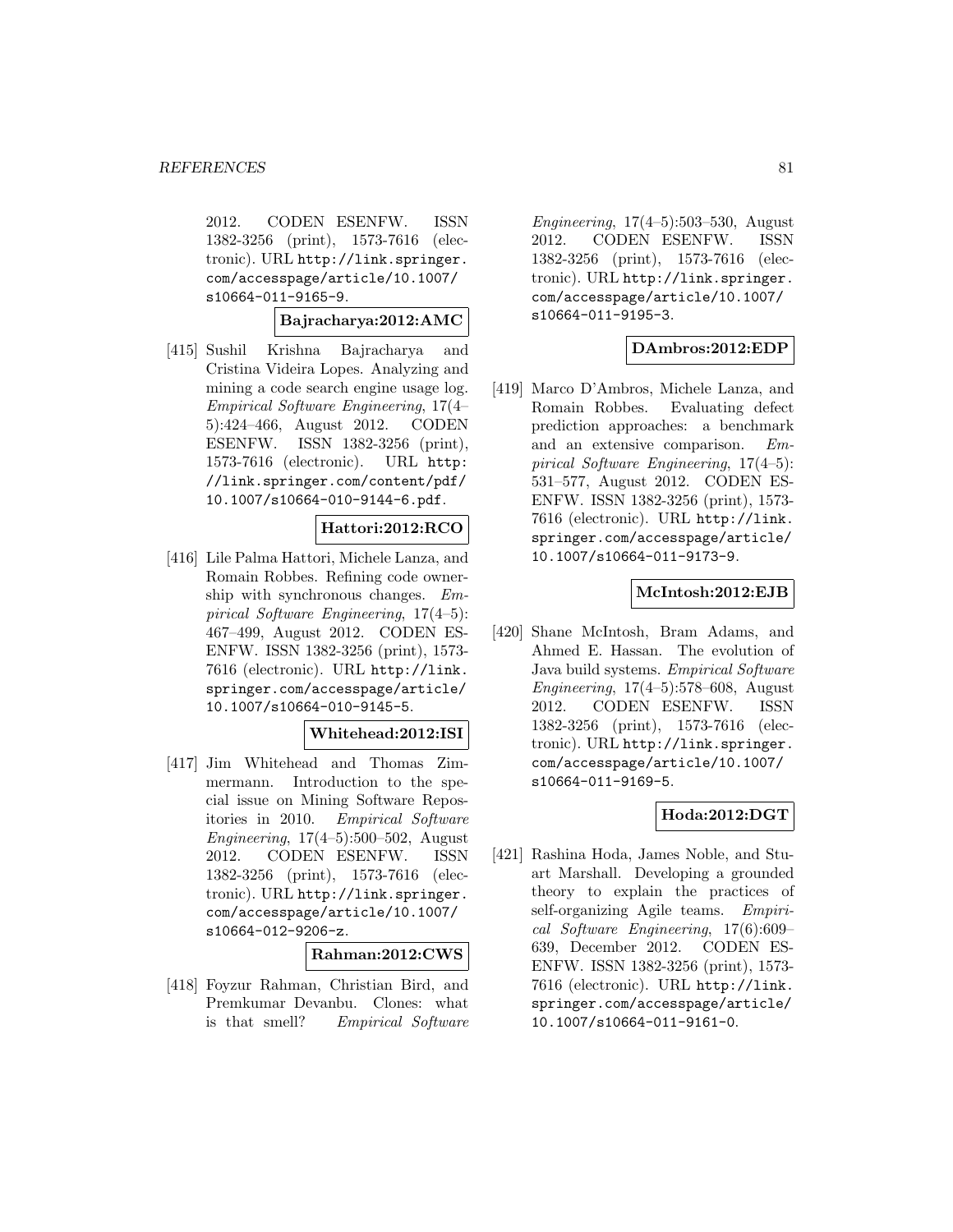## **Calefato:2012:CMC**

[422] Fabio Calefato, Daniela Damian, and Filippo Lanubile. Computer-mediated communication to support distributed requirements elicitations and negotiations tasks. Empirical Software Engineering, 17(6):640–674, December 2012. CODEN ESENFW. ISSN 1382-3256 (print), 1573-7616 (electronic). URL http://link.springer. com/accesspage/article/10.1007/ s10664-011-9179-3.

#### **Pikkarainen:2012:SBB**

[423] Minna Pikkarainen, Outi Salo, Raija Kuusela, and Pekka Abrahamsson. Strengths and barriers behind the successful Agile deployment — insights from the three software intensive companies in Finland. Empirical Software Engineering, 17(6):675– 702, December 2012. CODEN ES-ENFW. ISSN 1382-3256 (print), 1573- 7616 (electronic). URL http://link. springer.com/accesspage/article/ 10.1007/s10664-011-9185-5.

## **Monperrus:2012:WSD**

[424] Martin Monperrus, Michael Eichberg, Elif Tekes, and Mira Mezini. What should developers be aware of? An empirical study on the directives of API documentation. Empirical Software Engineering, 17(6):703–737, December 2012. CODEN ESENFW. ISSN 1382-3256 (print), 1573-7616 (electronic). URL http://link.springer. com/accesspage/article/10.1007/ s10664-011-9186-4.

**Lopez-Martin:2012:SDE**

[425] Cuauhtemoc Lopez-Martin, Claudia Isaza, and Arturo Chavoya. Software

development effort prediction of industrial projects applying a general regression neural network. Empirical Software Engineering, 17(6):738– 756, December 2012. CODEN ES-ENFW. ISSN 1382-3256 (print), 1573- 7616 (electronic). URL http://link. springer.com/accesspage/article/ 10.1007/s10664-011-9192-6.

## **Kocaguneli:2013:KMS**

[426] Ekrem Kocaguneli, Tim Menzies, and Jacky W. Keung. Kernel methods for software effort estimation. Empirical Software Engineering, 18(1): 1–24, February 2013. CODEN ES-ENFW. ISSN 1382-3256 (print), 1573- 7616 (electronic). URL http://link. springer.com/accesspage/article/ 10.1007/s10664-011-9189-1.

## **Shin:2013:CTF**

[427] Yonghee Shin and Laurie Williams. Can traditional fault prediction models be used for vulnerability prediction? Empirical Software Engineering, 18(1): 25–59, February 2013. CODEN ES-ENFW. ISSN 1382-3256 (print), 1573- 7616 (electronic). URL http://link. springer.com/accesspage/article/ 10.1007/s10664-011-9190-8.

## **Capiluppi:2013:EEF**

[428] Andrea Capiluppi and Daniel Izquierdo-Cortázar. Effort estimation of FLOSS projects: a study of the Linux kernel. Empirical Software Engineering, 18(1): 60–88, February 2013. CODEN ES-ENFW. ISSN 1382-3256 (print), 1573- 7616 (electronic). URL http://link. springer.com/accesspage/article/ 10.1007/s10664-011-9191-7.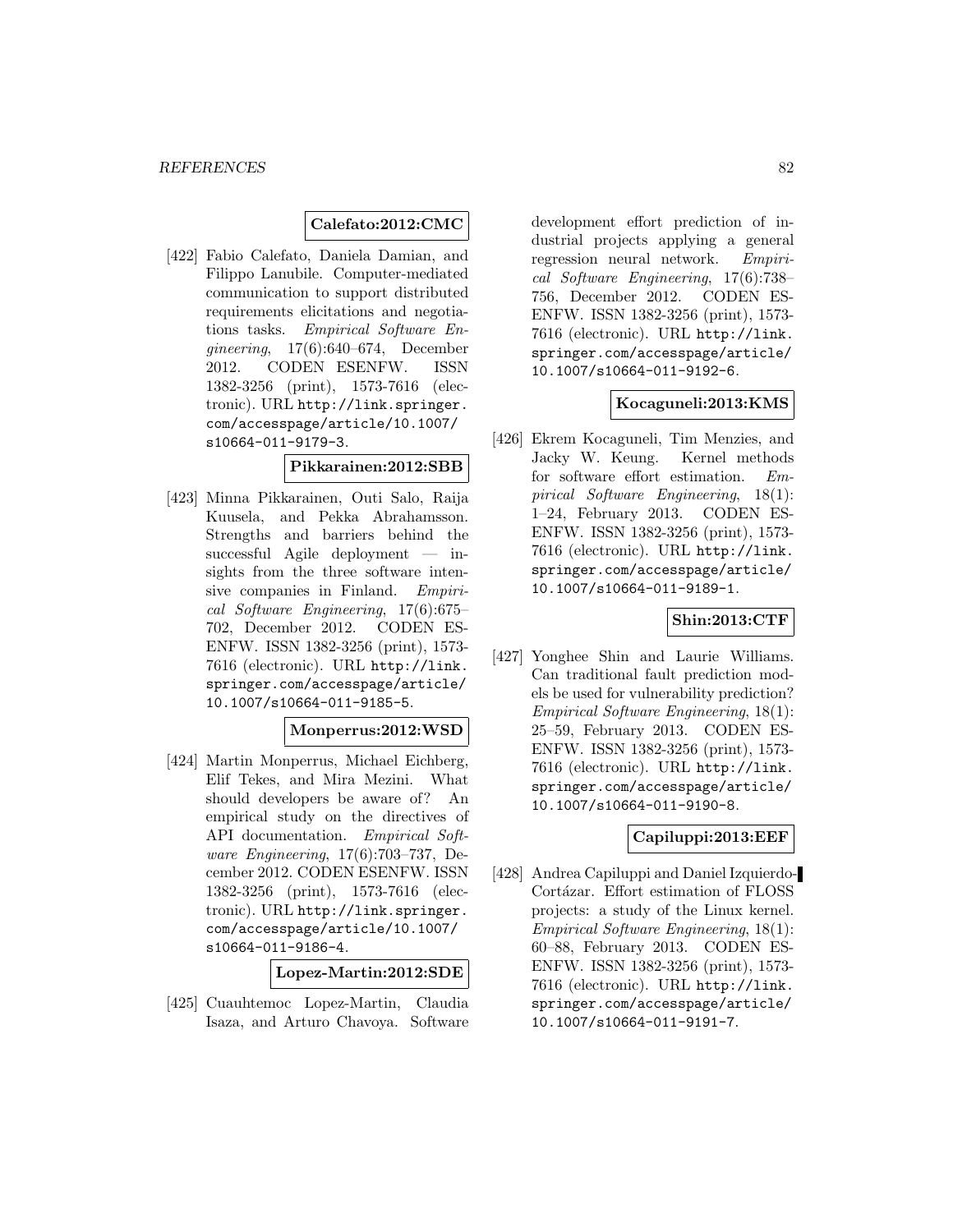#### **Mohagheghi:2013:ESS**

[429] Parastoo Mohagheghi, Wasif Gilani, Alin Stefanescu, and Miguel A. Fernandez. An empirical study of the state of the practice and acceptance of modeldriven engineering in four industrial cases. Empirical Software Engineering, 18(1):89–116, February 2013. CODEN ESENFW. ISSN 1382-3256 (print), 1573-7616 (electronic). URL http: //link.springer.com/accesspage/ article/10.1007/s10664-012-9196 x.

#### **Raja:2013:ACC**

[430] Uzma Raja. All complaints are not created equal: text analysis of open source software defect reports. Empirical Software Engineering, 18(1):117– 138, February 2013. CODEN ES-ENFW. ISSN 1382-3256 (print), 1573- 7616 (electronic). URL http://link. springer.com/accesspage/article/ 10.1007/s10664-012-9197-9.

## **Holbrook:2013:SMT**

[431] Elizabeth Ashlee Holbrook, Jane Huffman Hayes, Alex Dekhtyar, and Wenbin Li. A study of methods for textual satisfaction assessment. Empirical Software Engineering, 18(1):139– 176, February 2013. CODEN ES-ENFW. ISSN 1382-3256 (print), 1573- 7616 (electronic). URL http://link. springer.com/accesspage/article/ 10.1007/s10664-012-9198-8.

#### **Antoniol:2013:PSI**

[432] Giuliano Antoniol and Keith B. Gallagher. Preface to the special issue on program comprehension. Empirical Software Engineering, 18(2):177–180, April 2013. CODEN ESENFW. ISSN

1382-3256 (print), 1573-7616 (electronic). URL http://link.springer. com/content/pdf/10.1007/s10664- 012-9212-1.pdf.

## **Zaidman:2013:UAA**

[433] Andy Zaidman, Nick Matthijssen, Margaret-Anne Storey, and Arie van Deursen. Understanding Ajax applications by connecting client and serverside execution traces. Empirical Software Engineering, 18(2):181–218, April 2013. CODEN ESENFW. ISSN 1382-3256 (print), 1573-7616 (electronic). URL http://link.springer. com/content/pdf/10.1007/s10664- 012-9200-5.pdf.

## **Binkley:2013:IIS**

[434] Dave Binkley, Marcia Davis, Dawn Lawrie, Jonathan I. Maletic, Christopher Morrell, and Bonita Sharif. The impact of identifier style on effort and comprehension. Empirical Software Engineering, 18(2):219–276, April 2013. CODEN ESENFW. ISSN 1382-3256 (print), 1573-7616 (electronic). URL http://link.springer. com/accesspage/article/10.1007/ s10664-012-9201-4.

## **Dit:2013:IIR**

[435] Bogdan Dit, Meghan Revelle, and Denys Poshyvanyk. Integrating information retrieval, execution and link analysis algorithms to improve feature location in software. Empirical Software Engineering, 18(2):277–309, April 2013. CODEN ESENFW. ISSN 1382-3256 (print), 1573-7616 (electronic). URL http://link.springer. com/accesspage/article/10.1007/ s10664-011-9194-4.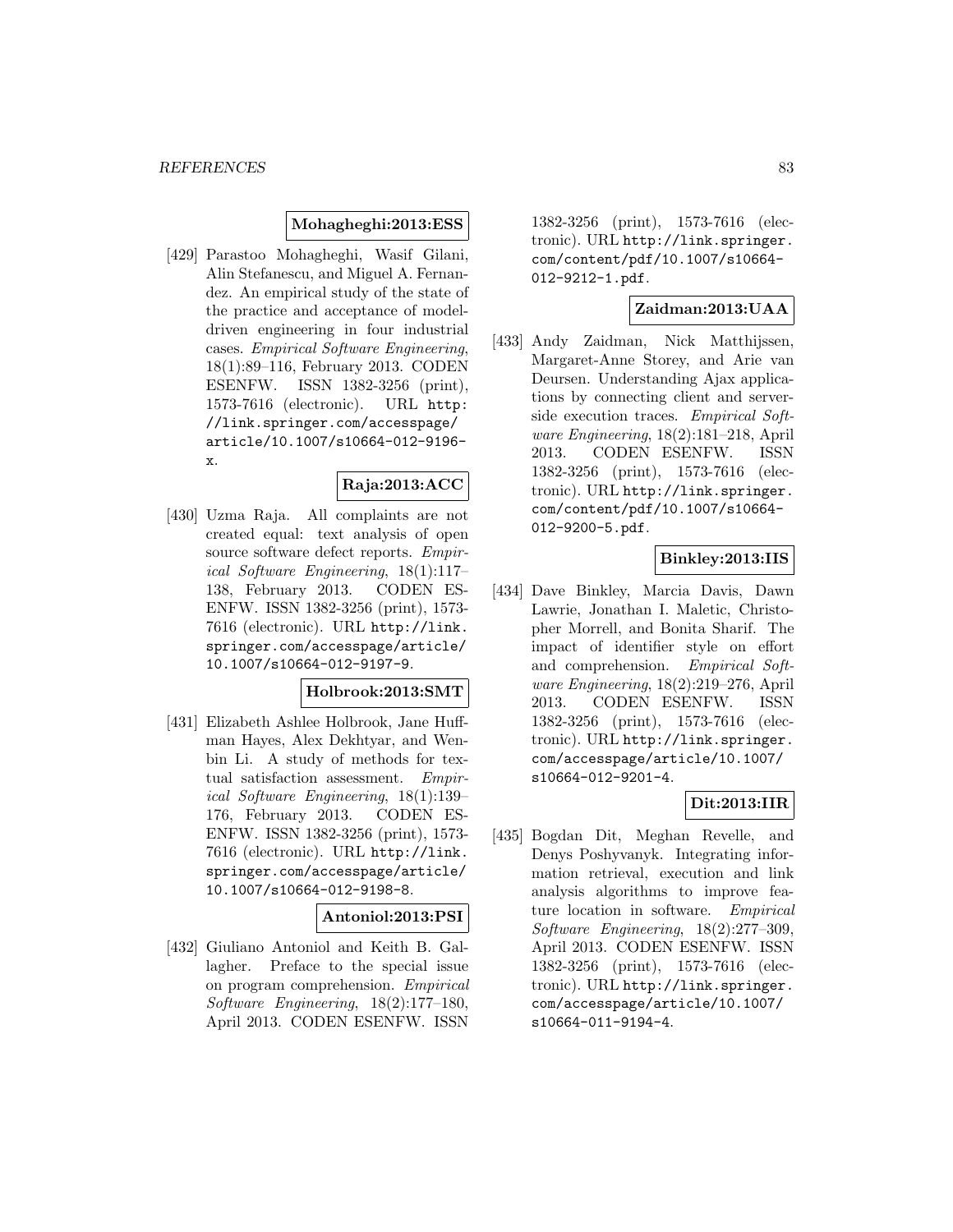## **Lammel:2013:UPP**

[436] Ralf Lämmel and Ekaterina Pek. Understanding privacy policies. Empirical Software Engineering, 18(2): 310–374, April 2013. CODEN ES-ENFW. ISSN 1382-3256 (print), 1573- 7616 (electronic). URL http://link. springer.com/accesspage/article/ 10.1007/s10664-012-9204-1.

## **Bettenburg:2013:SIS**

[437] Nicolas Bettenburg and Ahmed E. Hassan. Studying the impact of social interactions on software quality. Empirical Software Engineering, 18(2): 375–431, April 2013. CODEN ES-ENFW. ISSN 1382-3256 (print), 1573- 7616 (electronic). URL http://link. springer.com/accesspage/article/ 10.1007/s10664-012-9205-0.

## **Menzies:2013:PMS**

[438] Tim Menzies and Gunes Koru. Predictive models in software engineering. Empirical Software Engineering, 18(3):433–434, June 2013. CODEN ESENFW. ISSN 1382-3256 (print), 1573-7616 (electronic). URL http: //link.springer.com/content/pdf/ 10.1007/s10664-013-9252-1.pdf.

## **Schulz:2013:PFD**

[439] Thomas Schulz, Lukasz Radliński, Thomas Gorges, and Wolfgang Rosenstiel. Predicting the flow of defect correction effort using a Bayesian network model. Empirical Soft*ware Engineering*,  $18(3):435-477$ , June 2013. CODEN ESENFW. ISSN 1382-3256 (print), 1573-7616 (electronic). URL http://link.springer. com/accesspage/article/10.1007/ s10664-011-9175-7.

## **Bell:2013:LII**

[440] Robert M. Bell, Thomas J. Ostrand, and Elaine J. Weyuker. The limited impact of individual developer data on software defect prediction. Empirical Software Engineering, 18(3): 478–505, June 2013. CODEN ES-ENFW. ISSN 1382-3256 (print), 1573- 7616 (electronic). URL http://link. springer.com/accesspage/article/ 10.1007/s10664-011-9178-4.

## **Corazza:2013:UTS**

[441] A. Corazza, S. Di Martino, F. Ferrucci, C. Gravino, F. Sarro, and E. Mendes. Using tabu search to configure support vector regression for effort estimation. Empirical Software Engineering, 18(3):506–546, June 2013. CODEN ES-ENFW. ISSN 1382-3256 (print), 1573- 7616 (electronic). URL http://link. springer.com/accesspage/article/ 10.1007/s10664-011-9187-3.

#### **OCinneide:2013:ISI**

 $[442]$  Mel Ó Cinnéide and Myra B. Cohen. Introduction to the special issue on search based software engineering. Empirical Software Engineering, 18(3):547–549, June 2013. CODEN ESENFW. ISSN 1382-3256 (print), 1573-7616 (electronic). URL http: //link.springer.com/content/pdf/ 10.1007/s10664-013-9257-9.pdf.

## **Yoo:2013:GTS**

[443] Shin Yoo, Mark Harman, and Shmuel Ur. GPGPU test suite minimisation: search based software engineering performance improvement using graphics cards. Empirical Software Engineering, 18(3):550–593, June 2013. CODEN ES-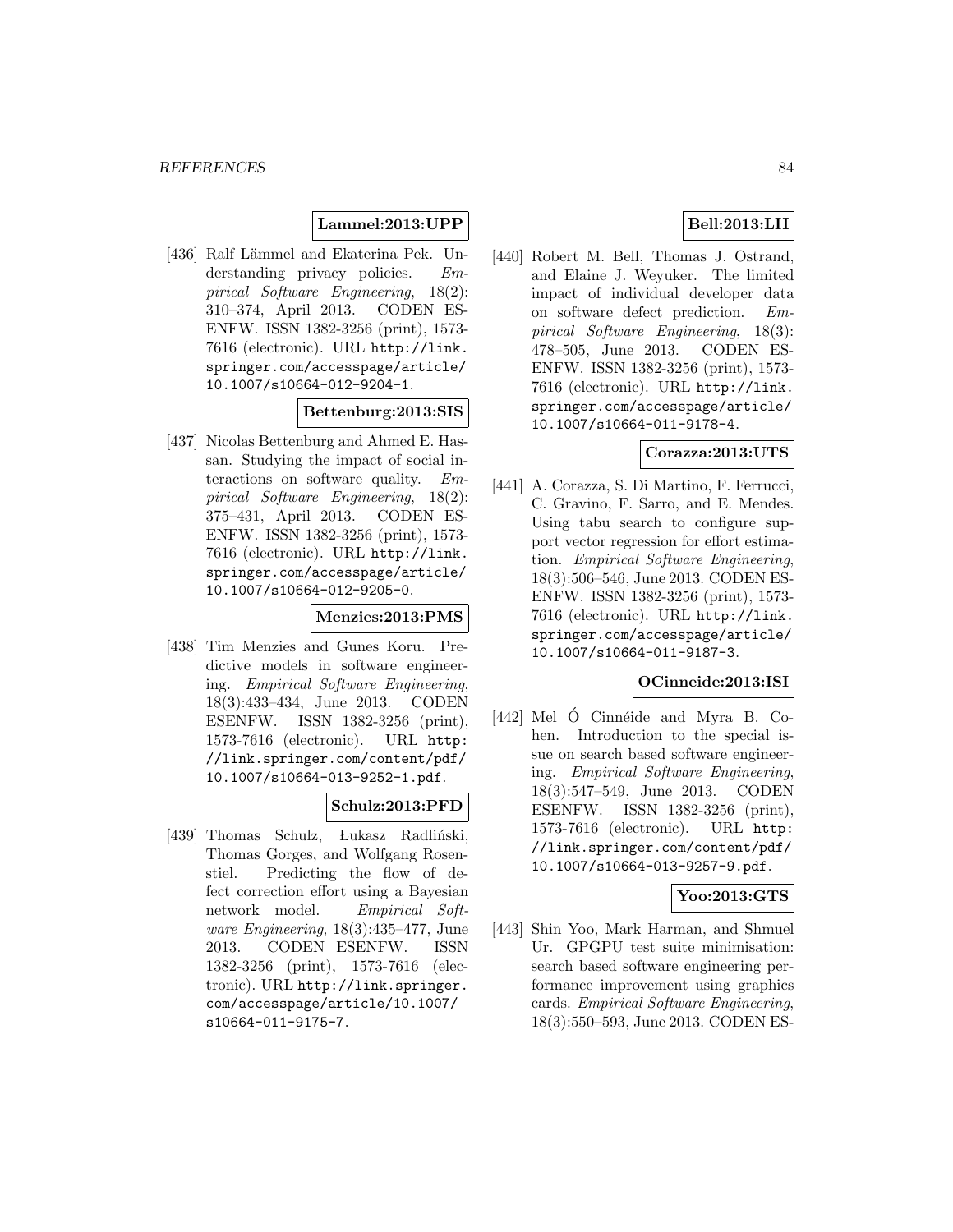ENFW. ISSN 1382-3256 (print), 1573- 7616 (electronic). URL http://link. springer.com/accesspage/article/ 10.1007/s10664-013-9247-y.

**Arcuri:2013:PTD**

[444] Andrea Arcuri and Gordon Fraser. Parameter tuning or default values? An empirical investigation in searchbased software engineering. Empirical Software Engineering, 18(3):594–623, June 2013. CODEN ESENFW. ISSN 1382-3256 (print), 1573-7616 (electronic). URL http://link.springer. com/accesspage/article/10.1007/ s10664-013-9249-9.

## **Walia:2013:UEA**

[445] Gursimran S. Walia and Jeffrey C. Carver. Using error abstraction and classification to improve requirement quality: conclusions from a family of four empirical studies. Empirical Software Engineering, 18(4):625– 658, August 2013. CODEN ES-ENFW. ISSN 1382-3256 (print), 1573- 7616 (electronic). URL http://link. springer.com/accesspage/article/ 10.1007/s10664-012-9202-3.

## **Seo:2013:VOE**

[446] Yeong-Seok Seo and Doo-Hwan Bae. On the value of outlier elimination on software effort estimation research. Empirical Software Engineering, 18(4): 659–698, August 2013. CODEN ES-ENFW. ISSN 1382-3256 (print), 1573- 7616 (electronic). URL http://link. springer.com/accesspage/article/ 10.1007/s10664-012-9207-y.

**Feigenspan:2013:DBC**

[447] Janet Feigenspan, Christian Kästner, Sven Apel, Jörg Liebig, Michael

Schulze, Raimund Dachselt, Maria Papendieck, Thomas Leich, and Gunter Saake. Do background colors improve program comprehension in the #ifdef hell? *Empirical Software Engineering*, 18(4):699–745, August 2013. CODEN ESENFW. ISSN 1382-3256 (print), 1573-7616 (electronic). URL http: //link.springer.com/accesspage/ article/10.1007/s10664-012-9208 x.

## **Koziolek:2013:PRP**

[448] Heiko Koziolek, Bastian Schlich, Steffen Becker, and Michael Hauck. Performance and reliability prediction for evolving service-oriented software systems. Empirical Software Engineering, 18(4):746–790, August 2013. CODEN ESENFW. ISSN 1382-3256 (print), 1573-7616 (electronic). URL http: //link.springer.com/accesspage/ article/10.1007/s10664-012-9213-  $\Omega$ .

## **Walkinshaw:2013:SCE**

[449] Neil Walkinshaw, Bernard Lambeau, Christophe Damas, Kirill Bogdanov, and Pierre Dupont. STAMINA: a competition to encourage the development and assessment of software model inference techniques. Empirical Software Engineering, 18(4):791–824, August 2013. CODEN ESENFW. ISSN 1382-3256 (print), 1573-7616 (electronic). URL http://link.springer. com/content/pdf/10.1007/s10664- 012-9210-3.pdf.

## **Heule:2013:SMS**

[450] Marijn J. H. Heule and Sicco Verwer. Software model synthesis using satisfiability solvers. Empirical Software Engineering, 18(4):825–856, Au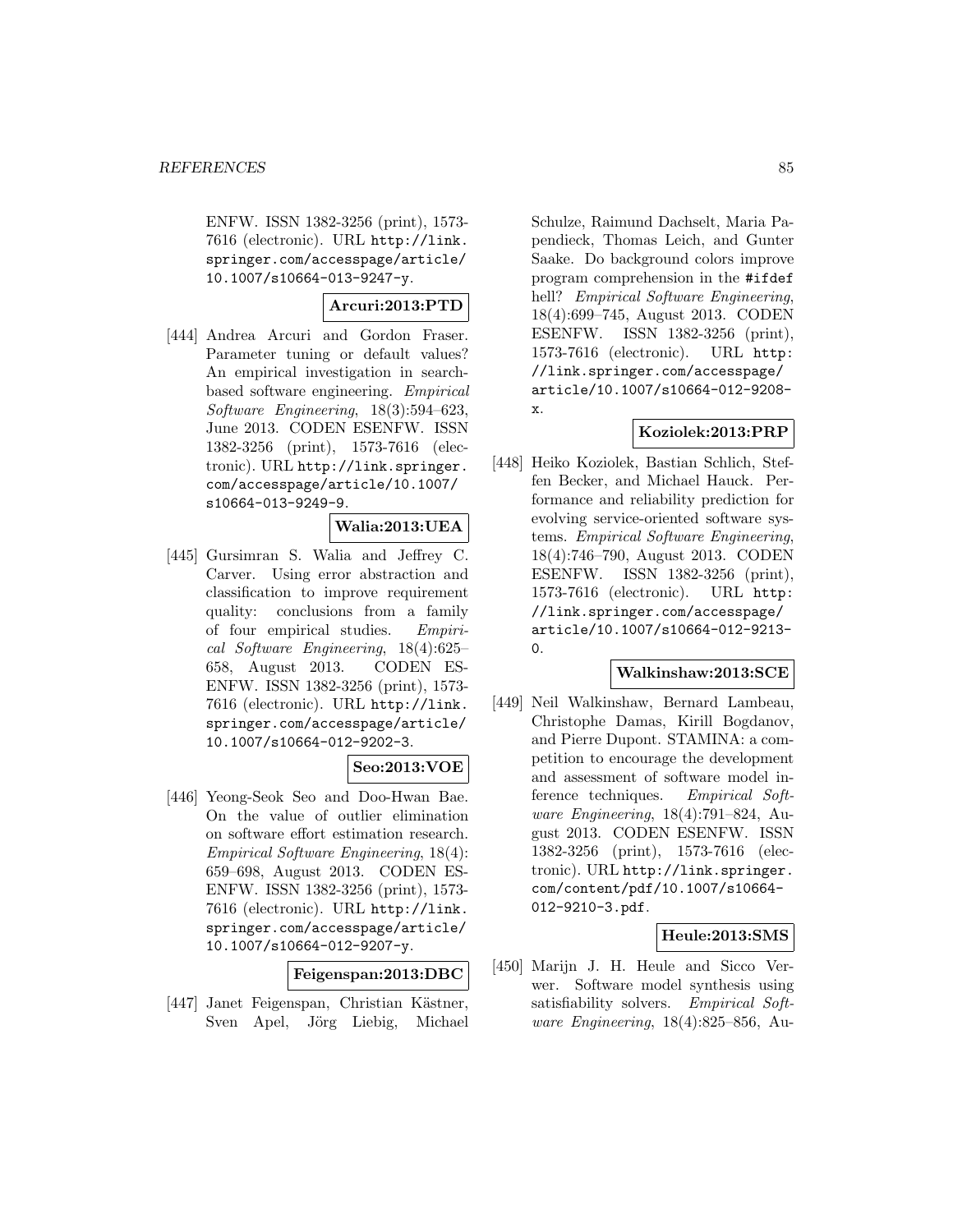gust 2013. CODEN ESENFW. ISSN 1382-3256 (print), 1573-7616 (electronic). URL http://link.springer. com/accesspage/article/10.1007/ s10664-012-9222-z.

## **Pinzger:2013:GER**

[451] Martin Pinzger and Giuliano Antoniol. Guest editorial: reverse engineering. Empirical Software Engineering, 18(5):857–858, October 2013. CODEN ESENFW. ISSN 1382-3256 (print), 1573-7616 (electronic). URL http: //link.springer.com/content/pdf/ 10.1007/s10664-012-9237-5.pdf.

#### **Greiler:2013:WYP**

[452] Michaela Greiler and Arie van Deursen. What your plug-in test suites really test: an integration perspective on test suite understanding. Empirical Software Engineering, 18(5):859– 900, October 2013. CODEN ES-ENFW. ISSN 1382-3256 (print), 1573- 7616 (electronic). URL http://link. springer.com/accesspage/article/ 10.1007/s10664-012-9235-7.

## **Bavota:2013:USS**

[453] Gabriele Bavota, Andrea De Lucia, Andrian Marcus, and Rocco Oliveto. Using structural and semantic measures to improve software modularization. Empirical Software Engineering, 18(5): 901–932, October 2013. CODEN ES-ENFW. ISSN 1382-3256 (print), 1573- 7616 (electronic). URL http://link. springer.com/accesspage/article/ 10.1007/s10664-012-9226-8.

## **Kagdi:2013:ICL**

[454] Huzefa Kagdi, Malcom Gethers, and Denys Poshyvanyk. Integrating conceptual and logical couplings for change

impact analysis in software. Empirical Software Engineering, 18(5):933– 969, October 2013. CODEN ES-ENFW. ISSN 1382-3256 (print), 1573- 7616 (electronic). URL http://link. springer.com/accesspage/article/ 10.1007/s10664-012-9233-9.

## **Beck:2013:ISE**

[455] Fabian Beck and Stephan Diehl. On the impact of software evolution on software clustering. Empirical Software Engineering, 18(5):970–1004, October 2013. CODEN ESENFW. ISSN 1382-3256 (print), 1573-7616 (electronic). URL http://link.springer. com/accesspage/article/10.1007/ s10664-012-9225-9.

# **Shihab:2013:SRO**

[456] Emad Shihab, Akinori Ihara, Yasutaka Kamei, Walid M. Ibrahim, Masao Ohira, Bram Adams, Ahmed E. Hassan, and Ken ichi Matsumoto. Studying re-opened bugs in open source software. Empirical Software Engineering, 18(5):1005–1042, October 2013. CODEN ESENFW. ISSN 1382-3256 (print), 1573-7616 (electronic). URL http://link.springer. com/accesspage/article/10.1007/ s10664-012-9228-6.

## **Xie:2013:ISI**

[457] Tao Xie, Thomas Zimmermann, and Arie van Deursen. Introduction to the special issue on mining software repositories. Empirical Software Engineering, 18(6):1043–1046, December 2013. CODEN ESENFW. ISSN 1382-3256 (print), 1573-7616 (electronic). URL http://link.springer. com/content/pdf/10.1007/s10664- 013-9273-9.pdf.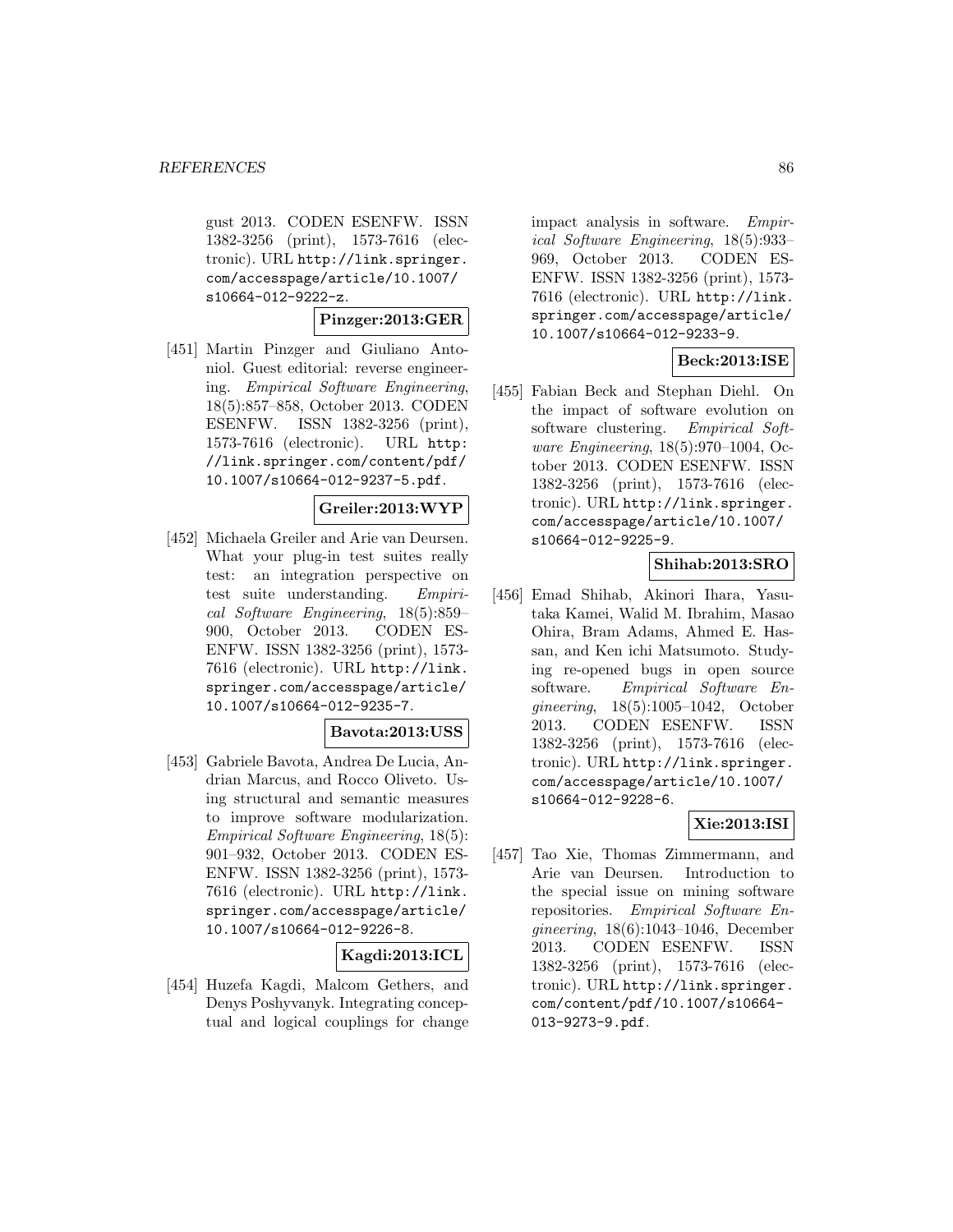## **Parnin:2013:AUJ**

[458] Chris Parnin, Christian Bird, and Emerson Murphy-Hill. Adoption and use of Java generics. Empirical Software Engineering, 18(6):1047– 1089, December 2013. CODEN ES-ENFW. ISSN 1382-3256 (print), 1573- 7616 (electronic). URL http://link. springer.com/accesspage/article/ 10.1007/s10664-012-9236-6.

## **Pagano:2013:HDO**

[459] Dennis Pagano and Walid Maalej. How do open source communities blog? Empirical Software Engineering, 18(6): 1090–1124, December 2013. CODEN ESENFW. ISSN 1382-3256 (print), 1573-7616 (electronic). URL http: //link.springer.com/accesspage/ article/10.1007/s10664-012-9211- 2.

# **Hindle:2013:ATN**

[460] Abram Hindle, Neil A. Ernst, Michael W. Godfrey, and John Mylopoulos. Automated topic naming. Empirical Software Engineering, 18(6):1125– 1155, December 2013. CODEN ES-ENFW. ISSN 1382-3256 (print), 1573- 7616 (electronic). URL http://link. springer.com/accesspage/article/ 10.1007/s10664-012-9209-9.

## **Callau:2013:HWD**

[461] Oscar Callaú, Romain Robbes, Éric Tanter, and David Röthlisberger. How (and why) developers use the dynamic features of programming languages: the case of smalltalk. Empirical Software Engineering, 18(6):1156– 1194, December 2013. CODEN ES-ENFW. ISSN 1382-3256 (print), 1573- 7616 (electronic). URL http://link.

springer.com/accesspage/article/ 10.1007/s10664-012-9203-2.

#### **Davies:2013:SB**

[462] Julius Davies, Daniel M. German, Michael W. Godfrey, and Abram Hindle. Software Bertillonage. Empirical Software Engineering, 18(6):1195– 1237, December 2013. CODEN ES-ENFW. ISSN 1382-3256 (print), 1573- 7616 (electronic). URL http://link. springer.com/accesspage/article/ 10.1007/s10664-012-9199-7.

## **Canfora:2014:HCA**

[463] Gerardo Canfora, Luigi Cerulo, Marta Cimitile, and Massimiliano Di Penta. How changes affect software entropy: an empirical study. Empirical Software Engineering, 19(1):1–38, February 2014. CODEN ESENFW. ISSN 1382-3256 (print), 1573-7616 (electronic). URL http://link.springer. com/accesspage/article/10.1007/ s10664-012-9214-z.

#### **Pontes:2014:CMC**

[464] Rodrigo Pastl Pontes, Paulo Claudino Véras, Ana Maria Ambrosio, and Emília Villani. Contributions of model checking and CoFI methodology to the development of space embedded software. Empirical Software Engineering, 19(1):39–68, February 2014. CODEN ESENFW. ISSN 1382-3256 (print), 1573-7616 (electronic). URL http: //link.springer.com/accesspage/ article/10.1007/s10664-012-9215 y.

## **Offutt:2014:CSB**

[465] Jeff Offutt, Vasileios Papadimitriou, and Upsorn Praphamontripong. A case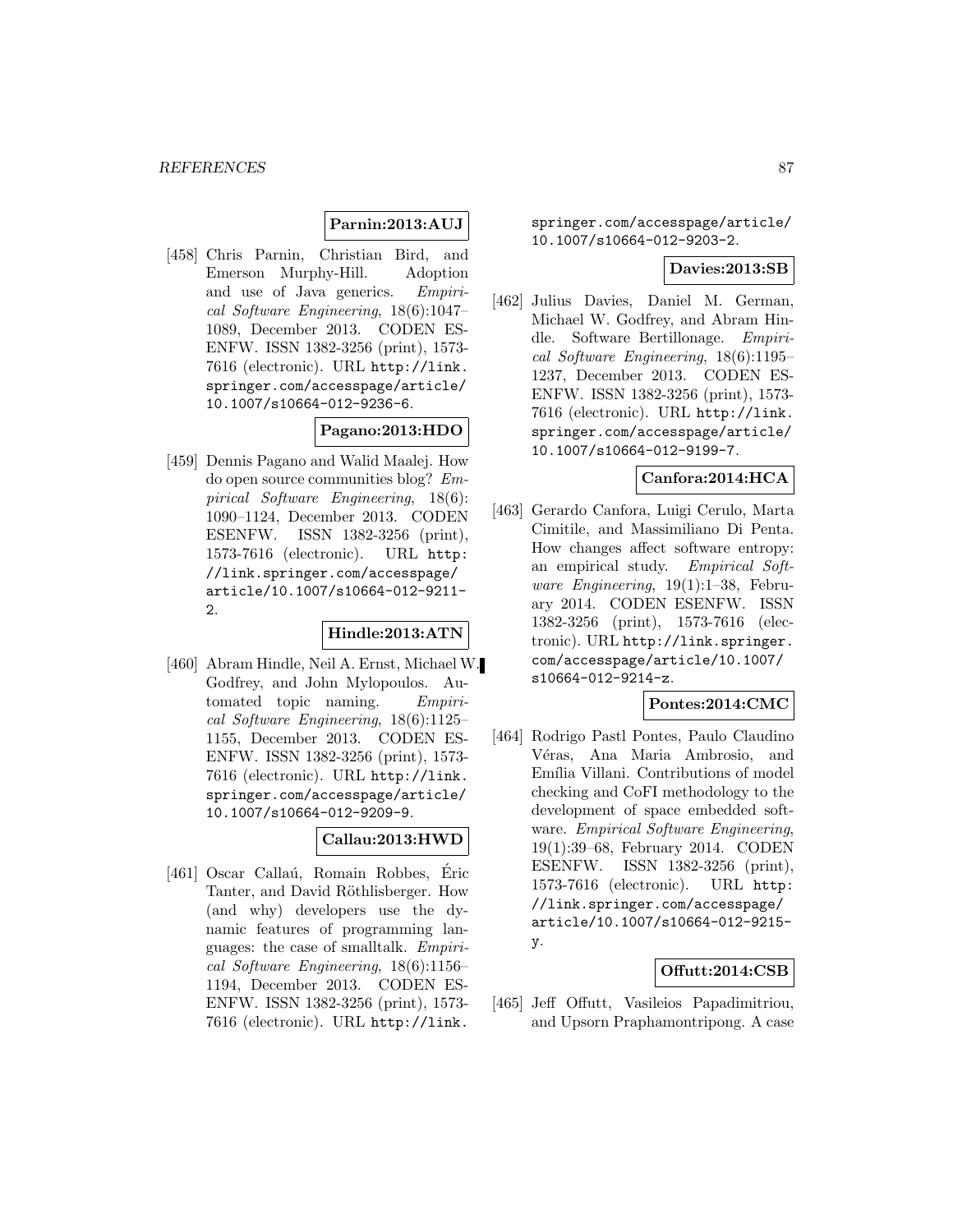study on bypass testing of web applications. Empirical Software Engineering, 19(1):69–104, February 2014. CODEN ESENFW. ISSN 1382-3256 (print), 1573-7616 (electronic). URL http: //link.springer.com/accesspage/ article/10.1007/s10664-012-9216 x.

#### **Smite:2014:EBT**

 $[466]$  Darja Smite, Claes Wohlin, Zane Galviņa, and Rafael Prikladnicki. An empirically based terminology and taxonomy for global software engineering. Empirical Software Engineering, 19(1): 105–153, February 2014. CODEN ES-ENFW. ISSN 1382-3256 (print), 1573- 7616 (electronic). URL http://link. springer.com/accesspage/article/ 10.1007/s10664-012-9217-9.

## **Okutan:2014:SDP**

[467] Ahmet Okutan and Olcay Taner Yıldız. Software defect prediction using Bayesian networks. Empirical Software Engineering,  $19(1):154-181$ , February 2014. CODEN ESENFW. ISSN 1382-3256 (print), 1573-7616 (electronic). URL http://link.springer. com/accesspage/article/10.1007/ s10664-012-9218-8.

#### **Thomas:2014:STC**

[468] Stephen W. Thomas, Hadi Hemmati, Ahmed E. Hassan, and Dorothea Blostein. Static test case prioritization using topic models. Empirical Software Engineering, 19(1):182– 212, February 2014. CODEN ES-ENFW. ISSN 1382-3256 (print), 1573- 7616 (electronic). URL http://link. springer.com/accesspage/article/ 10.1007/s10664-012-9219-7.

# **Lee:2014:MSE**

[469] Taeho Lee, Taewan Gu, and Jongmoon Baik. MND-SCEMP: an empirical study of a software cost estimation modeling process in the defense domain. Empirical Software Engineering,  $19(1):213-240$ , February 2014. CODEN ESENFW. ISSN 1382-3256 (print), 1573-7616 (electronic). URL http://link.springer. com/accesspage/article/10.1007/ s10664-012-9220-1.

## **Albayrak:2014:IIF**

[470] Özlem Albayrak and Jeffrey C. Carver. Investigation of individual factors impacting the effectiveness of requirements inspections: a replicated experiment. Empirical Software Enqineering,  $19(1):241-266$ , February 2014. CODEN ESENFW. ISSN 1382-3256 (print), 1573-7616 (electronic). URL http://link.springer. com/accesspage/article/10.1007/ s10664-012-9221-0.

# **Carver:2014:RSE**

[471] Jeffrey C. Carver, Natalia Juristo, Maria Teresa Baldassarre, and Sira Vegas. Replications of software engineering experiments. Empirical Software Engineering, 19(2):267–276, April 2014. CODEN ESENFW. ISSN 1382-3256 (print), 1573-7616 (electronic). URL http://link.springer. com/content/pdf/10.1007/s10664- 013-9290-8.pdf.

## **Fucci:2014:RTT**

[472] Davide Fucci and Burak Turhan. On the role of tests in test-driven development: a differentiated and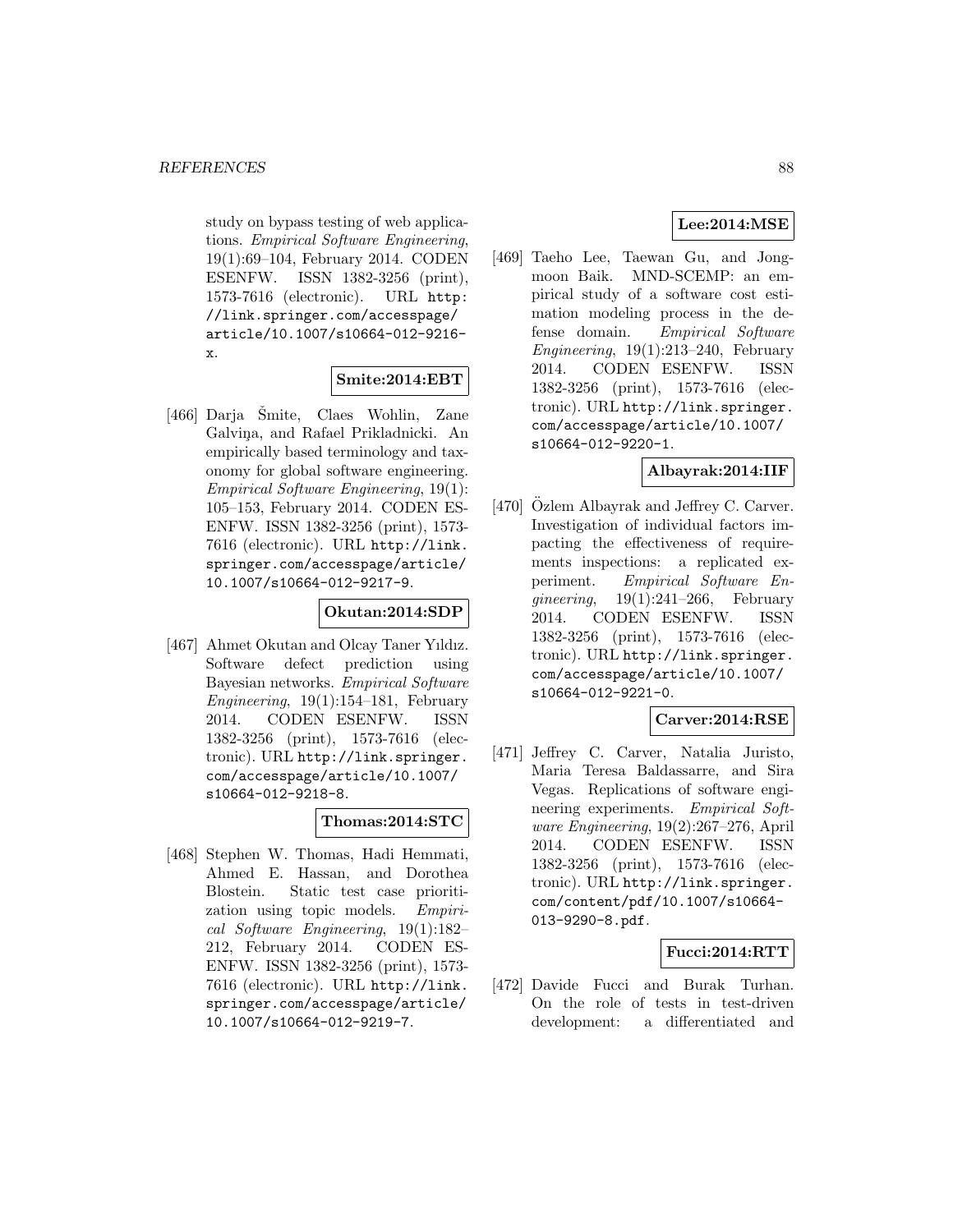partial replication. Empirical Software Engineering, 19(2):277–302, April 2014. CODEN ESENFW. ISSN 1382-3256 (print), 1573-7616 (electronic). URL http://link.springer. com/accesspage/article/10.1007/ s10664-013-9259-7.

#### **Itkonen:2014:TCN**

[473] Juha Itkonen and Mika V. Mäntylä. Are test cases needed? Replicated comparison between exploratory and test-case-based software testing. Empirical Software Engineering, 19(2): 303–342, April 2014. CODEN ES-ENFW. ISSN 1382-3256 (print), 1573- 7616 (electronic). URL http://link. springer.com/accesspage/article/ 10.1007/s10664-013-9266-8.

## **Gomez:2014:RQE**

[474] Marta N. Gómez and Silvia T. Acuña. A replicated quasi-experimental study on the influence of personality and team climate in software development. Empirical Software Engineering, 19(2): 343–377, April 2014. CODEN ES-ENFW. ISSN 1382-3256 (print), 1573- 7616 (electronic). URL http://link. springer.com/accesspage/article/ 10.1007/s10664-013-9265-9.

## **Apa:2014:EDF**

[475] Cecilia Apa, Oscar Dieste, Edison G. Espinosa G., and Efraín R. Fonseca C. Effectiveness for detecting faults within and outside the scope of testing techniques: an independent replication. Empirical Software Engineering, 19(2): 378–417, April 2014. CODEN ES-ENFW. ISSN 1382-3256 (print), 1573- 7616 (electronic). URL http://link. springer.com/accesspage/article/ 10.1007/s10664-013-9267-7.

## **Williams:2014:ESA**

[476] Byron J. Williams and Jeffrey C. Carver. Examination of the software architecture change characterization scheme using three empirical studies. Empirical Software Engineering, 19(3): 419–464, June 2014. CODEN ES-ENFW. ISSN 1382-3256 (print), 1573- 7616 (electronic). URL http://link. springer.com/accesspage/article/ 10.1007/s10664-012-9223-y.

## **Biggers:2014:CLD**

[477] Lauren R. Biggers, Cecylia Bocovich, Riley Capshaw, Brian P. Eddy, Letha H. Etzkorn, and Nicholas A. Kraft. Configuring latent Dirichlet allocation based feature location. Empirical Software Engineering, 19(3): 465–500, June 2014. CODEN ES-ENFW. ISSN 1382-3256 (print), 1573- 7616 (electronic). URL http://link. springer.com/accesspage/article/ 10.1007/s10664-012-9224-x.

## **daSilva:2014:RES**

[478] Fabio Q. B. da Silva, Marcos Suassuna, A. César C. França, Alicia M. Grubb, Tatiana B. Gouveia, Cleviton V. F. Monteiro, and Igor Ebrahim dos Santos. Replication of empirical studies in software engineering research: a systematic mapping study. Empirical Software Engineering, 19(3): 501–557, June 2014. CODEN ES-ENFW. ISSN 1382-3256 (print), 1573- 7616 (electronic). URL http://link. springer.com/accesspage/article/ 10.1007/s10664-012-9227-7.

# **Offutt:2014:ISA**

[479] Jeff Offutt and Chandra Alluri. An industrial study of applying input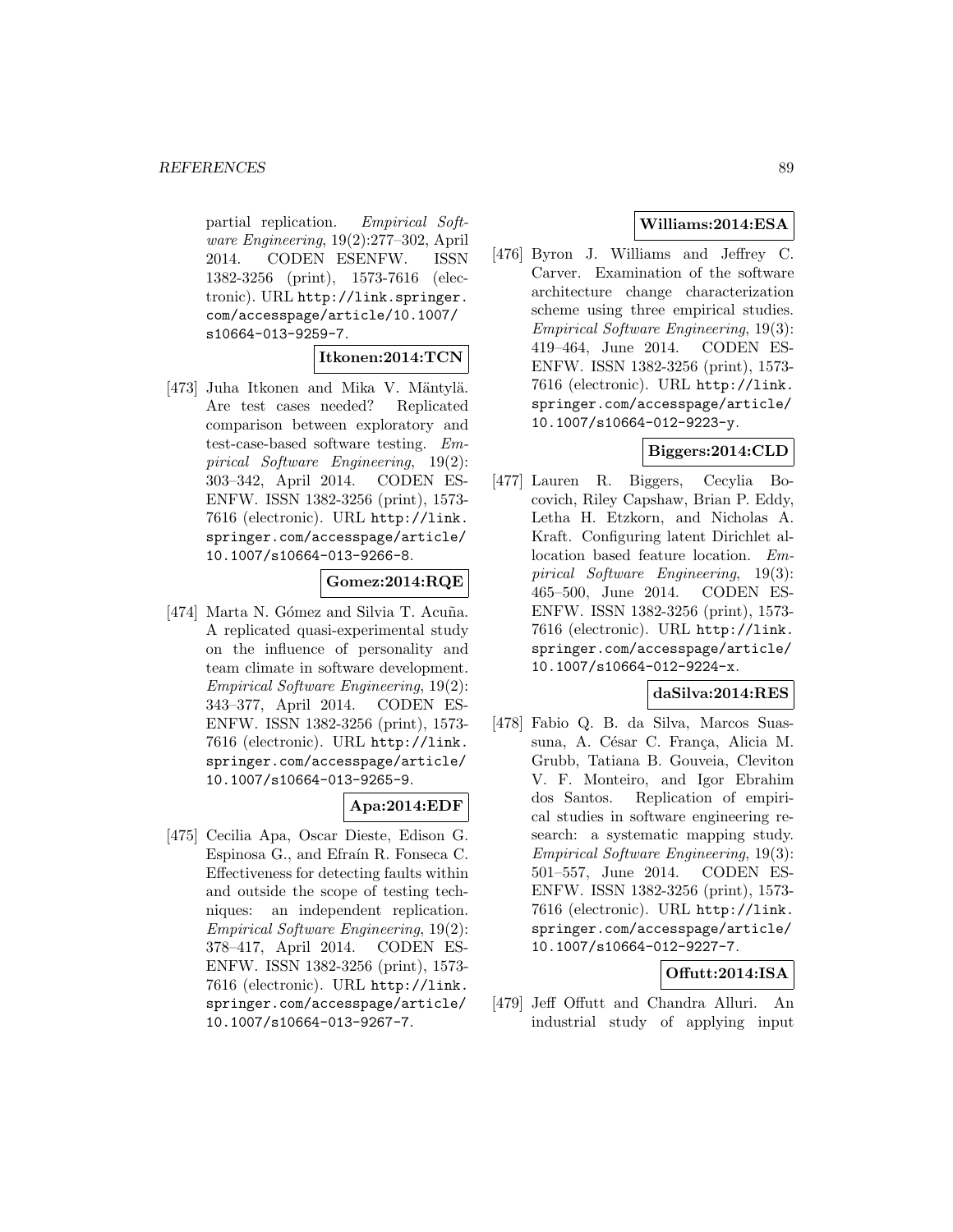space partitioning to test financial calculation engines. Empirical Software Engineering, 19(3):558–581, June 2014. CODEN ESENFW. ISSN 1382-3256 (print), 1573-7616 (electronic). URL http://link.springer. com/accesspage/article/10.1007/ s10664-012-9229-5.

**Linares-Vasquez:2014:UML**

[480] Mario Linares-Vásquez, Collin McMillan, Denys Poshyvanyk, and Mark Grechanik. On using machine learning to automatically classify software applications into domain categories. Empirical Software Engineering, 19(3): 582–618, June 2014. CODEN ES-ENFW. ISSN 1382-3256 (print), 1573- 7616 (electronic). URL http://link. springer.com/accesspage/article/ 10.1007/s10664-012-9230-z.

## **Barua:2014:WDT**

[481] Anton Barua, Stephen W. Thomas, and Ahmed E. Hassan. What are developers talking about? An analysis of topics and trends in Stack Overflow. Empirical Software Engineering, 19(3):619–654, June 2014. CODEN ES-ENFW. ISSN 1382-3256 (print), 1573- 7616 (electronic). URL http://link. springer.com/accesspage/article/ 10.1007/s10664-012-9231-y.

## **Ljungkrantz:2014:ESC**

[482] Oscar Ljungkrantz, Knut Åkesson, Martin Fabian, and Amir Hossein Ebrahimi. An empirical study of control logic specifications for programmable logic controllers. Empirical Software Engineering, 19(3): 655–677, June 2014. CODEN ES-ENFW. ISSN 1382-3256 (print), 15737616 (electronic). URL http://link. springer.com/accesspage/article/ 10.1007/s10664-012-9232-x.

## **Reinhartz-Berger:2014:CUB**

[483] Iris Reinhartz-Berger and Arnon Sturm. Comprehensibility of UMLbased software product line specifications. Empirical Software Engineering, 19(3):678–713, June 2014. CODEN ES-ENFW. ISSN 1382-3256 (print), 1573- 7616 (electronic). URL http://link. springer.com/accesspage/article/ 10.1007/s10664-012-9234-8.

## **Salleh:2014:IEP**

[484] Norsaremah Salleh, Emilia Mendes, and John Grundy. Investigating the effects of personality traits on pair programming in a higher education setting through a family of experiments. Empirical Software Engineering, 19(3): 714–752, June 2014. CODEN ES-ENFW. ISSN 1382-3256 (print), 1573- 7616 (electronic). URL http://link. springer.com/accesspage/article/ 10.1007/s10664-012-9238-4.

# **Latorre:2014:SAT**

[485] Roberto Latorre. A successful application of a test-driven development strategy in the industrial environment. Empirical Software Engineering, 19(3): 753–773, June 2014. CODEN ES-ENFW. ISSN 1382-3256 (print), 1573- 7616 (electronic). URL http://link. springer.com/accesspage/article/ 10.1007/s10664-013-9281-9.

## **AlDallal:2014:POO**

[486] Jehad Al Dallal and Sandro Morasca. Predicting object-oriented class reuseproneness using internal quality at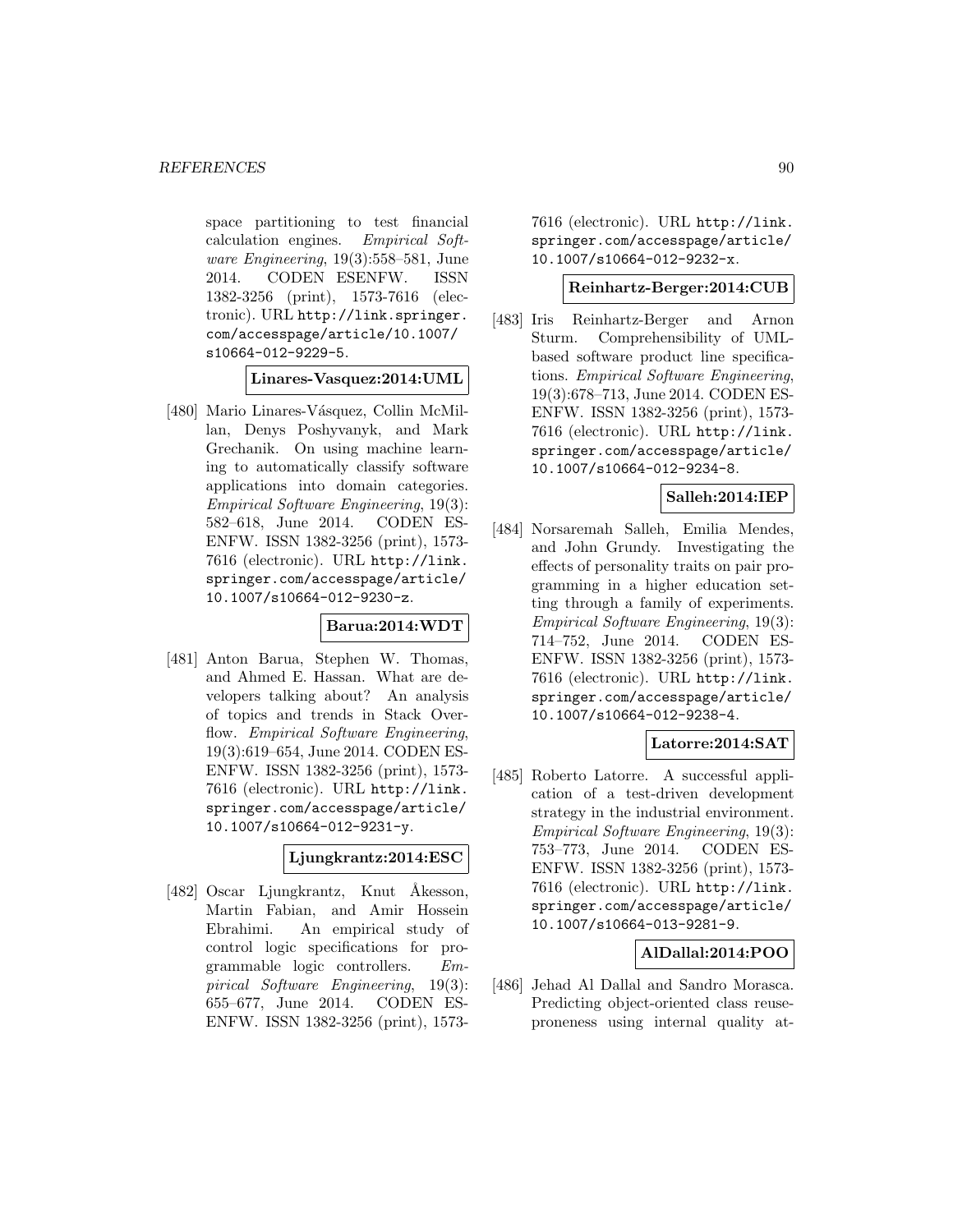tributes. Empirical Software Engineering, 19(4):775–821, August 2014. CODEN ESENFW. ISSN 1382-3256 (print), 1573-7616 (electronic). URL http://link.springer. com/accesspage/article/10.1007/ s10664-012-9239-3.

**Prikladnicki:2014:DCG**

[487] Rafael Prikladnicki, Alexander Boden, Gabriela Avram, Cleidson R. B. de Souza, and Volker Wulf. Data collection in global software engineering research: learning from past experience. Empirical Software Engineering, 19(4): 822–856, August 2014. CODEN ES-ENFW. ISSN 1382-3256 (print), 1573- 7616 (electronic). URL http://link. springer.com/accesspage/article/ 10.1007/s10664-012-9240-x.

## **Bardsiri:2014:FME**

[488] Vahid Khatibi Bardsiri, Dayang Norhayati Abang Jawawi, Siti Zaiton Mohd Hashim, and Elham Khatibi. A flexible method to estimate the software development effort based on the classification of projects and localization of comparisons. Empirical Software Engineering, 19(4):857–884, August 2014. CODEN ESENFW. ISSN 1382-3256 (print), 1573-7616 (electronic). URL http://link.springer. com/accesspage/article/10.1007/ s10664-013-9241-4.

## **Gousios:2014:CQS**

[489] Georgios Gousios and Diomidis Spinellis. Conducting quantitative software engineering studies with Alitheia Core. Empirical Software Engineering, 19(4): 885–925, August 2014. CODEN ES-ENFW. ISSN 1382-3256 (print), 1573- 7616 (electronic). URL http://link.

springer.com/accesspage/article/ 10.1007/s10664-013-9242-3.

## **Nugroho:2014:IUM**

[490] Ariadi Nugroho and Michel R. V. Chaudron. The impact of UML modeling on defect density and defect resolution time in a proprietary system. Empirical Software Engineering, 19(4): 926–954, August 2014. CODEN ES-ENFW. ISSN 1382-3256 (print), 1573- 7616 (electronic). URL http://link. springer.com/accesspage/article/ 10.1007/s10664-013-9243-2.

## **Vasilescu:2014:VSW**

[491] Bogdan Vasilescu, Alexander Serebrenik, Mathieu Goeminne, and Tom Mens. On the variation and specialisation of workload — a case study of the Gnome ecosystem community. Empirical Software Engineering, 19(4): 955–1008, August 2014. CODEN ES-ENFW. ISSN 1382-3256 (print), 1573- 7616 (electronic). URL http://link. springer.com/accesspage/article/ 10.1007/s10664-013-9244-1.

## **Eyolfson:2014:CBB**

[492] Jon Eyolfson, Lin Tan, and Patrick Lam. Correlations between bugginess and time-based commit characteristics. Empirical Software Engineering, 19(4): 1009–1039, August 2014. CODEN ES-ENFW. ISSN 1382-3256 (print), 1573- 7616 (electronic). URL http://link. springer.com/accesspage/article/ 10.1007/s10664-013-9245-0.

#### **Ceccato:2014:FEA**

[493] Mariano Ceccato, Massimiliano Di Penta, Paolo Falcarin, Filippo Ricca, Marco Torchiano, and Paolo Tonella.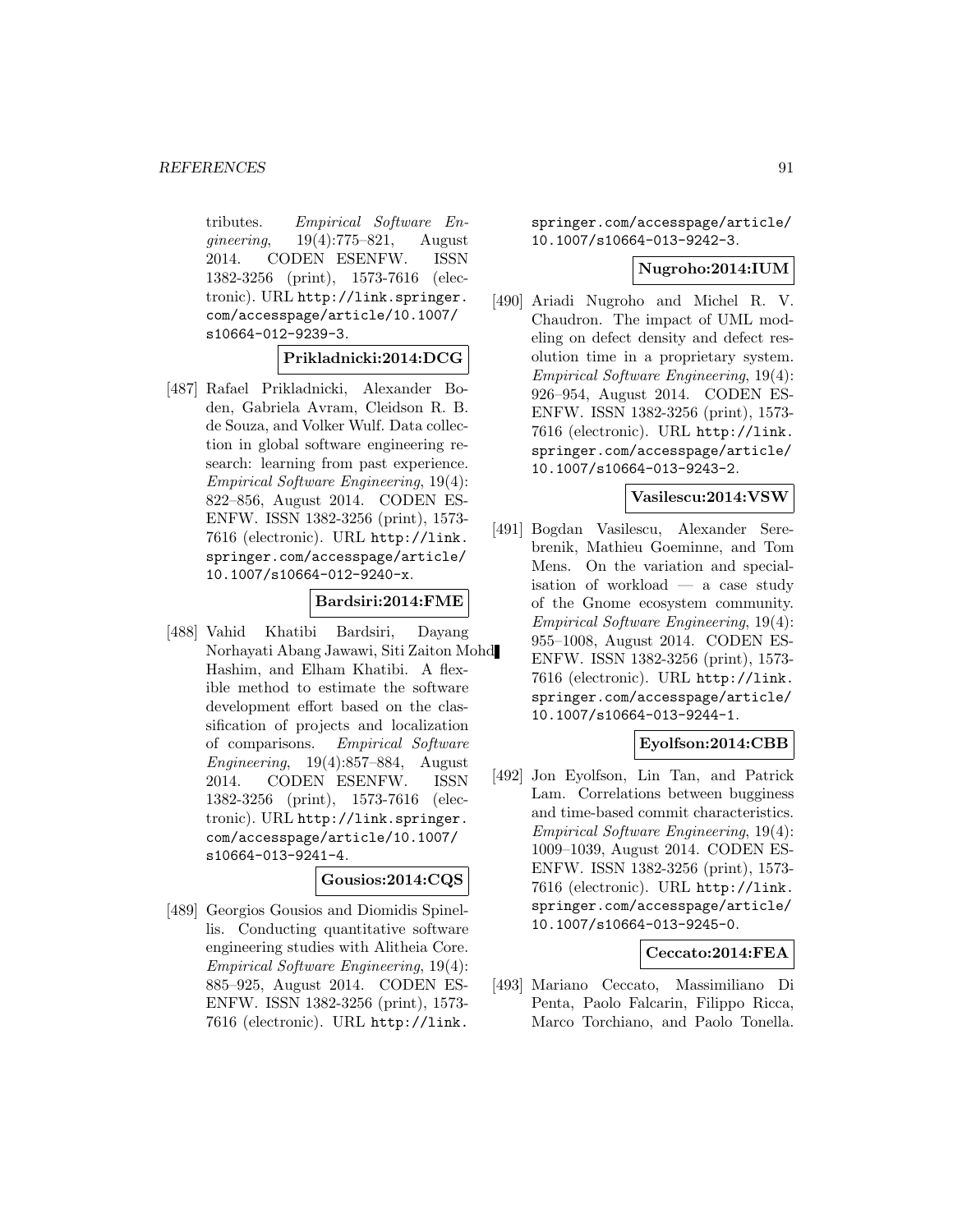A family of experiments to assess the effectiveness and efficiency of source code obfuscation techniques. Empirical Software Engineering, 19(4):1040– 1074, August 2014. CODEN ES-ENFW. ISSN 1382-3256 (print), 1573- 7616 (electronic). URL http://link. springer.com/accesspage/article/ 10.1007/s10664-013-9248-x.

## **Lavazza:2014:ESC**

[494] Luigi Lavazza. An evaluation of the statistical convertibility of function points into COSMIC function points. Empirical Software Engineering, 19(4): 1075–1110, August 2014. CODEN ES-ENFW. ISSN 1382-3256 (print), 1573- 7616 (electronic). URL http://link. springer.com/accesspage/article/ 10.1007/s10664-013-9246-z.

#### **Yamashita:2014:ACC**

[495] Aiko Yamashita. Assessing the capability of code smells to explain maintenance problems: an empirical study combining quantitative and qualitative data. Empirical Software Engineering, 19(4):1111–1143, August 2014. CODEN ESENFW. ISSN 1382-3256 (print), 1573-7616 (electronic). URL http://link.springer. com/accesspage/article/10.1007/ s10664-013-9250-3.

## **Ihme:2014:CIP**

[496] Tuomas Ihme, Minna Pikkarainen, Susanna Teppola, Jukka Kääriäinen, and Olivier Biot. Challenges and industry practices for managing software variability in small and medium sized enterprises. Empirical Software Engineering, 19(4):1144–1168, August 2014. CODEN ESENFW. ISSN

1382-3256 (print), 1573-7616 (electronic). URL http://link.springer. com/accesspage/article/10.1007/ s10664-013-9253-0.

## **Osaiweran:2014:EIF**

[497] Ammar Osaiweran, Mathijs Schuts, and Jozef Hooman. Experiences with incorporating formal techniques into industrial practice. Empirical Software Engineering, 19(4):1169–1194, August 2014. CODEN ESENFW. ISSN 1382-3256 (print), 1573-7616 (electronic). URL http://link.springer. com/accesspage/article/10.1007/ s10664-013-9251-2.

## **Lanubile:2014:RCT**

[498] Filippo Lanubile, Rafael Prikladnicki, Erran Carmel, and Rini van Solingen. Resolving the challenges of time and distance. Empirical Software Engineering, 19(5):1195–1196, October 2014. CODEN ESENFW. ISSN 1382-3256 (print), 1573-7616 (electronic). URL http://link.springer. com/content/pdf/10.1007/s10664- 014-9309-9.pdf.

# **Estler:2014:AVS**

[499] Hans-Christian Estler, Martin Nordio, Carlo A. Furia, Bertrand Meyer, and Johannes Schneider. Agile vs. structured distributed software development: A case study. Empirical Software Engineering, 19(5):1197– 1224, October 2014. CODEN ES-ENFW. ISSN 1382-3256 (print), 1573- 7616 (electronic). URL http://link. springer.com/accesspage/article/ 10.1007/s10664-013-9271-y.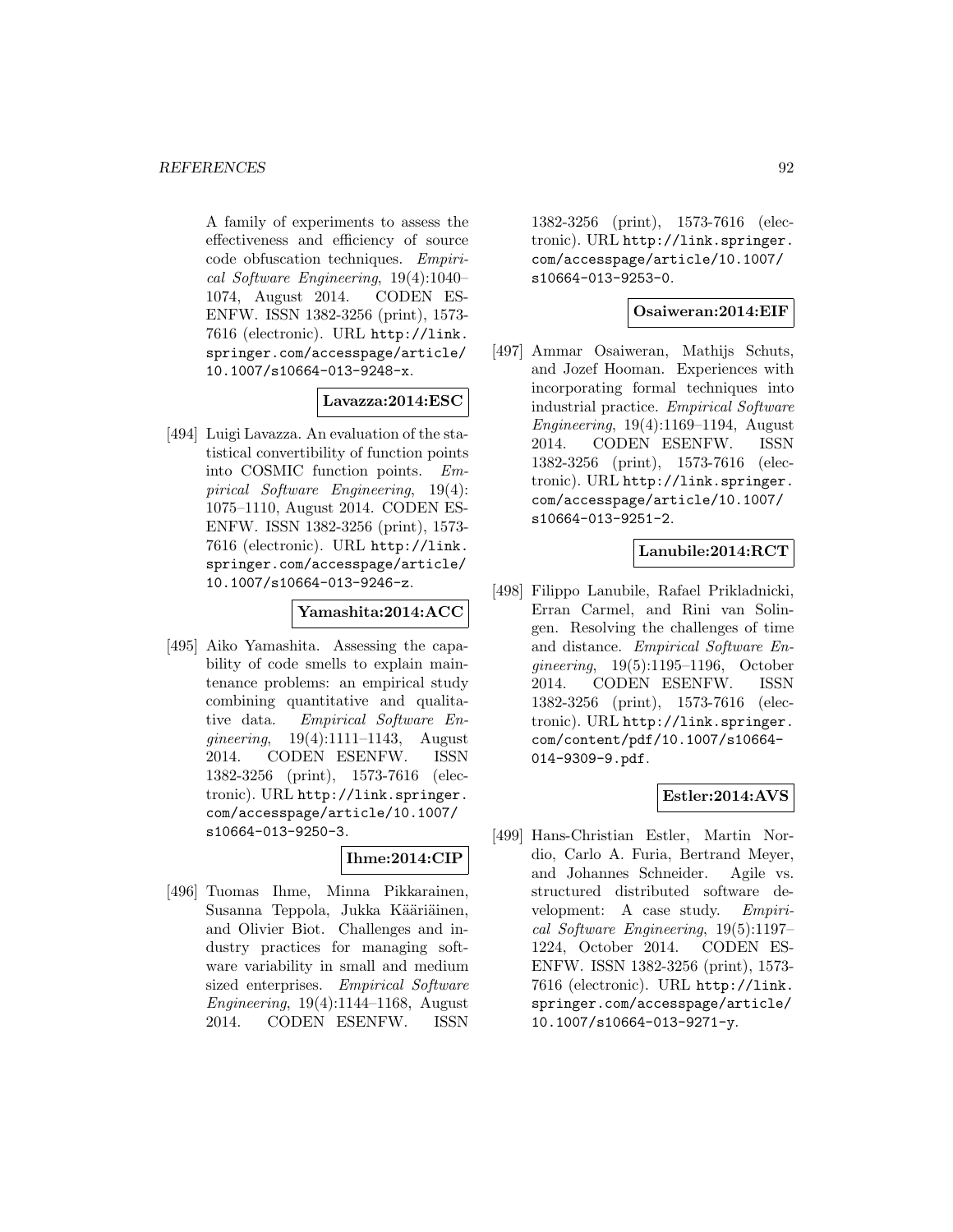## **Moe:2014:OOI**

[500] Nils Brede Moe, Darja Šmite, Geir Kjetil Hanssen, and Hamish Barney. From offshore outsourcing to insourcing and partnerships: four failed outsourcing attempts. Empirical Software Engineering, 19(5):1225–1258, October 2014. CODEN ESENFW. ISSN 1382-3256 (print), 1573-7616 (electronic). URL http://link.springer. com/accesspage/article/10.1007/ s10664-013-9272-x.

#### **Godfrey:2014:SIP**

[501] Michael W. Godfrey and Arie van Deursen. Special issue on program comprehension. Empirical Software Engineering, 19(5):1259–1260, October 2014. CODEN ESENFW. ISSN 1382-3256 (print), 1573-7616 (electronic). URL http://link.springer. com/content/pdf/10.1007/s10664- 014-9329-5.pdf.

## **Jbara:2014:HMF**

[502] Ahmad Jbara, Adam Matan, and Dror G. Feitelson. High-MCC functions in the Linux kernel. Empirical Software Engineering, 19(5):1261– 1298, October 2014. CODEN ES-ENFW. ISSN 1382-3256 (print), 1573- 7616 (electronic). URL http://link. springer.com/accesspage/article/ 10.1007/s10664-013-9275-7.

#### **Siegmund:2014:MMP**

[503] Janet Siegmund, Christian Kästner, Jörg Liebig, Sven Apel, and Stefan Hanenberg. Measuring and modeling programming experience. Empirical Software Engineering, 19(5):1299– 1334, October 2014. CODEN ES-ENFW. ISSN 1382-3256 (print), 15737616 (electronic). URL http://link. springer.com/accesspage/article/ 10.1007/s10664-013-9286-4.

## **Hanenberg:2014:ESI**

[504] Stefan Hanenberg, Sebastian Kleinschmager, Romain Robbes, Eric Tan- ´ ter, and Andreas Stefik. An empirical study on the impact of static typing on software maintainability. Empirical Software Engineering, 19(5):1335– 1382, October 2014. CODEN ES-ENFW. ISSN 1382-3256 (print), 1573- 7616 (electronic). URL http://link. springer.com/accesspage/article/ 10.1007/s10664-013-9289-1.

## **DeLucia:2014:LSC**

[505] Andrea De Lucia, Massimiliano Di Penta, Rocco Oliveto, Annibale Panichella, and Sebastiano Panichella. Labeling source code with information retrieval methods: an empirical study. Empirical Software Engineering, 19(5): 1383–1420, October 2014. CODEN ES-ENFW. ISSN 1382-3256 (print), 1573- 7616 (electronic). URL http://link. springer.com/accesspage/article/ 10.1007/s10664-013-9285-5.

#### **Fraser:2014:GES**

[506] Gordon Fraser and Jerffeson Teixeira de Souza. Guest editorial: Searchbased software engineering. Empirical Software Engineering, 19(5):1421– 1422, October 2014. CODEN ES-ENFW. ISSN 1382-3256 (print), 1573-7616 (electronic). URL http: //link.springer.com/content/pdf/ 10.1007/s10664-014-9310-3.pdf.

#### **deOBarros:2014:EEI**

[507] Márcio de O.Barros. An experimental evaluation of the importance of ran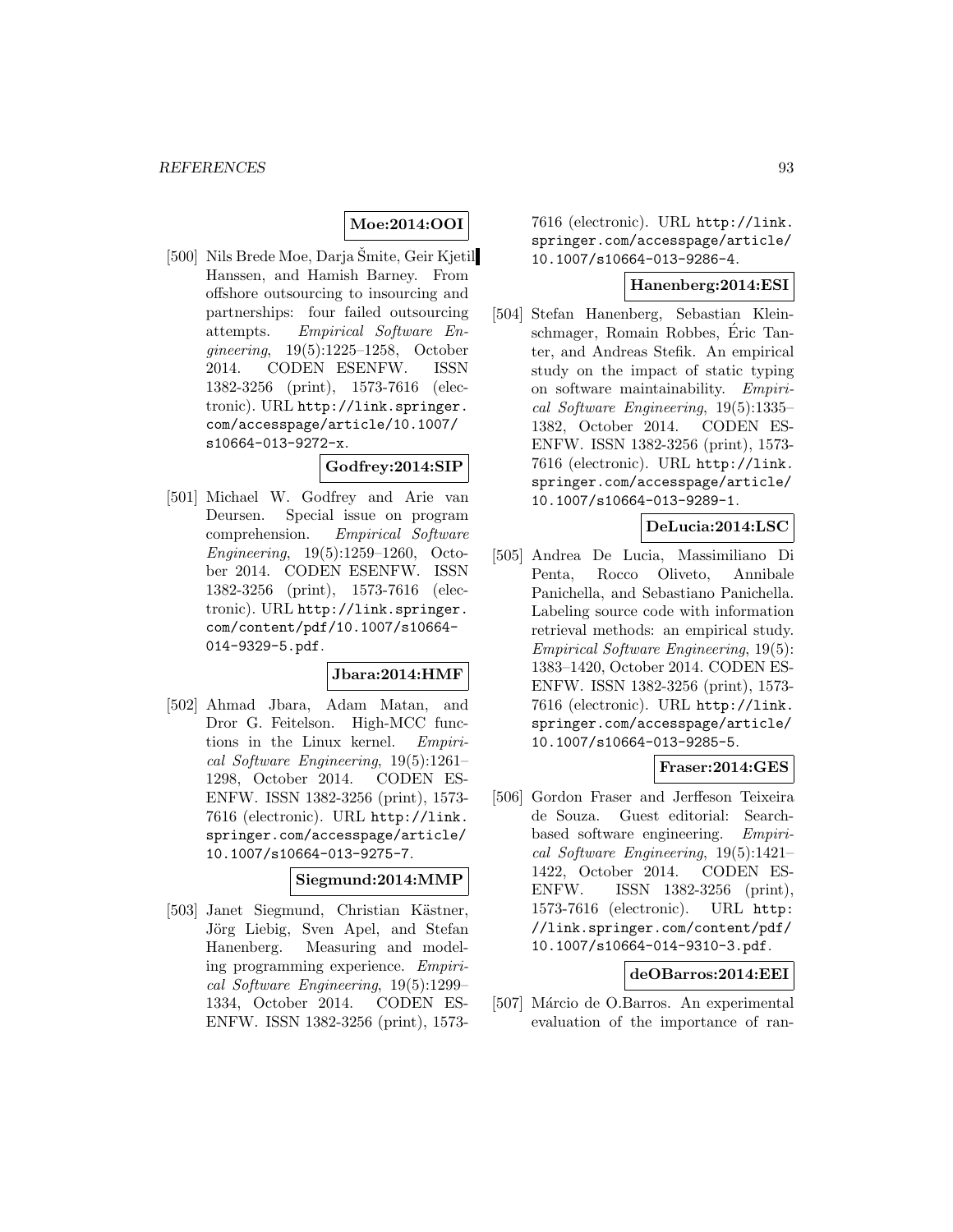domness in hill climbing searches applied to software engineering problems. Empirical Software Engineering, 19(5): 1423–1465, October 2014. CODEN ES-ENFW. ISSN 1382-3256 (print), 1573- 7616 (electronic). URL http://link. springer.com/accesspage/article/ 10.1007/s10664-013-9294-4.

#### **Fredericks:2014:AAR**

[508] Erik M. Fredericks, Byron DeVries, and Betty H. C. Cheng. AutoRE-LAX: automatically RELAXing a goal model to address uncertainty. Empirical Software Engineering, 19(5):1466– 1501, October 2014. CODEN ES-ENFW. ISSN 1382-3256 (print), 1573- 7616 (electronic). URL http://link. springer.com/accesspage/article/ 10.1007/s10664-014-9305-0.

## **Aitken:2014:ERN**

[509] Jonathan M. Aitken, Rob Alexander, Tim Kelly, and Simon Poulding. Evolving robust networks for systems-ofsystems: is it viable for large networks? Empirical Software Engineering, 19(5): 1502–1530, October 2014. CODEN ES-ENFW. ISSN 1382-3256 (print), 1573- 7616 (electronic). URL http://link. springer.com/accesspage/article/ 10.1007/s10664-013-9295-3.

## **Chen:2014:SPE**

[510] Ning Chen, Steven C. H. Hoi, and Xiaokui Xiao. Software process evaluation: a machine learning framework with application to defect management process. Empirical Software Engineering, 19(6):1531–1564, December 2014. CODEN ESENFW. ISSN 1382-3256 (print), 1573-7616 (electronic). URL http://link.springer.

com/accesspage/article/10.1007/ s10664-013-9254-z.

# **Borg:2014:RDS**

[511] Markus Borg, Per Runeson, and Anders Ardö. Recovering from a decade: a systematic mapping of information retrieval approaches to software traceability. Empirical Software Engineering, 19(6):1565–1616, December 2014. CODEN ESENFW. ISSN 1382-3256 (print), 1573-7616 (electronic). URL http://link.springer. com/accesspage/article/10.1007/ s10664-013-9255-y.

## **Bavota:2014:AEC**

[512] Gabriele Bavota, Andrea De Lucia, Andrian Marcus, and Rocco Oliveto. Automating extract class refactoring: an improved method and its evaluation. Empirical Software Engineering, 19(6): 1617–1664, December 2014. CODEN ESENFW. ISSN 1382-3256 (print), 1573-7616 (electronic). URL http: //link.springer.com/accesspage/ article/10.1007/s10664-013-9256 x.

# **Tan:2014:BCO**

[513] Lin Tan, Chen Liu, Zhenmin Li, Xuanhui Wang, Yuanyuan Zhou, and Chengxiang Zhai. Bug characteristics in open source software. Empirical Software Engineering, 19(6):1665– 1705, December 2014. CODEN ES-ENFW. ISSN 1382-3256 (print), 1573- 7616 (electronic). URL http://link. springer.com/accesspage/article/ 10.1007/s10664-013-9258-8.

# **Guerrouj:2014:EIE**

[514] Latifa Guerrouj, Massimiliano Di Penta, Yann-Gaël Guéhéneuc, and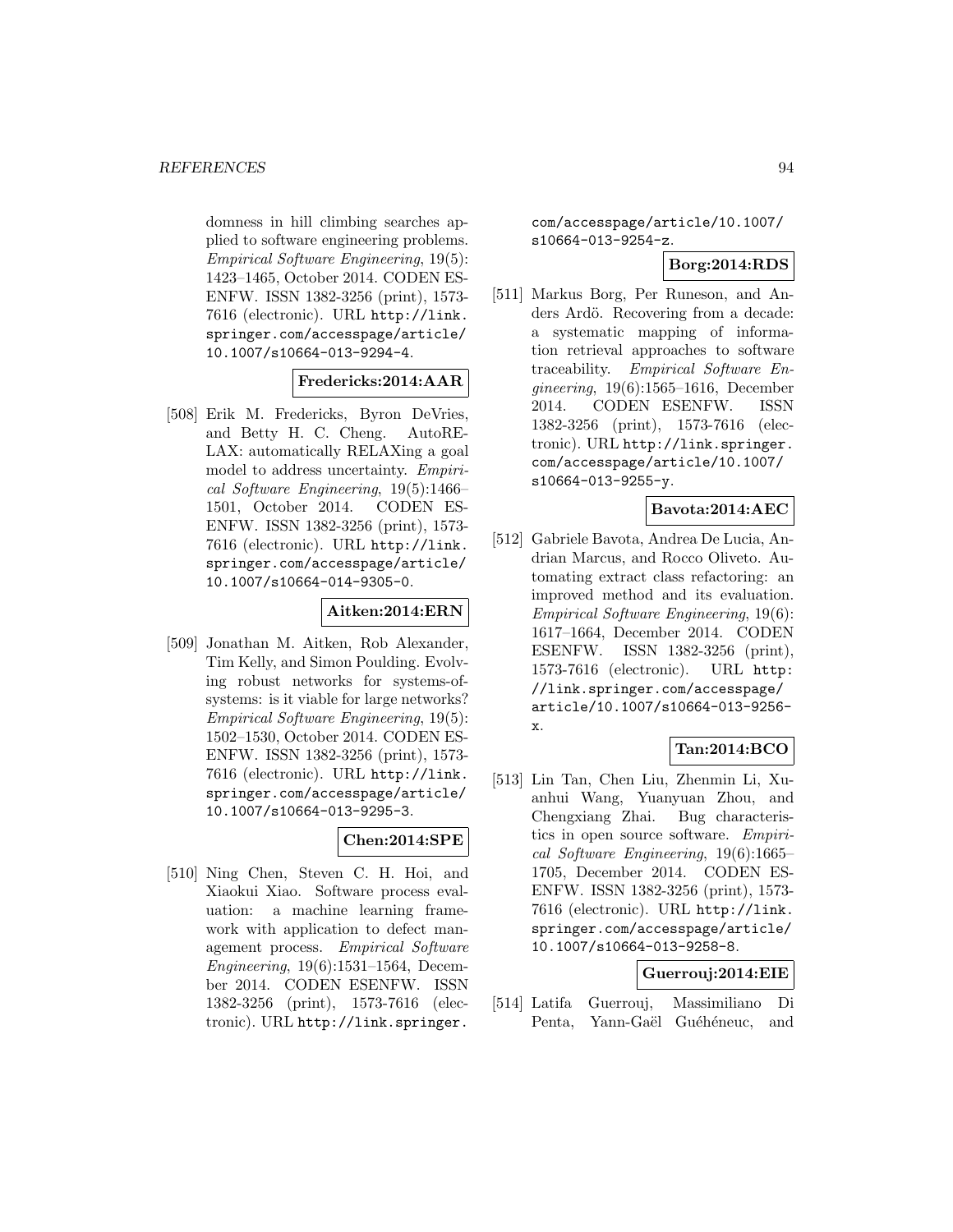Giuliano Antoniol. An experimental investigation on the effects of context on source code identifiers splitting and expansion. Empirical Software Engineering, 19(6):1706–1753, December 2014. CODEN ESENFW. ISSN 1382-3256 (print), 1573-7616 (electronic). URL http://link.springer. com/accesspage/article/10.1007/ s10664-013-9260-1.

## **Hill:2014:ESI**

[515] Emily Hill, David Binkley, Dawn Lawrie, Lori Pollock, and K. Vijay-Shanker. An empirical study of identifier splitting techniques. Empirical Software Engineering, 19(6):1754– 1780, December 2014. CODEN ES-ENFW. ISSN 1382-3256 (print), 1573- 7616 (electronic). URL http://link. springer.com/accesspage/article/ 10.1007/s10664-013-9261-0.

## **Runeson:2014:VFD**

[516] Per Runeson, Andreas Stefik, and Anneliese Andrews. Variation factors in the design and analysis of replicated controlled experiments. Empirical Software Engineering, 19(6):1781– 1808, December 2014. CODEN ES-ENFW. ISSN 1382-3256 (print), 1573- 7616 (electronic). URL http://link. springer.com/accesspage/article/ 10.1007/s10664-013-9262-z.

## **Bjarnason:2014:CPA**

[517] Elizabeth Bjarnason, Per Runeson, Markus Borg, Michael Unterkalmsteiner, Emelie Engström, Björn Regnell, Giedre Sabaliauskaite, Annabella Loconsole, Tony Gorschek, and Robert Feldt. Challenges and practices in aligning requirements with verification and validation: a case study of

six companies. Empirical Software Engineering, 19(6):1809–1855, December 2014. CODEN ESENFW. ISSN 1382-3256 (print), 1573-7616 (electronic). URL http://link.springer. com/accesspage/article/10.1007/ s10664-013-9263-y.

## **Yang:2014:SIS**

[518] Jinqiu Yang and Lin Tan. SWord-Net: Inferring semantically related words from software context. Empirical Software Engineering, 19(6):1856– 1886, December 2014. CODEN ES-ENFW. ISSN 1382-3256 (print), 1573- 7616 (electronic). URL http://link. springer.com/accesspage/article/ 10.1007/s10664-013-9264-x.

## **Martinez:2014:ESM**

[519] Yulkeidi Martínez, Cristina Cachero, and Santiago Meliá. Empirical study on the maintainability of Web applications: Model-driven engineering vs code-centric. Empirical Software Engineering, 19(6):1887–1920, December 2014. CODEN ESENFW. ISSN 1382-3256 (print), 1573-7616 (electronic). URL http://link.springer. com/accesspage/article/10.1007/ s10664-013-9269-5.

# **Jedlitschka:2014:RES**

[520] Andreas Jedlitschka, Natalia Juristo, and Dieter Rombach. Reporting experiments to satisfy professionals' information needs. Empirical Software Engineering, 19(6):1921–1955, December 2014. CODEN ESENFW. ISSN 1382-3256 (print), 1573-7616 (electronic). URL http://link.springer. com/accesspage/article/10.1007/ s10664-013-9268-6.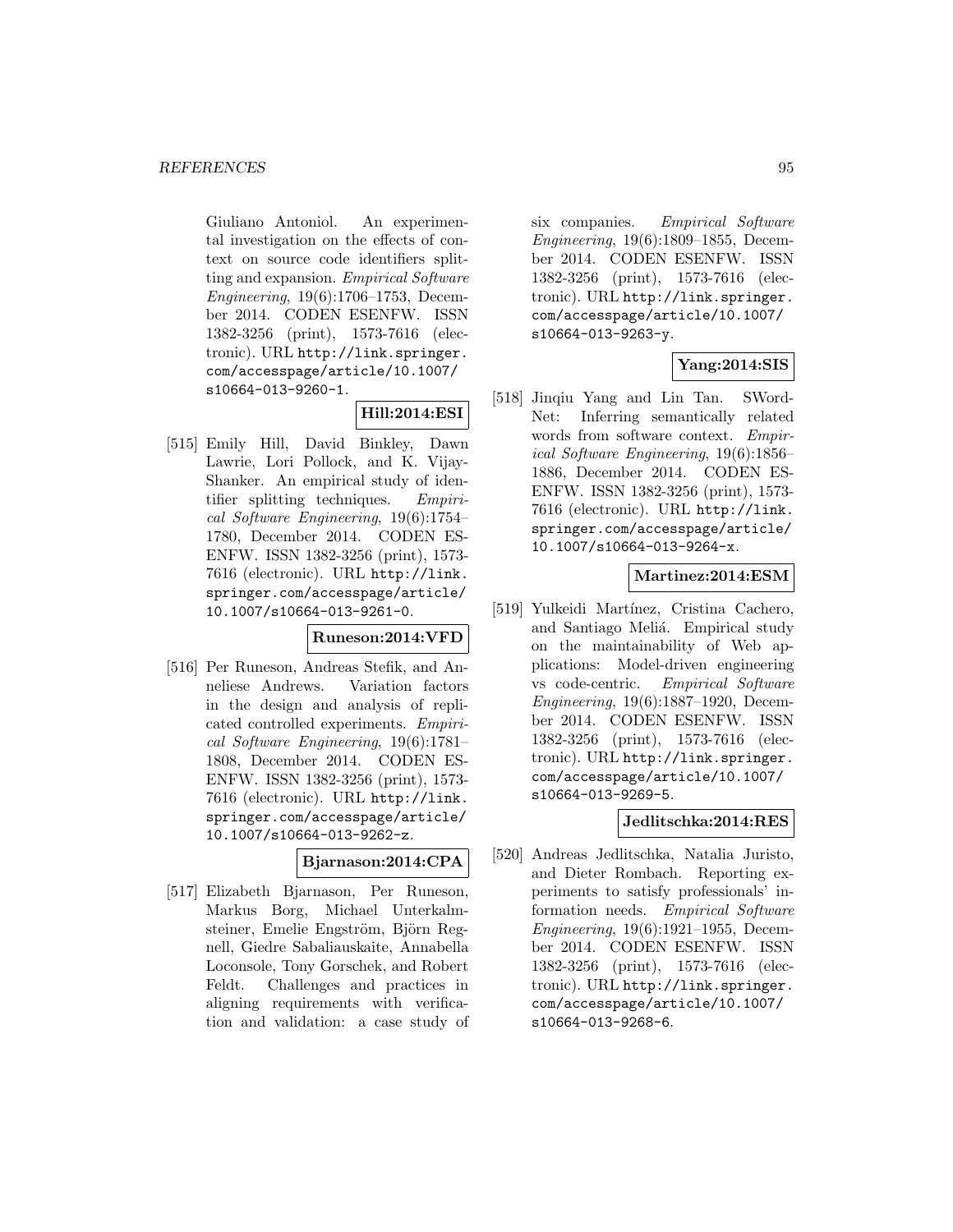# **Han:2014:VDR**

[521] Wen-Ming Han. Validating differential relationships between risk categories and project performance as perceived by managers. Empirical Software Engineering, 19(6):1956–1966, December 2014. CODEN ESENFW. ISSN 1382-3256 (print), 1573-7616 (electronic). URL http://link.springer. com/accesspage/article/10.1007/ s10664-013-9270-z.

## **Gomez-Martinez:2014:PAA**

[522] Elena Gómez-Martínez, Rafael Gonzalez-Cabero, and Jose Merseguer. Performance assessment of an architecture with adaptative interfaces for people with special needs. Empirical Software Engineering, 19(6):1967– 2018, December 2014. CODEN ES-ENFW. ISSN 1382-3256 (print), 1573- 7616 (electronic). URL http://link. springer.com/accesspage/article/ 10.1007/s10664-013-9297-1.

## **Al-Baik:2014:WIE**

[523] Osama Al-Baik and James Miller. Waste identification and elimination in information technology organizations. Empirical Software Engineering, 19(6): 2019–2061, December 2014. CODEN ESENFW. ISSN 1382-3256 (print), 1573-7616 (electronic). URL http: //link.springer.com/accesspage/ article/10.1007/s10664-014-9302- 3.

## **Shang:2015:SRB**

[524] Weiyi Shang, Meiyappan Nagappan, and Ahmed E. Hassan. Studying the relationship between logging characteristics and the code quality of platform software. Empirical Soft-

ware Engineering,  $20(1):1-27$ , February 2015. CODEN ESENFW. ISSN 1382-3256 (print), 1573-7616 (electronic). URL http://link.springer. com/accesspage/article/10.1007/ s10664-013-9274-8.

## **Abelein:2015:UIU**

[525] Ulrike Abelein and Barbara Paech. Understanding the influence of user participation and involvement on system success — a systematic mapping study. Empirical Software Engineering, 20(1): 28–81, February 2015. CODEN ES-ENFW. ISSN 1382-3256 (print), 1573- 7616 (electronic). URL http://link. springer.com/accesspage/article/ 10.1007/s10664-013-9278-4.

## **Jurkiewicz:2015:HBI**

[526] Jakub Jurkiewicz, Jerzy Nawrocki, Mirosław Ochodek, and Tomasz Głowacki. HAZOP-based identification of events in use cases. Empirical Software Engineering, 20(1):82–109, February 2015. CODEN ESENFW. ISSN 1382-3256 (print), 1573-7616 (electronic). URL http://link.springer. com/content/pdf/10.1007/s10664- 013-9277-5.pdf.

## **Ko:2015:PGC**

[527] Andrew J. Ko, Thomas D. LaToza, and Margaret M. Burnett. A practical guide to controlled experiments of software engineering tools with human participants. Empirical Software Engineering,  $20(1):110-141$ , February 2015. CODEN ESENFW. ISSN 1382-3256 (print), 1573-7616 (electronic). URL http://link.springer. com/accesspage/article/10.1007/ s10664-013-9279-3.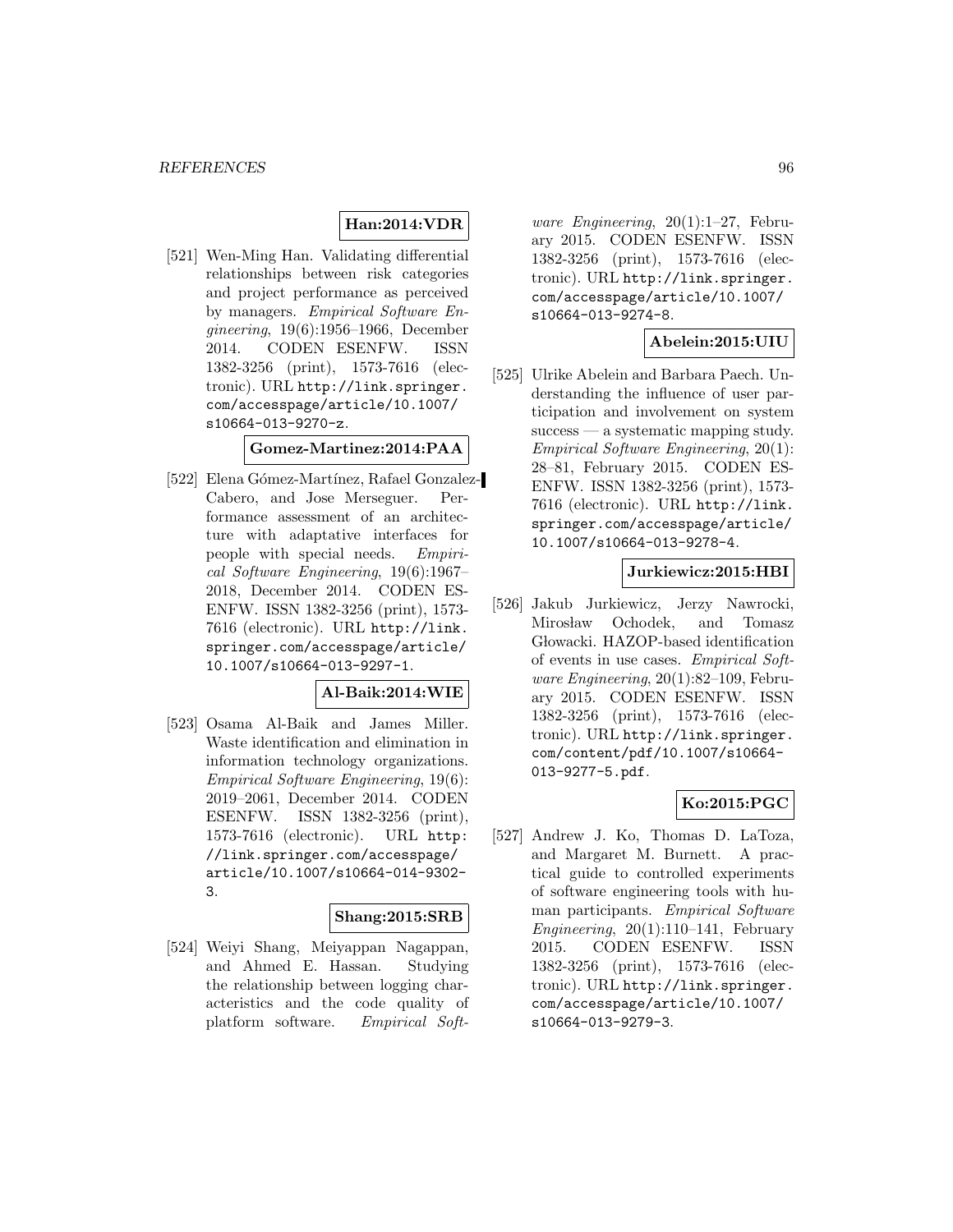#### **Polancic:2015:EIC**

[528] Gregor Polančič, Gregor Jošt, and Marjan Heričko. An experimental investigation comparing individual and collaborative work productivity when using desktop and cloud modeling tools. Empirical Software Engineering, 20(1): 142–175, February 2015. CODEN ES-ENFW. ISSN 1382-3256 (print), 1573- 7616 (electronic). URL http://link. springer.com/accesspage/article/ 10.1007/s10664-013-9280-x.

#### **Martinez:2015:MSR**

[529] Matias Martinez and Martin Monperrus. Mining software repair models for reasoning on the search space of automated program fixing. Empirical Software Engineering, 20(1):176– 205, February 2015. CODEN ES-ENFW. ISSN 1382-3256 (print), 1573- 7616 (electronic). URL http://link. springer.com/accesspage/article/ 10.1007/s10664-013-9282-8.

## **Misbhauddin:2015:UMR**

[530] Mohammed Misbhauddin and Mohammad Alshayeb. UML model refactoring: a systematic literature review. Empirical Software Engineering, 20(1): 206–251, February 2015. CODEN ES-ENFW. ISSN 1382-3256 (print), 1573- 7616 (electronic). URL http://link. springer.com/accesspage/article/ 10.1007/s10664-013-9283-7.

## **Bettenburg:2015:MCC**

[531] Nicolas Bettenburg, Ahmed E. Hassan, Bram Adams, and Daniel M. German. Management of community contributions. Empirical Software Engineering,  $20(1):252-289$ , February 2015. CODEN ESENFW. ISSN

1382-3256 (print), 1573-7616 (electronic). URL http://link.springer. com/accesspage/article/10.1007/ s10664-013-9284-6.

#### **DiPenta:2015:GESa**

[532] Massimiliano Di Penta and Tao Xie. Guest editorial: special section on mining software repositories. Empirical Software Engineering, 20(2): 291–293, April 2015. CODEN ES-ENFW. ISSN 1382-3256 (print), 1573- 7616 (electronic). URL http://link. springer.com/accesspage/article/ 10.1007/s10664-015-9383-7.

#### **Bettenburg:2015:TIS**

[533] Nicolas Bettenburg, Meiyappan Nagappan, and Ahmed E. Hassan. Towards improving statistical modeling of software engineering data: think locally, act globally! Empirical Software Engineering, 20(2):294–335, April 2015. CODEN ESENFW. ISSN 1382-3256 (print), 1573-7616 (electronic). URL http://link.springer. com/accesspage/article/10.1007/ s10664-013-9292-6.

## **Khomh:2015:UIR**

[534] Foutse Khomh, Bram Adams, Tejinder Dhaliwal, and Ying Zou. Understanding the impact of rapid releases on software quality. Empirical Software Engineering, 20(2):336–373, April 2015. CODEN ESENFW. ISSN 1382-3256 (print), 1573-7616 (electronic). URL http://link.springer. com/accesspage/article/10.1007/ s10664-014-9308-x.

## **Hindle:2015:GMM**

[535] Abram Hindle. Green mining: a methodology of relating software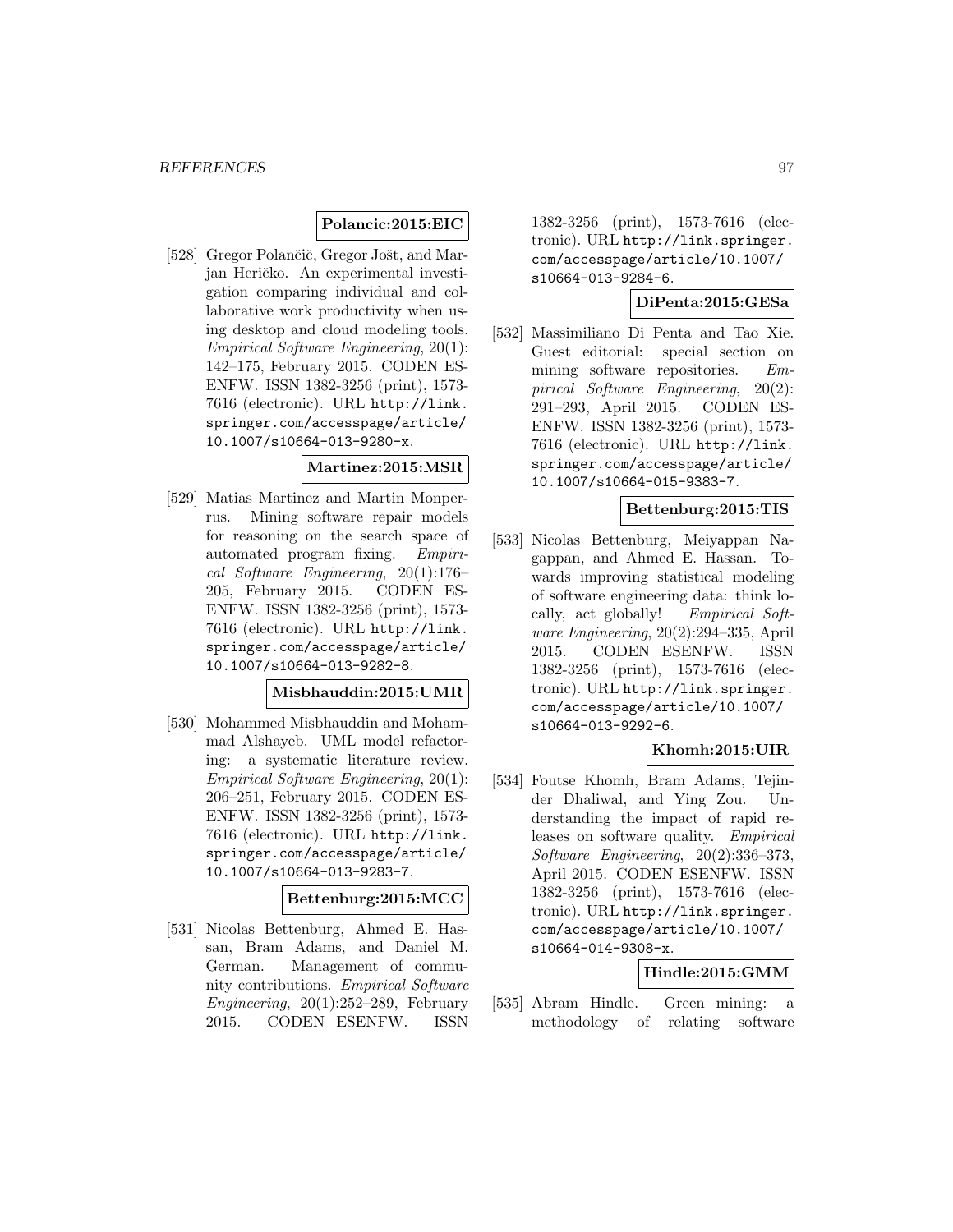change and configuration to power consumption. Empirical Software Engineering, 20(2):374–409, April 2015. CODEN ESENFW. ISSN 1382-3256 (print), 1573-7616 (electronic). URL http://link.springer. com/accesspage/article/10.1007/ s10664-013-9276-6.

#### **DiPenta:2015:GESb**

[536] Massimiliano Di Penta and Jonathan I. Maletic. Guest editorial: special section on software maintenance and evolution. Empirical Software Engineering, 20(2):410–412, April 2015. CODEN ESENFW. ISSN 1382- 3256 (print), 1573-7616 (electronic). URL http://link.springer.com/ content/pdf/10.1007/s10664-015- 9382-8.pdf.

## **Mader:2015:DDB**

[537] Patrick Mäder and Alexander Egyed. Do developers benefit from requirements traceability when evolving and maintaining a software system? Empirical Software Engineering, 20(2): 413–441, April 2015. CODEN ES-ENFW. ISSN 1382-3256 (print), 1573- 7616 (electronic). URL http://link. springer.com/accesspage/article/ 10.1007/s10664-014-9314-z.

## **Ali:2015:ESI**

[538] Nasir Ali, Zohreh Sharafi, Yann-Gaël Guéhéneuc, and Giuliano Antoniol. An empirical study on the importance of source code entities for requirements traceability. Empirical Software Engineering, 20(2):442–478, April 2015. CODEN ESENFW. ISSN 1382-3256 (print), 1573-7616 (electronic). URL http://link.springer.

com/accesspage/article/10.1007/ s10664-014-9315-y.

## **Hindle:2015:DTM**

[539] Abram Hindle, Christian Bird, Thomas Zimmermann, and Nachiappan Nagappan. Do topics make sense to managers and developers? Empirical Software Engineering, 20(2): 479–515, April 2015. CODEN ES-ENFW. ISSN 1382-3256 (print), 1573- 7616 (electronic). URL http://link. springer.com/accesspage/article/ 10.1007/s10664-014-9312-1.

#### **Lotufo:2015:MHB**

[540] Rafael Lotufo, Zeeshan Malik, and Krzysztof Czarnecki. Modelling the 'hurried' bug report reading process to summarize bug reports. Empirical Software Engineering, 20(2):516–548, April 2015. CODEN ESENFW. ISSN 1382-3256 (print), 1573-7616 (electronic). URL http://link.springer. com/accesspage/article/10.1007/ s10664-014-9311-2.

## **Hermans:2015:DRC**

[541] Felienne Hermans, Martin Pinzger, and Arie van Deursen. Detecting and refactoring code smells in spreadsheet formulas. Empirical Software Engineering, 20(2):549–575, April 2015. CODEN ESENFW. ISSN 1382-3256 (print), 1573-7616 (electronic). URL http://link.springer. com/accesspage/article/10.1007/ s10664-013-9296-2.

# **delSagrado:2015:MOA**

 $[542]$  José del Sagrado, Isabel M. del Águila, and Francisco J. Orellana. Multiobjective ant colony optimization for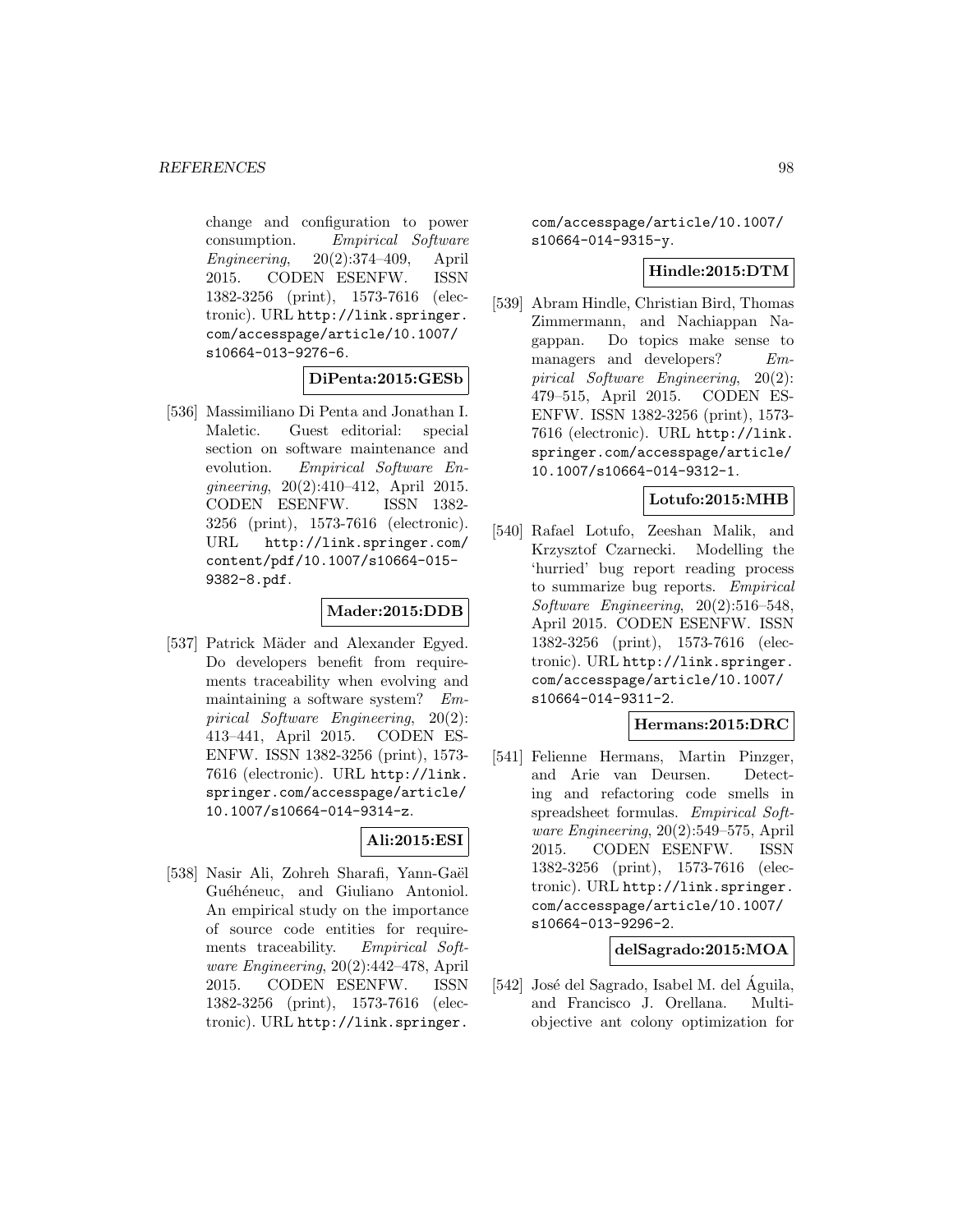requirements selection. Empirical Software Engineering, 20(3):577–610, June 2015. CODEN ESENFW. ISSN 1382-3256 (print), 1573-7616 (electronic). URL http://link.springer. com/accesspage/article/10.1007/ s10664-013-9287-3.

## **Fraser:2015:FPA**

[543] Gordon Fraser and Andrea Arcuri. 1600 faults in 100 projects: automatically finding faults while achieving high coverage with EvoSuite. Empirical Software Engineering, 20(3): 611–639, June 2015. CODEN ES-ENFW. ISSN 1382-3256 (print), 1573- 7616 (electronic). URL http://link. springer.com/accesspage/article/ 10.1007/s10664-013-9288-2.

#### **Jabangwe:2015:EEL**

[544] Ronald Jabangwe, Jürgen Börstler, Darja Šmite, and Claes Wohlin. Empirical evidence on the link between object-oriented measures and external quality attributes: a systematic literature review. Empirical Software Engineering, 20(3):640–693, June 2015. CODEN ESENFW. ISSN 1382-3256 (print), 1573-7616 (electronic). URL http://link.springer. com/accesspage/article/10.1007/ s10664-013-9291-7.

**Alegroth:2015:VGT**

[545] Emil Alégroth, Robert Feldt, and Lisa Ryrholm. Visual GUI testing in practice: challenges, problems and limitations. Empirical Software Engineering, 20(3):694–744, June 2015. CODEN ES-ENFW. ISSN 1382-3256 (print), 1573- 7616 (electronic). URL http://link. springer.com/accesspage/article/ 10.1007/s10664-013-9293-5.

## **Robbes:2015:OOS**

[546] Romain Robbes, David Röthlisberger, and Eric Tanter. Object-oriented software extensions in practice. Empirical Software Engineering, 20(3): 745–782, June 2015. CODEN ES-ENFW. ISSN 1382-3256 (print), 1573- 7616 (electronic). URL http://link. springer.com/accesspage/article/ 10.1007/s10664-013-9298-0.

## **Fraser:2015:ASM**

[547] Gordon Fraser and Andrea Arcuri. Achieving scalable mutation-based generation of whole test suites. Empirical Software Engineering, 20(3): 783–812, June 2015. CODEN ES-ENFW. ISSN 1382-3256 (print), 1573- 7616 (electronic). URL http://link. springer.com/accesspage/article/ 10.1007/s10664-013-9299-z.

## **Kocaguneli:2015:TLE**

[548] Ekrem Kocaguneli, Tim Menzies, and Emilia Mendes. Transfer learning in effort estimation. Empirical Software Engineering, 20(3):813–843, June 2015. CODEN ESENFW. ISSN 1382-3256 (print), 1573-7616 (electronic). URL http://link.springer. com/accesspage/article/10.1007/ s10664-014-9300-5.

# **Afzal:2015:EEE**

[549] Wasif Afzal, Ahmad Nauman Ghazi, Juha Itkonen, Richard Torkar, Anneliese Andrews, and Khurram Bhatti. An experiment on the effectiveness and efficiency of exploratory testing. Empirical Software Engineering, 20(3): 844–878, June 2015. CODEN ES-ENFW. ISSN 1382-3256 (print), 1573- 7616 (electronic). URL http://link.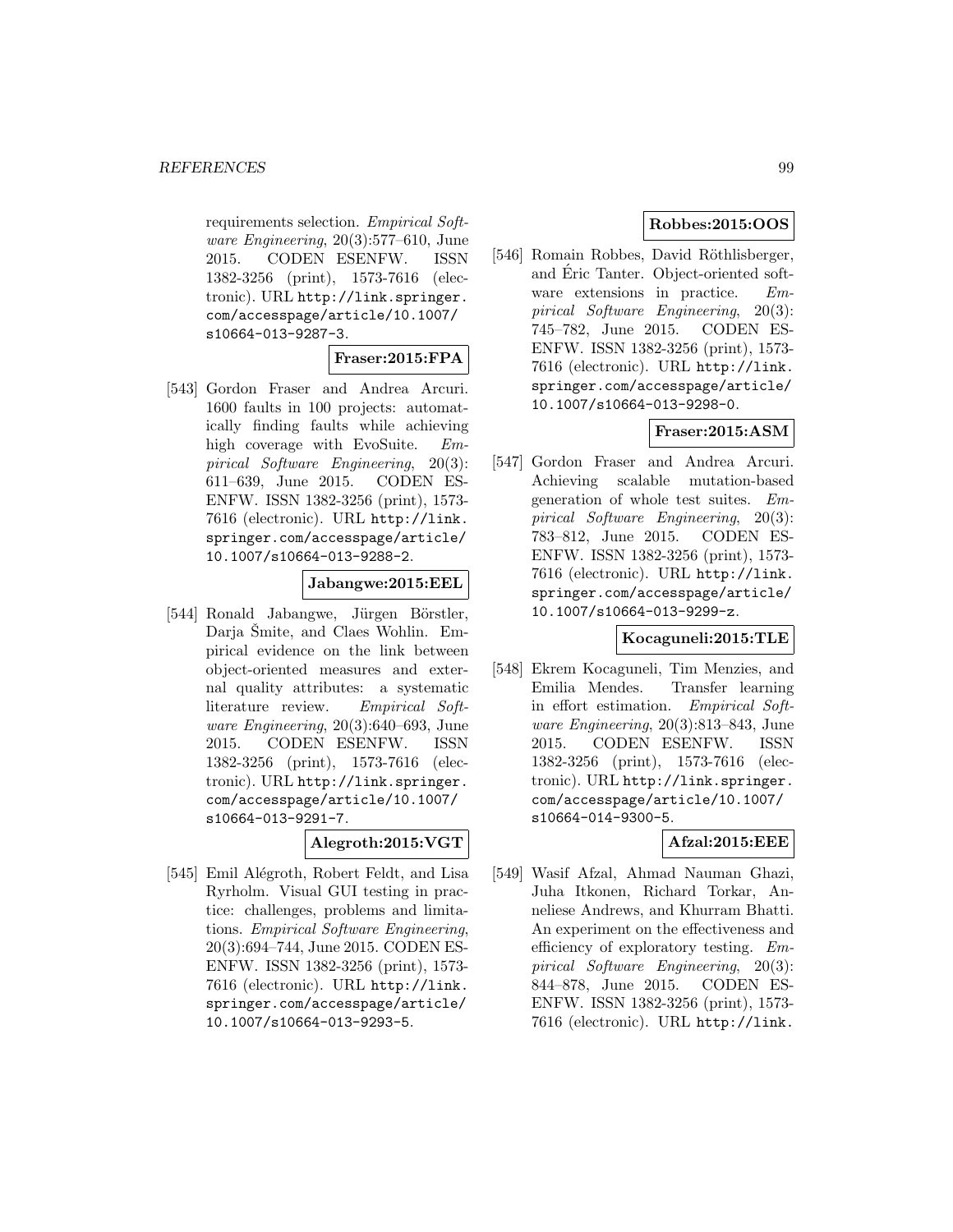springer.com/accesspage/article/ 10.1007/s10664-014-9301-4.

#### **Russo:2015:MSL**

[550] Barbara Russo, Giancarlo Succi, and Witold Pedrycz. Mining system logs to learn error predictors: a case study of a telemetry system. Empirical Software Engineering, 20(4):879–927, August 2015. CODEN ESENFW. ISSN 1382-3256 (print), 1573-7616 (electronic). URL http://link.springer. com/accesspage/article/10.1007/ s10664-014-9303-2.

## **DiGiuseppe:2015:FDF**

[551] Nicholas DiGiuseppe and James A. Jones. Fault density, fault types, and spectra-based fault localization. Empirical Software Engineering, 20(4): 928–967, August 2015. CODEN ES-ENFW. ISSN 1382-3256 (print), 1573- 7616 (electronic). URL http://link. springer.com/accesspage/article/ 10.1007/s10664-014-9304-1.

## **Petersen:2015:EIO**

[552] Kai Petersen, Cigdem Gencel, Negin Asghari, and Stefanie Betz. An elicitation instrument for operationalising GQM<sup>+</sup> Strategies (GQM<sup>+</sup>S-EI). Empirical Software Engineering, 20(4): 968–1005, August 2015. CODEN ES-ENFW. ISSN 1382-3256 (print), 1573- 7616 (electronic). URL http://link. springer.com/accesspage/article/ 10.1007/s10664-014-9306-z.

## **Santos:2015:FEI**

[553] Viviane Santos, Alfredo Goldman, and Cleidson R. B. de Souza. Fostering effective inter-team knowledge sharing in Agile software development. Empirical Software Engineering, 20(4):

1006–1051, August 2015. CODEN ES-ENFW. ISSN 1382-3256 (print), 1573- 7616 (electronic). URL http://link. springer.com/accesspage/article/ 10.1007/s10664-014-9307-y.

## **Bavota:2015:TSR**

[554] Gabriele Bavota, Abdallah Qusef, Rocco Oliveto, Andrea De Lucia, and Dave Binkley. Are test smells really harmful? An empirical study. Empirical Software Engineering, 20(4): 1052–1094, August 2015. CODEN ES-ENFW. ISSN 1382-3256 (print), 1573- 7616 (electronic). URL http://link. springer.com/accesspage/article/ 10.1007/s10664-014-9313-0.

# **Yang:2015:CMC**

[555] Jiachen Yang, Keisuke Hotta, Yoshiki Higo, Hiroshi Igaki, and Shinji Kusumoto. Classification model for code clones based on machine learning. Empirical Software Engineering, 20(4): 1095–1125, August 2015. CODEN ESENFW. ISSN 1382-3256 (print), 1573-7616 (electronic). URL http: //link.springer.com/content/pdf/ 10.1007/s10664-014-9316-x.pdf.

## **Wu:2015:IIC**

[556] Wei Wu, Adrien Serveaux, Yann-Gaël Guéhéneuc, and Giuliano Antoniol. The impact of imperfect change rules on framework API evolution identification: an empirical study. Empirical Software Engineering, 20(4):1126– 1158, August 2015. CODEN ES-ENFW. ISSN 1382-3256 (print), 1573- 7616 (electronic). URL http://link. springer.com/accesspage/article/ 10.1007/s10664-014-9317-9.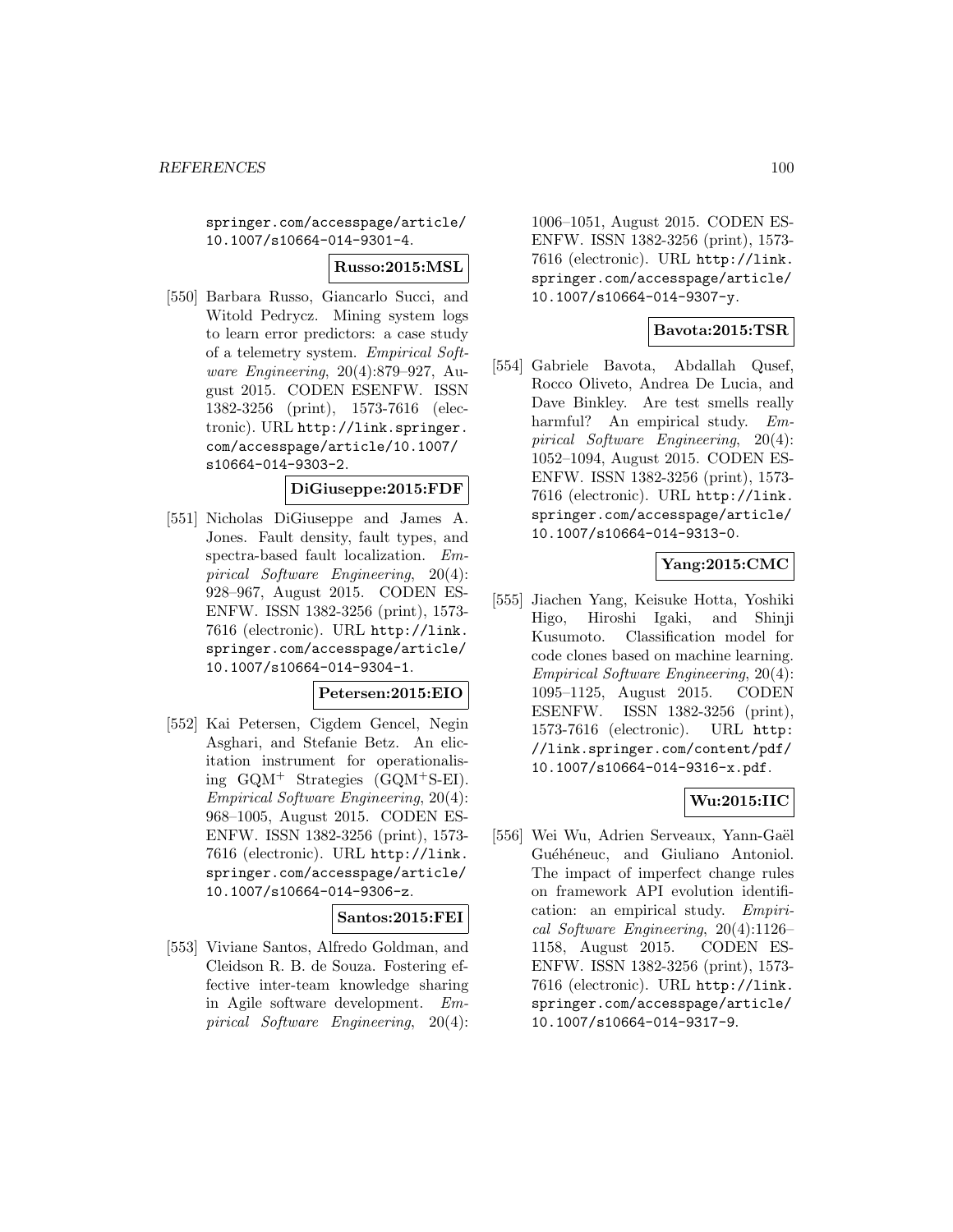### **Siegmund:2015:CPP**

[557] Janet Siegmund and Jana Schumann. Confounding parameters on program comprehension: a literature survey. Empirical Software Engineering, 20(4): 1159–1192, August 2015. CODEN ES-ENFW. ISSN 1382-3256 (print), 1573- 7616 (electronic). URL http://link. springer.com/accesspage/article/ 10.1007/s10664-014-9318-8.

## **Gueheneuc:2015:ISI**

[558] Yann-Gaël Guéhéneuc and Tom Mens. Introduction to the special issue on software maintenance and evolution research. Empirical Software Engineering, 20(5):1193–1197, October 2015. CODEN ESENFW. ISSN 1382-3256 (print), 1573-7616 (electronic). URL http://link.springer. com/content/pdf/10.1007/s10664- 015-9398-0.pdf.

## **Dit:2015:SAR**

[559] Bogdan Dit, Evan Moritz, Mario Linares-Vásquez, Denys Poshyvanyk, and Jane Cleland-Huang. Supporting and accelerating reproducible empirical research in software evolution and maintenance using TraceLab Component Library. Empirical Software Engineering, 20(5):1198–1236, October 2015. CODEN ESENFW. ISSN 1382-3256 (print), 1573-7616 (electronic). URL http://link.springer. com/accesspage/article/10.1007/ s10664-014-9339-3.

#### **Le:2015:SFF**

[560] Tien-Duy B. Le, David Lo, and Ferdian Thung. Should I follow this fault localization tool's output? Empirical Software Engineering, 20(5):1237– 1274, October 2015. CODEN ES-ENFW. ISSN 1382-3256 (print), 1573- 7616 (electronic). URL http://link. springer.com/accesspage/article/ 10.1007/s10664-014-9349-1.

## **Bavota:2015:HAC**

[561] Gabriele Bavota, Gerardo Canfora, Massimiliano Di Penta, Rocco Oliveto, and Sebastiano Panichella. How the Apache community upgrades dependencies: an evolutionary study. Empirical Software Engineering, 20(5):1275– 1317, October 2015. CODEN ES-ENFW. ISSN 1382-3256 (print), 1573- 7616 (electronic). URL http://link. springer.com/accesspage/article/ 10.1007/s10664-014-9325-9.

#### **Gharehyazie:2015:DIS**

[562] Mohammad Gharehyazie, Daryl Posnett, Bogdan Vasilescu, and Vladimir Filkov. Developer initiation and social interactions in OSS: A case study of the Apache Software Foundation. Empirical Software Engineering, 20(5): 1318–1353, October 2015. CODEN ES-ENFW. ISSN 1382-3256 (print), 1573- 7616 (electronic). URL http://link. springer.com/accesspage/article/ 10.1007/s10664-014-9332-x.

# **Tian:2015:APB**

[563] Yuan Tian, David Lo, Xin Xia, and Chengnian Sun. Automated prediction of bug report priority using multifactor analysis. Empirical Software Engineering, 20(5):1354–1383, October 2015. CODEN ESENFW. ISSN 1382-3256 (print), 1573-7616 (electronic). URL http://link.springer. com/accesspage/article/10.1007/ s10664-014-9331-y.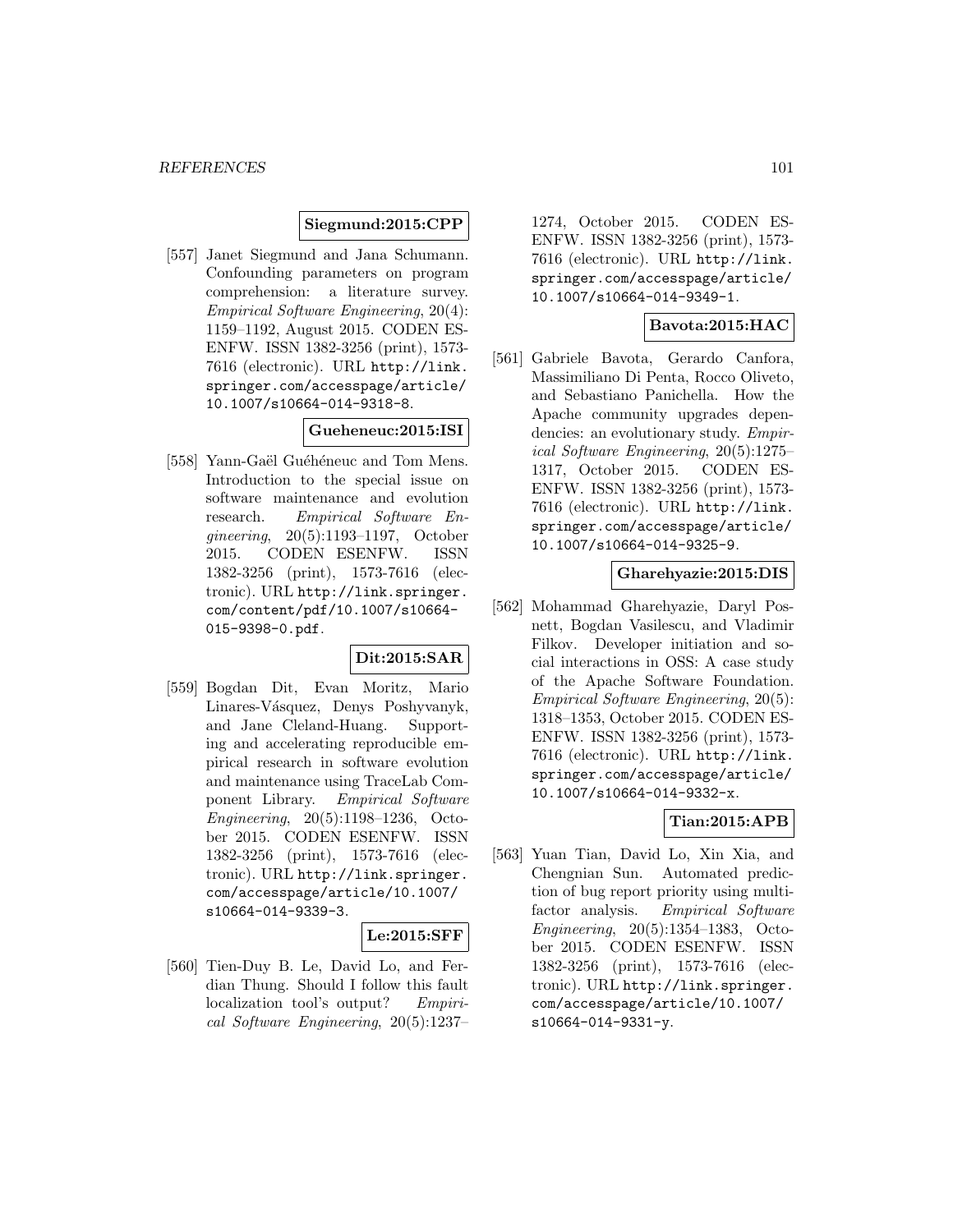## **Mantyla:2015:RRS**

[564] Mika V. Mäntylä, Bram Adams, Foutse Khomh, Emelie Engström, and Kai Petersen. On rapid releases and software testing: a case study and a semisystematic literature review. Empirical Software Engineering, 20(5):1384– 1425, October 2015. CODEN ES-ENFW. ISSN 1382-3256 (print), 1573- 7616 (electronic). URL http://link. springer.com/accesspage/article/ 10.1007/s10664-014-9338-4.

#### **Wohlin:2015:TDM**

[565] Claes Wohlin and Aybüke Aurum. Towards a decision-making structure for selecting a research design in empirical software engineering. Empirical Software Engineering, 20(6):1427– 1455, December 2015. CODEN ES-ENFW. ISSN 1382-3256 (print), 1573- 7616 (electronic). URL http://link. springer.com/accesspage/article/ 10.1007/s10664-014-9319-7.

## **Moreno-Lizaranzu:2015:FAR**

[566] Manuel J. Moreno-Lizaranzu and Federico Cuesta. A framework and architecture for rapid software development: a success story. Empirical Software Engineering, 20(6):1456– 1485, December 2015. CODEN ES-ENFW. ISSN 1382-3256 (print), 1573- 7616 (electronic). URL http://link. springer.com/accesspage/article/ 10.1007/s10664-014-9320-1.

## **Ceccato:2015:LSE**

[567] Mariano Ceccato, Andrea Capiluppi, Paolo Falcarin, and Cornelia Boldyreff. A large study on the effect of code obfuscation on the quality of Java code. Empirical Software Engineering, 20(6):

1486–1524, December 2015. CODEN ESENFW. ISSN 1382-3256 (print), 1573-7616 (electronic). URL http: //link.springer.com/accesspage/ article/10.1007/s10664-014-9321-  $\Omega$ 

## **Bass:2015:HPO**

[568] Julian M. Bass. How product owner teams scale Agile methods to large distributed enterprises. Empirical Software Engineering, 20(6):1525–1557, December 2015. CODEN ESENFW. ISSN 1382-3256 (print), 1573-7616 (electronic). URL http://link. springer.com/accesspage/article/ 10.1007/s10664-014-9322-z.

## **Robillard:2015:RRA**

[569] Martin P. Robillard and Yam B. Chhetri. Recommending reference API documentation. Empirical Software Engineering, 20(6):1558–1586, December 2015. CODEN ESENFW. ISSN 1382-3256 (print), 1573-7616 (electronic). URL http://link.springer. com/accesspage/article/10.1007/ s10664-014-9323-y.

#### **McIntosh:2015:LSE**

[570] Shane McIntosh, Meiyappan Nagappan, Bram Adams, Audris Mockus, and Ahmed E. Hassan. A largescale empirical study of the relationship between build technology and build maintenance. Empirical Software Engineering, 20(6):1587–1633, December 2015. CODEN ESENFW. ISSN 1382-3256 (print), 1573-7616 (electronic). URL http://link.springer. com/accesspage/article/10.1007/ s10664-014-9324-x.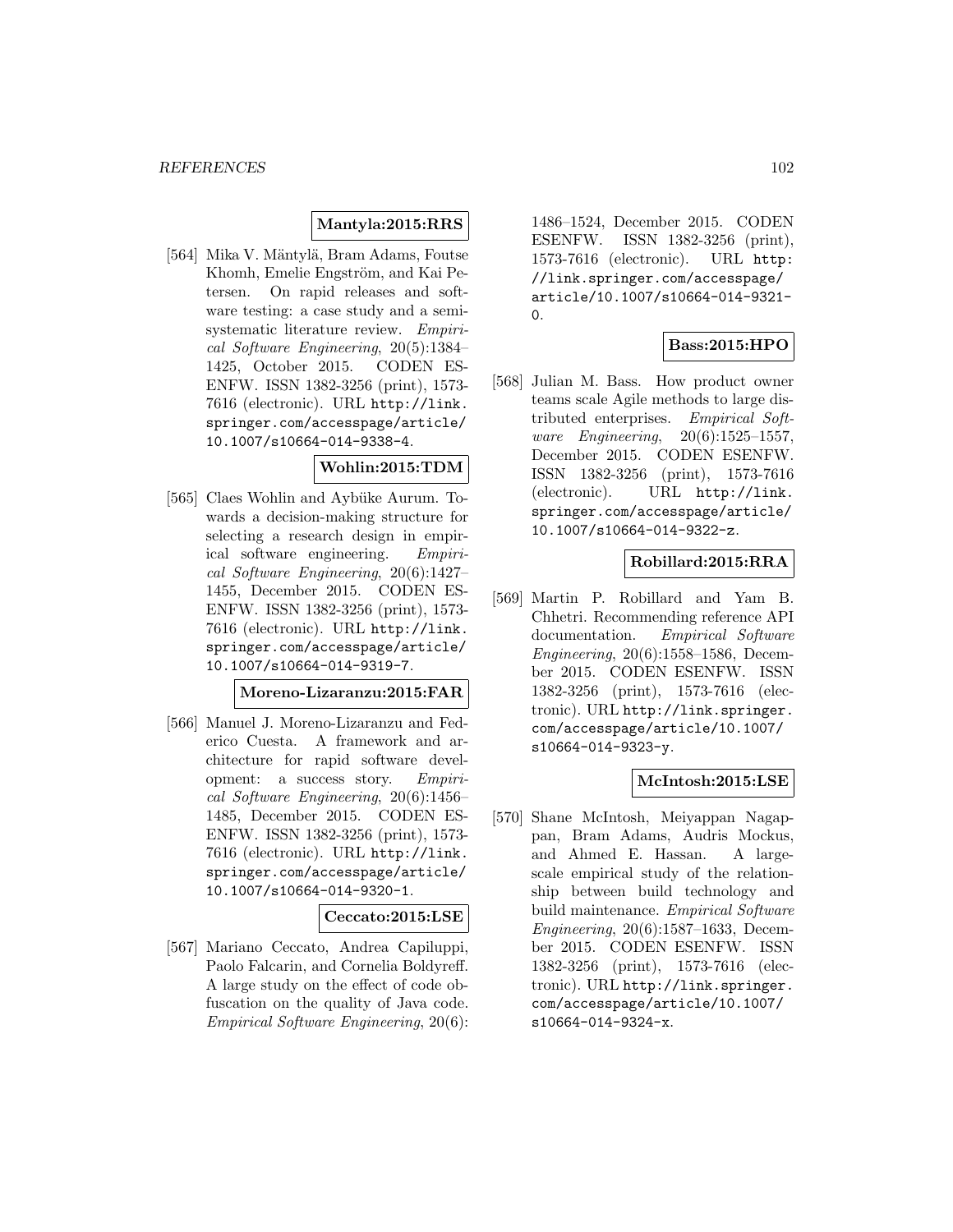## **Cruzes:2015:CSS**

[571] Daniela S. Cruzes, Tore Dybå, Per Runeson, and Martin Höst. Case studies synthesis: a thematic, crosscase, and narrative synthesis worked example. Empirical Software Engineering, 20(6):1634–1665, December 2015. CODEN ESENFW. ISSN 1382-3256 (print), 1573-7616 (electronic). URL http://link.springer. com/accesspage/article/10.1007/ s10664-014-9326-8.

#### **Scanniello:2015:LAA**

[572] Giuseppe Scanniello, Andrian Marcus, and Daniele Pascale. Link analysis algorithms for static concept location: an empirical assessment. *Empiri*cal Software Engineering, 20(6):1666– 1720, December 2015. CODEN ES-ENFW. ISSN 1382-3256 (print), 1573- 7616 (electronic). URL http://link. springer.com/accesspage/article/ 10.1007/s10664-014-9327-7.

## **McZara:2015:SRP**

[573] Jason McZara, Shahryar Sarkani, Thomas Holzer, and Timothy Eveleigh. Software requirements prioritization and selection using linguistic tools and constraint solvers — a controlled experiment. Empirical Software Engineering, 20(6):1721–1761, December 2015. CODEN ESENFW. ISSN 1382-3256 (print), 1573-7616 (electronic). URL http://link.springer. com/accesspage/article/10.1007/ s10664-014-9334-8.

#### **Heeager:2015:OAD**

[574] Lise Tordrup Heeager and Jeremy Rose. Optimising Agile development practices for the maintenance

operation: nine heuristics. Empirical Software Engineering, 20(6):1762– 1784, December 2015. CODEN ES-ENFW. ISSN 1382-3256 (print), 1573- 7616 (electronic). URL http://link. springer.com/accesspage/article/ 10.1007/s10664-014-9335-7.

## **Kechagia:2015:CAM**

[575] Maria Kechagia, Dimitris Mitropoulos, and Diomidis Spinellis. Charting the API minefield using software telemetry data. Empirical Software Engineering, 20(6):1785–1830, December 2015. CODEN ESENFW. ISSN 1382-3256 (print), 1573-7616 (electronic). URL http://link.springer. com/accesspage/article/10.1007/ s10664-014-9343-7.

#### **Rodrigues:2015:ECM**

[576] Elder Macedo Rodrigues, Flávio Moreira de Oliveira, Leandro Teodoro Costa, Maicon Bernardino, Avelino Francisco Zorzo, Simone do Rocio Senger Souza, and Rodrigo Saad. An empirical comparison of model-based and capture and replay approaches for performance testing. Empirical Software Engineering, 20(6):1831– 1860, December 2015. CODEN ES-ENFW. ISSN 1382-3256 (print), 1573- 7616 (electronic). URL http://link. springer.com/accesspage/article/ 10.1007/s10664-014-9337-5.

#### **Al-Baik:2015:KAB**

[577] Osama Al-Baik and James Miller. The Kanban approach, between agility and leanness: a systematic review. Empirical Software Engineering, 20(6):1861– 1897, December 2015. CODEN ES-ENFW. ISSN 1382-3256 (print), 1573- 7616 (electronic). URL http://link.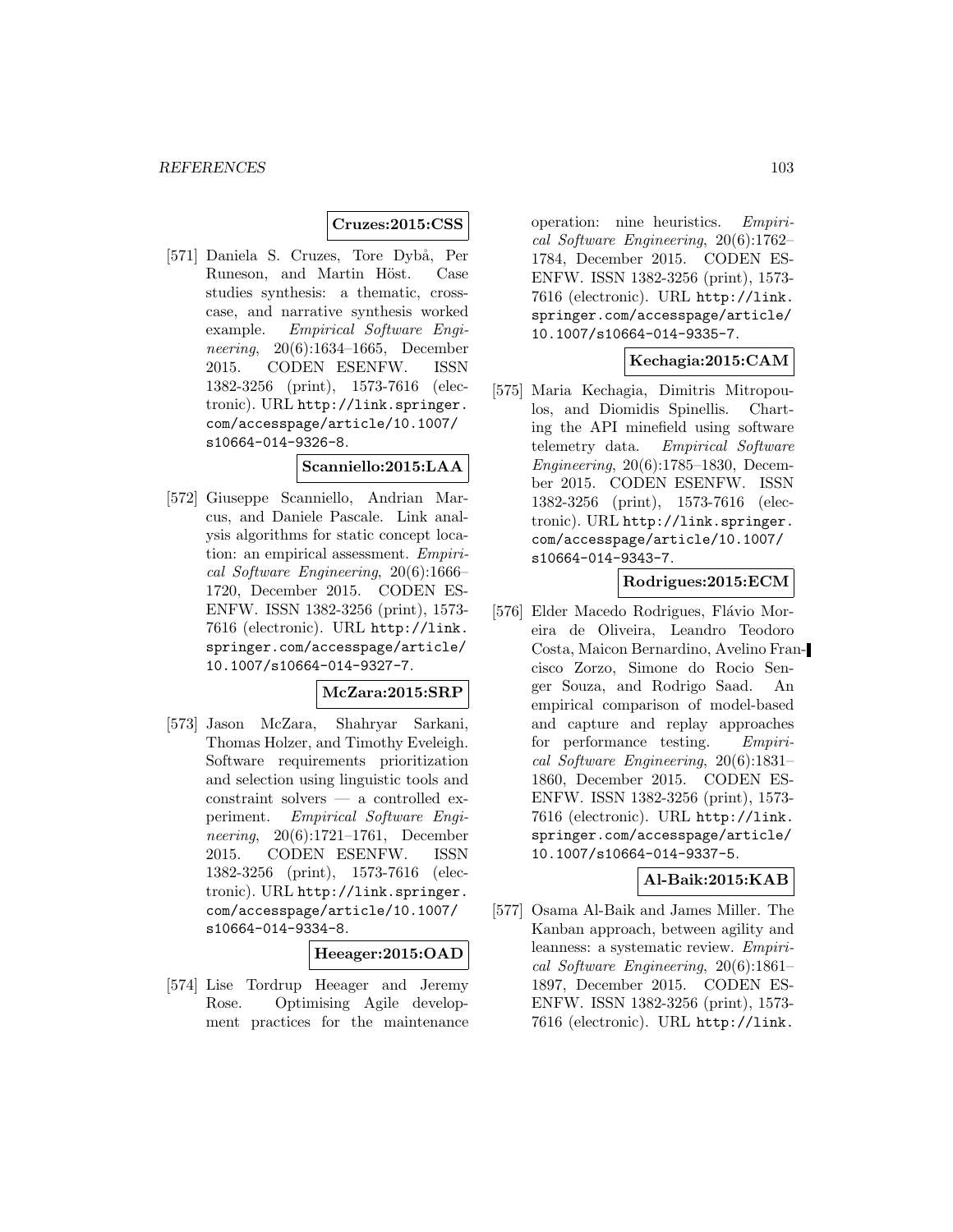springer.com/accesspage/article/ 10.1007/s10664-014-9340-x.

#### **Octaviano:2015:SAS**

[578] Fábio R. Octaviano, Katia R. Felizardo, José C. Maldonado, and Sandra C. P. F. Fabbri. Semi-automatic selection of primary studies in systematic literature reviews: is it reasonable? Empirical Software Engineering, 20(6): 1898–1917, December 2015. CODEN ESENFW. ISSN 1382-3256 (print), 1573-7616 (electronic). URL http: //link.springer.com/accesspage/ article/10.1007/s10664-014-9342- 8.

#### **Anonymous:2016:AES**

[579] Anonymous. Appreciation to empirical software engineering reviewers of 2015. Empirical Software Engineering, 21(1):1–3, February 2016. CODEN ESENFW. ISSN 1382-3256 (print), 1573-7616 (electronic). URL http: //link.springer.com/content/pdf/ 10.1007/s10664-015-9423-3.pdf.

## **Khalili:2016:ESC**

[580] Abdullah Khalili, Ashkan Sami, Mahdi Azimi, Sara Moshtari, Zahra Salehi, Mahboobe Ghiasi, and Ali Akbar Safavi. Employing secure coding practices into industrial applications: a case study. Empirical Software Engineering, 21(1):4–16, February 2016. CODEN ESENFW. ISSN 1382-3256 (print), 1573-7616 (electronic). URL http: //link.springer.com/accesspage/ article/10.1007/s10664-014-9341- 9.

## **McBurney:2016:EST**

[581] Paul W. McBurney and Collin McMillan. An empirical study of the textual similarity between source code and source code summaries. Empirical Software Engineering, 21(1): 17–42, February 2016. CODEN ES-ENFW. ISSN 1382-3256 (print), 1573- 7616 (electronic). URL http://link. springer.com/accesspage/article/ 10.1007/s10664-014-9344-6.

# **Ryu:2016:VCB**

[582] Duksan Ryu, Okjoo Choi, and Jongmoon Baik. Value-cognitive boosting with a support vector machine for cross-project defect prediction. Empirical Software Engineering, 21(1): 43–71, February 2016. CODEN ES-ENFW. ISSN 1382-3256 (print), 1573- 7616 (electronic). URL http://link. springer.com/accesspage/article/ 10.1007/s10664-014-9346-4.

## **Corazza:2016:WLI**

[583] Anna Corazza, Sergio Di Martino, Valerio Maggio, and Giuseppe Scanniello. Weighing lexical information for software clustering in the context of architecture recovery. Empirical Software Engineering, 21(1):72– 103, February 2016. CODEN ES-ENFW. ISSN 1382-3256 (print), 1573- 7616 (electronic). URL http://link. springer.com/accesspage/article/ 10.1007/s10664-014-9347-3.

## **Arnaoudova:2016:LAW**

[584] Venera Arnaoudova, Massimiliano Di Penta, and Giuliano Antoniol. Linguistic antipatterns: what they are and how developers perceive them. Empirical Software Engineering, 21(1):104– 158, February 2016. CODEN ES-ENFW. ISSN 1382-3256 (print), 1573- 7616 (electronic). URL http://link.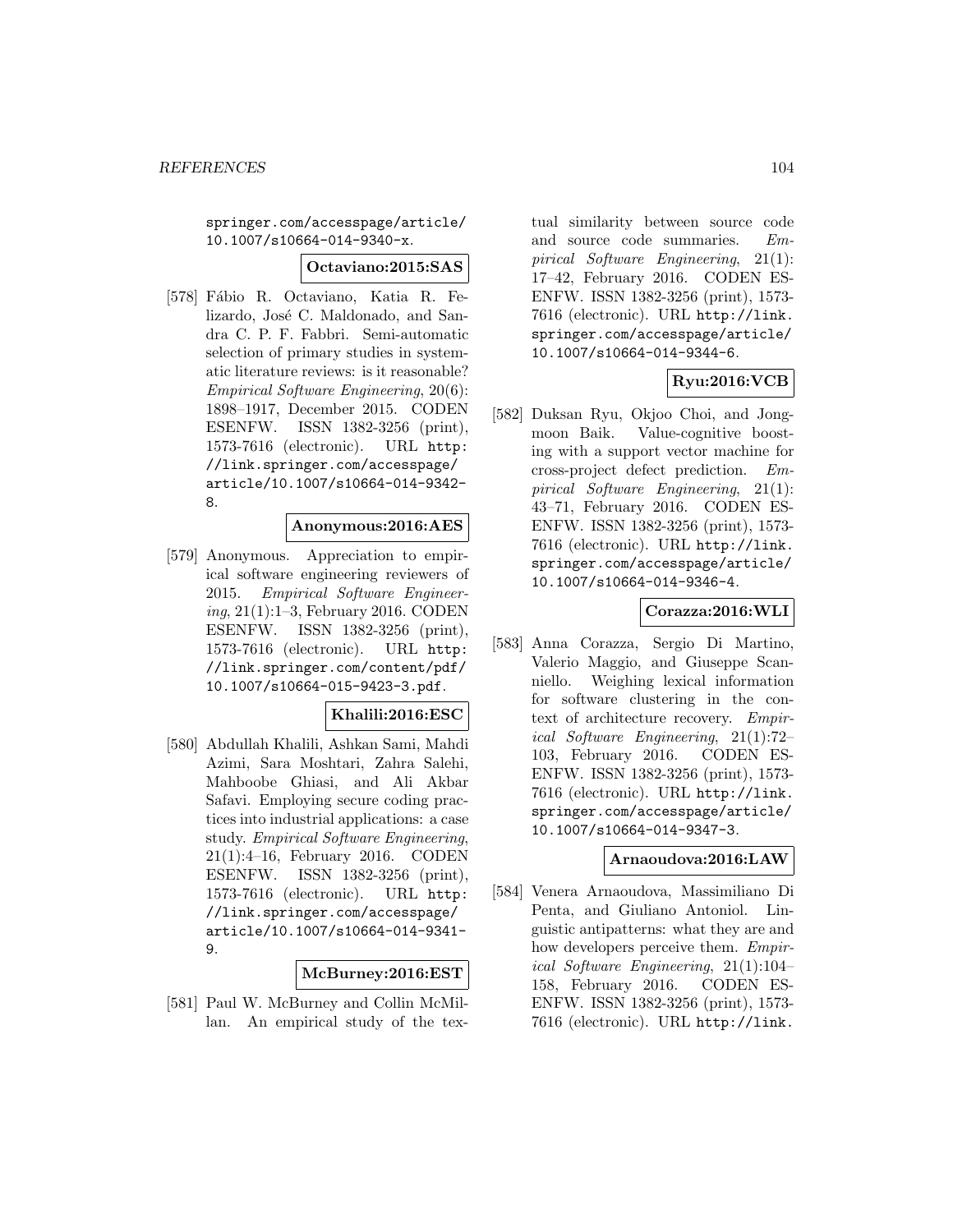springer.com/accesspage/article/ 10.1007/s10664-014-9350-8.

# **Guo:2016:ECT**

[585] Yuepu Guo, Rodrigo Oliveira Spínola, and Carolyn Seaman. Exploring the costs of technical debt management — a case study. Empirical Software Engineering, 21(1):159–182, February 2016. CODEN ESENFW. ISSN 1382-3256 (print), 1573-7616 (electronic). URL http://link.springer. com/accesspage/article/10.1007/ s10664-014-9351-7.

## **Allix:2016:EAM**

[586] Kevin Allix, Tegawendé F. Bissyandé, Quentin Jérome, Jacques Klein, Radu State, and Yves Le Traon. Empirical assessment of machine learningbased malware detectors for Android. Empirical Software Engineering, 21(1): 183–211, February 2016. CODEN ES-ENFW. ISSN 1382-3256 (print), 1573- 7616 (electronic). URL http://link. springer.com/accesspage/article/ 10.1007/s10664-014-9352-6.

## **Fernandez-Saez:2016:DLD**

[587] Ana M. Fernández-Sáez, Marcela Genero, Danilo Caivano, and Michel R. V. Chaudron. Does the level of detail of UML diagrams affect the maintainability of source code?: a family of experiments. Empirical Software Engineering,  $21(1):212-259$ , February 2016. CODEN ESENFW. ISSN 1382-3256 (print), 1573-7616 (electronic). URL http://link.springer. com/accesspage/article/10.1007/ s10664-014-9354-4.

# **German:2016:CMD**

[588] Daniel M. German, Bram Adams, and Ahmed E. Hassan. Continuously mining distributed version control systems: an empirical study of how Linux uses Git. Empirical Software Engineering,  $21(1):260-299$ , February 2016. CODEN ESENFW. ISSN 1382-3256 (print), 1573-7616 (electronic). URL http://link.springer. com/accesspage/article/10.1007/ s10664-014-9356-2.

## **DiPenta:2016:GES**

[589] Massimiliano Di Penta and Sunghun Kim. Guest editorial: Special section on mining software repositories. Empirical Software Engineering, 21 (2):301–302, April 2016. CODEN ESENFW. ISSN 1382-3256 (print), 1573-7616 (electronic). URL http: //link.springer.com/content/pdf/ 10.1007/s10664-016-9428-6.pdf.

## **Herzig:2016:ITC**

[590] Kim Herzig, Sascha Just, and Andreas Zeller. The impact of tangled code changes on defect prediction models. Empirical Software Engineering, 21(2): 303–336, April 2016. CODEN ES-ENFW. ISSN 1382-3256 (print), 1573- 7616 (electronic). URL http://link. springer.com/accesspage/article/ 10.1007/s10664-015-9376-6.

## **Wang:2016:IBM**

[591] Shaohua Wang, Foutse Khomh, and Ying Zou. Improving bug management using correlations in crash reports. Empirical Software Engineering, 21(2): 337–367, April 2016. CODEN ES-ENFW. ISSN 1382-3256 (print), 1573- 7616 (electronic). URL http://link.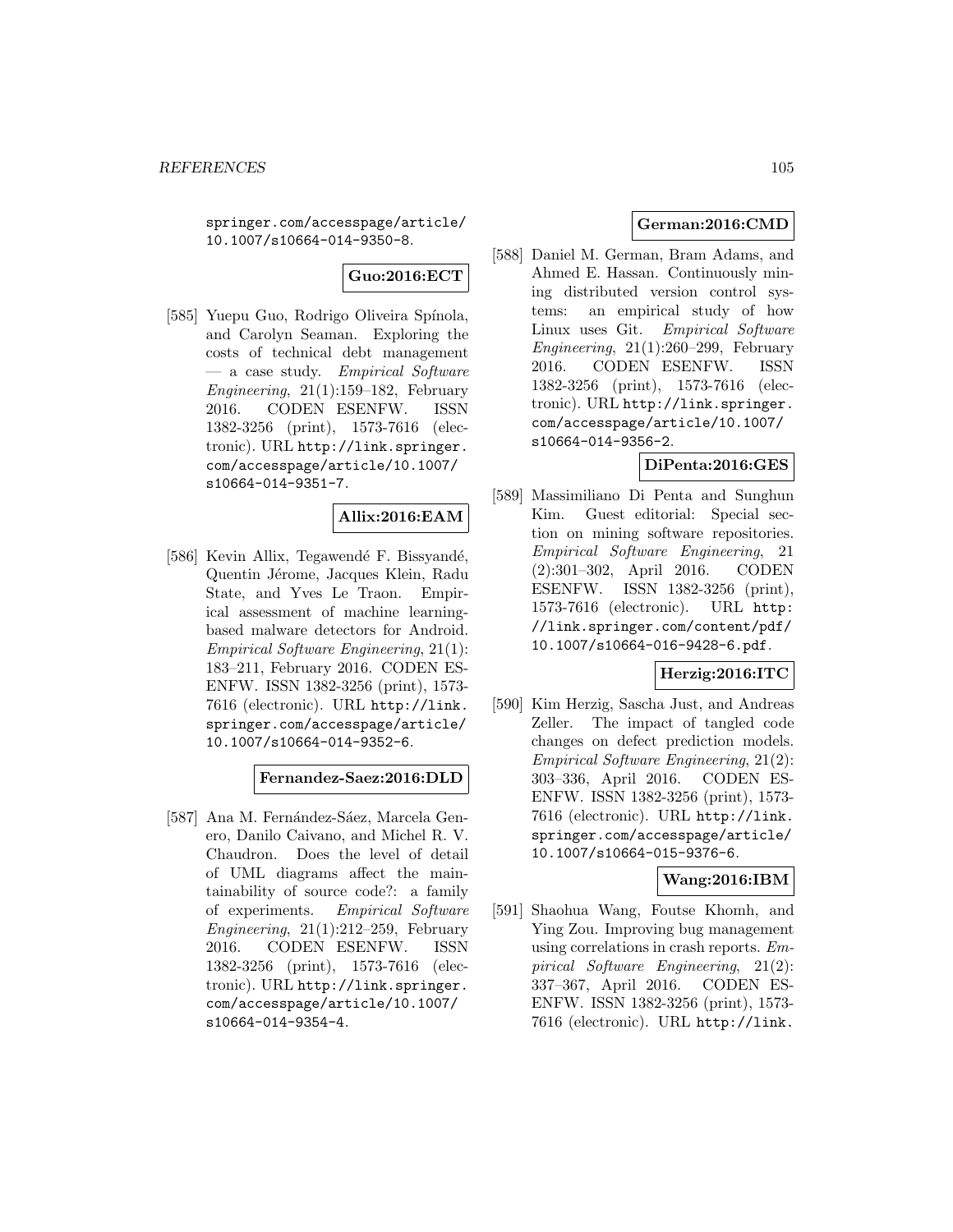springer.com/accesspage/article/ 10.1007/s10664-014-9333-9.

# **Hindle:2016:CAT**

[592] Abram Hindle, Anahita Alipour, and Eleni Stroulia. A contextual approach towards more accurate duplicate bug report detection and ranking. Empirical Software Engineering, 21(2): 368–410, April 2016. CODEN ES-ENFW. ISSN 1382-3256 (print), 1573- 7616 (electronic). URL http://link. springer.com/accesspage/article/ 10.1007/s10664-015-9387-3.

#### **Koziolek:2016:ASP**

[593] Heiko Koziolek, Thomas Goldschmidt, Thijmen de Gooijer, Dominik Domis, Stephan Sehestedt, Thomas Gamer, and Markus Aleksy. Assessing software product line potential: an exploratory industrial case study. Empirical Software Engineering, 21(2): 411–448, April 2016. CODEN ES-ENFW. ISSN 1382-3256 (print), 1573- 7616 (electronic). URL http://link. springer.com/accesspage/article/ 10.1007/s10664-014-9358-0.

## **Hunsen:2016:PBV**

[594] Claus Hunsen, Bo Zhang, Janet Siegmund, Christian Kästner, Olaf Leßenich, Martin Becker, and Sven Apel. Preprocessor-based variability in open-source and industrial software systems: An empirical study. Empirical Software Engineering, 21(2): 449–482, April 2016. CODEN ES-ENFW. ISSN 1382-3256 (print), 1573- 7616 (electronic). URL http://link. springer.com/accesspage/article/ 10.1007/s10664-015-9360-1.

# **Vidal:2016:UAE**

[595] Santiago A. Vidal, Alexandre Bergel, Claudia Marcos, and J. Andrés Díaz-Pace. Understanding and addressing exhibitionism in Java empirical research about method accessibility. Empirical Software Engineering, 21(2): 483–516, April 2016. CODEN ES-ENFW. ISSN 1382-3256 (print), 1573- 7616 (electronic). URL http://link. springer.com/accesspage/article/ 10.1007/s10664-015-9365-9.

#### **Cheung:2016:DNM**

[596] Wai Ting Cheung, Sukyoung Ryu, and Sunghun Kim. Development nature matters: An empirical study of code clones in JavaScript applications. Empirical Software Engineering, 21(2): 517–564, April 2016. CODEN ES-ENFW. ISSN 1382-3256 (print), 1573- 7616 (electronic). URL http://link. springer.com/accesspage/article/ 10.1007/s10664-015-9368-6.

# **Kim:2016:AII**

[597] Suntae Kim and Dongsun Kim. Automatic identifier inconsistency detection using code dictionary. Empirical Software Engineering, 21(2): 565–604, April 2016. CODEN ES-ENFW. ISSN 1382-3256 (print), 1573- 7616 (electronic). URL http://link. springer.com/accesspage/article/ 10.1007/s10664-015-9369-5.

## **Misirli:2016:SHI**

[598] Ayse Tosun Misirli, Emad Shihab, and Yasukata Kamei. Studying high impact fix-inducing changes. Empirical Software Engineering, 21(2): 605–641, April 2016. CODEN ES-ENFW. ISSN 1382-3256 (print), 1573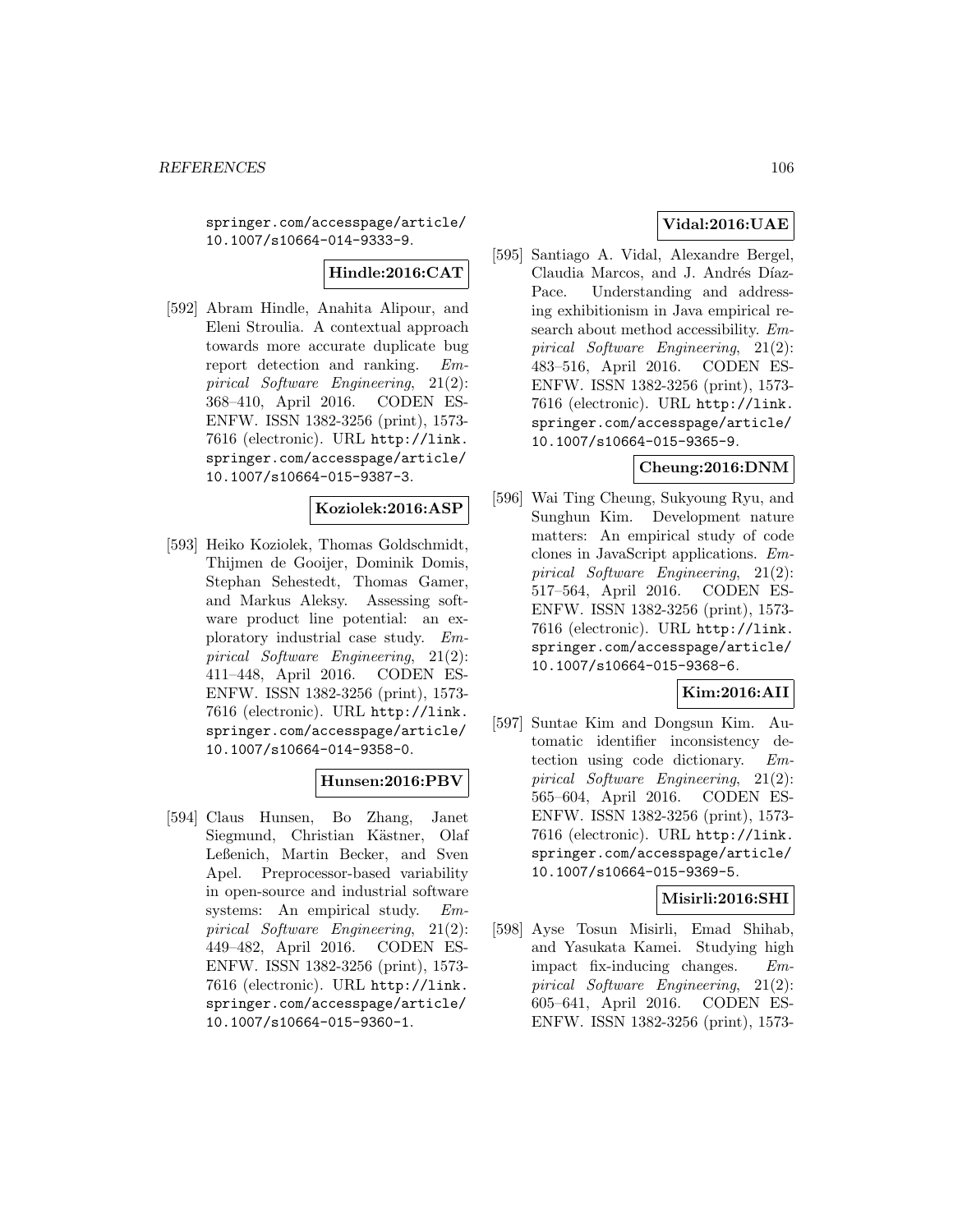7616 (electronic). URL http://link. springer.com/accesspage/article/ 10.1007/s10664-015-9370-z. See erratum [676].

## **Scholtes:2016:ARL**

[599] Ingo Scholtes, Pavlin Mavrodiev, and Frank Schweitzer. From Aristotle to Ringelmann: a large-scale analysis of team productivity and coordination in Open Source Software projects. Empirical Software Engineering, 21(2): 642–683, April 2016. CODEN ES-ENFW. ISSN 1382-3256 (print), 1573- 7616 (electronic). URL http://link. springer.com/accesspage/article/ 10.1007/s10664-015-9406-4.

## **Munir:2016:OIS**

[600] Hussan Munir, Krzysztof Wnuk, and Per Runeson. Open innovation in software engineering: a systematic mapping study. Empirical Software Engineering, 21(2):684–723, April 2016. CODEN ESENFW. ISSN 1382-3256 (print), 1573-7616 (electronic). URL http://link.springer. com/accesspage/article/10.1007/ s10664-015-9380-x.

## **Damevski:2016:FSH**

[601] Kostadin Damevski, David Shepherd, and Lori Pollock. A field study of how developers locate features in source code. Empirical Software Engineering, 21(2):724–747, April 2016. CODEN ESENFW. ISSN 1382-3256 (print), 1573-7616 (electronic). URL http: //link.springer.com/accesspage/ article/10.1007/s10664-015-9373- 9.

## **Robbes:2016:GES**

[602] Romain Robbes, Rocco Oliveto, and Massimiliano Di Penta. Guest editorial: special section on software reverse engineering. Empirical Software Engineering, 21(3):749–752, June 2016. CODEN ESENFW. ISSN 1382-3256 (print), 1573-7616 (electronic). URL http://link.springer. com/content/pdf/10.1007/s10664- 016-9433-9.pdf.

## **Chen:2016:DCM**

[603] Xi Chen, Asia Slowinska, and Herbert Bos. On the detection of custom memory allocators in C binaries. Empirical Software Engineering, 21(3):753–777, June 2016. CODEN ESENFW. ISSN 1382-3256 (print), 1573-7616 (electronic). URL http: //link.springer.com/content/pdf/ 10.1007/s10664-015-9362-z.pdf.

## **Haller:2016:SDS**

[604] Istvan Haller, Asia Slowinska, and Herbert Bos. Scalable data structure detection and classification for  $C/C++$  binaries. Empirical Software Engineering, 21(3):778–810, June 2016. CODEN ESENFW. ISSN 1382-3256 (print), 1573-7616 (electronic). URL http: //link.springer.com/content/pdf/ 10.1007/s10664-015-9363-y.pdf.

## **Walkinshaw:2016:IEF**

[605] Neil Walkinshaw, Ramsay Taylor, and John Derrick. Inferring extended finite state machine models from software executions. Empirical Software Engineering, 21(3):811–853, June 2016. CODEN ESENFW. ISSN 1382-3256 (print), 1573-7616 (elec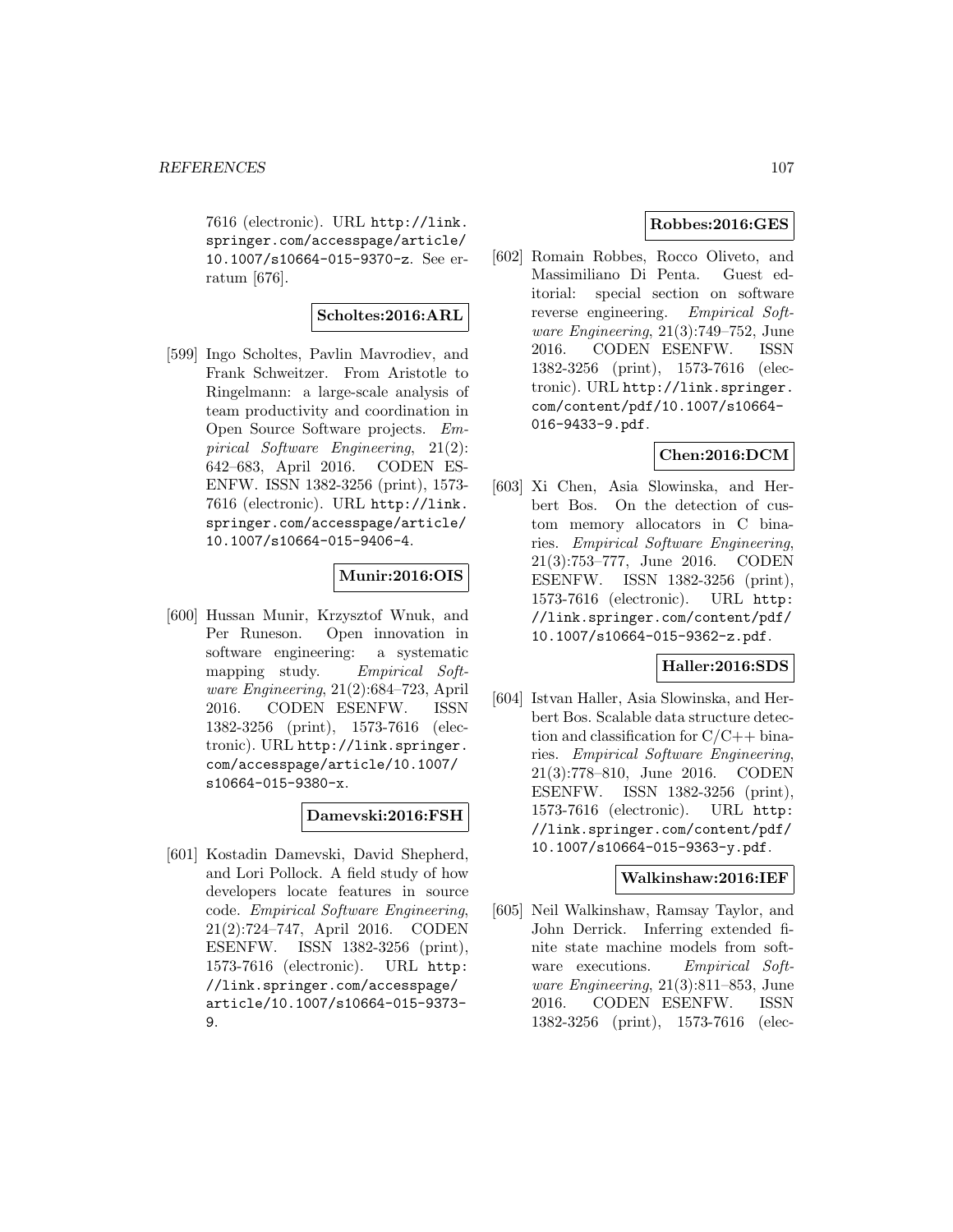tronic). URL http://link.springer. com/accesspage/article/10.1007/ s10664-015-9367-7.

## **Maffort:2016:MAV**

[606] Cristiano Maffort, Marco Tulio Valente, Ricardo Terra, Mariza Bigonha, Nicolas Anquetil, and André Hora. Mining architectural violations from version history. Empirical Software Engineering, 21(3):854–895, June 2016. CODEN ESENFW. ISSN 1382-3256 (print), 1573-7616 (electronic). URL http://link.springer. com/accesspage/article/10.1007/ s10664-014-9348-2.

## **Jaafar:2016:EID**

[607] Fehmi Jaafar, Yann-Gaël Guéhéneuc, Sylvie Hamel, Foutse Khomh, and Mohammad Zulkernine. Evaluating the impact of design pattern and antipattern dependencies on changes and faults. Empirical Software Engineering, 21(3):896–931, June 2016. CODEN ES-ENFW. ISSN 1382-3256 (print), 1573- 7616 (electronic). URL http://link. springer.com/accesspage/article/ 10.1007/s10664-015-9361-0.

## **Baysal:2016:ITN**

[608] Olga Baysal, Oleksii Kononenko, Reid Holmes, and Michael W. Godfrey. Investigating technical and non-technical factors influencing modern code review. Empirical Software Engineering, 21(3):932–959, June 2016. CODEN ES-ENFW. ISSN 1382-3256 (print), 1573- 7616 (electronic). URL http://link. springer.com/accesspage/article/ 10.1007/s10664-015-9366-8.

## **Adams:2016:ESI**

[609] Bram Adams, Ryan Kavanagh, Ahmed E. Hassan, and Daniel M. German. An empirical study of integration activities in distributions of open source software. Empirical Software Engineering, 21(3):960–1001, June 2016. CODEN ESENFW. ISSN 1382-3256 (print), 1573-7616 (electronic). URL http: //link.springer.com/accesspage/ article/10.1007/s10664-015-9371 y.

## **Calefato:2016:AIR**

[610] Fabio Calefato, Filippo Lanubile, Tayana Conte, and Rafael Prikladnicki. Assessing the impact of real-time machine translation on multilingual meetings in global software projects. Empirical Software Engineering, 21(3): 1002–1034, June 2016. CODEN ES-ENFW. ISSN 1382-3256 (print), 1573- 7616 (electronic). URL http://link. springer.com/accesspage/article/ 10.1007/s10664-015-9372-x.

## **Tu:2016:EIT**

[611] Yu-Cheng Tu, Ewan Tempero, and Clark Thomborson. An experiment on the impact of transparency on the effectiveness of requirements documents. Empirical Software Engineering, 21(3): 1035–1066, June 2016. CODEN ES-ENFW. ISSN 1382-3256 (print), 1573- 7616 (electronic). URL http://link. springer.com/accesspage/article/ 10.1007/s10664-015-9374-8.

## **McIlroy:2016:AAL**

[612] Stuart McIlroy, Nasir Ali, Hammad Khalid, and Ahmed E. Hassan. Analyzing and automatically labelling the types of user issues that are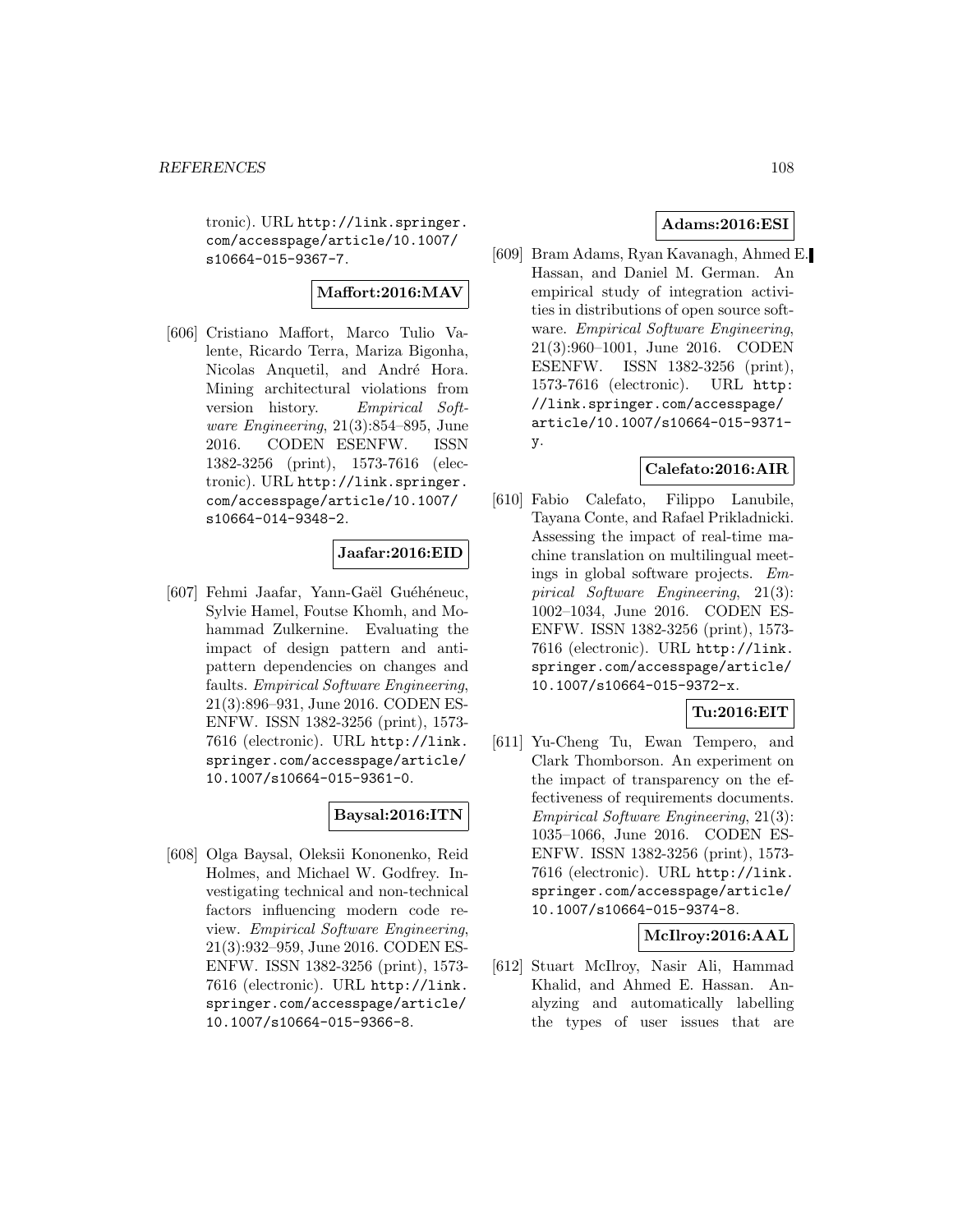raised in mobile app reviews. Empirical Software Engineering, 21(3): 1067–1106, June 2016. CODEN ES-ENFW. ISSN 1382-3256 (print), 1573- 7616 (electronic). URL http://link. springer.com/accesspage/article/ 10.1007/s10664-015-9375-7.

# **Abebe:2016:ESS**

[613] Surafel Lemma Abebe, Nasir Ali, and Ahmed E. Hassan. An empirical study of software release notes. Empirical Software Engineering, 21(3): 1107–1142, June 2016. CODEN ES-ENFW. ISSN 1382-3256 (print), 1573- 7616 (electronic). URL http://link. springer.com/accesspage/article/ 10.1007/s10664-015-9377-5.

## **Fontana:2016:CEM**

[614] Francesca Arcelli Fontana, Mika V. Mäntylä, Marco Zanoni, and Alessandro Marino. Comparing and experimenting machine learning techniques for code smell detection. Empirical Software Engineering, 21(3): 1143–1191, June 2016. CODEN ES-ENFW. ISSN 1382-3256 (print), 1573- 7616 (electronic). URL http://link. springer.com/accesspage/article/ 10.1007/s10664-015-9378-4.

## **Rosen:2016:WMD**

[615] Christoffer Rosen and Emad Shihab. What are mobile developers asking about? A large scale study using Stack Overflow. Empirical Software Engineering, 21(3):1192–1223, June 2016. CODEN ESENFW. ISSN 1382-3256 (print), 1573-7616 (electronic). URL http://link.springer. com/accesspage/article/10.1007/ s10664-015-9379-3.

# **Grigera:2016:ARU**

[616] Julián Grigera, Alejandra Garrido, Jose Ignacio Panach, Damiano Distante, and Gustavo Rossi. Assessing refactorings for usability in ecommerce applications. Empirical Software Engineering, 21(3):1224–1271, June 2016. CODEN ESENFW. ISSN 1382-3256 (print), 1573-7616 (electronic). URL http://link.springer. com/accesspage/article/10.1007/ s10664-015-9384-6.

## **Alnaeli:2016:EEP**

[617] Saleh M. Alnaeli, Jonathan I. Maletic, and Michael L. Collard. An empirical examination of the prevalence of inhibitors to the parallelizability of open source software systems. Empirical Software Engineering, 21(3): 1272–1301, June 2016. CODEN ES-ENFW. ISSN 1382-3256 (print), 1573- 7616 (electronic). URL http://link. springer.com/accesspage/article/ 10.1007/s10664-015-9385-5.

## **deFranca:2016:EDS**

[618] Breno Bernard Nicolau de França and Guilherme Horta Travassos. Experimentation with dynamic simulation models in software engineering: planning and reporting guidelines. Empirical Software Engineering, 21(3): 1302–1345, June 2016. CODEN ES-ENFW. ISSN 1382-3256 (print), 1573- 7616 (electronic). URL http://link. springer.com/accesspage/article/ 10.1007/s10664-015-9386-4.

# **McIlroy:2016:FAE**

[619] Stuart McIlroy, Nasir Ali, and Ahmed E. Hassan. Fresh apps: an empirical study of frequently-updated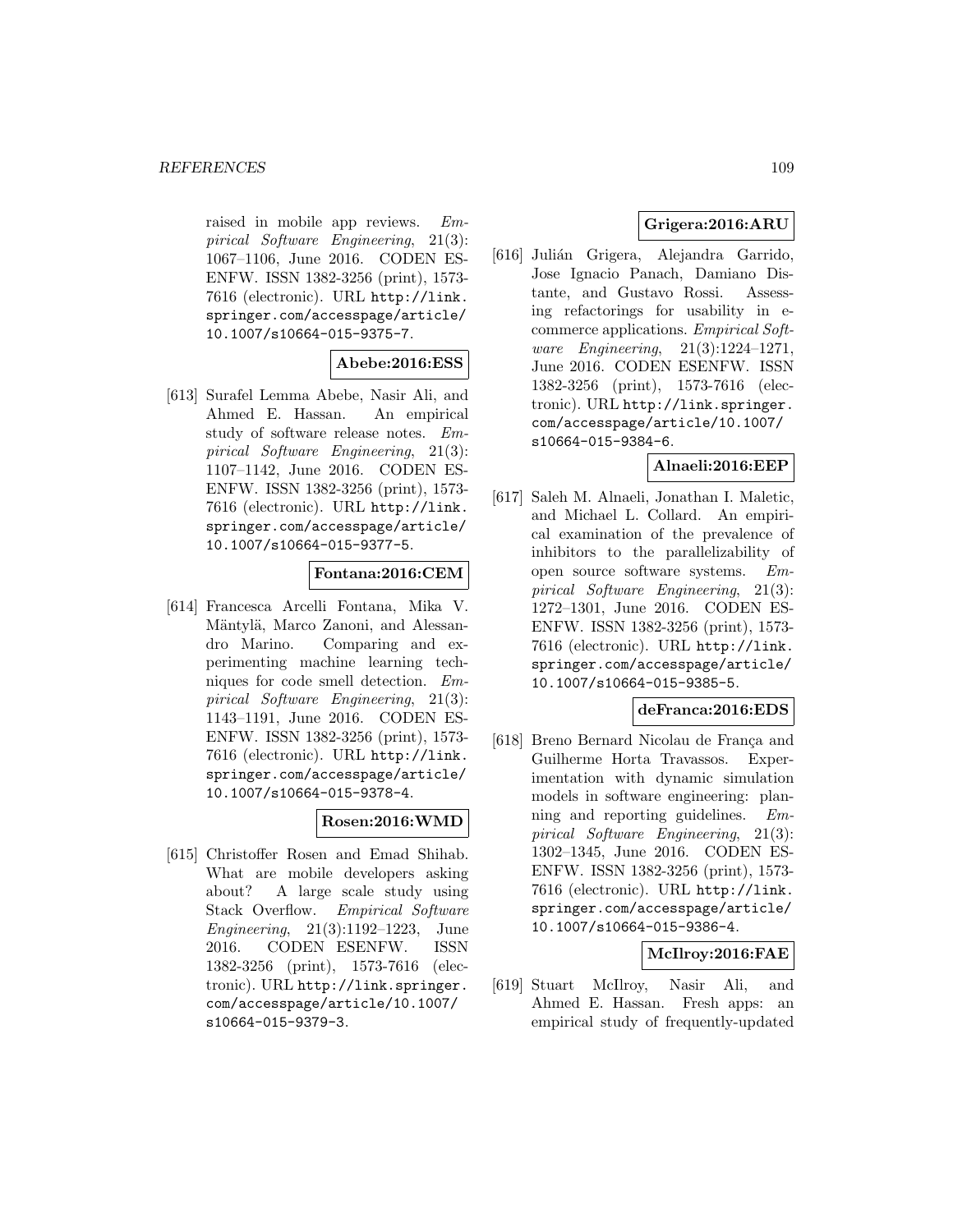mobile apps in the Google Play store. Empirical Software Engineering, 21(3): 1346–1370, June 2016. CODEN ES-ENFW. ISSN 1382-3256 (print), 1573- 7616 (electronic). URL http://link. springer.com/accesspage/article/ 10.1007/s10664-015-9388-2.

# **Dietrich:2016:WJD**

[620] Jens Dietrich, Kamil Jezek, and Premek Brada. What Java developers know about compatibility, and why this matters. *Empirical Software* Engineering, 21(3):1371–1396, June 2016. CODEN ESENFW. ISSN 1382-3256 (print), 1573-7616 (electronic). URL http://link.springer. com/accesspage/article/10.1007/ s10664-015-9389-1.

## **Chen:2016:PRP**

[621] Jie Chen, Junchao Xiao, Qing Wang, Leon J. Osterweil, and Mingshu Li. Perspectives on refactoring planning and practice: an empirical study. Empirical Software Engineering, 21(3): 1397–1436, June 2016. CODEN ES-ENFW. ISSN 1382-3256 (print), 1573- 7616 (electronic). URL http://link. springer.com/accesspage/article/ 10.1007/s10664-015-9390-8.

# **Assar:2016:UTC**

[622] Sa¨ıd Assar, Markus Borg, and Dietmar Pfahl. Using text clustering to predict defect resolution time: a conceptual replication and an evaluation of prediction accuracy. Empirical Software Engineering, 21(4):1437– 1475, August 2016. CODEN ES-ENFW. ISSN 1382-3256 (print), 1573- 7616 (electronic). URL http://link. springer.com/accesspage/article/ 10.1007/s10664-015-9391-7.

# **Chatterji:2016:CCD**

[623] Debarshi Chatterji, Jeffrey C. Carver, and Nicholas A. Kraft. Code clones and developer behavior: results of two surveys of the clone research community. Empirical Software Engineering, 21(4): 1476–1508, August 2016. CODEN ES-ENFW. ISSN 1382-3256 (print), 1573- 7616 (electronic). URL http://link. springer.com/accesspage/article/ 10.1007/s10664-015-9394-4.

## **Kosti:2016:APS**

[624] Makrina Viola Kosti, Robert Feldt, and Lefteris Angelis. Archetypal personalities of software engineers and their work preferences: a new perspective for empirical studies. Empirical Software Engineering, 21(4): 1509–1532, August 2016. CODEN ES-ENFW. ISSN 1382-3256 (print), 1573- 7616 (electronic). URL http://link. springer.com/accesspage/article/ 10.1007/s10664-015-9395-3.

## **Jonsson:2016:ABA**

[625] Leif Jonsson, Markus Borg, David Broman, Kristian Sandahl, Sigrid Eldh, and Per Runeson. Automated bug assignment: Ensemble-based machine learning in large scale industrial contexts. Empirical Software Engineering, 21(4):1533–1578, August 2016. CODEN ESENFW. ISSN 1382-3256 (print), 1573-7616 (electronic). URL http://link.springer. com/accesspage/article/10.1007/ s10664-015-9401-9.

#### **Bagheri:2016:FSI**

[626] Ebrahim Bagheri, David Benavides, Klaus Schmid, and Per Runeson. Foreword to the special issue on empiri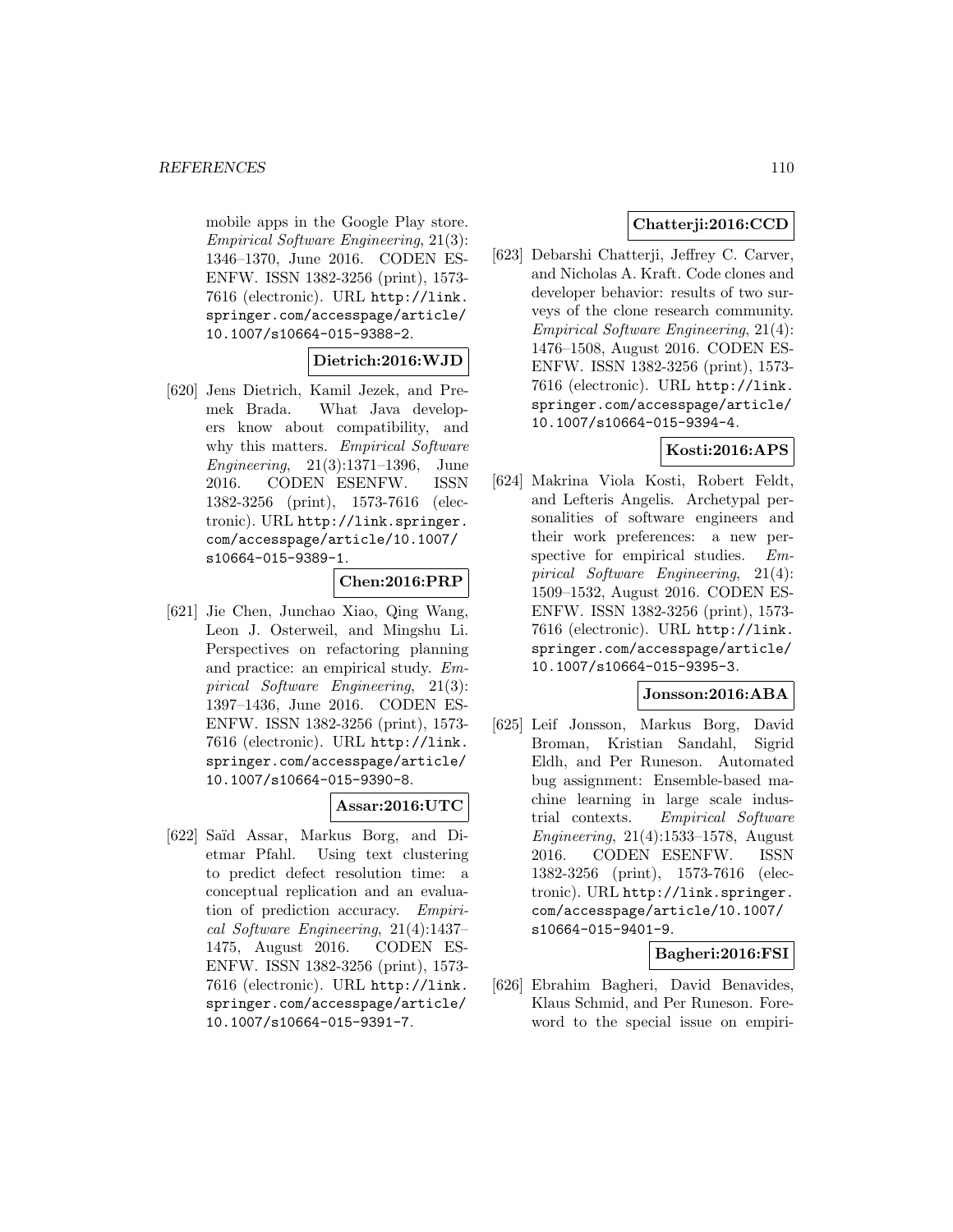cal evidence on software product line engineering. Empirical Software Engineering, 21(4):1579–1585, August 2016. CODEN ESENFW. ISSN 1382-3256 (print), 1573-7616 (electronic). URL http://link.springer. com/content/pdf/10.1007/s10664- 016-9439-3.pdf.

## **Wang:2016:STC**

[627] Shuai Wang, Shaukat Ali, Arnaud Gotlieb, and Marius Liaaen. A systematic test case selection methodology for product lines: results and insights from an industrial case study. Empirical Software Engineering, 21(4): 1586–1622, August 2016. CODEN ES-ENFW. ISSN 1382-3256 (print), 1573- 7616 (electronic). URL http://link. springer.com/accesspage/article/ 10.1007/s10664-014-9345-5.

#### **Myllarniemi:2016:PVS**

[628] Varvana Myllärniemi, Juha Savolainen, Mikko Raatikainen, and Tomi Männistö. Performance variability in software product lines: proposing theories from a case study. Empirical Software Engineering, 21(4):1623–1669, August 2016. CODEN ESENFW. ISSN 1382-3256 (print), 1573-7616 (electronic). URL http://link.springer. com/accesspage/article/10.1007/ s10664-014-9359-z.

# **Sobernig:2016:QSA**

[629] Stefan Sobernig, Sven Apel, Sergiy Kolesnikov, and Norbert Siegmund. Quantifying structural attributes of system decompositions in 28 featureoriented software product lines. Empirical Software Engineering, 21(4): 1670–1705, August 2016. CODEN ES-ENFW. ISSN 1382-3256 (print), 15737616 (electronic). URL http://link. springer.com/accesspage/article/ 10.1007/s10664-014-9336-6.

## **Asadi:2016:EVI**

[630] Mohsen Asadi, Samaneh Soltani, Dragan Gašević, and Marek Hatala. The effects of visualization and interaction techniques on feature model configuration. Empirical Software Engineering, 21(4):1706–1743, August 2016. CODEN ESENFW. ISSN 1382-3256 (print), 1573-7616 (electronic). URL http://link.springer. com/accesspage/article/10.1007/ s10664-014-9353-5.

# **Passos:2016:CVM**

[631] Leonardo Passos, Leopoldo Teixeira, Nicolas Dintzner, Sven Apel, Andrzej Wąsowski, Krzysztof Czarnecki, Paulo Borba, and Jianmei Guo. Coevolution of variability models and related software artifacts. Empirical Software Engineering, 21(4):1744– 1793, August 2016. CODEN ES-ENFW. ISSN 1382-3256 (print), 1573- 7616 (electronic). URL http://link. springer.com/accesspage/article/ 10.1007/s10664-015-9364-x.

## **Becan:2016:BOK**

[632] Guillaume Bécan, Mathieu Acher, Benoit Baudry, and Sana Ben Nasr. Breathing ontological knowledge into feature model synthesis: an empirical study. Empirical Software Engineering, 21(4):1794–1841, August 2016. CODEN ESENFW. ISSN 1382-3256 (print), 1573-7616 (electronic). URL http://link.springer. com/accesspage/article/10.1007/ s10664-014-9357-1.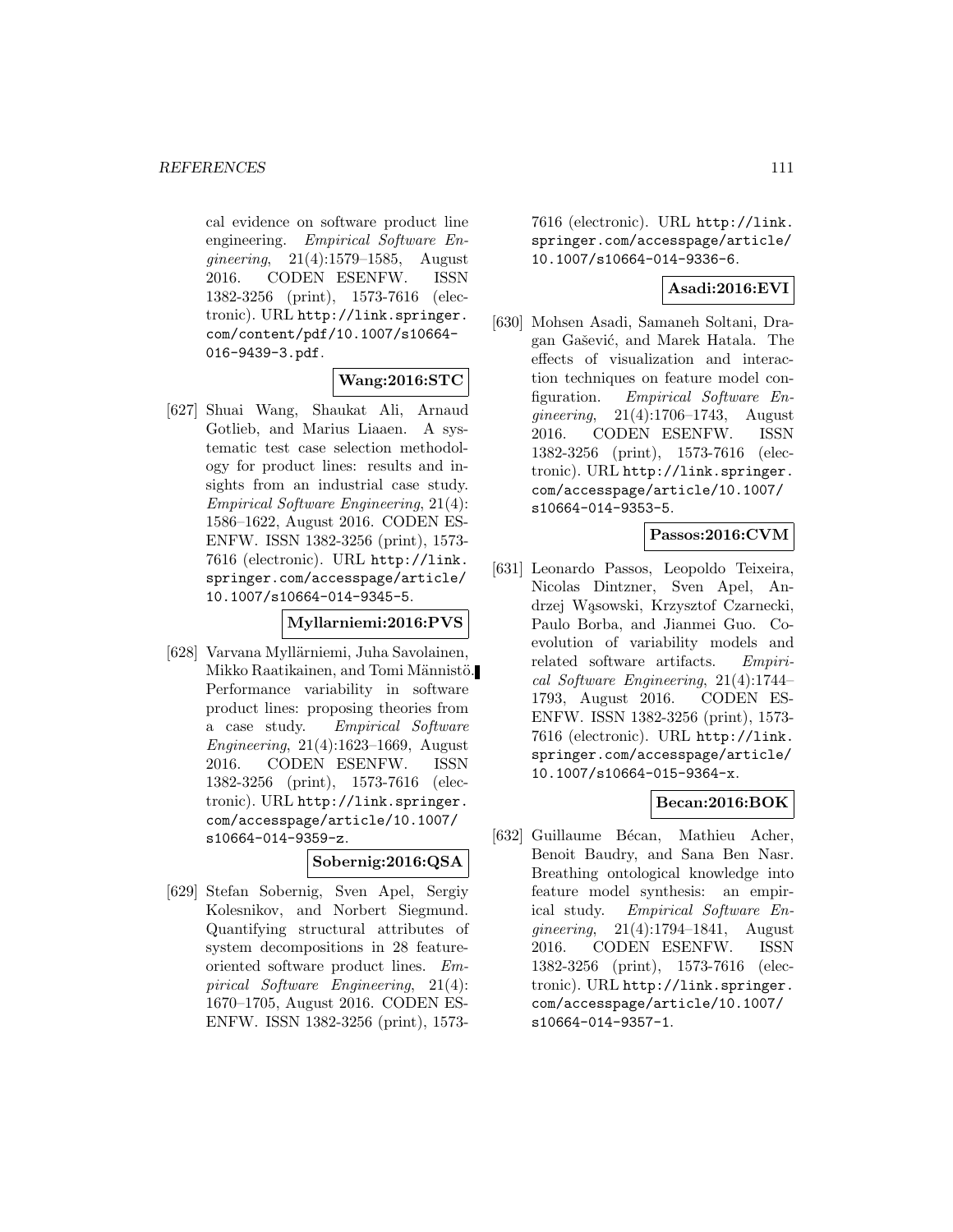#### **Chen:2016:SUT**

[633] Tse-Hsun Chen, Stephen W. Thomas, and Ahmed E. Hassan. A survey on the use of topic models when mining software repositories. Empirical Software Engineering, 21(5):1843– 1919, October 2016. CODEN ES-ENFW. ISSN 1382-3256 (print), 1573- 7616 (electronic). URL http://link. springer.com/accesspage/article/ 10.1007/s10664-015-9402-8.

## **Hafiz:2016:GDH**

[634] Munawar Hafiz and Ming Fang. Game of detections: how are security vulnerabilities discovered in the wild? Empirical Software Engineering, 21(5):1920– 1959, October 2016. CODEN ES-ENFW. ISSN 1382-3256 (print), 1573- 7616 (electronic). URL http://link. springer.com/accesspage/article/ 10.1007/s10664-015-9403-7.

#### **Rakha:2016:SNE**

[635] Mohamed Sami Rakha, Weiyi Shang, and Ahmed E. Hassan. Studying the needed effort for identifying duplicate issues. Empirical Software Engineering, 21(5):1960–1989, October 2016. CODEN ESENFW. ISSN 1382-3256 (print), 1573-7616 (electronic). URL http://link.springer. com/accesspage/article/10.1007/ s10664-015-9404-6.

#### **Soetens:2016:CBT**

[636] Quinten David Soetens, Serge Demeyer, Andy Zaidman, and Javier Pérez. Change-based test selection: an empirical evaluation. Empirical Software Engineering, 21(5):1990– 2032, October 2016. CODEN ES-ENFW. ISSN 1382-3256 (print), 15737616 (electronic). URL http://link. springer.com/accesspage/article/ 10.1007/s10664-015-9405-5.

#### **Pinzger:2016:GEM**

[637] Martin Pinzger and Sunghun Kim. Guest editorial: mining software repositories. Empirical Software Engineering, 21(5):2033–2034, October 2016. CODEN ESENFW. ISSN 1382-3256 (print), 1573-7616 (electronic). URL http://link.springer. com/content/pdf/10.1007/s10664- 016-9450-8.pdf.

#### **Kalliamvakou:2016:DSP**

[638] Eirini Kalliamvakou, Georgios Gousios, Kelly Blincoe, Leif Singer, Daniel M. German, and Daniela Damian. An in-depth study of the promises and perils of mining GitHub. Empirical Software Engineering, 21(5):2035– 2071, October 2016. CODEN ES-ENFW. ISSN 1382-3256 (print), 1573- 7616 (electronic). URL http://link. springer.com/accesspage/article/ 10.1007/s10664-015-9393-5.

## **Kamei:2016:SJT**

[639] Yasutaka Kamei, Takafumi Fukushima, Shane McIntosh, Kazuhiro Yamashita, Naoyasu Ubayashi, and Ahmed E. Hassan. Studying just-in-time defect prediction using cross-project models. Empirical Software Engineering, 21(5): 2072–2106, October 2016. CODEN ES-ENFW. ISSN 1382-3256 (print), 1573- 7616 (electronic). URL http://link. springer.com/accesspage/article/ 10.1007/s10664-015-9400-x.

## **Zhang:2016:TBU**

[640] Feng Zhang, Audris Mockus, Iman Keivanloo, and Ying Zou. Towards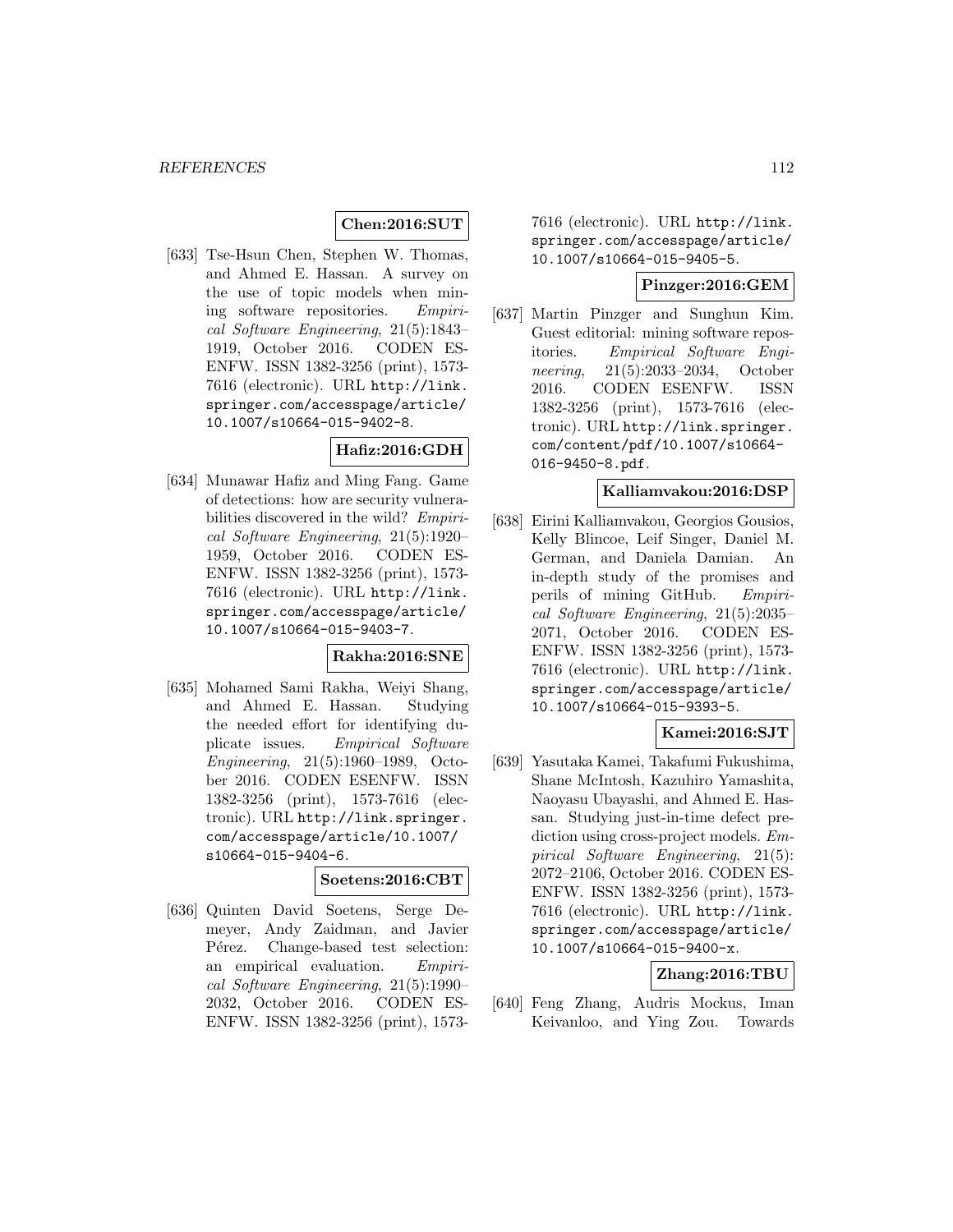building a universal defect prediction model with rank transformed predictors. Empirical Software Engineering, 21(5):2107–2145, October 2016. CODEN ESENFW. ISSN 1382-3256 (print), 1573-7616 (electronic). URL http://link.springer. com/accesspage/article/10.1007/ s10664-015-9396-2.

#### **McIntosh:2016:ESI**

[641] Shane McIntosh, Yasutaka Kamei, Bram Adams, and Ahmed E. Hassan. An empirical study of the impact of modern code review practices on software quality. Empirical Software Engineering, 21(5):2146– 2189, October 2016. CODEN ES-ENFW. ISSN 1382-3256 (print), 1573- 7616 (electronic). URL http://link. springer.com/accesspage/article/ 10.1007/s10664-015-9381-9.

#### **Ponzanelli:2016:P**

[642] Luca Ponzanelli, Gabriele Bavota, Massimiliano Di Penta, Rocco Oliveto, and Michele Lanza. Prompter. Empirical Software Engineering, 21(5):2190– 2231, October 2016. CODEN ES-ENFW. ISSN 1382-3256 (print), 1573- 7616 (electronic). URL http://link. springer.com/accesspage/article/ 10.1007/s10664-015-9397-1.

#### **Wang:2016:CTC**

[643] Yi Wang and David Redmiles. Cheap talk, cooperation, and trust in global software engineering. Empirical Software Engineering, 21(6):2233–2267, December 2016. CODEN ESENFW. ISSN 1382-3256 (print), 1573-7616 (electronic). URL http://link. springer.com/accesspage/article/ 10.1007/s10664-015-9407-3.

## **Nguyen:2016:AMA**

[644] Viet Hung Nguyen, Stanislav Dashevskyi, and Fabio Massacci. An automatic method for assessing the versions affected by a vulnerability. Empirical Software Engineering, 21(6):2268– 2297, December 2016. CODEN ES-ENFW. ISSN 1382-3256 (print), 1573- 7616 (electronic). URL http://link. springer.com/accesspage/article/ 10.1007/s10664-015-9408-2.

#### **Tian:2016:UBS**

[645] Yuan Tian, Nasir Ali, David Lo, and Ahmed E. Hassan. On the unreliability of bug severity data. Empirical Software Engineering, 21(6):2298– 2323, December 2016. CODEN ES-ENFW. ISSN 1382-3256 (print), 1573- 7616 (electronic). URL http://link. springer.com/accesspage/article/ 10.1007/s10664-015-9409-1.

#### **Unterkalmsteiner:2016:LSI**

[646] Michael Unterkalmsteiner, Tony Gorschek, Robert Feldt, and Niklas Lavesson. Large-scale information retrieval in software engineering- an experience report from industrial application. Empirical Software Engineering, 21(6): 2324–2365, December 2016. CODEN ESENFW. ISSN 1382-3256 (print), 1573-7616 (electronic). URL http: //link.springer.com/accesspage/ article/10.1007/s10664-015-9410- 8.

# **Wu:2016:ESA**

[647] Wei Wu, Foutse Khomh, Bram Adams, Yann-Gaël Guéhéneuc, and Giuliano Antoniol. An exploratory study of API changes and usages based on Apache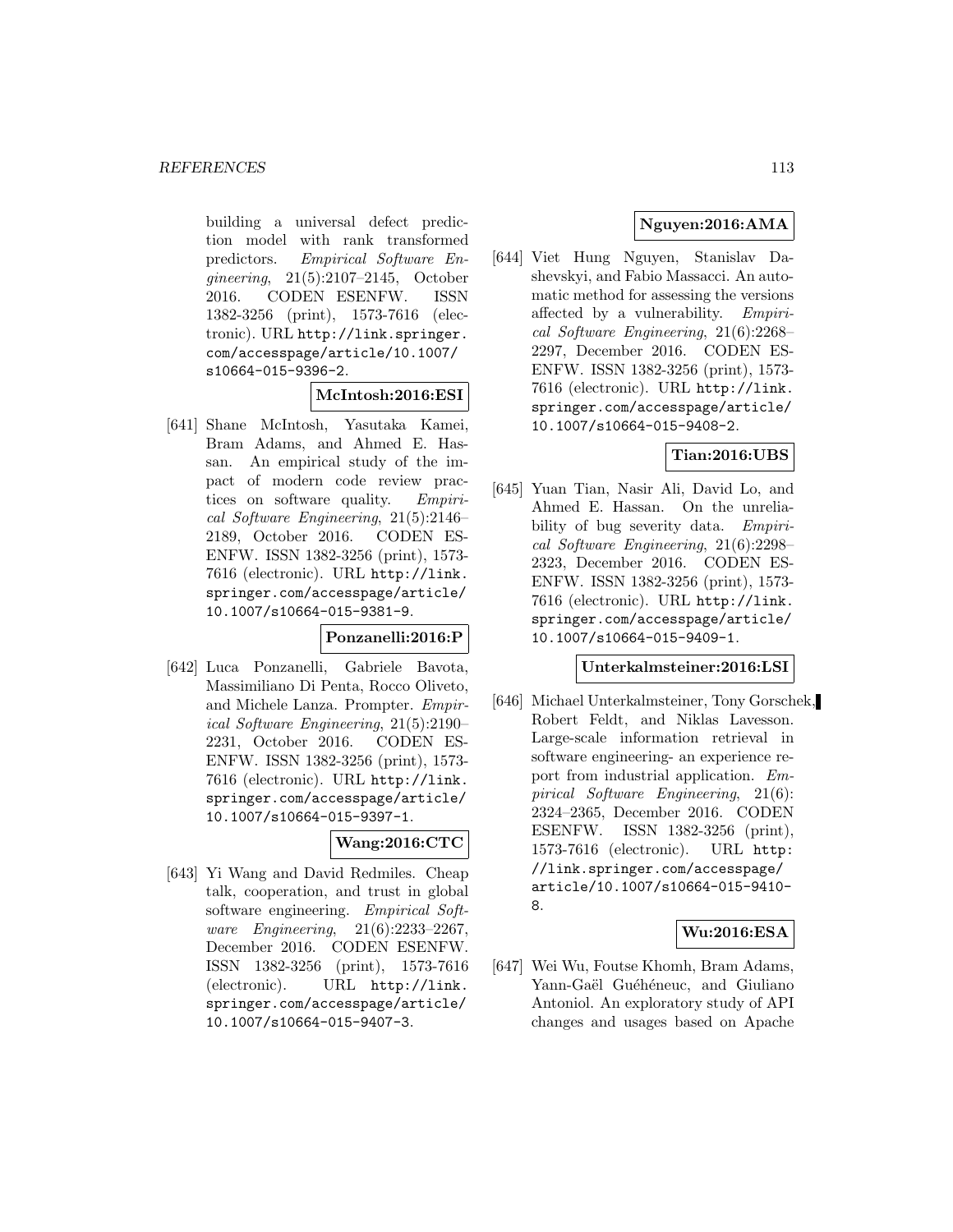and Eclipse ecosystems. Empirical Software Engineering, 21(6):2366– 2412, December 2016. CODEN ES-ENFW. ISSN 1382-3256 (print), 1573- 7616 (electronic). URL http://link. springer.com/accesspage/article/ 10.1007/s10664-015-9411-7.

# **Li:2016:ASR**

[648] Xiang Li, Chetan Mutha, and Carol S. Smidts. An automated software reliability prediction system for safety critical software. Empirical Software Engineering, 21(6):2413–2455, December 2016. CODEN ESENFW. ISSN 1382-3256 (print), 1573-7616 (electronic). URL http://link.springer. com/accesspage/article/10.1007/ s10664-015-9412-6.

#### **Kessentini:2016:GES**

[649] Marouane Kessentini and Günther Ruhe. A guest editorial: special section on search-based software engineering. Empirical Software Engineering, 21(6): 2456–2458, December 2016. CODEN ESENFW. ISSN 1382-3256 (print), 1573-7616 (electronic). URL http: //link.springer.com/content/pdf/ 10.1007/s10664-016-9474-0.pdf.

# **Ali:2016:IPO**

[650] Shaukat Ali, Muhammad Zohaib Iqbal, Maham Khalid, and Andrea Arcuri. Improving the performance of OCL constraint solving with novel heuristics for logical operations: a searchbased approach. *Empirical Software* Engineering, 21(6):2459–2502, December 2016. CODEN ESENFW. ISSN 1382-3256 (print), 1573-7616 (electronic). URL http://link.springer. com/accesspage/article/10.1007/ s10664-015-9392-6.

# **Mkaouer:2016:UMQ**

[651] Mohamed Wiem Mkaouer, Marouane Kessentini, Slim Bechikh, Mel O´ Cinnéide, and Kalyanmoy Deb. On the use of many quality attributes for software refactoring: a manyobjective search-based software engineering approach. Empirical Software Engineering, 21(6):2503–2545, December 2016. CODEN ESENFW. ISSN 1382-3256 (print), 1573-7616 (electronic). URL http://link.springer. com/accesspage/article/10.1007/ s10664-015-9414-4.

#### **Ramirez:2016:CSM**

[652] Aurora Ramírez, José Raúl Romero, and Sebastián Ventura. A comparative study of many-objective evolutionary algorithms for the discovery of software architectures. Empirical Software Engineering, 21(6):2546– 2600, December 2016. CODEN ES-ENFW. ISSN 1382-3256 (print), 1573- 7616 (electronic). URL http://link. springer.com/accesspage/article/ 10.1007/s10664-015-9399-z.

## **Anonymous:2017:AES**

[653] Anonymous. Appreciation to Empirical Software Engineering reviewers of 2016. Empirical Software Engineering, 22(1):1–5, February 2017. CODEN ESENFW. ISSN 1382-3256 (print), 1573-7616 (electronic). URL http: //link.springer.com/article/10. 1007/s10664-016-9495-8.

#### **Luo:2017:FFP**

[654] Qi Luo, Aswathy Nair, Mark Grechanik, and Denys Poshyvanyk. FOREPOST: finding performance problems automatically with feedback-directed learn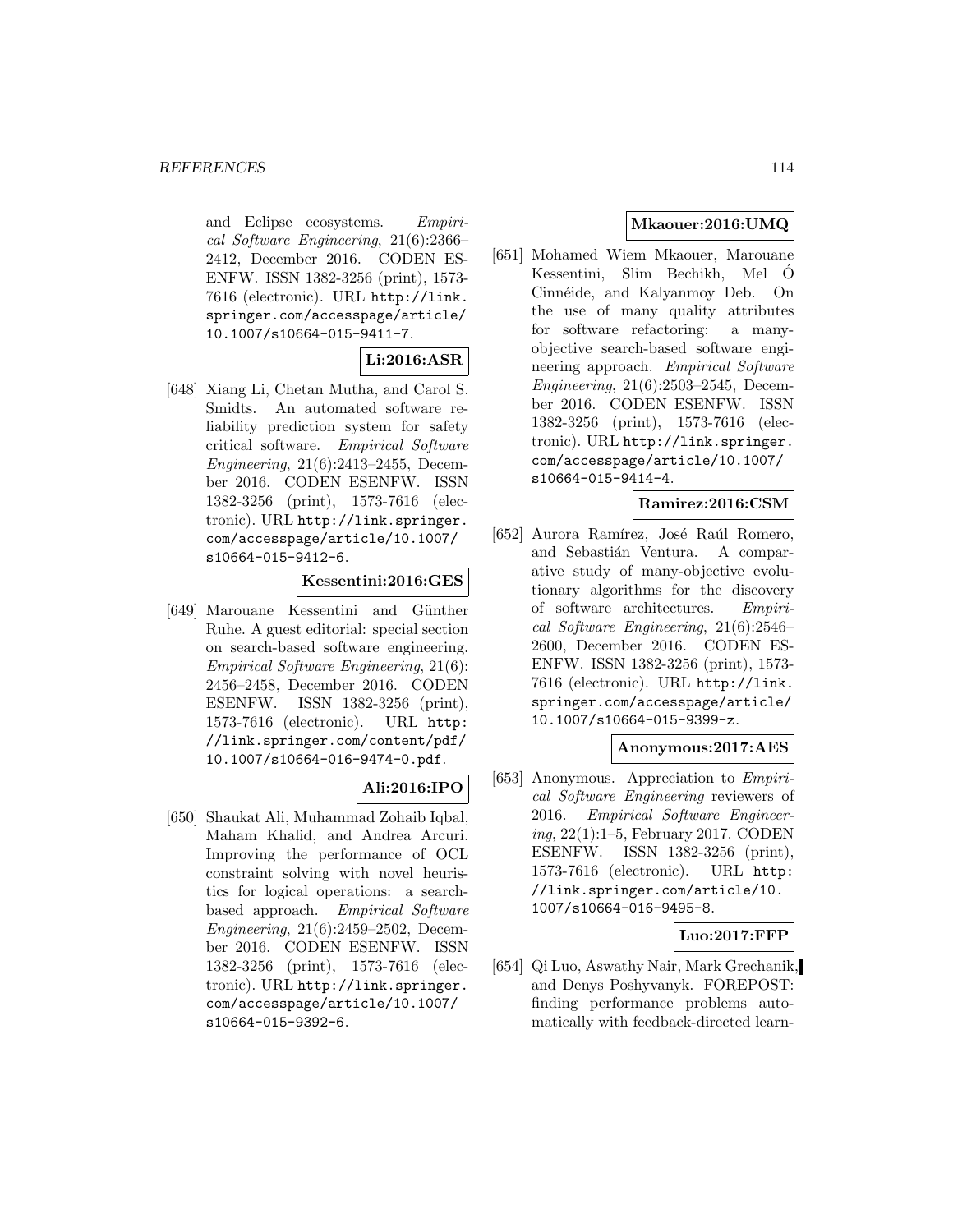ing software testing. Empirical Software Engineering, 22(1):6–56, February 2017. CODEN ESENFW. ISSN 1382-3256 (print), 1573-7616 (electronic). URL http://link.springer. com/article/10.1007/s10664-015- 9413-5.

## **Vitharana:2017:DPP**

[655] Padmal Vitharana. Defect propagation at the project-level: results and a posthoc analysis on inspection efficiency. Empirical Software Engineering, 22 (1):57–79, February 2017. CODEN ESENFW. ISSN 1382-3256 (print), 1573-7616 (electronic). URL http: //link.springer.com/article/10. 1007/s10664-015-9415-3.

## **Niknafs:2017:IDK**

[656] Ali Niknafs and Daniel Berry. The impact of domain knowledge on the effectiveness of requirements engineering activities. Empirical Software Engineering,  $22(1):80-133$ , February 2017. CODEN ESENFW. ISSN 1382-3256 (print), 1573-7616 (electronic). URL http://link.springer. com/article/10.1007/s10664-015- 9416-2.

#### **Bao:2017:EAT**

[657] Lingfeng Bao, Jing Li, Zhenchang Xing, Xinyu Wang, Xin Xia, and Bo Zhou. Extracting and analyzing time-series HCI data from screen-captured task videos. Empirical Software Engineering, 22(1): 134–174, February 2017. CODEN ESENFW. ISSN 1382-3256 (print), 1573-7616 (electronic). URL http: //link.springer.com/article/10. 1007/s10664-015-9417-1.

# **Li:2017:ZRS**

[658] Yan Li, Tao Yue, Shaukat Ali, and Li Zhang. Zen-ReqOptimizer: a search-based approach for requirements assignment optimization. Empirical Software Engineering, 22(1): 175–234, February 2017. CODEN ESENFW. ISSN 1382-3256 (print), 1573-7616 (electronic). URL http: //link.springer.com/article/10. 1007/s10664-015-9418-0.

#### **Charpentier:2017:RRC**

[659] Alan Charpentier, Jean-Rémy Falleri, Flor´eal Morandat, Elyas Ben Hadj Yahia, and Laurent Réveillère. Raters' reliability in clone benchmarks construction. Empirical Software Engineering, 22(1):235–258, February 2017. CODEN ESENFW. ISSN 1382-3256 (print), 1573-7616 (electronic). URL http://link.springer. com/article/10.1007/s10664-015- 9419-z.

#### **Niu:2017:LRC**

[660] Haoran Niu, Iman Keivanloo, and Ying Zou. Learning to rank code examples for code search engines. Empirical Software Engineering, 22(1): 259–291, February 2017. CODEN ESENFW. ISSN 1382-3256 (print), 1573-7616 (electronic). URL http: //link.springer.com/article/10. 1007/s10664-015-9421-5.

# **Cinneide:2017:ESB**

[661] Mel Ó Cinnéide, Iman Hemati Moghadam, Mark Harman, Steve Counsell, and Laurence Tratt. An experimental search-based approach to cohesion metric evaluation. Empirical Software Engineering, 22(1):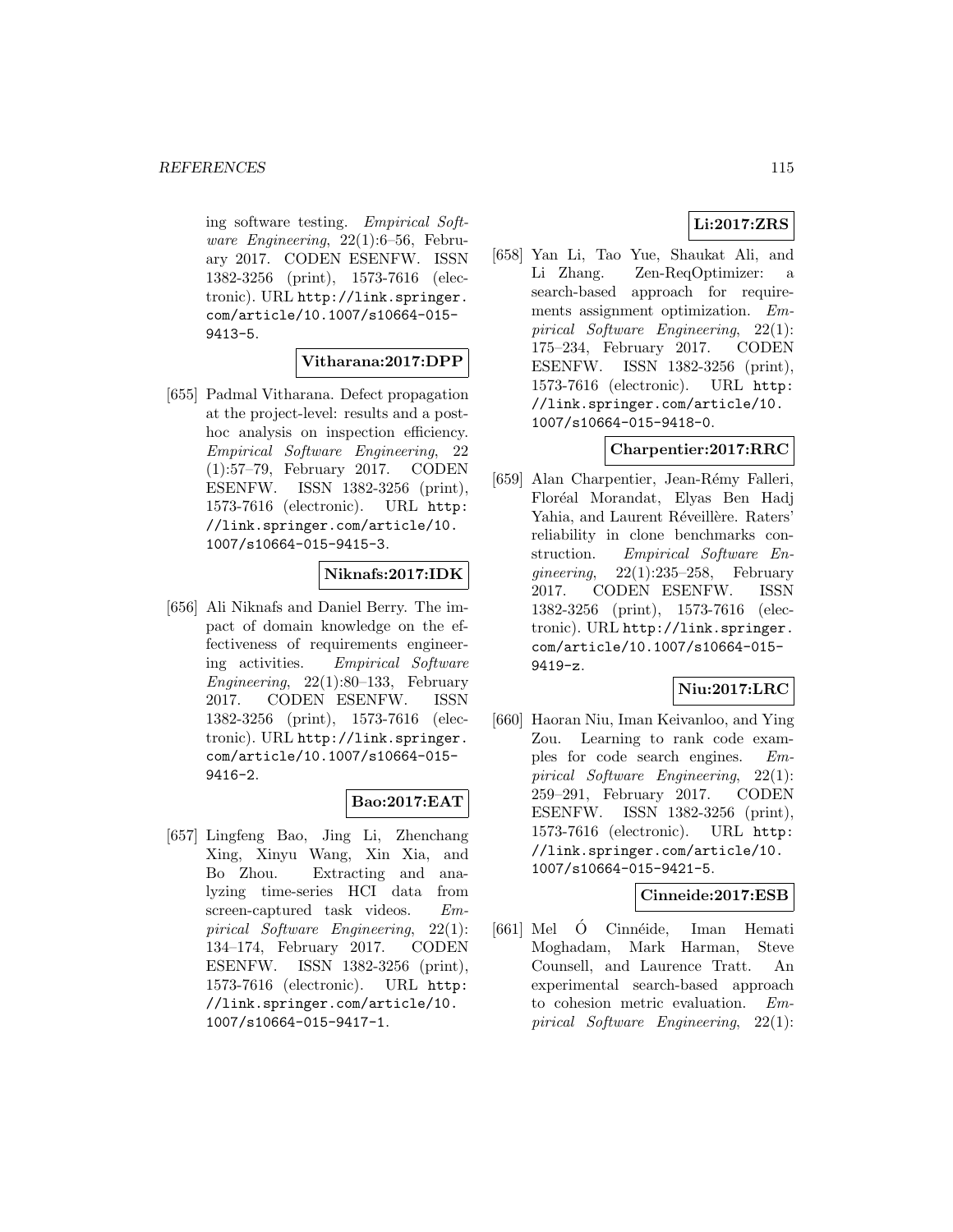292–329, February 2017. CODEN ESENFW. ISSN 1382-3256 (print), 1573-7616 (electronic). URL http: //link.springer.com/article/10. 1007/s10664-016-9427-7.

#### **OCinneide:2017:ESB**

 $[662]$  Mel  $\acute{O}$  Cinnéide, Iman Hemati Moghadam, Mark Harman, Steve Counsell, and Laurence Tratt. An experimental search-based approach to cohesion metric evaluation. Empirical Software Engineering, 22(1): 292–329, February 2017. CODEN ESENFW. ISSN 1382-3256 (print), 1573-7616 (electronic). URL http: //link.springer.com/content/pdf/ 10.1007/s10664-016-9427-7.pdf.

#### **Chen:2017:CLP**

[663] Boyuan Chen and Zhen Ming (Jack) Jiang. Characterizing logging practices in Java-based open source software projects — a replication study in Apache Software Foundation. Empirical Software Engineering, 22(1): 330–374, February 2017. CODEN ESENFW. ISSN 1382-3256 (print), 1573-7616 (electronic). URL http: //link.springer.com/article/10. 1007/s10664-016-9429-5.

## **Ye:2017:SDK**

[664] Deheng Ye, Zhenchang Xing, and Nachiket Kapre. The structure and dynamics of knowledge network in domain-specific Q&A sites: a case study of stack overflow. Empirical Software Engineering, 22(1):375– 406, February 2017. CODEN ES-ENFW. ISSN 1382-3256 (print), 1573-7616 (electronic). URL http:

//link.springer.com/article/10. 1007/s10664-016-9430-z.

#### **Kavaler:2017:SAO**

[665] David Kavaler and Vladimir Filkov. Stochastic actor-oriented modeling for studying homophily and social influence in OSS projects. Empirical Software Engineering, 22(1):407– 435, February 2017. CODEN ES-ENFW. ISSN 1382-3256 (print), 1573-7616 (electronic). URL http: //link.springer.com/article/10. 1007/s10664-016-9431-y.

#### **Park:2017:ESS**

[666] Jihun Park, Miryung Kim, and Doo-Hwan Bae. An empirical study of supplementary patches in open source projects. Empirical Software Engineering,  $22(1):436-473$ , February 2017. CODEN ESENFW. ISSN 1382-3256 (print), 1573-7616 (electronic). URL http://link.springer. com/article/10.1007/s10664-016- 9432-x.

#### **Phannachitta:2017:SAS**

[667] Passakorn Phannachitta, Jacky Keung, Akito Monden, and Kenichi Matsumoto. A stability assessment of solution adaptation techniques for analogybased software effort estimation. Empirical Software Engineering, 22(1): 474–504, February 2017. CODEN ESENFW. ISSN 1382-3256 (print), 1573-7616 (electronic). URL http: //link.springer.com/article/10. 1007/s10664-016-9434-8.

#### **Hassan:2017:ESE**

[668] Safwat Hassan, Weiyi Shang, and Ahmed E. Hassan. An empirical study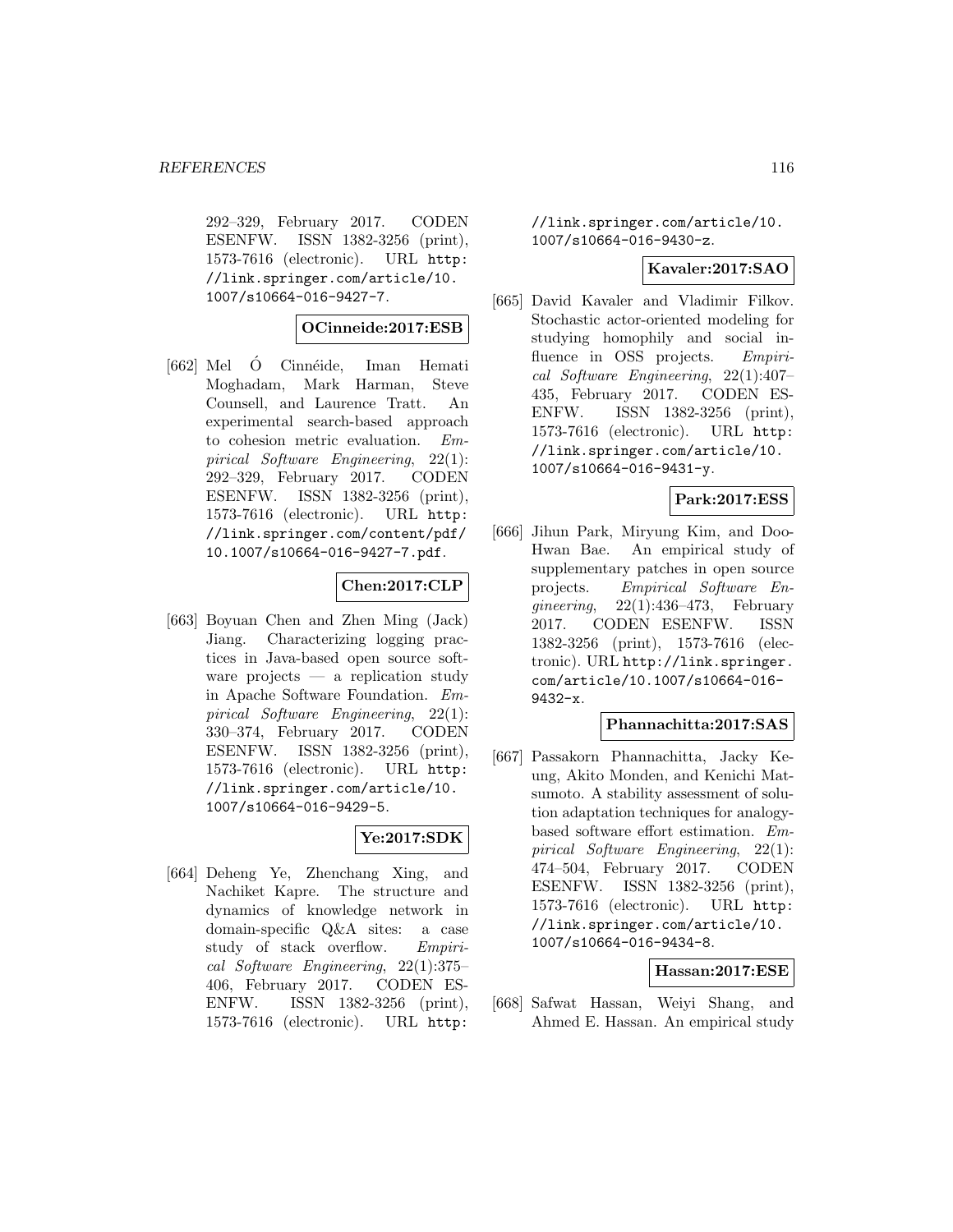of emergency updates for top Android mobile apps. Empirical Software  $Enaineering, 22(1):505-546, February$ 2017. CODEN ESENFW. ISSN 1382-3256 (print), 1573-7616 (electronic). URL http://link.springer. com/article/10.1007/s10664-016- 9435-7.

#### **Jiang:2017:WHD**

[669] Jing Jiang, David Lo, Jiahuan He, Xin Xia, Pavneet Singh Kochhar, and Li Zhang. Why and how developers fork what from whom in GitHub. Empirical Software Engineering, 22 (1):547–578, February 2017. CODEN ESENFW. ISSN 1382-3256 (print), 1573-7616 (electronic). URL http: //link.springer.com/article/10. 1007/s10664-016-9436-6.

#### **Kitchenham:2017:RSM**

[670] Barbara Kitchenham, Lech Madeyski, David Budgen, Jacky Keung, Pearl Brereton, Stuart Charters, Shirley Gibbs, and Amnart Pohthong. Robust statistical methods for empirical software engineering. Empirical Software Engineering, 22(2):579–630, April 2017. CODEN ESENFW. ISSN 1382-3256 (print), 1573-7616 (electronic). URL http://link.springer. com/article/10.1007/s10664-016- 9437-5.

#### **Jiang:2017:DPD**

[671] Siyuan Jiang, Collin McMillan, and Raul Santelices. Do programmers do change impact analysis in debugging? Empirical Software Engineering, 22(2):631–669, April 2017. CODEN ESENFW. ISSN 1382-3256 (print), 1573-7616 (electronic). URL http:

//link.springer.com/article/10. 1007/s10664-016-9441-9.

#### **Kessentini:2017:SBD**

[672] Marouane Kessentini, Usman Mansoor, Manuel Wimmer, Ali Ouni, and Kalyanmoy Deb. Search-based detection of model level changes. Empirical Software Engineering, 22(2):670–715, April 2017. CODEN ESENFW. ISSN 1382-3256 (print), 1573-7616 (electronic). URL http://link.springer. com/article/10.1007/s10664-016- 9442-8.

#### **Lokan:2017:IUM**

[673] Chris Lokan and Emilia Mendes. Investigating the use of moving windows to improve software effort prediction: a replicated study. *Empirical* Software Engineering, 22(2):716–767, April 2017. CODEN ESENFW. ISSN 1382-3256 (print), 1573-7616 (electronic). URL http://link.springer. com/article/10.1007/s10664-016- 9446-4.

#### **Thongtanunam:2017:RPM**

[674] Patanamon Thongtanunam, Shane McIntosh, Ahmed E. Hassan, and Hajimu Iida. Review participation in modern code review. Empirical Software Engineering, 22(2):768–817, April 2017. CODEN ESENFW. ISSN 1382-3256 (print), 1573-7616 (electronic). URL http://link.springer. com/article/10.1007/s10664-016- 9452-6.

#### **Duarte:2017:PPR**

[675] Carlos Henrique C. Duarte. Productivity paradoxes revisited. Empirical Software Engineering, 22(2):818–847, April 2017. CODEN ESENFW. ISSN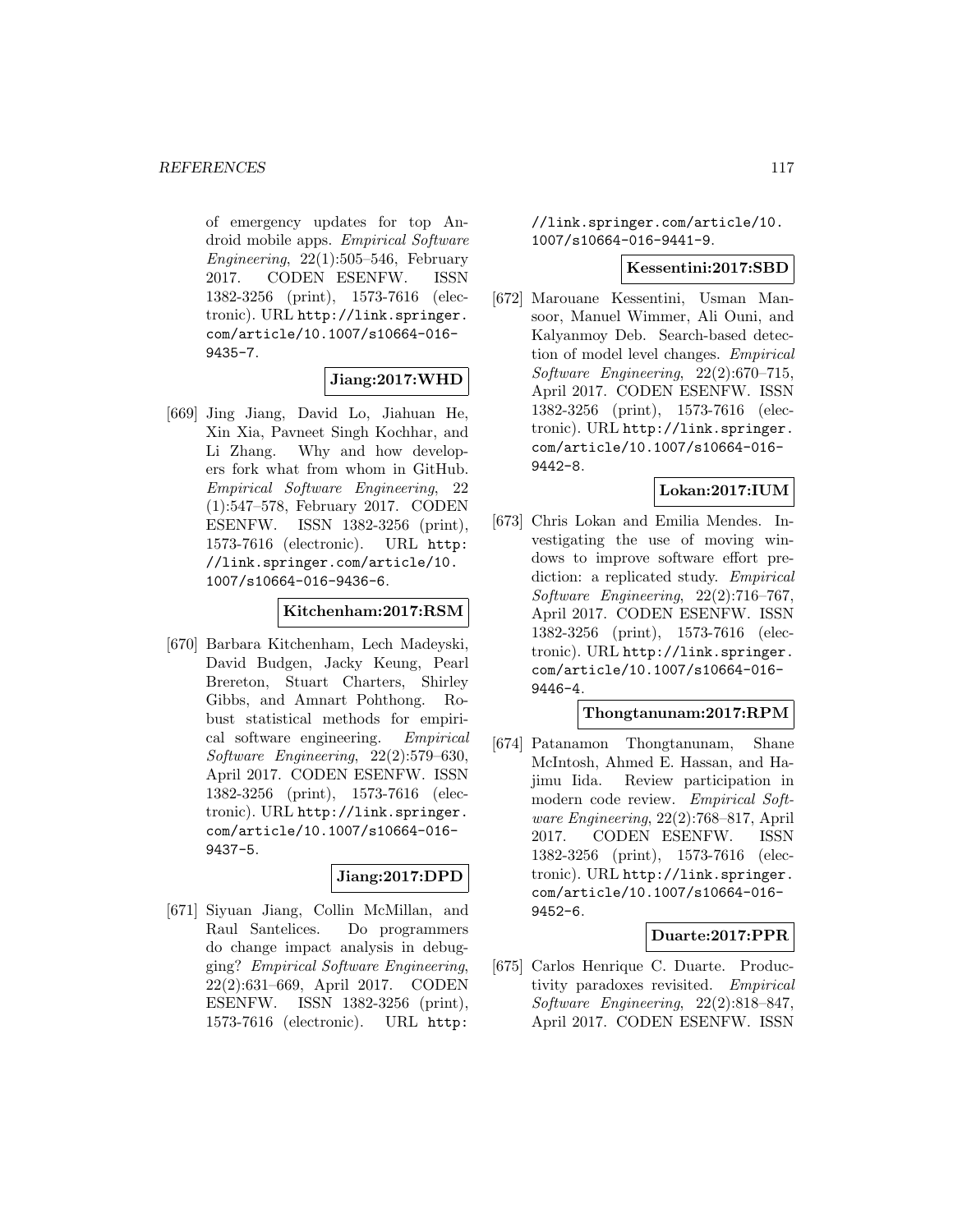1382-3256 (print), 1573-7616 (electronic). URL http://link.springer. com/article/10.1007/s10664-016- 9453-5.

## **Tosun:2017:ESH**

[676] Ayse Tosun, Emad Shihab, and Yasutaka Kamei. Erratum to: Studying high impact fix-inducing changes. Empirical Software Engineering, 22 (2):848, April 2017. CODEN ES-ENFW. ISSN 1382-3256 (print), 1573-7616 (electronic). URL http: //link.springer.com/article/10. 1007/s10664-016-9455-3. See [598].

#### **LeGoues:2017:GES**

[677] Claire Le Goues and Shin Yoo. Guest editorial for special section on research in search-based software engineering. Empirical Software Engineering, 22 (2):849–851, April 2017. CODEN ESENFW. ISSN 1382-3256 (print), 1573-7616 (electronic). URL http: //link.springer.com/article/10. 1007/s10664-017-9504-6.

#### **Rojas:2017:DIE**

[678] José Miguel Rojas, Mattia Vivanti, Andrea Arcuri, and Gordon Fraser. A detailed investigation of the effectiveness of whole test suite generation. Empirical Software Engineering, 22(2):852–893, April 2017. CODEN ESENFW. ISSN 1382-3256 (print), 1573-7616 (electronic). URL http: //link.springer.com/article/10. 1007/s10664-015-9424-2.

#### **Mkaouer:2017:RMO**

[679] Mohamed Wiem Mkaouer, Marouane Kessentini, Mel Ó Cinnéide, Shinpei Hayashi, and Kalyanmoy Deb. A ro-

bust multi-objective approach to balance severity and importance of refactoring opportunities. Empirical Software Engineering, 22(2):894–927, April 2017. CODEN ESENFW. ISSN 1382-3256 (print), 1573-7616 (electronic). URL http://link.springer. com/article/10.1007/s10664-016- 9426-8.

## **Kifetew:2017:GVG**

[680] Fitsum Meshesha Kifetew, Roberto Tiella, and Paolo Tonella. Generating valid grammar-based test inputs by means of genetic programming and annotated grammars. Empirical Software Engineering, 22(2):928–961, April 2017. CODEN ESENFW. ISSN 1382-3256 (print), 1573-7616 (electronic). URL http://link.springer. com/article/10.1007/s10664-015- 9422-4.

#### **Mader:2017:ESS**

[681] Patrick Mäder, Rocco Olivetto, and Andrian Marcus. Empirical studies in software and systems traceability. Empirical Software Engineering, 22(3):963–966, June 2017. CODEN ESENFW. ISSN 1382-3256 (print), 1573-7616 (electronic). URL http: //link.springer.com/article/10. 1007/s10664-017-9509-1.

# **Staahl:2017:ATL**

[682] Daniel Ståhl, Kristofer Hallén, and Jan Bosch. Achieving traceability in large scale continuous integration and delivery deployment, usage and validation of the Eiffel framework. Empirical Software Engineering, 22(3):967–995, June 2017. CODEN ESENFW. ISSN 1382-3256 (print), 1573-7616 (electronic). URL http://link.springer.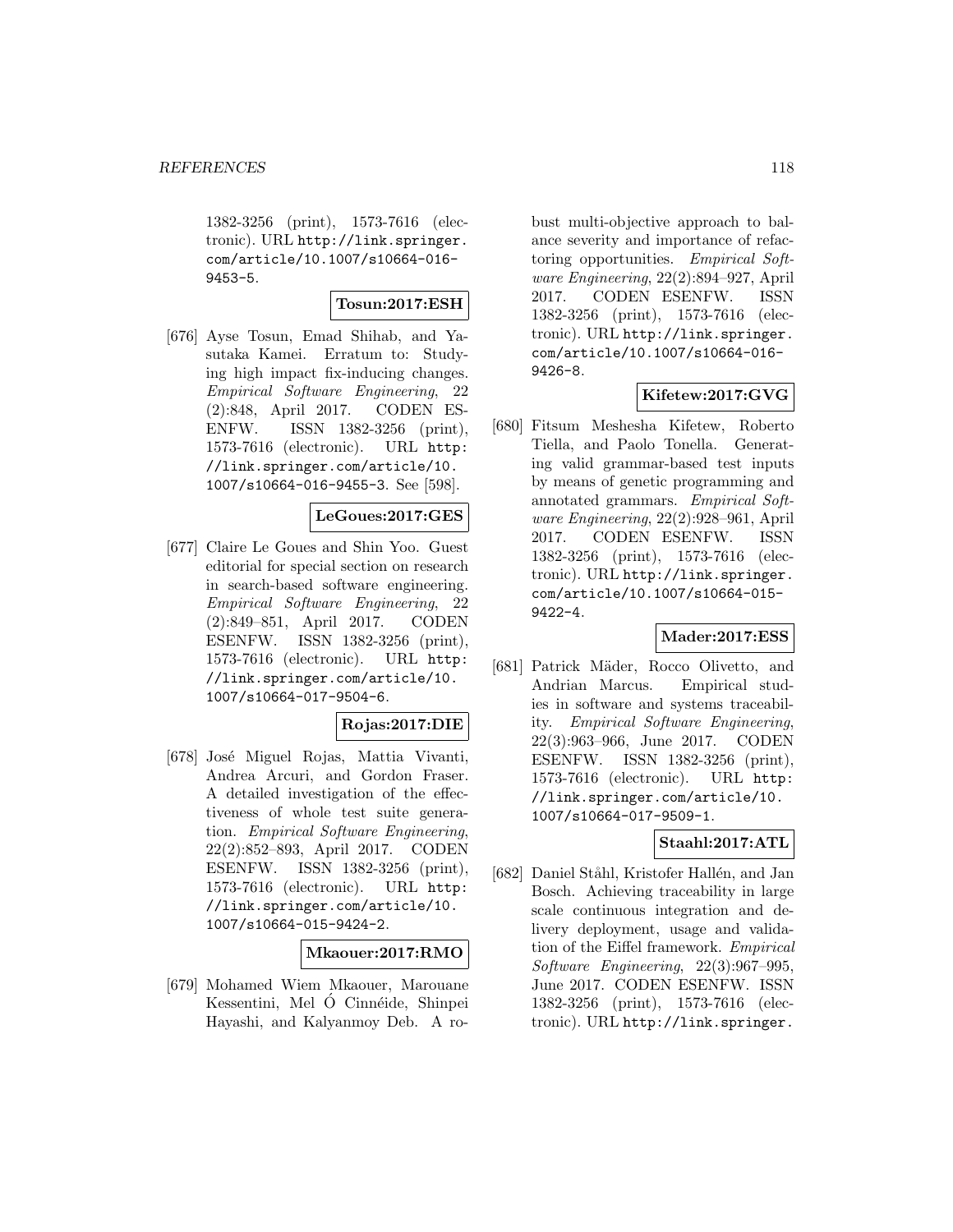com/article/10.1007/s10664-016- 9457-1.

## **Falessi:2017:ENR**

[683] Davide Falessi, Massimiliano Di Penta, Gerardo Canfora, and Giovanni Cantone. Estimating the number of remaining links in traceability recovery. Empirical Software Engineering, 22(3):996–1027, June 2017. CODEN ESENFW. ISSN 1382-3256 (print), 1573-7616 (electronic). URL http: //link.springer.com/article/10. 1007/s10664-016-9460-6.

# **Zogaan:2017:ATS**

[684] Waleed Zogaan, Ibrahim Mujhid, Joanna C. S. Santos, Danielle Gonzalez, and Mehdi Mirakhorli. Automated training-set creation for software architecture traceability problem. Empirical Software Engineering, 22(3):1028–1062, June 2017. CODEN ESENFW. ISSN 1382-3256 (print), 1573-7616 (electronic). URL http: //link.springer.com/article/10. 1007/s10664-016-9476-y.

#### **Sharif:2017:EMS**

[685] Bonita Sharif, John Meinken, Timothy Shaffer, and Huzefa Kagdi. Eye movements in software traceability link recovery. Empirical Software Engineering, 22(3):1063–1102, June 2017. CODEN ESENFW. ISSN 1382-3256 (print), 1573-7616 (electronic). URL http://link.springer. com/article/10.1007/s10664-016- 9486-9.

#### **Guo:2017:TTM**

[686] Jin Guo, Marek Gibiec, and Jane Cleland-Huang. Tackling the termmismatch problem in automated trace

retrieval. Empirical Software Engineering, 22(3):1103-1142, June 2017. CODEN ESENFW. ISSN 1382- 3256 (print), 1573-7616 (electronic). URL http://link.springer.com/ article/10.1007/s10664-016-9479- 8.

# **Robbes:2017:GEM**

[687] Romain Robbes, Yasutaka Kamei, and Martin Pinzger. Guest editorial: Mining software repositories. Empirical Software Engineering, 22 (3):1143–1145, June 2017. CODEN ESENFW. ISSN 1382-3256 (print), 1573-7616 (electronic). URL http: //link.springer.com/article/10. 1007/s10664-017-9527-z.

## **Behnamghader:2017:LSS**

[688] Pooyan Behnamghader, Duc Minh Le, Joshua Garcia, Daniel Link, Arman Shahbazian, and Nenad Medvidovic. A large-scale study of architectural evolution in open-source software systems. Empirical Software Engineering, 22(3):1146–1193, June 2017. CODEN ESENFW. ISSN 1382-3256 (print), 1573-7616 (electronic). URL http: //link.springer.com/article/10. 1007/s10664-016-9466-0.

## **Wu:2017:ALI**

[689] Yuhao Wu, Yuki Manabe, Tetsuya Kanda, Daniel M. German, and Katsuro Inoue. Analysis of license inconsistency in large collections of open source projects. Empirical Software Engineering, 22(3):1194–1222, June 2017. CODEN ESENFW. ISSN 1382-3256 (print), 1573-7616 (electronic). URL http://link.springer. com/article/10.1007/s10664-016- 9487-8.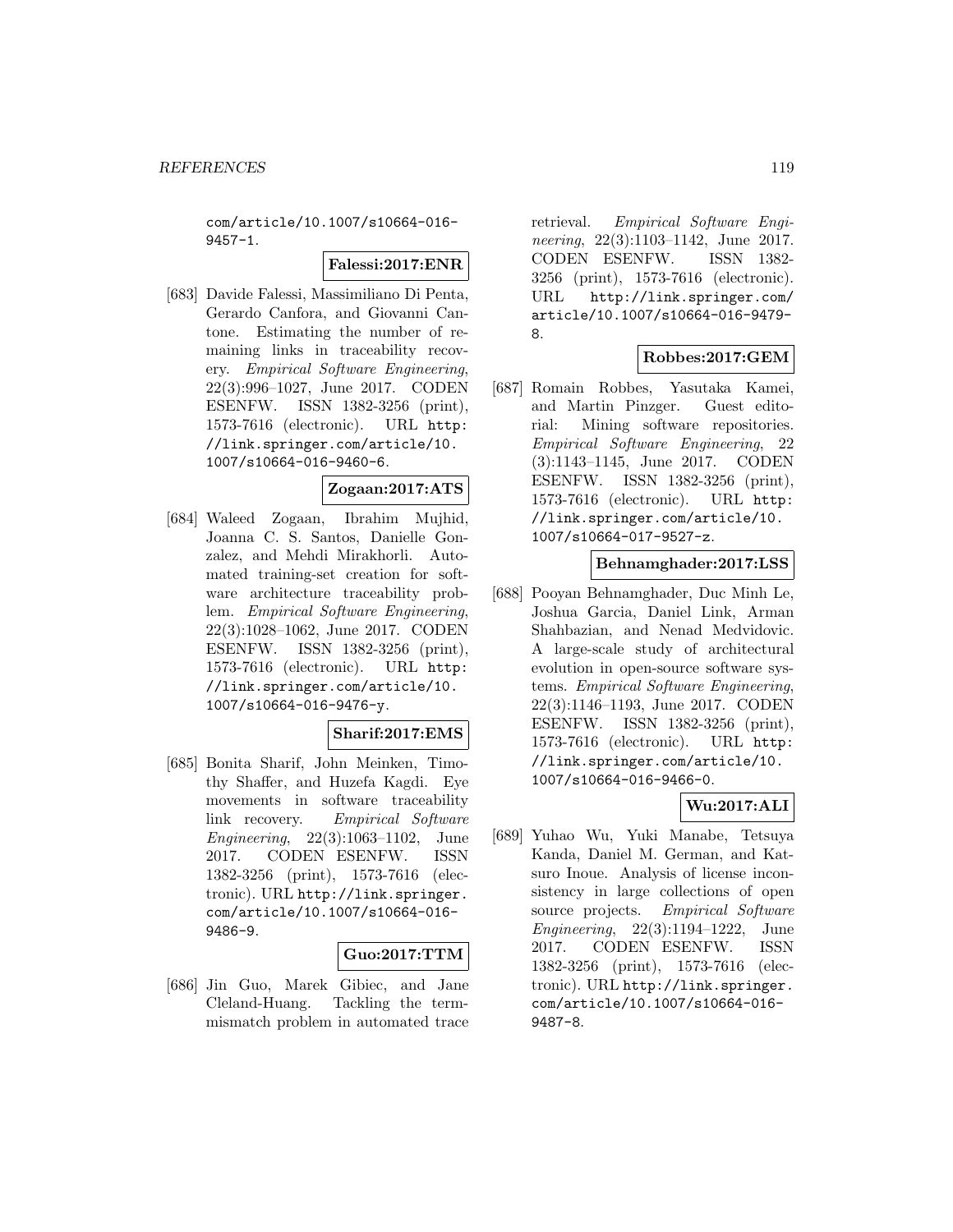#### **Choetkiertikul:2017:PDI**

[690] Morakot Choetkiertikul, Hoa Khanh Dam, Truyen Tran, and Aditya Ghose. Predicting the delay of issues with due dates in software projects. Empirical Software Engineering, 22(3): 1223–1263, June 2017. CODEN ES-ENFW. ISSN 1382-3256 (print), 1573-7616 (electronic). URL http: //link.springer.com/article/10. 1007/s10664-016-9496-7.

## **Coelho:2017:EHB**

[691] Roberta Coelho, Lucas Almeida, Georgios Gousios, Arie van Deursen, and Christoph Treude. Exception handling bug hazards in Android. Empirical Software Engineering, 22(3): 1264–1304, June 2017. CODEN ES-ENFW. ISSN 1382-3256 (print), 1573-7616 (electronic). URL http: //link.springer.com/article/10. 1007/s10664-016-9443-7.

#### **Munaiah:2017:DBF**

[692] Nuthan Munaiah, Felivel Camilo, Wesley Wigham, Andrew Meneely, and Meiyappan Nagappan. Do bugs foreshadow vulnerabilities? An in-depth study of the Chromium Project. Empirical Software Engineering, 22(3): 1305–1347, June 2017. CODEN ES-ENFW. ISSN 1382-3256 (print), 1573-7616 (electronic). URL http: //link.springer.com/article/10. 1007/s10664-016-9447-3.

# **Sawant:2017:FGF**

[693] Anand Ashok Sawant and Alberto Bacchelli. fine-GRAPE: fine-grained APi usage extractor — an approach and dataset to investigate API usage. Empirical Software Engineering,

22(3):1348–1371, June 2017. CODEN ESENFW. ISSN 1382-3256 (print), 1573-7616 (electronic). URL http: //link.springer.com/article/10. 1007/s10664-016-9444-6.

#### **Spinellis:2017:RUH**

[694] Diomidis Spinellis. A repository of Unix history and evolution. Empirical Software Engineering, 22(3):1372–1404, June 2017. CODEN ESENFW. ISSN 1382-3256 (print), 1573-7616 (electronic). URL http://link.springer. com/article/10.1007/s10664-016- 9445-5; http://www.spinellis. gr/pubs/jrnl/2016-EMPSE-unix-history/ html/unix-history.html; http:/ /www.spinellis.gr/pubs/jrnl/2016- EMPSE-unix-history/html/unix-history. pdf.

#### **Caneill:2017:DDT**

[695] Matthieu Caneill, Daniel M. Germán, and Stefano Zacchiroli. The Debsources Dataset: two decades of free and open source software. Empirical Software Engineering, 22(3):1405–1437, June 2017. CODEN ESENFW. ISSN 1382-3256 (print), 1573-7616 (electronic). URL http://link.springer. com/article/10.1007/s10664-016- 9461-5.

#### **Oliveto:2017:GEP**

[696] Rocco Oliveto and Christian Bird. Guest editorial: Program comprehension. Empirical Software Engineering, 22(3):1438–1439, June 2017. CODEN ESENFW. ISSN 1382-3256 (print), 1573-7616 (electronic). URL http: //link.springer.com/article/10. 1007/s10664-017-9525-1.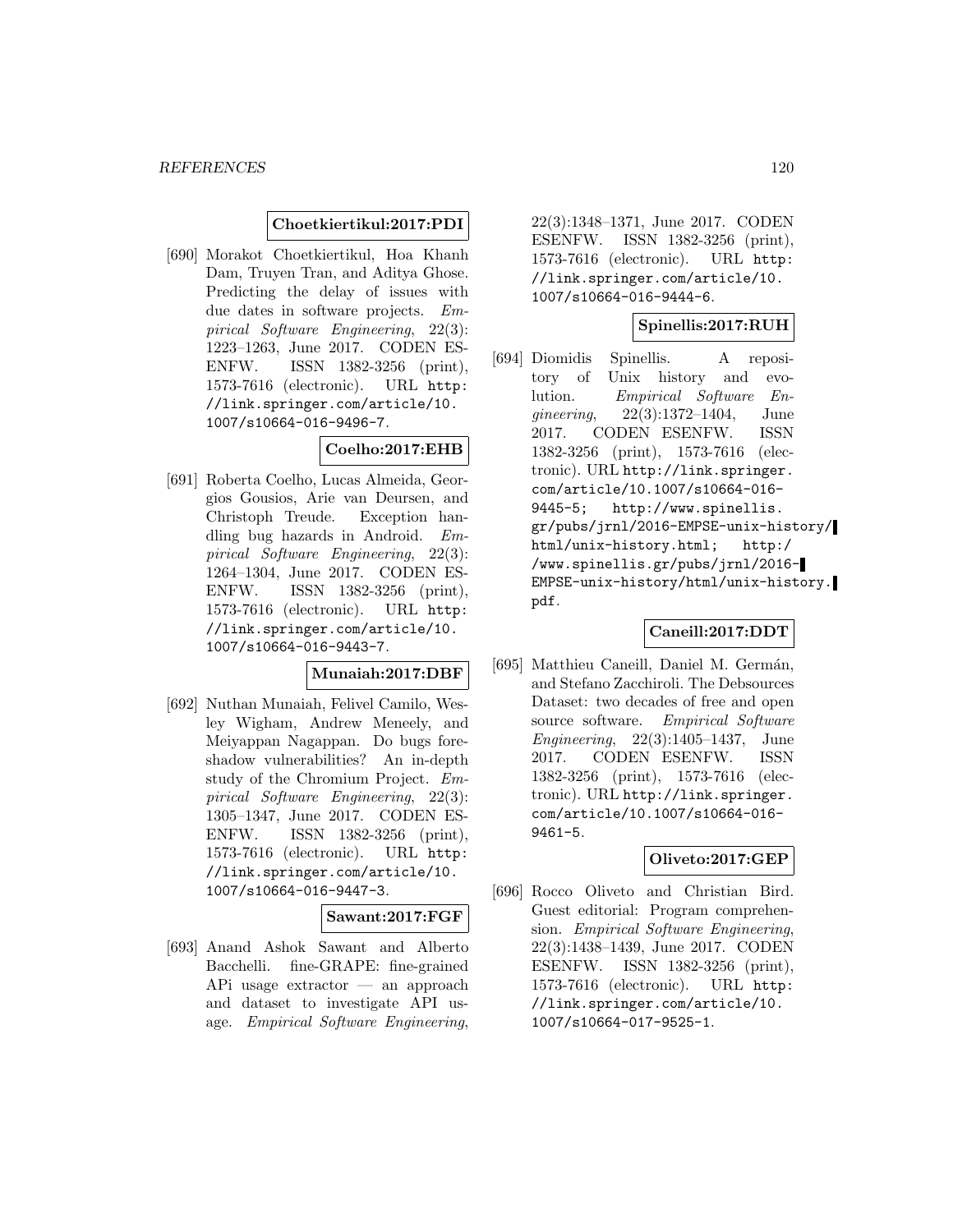## **Jbara:2017:HPR**

[697] Ahmad Jbara and Dror G. Feitelson. How programmers read regular code: a controlled experiment using eye tracking. Empirical Software Engineering, 22(3):1440–1477, June 2017. CODEN ESENFW. ISSN 1382-3256 (print), 1573-7616 (electronic). URL http: //link.springer.com/article/10. 1007/s10664-016-9477-x.

## **MacLeod:2017:DSS**

[698] Laura MacLeod, Andreas Bergen, and Margaret-Anne Storey. Documenting and sharing software knowledge using screencasts. Empirical Software Engineering, 22(3):1478–1507, June 2017. CODEN ESENFW. ISSN 1382-3256 (print), 1573-7616 (electronic). URL http://link.springer. com/article/10.1007/s10664-017- 9501-9.

## **Beller:2017:LLE**

[699] Moritz Beller, Andy Zaidman, Andrey Karpov, and Rolf A. Zwaan. The last line effect explained. Empirical Software Engineering, 22(3):1508–1536, June 2017. CODEN ESENFW. ISSN 1382-3256 (print), 1573-7616 (electronic). URL http://link.springer. com/article/10.1007/s10664-016- 9489-6.

#### **Vendome:2017:LUC**

[700] Christopher Vendome, Gabriele Bavota, Massimiliano Di Penta, Mario Linares-Vásquez, Daniel German, and Denys Poshyvanyk. License usage and changes: a large-scale study on gitHub. Empirical Software Engineering, 22 (3):1537–1577, June 2017. CODEN ESENFW. ISSN 1382-3256 (print),

1573-7616 (electronic). URL http: //link.springer.com/article/10. 1007/s10664-016-9438-4.

#### **Shi:2017:MBS**

[701] Ying Shi, Ming Li, Steven Arndt, and Carol Smidts. Metric-based software reliability prediction approach and its application. Empirical Software Engineering, 22(4):1579–1633, August 2017. CODEN ESENFW. ISSN 1382-3256 (print), 1573-7616 (electronic). URL http://link.springer. com/article/10.1007/s10664-016- 9425-9.

#### **Wu:2017:AQI**

[702] Ji Wu, Shaukat Ali, Tao Yue, Jie Tian, and Chao Liu. Assessing the quality of industrial avionics software: an extensive empirical evaluation. Empirical Software Engineering, 22(4): 1634–1683, August 2017. CODEN ESENFW. ISSN 1382-3256 (print), 1573-7616 (electronic). URL http: //link.springer.com/article/10. 1007/s10664-016-9440-x.

#### **Li:2017:WLL**

[703] Heng Li, Weiyi Shang, and Ahmed E. Hassan. Which log level should developers choose for a new logging statement? Empirical Software Engineering, 22(4):1684–1716, August 2017. CODEN ESENFW. ISSN 1382-3256 (print), 1573-7616 (electronic). URL http://link.springer. com/article/10.1007/s10664-016- 9456-2.

#### **Stavropoulou:2017:CSW**

[704] Ioanna Stavropoulou, Marios Grigoriou, and Kostas Kontogiannis. Case study on which relations to use for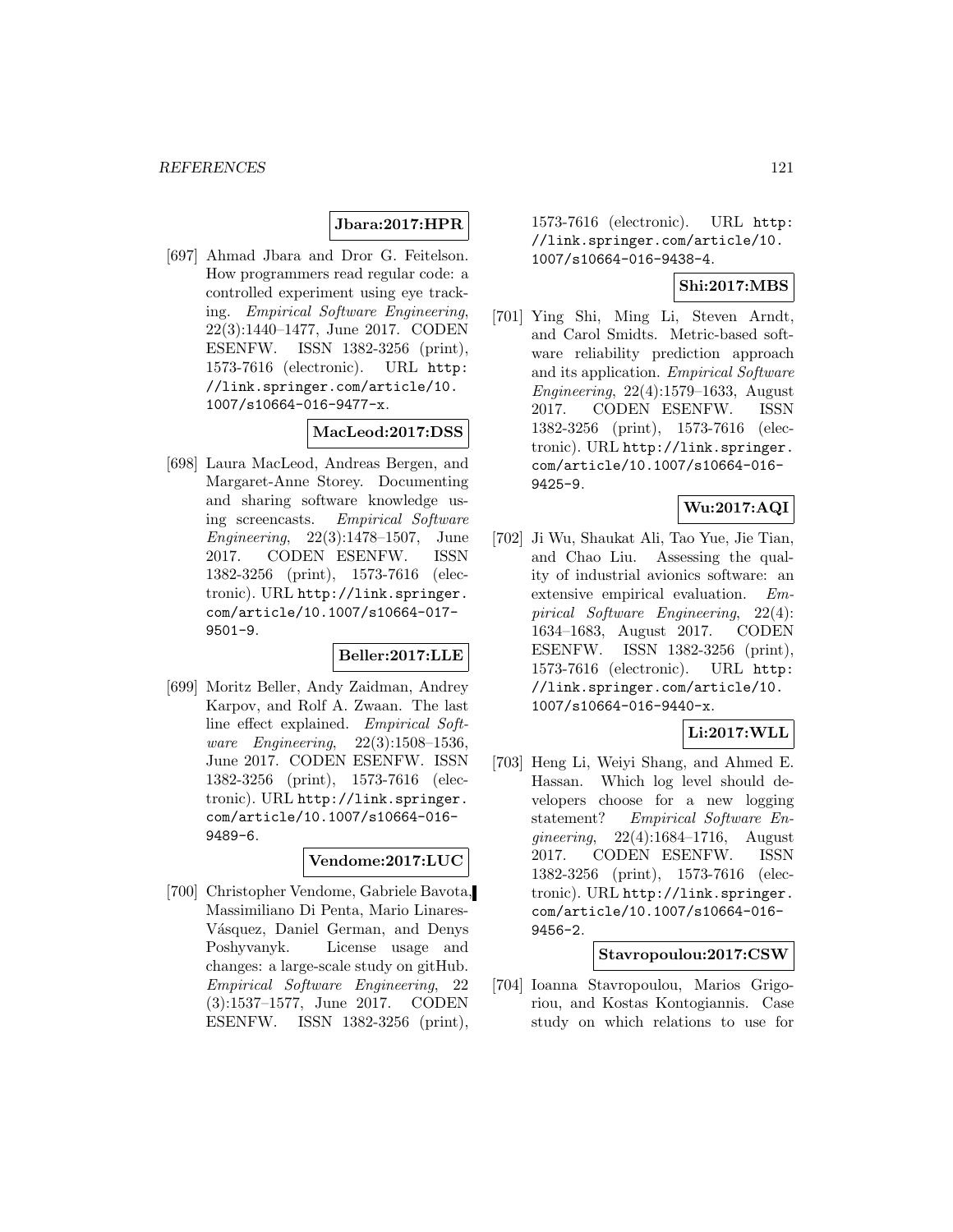clustering-based software architecture recovery. Empirical Software Engineering, 22(4):1717–1762, August 2017. CODEN ESENFW. ISSN 1382-3256 (print), 1573-7616 (electronic). URL http://link.springer. com/article/10.1007/s10664-016- 9459-z.

#### **Assuncao:2017:MOR**

[705] Wesley K. G. Assunção, Roberto E. Lopez-Herrejon, Lukas Linsbauer, Silvia R. Vergilio, and Alexander Egyed. Multi-objective reverse engineering of variability-safe feature models based on code dependencies of system variants. Empirical Software Engineering, 22(4): 1763–1794, August 2017. CODEN ESENFW. ISSN 1382-3256 (print), 1573-7616 (electronic). URL http: //link.springer.com/article/10. 1007/s10664-016-9462-4.

#### **Gharehyazie:2017:TDC**

[706] Mohammad Gharehyazie and Vladimir Filkov. Tracing distributed collaborative development in Apache software foundation projects. Empirical Software Engineering, 22(4):1795–1830, August 2017. CODEN ESENFW. ISSN 1382-3256 (print), 1573-7616 (electronic). URL http://link.springer. com/article/10.1007/s10664-016- 9463-3.

# **Li:2017:TJT**

[707] Heng Li, Weiyi Shang, Ying Zou, and Ahmed E. Hassan. Towards just-intime suggestions for log changes. Empirical Software Engineering, 22(4): 1831–1865, August 2017. CODEN ESENFW. ISSN 1382-3256 (print), 1573-7616 (electronic). URL http:

//link.springer.com/article/10. 1007/s10664-016-9467-z.

#### **Herbold:2017:GVL**

[708] Steffen Herbold, Alexander Trautsch, and Jens Grabowski. Global vs. local models for cross-project defect prediction. Empirical Software Engineering, 22(4):1866–1902, August 2017. CODEN ESENFW. ISSN 1382-3256 (print), 1573-7616 (electronic). URL http://link.springer. com/article/10.1007/s10664-016- 9468-y.

#### **Menzies:2017:DIH**

[709] Tim Menzies, William Nichols, Forrest Shull, and Lucas Layman. Are delayed issues harder to resolve? revisiting cost-to-fix of defects throughout the lifecycle. Empirical Software Engineering, 22(4):1903–1935, August 2017. CODEN ESENFW. ISSN 1382-3256 (print), 1573-7616 (electronic). URL http://link.springer. com/article/10.1007/s10664-016- 9469-x.

#### **Martinez:2017:ARR**

[710] Matias Martinez, Thomas Durieux, Romain Sommerard, Jifeng Xuan, and Martin Monperrus. Automatic repair of real bugs in Java: a large-scale experiment on the defects4j dataset. Empirical Software Engineering, 22(4): 1936–1964, August 2017. CODEN ESENFW. ISSN 1382-3256 (print), 1573-7616 (electronic). URL http: //link.springer.com/article/10. 1007/s10664-016-9470-4.

## **Mahmoud:2017:STM**

[711] Anas Mahmoud and Gary Bradshaw. Semantic topic models for source code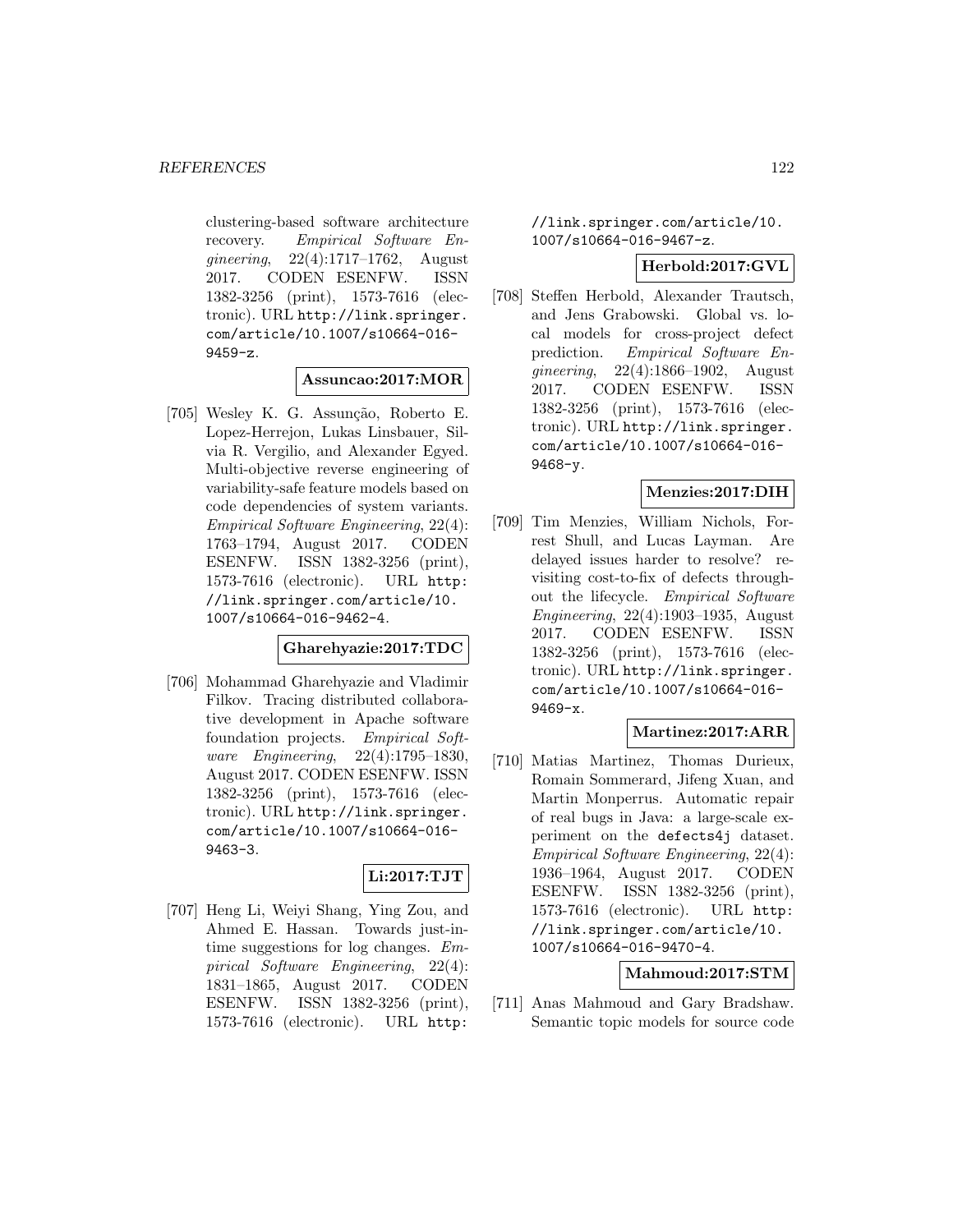analysis. Empirical Software Engineering, 22(4):1965–2000, August 2017. CODEN ESENFW. ISSN 1382-3256 (print), 1573-7616 (electronic). URL http://link.springer. com/article/10.1007/s10664-016- 9473-1.

# **Sakhnini:2017:GVI**

[712] Victoria Sakhnini, Luisa Mich, and Daniel M. Berry. Group versus individual use of power-only EPMcreate as a creativity enhancement technique for requirements elicitation. Empirical Software Engineering, 22(4): 2001–2049, August 2017. CODEN ESENFW. ISSN 1382-3256 (print), 1573-7616 (electronic). URL http: //link.springer.com/article/10. 1007/s10664-016-9475-z.

## **Joblin:2017:ETD**

[713] Mitchell Joblin, Sven Apel, and Wolfgang Mauerer. Evolutionary trends of developer coordination: a network approach. Empirical Software Engineering, 22(4):2050–2094, August 2017. CODEN ESENFW. ISSN 1382-3256 (print), 1573-7616 (electronic). URL http://link.springer. com/article/10.1007/s10664-016- 9478-9.

# **Lin:2017:SUU**

[714] Dayi Lin, Cor-Paul Bezemer, and Ahmed E. Hassan. Studying the urgent updates of popular games on the Steam platform. Empirical Software Engineering, 22(4):2095–2126, August 2017. CODEN ESENFW. ISSN 1382-3256 (print), 1573-7616 (electronic). URL http://link.springer. com/article/10.1007/s10664-016- 9480-2.

# **Riaz:2017:IIF**

[715] Maria Riaz, Jason King, John Slankas, Laurie Williams, Fabio Massacci, Christian Quesada-López, and Marcelo Jenkins. Identifying the implied: Findings from three differentiated replications on the use of security requirements templates. Empirical Software Engineering, 22(4):2127–2178, August 2017. CODEN ESENFW. ISSN 1382-3256 (print), 1573-7616 (electronic). URL http://link.springer. com/article/10.1007/s10664-016- 9481-1.

# **Lenberg:2017:IAS**

[716] Per Lenberg, Lars Göran Wallgren Tengberg, and Robert Feldt. An initial analysis of software engineers' attitudes towards organizational change. Empirical Software Engineering, 22(4): 2179–2205, August 2017. CODEN ESENFW. ISSN 1382-3256 (print), 1573-7616 (electronic). URL http: //link.springer.com/article/10. 1007/s10664-016-9482-0; http: //link.springer.com/content/pdf/ 10.1007/s10664-016-9482-0.pdf.

## **Johanson:2017:EED**

[717] Arne N. Johanson and Wilhelm Hasselbring. Effectiveness and efficiency of a domain-specific language for highperformance marine ecosystem simulation: a controlled experiment. Empirical Software Engineering, 22(4): 2206–2236, August 2017. CODEN ESENFW. ISSN 1382-3256 (print), 1573-7616 (electronic). URL http: //link.springer.com/article/10. 1007/s10664-016-9483-z.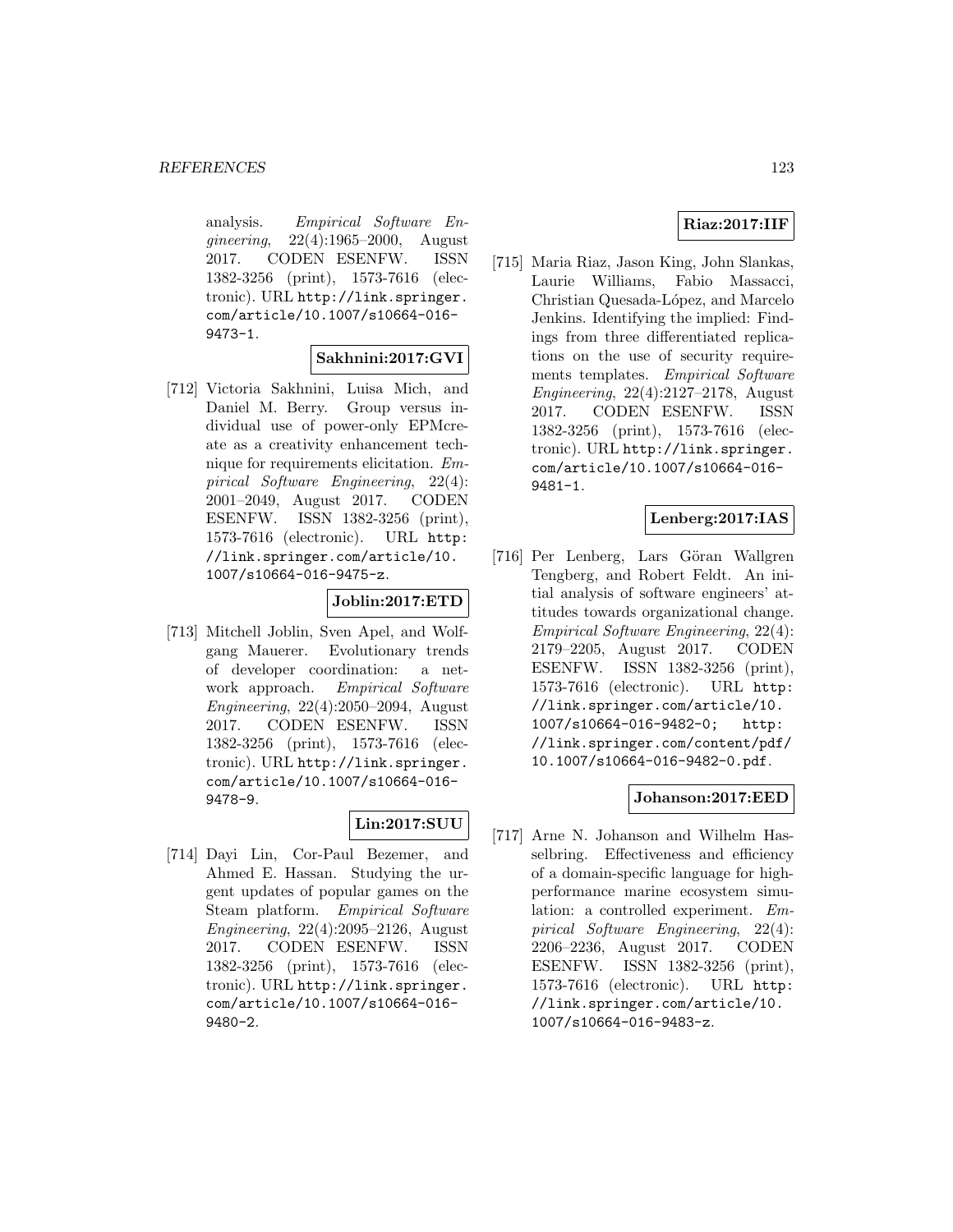# **Le:2017:WLT**

[718] Tien-Duy B. Le, Ferdian Thung, and David Lo. Will this localization tool be effective for this bug? mitigating the impact of unreliability of information retrieval based bug localization tools. Empirical Software Engineering, 22(4): 2237–2279, August 2017. CODEN ESENFW. ISSN 1382-3256 (print), 1573-7616 (electronic). URL http: //link.springer.com/article/10. 1007/s10664-016-9484-y.

#### **Mantyla:2017:GES**

[719] Mika V. Mäntylä, Magne Jørgensen, Paul Ralph, and Hakan Erdogmus. Guest editorial for special section on success and failure in software engineering. Empirical Software Engineering, 22(5):2281–2297, October 2017. CODEN ESENFW. ISSN 1382-3256 (print), 1573-7616 (electronic). URL http://link.springer. com/article/10.1007/s10664-017- 9505-5; http://link.springer. com/content/pdf/10.1007/s10664- 017-9505-5.pdf.

#### **Fernandez:2017:NPR**

[720] D. Méndez Fernández, S. Wagner, M. Kalinowski, M. Felderer, P. Mafra, A. Vetrò, T. Conte, M.-T. Christiansson, D. Greer, C. Lassenius, T. Männistö, M. Nayabi, M. Oivo, B. Penzenstadler, D. Pfahl, and et al. Naming the pain in requirements engineering. Empirical Software Engineering, 22(5):2298–2338, October 2017. CODEN ESENFW. ISSN 1382-3256 (print), 1573-7616 (electronic). URL http://link.springer. com/article/10.1007/s10664-016- 9451-7.

## **Bano:2017:USS**

[721] Muneera Bano, Didar Zowghi, and Francesca da Rimini. User satisfaction and system success: an empirical exploration of user involvement in software development. Empirical Software Engineering, 22(5):2339–2372, October 2017. CODEN ESENFW. ISSN 1382-3256 (print), 1573-7616 (electronic). URL http://link.springer. com/article/10.1007/s10664-016- 9465-1.

## **Bajwa:2017:TFC**

[722] Sohaib Shahid Bajwa, Xiaofeng Wang, Anh Nguyen Duc, and Pekka Abrahamsson. "Failures" to be celebrated: an analysis of major pivots of software startups. Empirical Software Engineering, 22(5):2373–2408, October 2017. CODEN ESENFW. ISSN 1382-3256 (print), 1573-7616 (electronic). URL http://link.springer. com/article/10.1007/s10664-016- 9458-0.

#### **Lehtinen:2017:ROP**

[723] Timo O. A. Lehtinen, Juha Itkonen, and Casper Lassenius. Recurring opinions or productive improvements what agile teams actually discuss in retrospectives. Empirical Software Engineering, 22(5):2409–2452, October 2017. CODEN ESENFW. ISSN 1382-3256 (print), 1573-7616 (electronic). URL http://link.springer. com/article/10.1007/s10664-016- 9464-2; http://link.springer. com/content/pdf/10.1007/s10664- 016-9464-2.pdf.

#### **Paige:2017:FSS**

[724] Richard F. Paige, Jordi Cabot, and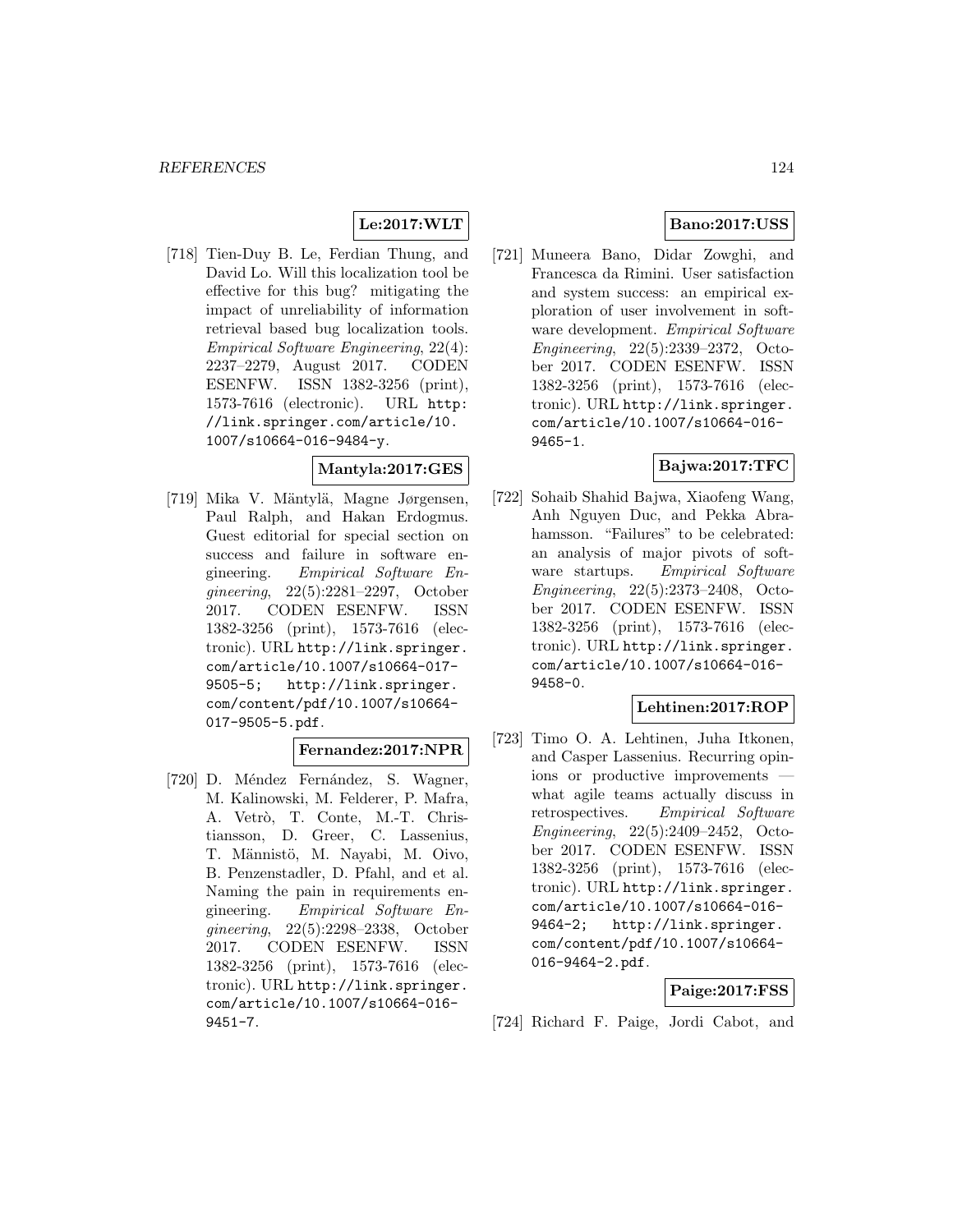Neil A. Ernst. Foreword to the special section on negative results in software engineering. Empirical Software Engineering, 22(5):2453–2456, October 2017. CODEN ESENFW. ISSN 1382-3256 (print), 1573-7616 (electronic). URL http://link.springer. com/article/10.1007/s10664-017- 9498-0; http://link.springer. com/content/pdf/10.1007/s10664- 017-9498-0.pdf.

# **Dieste:2017:EEE**

[725] Oscar Dieste, Alejandrina M. Aranda, Fernando Uyaguari, Burak Turhan, Ayse Tosun, Davide Fucci, Markku Oivo, and Natalia Juristo. Empirical evaluation of the effects of experience on code quality and programmer productivity: an exploratory study. Empirical Software Engineering, 22(5): 2457–2542, October 2017. CODEN ESENFW. ISSN 1382-3256 (print), 1573-7616 (electronic). URL http: //link.springer.com/article/10. 1007/s10664-016-9471-3.

#### **Jongeling:2017:NRW**

[726] Robbert Jongeling, Proshanta Sarkar, Subhajit Datta, and Alexander Serebrenik. On negative results when using sentiment analysis tools for software engineering research. Empirical Software Engineering, 22(5):2543– 2584, October 2017. CODEN ES-ENFW. ISSN 1382-3256 (print), 1573-7616 (electronic). URL http: //link.springer.com/article/10. 1007/s10664-016-9493-x; http: //link.springer.com/content/pdf/ 10.1007/s10664-016-9493-x.pdf.

## **Gil:2017:CBS**

[727] Yossi Gil and Gal Lalouche. On the correlation between size and metric validity. Empirical Software Engineering, 22 (5):2585–2611, October 2017. CODEN ESENFW. ISSN 1382-3256 (print), 1573-7616 (electronic). URL http: //link.springer.com/article/10. 1007/s10664-017-9513-5.

## **Sabane:2017:FBC**

[728] Aminata Sabané, Yann-Gaël Guéhéneuc, Venera Arnaoudova, and Giuliano Antoniol. Fragile base-class problem, problem? Empirical Software Engineering, 22(5):2612–2657, October 2017. CODEN ESENFW. ISSN 1382-3256 (print), 1573-7616 (electronic). URL http://link.springer. com/article/10.1007/s10664-016- 9448-2.

#### **Menzies:2017:NRS**

[729] Tim Menzies, Ye Yang, George Mathew, Barry Boehm, and Jairus Hihn. Negative results for software effort estimation. Empirical Software Engineering, 22(5):2658–2683, October 2017. CODEN ESENFW. ISSN 1382-3256 (print), 1573-7616 (electronic). URL http://link.springer. com/article/10.1007/s10664-016- 9472-2.

#### **King:2017:LLU**

[730] Jason King, Jon Stallings, Maria Riaz, and Laurie Williams. To log, or not to log: using heuristics to identify mandatory log events — a controlled experiment. Empirical Software Engineering, 22(5):2684–2717, October 2017. CODEN ESENFW. ISSN 1382-3256 (print), 1573-7616 (elec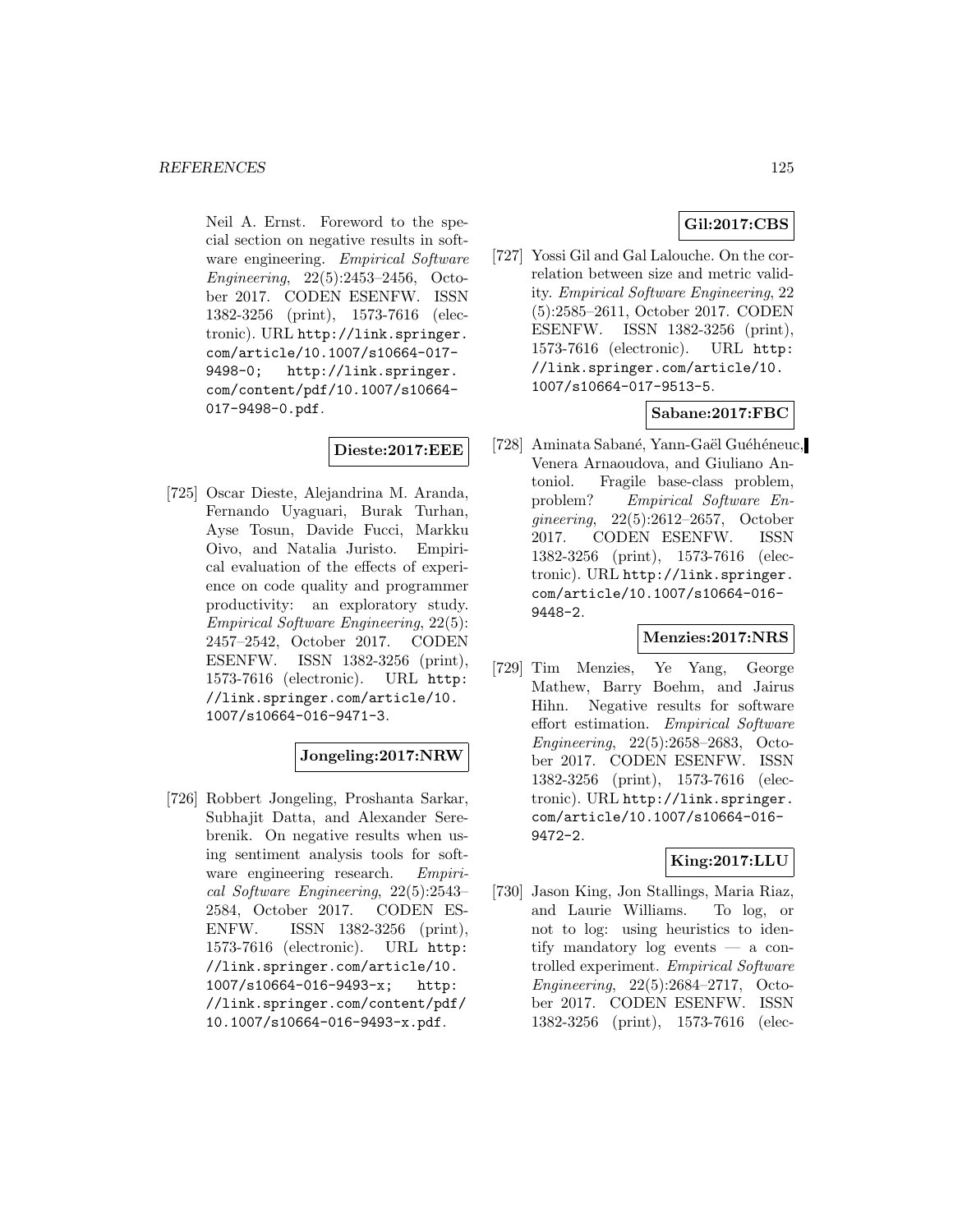tronic). URL http://link.springer. com/article/10.1007/s10664-016- 9449-1.

## **Palomares:2017:RRR**

[731] Cristina Palomares, Carme Quer, and Xavier Franch. Requirements reuse and requirement patterns: a state of the practice survey. Empirical Software Engineering, 22(6):2719–2762, December 2017. CODEN ESENFW. ISSN 1382-3256 (print), 1573-7616 (electronic). URL http://link.springer. com/article/10.1007/s10664-016- 9485-x.

#### **Tosun:2017:IEE**

[732] Ayse Tosun, Oscar Dieste, Davide Fucci, Sira Vegas, Burak Turhan, Hakan Erdogmus, Adrian Santos, Markku Oivo, Kimmo Toro, Janne Jarvinen, and Natalia Juristo. An industry experiment on the effects of testdriven development on external quality and productivity. Empirical Software Engineering, 22(6):2763–2805, December 2017. CODEN ESENFW. ISSN 1382-3256 (print), 1573-7616 (electronic). URL http://link.springer. com/article/10.1007/s10664-016- 9490-0.

## **Malhotra:2017:ESS**

[733] Ruchika Malhotra and Megha Khanna. An empirical study for software change prediction using imbalanced data. Empirical Software Engineering, 22(6): 2806–2851, December 2017. CODEN ESENFW. ISSN 1382-3256 (print), 1573-7616 (electronic). URL http: //link.springer.com/article/10. 1007/s10664-016-9488-7.

## **Kuhrmann:2017:PDL**

[734] Marco Kuhrmann, Daniel Méndez Fernández, and Maya Daneva. On the pragmatic design of literature studies in software engineering: an experiencebased guideline. Empirical Software Engineering, 22(6):2852–2891, December 2017. CODEN ESENFW. ISSN 1382-3256 (print), 1573-7616 (electronic). URL http://link.springer. com/article/10.1007/s10664-016- 9492-y.

#### **Heikkila:2017:MRF**

[735] Ville T. Heikkilä, Maria Paasivaara, Casper Lasssenius, Daniela Damian, and Christian Engblom. Managing the requirements flow from strategy to release in large-scale agile development: a case study at Ericsson. Empirical Software Engineering, 22(6): 2892–2936, December 2017. CODEN ESENFW. ISSN 1382-3256 (print), 1573-7616 (electronic). URL http: //link.springer.com/article/10. 1007/s10664-016-9491-z; http: //link.springer.com/content/pdf/ 10.1007/s10664-016-9491-z.pdf.

## **Alegroth:2017:LTU**

[736] Emil Alégroth and Robert Feldt. On the long-term use of visual GUI testing in industrial practice: a case study. Empirical Software Engineering, 22(6): 2937–2971, December 2017. CODEN ESENFW. ISSN 1382-3256 (print), 1573-7616 (electronic). URL http: //link.springer.com/article/10. 1007/s10664-016-9497-6; http: //link.springer.com/content/pdf/ 10.1007/s10664-016-9497-6.pdf.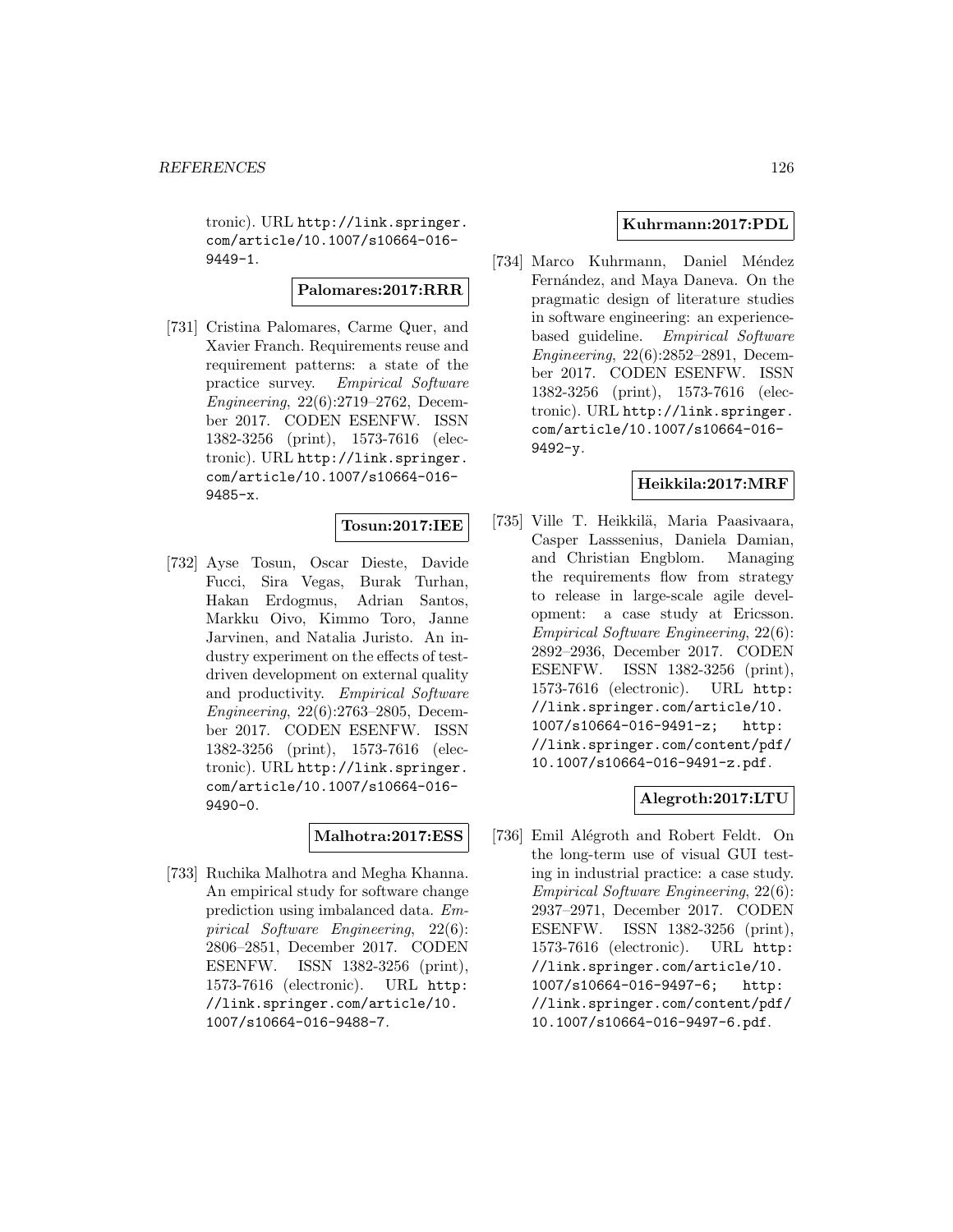## **Assuncao:2017:RLA**

[737] Wesley K. G. Assunção, Roberto E. Lopez-Herrejon, Lukas Linsbauer, Silvia R. Vergilio, and Alexander Egyed. Reengineering legacy applications into software product lines: a systematic mapping. Empirical Software Engineering, 22(6):2972–3016, December 2017. CODEN ESENFW. ISSN 1382-3256 (print), 1573-7616 (electronic). URL http://link.springer. com/article/10.1007/s10664-017- 9499-z.

# **Labunets:2017:MCS**

[738] Katsiaryna Labunets, Fabio Massacci, Federica Paci, Sabrina Marczak, and Flávio Moreira de Oliveira. Model comprehension for security risk assessment: an empirical comparison of tabular vs. graphical representations. Empirical Software Engineering, 22(6): 3017–3056, December 2017. CODEN ESENFW. ISSN 1382-3256 (print), 1573-7616 (electronic). URL http: //link.springer.com/article/10. 1007/s10664-017-9502-8.

#### **Antinyan:2017:ECC**

[739] Vard Antinyan, Mirosław Staron, and Anna Sandberg. Evaluating code complexity triggers, use of complexity measures and the influence of code complexity on maintenance time. Empirical Software Engineering, 22(6): 3057–3087, December 2017. CODEN ESENFW. ISSN 1382-3256 (print), 1573-7616 (electronic). URL http: //link.springer.com/article/10. 1007/s10664-017-9508-2; http: //link.springer.com/content/pdf/ 10.1007/s10664-017-9508-2.pdf.

# **Noei:2017:SRM**

[740] Ehsan Noei, Mark D. Syer, Ying Zou, Ahmed E. Hassan, and Iman Keivanloo. A study of the relation of mobile device attributes with the userperceived quality of Android apps. Empirical Software Engineering, 22(6): 3088–3116, December 2017. CODEN ESENFW. ISSN 1382-3256 (print), 1573-7616 (electronic). URL http: //link.springer.com/article/10. 1007/s10664-017-9507-3.

#### **Bezemer:2017:ESU**

[741] Cor-Paul Bezemer, Shane McIntosh, Bram Adams, Daniel M. German, and Ahmed E. Hassan. An empirical study of unspecified dependencies in make-based build systems. Empirical Software Engineering, 22(6): 3117–3148, December 2017. CODEN ESENFW. ISSN 1382-3256 (print), 1573-7616 (electronic). URL http: //link.springer.com/article/10. 1007/s10664-017-9510-8.

# **Xia:2017:WDD**

[742] Xin Xia, Lingfeng Bao, David Lo, Pavneet Singh Kochhar, Ahmed E. Hassan, and Zhenchang Xing. What do developers search for on the web? Empirical Software Engineering, 22(6): 3149–3185, December 2017. CODEN ESENFW. ISSN 1382-3256 (print), 1573-7616 (electronic). URL http: //link.springer.com/article/10. 1007/s10664-017-9514-4.

#### **Zhang:2017:DTC**

[743] Feng Zhang, Iman Keivanloo, and Ying Zou. Data transformation in cross-project defect prediction. Empirical Software Engineering, 22(6):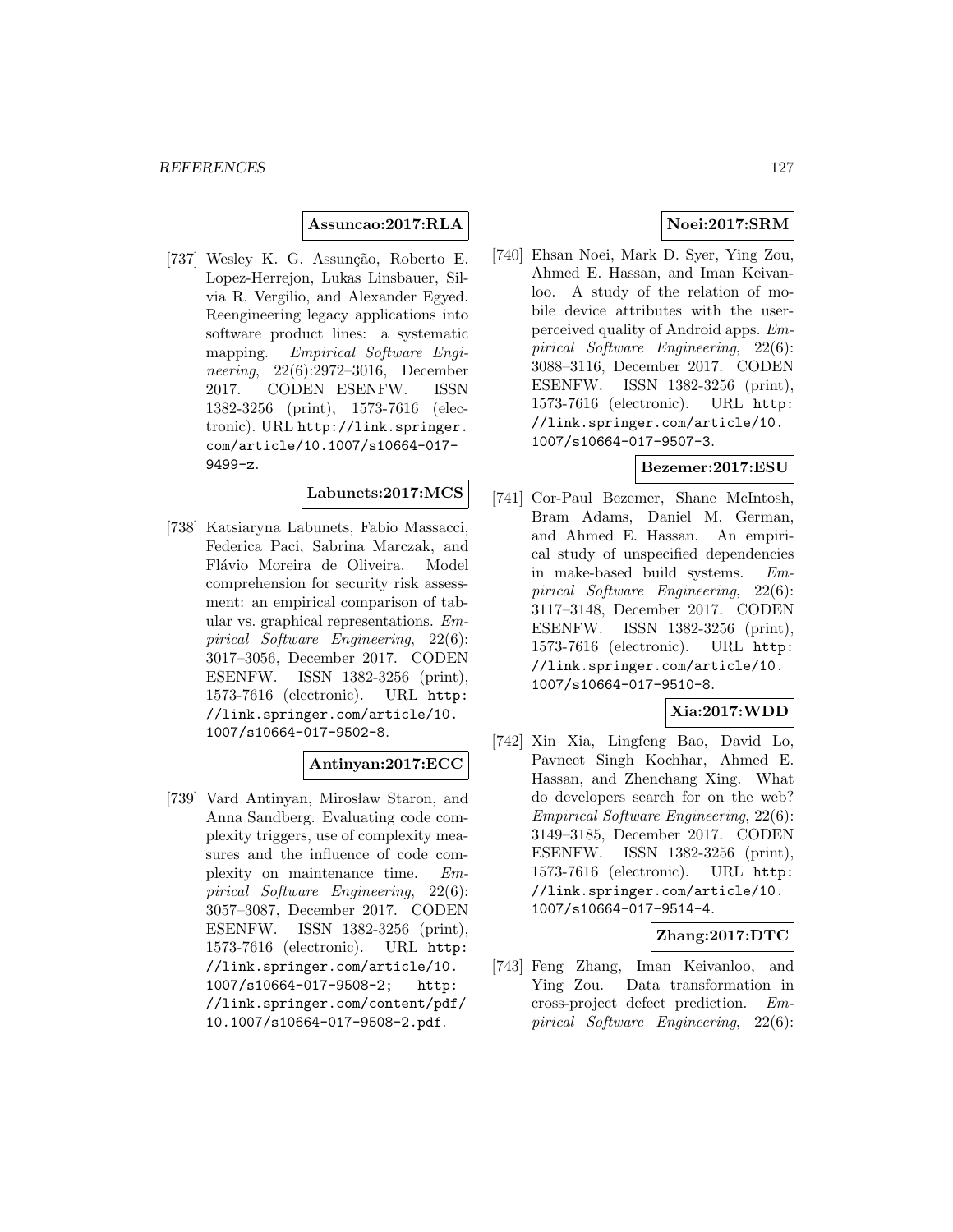3186–3218, December 2017. CODEN ESENFW. ISSN 1382-3256 (print), 1573-7616 (electronic). URL http: //link.springer.com/article/10. 1007/s10664-017-9516-2.

#### **Munaiah:2017:CGE**

[744] Nuthan Munaiah, Steven Kroh, Craig Cabrey, and Meiyappan Nagappan. Curating GitHub for engineered software projects. Empirical Software Engineering, 22(6):3219–3253, December 2017. CODEN ESENFW. ISSN 1382-3256 (print), 1573-7616 (electronic). URL http://link.springer. com/article/10.1007/s10664-017- 9512-6.

#### **Li:2018:GAB**

[745] Xuelin Li, W. Eric Wong, Ruizhi Gao, Linghuan Hu, and Shigeru Hosono. Genetic algorithm-based test generation for software product line with the integration of fault localization techniques. Empirical Software Engineering, 23 (1):1–51, February 2018. CODEN ESENFW. ISSN 1382-3256 (print), 1573-7616 (electronic). URL http: //link.springer.com/article/10. 1007/s10664-016-9494-9.

#### **Scavuzzo:2018:ECB**

[746] Marco Scavuzzo, Elisabetta Di Nitto, and Danilo Ardagna. Experiences and challenges in building a data intensive system for data migration. Empirical Software Engineering, 23 (1):52–86, February 2018. CODEN ESENFW. ISSN 1382-3256 (print), 1573-7616 (electronic). URL http: //link.springer.com/article/10. 1007/s10664-017-9503-7.

## **Zhang:2018:SSB**

[747] Huihui Zhang, Shuai Wang, Tao Yue, Shaukat Ali, and Chao Liu. Search and similarity based selection of use case scenarios: An empirical study. Empirical Software Engineering, 23 (1):87–164, February 2018. CODEN ESENFW. ISSN 1382-3256 (print), 1573-7616 (electronic). URL http: //link.springer.com/article/10. 1007/s10664-017-9500-x.

## **Chari:2018:IIN**

[748] Kaushal Chari and Manish Agrawal. Impact of incorrect and new requirements on waterfall software project outcomes. Empirical Software Enqineering,  $23(1):165-185$ , February 2018. CODEN ESENFW. ISSN 1382-3256 (print), 1573-7616 (electronic). URL http://link.springer. com/article/10.1007/s10664-017- 9506-4.

#### **Munir:2018:OIU**

[749] Hussan Munir, Johan Linåker, Krzysztof Wnuk, and Per Runeson. Open innovation using open source tools: a case study at Sony Mobile. Empirical Software Engineering, 23(1): 186–223, February 2018. CODEN ESENFW. ISSN 1382-3256 (print), 1573-7616 (electronic). URL http: //link.springer.com/article/10. 1007/s10664-017-9511-7; http: //link.springer.com/content/pdf/ 10.1007/s10664-017-9511-7.pdf.

## **Ali:2018:ACS**

[750] Nour Ali, Sean Baker, Ross O'Crowley, Sebastian Herold, and Jim Buckley. Architecture consistency: State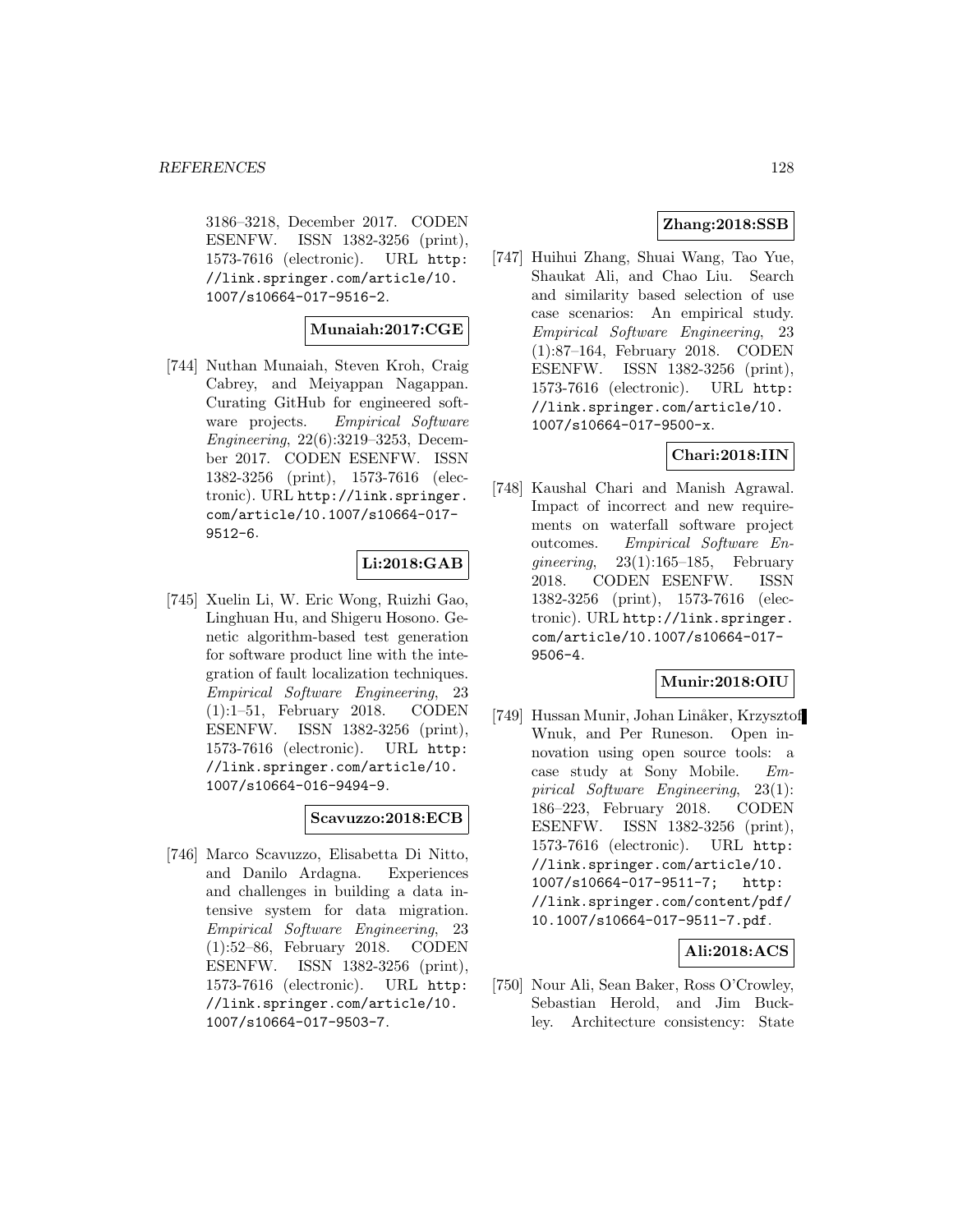of the practice, challenges and requirements. Empirical Software Enqineering,  $23(1):224-258$ , February 2018. CODEN ESENFW. ISSN 1382-3256 (print), 1573-7616 (electronic). URL http://link.springer. com/article/10.1007/s10664-017- 9515-3; http://link.springer. com/content/pdf/10.1007/s10664- 017-9515-3.pdf. See erratum [791].

# **Hadar:2018:PDS**

[751] Irit Hadar, Tomer Hasson, Oshrat Ayalon, Eran Toch, Michael Birnhack, Sofia Sherman, and Arod Balissa. Privacy by designers: software developers' privacy mindset. Empirical Software Engineering,  $23(1):259-289$ , February 2018. CODEN ESENFW. ISSN 1382-3256 (print), 1573-7616 (electronic). URL http://link.springer. com/article/10.1007/s10664-017- 9517-1.

#### **Kabinna:2018:ESL**

[752] Suhas Kabinna, Cor-Paul Bezemer, Weiyi Shang, Mark D. Syer, and Ahmed E. Hassan. Examining the stability of logging statements. Empirical Software Engineering, 23(1): 290–333, February 2018. CODEN ESENFW. ISSN 1382-3256 (print), 1573-7616 (electronic). URL http: //link.springer.com/article/10. 1007/s10664-017-9518-0.

## **daCosta:2018:ESI**

[753] Daniel Alencar da Costa, Shane McIntosh, Uirá Kulesza, Ahmed E. Hassan, and Surafel Lemma Abebe. An empirical study of the integration time of fixed issues. Empirical Software Engineering, 23(1):334–383, February 2018. CODEN ESENFW. ISSN

1382-3256 (print), 1573-7616 (electronic). URL http://link.springer. com/article/10.1007/s10664-017- 9520-6.

# **Kula:2018:DDU**

[754] Raula Gaikovina Kula, Daniel M. German, Ali Ouni, Takashi Ishio, and Katsuro Inoue. Do developers update their library dependencies? Empirical Software Engineering, 23(1): 384–417, February 2018. CODEN ESENFW. ISSN 1382-3256 (print), 1573-7616 (electronic). URL http: //link.springer.com/article/10. 1007/s10664-017-9521-5.

## **Huang:2018:ISA**

[755] Qiao Huang, Emad Shihab, Xin Xia, David Lo, and Shanping Li. Identifying self-admitted technical debt in open source projects using text mining. Empirical Software Engineering, 23(1): 418–451, February 2018. CODEN ESENFW. ISSN 1382-3256 (print), 1573-7616 (electronic). URL http: //link.springer.com/article/10. 1007/s10664-017-9522-4.

#### **Falessi:2018:ESE**

[756] Davide Falessi, Natalia Juristo, Claes Wohlin, Burak Turhan, Jürgen Münch, Andreas Jedlitschka, and Markku Oivo. Empirical software engineering experts on the use of students and professionals in experiments. Empirical Software Engineering,  $23(1):452-489$ , February 2018. CODEN ESENFW. ISSN 1382-3256 (print), 1573-7616 (electronic). URL http://link.springer. com/article/10.1007/s10664-017- 9523-3.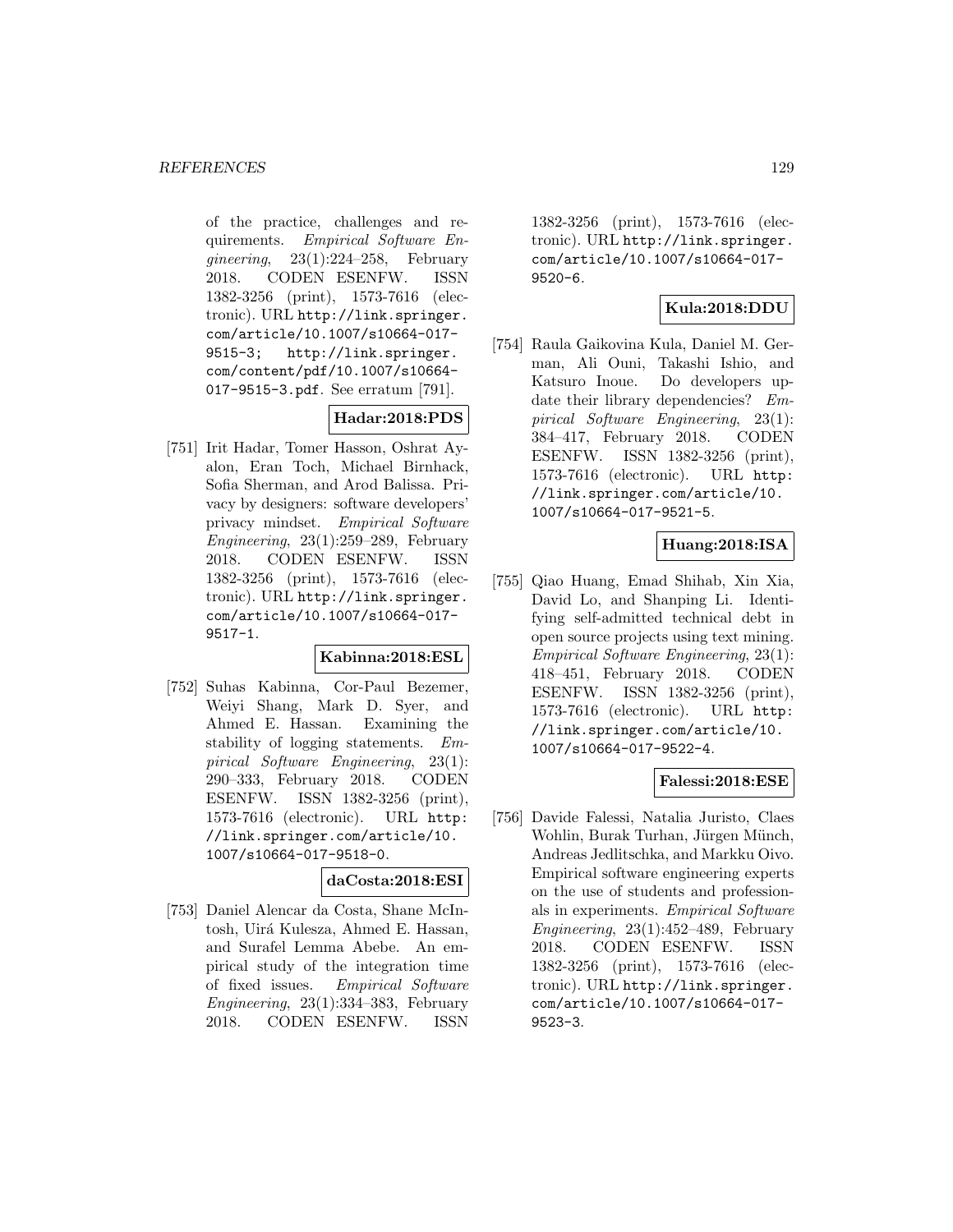#### **Dingsoyr:2018:ESD**

[757] Torgeir Dingsøyr, Nils Brede Moe, Tor Erlend Fægri, and Eva Amdahl Seim. Exploring software development at the very large-scale: a revelatory case study and research agenda for agile method adaptation. Empirical Software Engineering, 23(1): 490–520, February 2018. CODEN ESENFW. ISSN 1382-3256 (print), 1573-7616 (electronic). URL http: //link.springer.com/article/10. 1007/s10664-017-9524-2; http: //link.springer.com/content/pdf/ 10.1007/s10664-017-9524-2.pdf.

# **Murgia:2018:EQQ**

[758] Alessandro Murgia, Marco Ortu, Parastou Tourani, Bram Adams, and Serge Demeyer. An exploratory qualitative and quantitative analysis of emotions in issue report comments of open source systems. Empirical Software Engineering, 23(1):521–564, February 2018. CODEN ESENFW. ISSN 1382-3256 (print), 1573-7616 (electronic). URL http://link.springer. com/article/10.1007/s10664-017- 9526-0.

#### **Anonymous:2018:AES**

[759] Anonymous. Appreciation to Empirical Software Engineering reviewers of 2017. Empirical Software Engineering, 23(2):565–569, April 2018. CODEN ESENFW. ISSN 1382-3256 (print), 1573-7616 (electronic). URL http: //link.springer.com/article/10. 1007/s10664-018-9598-5; http: //link.springer.com/content/pdf/ 10.1007/s10664-018-9598-5.pdf.

## **Roy:2018:TDC**

[760] Arunava Roy and Hoang Pham. Toward the development of a conventional time series based web error forecasting framework. Empirical Software Engineering, 23(2):570–644, April 2018. CODEN ESENFW. ISSN 1382-3256 (print), 1573-7616 (electronic). URL http://link.springer. com/article/10.1007/s10664-017- 9530-4.

# **Soh:2018:NMI**

[761] Zéphyrin Soh, Foutse Khomh, Yann-Gaël Guéhéneuc, and Giuliano Antoniol. Noise in Mylyn interaction traces and its impact on developers and recommendation systems. Empirical Software Engineering, 23(2):645–692, April 2018. CODEN ESENFW. ISSN 1382-3256 (print), 1573-7616 (electronic). URL http://link.springer. com/article/10.1007/s10664-017- 9529-x.

#### **Mondal:2018:CCR**

[762] Manishankar Mondal, Md Saidur Rahman, Chanchal K. Roy, and Kevin A. Schneider. Is cloned code really stable? Empirical Software Engineering, 23(2):693–770, April 2018. CODEN ESENFW. ISSN 1382-3256 (print), 1573-7616 (electronic). URL http: //link.springer.com/article/10. 1007/s10664-017-9528-y.

#### **Lin:2018:ESE**

[763] Dayi Lin, Cor-Paul Bezemer, and Ahmed E. Hassan. An empirical study of early access games on the Steam platform. Empirical Software Engineering, 23(2):771–799, April 2018. CODEN ESENFW. ISSN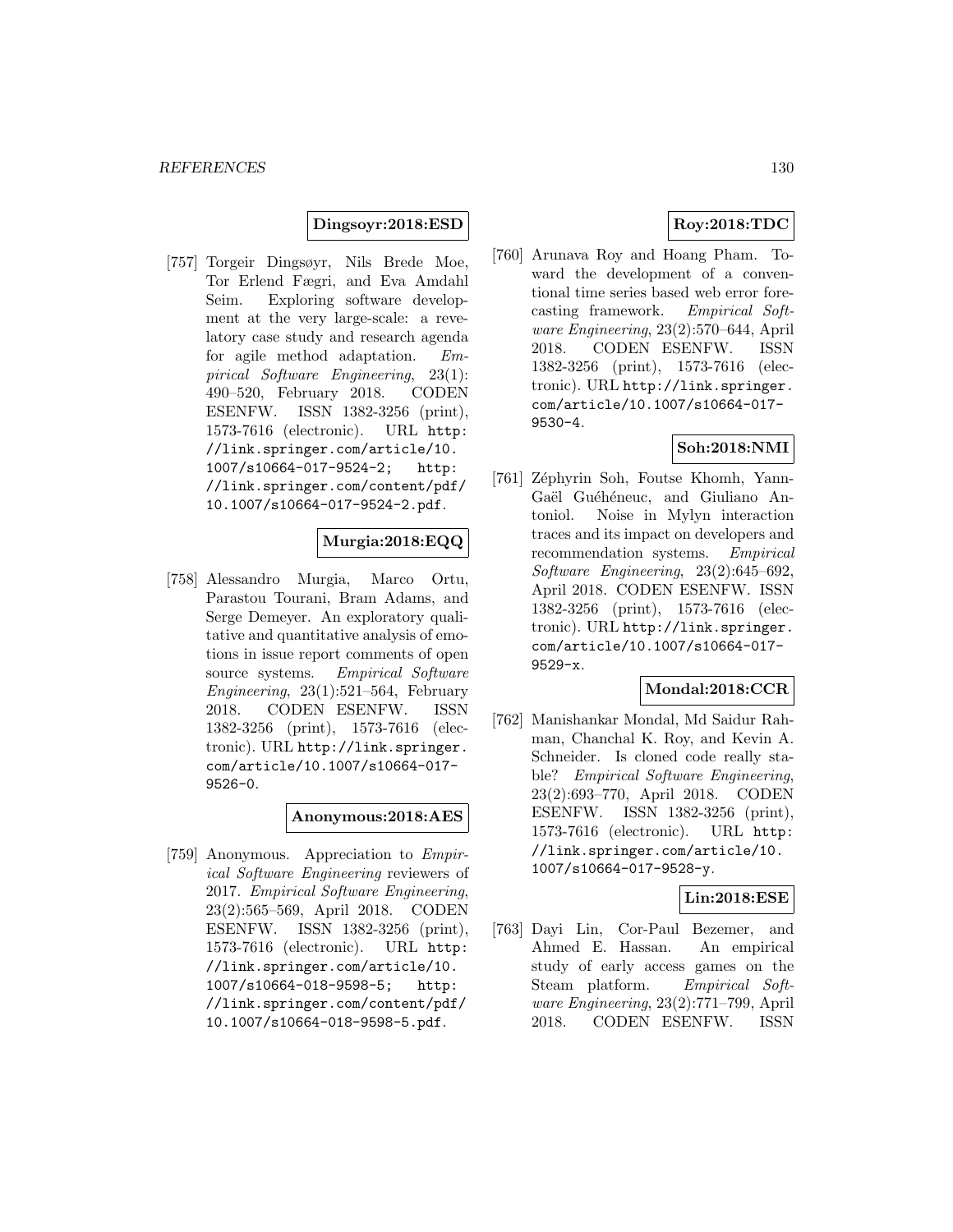1382-3256 (print), 1573-7616 (electronic). URL http://link.springer. com/article/10.1007/s10664-017- 9531-3.

#### **Wang:2018:EET**

[764] Shaowei Wang, David Lo, Bogdan Vasilescu, and Alexander Serebrenik. EnTagRec ++: An enhanced tag recommendation system for software information sites. Empirical Software Engineering, 23(2):800–832, April 2018. CODEN ESENFW. ISSN 1382-3256 (print), 1573-7616 (electronic). URL http://link.springer. com/article/10.1007/s10664-017- 9533-1.

## **Robbes:2018:GES**

[765] Romain Robbes, Emily Hill, and Christian Bird. Guest editorial: Special section on mining software repositories. Empirical Software Engineering, 23(2):833–834, April 2018. CODEN ESENFW. ISSN 1382-3256 (print), 1573-7616 (electronic). URL http: //link.springer.com/article/10. 1007/s10664-018-9612-y; http: //link.springer.com/content/pdf/ 10.1007/s10664-018-9612-y.pdf.

#### **daCosta:2018:IRR**

[766] Daniel Alencar da Costa, Shane McIntosh, Christoph Treude, Uirá Kulesza, and Ahmed E. Hassan. The impact of rapid release cycles on the integration delay of fixed issues. Empirical Software Engineering, 23(2):835–904, April 2018. CODEN ESENFW. ISSN 1382-3256 (print), 1573-7616 (electronic). URL http://link.springer. com/article/10.1007/s10664-017- 9548-7.

#### **Dintzner:2018:FAA**

[767] Nicolas Dintzner, Arie van Deursen, and Martin Pinzger. FEVER: An approach to analyze feature-oriented changes and artefact co-evolution in highly configurable systems. Empirical Software Engineering, 23(2):905–952, April 2018. CODEN ESENFW. ISSN 1382-3256 (print), 1573-7616 (electronic). URL http://link.springer. com/article/10.1007/s10664-017- 9557-6; http://link.springer. com/content/pdf/10.1007/s10664- 017-9557-6.pdf.

#### **Zagalsky:2018:HRC**

[768] Alexey Zagalsky, Daniel M. German, Margaret-Anne Storey, Carlos Gómez Teshima, and Germán Poo-Caamaño. How the R community creates and curates knowledge: an extended study of Stack Overflow and mailing lists. Empirical Software Engineering, 23 (2):953–986, April 2018. CODEN ESENFW. ISSN 1382-3256 (print), 1573-7616 (electronic). URL http: //link.springer.com/article/10. 1007/s10664-017-9536-y.

#### **Rolfsnes:2018:AAR**

[769] Thomas Rolfsnes, Leon Moonen, Stefano Di Alesio, Razieh Behjati, and Dave Binkley. Aggregating association rules to improve change recommendation. Empirical Software Engineering, 23(2):987–1035, April 2018. CODEN ESENFW. ISSN 1382-3256 (print), 1573-7616 (electronic). URL http: //link.springer.com/article/10. 1007/s10664-017-9560-y.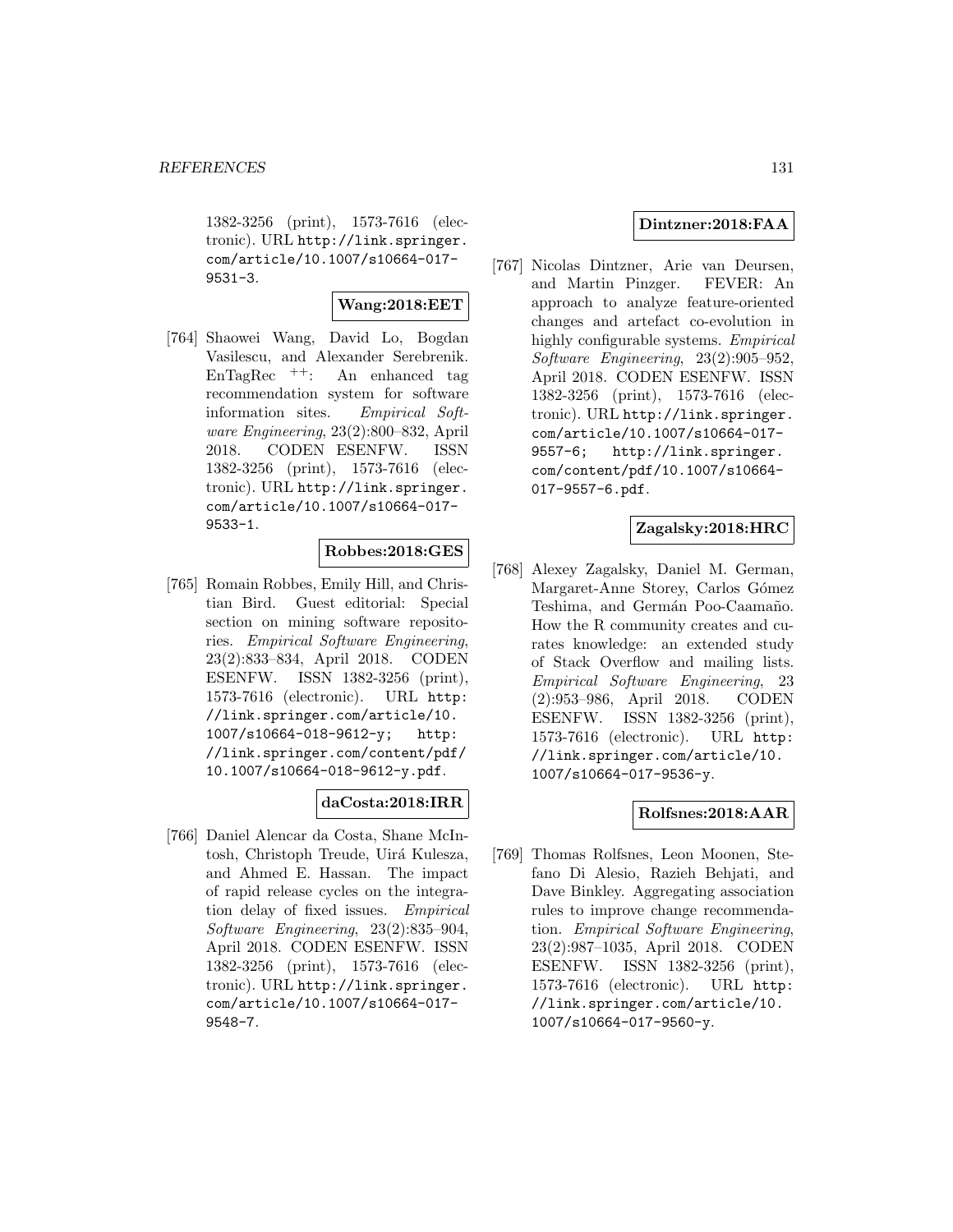## **Trautsch:2018:APR**

[770] Fabian Trautsch, Steffen Herbold, Philip Makedonski, and Jens Grabowski. Addressing problems with replicability and validity of repository mining studies through a smart data platform. Empirical Software Engineering, 23(2):1036–1083, April 2018. CODEN ESENFW. ISSN 1382-3256 (print), 1573-7616 (electronic). URL http: //link.springer.com/article/10. 1007/s10664-017-9537-x.

#### **Xu:2018:DSC**

[771] Bowen Xu, Zhenchang Xing, Xin Xia, David Lo, and Shanping Li. Domainspecific cross-language relevant question retrieval. Empirical Software Engineering, 23(2):1084–1122, April 2018. CODEN ESENFW. ISSN 1382-3256 (print), 1573-7616 (electronic). URL http://link.springer. com/article/10.1007/s10664-017- 9568-3.

#### **Squire:2018:DSD**

[772] Megan Squire. Data sets describing the circle of life in Ruby hosting, 2003– 2016. Empirical Software Engineering, 23(2):1123–1152, April 2018. CODEN ESENFW. ISSN 1382-3256 (print), 1573-7616 (electronic). URL http: //link.springer.com/article/10. 1007/s10664-017-9581-6.

## **Datta:2018:HDD**

[773] Subhajit Datta. How does developer interaction relate to software quality? An examination of product development data. Empirical Software Engineering, 23(3):1153–1187, June 2018. CODEN ESENFW. ISSN 1382-3256 (print), 1573-7616 (electronic). URL http: //link.springer.com/article/10. 1007/s10664-017-9534-0.

#### **Palomba:2018:DIM**

[774] Fabio Palomba, Gabriele Bavota, Massimiliano Di Penta, Fausto Fasano, Rocco Oliveto, and Andrea De Lucia. On the diffuseness and the impact on maintainability of code smells: a large scale empirical investigation. Empirical Software Engineering, 23 (3):1188–1221, June 2018. CODEN ESENFW. ISSN 1382-3256 (print), 1573-7616 (electronic). URL http: //link.springer.com/article/10. 1007/s10664-017-9535-z; http: //link.springer.com/content/pdf/ 10.1007/s10664-017-9535-z.pdf.

#### **Narayanan:2018:MVC**

[775] Annamalai Narayanan, Mahinthan Chandramohan, Lihui Chen, and Yang Liu. A multi-view context-aware approach to Android malware detection and malicious code localization. Empirical Software Engineering, 23 (3):1222–1274, June 2018. CODEN ESENFW. ISSN 1382-3256 (print), 1573-7616 (electronic). URL http: //link.springer.com/article/10. 1007/s10664-017-9539-8.

#### **Hassan:2018:SDB**

[776] Safwat Hassan, Chakkrit Tantithamthavorn, Cor-Paul Bezemer, and Ahmed E. Hassan. Studying the dialogue between users and developers of free apps in the Google Play Store. Empirical Software Engineering, 23(3):1275–1312, June 2018. CODEN ESENFW. ISSN 1382-3256 (print), 1573-7616 (electronic). URL http://link.springer.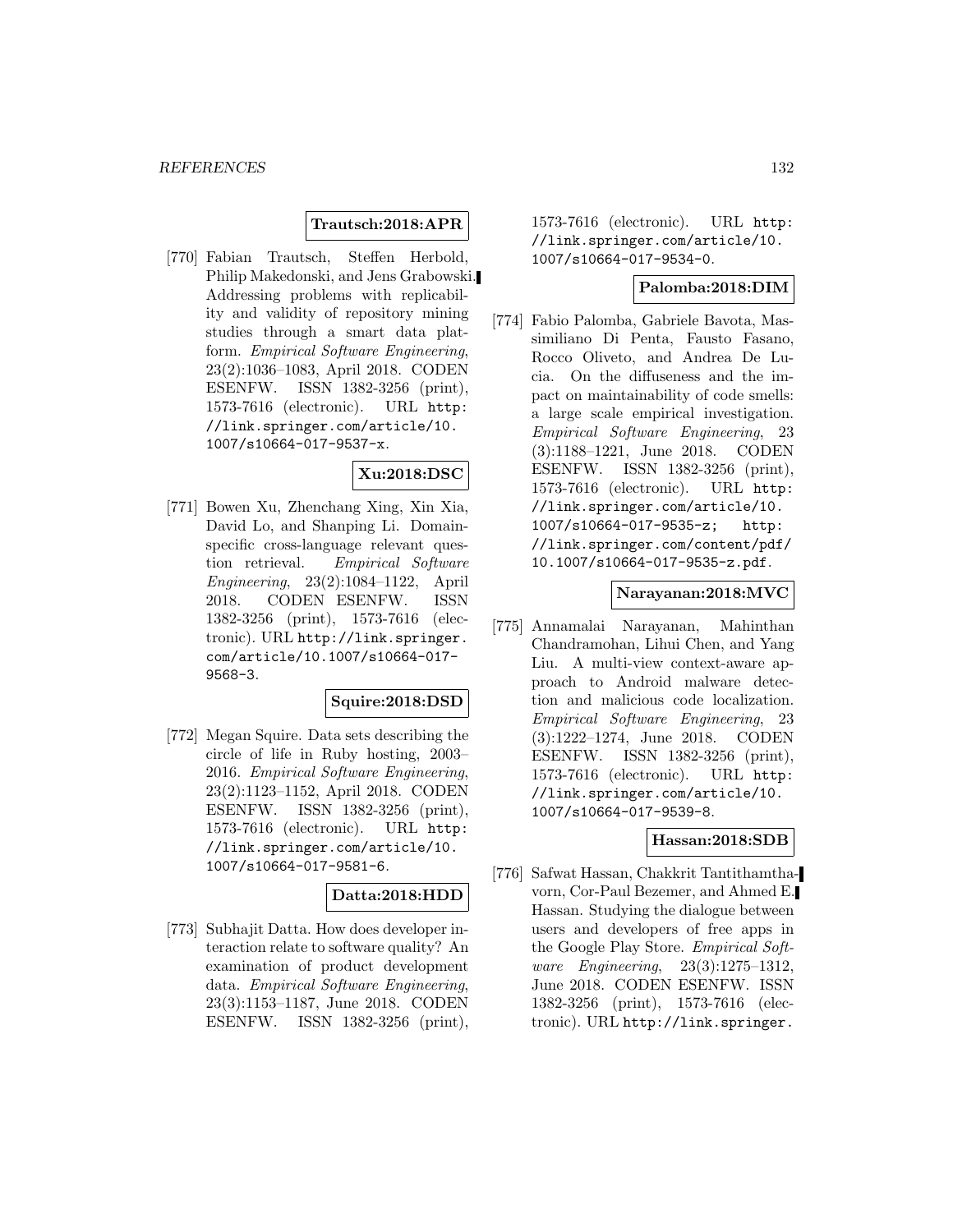com/article/10.1007/s10664-017- 9538-9.

# **Bao:2018:IDA**

[777] Lingfeng Bao, Zhenchang Xing, Xin Xia, David Lo, and Ahmed E. Hassan. Inference of development activities from interaction with uninstrumented applications. Empirical Software Engineering, 23(3):1313–1351, June 2018. CODEN ESENFW. ISSN 1382-3256 (print), 1573-7616 (electronic). URL http://link.springer. com/article/10.1007/s10664-017- 9547-8.

#### **Calefato:2018:SPD**

[778] Fabio Calefato, Filippo Lanubile, Federico Maiorano, and Nicole Novielli. Sentiment polarity detection for software development. Empirical Software Engineering, 23(3):1352–1382, June 2018. CODEN ESENFW. ISSN 1382-3256 (print), 1573-7616 (electronic). URL http://link.springer. com/article/10.1007/s10664-017- 9546-9.

#### **Morrison:2018:VDR**

[779] Patrick J. Morrison, Rahul Pandita, Xusheng Xiao, Ram Chillarege, and Laurie Williams. Are vulnerabilities discovered and resolved like other defects? Empirical Software Engineering, 23(3):1383–1421, June 2018. CODEN ESENFW. ISSN 1382-3256 (print), 1573-7616 (electronic). URL http: //link.springer.com/article/10. 1007/s10664-017-9541-1.

#### **Chowdhury:2018:ESA**

[780] Shaiful Chowdhury, Silvia Di Nardo, Abram Hindle, and Zhen Ming (Jack)

Jiang. An exploratory study on assessing the energy impact of logging on Android applications. Empirical Software Engineering, 23(3):1422–1456, June 2018. CODEN ESENFW. ISSN 1382-3256 (print), 1573-7616 (electronic). URL http://link.springer. com/article/10.1007/s10664-017- 9545-x.

#### **Tamburri:2018:GMS**

[781] Damian A. Tamburri and Rick Kazman. General methods for software architecture recovery: a potential approach and its evaluation. Empirical Software Engineering, 23 (3):1457–1489, June 2018. CODEN ESENFW. ISSN 1382-3256 (print), 1573-7616 (electronic). URL http: //link.springer.com/article/10. 1007/s10664-017-9543-z.

#### **Arif:2018:ESD**

[782] Muhammad Moiz Arif, Weiyi Shang, and Emad Shihab. Empirical study on the discrepancy between performance testing results from virtual and physical environments. Empirical Software Engineering, 23(3):1490–1518, June 2018. CODEN ESENFW. ISSN 1382-3256 (print), 1573-7616 (electronic). URL http://link.springer. com/article/10.1007/s10664-017- 9553-x.

#### **Bagherzadeh:2018:ADL**

[783] Mojtaba Bagherzadeh, Nafiseh Kahani, Cor-Paul Bezemer, Ahmed E. Hassan, Juergen Dingel, and James R. Cordy. Analyzing a decade of Linux system calls. Empirical Software Engineering, 23(3):1519–1551, June 2018. CODEN ESENFW. ISSN 1382-3256 (print),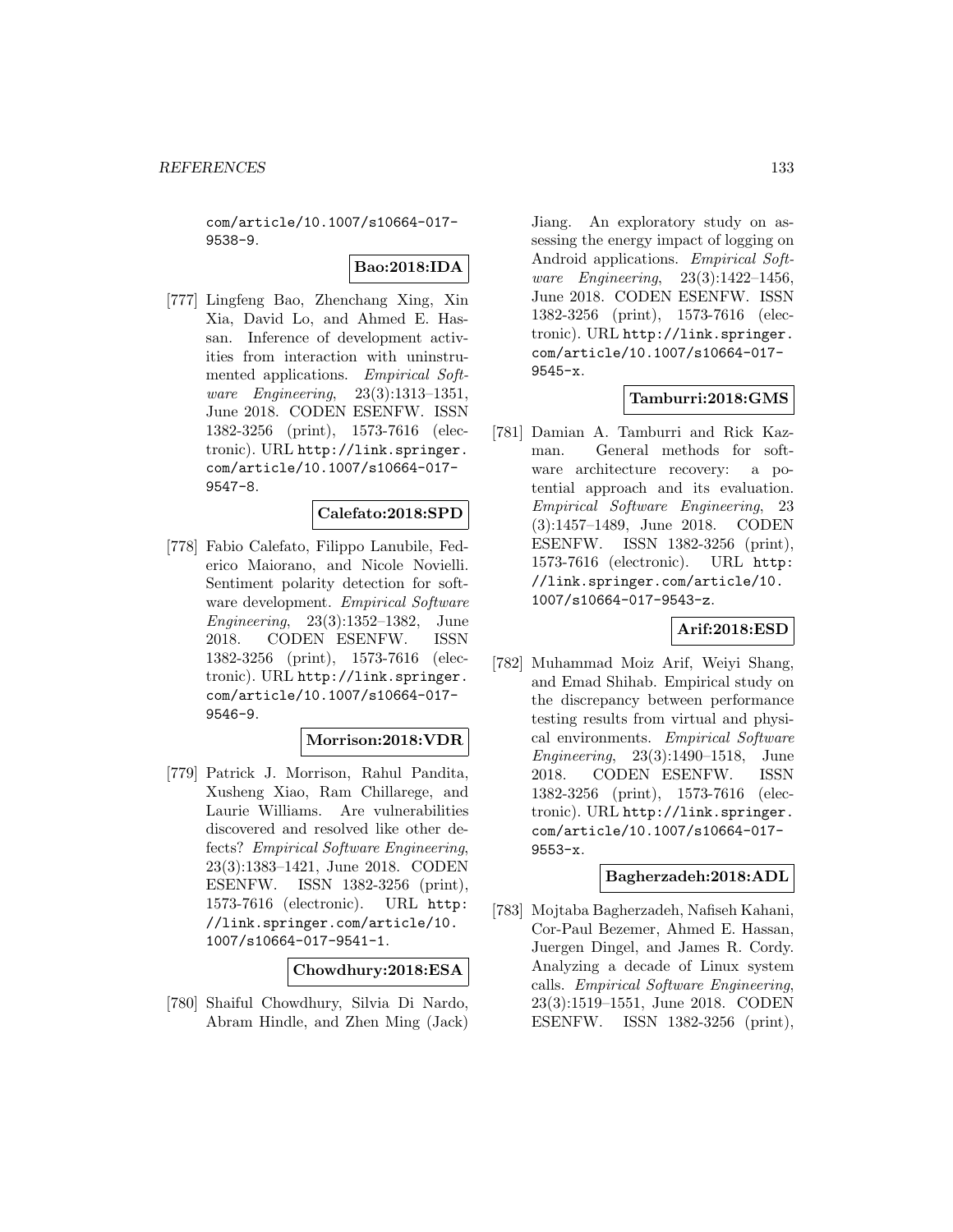1573-7616 (electronic). URL http: //link.springer.com/article/10. 1007/s10664-017-9551-z.

**Wang:2018:UFF**

[784] Shaowei Wang, Tse-Hsun Chen, and Ahmed E. Hassan. Understanding the factors for fast answers in technical Q&A websites. Empirical Software Engineering, 23(3):1552–1593, June 2018. CODEN ESENFW. ISSN 1382-3256 (print), 1573-7616 (electronic). URL http://link.springer. com/article/10.1007/s10664-017- 9558-5.

#### **Ribeiro:2018:CPS**

[785] Talita Vieira Ribeiro, Jobson Massollar, and Guilherme Horta Travassos. Challenges and pitfalls on surveying evidence in the software engineering technical literature: an exploratory study with novices. Empirical Software Engineering, 23(3):1594–1663, June 2018. CODEN ESENFW. ISSN 1382-3256 (print), 1573-7616 (electronic). URL http://link.springer. com/article/10.1007/s10664-017- 9556-7.

#### **Gupta:2018:RUI**

[786] Monika Gupta, Allahbaksh Asadullah, Srinivas Padmanabhuni, and Alexander Serebrenik. Reducing user input requests to improve IT support ticket resolution process. *Empirical Software* Engineering, 23(3):1664–1703, June 2018. CODEN ESENFW. ISSN 1382-3256 (print), 1573-7616 (electronic). URL http://link.springer. com/article/10.1007/s10664-017- 9532-2.

#### **ElMezouar:2018:TUB**

[787] Mariam El Mezouar, Feng Zhang, and Ying Zou. Are tweets useful in the bug fixing process? An empirical study on Firefox and Chrome. Empirical Software Engineering, 23 (3):1704–1742, June 2018. CODEN ESENFW. ISSN 1382-3256 (print), 1573-7616 (electronic). URL http: //link.springer.com/article/10. 1007/s10664-017-9559-4.

## **Ricca:2018:ISB**

[788] Filippo Ricca, Marco Torchiano, Maurizio Leotta, Alessandro Tiso, Giovanna Guerrini, and Gianna Reggio. On the impact of state-based modeldriven development on maintainability: a family of experiments using Uni-Mod. Empirical Software Engineering, 23(3):1743–1790, June 2018. CODEN ESENFW. ISSN 1382-3256 (print), 1573-7616 (electronic). URL http: //link.springer.com/article/10. 1007/s10664-017-9563-8.

#### **Ajienka:2018:ESI**

[789] Nemitari Ajienka, Andrea Capiluppi, and Steve Counsell. An empirical study on the interplay between semantic coupling and co-change of software classes. Empirical Software Engineering, 23 (3):1791–1825, June 2018. CODEN ESENFW. ISSN 1382-3256 (print), 1573-7616 (electronic). URL http: //link.springer.com/article/10. 1007/s10664-017-9569-2; http: //link.springer.com/content/pdf/ 10.1007/s10664-017-9569-2.pdf.

# **Guo:2018:DEP**

[790] Jianmei Guo, Dingyu Yang, Norbert Siegmund, Sven Apel, Atrisha Sarkar,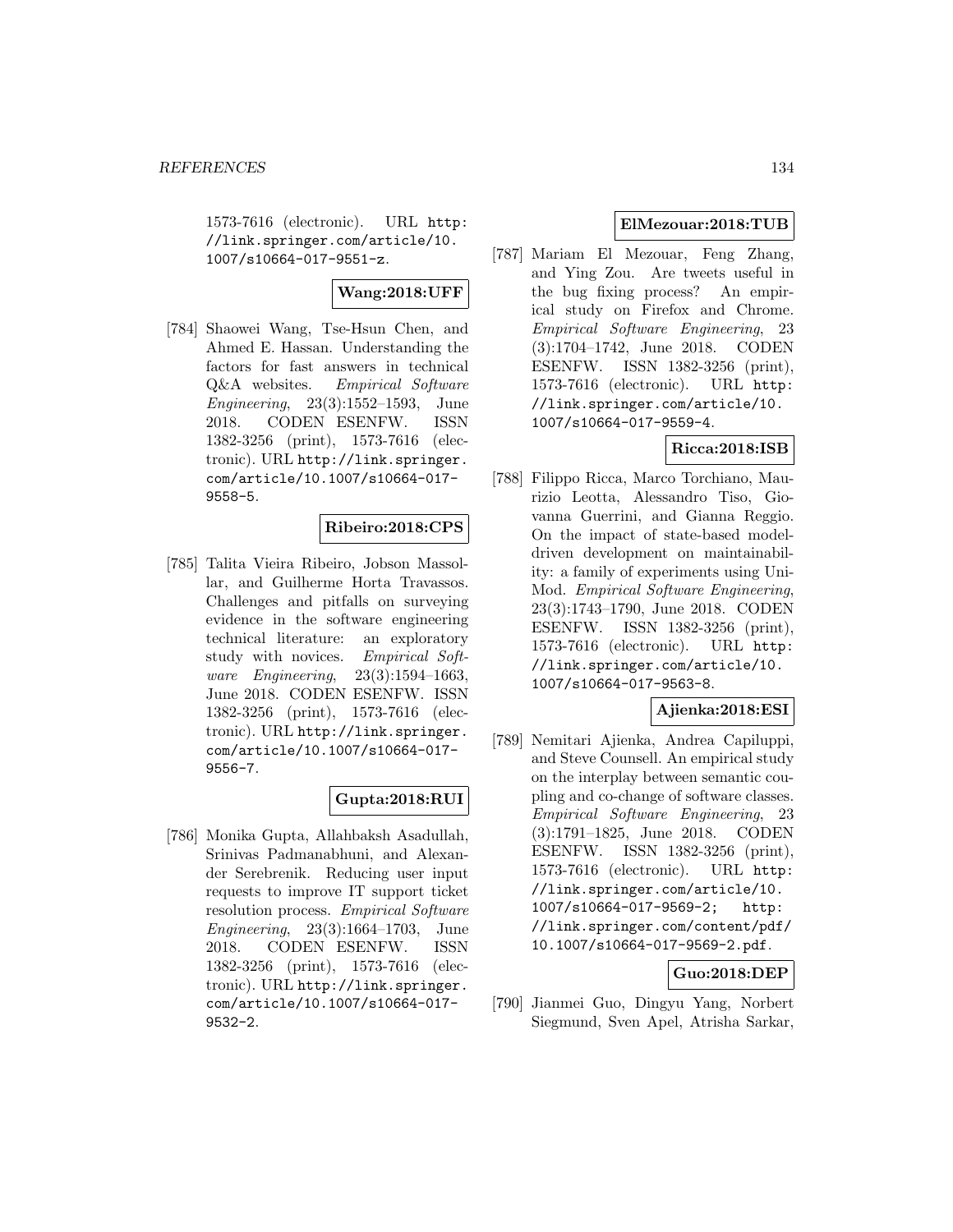Pavel Valov, Krzysztof Czarnecki, Andrzej Wasowski, and Huiqun Yu. Dataefficient performance learning for configurable systems. Empirical Software Engineering, 23(3):1826–1867, June 2018. CODEN ESENFW. ISSN 1382-3256 (print), 1573-7616 (electronic). URL http://link.springer. com/article/10.1007/s10664-017- 9573-6.

# **Ali:2018:EAC**

[791] Nour Ali, Sean Baker, Ross O'Crowley, Sebastian Herold, and Jim Buckley. Erratum to: Architecture consistency: State of the practice, challenges and requirements. Empirical Software Engineering, 23(3):1868–1869, June 2018. CODEN ESENFW. ISSN 1382-3256 (print), 1573-7616 (electronic). URL http://link.springer. com/article/10.1007/s10664-017- 9542-0; http://link.springer. com/content/pdf/10.1007/s10664- 017-9542-0.pdf. See [750].

## **Tsikerdekis:2018:PCC**

[792] Michail Tsikerdekis. Persistent code contribution: a ranking algorithm for code contribution in crowdsourced software. Empirical Software Engineering, 23(4):1871–1894, August 2018. CODEN ESENFW. ISSN 1382-3256 (print), 1573-7616 (electronic). URL http://link.springer. com/article/10.1007/s10664-017- 9575-4.

#### **Kopec:2018:OAH**

[793] Wiesław Kopeć, Bartłomiej Balcerzak, Radosław Nielek, Grzegorz Kowalik, Adam Wierzbicki, and Fabio Casati. Older adults and hackathons: a qualitative study. Empirical Software En-

gineering, 23(4):1895–1930, August 2018. CODEN ESENFW. ISSN 1382-3256 (print), 1573-7616 (electronic). URL http://link.springer. com/article/10.1007/s10664-017- 9565-6; http://link.springer. com/content/pdf/10.1007/s10664- 017-9565-6.pdf.

# **Borle:2018:AET**

[794] Neil C. Borle, Meysam Feghhi, Eleni Stroulia, Russell Greiner, and Abram Hindle. Analyzing the effects of test driven development in GitHub. Empirical Software Engineering, 23(4): 1931–1958, August 2018. CODEN ESENFW. ISSN 1382-3256 (print), 1573-7616 (electronic). URL http: //link.springer.com/article/10. 1007/s10664-017-9576-3.

## **Arcuri:2018:ERA**

[795] Andrea Arcuri. An experience report on applying software testing academic results in industry: we need usable automated test generation. Empirical Software Engineering, 23(4): 1959–1981, August 2018. CODEN ESENFW. ISSN 1382-3256 (print), 1573-7616 (electronic). URL http: //link.springer.com/article/10. 1007/s10664-017-9570-9.

#### **Madeyski:2018:EST**

[796] Lech Madeyski and Barbara Kitchenham. Effect sizes and their variance for AB/BA crossover design studies. Empirical Software Engineering, 23(4): 1982–2017, August 2018. CODEN ESENFW. ISSN 1382-3256 (print), 1573-7616 (electronic). URL http: //link.springer.com/article/10. 1007/s10664-017-9574-5; http: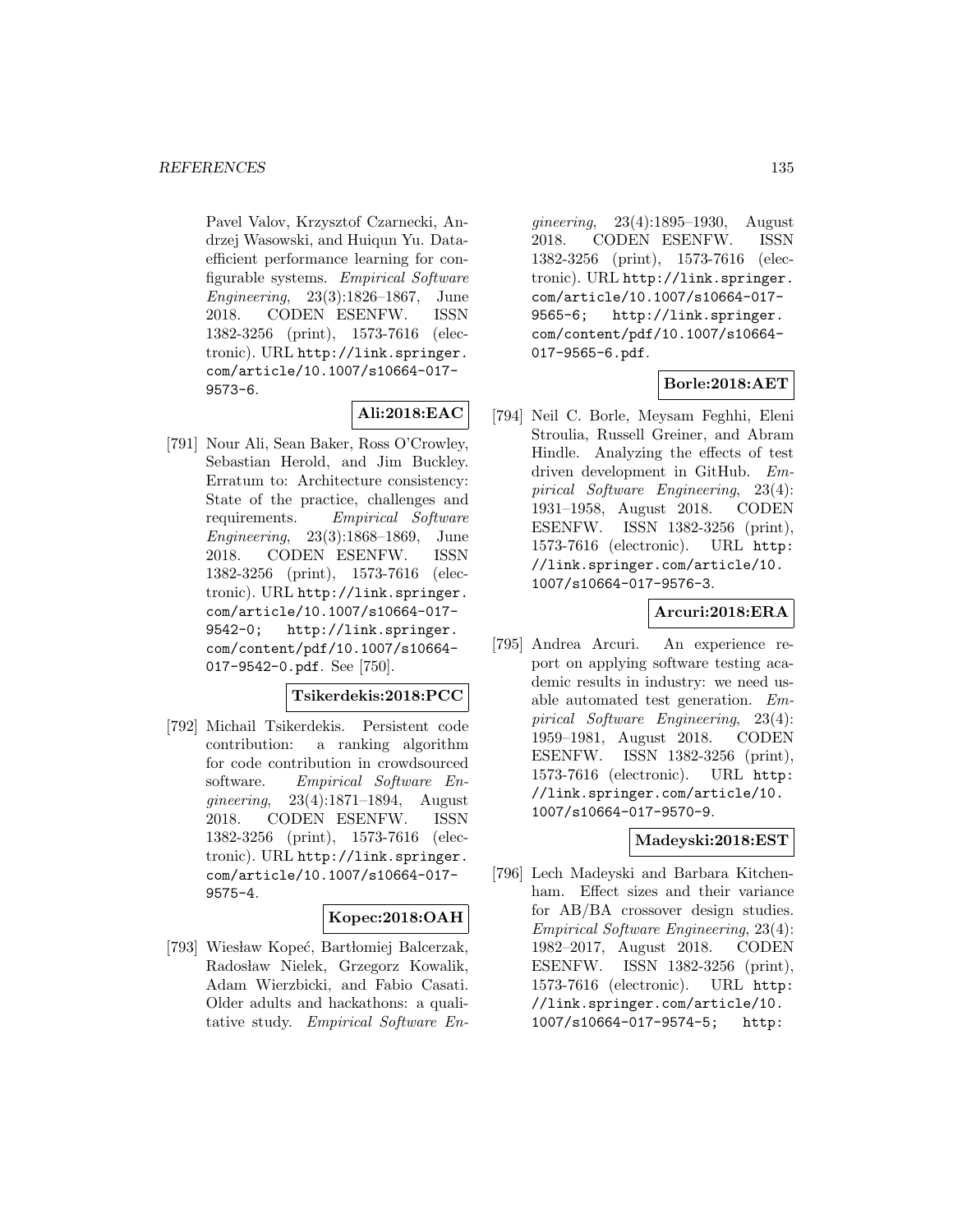//link.springer.com/content/pdf/ 10.1007/s10664-017-9574-5.pdf.

#### **Przybylek:2018:ESI**

[797] Adam Przyby lek. An empirical study on the impact of AspectJ on software evolvability. Empirical Software Engineering, 23(4):2018–2050, August 2018. CODEN ESENFW. ISSN 1382-3256 (print), 1573-7616 (electronic). URL http://link.springer. com/article/10.1007/s10664-017- 9580-7; http://link.springer. com/content/pdf/10.1007/s10664- 017-9580-7.pdf.

# **Accioly:2018:USS**

[798] Paola Accioly, Paulo Borba, and Guilherme Cavalcanti. Understanding semi-structured merge conflict characteristics in open-source Java projects. Empirical Software Engineering, 23(4): 2051–2085, August 2018. CODEN ESENFW. ISSN 1382-3256 (print), 1573-7616 (electronic). URL http: //link.springer.com/article/10. 1007/s10664-017-9586-1.

#### **Danglot:2018:CAS**

[799] Benjamin Danglot, Philippe Preux, Benoit Baudry, and Martin Monperrus. Correctness attraction: a study of stability of software behavior under runtime perturbation. Empirical Software Engineering, 23(4):2086–2119, August 2018. CODEN ESENFW. ISSN 1382-3256 (print), 1573-7616 (electronic). URL http://link.springer. com/article/10.1007/s10664-017- 9571-8.

#### **Anonymous:2018:ENSa**

[800] Anonymous. Editor's note: Special issue on software maintenance and evolution. Empirical Software Engineering, 23(4):2120, August 2018. CODEN ESENFW. ISSN 1382-3256 (print), 1573-7616 (electronic). URL http: //link.springer.com/article/10. 1007/s10664-018-9631-8; http: //link.springer.com/content/pdf/ 10.1007/s10664-018-9631-8.pdf.

#### **Aniche:2018:CSM**

[801] Maurício Aniche, Gabriele Bavota, Christoph Treude, Marco Aurélio Gerosa, and Arie van Deursen. Code smells for model–view-controller architectures. Empirical Software Engineering, 23(4):2121–2157, August 2018. CODEN ESENFW. ISSN 1382-3256 (print), 1573-7616 (electronic). URL http://link.springer. com/article/10.1007/s10664-017- 9540-2; http://link.springer. com/content/pdf/10.1007/s10664- 017-9540-2.pdf.

#### **Sawant:2018:RDC**

[802] Anand Ashok Sawant, Romain Robbes, and Alberto Bacchelli. On the reaction to deprecation of clients of  $4 + 1$ popular Java APIs and the JDK. Empirical Software Engineering, 23(4): 2158–2197, August 2018. CODEN ESENFW. ISSN 1382-3256 (print), 1573-7616 (electronic). URL http: //link.springer.com/article/10. 1007/s10664-017-9554-9; http: //link.springer.com/content/pdf/ 10.1007/s10664-017-9554-9.pdf.

#### **Rahimi:2018:EST**

[803] Mona Rahimi and Jane Cleland-Huang. Evolving software trace links between requirements and source code. Empirical Software Engineering, 23(4):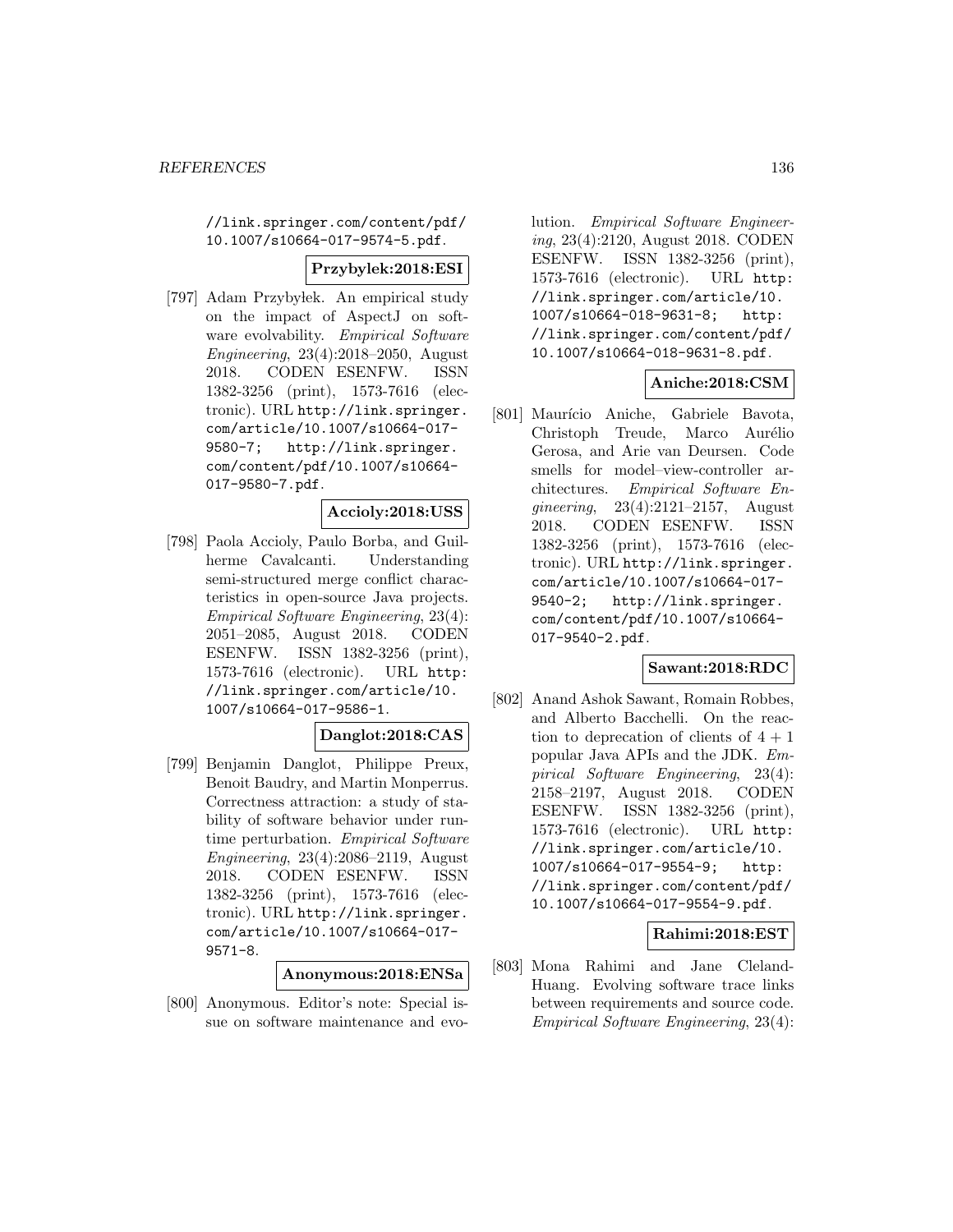2198–2231, August 2018. CODEN ESENFW. ISSN 1382-3256 (print), 1573-7616 (electronic). URL http: //link.springer.com/article/10. 1007/s10664-017-9561-x.

#### **Saini:2018:CNC**

[804] Vaibhav Saini, Hitesh Sajnani, and Cristina Lopes. Cloned and non-cloned Java methods: a comparative study. Empirical Software Engineering, 23(4): 2232–2278, August 2018. CODEN ESENFW. ISSN 1382-3256 (print), 1573-7616 (electronic). URL http: //link.springer.com/article/10. 1007/s10664-017-9572-7.

# **Zhang:2018:FMA**

[805] Yun Zhang, David Lo, Xin Xia, Giuseppe Scanniello, Tien-Duy B. Le, and Jianling Sun. Fusing multiabstraction vector space models for concern localization. Empirical Software Engineering, 23(4):2279–2322, August 2018. CODEN ESENFW. ISSN 1382-3256 (print), 1573-7616 (electronic). URL http://link.springer. com/article/10.1007/s10664-017- 9585-2.

#### **Washizaki:2018:PTP**

[806] Hironori Washizaki, Yann-Gaël Guéhéneuc, and Foutse Khomh. ProMeTA: a taxonomy for program metamodels in program reverse engineering. Empirical Software Engineering, 23(4): 2323–2358, August 2018. CODEN ESENFW. ISSN 1382-3256 (print), 1573-7616 (electronic). URL http: //link.springer.com/article/10. 1007/s10664-017-9592-3; http: //link.springer.com/content/pdf/ 10.1007/s10664-017-9592-3.pdf.

## **Bavota:2018:ISI**

[807] Gabriele Bavota and Michaela Greiler. Introduction to the special issue on source code analysis and manipulation. Empirical Software Engineering, 23(4): 2359–2361, August 2018. CODEN ESENFW. ISSN 1382-3256 (print), 1573-7616 (electronic). URL http: //link.springer.com/article/10. 1007/s10664-018-9610-0; http: //link.springer.com/content/pdf/ 10.1007/s10664-018-9610-0.pdf.

#### **Moonen:2018:WEH**

[808] Leon Moonen, Thomas Rolfsnes, Dave Binkley, and Stefano Di Alesio. What are the effects of history length and age on mining software change impact? Empirical Software Engineering, 23(4): 2362–2397, August 2018. CODEN ESENFW. ISSN 1382-3256 (print), 1573-7616 (electronic). URL http: //link.springer.com/article/10. 1007/s10664-017-9588-z.

## **Binkley:2018:NSS**

[809] Dave Binkley, Dawn Lawrie, and Christopher Morrell. The need for software specific natural language techniques. Empirical Software Engineering, 23(4):2398–2425, August 2018. CODEN ESENFW. ISSN 1382-3256 (print), 1573-7616 (electronic). URL http://link.springer. com/article/10.1007/s10664-017- 9566-5.

#### **Kintis:2018:HEM**

[810] Marinos Kintis, Mike Papadakis, Andreas Papadopoulos, Evangelos Valvis, Nicos Malevris, and Yves Le Traon. How effective are mutation testing tools? An empirical analysis of Java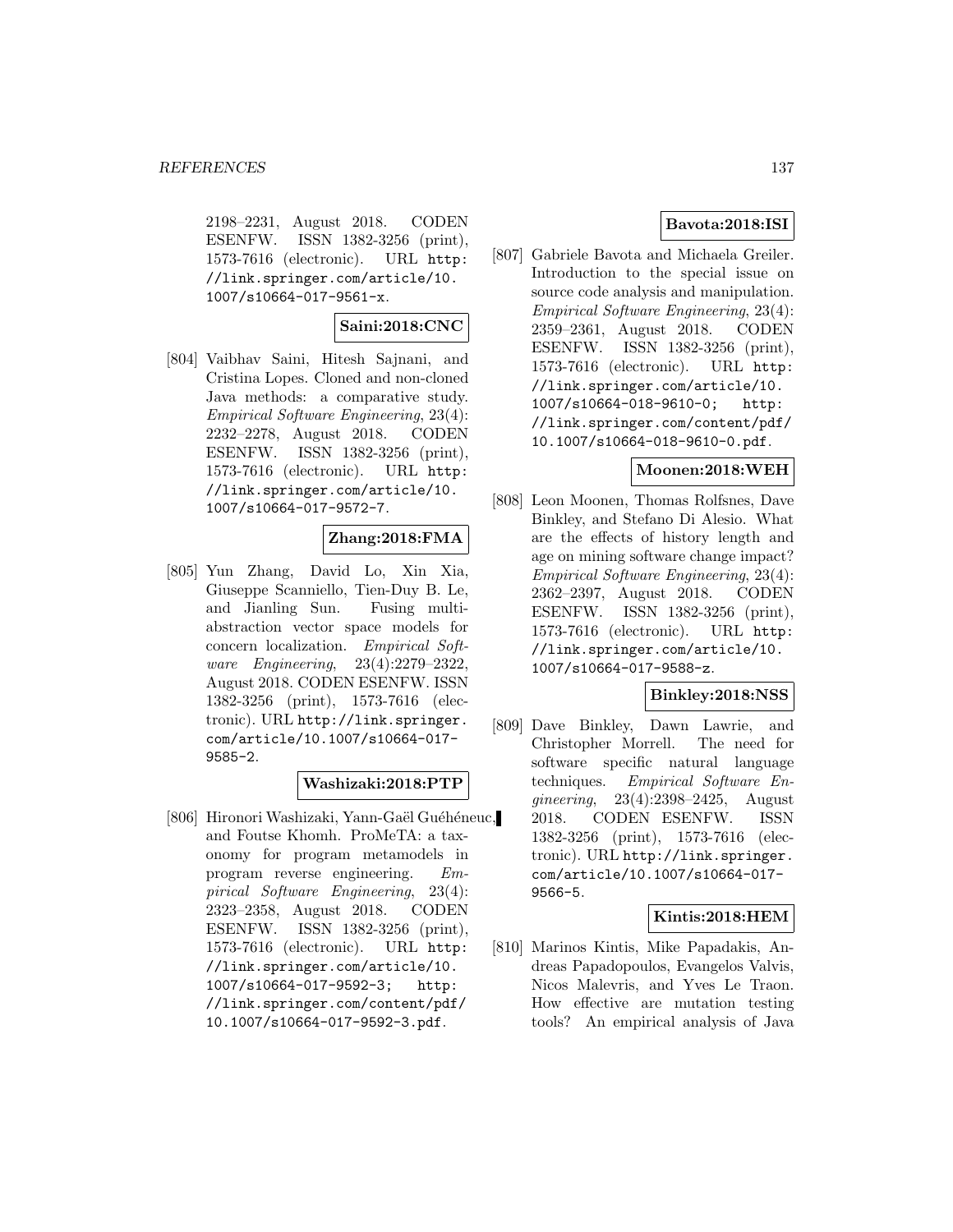mutation testing tools with manual analysis and real faults. Empirical Software Engineering, 23(4):2426–2463, August 2018. CODEN ESENFW. ISSN 1382-3256 (print), 1573-7616 (electronic). URL http://link.springer. com/article/10.1007/s10664-017- 9582-5.

**Ragkhitwetsagul:2018:CCS**

[811] Chaiyong Ragkhitwetsagul, Jens Krinke, and David Clark. A comparison of code similarity analysers. Empirical Software Engineering, 23(4): 2464–2519, August 2018. CODEN ESENFW. ISSN 1382-3256 (print), 1573-7616 (electronic). URL http: //link.springer.com/article/10. 1007/s10664-017-9564-7; http: //link.springer.com/content/pdf/ 10.1007/s10664-017-9564-7.pdf.

# **Zhong:2018:TRH**

[812] Hao Zhong and Na Meng. Towards reusing hints from past fixes. Empirical Software Engineering, 23(5): 2521–2549, October 2018. CODEN ESENFW. ISSN 1382-3256 (print), 1573-7616 (electronic). URL http: //link.springer.com/article/10. 1007/s10664-017-9584-3.

# **Paasivaara:2018:LSA**

[813] Maria Paasivaara, Benjamin Behm, Casper Lassenius, and Minna Hallikainen. Large-scale agile transformation at Ericsson: a case study. Empirical Software Engineering, 23(5): 2550–2596, October 2018. CODEN ESENFW. ISSN 1382-3256 (print), 1573-7616 (electronic). URL http: //link.springer.com/article/10. 1007/s10664-017-9555-8; http:

//link.springer.com/content/pdf/ 10.1007/s10664-017-9555-8.pdf.

## **Rakha:2018:RPA**

[814] Mohamed Sami Rakha, Cor-Paul Bezemer, and Ahmed E. Hassan. Revisiting the performance of automated approaches for the retrieval of duplicate reports in issue tracking systems that perform just-in-time duplicate retrieval. Empirical Software Engineering, 23(5):2597–2621, October 2018. CODEN ESENFW. ISSN 1382-3256 (print), 1573-7616 (electronic). URL http://link.springer. com/article/10.1007/s10664-017- 9590-5.

# **Sirres:2018:ASU**

[815] Raphael Sirres, Tegawendé F. Bissyandé, Dongsun Kim, David Lo, Jacques Klein, Kisub Kim, and Yves Le Traon. Augmenting and structuring user queries to support efficient freeform code search. Empirical Software Engineering, 23(5):2622–2654, October 2018. CODEN ESENFW. ISSN 1382-3256 (print), 1573-7616 (electronic). URL http://link.springer. com/article/10.1007/s10664-017- 9544-y.

#### **Li:2018:SSL**

[816] Heng Li, Tse-Hsun (Peter) Chen, Weiyi Shang, and Ahmed E. Hassan. Studying software logging using topic models. Empirical Software Engineering, 23 (5):2655–2694, October 2018. CODEN ESENFW. ISSN 1382-3256 (print), 1573-7616 (electronic). URL http: //link.springer.com/article/10. 1007/s10664-018-9595-8.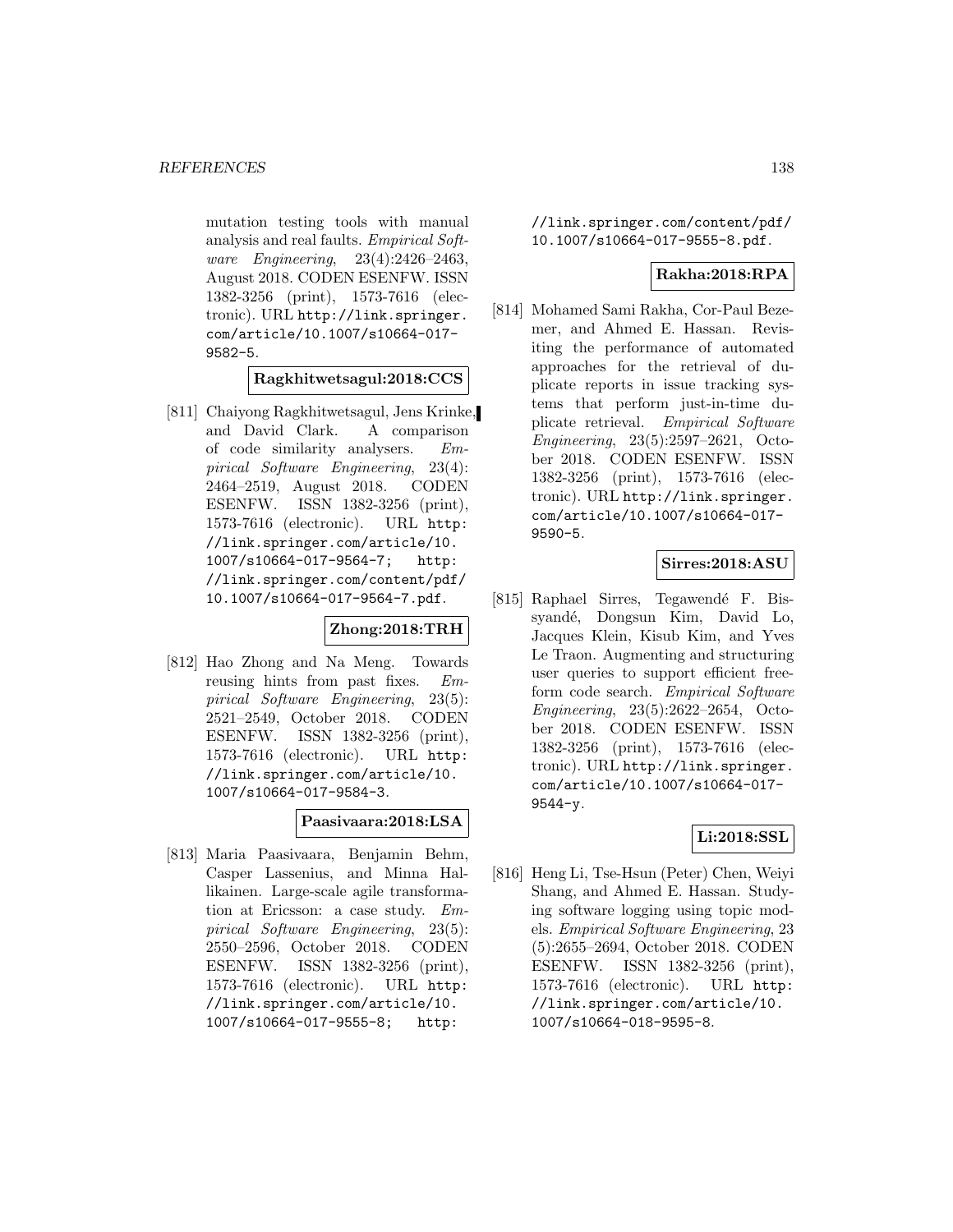## **Scanniello:2018:DSM**

[817] Giuseppe Scanniello, Carmine Gravino, Marcela Genero, José A. Cruz-Lemus, Genoveffa Tortora, Michele Risi, and Gabriella Dodero. Do software models based on the UML aid in source-code comprehensibility? Aggregating evidence from 12 controlled experiments. Empirical Software Engineering, 23(5): 2695–2733, October 2018. CODEN ESENFW. ISSN 1382-3256 (print), 1573-7616 (electronic). URL http: //link.springer.com/article/10. 1007/s10664-017-9591-4.

## **Kosar:2018:PCD**

[818] Tomaž Kosar, Sašo Gaberc, Jeffrey C. Carver, and Marjan Mernik. Program comprehension of domain-specific and general-purpose languages: replication of a family of experiments using integrated development environments. Empirical Software Engineering, 23(5): 2734–2763, October 2018. CODEN ESENFW. ISSN 1382-3256 (print), 1573-7616 (electronic). URL http: //link.springer.com/article/10. 1007/s10664-017-9593-2.

#### **Nayebi:2018:ASM**

[819] Maleknaz Nayebi, Henry Cho, and Guenther Ruhe. App store mining is not enough for app improvement. Empirical Software Engineering, 23(5): 2764–2794, October 2018. CODEN ESENFW. ISSN 1382-3256 (print), 1573-7616 (electronic). URL http: //link.springer.com/article/10. 1007/s10664-018-9601-1.

**Hannebauer:2018:DSH**

[820] Christoph Hannebauer, Marc Hesenius, and Volker Gruhn. Does syntax high-

lighting help programming novices? Empirical Software Engineering, 23(5): 2795–2828, October 2018. CODEN ESENFW. ISSN 1382-3256 (print), 1573-7616 (electronic). URL http: //link.springer.com/article/10. 1007/s10664-017-9579-0.

#### **Saborido:2018:GMM**

[821] Rubén Saborido, Rodrigo Morales, Foutse Khomh, Yann-Gaël Guéhéneuc, and Giuliano Antoniol. Getting the most from map data structures in Android. Empirical Software Engineering, 23(5):2829–2864, October 2018. CODEN ESENFW. ISSN 1382-3256 (print), 1573-7616 (electronic). URL http://link.springer. com/article/10.1007/s10664-018- 9607-8.

## **Anonymous:2018:ENSb**

[822] Anonymous. Editor's note: Special issue on automatic software repair. Empirical Software Engineering, 23(5):2865, October 2018. CODEN ESENFW. ISSN 1382-3256 (print), 1573-7616 (electronic). URL http: //link.springer.com/article/10. 1007/s10664-018-9632-7; http: //link.springer.com/content/pdf/ 10.1007/s10664-018-9632-7.pdf.

## **Wu:2018:CLC**

[823] Rongxin Wu, Ming Wen, Shing-Chi Cheung, and Hongyu Zhang. Change-Locator: locate crash-inducing changes based on crash reports. Empirical Software Engineering, 23(5):2866– 2900, October 2018. CODEN ES-ENFW. ISSN 1382-3256 (print), 1573-7616 (electronic). URL http: //link.springer.com/article/10. 1007/s10664-017-9567-4.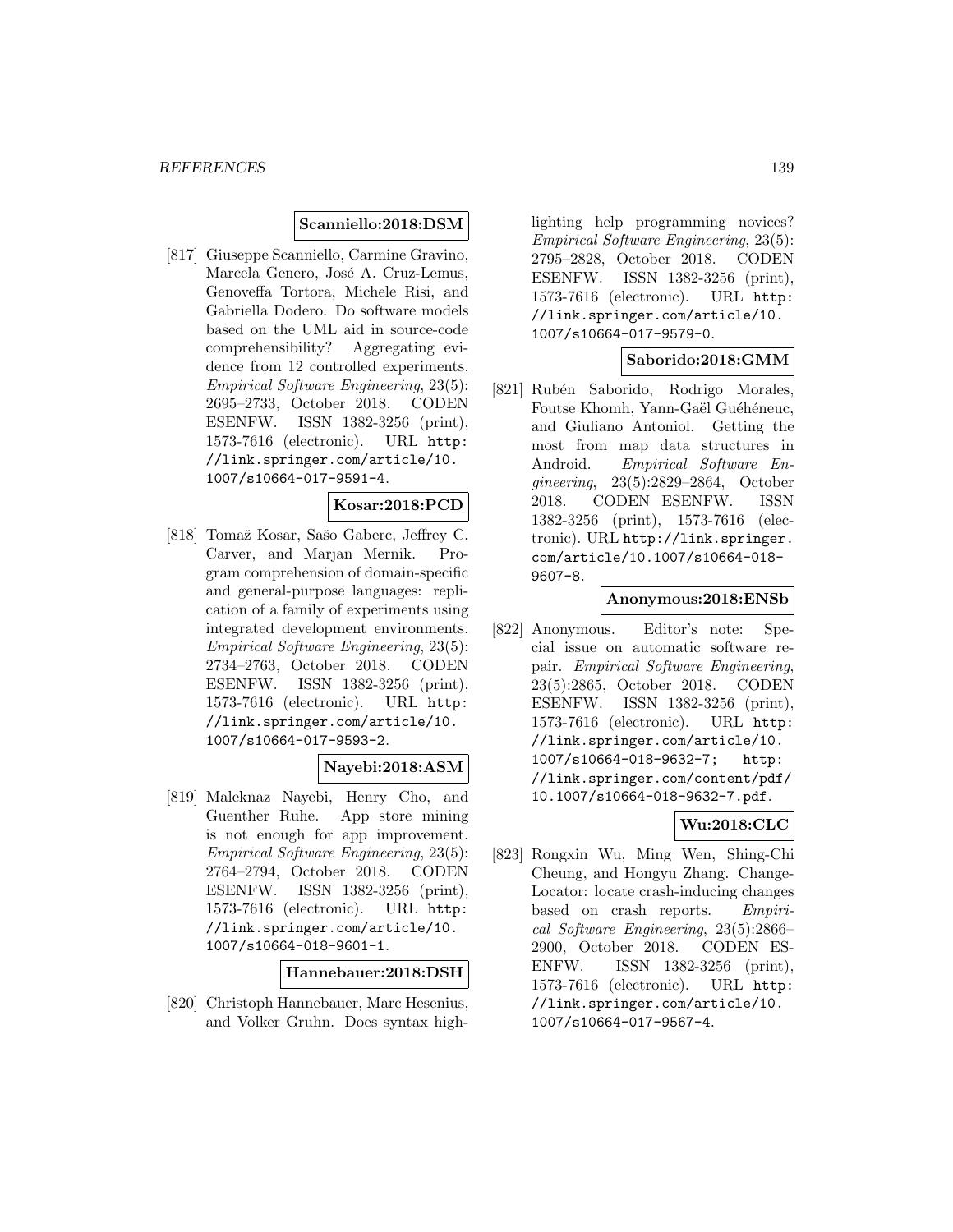#### **Motwani:2018:DAP**

[824] Manish Motwani, Sandhya Sankaranarayanan, René Just, and Yuriy Brun. Do automated program repair techniques repair hard and important bugs? Empirical Software Engineering, 23(5): 2901–2947, October 2018. CODEN ESENFW. ISSN 1382-3256 (print), 1573-7616 (electronic). URL http: //link.springer.com/article/10. 1007/s10664-017-9550-0.

# **Yi:2018:CSB**

[825] Jooyong Yi, Shin Hwei Tan, Sergey Mechtaev, Marcel Böhme, and Abhik Roychoudhury. A correlation study between automated program repair and test-suite metrics. Empirical Software Engineering, 23(5):2948–2979, October 2018. CODEN ESENFW. ISSN 1382-3256 (print), 1573-7616 (electronic). URL http://link.springer. com/article/10.1007/s10664-017- 9552-y.

# **Oliveira:2018:IRG**

[826] Vinicius Paulo L. Oliveira, Eduardo Faria de Souza, Claire Le Goues, and Celso G. Camilo-Junior. Improved representation and genetic operators for linear genetic programming for automated program repair. Empirical Software Engineering, 23(5): 2980–3006, October 2018. CODEN ESENFW. ISSN 1382-3256 (print), 1573-7616 (electronic). URL http: //link.springer.com/article/10. 1007/s10664-017-9562-9.

#### **Le:2018:OSB**

[827] Xuan Bach D. Le, Ferdian Thung, David Lo, and Claire Le Goues. Overfitting in semantics-based automated program repair. Empirical Software Engineering, 23(5):3007–3033, October 2018. CODEN ESENFW. ISSN 1382-3256 (print), 1573-7616 (electronic). URL http://link.springer. com/article/10.1007/s10664-017- 9577-2.

## **Yu:2018:PRP**

[828] Tingting Yu and Michael Pradel. Pinpointing and repairing performance bottlenecks in concurrent programs. Empirical Software Engineering, 23(5): 3034–3071, October 2018. CODEN ESENFW. ISSN 1382-3256 (print), 1573-7616 (electronic). URL http: //link.springer.com/article/10. 1007/s10664-017-9578-1.

#### **Ayala:2018:SRO**

[829] Claudia Ayala, Anh Nguyen-Duc, Xavier Franch, Martin Höst, Reidar Conradi, Daniela Cruzes, and Muhammad Ali Babar. System requirements– OSS components: matching and mismatch resolution practices — an empirical study. Empirical Software Engineering, 23(6):3073–3128, December 2018. CODEN ESENFW. ISSN 1382-3256 (print), 1573-7616 (electronic). URL http://link.springer. com/article/10.1007/s10664-017- 9594-1.

#### **Ye:2018:AAR**

[830] Deheng Ye, Lingfeng Bao, Zhenchang Xing, and Shang-Wei Lin. APIReal: an API recognition and linking approach for online developer forums. Empirical Software Engineering, 23(6): 3129–3160, December 2018. CODEN ESENFW. ISSN 1382-3256 (print), 1573-7616 (electronic). URL http: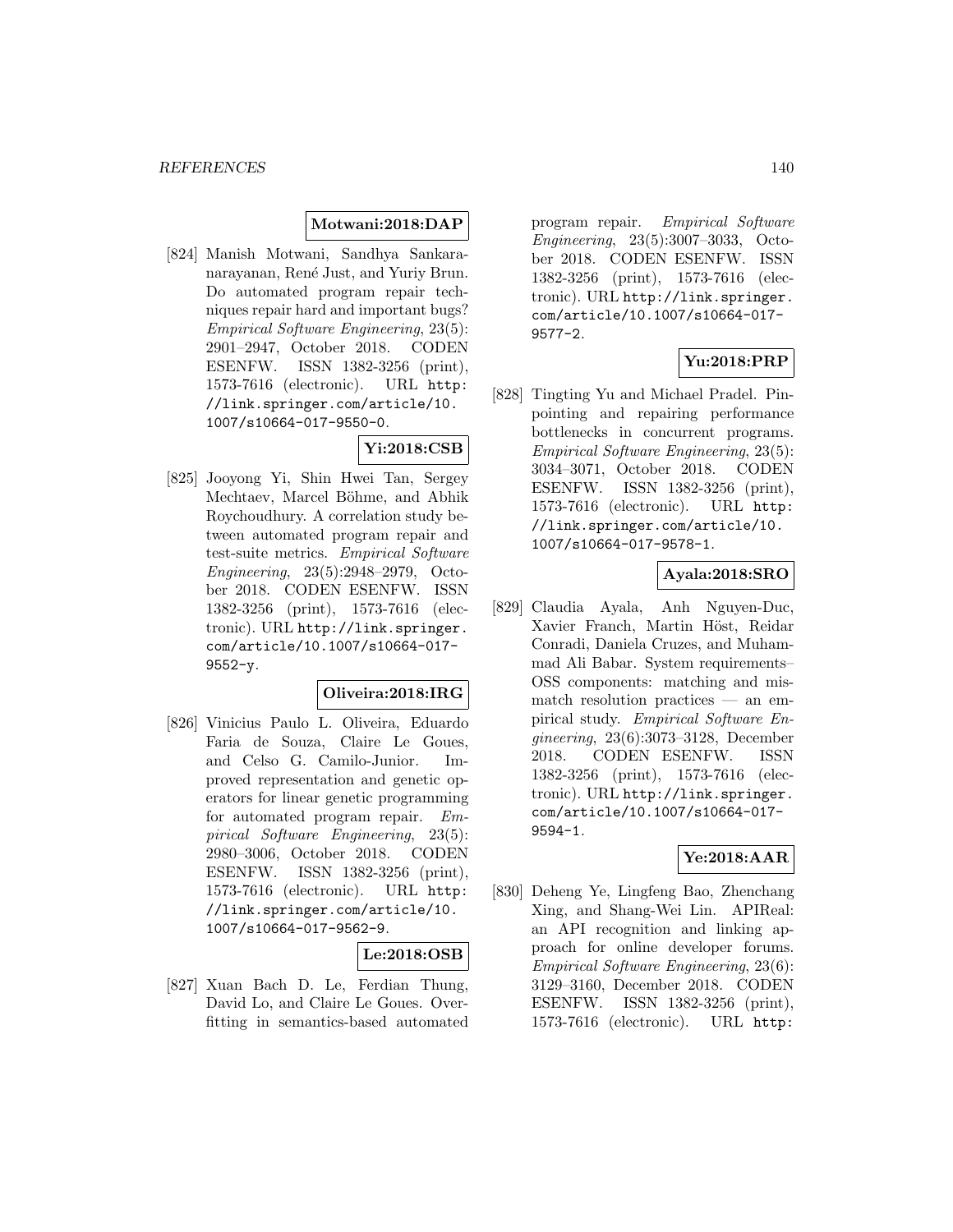//link.springer.com/article/10. 1007/s10664-018-9608-7.

# **Yu:2018:FBA**

[831] Zhe Yu, Nicholas A. Kraft, and Tim Menzies. Finding better active learners for faster literature reviews. Empirical Software Engineering, 23(6): 3161–3186, December 2018. CODEN ESENFW. ISSN 1382-3256 (print), 1573-7616 (electronic). URL http: //link.springer.com/article/10. 1007/s10664-017-9587-0.

#### **Kuchta:2018:CED**

[832] Tomasz Kuchta, Thibaud Lutellier, Edmund Wong, Lin Tan, and Cristian Cadar. On the correctness of electronic documents: studying, finding, and localizing inconsistency bugs in PDF readers and files. Empirical Software Engineering, 23(6):3187–3220, December 2018. CODEN ESENFW. ISSN 1382-3256 (print), 1573-7616 (electronic). URL http://link.springer. com/article/10.1007/s10664-018- 9600-2; http://link.springer. com/content/pdf/10.1007/s10664- 018-9600-2.pdf.

#### **Pinto:2018:COS**

[833] Gustavo Pinto, Igor Steinmacher, Luiz Felipe Dias, and Marco Gerosa. On the challenges of open-sourcing proprietary software projects. Empirical Software Engineering, 23(6): 3221–3247, December 2018. CODEN ESENFW. ISSN 1382-3256 (print), 1573-7616 (electronic). URL http: //link.springer.com/article/10. 1007/s10664-018-9609-6.

## **Hassani:2018:SDL**

[834] Mehran Hassani, Weiyi Shang, Emad Shihab, and Nikolaos Tsantalis. Studying and detecting log-related issues. Empirical Software Engineering, 23(6): 3248–3280, December 2018. CODEN ESENFW. ISSN 1382-3256 (print), 1573-7616 (electronic). URL http: //link.springer.com/article/10. 1007/s10664-018-9603-z.

#### **Fernandez-Saez:2018:ICS**

[835] Ana M. Fernández-Sáez, Michel R. V. Chaudron, and Marcela Genero. An industrial case study on the use of UML in software maintenance and its perceived benefits and hurdles. Empirical Software Engineering, 23(6): 3281–3345, December 2018. CODEN ESENFW. ISSN 1382-3256 (print), 1573-7616 (electronic). URL http: //link.springer.com/article/10. 1007/s10664-018-9599-4.

## **Fan:2018:EPM**

[836] Yuanrui Fan, Xin Xia, David Lo, and Shanping Li. Early prediction of merged code changes to prioritize reviewing tasks. Empirical Software Engineering, 23(6):3346–3393, December 2018. CODEN ESENFW. ISSN 1382-3256 (print), 1573-7616 (electronic). URL http://link.springer. com/article/10.1007/s10664-018- 9602-0.

#### **Bernardi:2018:SAP**

[837] Simona Bernardi, Juan L. Domínguez, Abel Gómez, Christophe Joubert, José Merseguer, Diego Perez-Palacin, José I. Requeno, and Alberto Romeu. A systematic approach for performance assessment using process mining. Em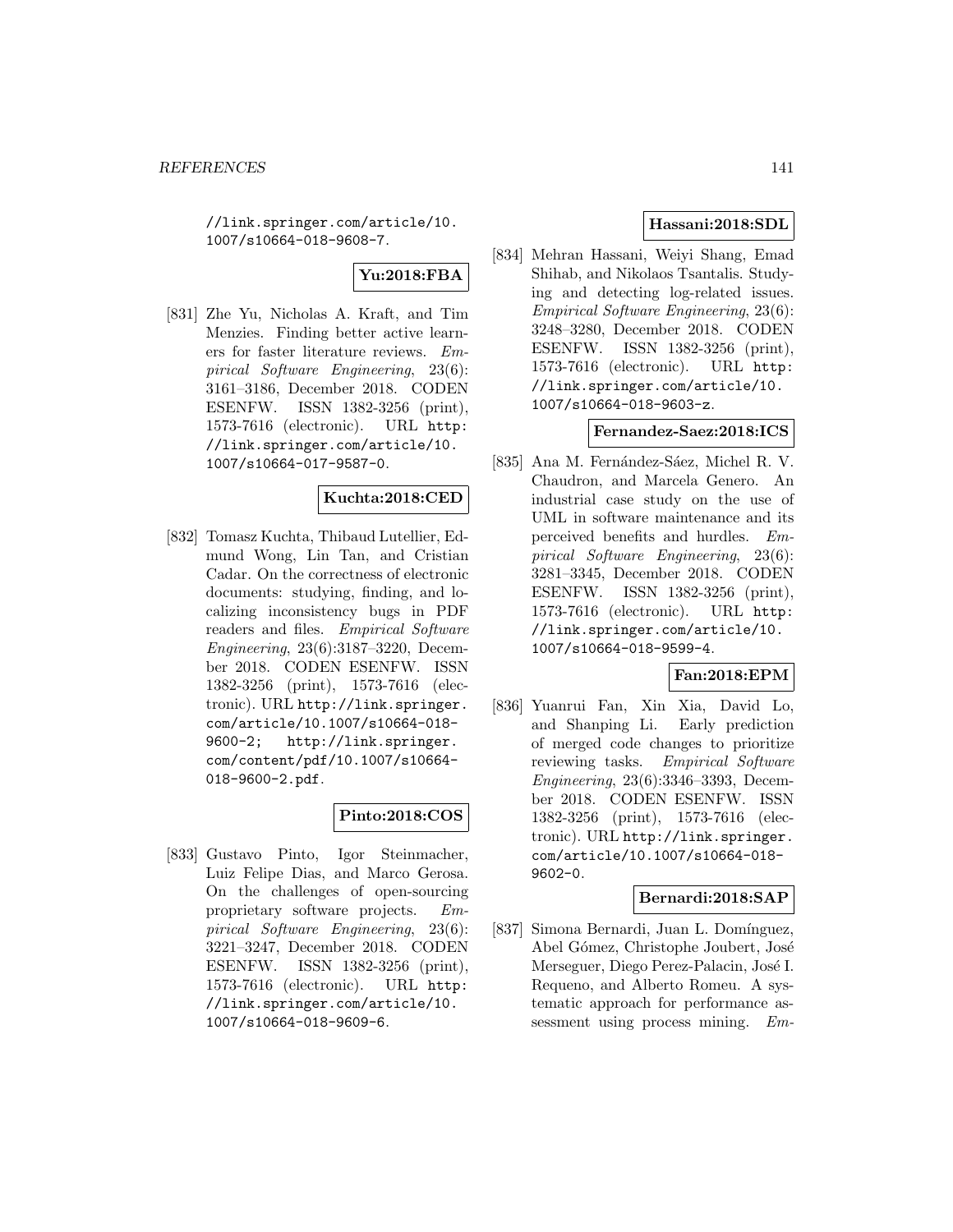pirical Software Engineering, 23(6): 3394–3441, December 2018. CODEN ESENFW. ISSN 1382-3256 (print), 1573-7616 (electronic). URL http: //link.springer.com/article/10. 1007/s10664-018-9606-9.

#### **Hu:2018:SCS**

[838] Hanyang Hu, Cor-Paul Bezemer, and Ahmed E. Hassan. Studying the consistency of star ratings and the complaints in 1 & 2-star user reviews for top free cross-platform Android and iOS apps. Empirical Software Engineering, 23(6): 3442–3475, December 2018. CODEN ESENFW. ISSN 1382-3256 (print), 1573-7616 (electronic). URL http: //link.springer.com/article/10. 1007/s10664-018-9604-y.

#### **Mujahid:2018:ESA**

[839] Suhaib Mujahid, Giancarlo Sierra, Rabe Abdalkareem, Emad Shihab, and Weiyi Shang. An empirical study of Android Wear user complaints. Empirical Software Engineering, 23(6): 3476–3502, December 2018. CODEN ESENFW. ISSN 1382-3256 (print), 1573-7616 (electronic). URL http: //link.springer.com/article/10. 1007/s10664-018-9615-8.

#### **Pano:2018:FAL**

[840] Amantia Pano, Daniel Graziotin, and Pekka Abrahamsson. Factors and actors leading to the adoption of a JavaScript framework. Empirical Software Engineering, 23(6):3503– 3534, December 2018. CODEN ES-ENFW. ISSN 1382-3256 (print), 1573-7616 (electronic). URL http: //link.springer.com/article/10. 1007/s10664-018-9613-x.

## **Laukkanen:2018:CRE**

[841] Eero Laukkanen, Maria Paasivaara, Juha Itkonen, and Casper Lassenius. Comparison of release engineering practices in a large mature company and a startup. Empirical Software Engineering, 23(6):3535–3577, December 2018. CODEN ESENFW. ISSN 1382-3256 (print), 1573-7616 (electronic). URL http://link.springer. com/article/10.1007/s10664-018- 9616-7; http://link.springer. com/content/pdf/10.1007/s10664- 018-9616-7.pdf.

#### **Stevanetic:2018:SAA**

[842] Srdjan Stevanetic and Uwe Zdun. Supporting the analyzability of architectural component models — empirical findings and tool support. Empirical Software Engineering, 23(6): 3578–3625, December 2018. CODEN ESENFW. ISSN 1382-3256 (print), 1573-7616 (electronic). URL http: //link.springer.com/article/10. 1007/s10664-017-9583-4.

#### **Grunbacher:2018:FSI**

[843] Paul Grünbacher and Anna Perini. Foreword to the special issue on empirical research in requirements engineering. Empirical Software Engineering, 23(6):3626–3629, December 2018. CODEN ESENFW. ISSN 1382-3256 (print), 1573-7616 (electronic). URL http://link.springer. com/article/10.1007/s10664-018- 9624-7; http://link.springer. com/content/pdf/10.1007/s10664- 018-9624-7.pdf.

#### **Quirchmayr:2018:SAR**

[844] Thomas Quirchmayr, Barbara Paech,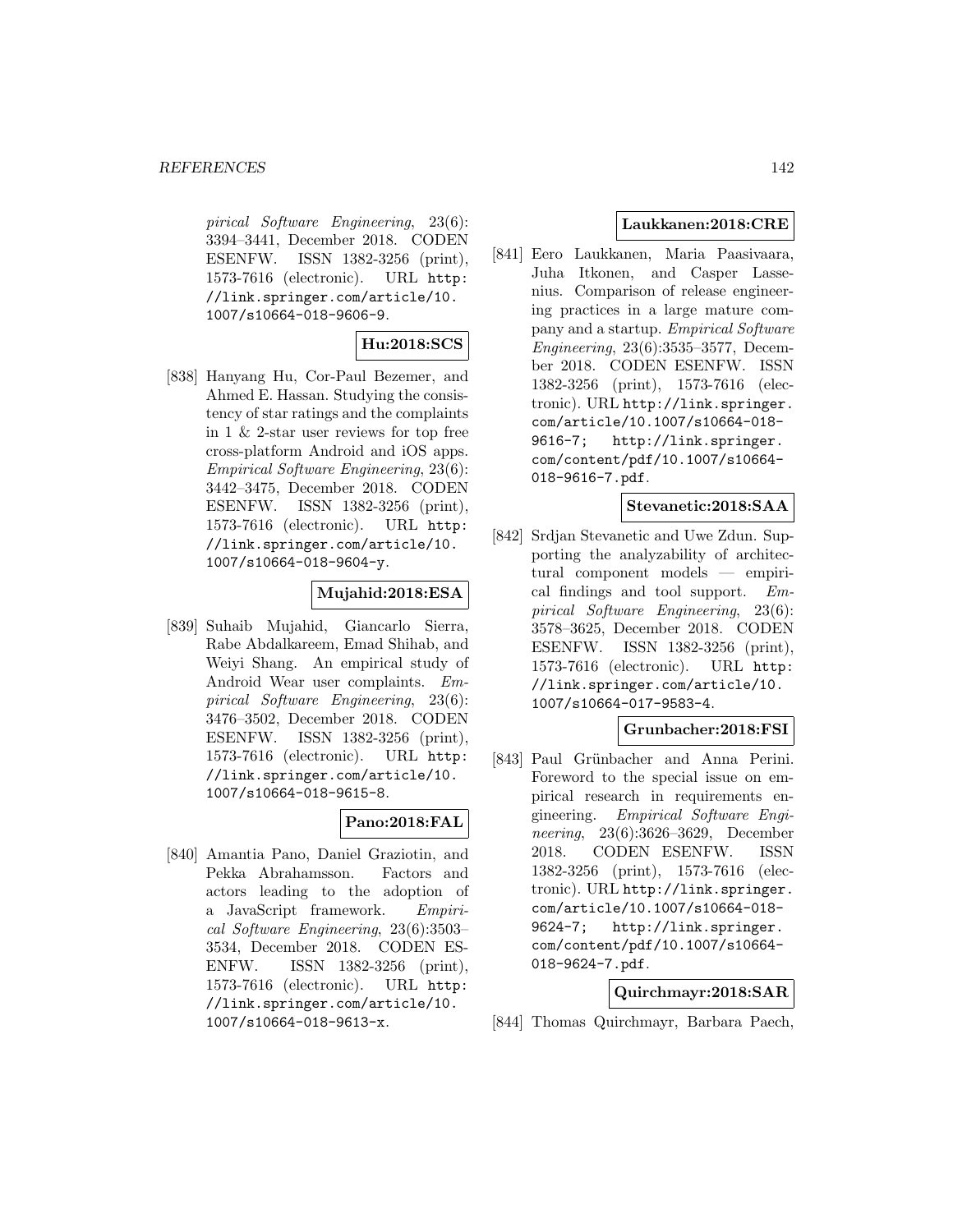Roland Kohl, Hannes Karey, and Gunar Kasdepke. Semi-automatic rulebased domain terminology and software feature-relevant information extraction from natural language user manuals. Empirical Software Engineering, 23(6):3630–3683, December 2018. CODEN ESENFW. ISSN 1382-3256 (print), 1573-7616 (electronic). URL http://link.springer. com/article/10.1007/s10664-018- 9597-6.

## **Ferrari:2018:DRD**

[845] Alessio Ferrari, Gloria Gori, Benedetta Rosadini, Iacopo Trotta, Stefano Bacherini, Alessandro Fantechi, and Stefania Gnesi. Detecting requirements defects with NLP patterns: an industrial experience in the railway domain. Empirical Software Engineering, 23(6): 3684–3733, December 2018. CODEN ESENFW. ISSN 1382-3256 (print), 1573-7616 (electronic). URL http: //link.springer.com/article/10. 1007/s10664-018-9596-7.

**Jha:2018:UFS**

[846] Nishant Jha and Anas Mahmoud. Using frame semantics for classifying and summarizing application store reviews. Empirical Software Engineering, 23(6): 3734–3767, December 2018. CODEN ESENFW. ISSN 1382-3256 (print), 1573-7616 (electronic). URL http: //link.springer.com/article/10. 1007/s10664-018-9605-x.

# **Hu:2018:UHE**

[847] Wenhua Hu, Jeffrey C. Carver, Vaibhav Anu, Gursimran S. Walia, and Gary L. Bradshaw. Using human error information for error prevention. Empirical Software Engineering, 23(6):

3768–3800, December 2018. CODEN ESENFW. ISSN 1382-3256 (print), 1573-7616 (electronic). URL http: //link.springer.com/article/10. 1007/s10664-018-9623-8.

# **Feldt:2018:FCU**

[848] Robert Feldt, Thomas Zimmermann, Gunnar R. Bergersen, Davide Falessi, Andreas Jedlitschka, Natalia Juristo, Jürgen Münch, Markku Oivo, Per Runeson, Martin Shepperd, Dag I. K. Sjøberg, and Burak Turhan. Four commentaries on the use of students and professionals in empirical software engineering experiments. Empirical Software Engineering, 23(6): 3801–3820, December 2018. CODEN ESENFW. ISSN 1382-3256 (print), 1573-7616 (electronic). URL http: //link.springer.com/article/10. 1007/s10664-018-9655-0; http: //link.springer.com/content/pdf/ 10.1007/s10664-018-9655-0.pdf.

#### **Anonymous:2019:AES**

[849] Anonymous. Appreciation to Empirical Software Engineering Reviewers of 2018. Empirical Software Engineering, 24(1):1–6, February 2019. CODEN ESENFW. ISSN 1382-3256 (print), 1573-7616 (electronic). URL http: //link.springer.com/article/10. 1007/s10664-019-09680-2; http: //link.springer.com/content/pdf/ 10.1007/s10664-019-09680-2.pdf.

# **Hu:2019:SCS**

[850] Hanyang Hu, Shaowei Wang, Cor-Paul Bezemer, and Ahmed E. Hassan. Studying the consistency of star ratings and reviews of popular free hybrid Android and iOS apps. Empirical Soft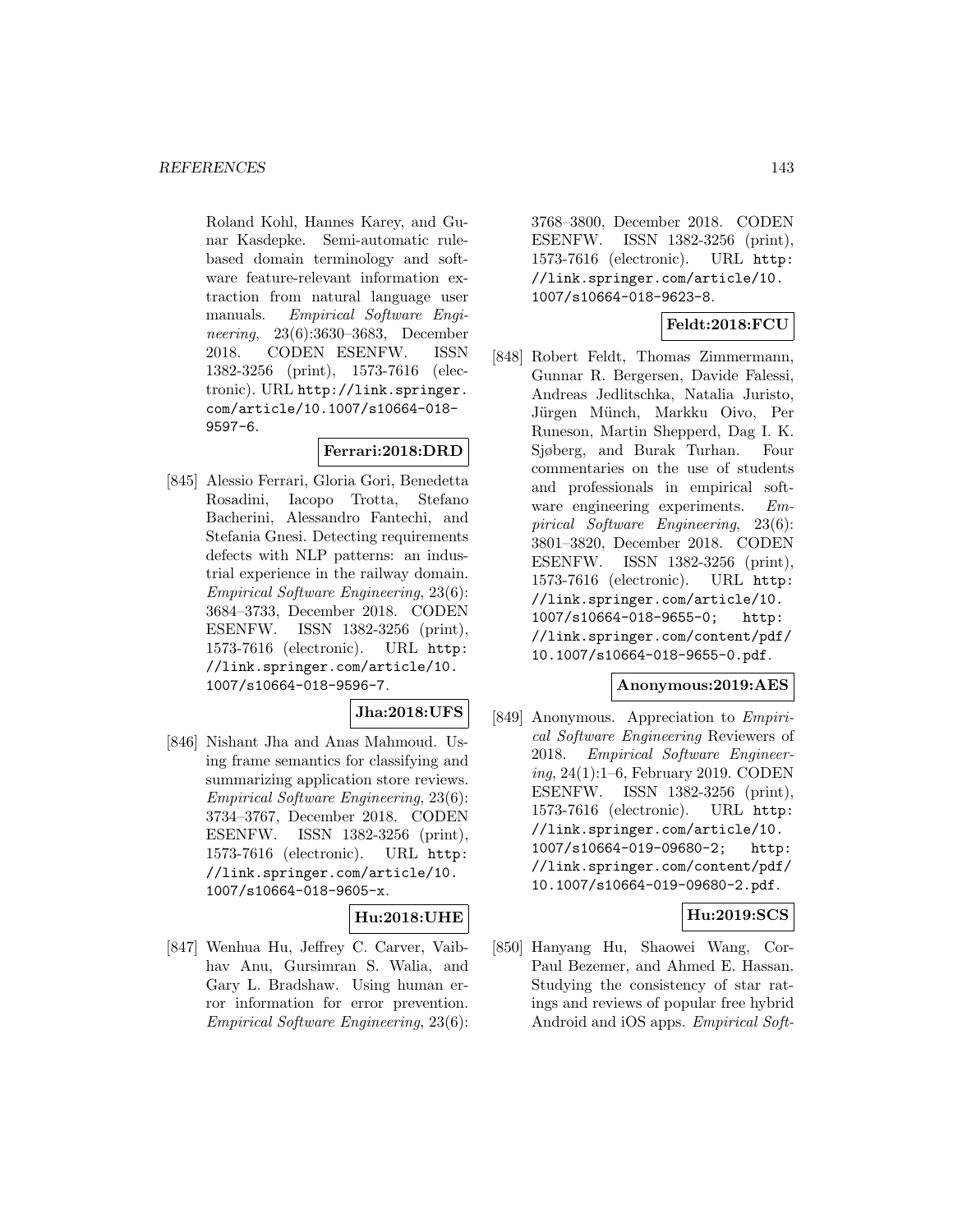ware Engineering, 24(1):7–32, February 2019. CODEN ESENFW. ISSN 1382-3256 (print), 1573-7616 (electronic). URL http://link.springer. com/article/10.1007/s10664-018- 9617-6.

#### **Yu:2019:APO**

[851] Zhongxing Yu, Matias Martinez, Benjamin Danglot, Thomas Durieux, and Martin Monperrus. Alleviating patch overfitting with automatic test generation: a study of feasibility and effectiveness for the Nopol repair system. Empirical Software Engineering, 24(1):33–67, February 2019. CODEN ESENFW. ISSN 1382-3256 (print), 1573-7616 (electronic). URL http: //link.springer.com/article/10. 1007/s10664-018-9619-4.

## **Klotins:2019:SES**

[852] Eriks Klotins, Michael Unterkalmsteiner, and Tony Gorschek. Software engineering in start-up companies: An analysis of 88 experience reports. Empirical Software Engineering, 24(1):68–102, February 2019. CODEN ESENFW. ISSN 1382-3256 (print), 1573-7616 (electronic). URL http: //link.springer.com/article/10. 1007/s10664-018-9620-y; http: //link.springer.com/content/pdf/ 10.1007/s10664-018-9620-y.pdf.

#### **Nielebock:2019:PDF**

[853] Sebastian Nielebock, Robert Heumüller, and Frank Ortmeier. Programmers do not favor lambda expressions for concurrent object-oriented code. Empirical Software Engineering, 24(1): 103–138, February 2019. CODEN ESENFW. ISSN 1382-3256 (print),

1573-7616 (electronic). URL http: //link.springer.com/article/10. 1007/s10664-018-9622-9.

#### **Al-Zubidy:2019:IPS**

[854] Ahmed Al-Zubidy and Jeffrey C. Carver. Identification and prioritization of SLR search tool requirements: an SLR and a survey. Empirical Software Engineering, 24(1): 139–169, February 2019. CODEN ESENFW. ISSN 1382-3256 (print), 1573-7616 (electronic). URL http: //link.springer.com/article/10. 1007/s10664-018-9626-5.

# **Lin:2019:ESG**

[855] Dayi Lin, Cor-Paul Bezemer, Ying Zou, and Ahmed E. Hassan. An empirical study of game reviews on the steam platform. Empirical Software Engineering,  $24(1):170-207$ , February 2019. CODEN ESENFW. ISSN 1382-3256 (print), 1573-7616 (electronic). URL http://link.springer. com/article/10.1007/s10664-018- 9627-4.

#### **Lo:2019:PSI**

[856] David Lo and Alexander Serebrenik. Preface to the special issue on program comprehension. Empirical Software Engineering,  $24(1):208-210$ , February 2019. CODEN ESENFW. ISSN 1382-3256 (print), 1573-7616 (electronic). URL http://link.springer. com/article/10.1007/s10664-018- 9662-1; http://link.springer. com/content/pdf/10.1007/s10664- 018-9662-1.pdf.

#### **Almeida:2019:IWH**

[857] Daniel A. Almeida, Gail C. Murphy, Greg Wilson, and Michael Hoye. Inves-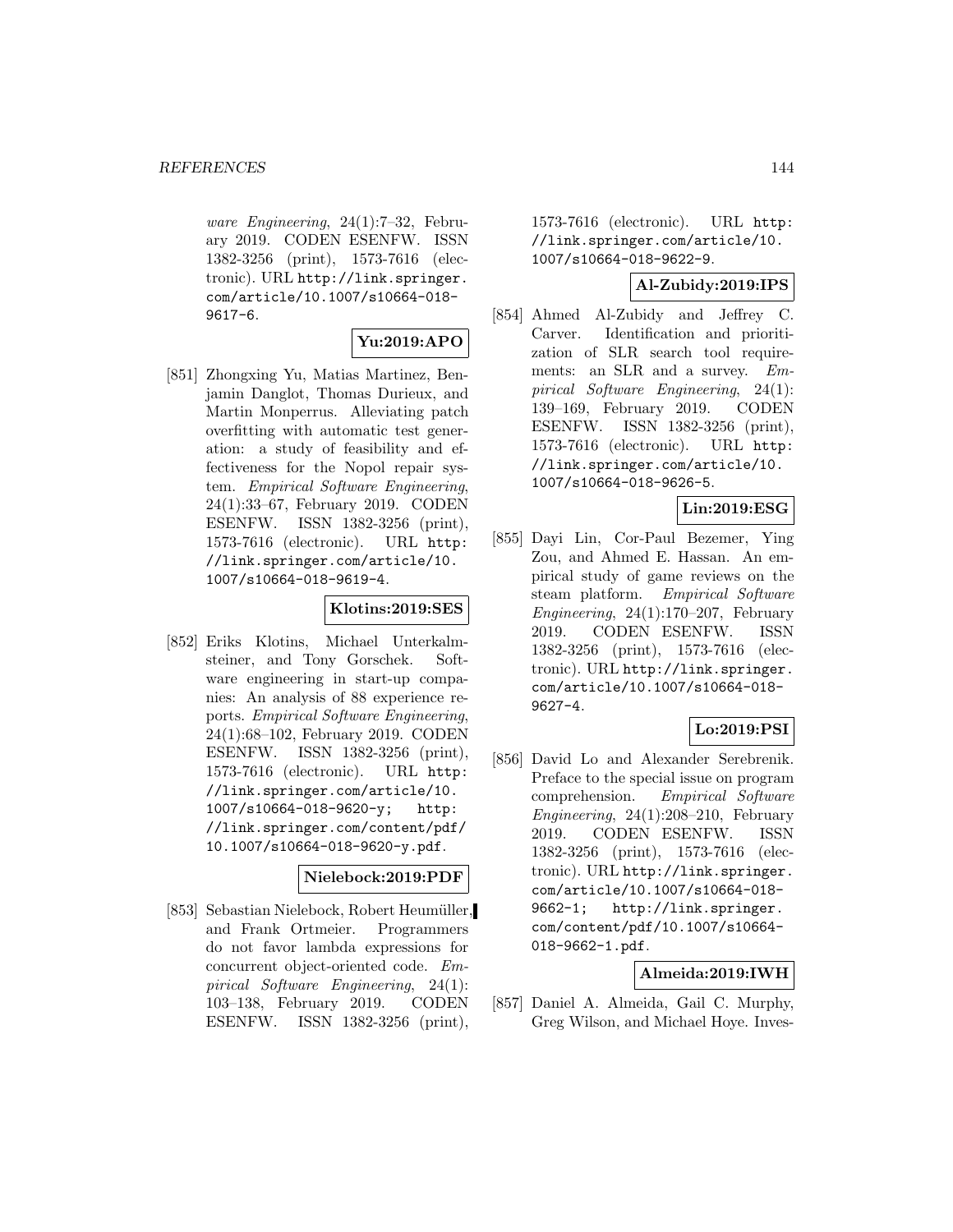tigating whether and how software developers understand open source software licensing. Empirical Software Engineering,  $24(1):211-239$ , February 2019. CODEN ESENFW. ISSN 1382-3256 (print), 1573-7616 (electronic). URL http://link.springer. com/article/10.1007/s10664-018- 9614-9.

# **Ceccato:2019:UBH**

[858] Mariano Ceccato, Paolo Tonella, Cataldo Basile, Paolo Falcarin, Marco Torchiano, Bart Coppens, and Bjorn De Sutter. Understanding the behaviour of hackers while performing attack tasks in a professional setting and in a public challenge. Empirical Software Engineering, 24(1): 240–286, February 2019. CODEN ESENFW. ISSN 1382-3256 (print), 1573-7616 (electronic). URL http: //link.springer.com/article/10. 1007/s10664-018-9625-6.

### **Ajami:2019:SPI**

[859] Shulamyt Ajami, Yonatan Woodbridge, and Dror G. Feitelson. Syntax, predicates, idioms— what really affects code complexity? Empirical Software Engineering, 24(1): 287–328, February 2019. CODEN ESENFW. ISSN 1382-3256 (print), 1573-7616 (electronic). URL http: //link.springer.com/article/10. 1007/s10664-018-9628-3.

# **Bavota:2019:ISI**

[860] Gabriele Bavota and Andrian Marcus. Introduction to the special issue on software analysis, evolution, and reengineering. Empirical Software Engineering,  $24(1):329-331$ , February 2019. CODEN ESENFW. ISSN

1382-3256 (print), 1573-7616 (electronic). URL http://link.springer. com/article/10.1007/s10664-018- 9678-6; http://link.springer. com/content/pdf/10.1007/s10664- 018-9678-6.pdf.

### **Alexandru:2019:RFA**

[861] Carol V. Alexandru, Sebastiano Panichella, Sebastian Proksch, and Harald C. Gall. Redundancy-free analysis of multi-revision software artifacts. Empirical Software Engineering, 24(1): 332–380, February 2019. CODEN ESENFW. ISSN 1382-3256 (print), 1573-7616 (electronic). URL http: //link.springer.com/article/10. 1007/s10664-018-9630-9.

### **Decan:2019:ECD**

[862] Alexandre Decan, Tom Mens, and Philippe Grosjean. An empirical comparison of dependency network evolution in seven software packaging ecosystems. Empirical Software Engineering,  $24(1):381-416$ , February 2019. CODEN ESENFW. ISSN 1382-3256 (print), 1573-7616 (electronic). URL http://link.springer. com/article/10.1007/s10664-017- 9589-y.

# **Hofmeister:2019:SIN**

[863] Johannes C. Hofmeister, Janet Siegmund, and Daniel V. Holt. Shorter identifier names take longer to comprehend. Empirical Software En- $\textit{qineering}, \quad 24(1):417-443, \quad \text{February}$ 2019. CODEN ESENFW. ISSN 1382-3256 (print), 1573-7616 (electronic). URL http://link.springer. com/article/10.1007/s10664-018- 9621-x.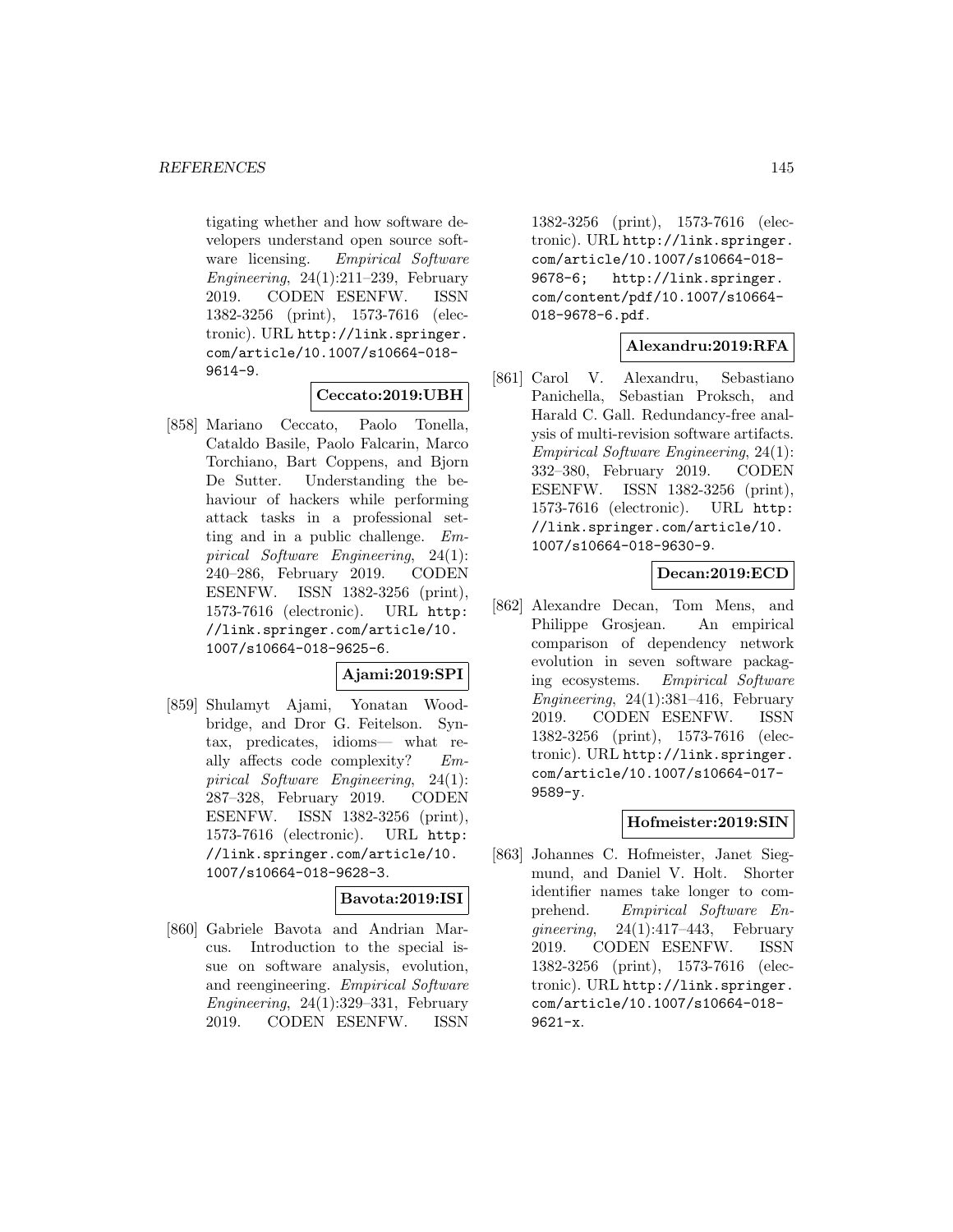# **Liu:2019:EFL**

[864] Bing Liu, Shiva Nejati, Lucia, and Lionel C. Briand. Effective fault localization of automotive Simulink models: achieving the trade-off between test oracle effort and fault localization accuracy. Empirical Software Engineering,  $24(1):444-490$ , February 2019. CODEN ESENFW. ISSN 1382-3256 (print), 1573-7616 (electronic). URL http://link.springer. com/article/10.1007/s10664-018- 9611-z.

### **Stevens:2019:QDC**

[865] Reinout Stevens, Tim Molderez, and Coen De Roover. Querying distilled code changes to extract executable transformations. Empirical Software Engineering,  $24(1):491-535$ , February 2019. CODEN ESENFW. ISSN 1382-3256 (print), 1573-7616 (electronic). URL http://link.springer. com/article/10.1007/s10664-018- 9644-3.

## **Gao:2019:SCR**

[866] Ruizhi Gao, Yabin Wang, Yang Feng, Zhenyu Chen, and W. Eric Wong. Successes, challenges, and rethinking — an industrial investigation on crowdsourced mobile application testing. Empirical Software Engineering, 24(2):537–561, April 2019. CODEN ESENFW. ISSN 1382-3256 (print), 1573-7616 (electronic). URL http: //link.springer.com/article/10. 1007/s10664-018-9618-5.

### **McIntosh:2019:WCA**

[867] Andrea McIntosh, Safwat Hassan, and Abram Hindle. What can Android mobile app developers do about the en-

ergy consumption of machine learning? Empirical Software Engineering, 24(2):562–601, April 2019. CODEN ESENFW. ISSN 1382-3256 (print), 1573-7616 (electronic). URL http: //link.springer.com/article/10. 1007/s10664-018-9629-2.

# **Bennin:2019:RVD**

[868] Kwabena Ebo Bennin, Jacky W. Keung, and Akito Monden. On the relative value of data resampling approaches for software defect prediction. Empirical Software Engineering, 24(2):602–636, April 2019. CODEN ESENFW. ISSN 1382-3256 (print), 1573-7616 (electronic). URL http: //link.springer.com/article/10. 1007/s10664-018-9633-6.

# **Wu:2019:HDD**

[869] Yuhao Wu, Shaowei Wang, Cor-Paul Bezemer, and Katsuro Inoue. How do developers utilize source code from Stack Overflow? Empirical Software Engineering, 24(2):637–673, April 2019. CODEN ESENFW. ISSN 1382-3256 (print), 1573-7616 (electronic). URL http://link.springer. com/article/10.1007/s10664-018- 9634-5.

# **Halin:2019:TTA**

[870] Axel Halin, Alexandre Nuttinck, Mathieu Acher, Xavier Devroey, Gilles Perrouin, and Benoit Baudry. Test them all, is it worth it? Assessing configuration sampling on the JHipster Web development stack. Empirical Software Engineering, 24(2):674–717, April 2019. CODEN ESENFW. ISSN 1382-3256 (print), 1573-7616 (electronic). URL http://link.springer. com/article/10.1007/s10664-018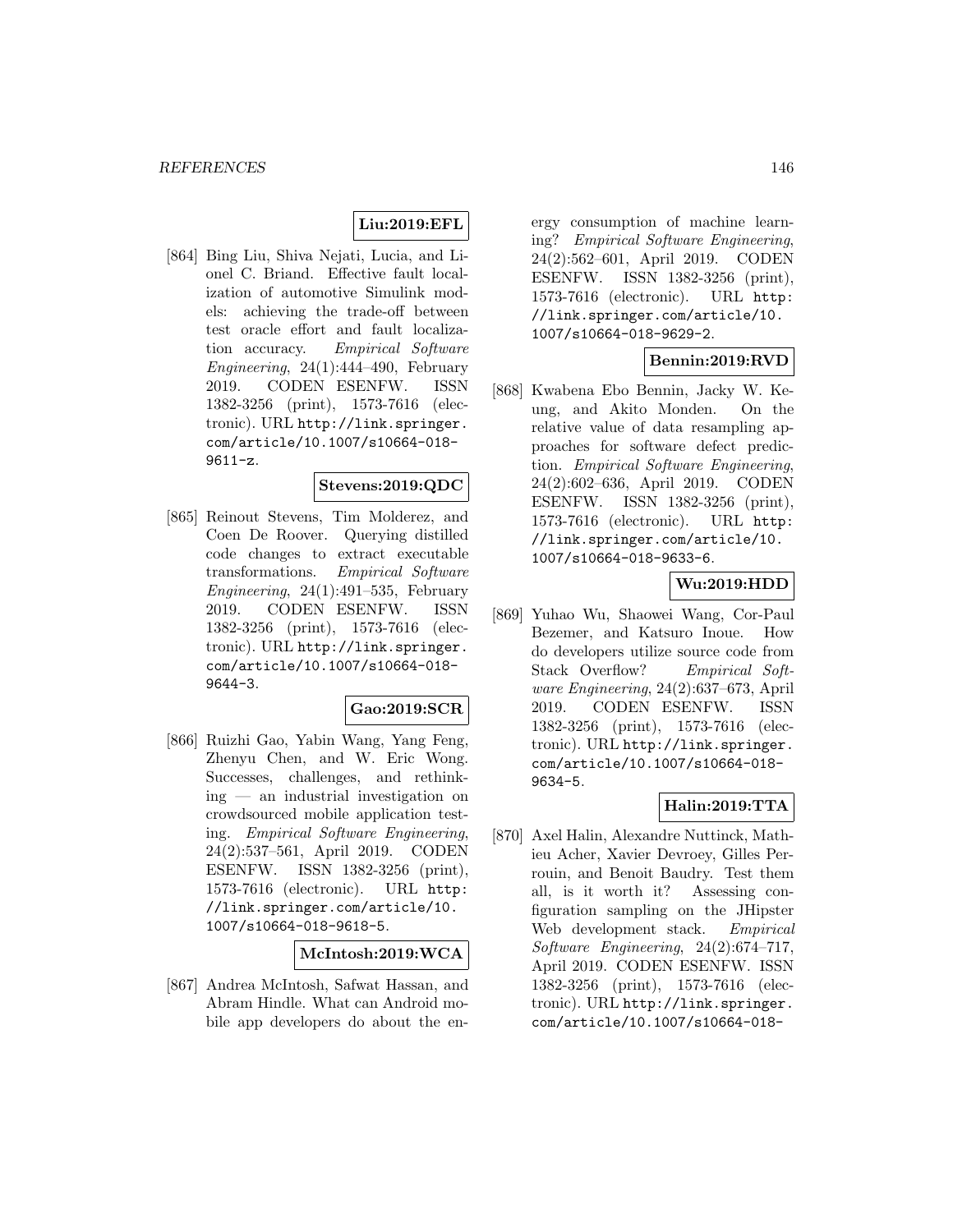9635-4; http://link.springer. com/content/pdf/10.1007/s10664- 018-9635-4.pdf.

# **Huang:2019:ESI**

[871] Yonghui Huang, Daniel Alencar da Costa, Feng Zhang, and Ying Zou. An empirical study on the issue reports with questions raised during the issue resolving process. Empirical Software Engineering, 24(2):718–750, April 2019. CODEN ESENFW. ISSN 1382-3256 (print), 1573-7616 (electronic). URL http://link.springer. com/article/10.1007/s10664-018- 9636-3.

### **Malloy:2019:EAT**

[872] Brian A. Malloy and James F. Power. An empirical analysis of the transition from Python 2 to Python 3. Empirical Software Engineering, 24(2):751–778, April 2019. CODEN ESENFW. ISSN 1382-3256 (print), 1573-7616 (electronic). URL http://link.springer. com/article/10.1007/s10664-018- 9637-2.

#### **Mori:2019:BTB**

[873] Toshiki Mori and Naoshi Uchihira. Balancing the trade-off between accuracy and interpretability in software defect prediction. Empirical Software Engineering, 24(2):779–825, April 2019. CODEN ESENFW. ISSN 1382-3256 (print), 1573-7616 (electronic). URL http://link.springer. com/article/10.1007/s10664-018- 9638-1.

### **Rahman:2019:MFT**

[874] Md Tajmilur Rahman, Peter C. Rigby, and Emad Shihab. The modular and feature toggle architectures of

Google Chrome. Empirical Software Engineering, 24(2):826–853, April 2019. CODEN ESENFW. ISSN 1382-3256 (print), 1573-7616 (electronic). URL http://link.springer. com/article/10.1007/s10664-018- 9639-0.

# **Calefato:2019:EAB**

[875] Fabio Calefato, Filippo Lanubile, and Nicole Novielli. An empirical assessment of best-answer prediction models in technical Q&A sites. Empirical Software Engineering, 24(2):854–901, April 2019. CODEN ESENFW. ISSN 1382-3256 (print), 1573-7616 (electronic). URL http://link.springer. com/article/10.1007/s10664-018- 9642-5.

# **Hindle:2019:PDB**

[876] Abram Hindle and Curtis Onuczko. Preventing duplicate bug reports by continuously querying bug reports. Empirical Software Engineering, 24 (2):902–936, April 2019. CODEN ESENFW. ISSN 1382-3256 (print), 1573-7616 (electronic). URL http: //link.springer.com/article/10. 1007/s10664-018-9643-4.

## **Thongtanunam:2019:WCS**

[877] Patanamon Thongtanunam, Weiyi Shang, and Ahmed E. Hassan. Will this clone be short-lived? Towards a better understanding of the characteristics of short-lived clones. Empirical Software Engineering, 24(2):937–972, April 2019. CODEN ESENFW. ISSN 1382-3256 (print), 1573-7616 (electronic). URL http://link.springer. com/article/10.1007/s10664-018- 9645-2.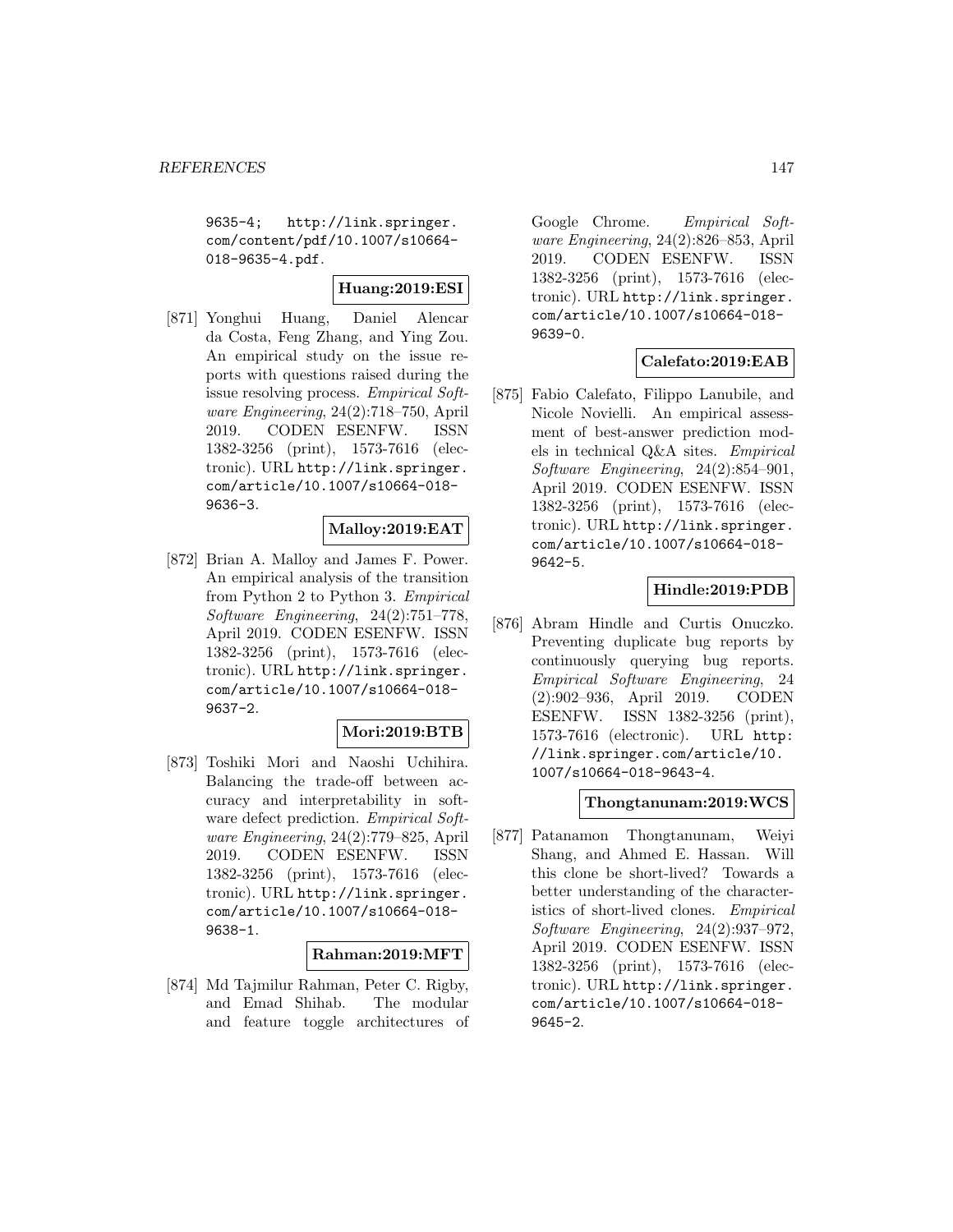### **Ruangwan:2019:IHF**

[878] Shade Ruangwan, Patanamon Thongtanunam, Akinori Ihara, and Kenichi Matsumoto. The impact of human factors on the participation decision of reviewers in modern code review. Empirical Software Engineering, 24 (2):973–1016, April 2019. CODEN ESENFW. ISSN 1382-3256 (print), 1573-7616 (electronic). URL http: //link.springer.com/article/10. 1007/s10664-018-9646-1.

### **Malgonde:2019:EBM**

[879] Onkar Malgonde and Kaushal Chari. An ensemble-based model for predicting agile software development effort. Empirical Software Engineering, 24 (2):1017–1055, April 2019. CODEN ESENFW. ISSN 1382-3256 (print), 1573-7616 (electronic). URL http: //link.springer.com/article/10. 1007/s10664-018-9647-0.

# **Fernandez:2019:OSI**

[880] Daniel Méndez Fernández, Martin Monperrus, Robert Feldt, and Thomas Zimmermann. The open science initiative of the Empirical Software Engineering journal. Empirical Software Engineering, 24(3):1057–1060, June 2019. CODEN ESENFW. ISSN 1382-3256 (print), 1573-7616 (electronic). URL http://link.springer. com/article/10.1007/s10664-019- 09712-x; http://link.springer. com/content/pdf/10.1007/s10664- 019-09712-x.pdf.

### **Shahin:2019:ESA**

[881] Mojtaba Shahin, Mansooreh Zahedi, Muhammad Ali Babar, and Liming

Zhu. An empirical study of architecting for continuous delivery and deployment. Empirical Software Engineering, 24(3):1061–1108, June 2019. CODEN ESENFW. ISSN 1382-3256 (print), 1573-7616 (electronic). URL http: //link.springer.com/article/10. 1007/s10664-018-9651-4.

### **McChesney:2019:ETA**

[882] Ian McChesney and Raymond Bond. Eye tracking analysis of computer program comprehension in programmers with dyslexia. Empirical Software Engineering, 24(3):1109–1154, June 2019. CODEN ESENFW. ISSN 1382-3256 (print), 1573-7616 (electronic). URL http://link.springer. com/article/10.1007/s10664-018- 9649-y; http://link.springer. com/content/pdf/10.1007/s10664- 018-9649-y.pdf.

### **Chen:2019:WSP**

[883] Chunyang Chen, Zhenchang Xing, and Yang Liu. What's Spain's Paris? Mining analogical libraries from Q&A discussions. Empirical Software Engineering, 24(3):1155–1194, June 2019. CODEN ESENFW. ISSN 1382-3256 (print), 1573-7616 (electronic). URL http://link.springer. com/article/10.1007/s10664-018- 9657-y.

#### **Vera-Perez:2019:CSP**

[884] Oscar Luis Vera-Pérez, Benjamin Danglot, Martin Monperrus, and Benoit Baudry. A comprehensive study of pseudo-tested methods. Empirical Software Engineering, 24(3):1195– 1225, June 2019. CODEN ES-ENFW. ISSN 1382-3256 (print),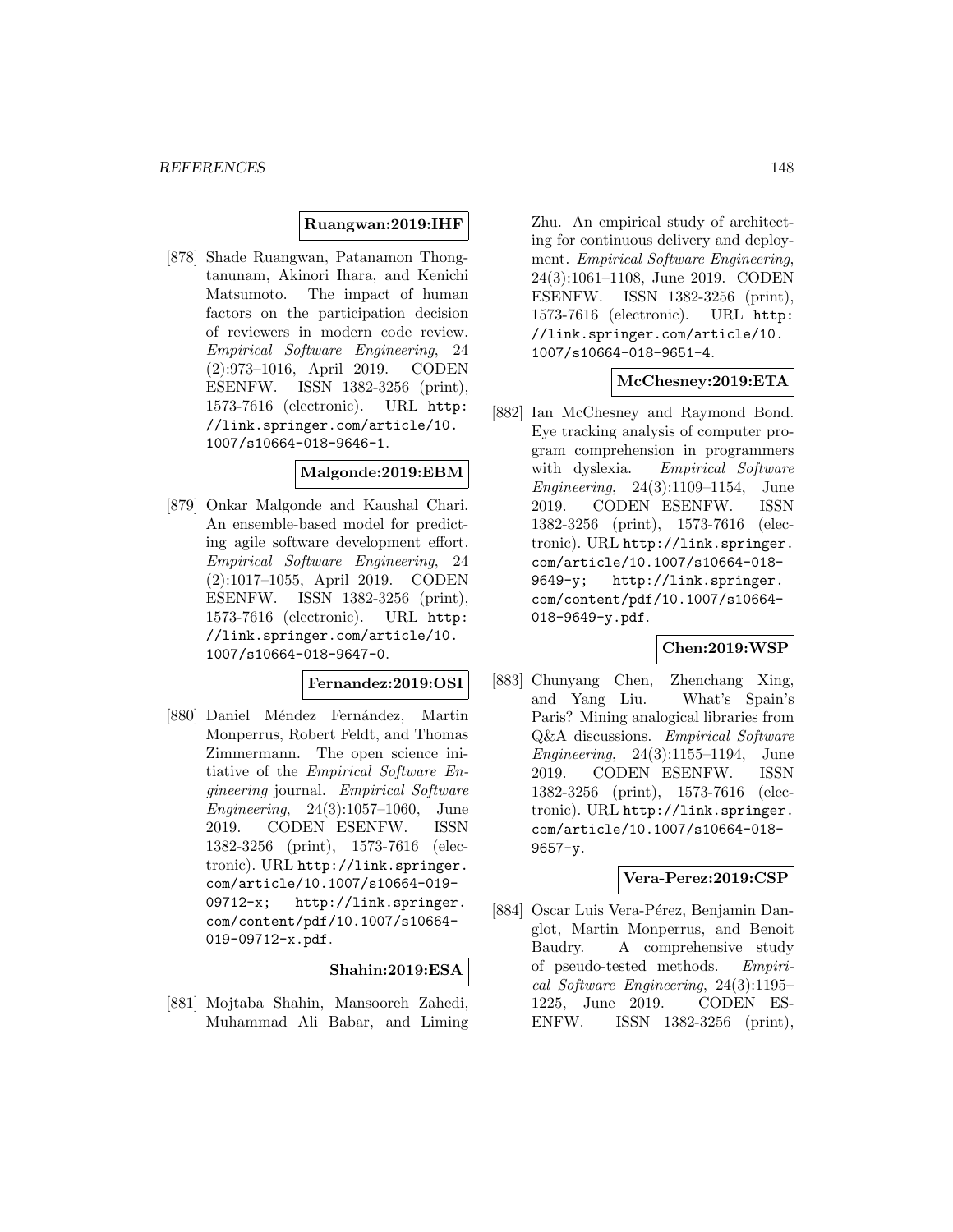1573-7616 (electronic). URL http: //link.springer.com/article/10. 1007/s10664-018-9653-2.

### **Santos:2019:CIU**

[885] Alcemir Rodrigues Santos, Ivan do Carmo Machado, Eduardo Santana de Almeida, Janet Siegmund, and Sven Apel. Comparing the influence of using feature-oriented programming and conditional compilation on comprehending feature-oriented software. Empirical Software Engineering, 24 (3):1226–1258, June 2019. CODEN ESENFW. ISSN 1382-3256 (print), 1573-7616 (electronic). URL http: //link.springer.com/article/10. 1007/s10664-018-9658-x.

# **Baltes:2019:UAS**

[886] Sebastian Baltes and Stephan Diehl. Usage and attribution of Stack Overflow code snippets in GitHub projects. Empirical Software Engineering, 24 (3):1259–1295, June 2019. CODEN ESENFW. ISSN 1382-3256 (print), 1573-7616 (electronic). URL http: //link.springer.com/article/10. 1007/s10664-018-9650-5.

# **Prana:2019:CCG**

[887] Gede Artha Azriadi Prana, Christoph Treude, Ferdian Thung, Thushari Atapattu, and David Lo. Categorizing the content of GitHub README files. Empirical Software Engineering, 24(3):1296–1327, June 2019. CODEN ESENFW. ISSN 1382-3256 (print), 1573-7616 (electronic). URL http: //link.springer.com/article/10. 1007/s10664-018-9660-3.

# **Vale:2019:EIR**

[888] Tassio Vale and Eduardo Santana de Almeida. Experimenting with information retrieval methods in the recovery of feature-code SPL traces. Empirical Software Engineering, 24 (3):1328–1368, June 2019. CODEN ESENFW. ISSN 1382-3256 (print), 1573-7616 (electronic). URL http: //link.springer.com/article/10. 1007/s10664-018-9652-3.

# **Tamburri:2019:DCP**

[889] Damian A. Tamburri, Fabio Palomba, Alexander Serebrenik, and Andy Zaidman. Discovering community patterns in open-source: a systematic approach and its evaluation. Empirical Software Engineering, 24(3): 1369–1417, June 2019. CODEN ES-ENFW. ISSN 1382-3256 (print), 1573-7616 (electronic). URL http: //link.springer.com/article/10. 1007/s10664-018-9659-9; http: //link.springer.com/content/pdf/ 10.1007/s10664-018-9659-9.pdf.

### **Nielebock:2019:CSC**

[890] Sebastian Nielebock, Dariusz Krolikowski, Jacob Krüger, Thomas Leich, and Frank Ortmeier. Commenting source code: is it worth it for small programming tasks? Empirical Software Engineering, 24(3):1418–1457, June 2019. CODEN ESENFW. ISSN 1382-3256 (print), 1573-7616 (electronic). URL http://link.springer. com/article/10.1007/s10664-018- 9664-z.

### **Tan:2019:GES**

[891] Lin Tan and Abram Hindle. Guest editorial: Special section on mining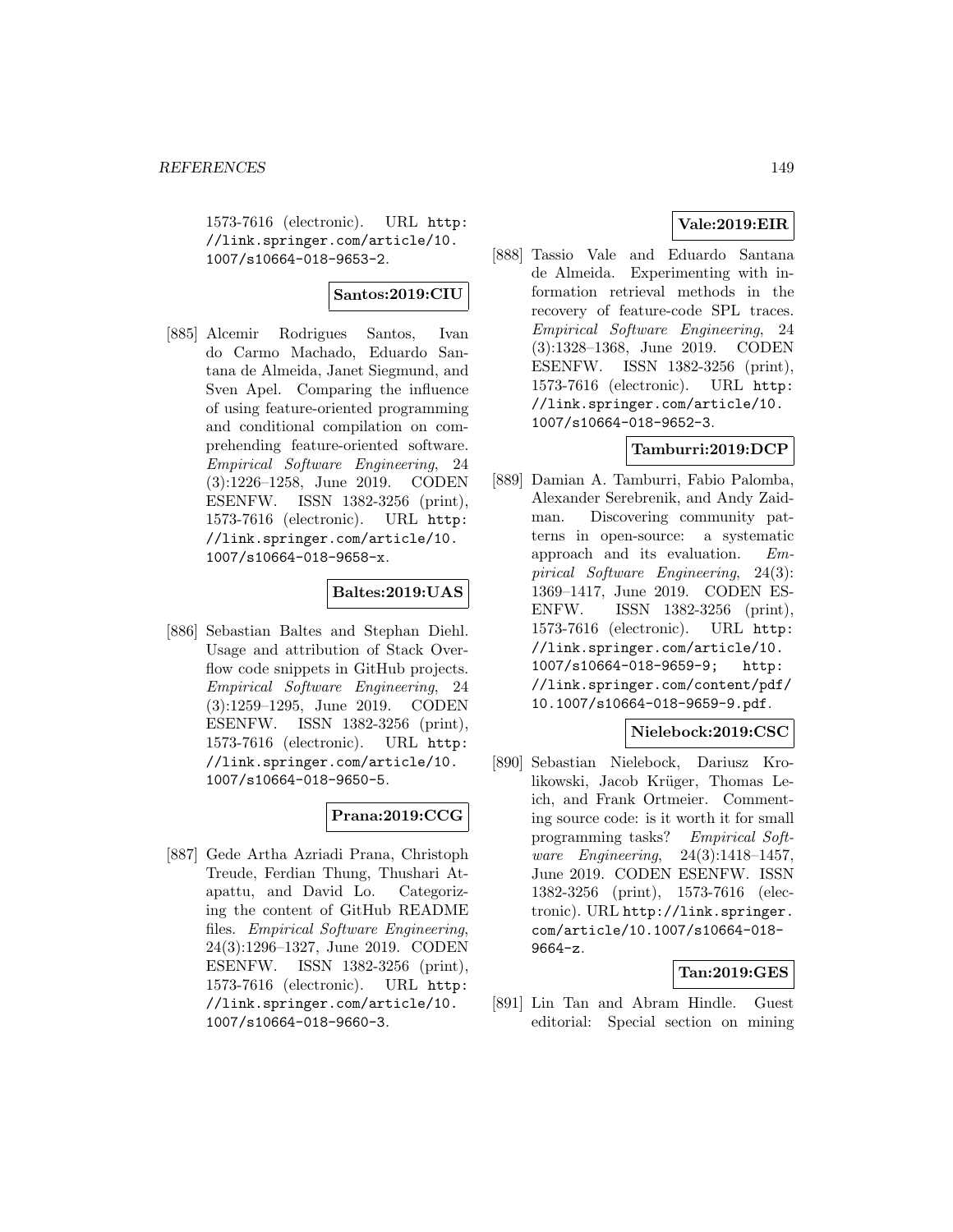software repositories. Empirical Software Engineering, 24(3):1458–1460, June 2019. CODEN ESENFW. ISSN 1382-3256 (print), 1573-7616 (electronic). URL http://link.springer. com/article/10.1007/s10664-019- 09724-7; http://link.springer. com/content/pdf/10.1007/s10664- 019-09724-7.pdf.

# **Spadini:2019:MOT**

[892] Davide Spadini, Maurício Aniche, Magiel Bruntink, and Alberto Bacchelli. Mock objects for testing Java systems. Empirical Software Engineering, 24(3):1461–1498, June 2019. CODEN ESENFW. ISSN 1382-3256 (print), 1573-7616 (electronic). URL http://link.springer. com/article/10.1007/s10664-018- 9663-0; http://link.springer. com/content/pdf/10.1007/s10664- 018-9663-0.pdf.

## **Pascarella:2019:CCC**

[893] Luca Pascarella, Magiel Bruntink, and Alberto Bacchelli. Classifying code comments in Java software systems. Empirical Software Engineering, 24 (3):1499–1537, June 2019. CODEN ESENFW. ISSN 1382-3256 (print), 1573-7616 (electronic). URL http: //link.springer.com/article/10. 1007/s10664-019-09694-w; http: //link.springer.com/content/pdf/ 10.1007/s10664-019-09694-w.pdf.

#### **Gharehyazie:2019:CPC**

[894] Mohammad Gharehyazie, Baishakhi Ray, Mehdi Keshani, Masoumeh Soleimani Zavosht, Abbas Heydarnoori, and Vladimir Filkov. Cross-project code clones in GitHub. Empirical Software

Engineering, 24(3):1538–1573, June 2019. CODEN ESENFW. ISSN 1382-3256 (print), 1573-7616 (electronic). URL http://link.springer. com/article/10.1007/s10664-018- 9648-z.

# **Mengerink:2019:EOR**

[895] Josh G. M. Mengerink, Jeroen Noten, and Alexander Serebrenik. Empowering OCL research: a large-scale corpus of open-source data from GitHub. Empirical Software Engineering, 24 (3):1574–1609, June 2019. CODEN ESENFW. ISSN 1382-3256 (print), 1573-7616 (electronic). URL http: //link.springer.com/article/10. 1007/s10664-018-9641-6; http: //link.springer.com/content/pdf/ 10.1007/s10664-018-9641-6.pdf.

### **Blincoe:2019:HLS**

[896] Kelly Blincoe, Ali Dehghan, Abdoul-Djawadou Salaou, Adam Neal, Johan Linaker, and Daniela Damian. Highlevel software requirements and iteration changes: a predictive model. Empirical Software Engineering, 24 (3):1610–1648, June 2019. CODEN ESENFW. ISSN 1382-3256 (print), 1573-7616 (electronic). URL http: //link.springer.com/article/10. 1007/s10664-018-9656-z.

### **Chowdhury:2019:GTS**

[897] Shaiful Chowdhury, Stephanie Borle, Stephen Romansky, and Abram Hindle. GreenScaler: training software energy models with automatic test generation. Empirical Software Engineering, 24(4):1649–1692, August 2019. CODEN ESENFW. ISSN 1382-3256 (print), 1573-7616 (electronic). URL http://link.springer.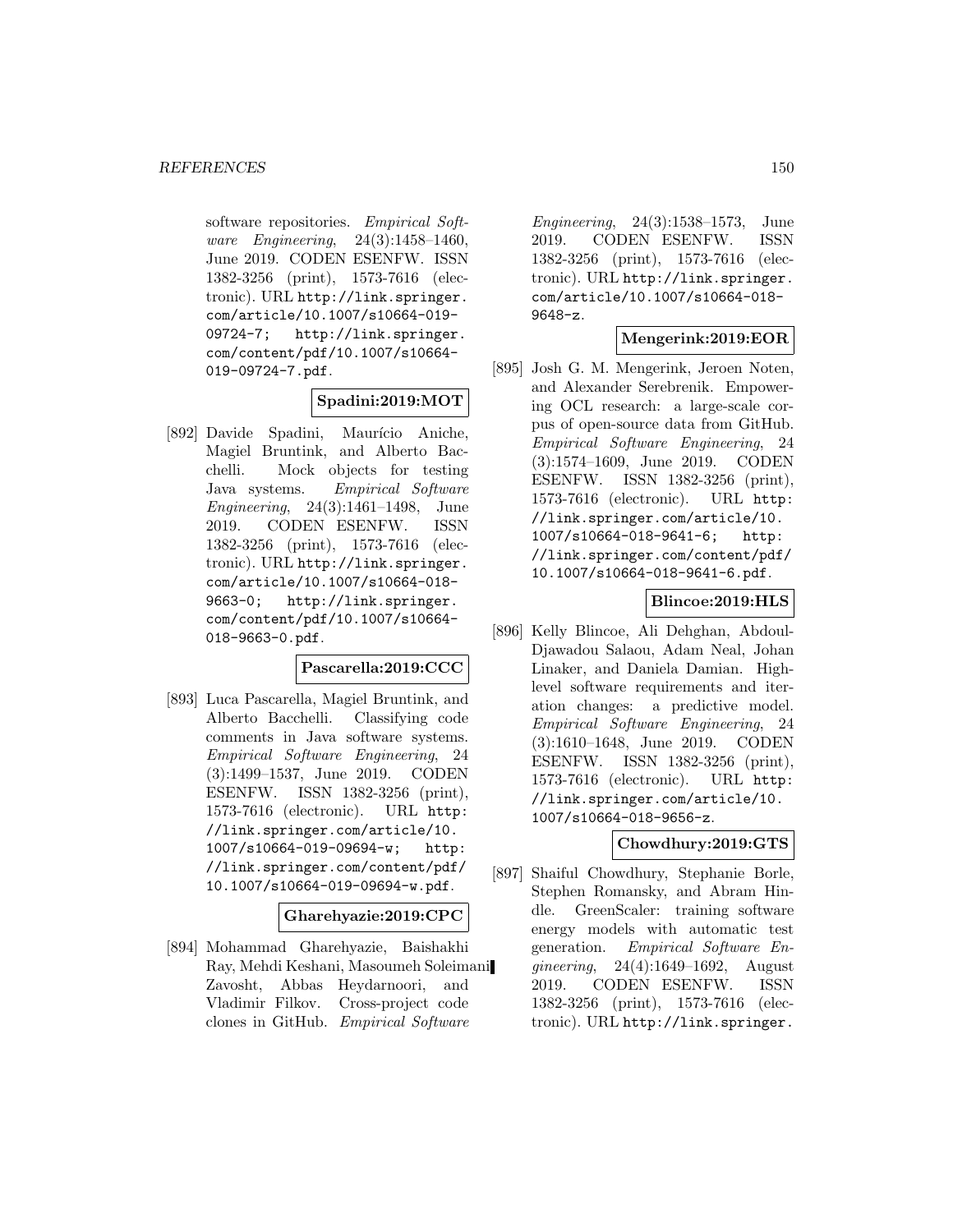com/article/10.1007/s10664-018- 9640-7.

**Medeiros:2019:IMC**

[898] Flávio Medeiros, Gabriel Lima, Guilherme Amaral, Sven Apel, Christian Kästner, Márcio Ribeiro, and Rohit Gheyi. An investigation of misunderstanding code patterns in C open-source software projects. Empirical Software Engineering, 24(4): 1693–1726, August 2019. CODEN ESENFW. ISSN 1382-3256 (print), 1573-7616 (electronic). URL http: //link.springer.com/article/10. 1007/s10664-018-9666-x.

# **Salman:2019:CET**

[899] Iflaah Salman, Burak Turhan, and Sira Vegas. A controlled experiment on time pressure and confirmation bias in functional software testing. Empirical Software Engineering, 24(4): 1727–1761, August 2019. CODEN ESENFW. ISSN 1382-3256 (print), 1573-7616 (electronic). URL http: //link.springer.com/article/10. 1007/s10664-018-9668-8; http: //link.springer.com/content/pdf/ 10.1007/s10664-018-9668-8.pdf.

# **Baum:2019:AWM**

[900] Tobias Baum, Kurt Schneider, and Alberto Bacchelli. Associating working memory capacity and code change ordering with code review performance. Empirical Software Engineering, 24(4): 1762–1798, August 2019. CODEN ESENFW. ISSN 1382-3256 (print), 1573-7616 (electronic). URL http: //link.springer.com/article/10. 1007/s10664-018-9676-8.

[901] Le An, Marco Castelluccio, and Foutse Khomh. An empirical study of DLL injection bugs in the Firefox ecosystem. Empirical Software Engineering, 24(4): 1799–1822, August 2019. CODEN ESENFW. ISSN 1382-3256 (print), 1573-7616 (electronic). URL http: //link.springer.com/article/10. 1007/s10664-018-9677-7.

#### **Casalnuovo:2019:SDB**

[902] Casey Casalnuovo, Kenji Sagae, and Prem Devanbu. Studying the difference between natural and programming language corpora. Empirical Software Engineering, 24(4):1823–1868, August 2019. CODEN ESENFW. ISSN 1382-3256 (print), 1573-7616 (electronic). URL http://link.springer. com/article/10.1007/s10664-018- 9669-7.

## **Rahman:2019:AQR**

[903] Mohammad M. Rahman, Chanchal K. Roy, and David Lo. Automatic query reformulation for code search using crowdsourced knowledge. Empirical Software Engineering, 24(4): 1869–1924, August 2019. CODEN ESENFW. ISSN 1382-3256 (print), 1573-7616 (electronic). URL http: //link.springer.com/article/10. 1007/s10664-018-9671-0.

### **Kondo:2019:IFR**

[904] Masanari Kondo, Cor-Paul Bezemer, Yasutaka Kamei, Ahmed E. Hassan, and Osamu Mizuno. The impact of feature reduction techniques on defect prediction models. Empirical Software Engineering, 24(4):1925–1963, August 2019. CODEN ESENFW. ISSN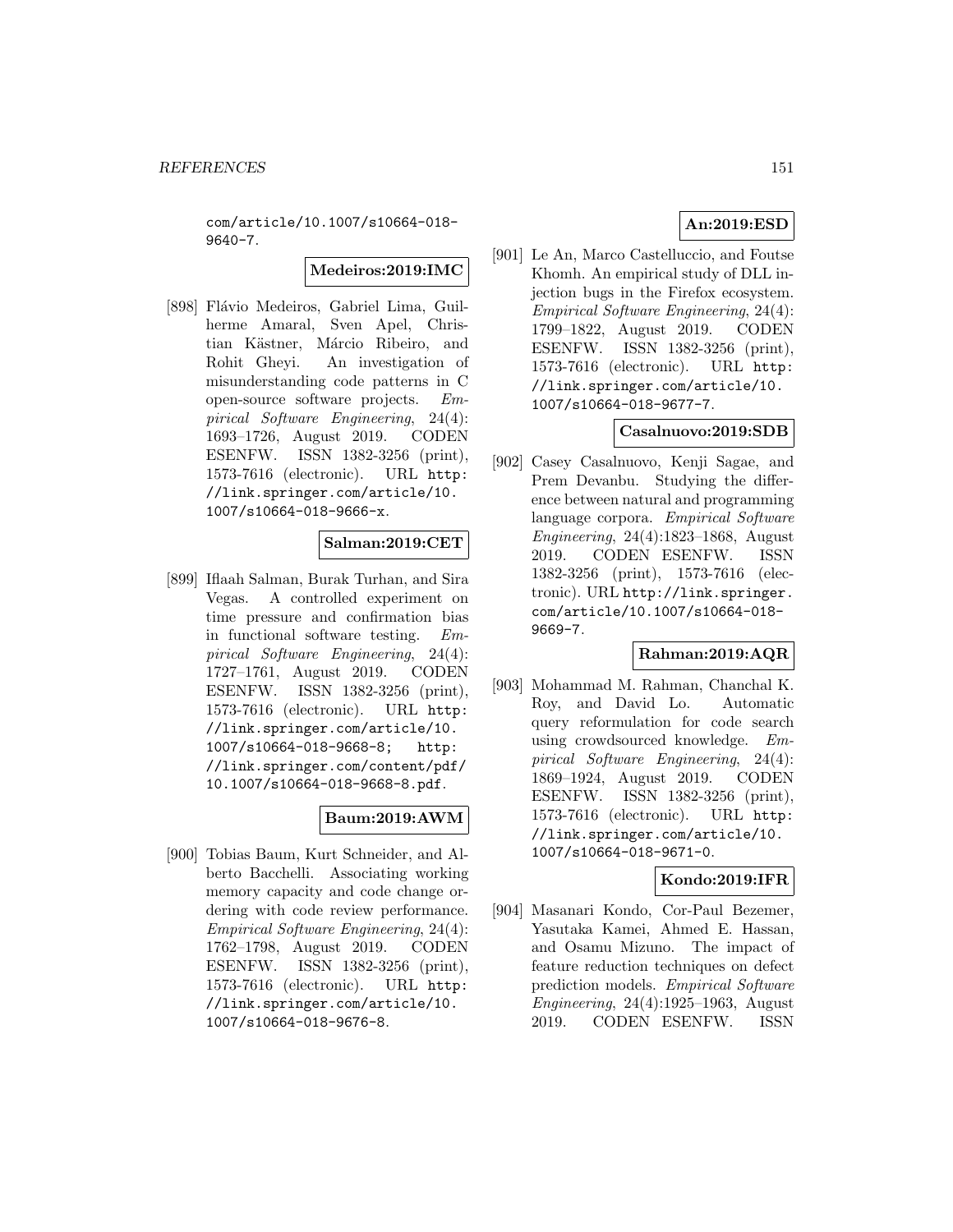1382-3256 (print), 1573-7616 (electronic). URL http://link.springer. com/article/10.1007/s10664-018- 9679-5.

### **Noei:2019:TPU**

[905] Ehsan Noei, Feng Zhang, Shaohua Wang, and Ying Zou. Towards prioritizing user-related issue reports of mobile applications. Empirical Software Engineering, 24(4):1964–1996, August 2019. CODEN ESENFW. ISSN 1382-3256 (print), 1573-7616 (electronic). URL http://link.springer. com/article/10.1007/s10664-019- 09684-y.

### **May:2019:GDP**

[906] Anna May, Johannes Wachs, and Anikó Hannák. Gender differences in participation and reward on Stack Overflow. Empirical Software Engineering, 24(4):1997–2019, August 2019. CODEN ESENFW. ISSN 1382-3256 (print), 1573-7616 (electronic). URL http://link.springer. com/article/10.1007/s10664-019- 09685-x; http://link.springer. com/content/pdf/10.1007/s10664- 019-09685-x.pdf.

### **binAli:2019:SIR**

[907] Nauman bin Ali, Emelie Engström, Masoumeh Taromirad, Mohammad Reza Mousavi, Nasir Mehmood Minhas, Daniel Helgesson, Sebastian Kunze, and Mahsa Varshosaz. On the search for industry-relevant regression testing research. Empirical Software Engineering, 24(4):2020–2055, August 2019. CODEN ESENFW. ISSN 1382-3256 (print), 1573-7616 (electronic). URL http://link.springer.

com/article/10.1007/s10664-018- 9670-1; http://link.springer. com/content/pdf/10.1007/s10664- 018-9670-1.pdf.

#### **Mazuera-Rozo:2019:ASV**

[908] Alejandro Mazuera-Rozo, Jairo Bautista-Mora, Mario Linares-Vásquez, Sandra Rueda, and Gabriele Bavota. The Android OS stack and its vulnerabilities: an empirical study. Empirical Software Engineering, 24(4): 2056–2101, August 2019. CODEN ESENFW. ISSN 1382-3256 (print), 1573-7616 (electronic). URL http: //link.springer.com/article/10. 1007/s10664-019-09689-7.

### **Ghaleb:2019:ESL**

[909] Taher Ahmed Ghaleb, Daniel Alencar da Costa, and Ying Zou. An empirical study of the long duration of continuous integration builds. Empirical Software Engineering, 24(4): 2102–2139, August 2019. CODEN ESENFW. ISSN 1382-3256 (print), 1573-7616 (electronic). URL http: //link.springer.com/article/10. 1007/s10664-019-09695-9.

### **Zhao:2019:IPR**

[910] Guoliang Zhao, Daniel Alencar da Costa, and Ying Zou. Improving the pull requests review process using learningto-rank algorithms. Empirical Software Engineering, 24(4):2140–2170, August 2019. CODEN ESENFW. ISSN 1382-3256 (print), 1573-7616 (electronic). URL http://link.springer. com/article/10.1007/s10664-019- 09696-8.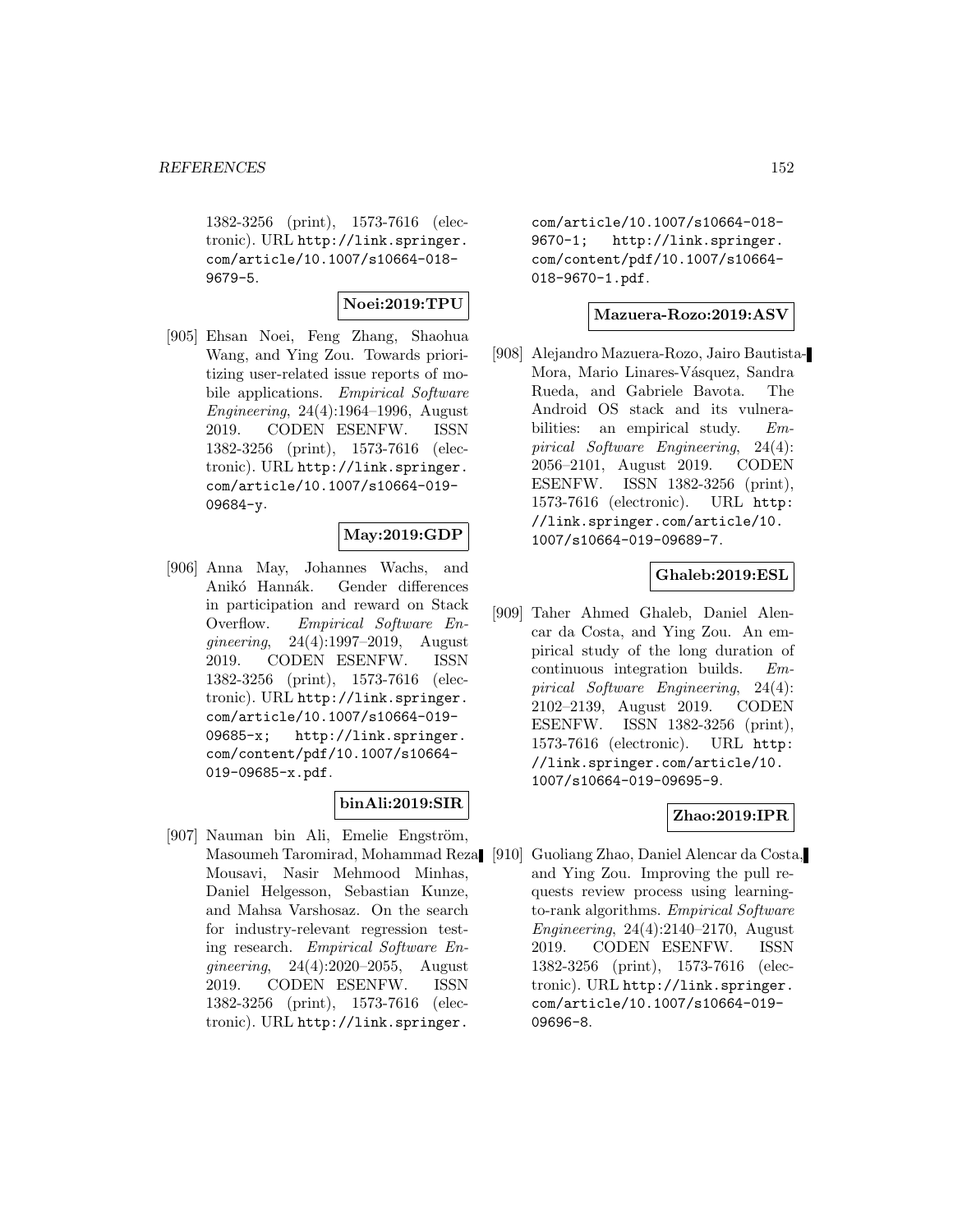# **Yan:2019:CIR**

[911] Meng Yan, Xin Xia, David Lo, Ahmed E. Hassan, and Shanping Li. Characterizing and identifying reverted commits. Empirical Software Engineering, 24(4):2171–2208, August 2019. CODEN ESENFW. ISSN 1382-3256 (print), 1573-7616 (electronic). URL http://link.springer. com/article/10.1007/s10664-019- 09688-8.

### **Cruz:2019:CEP**

[912] Luis Cruz and Rui Abreu. Catalog of energy patterns for mobile applications. Empirical Software Engineering, 24(4):2209–2235, August 2019. CODEN ESENFW. ISSN 1382-3256 (print), 1573-7616 (electronic). URL http://link.springer. com/article/10.1007/s10664-019- 09682-0.

### **Ragkhitwetsagul:2019:SSI**

[913] Chaiyong Ragkhitwetsagul and Jens Krinke. Siamese: scalable and incremental code clone search via multiple code representations. Empirical Software Engineering, 24(4):2236–2284, August 2019. CODEN ESENFW. ISSN 1382-3256 (print), 1573-7616 (electronic). URL http://link.springer. com/article/10.1007/s10664-019- 09697-7.

#### **Chen:2019:ESL**

[914] Boyuan Chen and Zhen Ming (Jack) Jiang. Extracting and studying the logging–code-issue-introducing changes in Java-based large-scale open source software systems. Empirical Software Engineering, 24(4):2285–2322, August 2019. CODEN ESENFW. ISSN

1382-3256 (print), 1573-7616 (electronic). URL http://link.springer. com/article/10.1007/s10664-019- 09690-0.

## **Li:2019:AOP**

[915] Yangguang Li and Zhen Ming (Jack) Jiang. Assessing and optimizing the performance impact of the just-in-time configuration parameters — a case study on PyPy. Empirical Software Engineering, 24(4):2323–2363, August 2019. CODEN ESENFW. ISSN 1382-3256 (print), 1573-7616 (electronic). URL http://link.springer. com/article/10.1007/s10664-019- 09691-z.

### **Bjarnason:2019:IRT**

[916] Elizabeth Bjarnason, Helen Sharp, and Björn Regnell. Improving requirements-test alignment by prescribing practices that mitigate communication gaps. Empirical Software Engineering, 24(4):2364–2409, August 2019. CODEN ESENFW. ISSN 1382-3256 (print), 1573-7616 (electronic). URL http://link.springer. com/article/10.1007/s10664-019- 09698-6; http://link.springer. com/content/pdf/10.1007/s10664- 019-09698-6.pdf.

### **Anonymous:2019:ENSa**

[917] Anonymous. Editor's note: Special section on software maintenance and evolution. Empirical Software Engineering, 24(5):2821–2822, October 2019. CODEN ESENFW. ISSN 1382-3256 (print), 1573-7616 (electronic). URL http://link.springer. com/article/10.1007/s10664-019- 09740-7.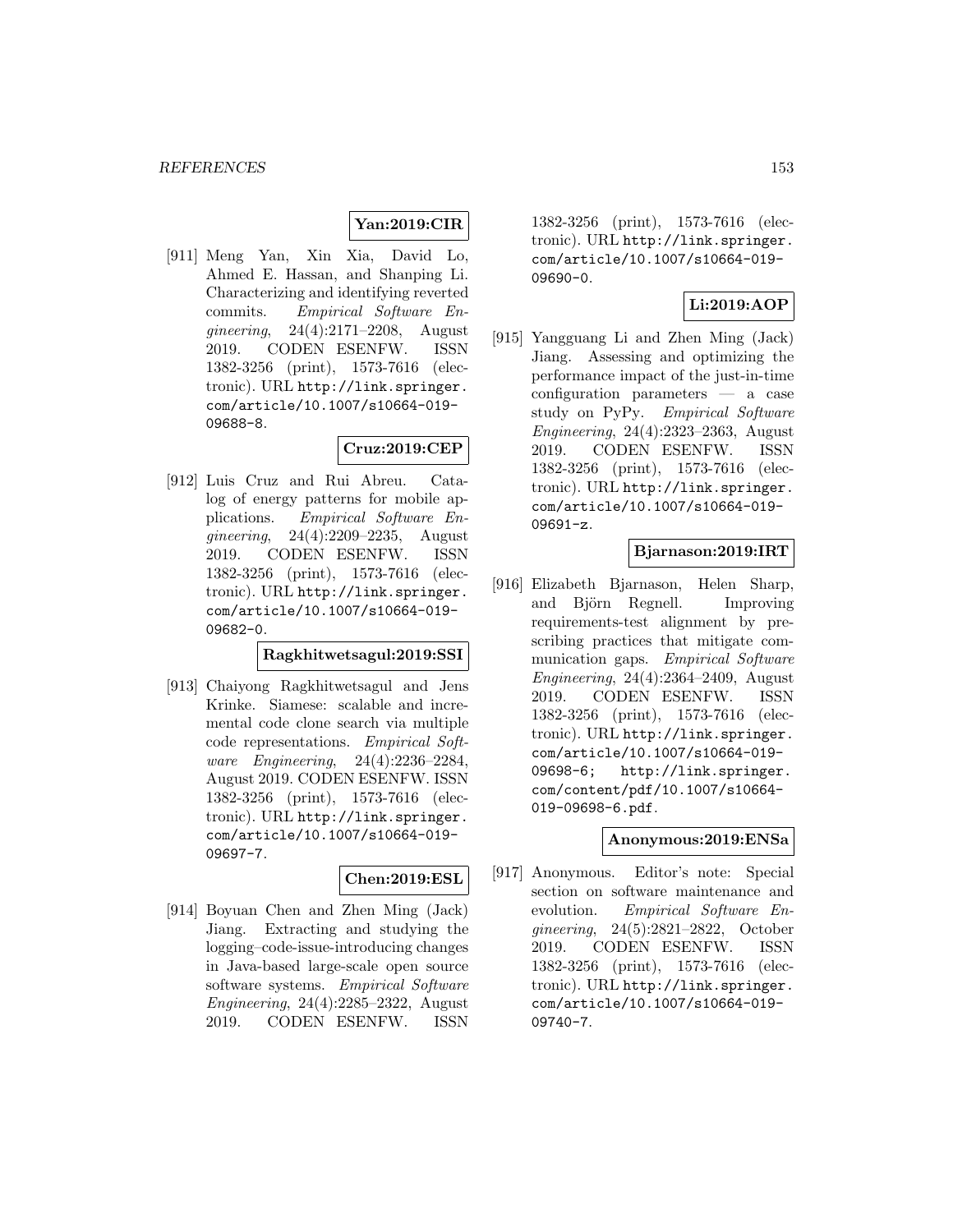# **Huang:2019:RSU**

[918] Qiao Huang, Xin Xia, and David Lo. Revisiting supervised and unsupervised models for effort-aware just-in-time defect prediction. Empirical Software Engineering, 24(5):2823–2862, October 2019. CODEN ESENFW. ISSN 1382-3256 (print), 1573-7616 (electronic). URL http://link.springer. com/article/10.1007/s10664-018- 9661-2.

### **Nelson:2019:LCM**

[919] Nicholas Nelson, Caius Brindescu, Shane McKee, Anita Sarma, and Danny Dig. The life-cycle of merge conflicts: processes, barriers, and strategies. Empirical Software Engineering, 24(5):2863–2906, October 2019. CODEN ESENFW. ISSN 1382-3256 (print), 1573-7616 (electronic). URL http://link.springer. com/article/10.1007/s10664-018- 9674-x.

#### **Palomba:2019:SFR**

[920] Fabio Palomba and Andy Zaidman. The smell of fear: on the relation between test smells and flaky tests. Empirical Software Engineering, 24(5): 2907–2946, October 2019. CODEN ESENFW. ISSN 1382-3256 (print), 1573-7616 (electronic). URL http: //link.springer.com/article/10. 1007/s10664-019-09683-z. See retraction notice [1026].

#### **Chaparro:2019:UBD**

[921] Oscar Chaparro, Juan Manuel Florez, and Andrian Marcus. Using bug descriptions to reformulate queries during text-retrieval-based bug localization. Empirical Software Engineering, 24(5):

2947–3007, October 2019. CODEN ESENFW. ISSN 1382-3256 (print), 1573-7616 (electronic). URL http: //link.springer.com/article/10. 1007/s10664-018-9672-z.

# **Castelluccio:2019:ESP**

[922] Marco Castelluccio, Le An, and Foutse Khomh. An empirical study of patch uplift in rapid release development pipelines. Empirical Software Engineering, 24(5):3008–3044, October 2019. CODEN ESENFW. ISSN 1382-3256 (print), 1573-7616 (electronic). URL http://link.springer. com/article/10.1007/s10664-018- 9665-y.

#### **Anonymous:2019:ENSb**

[923] Anonymous. Editor's note: Special section on source code analysis and manipulation. Empirical Software Engineering, 24(5):3045, October 2019. CODEN ESENFW. ISSN 1382-3256 (print), 1573-7616 (electronic). URL http: //link.springer.com/article/10. 1007/s10664-019-09745-2; http: //link.springer.com/content/pdf/ 10.1007/s10664-019-09745-2.pdf.

### **Gadient:2019:SCS**

[924] Pascal Gadient, Mohammad Ghafari, Patrick Frischknecht, and Oscar Nierstrasz. Security code smells in Android ICC. Empirical Software Engineering, 24(5):3046–3076, October 2019. CODEN ESENFW. ISSN 1382-3256 (print), 1573-7616 (electronic). URL http://link.springer. com/article/10.1007/s10664-018- 9673-y.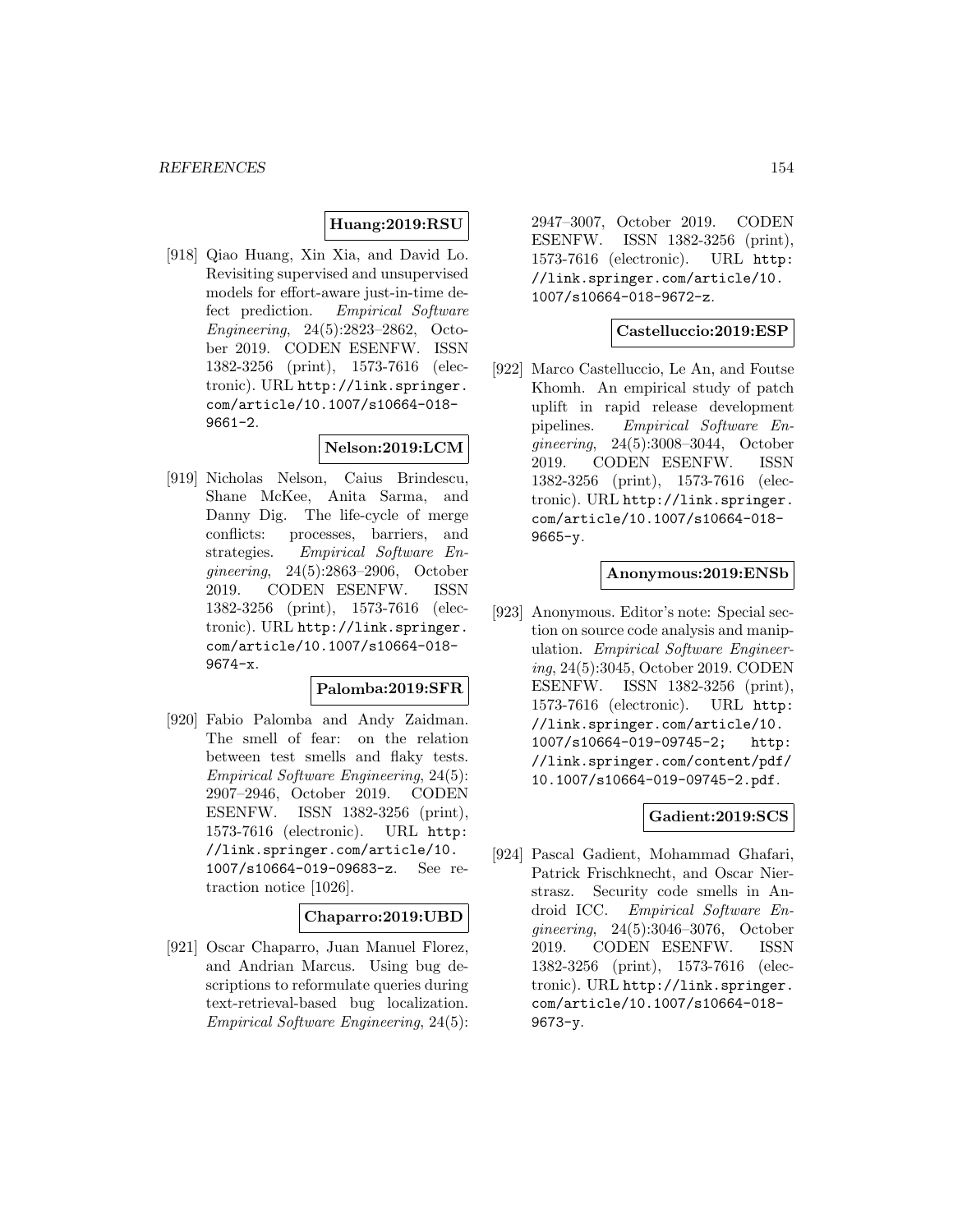### **Binkley:2019:CTL**

[925] David Binkley, Nicolas Gold, Syed Islam, Jens Krinke, and Shin Yoo. A comparison of tree- and lineoriented observational slicing. Empirical Software Engineering, 24(5): 3077–3113, October 2019. CODEN ESENFW. ISSN 1382-3256 (print), 1573-7616 (electronic). URL http: //link.springer.com/article/10. 1007/s10664-018-9675-9.

# **Liva:2019:SDE**

[926] Giovanni Liva, Muhammad Taimoor Khan, and Martin Pinzger. Semanticsdriven extraction of timed automata from Java programs. Empirical Software Engineering, 24(5):3114– 3150, October 2019. CODEN ES-ENFW. ISSN 1382-3256 (print), 1573-7616 (electronic). URL http: //link.springer.com/article/10. 1007/s10664-019-09699-5; http: //link.springer.com/content/pdf/ 10.1007/s10664-019-09699-5.pdf.

### **Bowes:2019:GES**

[927] David Bowes, Emad Shihab, and Burak Turhan. Guest editorial: special section on predictive models and data analytics in software engineering. Empirical Software Engineering, 24(5): 3151–3152, October 2019. CODEN ESENFW. ISSN 1382-3256 (print), 1573-7616 (electronic). URL http: //link.springer.com/article/10. 1007/s10664-019-09746-1.

## **Minku:2019:NOS**

[928] Leandro L. Minku. A novel online supervised hyperparameter tuning procedure applied to cross-company software effort estimation. Empirical Software

Engineering, 24(5):3153–3204, October 2019. CODEN ESENFW. ISSN 1382-3256 (print), 1573-7616 (electronic). URL http://link.springer. com/article/10.1007/s10664-019- 09686-w; http://link.springer. com/content/pdf/10.1007/s10664- 019-09686-w.pdf.

# **Coppola:2019:SGT**

[929] Riccardo Coppola, Maurizio Morisio, Marco Torchiano, and Luca Ardito. Scripted GUI testing of Android opensource apps: evolution of test code and fragility causes. Empirical Software Engineering, 24(5):3205–3248, October 2019. CODEN ESENFW. ISSN 1382-3256 (print), 1573-7616 (electronic). URL http://link.springer. com/article/10.1007/s10664-019- 09722-9.

#### **Panichella:2019:GES**

[930] Sebastiano Panichella, Fabio Palomba, David Lo, and Meiyappan Nagappan. Guest editorial: Special issue on software engineering for mobile applications. Empirical Software Engineering, 24(6):3249–3254, December 2019. CODEN ESENFW. ISSN 1382-3256 (print), 1573-7616 (electronic). URL http://link.springer. com/article/10.1007/s10664-019- 09776-9; http://link.springer. com/content/pdf/10.1007/s10664- 019-09776-9.pdf.

### **Farias:2019:DSC**

[931] Roselane Silva Farias, Renata Maria de Souza, John D. McGregor, and Eduardo Santana de Almeida. Designing smart city mobile applications. Empirical Software Engineering, 24(6):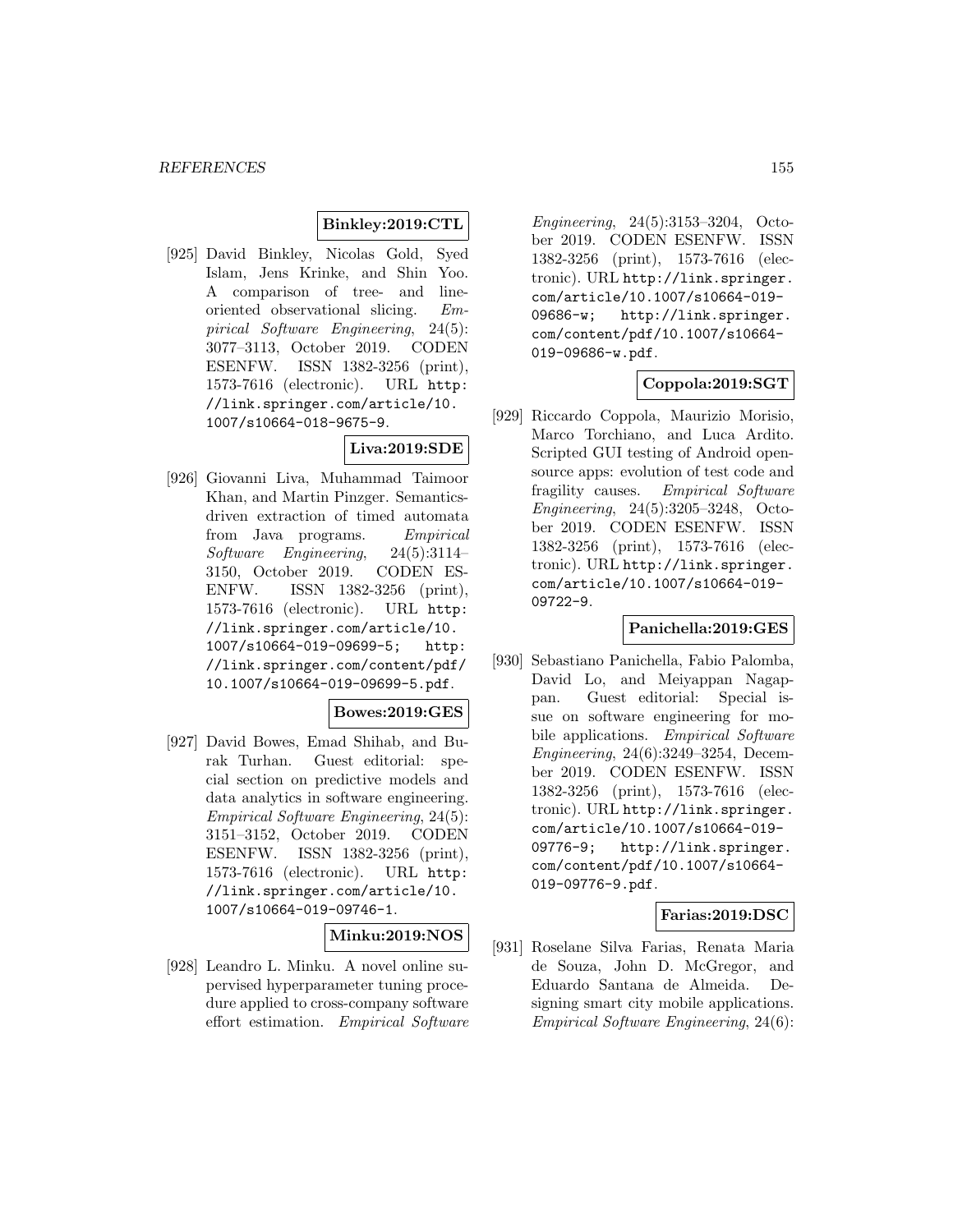3255–3289, December 2019. CODEN ESENFW. ISSN 1382-3256 (print), 1573-7616 (electronic). URL http: //link.springer.com/article/10. 1007/s10664-019-09723-8.

### **Al-Subaihin:2019:ECT**

[932] Afnan Al-Subaihin, Federica Sarro, Sue Black, and Licia Capra. Empirical comparison of text-based mobile apps similarity measurement techniques. Empirical Software Engineering, 24(6): 3290–3315, December 2019. CODEN ESENFW. ISSN 1382-3256 (print), 1573-7616 (electronic). URL http: //link.springer.com/article/10. 1007/s10664-019-09726-5; http: //link.springer.com/content/pdf/ 10.1007/s10664-019-09726-5.pdf.

### **Martens:2019:TUD**

[933] Daniel Martens and Walid Maalej. Towards understanding and detecting fake reviews in app stores. Empirical Software Engineering, 24(6): 3316–3355, December 2019. CODEN ESENFW. ISSN 1382-3256 (print), 1573-7616 (electronic). URL http: //link.springer.com/article/10. 1007/s10664-019-09706-9; http: //link.springer.com/content/pdf/ 10.1007/s10664-019-09706-9.pdf.

# **Mateus:2019:ESQ**

[934] Bruno Góis Mateus and Matias Martinez. An empirical study on quality of Android applications written in Kotlin language. Empirical Software Engineering, 24(6):3356–3393, December 2019. CODEN ESENFW. ISSN 1382-3256 (print), 1573-7616 (electronic). URL http://link.springer.

com/article/10.1007/s10664-019- 09727-4.

# **Zeng:2019:SCL**

[935] Yi Zeng, Jinfu Chen, Weiyi Shang, and Tse-Hsun (Peter) Chen. Studying the characteristics of logging practices in mobile apps: a case study on F-Droid. Empirical Software Engineering, 24(6): 3394–3434, December 2019. CODEN ESENFW. ISSN 1382-3256 (print), 1573-7616 (electronic). URL http: //link.springer.com/article/10. 1007/s10664-019-09687-9.

# **Liu:2019:DCD**

[936] Yepang Liu, Jue Wang, Lili Wei, Chang Xu, Shing-Chi Cheung, Tianyong Wu, Jun Yan, and Jian Zhang. DroidLeaks: a comprehensive database of resource leaks in Android apps. Empirical Software Engineering, 24(6): 3435–3483, December 2019. CODEN ESENFW. ISSN 1382-3256 (print), 1573-7616 (electronic). URL http: //link.springer.com/article/10. 1007/s10664-019-09715-8.

### **Afjehei:2019:ICD**

[937] Sara Seif Afjehei, Tse-Hsun (Peter) Chen, and Nikolaos Tsantalis. iPerfDetector: Characterizing and detecting performance anti-patterns in iOS applications. Empirical Software Engineering, 24(6):3484–3513, December 2019. CODEN ESENFW. ISSN 1382-3256 (print), 1573-7616 (electronic). URL http://link.springer. com/article/10.1007/s10664-019- 09703-y.

# **Wang:2019:DSM**

[938] Xu Wang, Chunyang Chen, and Zhenchang Xing. Domain-specific machine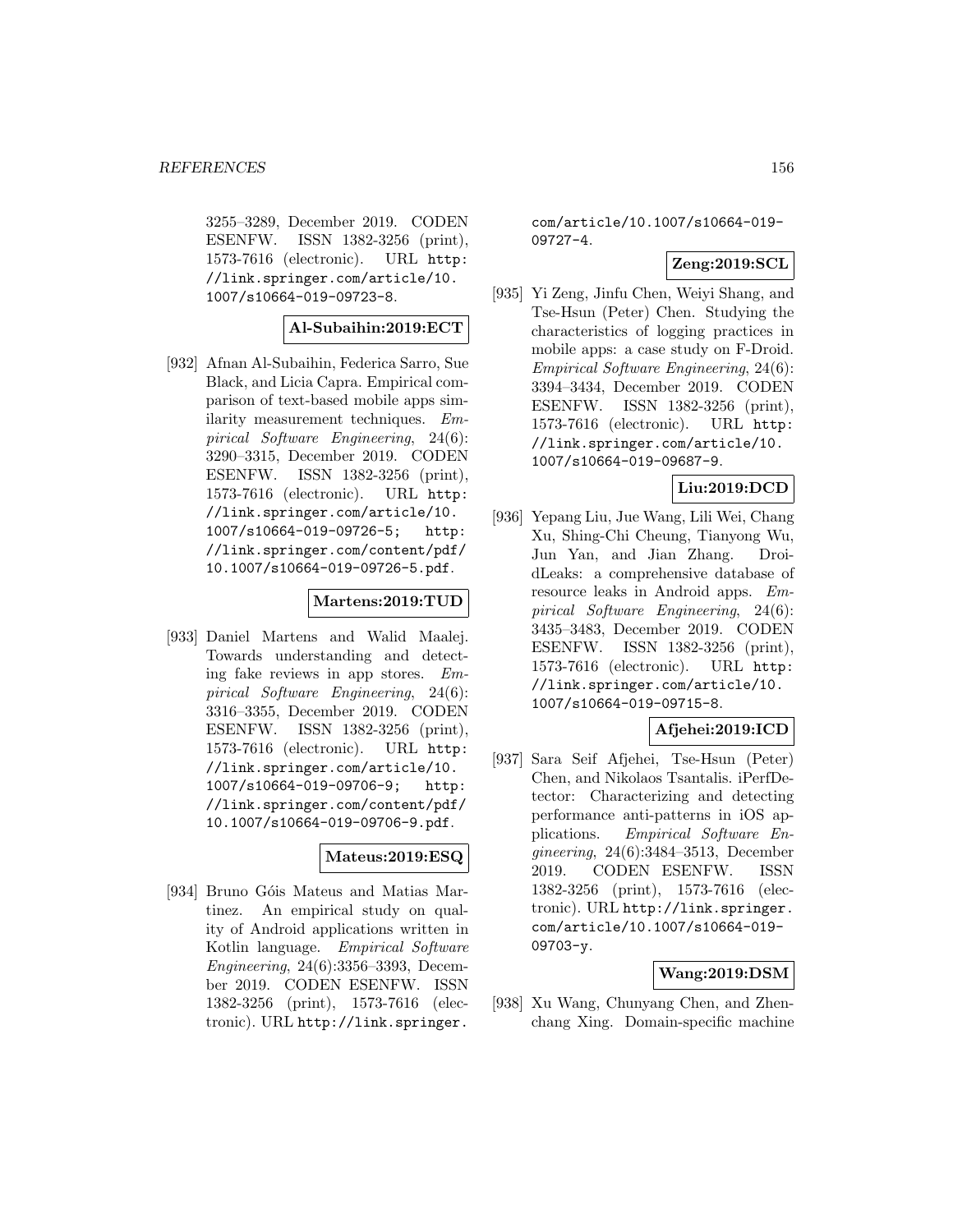translation with recurrent neural network for software localization. Empirical Software Engineering, 24(6): 3514–3545, December 2019. CODEN ESENFW. ISSN 1382-3256 (print), 1573-7616 (electronic). URL http: //link.springer.com/article/10. 1007/s10664-019-09702-z.

### **Carvalho:2019:ECC**

[939] Suelen Goularte Carvalho, Maurício Aniche, Júlio Veríssimo, Rafael S. Durelli, and Marco Aurélio Gerosa. An empirical catalog of code smells for the presentation layer of Android apps. Empirical Software Engineering, 24(6): 3546–3586, December 2019. CODEN ESENFW. ISSN 1382-3256 (print), 1573-7616 (electronic). URL http: //link.springer.com/article/10. 1007/s10664-019-09768-9; http: //link.springer.com/content/pdf/ 10.1007/s10664-019-09768-9.pdf.

# **Khanmohammadi:2019:ESA**

[940] Kobra Khanmohammadi, Neda Ebrahimi, Abdelwahab Hamou-Lhadj, and Raphaël Khoury. Empirical study of Android repackaged applications. Empirical Software Engineering, 24(6): 3587–3629, December 2019. CODEN ESENFW. ISSN 1382-3256 (print), 1573-7616 (electronic). URL http: //link.springer.com/article/10. 1007/s10664-019-09760-3.

### **Cotroneo:2019:EFA**

[941] Domenico Cotroneo, Antonio Ken Iannillo, and Roberto Natella. Evolutionary fuzzing of Android OS vendor system services. Empirical Software Engineering, 24(6):3630–3658, December 2019. CODEN ESENFW. ISSN

1382-3256 (print), 1573-7616 (electronic). URL http://link.springer. com/article/10.1007/s10664-019- 09725-6.

### **Jha:2019:MNF**

[942] Nishant Jha and Anas Mahmoud. Mining non-functional requirements from App store reviews. Empirical Software Engineering, 24(6):3659–3695, December 2019. CODEN ESENFW. ISSN 1382-3256 (print), 1573-7616 (electronic). URL http://link.springer. com/article/10.1007/s10664-019- 09716-7.

# **Jan:2019:SBM**

[943] Sadeeq Jan, Annibale Panichella, Andrea Arcuri, and Lionel Briand. Searchbased multi-vulnerability testing of XML injections in web applications. Empirical Software Engineering, 24(6): 3696–3729, December 2019. CODEN ESENFW. ISSN 1382-3256 (print), 1573-7616 (electronic). URL http: //link.springer.com/article/10. 1007/s10664-019-09707-8; http: //link.springer.com/content/pdf/ 10.1007/s10664-019-09707-8.pdf. See correction [944].

## **Jan:2019:CSB**

[944] Sadeeq Jan, Annibale Panichella, Andrea Arcuri, and Lionel Briand. Correction to: Search-based multivulnerability testing of XML injections in web applications. Empirical Software Engineering, 24(6):3730, December 2019. CODEN ESENFW. ISSN 1382-3256 (print), 1573-7616 (electronic). URL http://link.springer. com/article/10.1007/s10664-019- 09732-7; http://link.springer.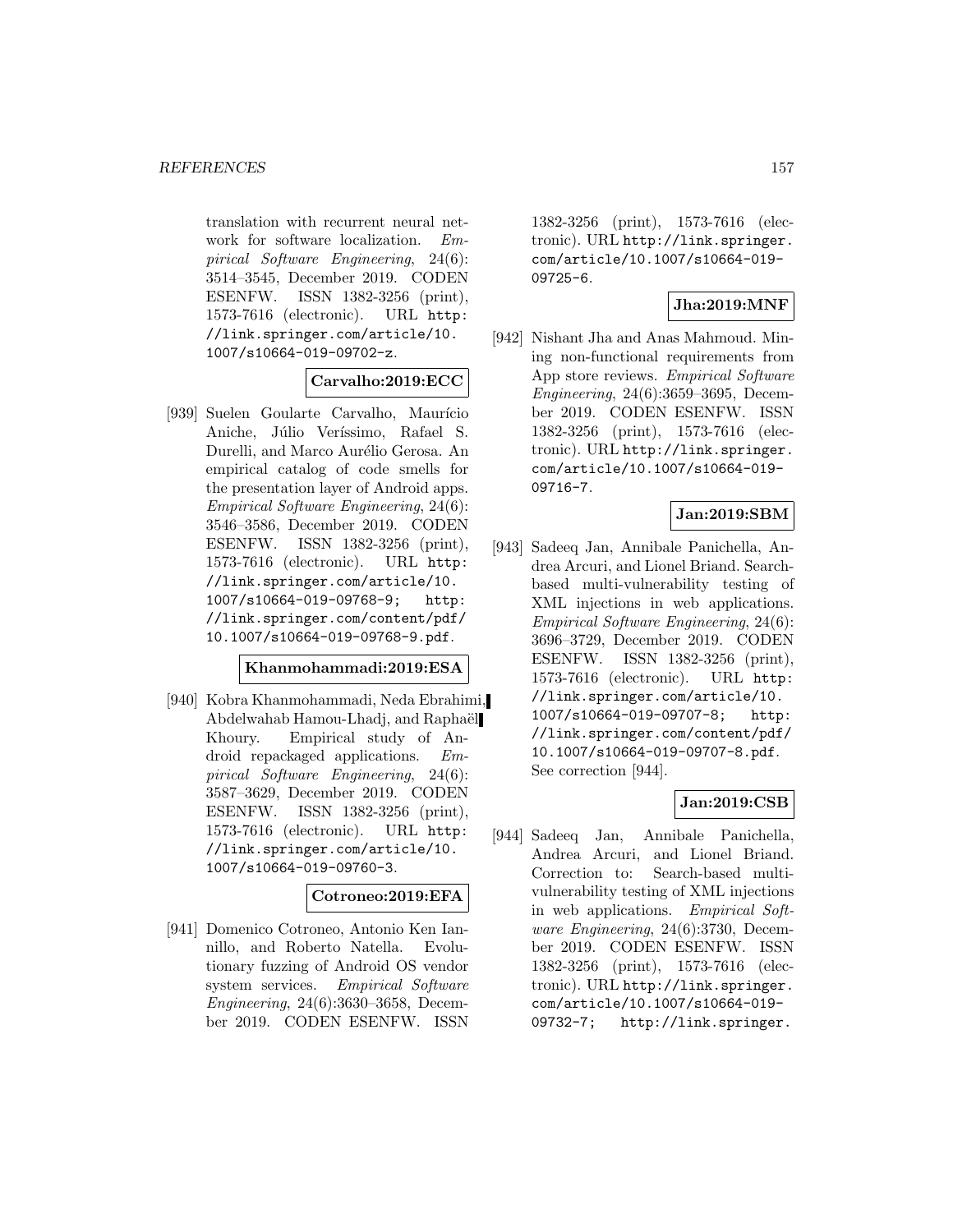com/content/pdf/10.1007/s10664- 019-09732-7.pdf. See [943].

### **Foucault:2019:FGC**

[945] Matthieu Foucault, Xavier Blanc, Jean-Rémy Falleri, and Margaret-Anne Storey. Fostering good coding practices through individual feedback and gamification: an industrial case study. Empirical Software Engineering, 24(6): 3731–3754, December 2019. CODEN ESENFW. ISSN 1382-3256 (print), 1573-7616 (electronic). URL http: //link.springer.com/article/10. 1007/s10664-019-09719-4.

# **Nayebi:2019:EWM**

[946] Maleknaz Nayebi, Liam Dicke, Ron Ittyipe, Chris Carlson, and Guenther Ruhe. ESSMArT way to manage customer requests. Empirical Software Engineering, 24(6):3755–3789, December 2019. CODEN ESENFW. ISSN 1382-3256 (print), 1573-7616 (electronic). URL http://link.springer. com/article/10.1007/s10664-019- 09721-w.

#### **Mezouar:2019:EST**

[947] Mariam El Mezouar, Feng Zhang, and Ying Zou. An empirical study on the teams structures in social coding using GitHub projects. Empirical Software Engineering, 24(6):3790–3823, December 2019. CODEN ESENFW. ISSN 1382-3256 (print), 1573-7616 (electronic). URL http://link.springer. com/article/10.1007/s10664-019- 09700-1.

# **Sawant:2019:RRP**

[948] Anand Ashok Sawant, Romain Robbes, and Alberto Bacchelli. To react, or not to react: Patterns of reaction to API deprecation. Empirical Software Engineering, 24(6):3824–3870, December 2019. CODEN ESENFW. ISSN 1382-3256 (print), 1573-7616 (electronic). URL http://link.springer. com/article/10.1007/s10664-019- 09713-w; http://link.springer. com/content/pdf/10.1007/s10664- 019-09713-w.pdf.

# **Zou:2019:HDC**

[949] Weiqin Zou, Jifeng Xuan, Xiaoyuan Xie, Zhenyu Chen, and Baowen Xu. How does code style inconsistency affect pull request integration? An exploratory study on 117 GitHub projects. Empirical Software Engineering, 24(6):3871–3903, December 2019. CODEN ESENFW. ISSN 1382-3256 (print), 1573-7616 (electronic). URL http://link.springer. com/article/10.1007/s10664-019- 09720-x.

### **Viticchie:2020:EAE**

[950] Alessio Viticchié, Leonardo Regano, Cataldo Basile, Marco Torchiano, Mariano Ceccato, and Paolo Tonella. Empirical assessment of the effort needed to attack programs protected with client/server code splitting. Empirical Software Engineering, 25(1):1–48, January 2020. CODEN ESENFW. ISSN 1382-3256 (print), 1573-7616 (electronic). URL http://link.springer. com/article/10.1007/s10664-019- 09738-1.

### **Catolino:2020:ICP**

[951] Gemma Catolino, Fabio Palomba, Francesca Arcelli Fontana, Andrea De Lucia, Andy Zaidman, and Filomena Ferrucci. Improving change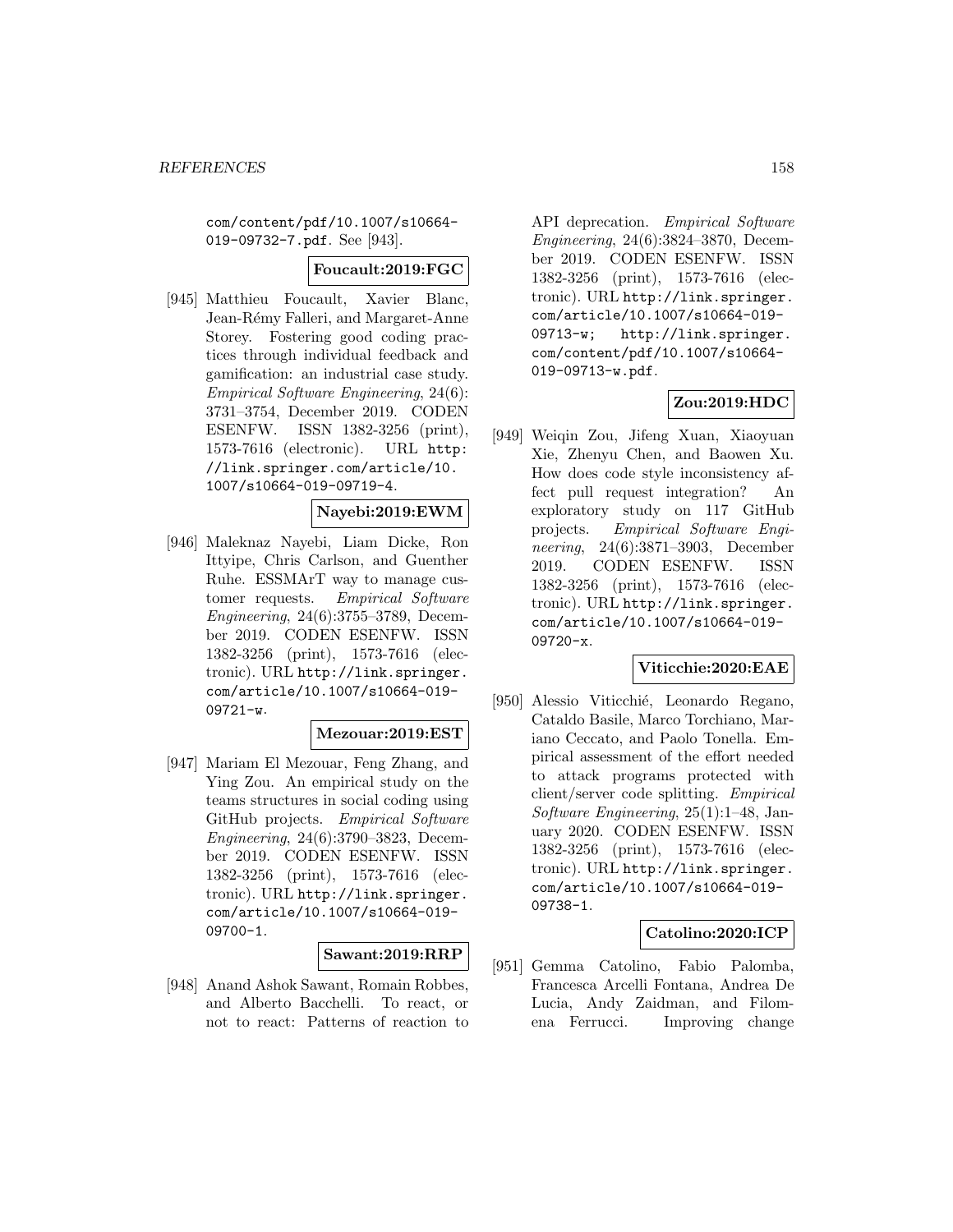prediction models with code smellrelated information. Empirical Software Engineering, 25(1):49–95, January 2020. CODEN ESENFW. ISSN 1382-3256 (print), 1573-7616 (electronic). URL http://link.springer. com/article/10.1007/s10664-019- 09739-0.

# **Soltani:2020:BBE**

[952] Mozhan Soltani, Pouria Derakhshanfar, Xavier Devroey, and Arie van Deursen. A benchmark-based evaluation of search-based crash reproduction. Empirical Software Engineering, 25(1):96–138, January 2020. CODEN ESENFW. ISSN 1382-3256 (print), 1573-7616 (electronic). URL http: //link.springer.com/article/10. 1007/s10664-019-09762-1; http: //link.springer.com/content/pdf/ 10.1007/s10664-019-09762-1.pdf.

# **Zhou:2020:BTQ**

[953] Jiayuan Zhou, Shaowei Wang, Cor-Paul Bezemer, and Ahmed E. Hassan. Bounties on technical Q&A sites: a case study of Stack Overflow bounties. Empirical Software Engineering, 25(1):139–177, January 2020. CODEN ESENFW. ISSN 1382-3256 (print), 1573-7616 (electronic). URL http: //link.springer.com/article/10. 1007/s10664-019-09744-3.

### **Ranganath:2020:FAA**

[954] Venkatesh-Prasad Ranganath and Joydeep Mitra. Are free Android app security analysis tools effective in detecting known vulnerabilities? Empirical Software Engineering, 25(1):178–219, January 2020. CODEN ESENFW. ISSN 1382-3256 (print), 1573-7616 (electronic). URL http://link.springer.

com/article/10.1007/s10664-019- 09749-y.

### **Ochodek:2020:RLC**

[955] Miroslaw Ochodek, Regina Hebig, Wilhelm Meding, Gert Frost, and Miroslaw Staron. Recognizing lines of code violating company-specific coding guidelines using machine learning. Empirical Software Engineering, 25(1): 220–265, January 2020. CODEN ESENFW. ISSN 1382-3256 (print), 1573-7616 (electronic). URL http: //link.springer.com/article/10. 1007/s10664-019-09769-8; http: //link.springer.com/content/pdf/ 10.1007/s10664-019-09769-8.pdf.

# **Razzaq:2020:EAB**

[956] Abdul Razzaq, Andrew Le Gear, Chris Exton, and Jim Buckley. An empirical assessment of baseline feature location techniques. Empirical Software Engineering, 25(1):266–321, January 2020. CODEN ESENFW. ISSN 1382-3256 (print), 1573-7616 (electronic). URL http://link.springer. com/article/10.1007/s10664-019- 09734-5.

# **Li:2020:WDG**

[957] Paul Luo Li, Amy J. Ko, and Andrew Begel. What distinguishes great software engineers? Empirical Software Engineering, 25(1):322–352, January 2020. CODEN ESENFW. ISSN 1382-3256 (print), 1573-7616 (electronic). URL http://link.springer. com/article/10.1007/s10664-019- 09773-y.

### **Kitchenham:2020:MAF**

[958] Barbara Kitchenham, Lech Madeyski, and Pearl Brereton. Meta-analysis for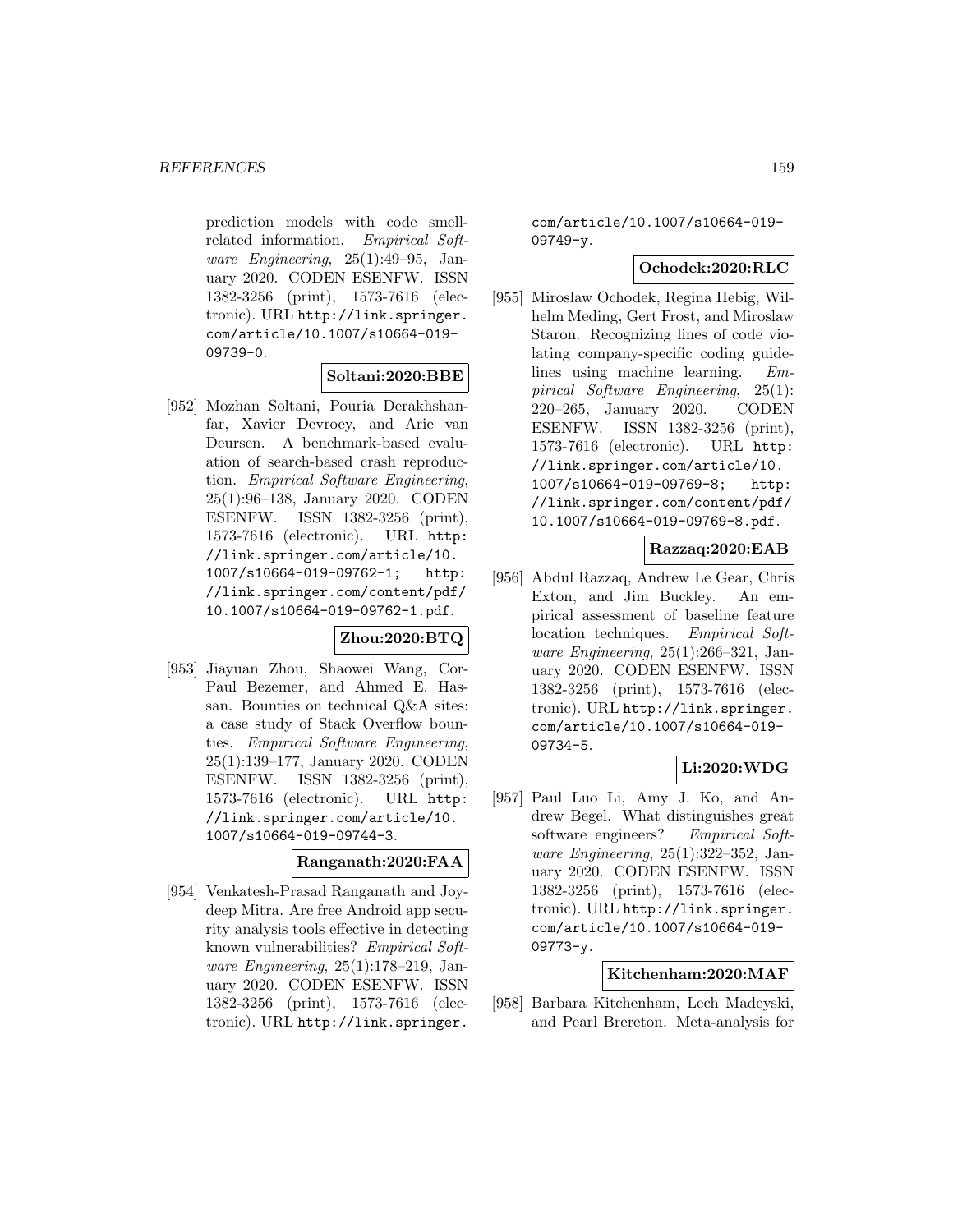families of experiments in software engineering: a systematic review and reproducibility and validity assessment. Empirical Software Engineering, 25 (1):353–401, January 2020. CODEN ESENFW. ISSN 1382-3256 (print), 1573-7616 (electronic). URL http: //link.springer.com/article/10. 1007/s10664-019-09747-0; http: //link.springer.com/content/pdf/ 10.1007/s10664-019-09747-0.pdf.

# **Vale:2020:RBG**

[959] Gustavo Vale, Angelika Schmid, Alcemir Rodrigues Santos, Eduardo Santana de Almeida, and Sven Apel. On the relation between Github communication activity and merge conflicts. Empirical Software Engineering, 25 (1):402–433, January 2020. CODEN ESENFW. ISSN 1382-3256 (print), 1573-7616 (electronic). URL http: //link.springer.com/article/10. 1007/s10664-019-09774-x.

# **Chekam:2020:SFR**

[960] Thierry Titcheu Chekam, Mike Papadakis, Tegawendé F. Bissyandé, Yves Le Traon, and Koushik Sen. Selecting fault revealing mutants. Empirical Software Engineering, 25(1): 434–487, January 2020. CODEN ESENFW. ISSN 1382-3256 (print), 1573-7616 (electronic). URL http: //link.springer.com/article/10. 1007/s10664-019-09778-7; http: //link.springer.com/content/pdf/ 10.1007/s10664-019-09778-7.pdf.

### **Yao:2020:LSU**

[961] Kundi Yao, Guilherme B. de Pádua, Weiyi Shang, Catalin Sporea, Andrei Toma, and Sarah Sajedi. Log4Perf: suggesting and updating logging locations for web-based systems' performance monitoring. Empirical Software Engineering, 25(1):488–531, January 2020. CODEN ESENFW. ISSN 1382-3256 (print), 1573-7616 (electronic). URL http://link.springer. com/article/10.1007/s10664-019- 09748-z.

# **Guo:2020:CCO**

[962] Hui Guo, Ozgür Kafalı, Anne-Liz Jeukeng, Laurie Williams, and Munindar P. Singh. Corba: crowdsourcing to obtain requirements from regulations and breaches. Empirical Software Engineering,  $25(1):532-561$ , January 2020. CODEN ESENFW. ISSN 1382-3256 (print), 1573-7616 (electronic). URL http://link.springer. com/article/10.1007/s10664-019- 09753-2.

### **Brindescu:2020:EIM**

[963] Caius Brindescu, Iftekhar Ahmed, Carlos Jensen, and Anita Sarma. An empirical investigation into merge conflicts and their effect on software quality. Empirical Software Engineering, 25 (1):562–590, January 2020. CODEN ESENFW. ISSN 1382-3256 (print), 1573-7616 (electronic). URL http: //link.springer.com/article/10. 1007/s10664-019-09735-4.

## **Xiang:2020:GDO**

[964] Yi Xiang, Xiaowei Yang, Yuren Zhou, Zibin Zheng, Miqing Li, and Han Huang. Going deeper with optimal software products selection using many-objective optimization and satisfiability solvers. Empirical Software Engineering, 25(1):591–626, January 2020. CODEN ESENFW. ISSN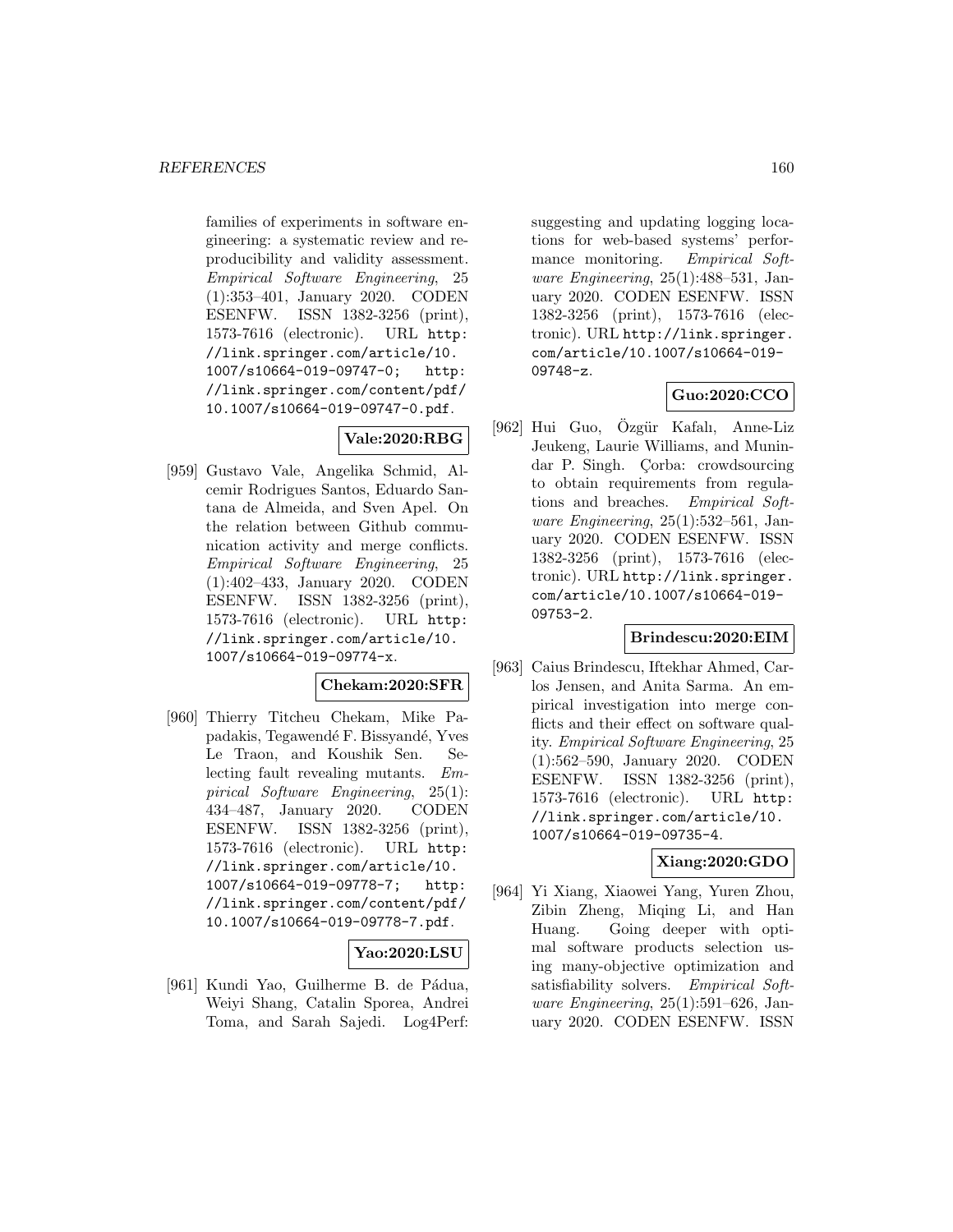1382-3256 (print), 1573-7616 (electronic). URL http://link.springer. com/article/10.1007/s10664-019- 09761-2.

# **Kruger:2020:SRR**

[965] Jacob Krüger, Christian Lausberger, Ivonne von Nostitz-Wallwitz, Gunter Saake, and Thomas Leich. Search. Review. Repeat? An empirical study of threats to replicating SLR searches. Empirical Software Engineering, 25 (1):627–677, January 2020. CODEN ESENFW. ISSN 1382-3256 (print), 1573-7616 (electronic). URL http: //link.springer.com/article/10. 1007/s10664-019-09763-0.

# **Ghanavati:2020:MRL**

[966] Mohammadreza Ghanavati, Diego Costa, Janos Seboek, David Lo, and Artur Andrzejak. Memory and resource leak defects and their repairs in Java projects. Empirical Software Engineering,  $25(1):678-718$ , January 2020. CODEN ESENFW. ISSN 1382-3256 (print), 1573-7616 (electronic). URL http://link.springer. com/article/10.1007/s10664-019- 09731-8.

### **Kim:2020:ECB**

[967] Jindae Kim, Jeongho Kim, Eunseok Lee, and Sunghun Kim. The effectiveness of context-based change application on automatic program repair. Empirical Software Engineering, 25(1):719–754, January 2020. CODEN ESENFW. ISSN 1382-3256 (print), 1573-7616 (electronic). URL http: //link.springer.com/article/10. 1007/s10664-019-09770-1.

# **Xu:2020:WRW**

[968] Bowen Xu, Le An, Ferdian Thung, Foutse Khomh, and David Lo. Why reinventing the wheels? An empirical study on library reuse and reimplementation. Empirical Software Engineering,  $25(1)$ :755–789, January 2020. CODEN ESENFW. ISSN 1382-3256 (print), 1573-7616 (electronic). URL http://link.springer. com/article/10.1007/s10664-019- 09771-0.

# **Nugroho:2020:HDD**

[969] Yusuf Sulistyo Nugroho, Hideaki Hata, and Kenichi Matsumoto. How different are different diff algorithms in Git? Empirical Software Engineering, 25(1):790–823, January 2020. CODEN ESENFW. ISSN 1382-3256 (print), 1573-7616 (electronic). URL http: //link.springer.com/article/10. 1007/s10664-019-09772-z; http: //link.springer.com/content/pdf/ 10.1007/s10664-019-09772-z.pdf.

### **Fearon:2020:RA**

[970] Melissa Fearon. 2019 reviewer acknowledgment. Empirical Software Engineering, 25(2):1031–1034, March 2020. CODEN ESENFW. ISSN 1382-3256 (print), 1573-7616 (electronic). URL http://link.springer. com/article/10.1007/s10664-020- 09813-y.

### **Heeager:2020:MAP**

[971] Lise Tordrup Heeager and Peter Axel Nielsen. Meshing agile and plan-driven development in safety-critical software: a case study. Empirical Software Engineering, 25(2):1035–1062, March 2020. CODEN ESENFW. ISSN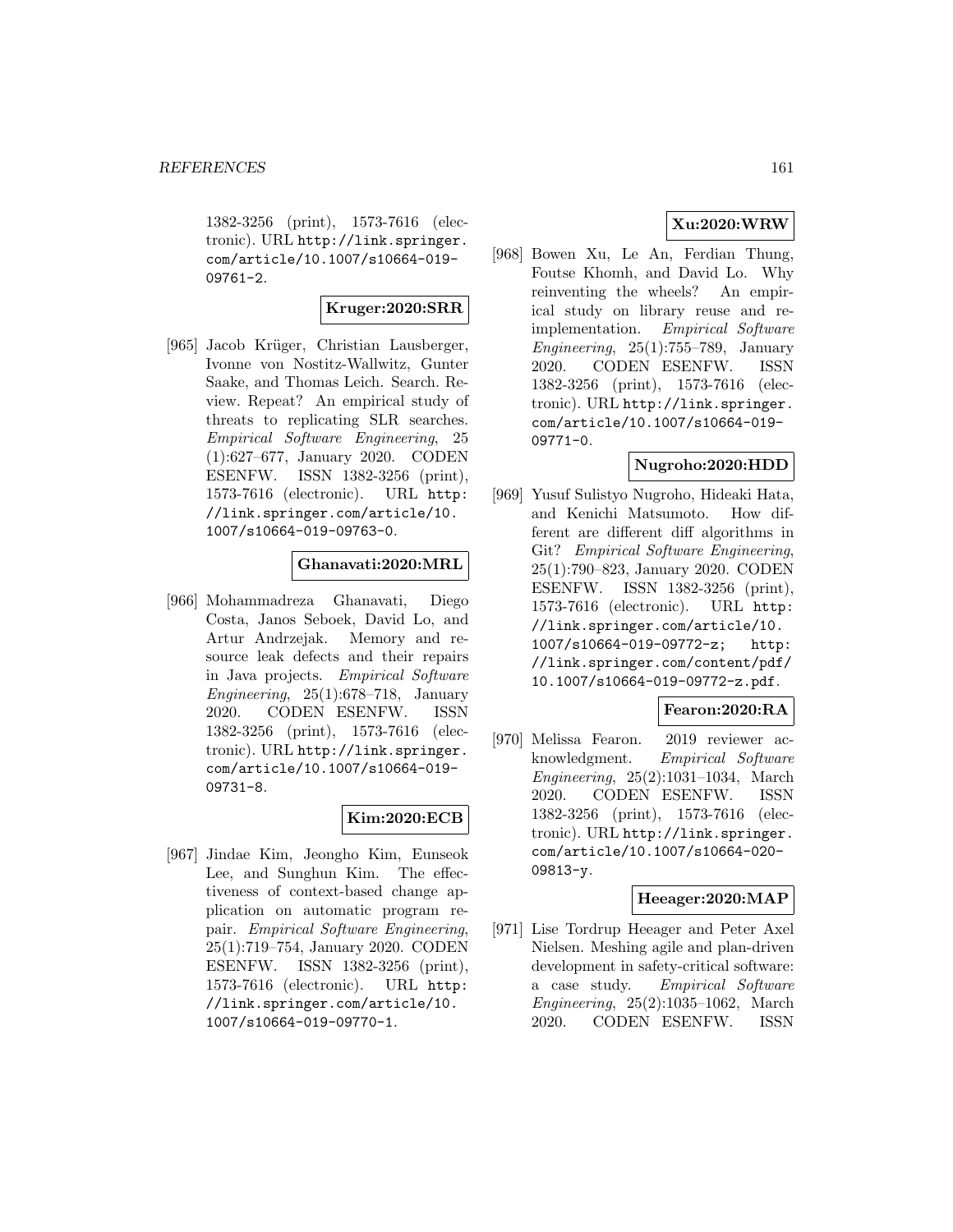1382-3256 (print), 1573-7616 (electronic). URL http://link.springer. com/article/10.1007/s10664-020- 09804-z.

### **Allodi:2020:MAS**

[972] Luca Allodi, Marco Cremonini, Fabio Massacci, and Woohyun Shim. Measuring the accuracy of software vulnerability assessments: experiments with students and professionals. Empirical Software Engineering, 25(2): 1063–1094, March 2020. CODEN ESENFW. ISSN 1382-3256 (print), 1573-7616 (electronic). URL http: //link.springer.com/article/10. 1007/s10664-019-09797-4; http: //link.springer.com/content/pdf/ 10.1007/s10664-019-09797-4.pdf.

### **Zampetti:2020:ECB**

[973] Fiorella Zampetti, Carmine Vassallo, Sebastiano Panichella, Gerardo Canfora, Harald Gall, and Massimiliano Di Penta. An empirical characterization of bad practices in continuous integration. Empirical Software Engineering, 25(2):1095–1135, March 2020. CODEN ESENFW. ISSN 1382-3256 (print), 1573-7616 (electronic). URL http: //link.springer.com/article/10. 1007/s10664-019-09785-8.

# **Amreen:2020:AAL**

[974] Sadika Amreen, Audris Mockus, Russell Zaretzki, Christopher Bogart, and Yuxia Zhang. ALFAA: Active Learning Fingerprint based Anti-Aliasing for correcting developer identity errors in version control systems. Empirical Software Engineering, 25(2): 1136–1167, March 2020. CODEN ESENFW. ISSN 1382-3256 (print),

1573-7616 (electronic). URL http: //link.springer.com/article/10. 1007/s10664-019-09786-7.

### **Abdalkareem:2020:IUT**

[975] Rabe Abdalkareem, Vinicius Oda, Suhaib Mujahid, and Emad Shihab. On the impact of using trivial packages: an empirical case study on npm and PyPI. Empirical Software Engineering, 25(2):1168–1204, March 2020. CODEN ESENFW. ISSN 1382-3256 (print), 1573-7616 (electronic). URL http: //link.springer.com/article/10. 1007/s10664-019-09792-9.

### **Amalio:2020:ESV**

[976] Nuno Amálio, Lionel Briand, and Pierre Kelsen. An experimental scrutiny of visual design modelling: VCL up against UML+OCL. Empirical Software Engineering, 25(2): 1205–1258, March 2020. CODEN ESENFW. ISSN 1382-3256 (print), 1573-7616 (electronic). URL http: //link.springer.com/article/10. 1007/s10664-019-09784-9; http: //link.springer.com/content/pdf/ 10.1007/s10664-019-09784-9.pdf.

### **Sayagh:2020:WSY**

[977] Mohammed Sayagh, Noureddine Kerzazi, Fabio Petrillo, Khalil Bennani, and Bram Adams. What should your runtime configuration framework do to help developers? Empirical Software Engineering, 25(2):1259–1293, March 2020. CODEN ESENFW. ISSN 1382-3256 (print), 1573-7616 (electronic). URL http://link.springer. com/article/10.1007/s10664-019- 09790-x.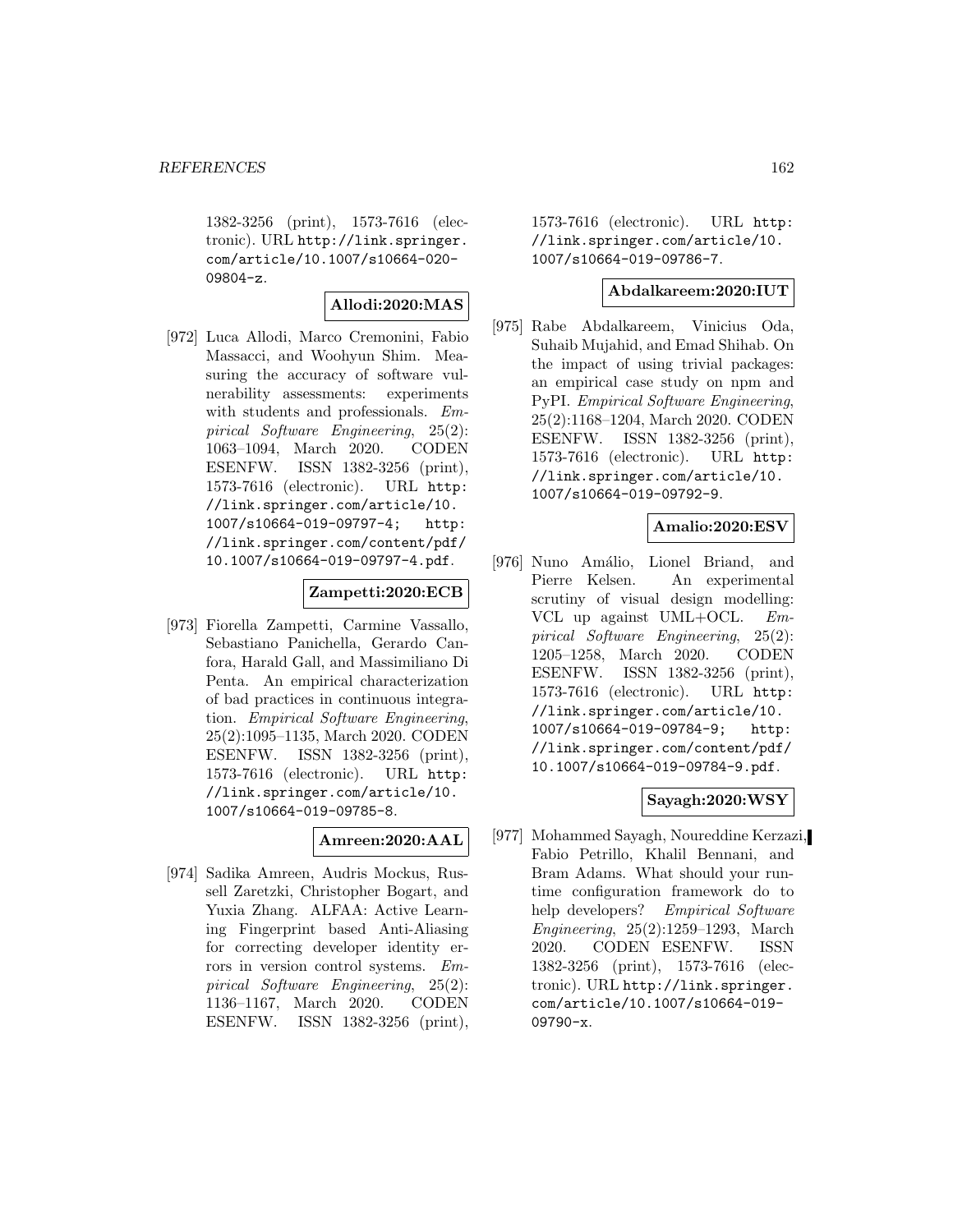### **Rodriguez-Perez:2020:HBB**

[978] Gema Rodríguez-Pérez, Gregorio Robles, Alexander Serebrenik, Andy Zaidman, Daniel M. Germán, and Jesus M. Gonzalez-Barahona. How bugs are born: a model to identify how bugs are introduced in software components. Empirical Software Engineering, 25 (2):1294–1340, March 2020. CODEN ESENFW. ISSN 1382-3256 (print), 1573-7616 (electronic). URL http: //link.springer.com/article/10. 1007/s10664-019-09781-y; http: //link.springer.com/content/pdf/ 10.1007/s10664-019-09781-y.pdf.

**Patil:2020:PSD**

[979] Sangameshwar Patil and B. Ravindran. Predicting software defect type using concept-based classification. Empirical Software Engineering, 25(2): 1341–1378, March 2020. CODEN ESENFW. ISSN 1382-3256 (print), 1573-7616 (electronic). URL http: //link.springer.com/article/10. 1007/s10664-019-09779-6.

#### **DiPenta:2020:GES**

[980] Massimiliano Di Penta and David C. Shepherd. Guest editorial: special section on software analysis, evolution, and reengineering. Empirical Software Engineering, 25(2):1379–1381, March 2020. CODEN ESENFW. ISSN 1382-3256 (print), 1573-7616 (electronic). URL http://link.springer. com/article/10.1007/s10664-020- 09812-z; http://link.springer. com/content/pdf/10.1007/s10664- 020-09812-z.pdf.

### **Chen:2020:SFC**

[981] Xin Chen, He Jiang, Xiaochen Li,

Liming Nie, Dongjin Yu, Tieke He, and Zhenyu Chen. A systemic framework for crowdsourced test report quality assessment. Empirical Software Engineering, 25(2):1382–1418, March 2020. CODEN ESENFW. ISSN 1382-3256 (print), 1573-7616 (electronic). URL http://link.springer. com/article/10.1007/s10664-019- 09793-8; http://link.springer. com/content/pdf/10.1007/s10664- 019-09793-8.pdf.

### **Vassallo:2020:HDE**

[982] Carmine Vassallo, Sebastiano Panichella, Fabio Palomba, Sebastian Proksch, Harald C. Gall, and Andy Zaidman. How developers engage with static analysis tools in different contexts. Empirical Software Engineering, 25 (2):1419–1457, March 2020. CODEN ESENFW. ISSN 1382-3256 (print), 1573-7616 (electronic). URL http: //link.springer.com/article/10. 1007/s10664-019-09750-5; http: //link.springer.com/content/pdf/ 10.1007/s10664-019-09750-5.pdf.

### **Brito:2020:YBM**

[983] Aline Brito, Marco Tulio Valente, Laerte Xavier, and Andre Hora. You broke my code: understanding the motivations for breaking changes in APIs. Empirical Software Engineering, 25(2):1458–1492, March 2020. CODEN ESENFW. ISSN 1382-3256 (print), 1573-7616 (electronic). URL http: //link.springer.com/article/10. 1007/s10664-019-09756-z; http: //link.springer.com/content/pdf/ 10.1007/s10664-019-09756-z.pdf.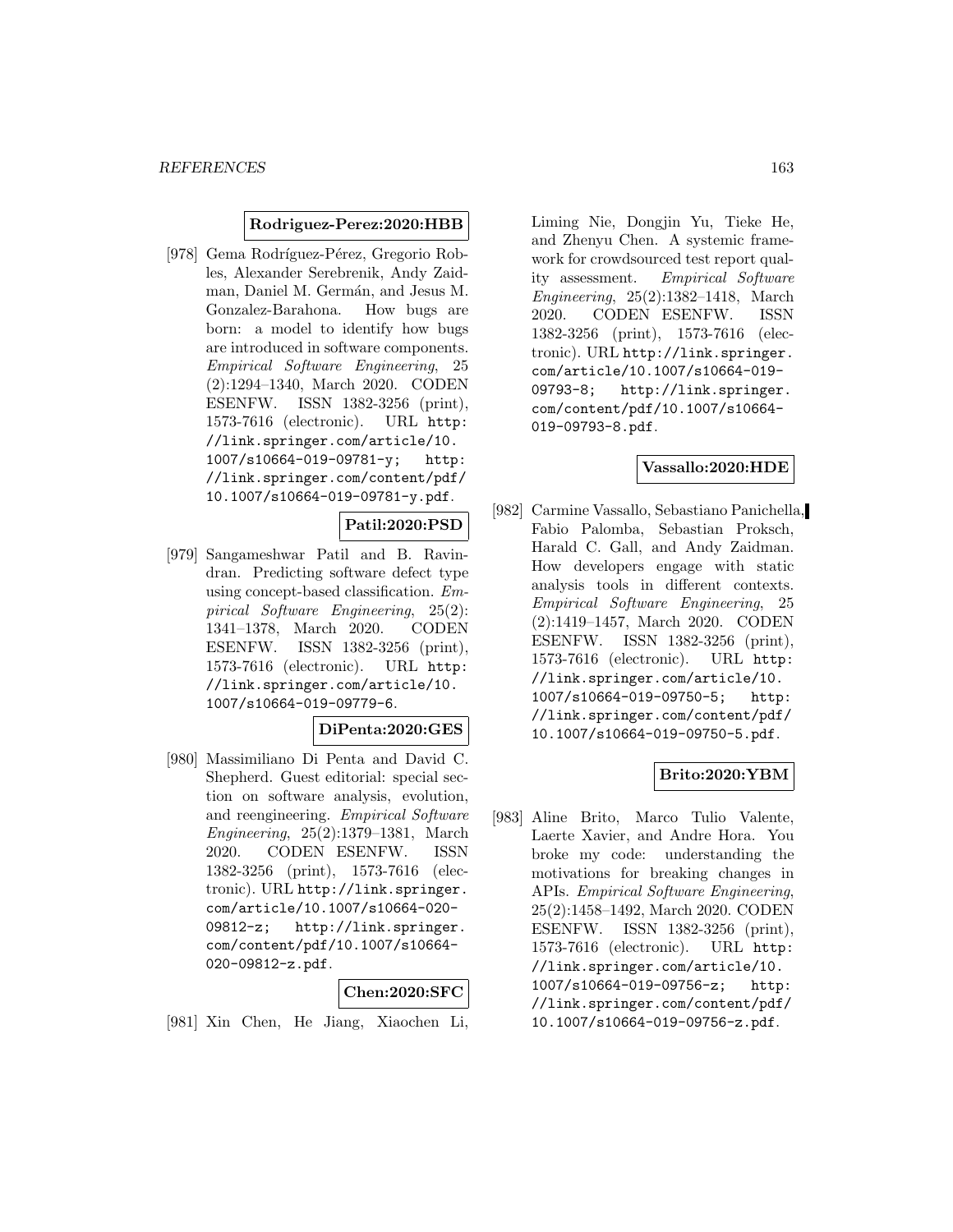#### **Ahasanuzzaman:2020:CST**

[984] Md Ahasanuzzaman, Muhammad Asaduzzaman, Chanchal K. Roy, and Kevin A. Schneider. CAPS: a supervised technique for classifying Stack Overflow posts concerning API issues. Empirical Software Engineering, 25 (2):1493–1532, March 2020. CODEN ESENFW. ISSN 1382-3256 (print), 1573-7616 (electronic). URL http: //link.springer.com/article/10. 1007/s10664-019-09743-4; http: //link.springer.com/content/pdf/ 10.1007/s10664-019-09743-4.pdf.

### **Tosun:2020:GES**

[985] Ayse Tosun, Shane McIntosh, Leandro Minku, and Burak Turhan. Guest editorial: Special issue on predictive models and data analytics in software engineering. Empirical Software Engineering, 25(2):1533–1535, March 2020. CODEN ESENFW. ISSN 1382-3256 (print), 1573-7616 (electronic). URL http://link.springer. com/article/10.1007/s10664-020- 09811-0; http://link.springer. com/content/pdf/10.1007/s10664- 020-09811-0.pdf.

#### **Alahmadi:2020:CLP**

[986] Mohammad Alahmadi, Abdulkarim Khormi, Biswas Parajuli, Jonathan Hassel, Sonia Haiduc, and Piyush Kumar. Code localization in programming screencasts. Empirical Software Engineering, 25(2):1536–1572, March 2020. CODEN ESENFW. ISSN 1382-3256 (print), 1573-7616 (electronic). URL http://link.springer. com/article/10.1007/s10664-019- 09759-w.

## **Amasaki:2020:CVD**

[987] Sousuke Amasaki. Cross-version defect prediction: use historical data, cross-project data, or both? Empirical Software Engineering, 25(2): 1573–1595, March 2020. CODEN ESENFW. ISSN 1382-3256 (print), 1573-7616 (electronic). URL http: //link.springer.com/article/10. 1007/s10664-019-09777-8.

# **Dey:2020:DUI**

[988] Tapajit Dey and Audris Mockus. Deriving a usage-independent software quality metric. Empirical Software Engineering, 25(2):1596–1641, March 2020. CODEN ESENFW. ISSN 1382-3256 (print), 1573-7616 (electronic). URL http://link.springer. com/article/10.1007/s10664-019- 09791-w.

### **Anonymous:2020:ENE**

[989] Anonymous. Editor's note: Empirical Software Engineering and COVID-19 research. Empirical Software Engineering, 25(3):1643, May 2020. CODEN ESENFW. ISSN 1382-3256 (print), 1573-7616 (electronic). URL http: //link.springer.com/article/10. 1007/s10664-020-09824-9; http: //link.springer.com/content/pdf/ 10.1007/s10664-020-09824-9.pdf.

#### **Mazuera-Rozo:2020:ITS**

[990] Alejandro Mazuera-Rozo, Catia Trubiani, Mario Linares-Vásquez, and Gabriele Bavota. Investigating types and survivability of performance bugs in mobile apps. Empirical Software Engineering, 25(3):1644–1686, May 2020. CODEN ESENFW. ISSN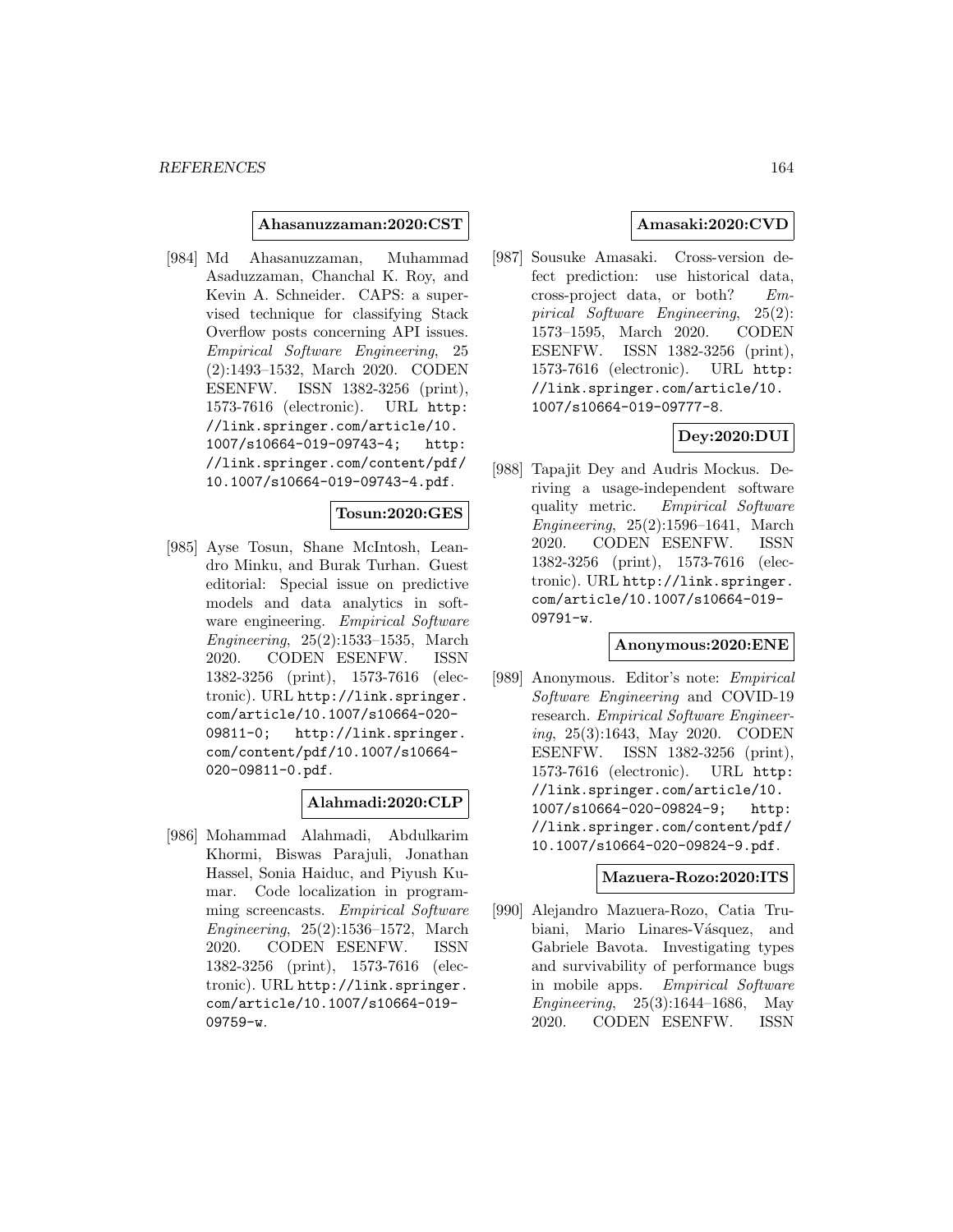1382-3256 (print), 1573-7616 (electronic). URL http://link.springer. com/article/10.1007/s10664-019- 09795-6.

### **Garousi:2020:PRS**

[991] Vahid Garousi, Markus Borg, and Markku Oivo. Practical relevance of software engineering research: synthesizing the community's voice. Empirical Software Engineering, 25(3): 1687–1754, May 2020. CODEN ES-ENFW. ISSN 1382-3256 (print), 1573-7616 (electronic). URL http: //link.springer.com/article/10. 1007/s10664-020-09803-0; http: //link.springer.com/content/pdf/ 10.1007/s10664-020-09803-0.pdf.

# **Berger:2020:SAC**

[992] Thorsten Berger, Jan-Philipp Steghöfer, Tewfik Ziadi, Jacques Robin, and Jabier Martinez. The state of adoption and the challenges of systematic variability management in industry. Empirical Software Engineering, 25(3):1755–1797, May 2020. CODEN ESENFW. ISSN 1382-3256 (print), 1573-7616 (electronic). URL http: //link.springer.com/article/10. 1007/s10664-019-09787-6; http: //link.springer.com/content/pdf/ 10.1007/s10664-019-09787-6.pdf.

## **Hora:2020:CME**

[993] Andre Hora and Romain Robbes. Characteristics of method extractions in Java: a large scale empirical study. Empirical Software Engineering, 25 (3):1798–1833, May 2020. CODEN ESENFW. ISSN 1382-3256 (print), 1573-7616 (electronic). URL http: //link.springer.com/article/10. 1007/s10664-020-09809-8.

## **Abdellatif:2020:MUB**

[994] Ahmad Abdellatif, Khaled Badran, and Emad Shihab. MSRBot: Using bots to answer questions from software repositories. Empirical Software Engineering, 25(3):1834–1863, May 2020. CODEN ESENFW. ISSN 1382-3256 (print), 1573-7616 (electronic). URL http://link.springer. com/article/10.1007/s10664-019- 09788-5.

### **Oliva:2020:ESS**

[995] Gustavo A. Oliva, Ahmed E. Hassan, and Zhen Ming (Jack) Jiang. An exploratory study of smart contracts in the Ethereum blockchain platform. Empirical Software Engineering, 25(3):1864–1904, May 2020. CODEN ESENFW. ISSN 1382-3256 (print), 1573-7616 (electronic). URL http: //link.springer.com/article/10. 1007/s10664-019-09796-5.

### **Guo:2020:BCI**

[996] Zhaoqiang Guo, Yanhui Li, Wanwangying Ma, Yuming Zhou, Hongmin Lu, Lin Chen, and Baowen Xu. Boosting crash-inducing change localization with rank-performance-based feature subset selection. Empirical Software Engineering, 25(3):1905–1950, May 2020. CODEN ESENFW. ISSN 1382-3256 (print), 1573-7616 (electronic). URL http://link.springer. com/article/10.1007/s10664-020- 09802-1.

### **Higo:2020:AAD**

[997] Yoshiki Higo, Shinpei Hayashi, Hideaki Hata, and Meiyappan Nagappan. Ammonia: an approach for deriving project-specific bug patterns. Em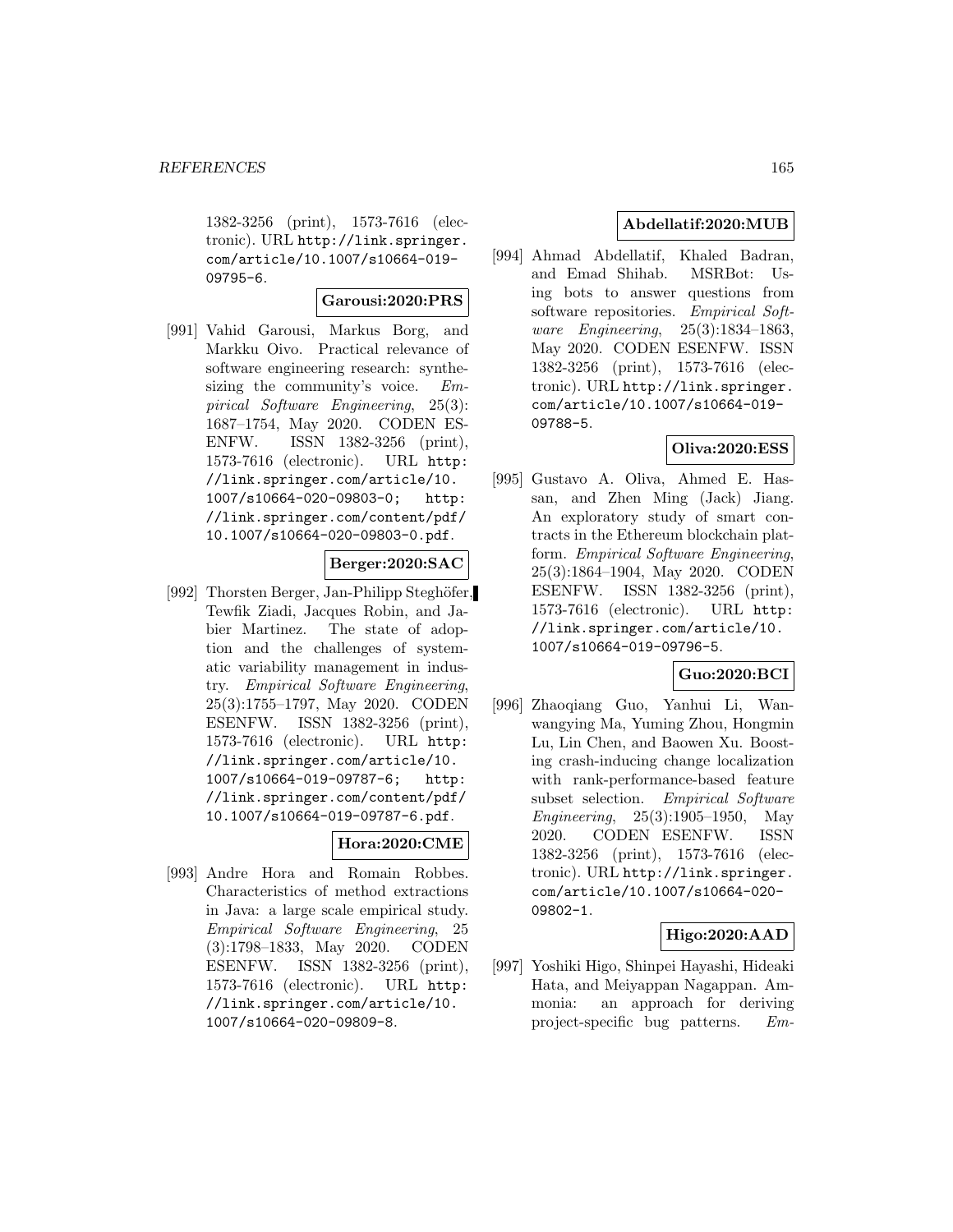pirical Software Engineering, 25(3): 1951–1979, May 2020. CODEN ES-ENFW. ISSN 1382-3256 (print), 1573-7616 (electronic). URL http: //link.springer.com/article/10. 1007/s10664-020-09807-w; http: //link.springer.com/content/pdf/ 10.1007/s10664-020-09807-w.pdf.

### **Koyuncu:2020:FMR**

[998] Anil Koyuncu, Kui Liu, Tegawendé F. Bissyand´e, Dongsun Kim, Jacques Klein, Martin Monperrus, and Yves Le Traon. FixMiner: Mining relevant fix patterns for automated program repair. Empirical Software Engineering, 25(3):1980–2024, May 2020. CODEN ESENFW. ISSN 1382-3256 (print), 1573-7616 (electronic). URL http: //link.springer.com/article/10. 1007/s10664-019-09780-z.

# **Robert:2020:VLO**

[999] Clément Robert, Thierry Sotiropoulos, Hélène Waeselynck, Jérémie Guiochet, and Simon Vernhes. The virtual lands of Oz: testing an agribot in simulation. Empirical Software Engineering, 25(3):2025–2054, May 2020. CODEN ESENFW. ISSN 1382-3256 (print), 1573-7616 (electronic). URL http: //link.springer.com/article/10. 1007/s10664-020-09800-3.

# **Kamei:2020:GEM**

[1000] Yasutaka Kamei and Andy Zaidman. Guest editorial: Mining software repositories 2018. Empirical Software Engineering, 25(3):2055–2057, May 2020. CODEN ESENFW. ISSN 1382-3256 (print), 1573-7616 (electronic). URL http://link.springer. com/article/10.1007/s10664-02009817-8; http://link.springer. com/content/pdf/10.1007/s10664- 020-09817-8.pdf.

## **Li:2020:CCD**

[1001] Li Li, Jun Gao, Tegawendé F. Bissyandé, Lei Ma, Xin Xia, and Jacques Klein. CDA: Characterising deprecated Android APIs. Empirical Software Engineering, 25(3):2058–2098, May 2020. CODEN ESENFW. ISSN 1382-3256 (print), 1573-7616 (electronic). URL http://link.springer. com/article/10.1007/s10664-019- 09764-z; http://link.springer. com/content/pdf/10.1007/s10664- 019-09764-z.pdf.

# **Agrawal:2020:BSA**

[1002] Amritanshu Agrawal, Tim Menzies, Leandro L. Minku, Markus Wagner, and Zhe Yu. Better software analytics via "DUO": Data mining algorithms using/used-by optimizers. Empirical Software Engineering, 25(3): 2099–2136, May 2020. CODEN ES-ENFW. ISSN 1382-3256 (print), 1573-7616 (electronic). URL http: //link.springer.com/article/10. 1007/s10664-020-09808-9.

### **Siegmund:2020:PSI**

[1003] Janet Siegmund and Chanchal K. Roy. Preface to the special issue on program comprehension. Empirical Software Engineering, 25(3):2137–2139, May 2020. CODEN ESENFW. ISSN 1382-3256 (print), 1573-7616 (electronic). URL http://link.springer. com/article/10.1007/s10664-020- 09806-x; http://link.springer. com/content/pdf/10.1007/s10664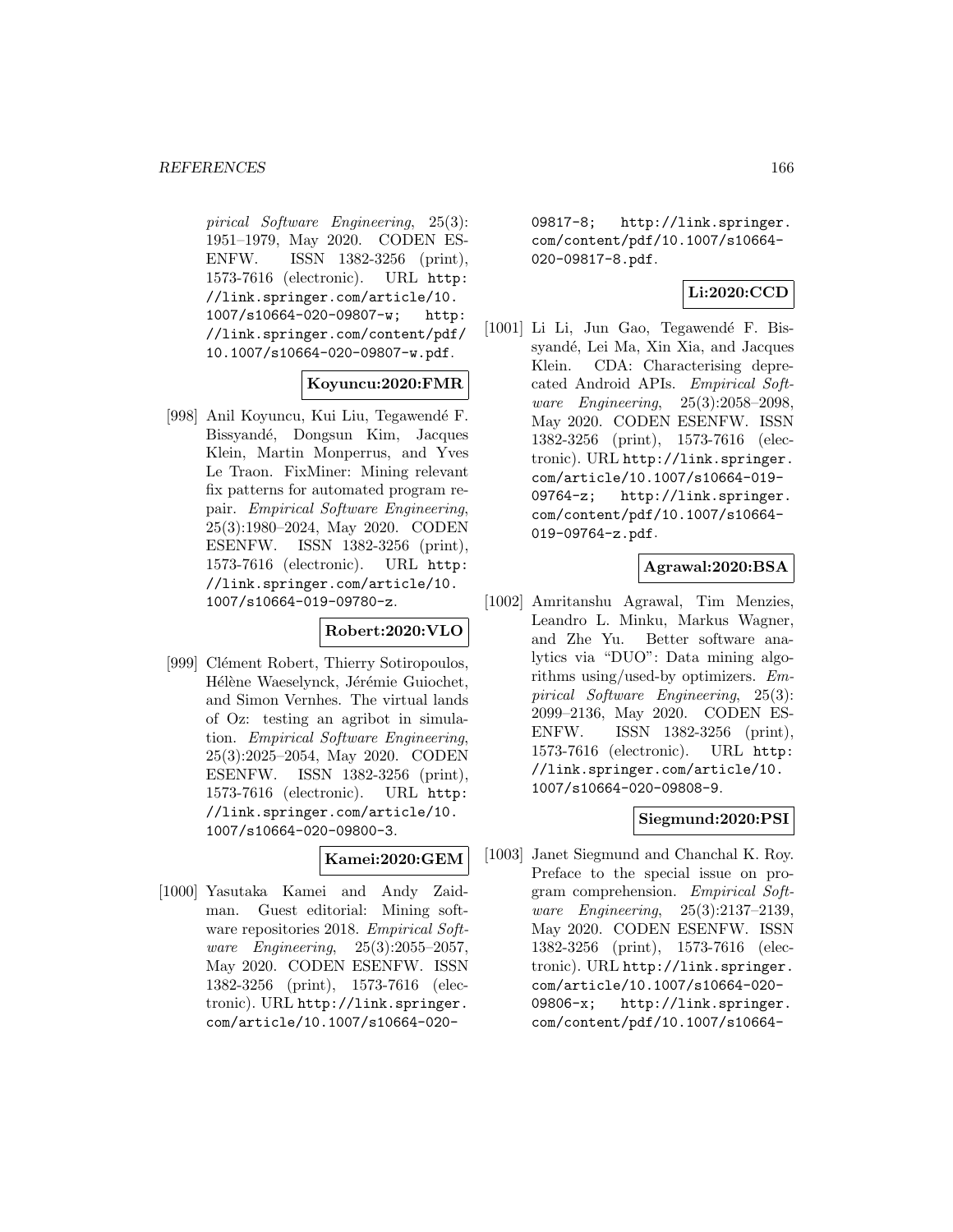020-09806-x.pdf. See correction [1208].

**Fakhoury:2020:MIL**

[1004] Sarah Fakhoury, Devjeet Roy, Yuzhan Ma, Venera Arnaoudova, and Olusola Adesope. Measuring the impact of lexical and structural inconsistencies on developers' cognitive load during bug localization. Empirical Software Engineering, 25(3):2140–2178, May 2020. CODEN ESENFW. ISSN 1382-3256 (print), 1573-7616 (electronic). URL http://link.springer. com/article/10.1007/s10664-019- 09751-4.

# **Hu:2020:DCC**

[1005] Xing Hu, Ge Li, Xin Xia, David Lo, and Zhi Jin. Deep code comment generation with hybrid lexical and syntactical information. Empirical Software Engineering, 25(3):2179–2217, May 2020. CODEN ESENFW. ISSN 1382-3256 (print), 1573-7616 (electronic). URL http://link.springer. com/article/10.1007/s10664-019- 09730-9.

# **Vassallo:2020:EBY**

[1006] Carmine Vassallo, Sebastian Proksch, Timothy Zemp, and Harald C. Gall. Every build you break: developeroriented assistance for build failure resolution. Empirical Software Engineering, 25(3):2218–2257, May 2020. CODEN ESENFW. ISSN 1382-3256 (print), 1573-7616 (electronic). URL http://link.springer. com/article/10.1007/s10664-019- 09765-y.

# **Beyer:2020:WKQ**

[1007] Stefanie Beyer, Christian Macho, Massimiliano Di Penta, and Martin Pinzger. What kind of questions do developers ask on Stack Overflow? A comparison of automated approaches to classify posts into question categories. Empirical Software Engineering, 25(3):2258–2301, May 2020. CODEN ESENFW. ISSN 1382-3256 (print), 1573-7616 (electronic). URL http://link.springer. com/article/10.1007/s10664-019- 09758-x; http://link.springer. com/content/pdf/10.1007/s10664- 019-09758-x.pdf.

# **Li:2020:GLR**

[1008] Shanshan Li, Xu Niu, Zhouyang Jia, Xiangke Liao, Ji Wang, and Tao Li. Guiding log revisions by learning from software evolution history. Empirical Software Engineering, 25 (3):2302–2340, May 2020. CODEN ESENFW. ISSN 1382-3256 (print), 1573-7616 (electronic). URL http: //link.springer.com/article/10. 1007/s10664-019-09757-y.

### **Danglot:2020:ABD**

[1009] Benjamin Danglot, Martin Monperrus, Walter Rudametkin, and Benoit Baudry. An approach and benchmark to detect behavioral changes of commits in continuous integration. Empirical Software Engineering, 25 (4):2379–2415, July 2020. CODEN ESENFW. ISSN 1382-3256 (print), 1573-7616 (electronic). URL http: //link.springer.com/article/10. 1007/s10664-019-09794-7.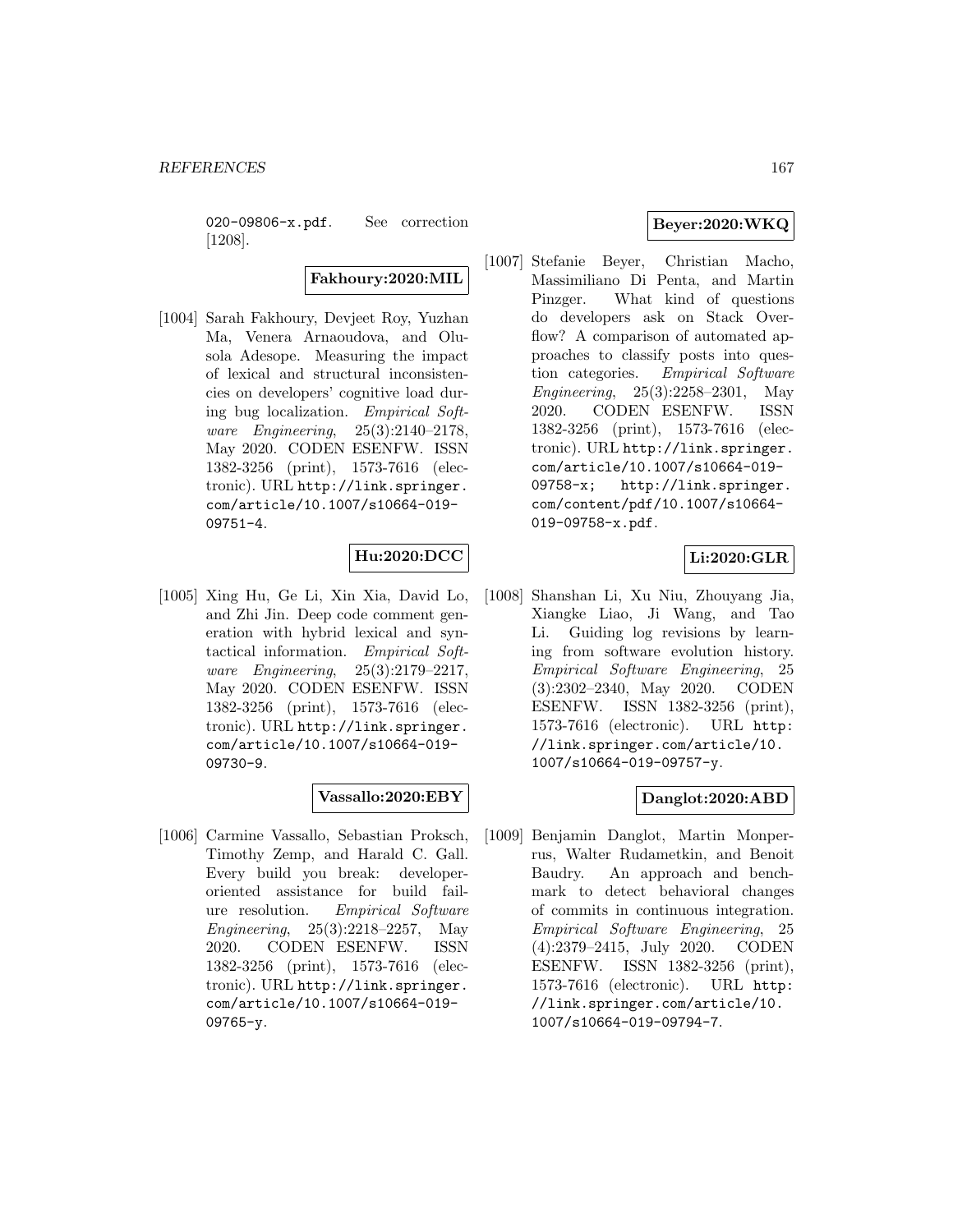## **LaToza:2020:EPS**

[1010] Thomas D. LaToza, Maryam Arab, Dastyni Loksa, and Amy J. Ko. Explicit programming strategies. Empirical Software Engineering, 25(4): 2416–2449, July 2020. CODEN ES-ENFW. ISSN 1382-3256 (print), 1573-7616 (electronic). URL http: //link.springer.com/article/10. 1007/s10664-020-09810-1.

## **Cinque:2020:EAE**

[1011] Marcello Cinque, Raffaele Della Corte, and Antonio Pecchia. An empirical analysis of error propagation in critical software systems. Empirical Software Engineering, 25(4):2450–2484, July 2020. CODEN ESENFW. ISSN 1382-3256 (print), 1573-7616 (electronic). URL http://link.springer. com/article/10.1007/s10664-020- 09801-2.

### **Lee:2020:BPG**

[1012] Daniel Lee, Dayi Lin, Cor-Paul Bezemer, and Ahmed E. Hassan. Building the perfect game — an empirical study of game modifications. Empirical Software Engineering, 25(4):2485–2518, July 2020. CODEN ESENFW. ISSN 1382-3256 (print), 1573-7616 (electronic). URL http://link.springer. com/article/10.1007/s10664-019- 09783-w.

#### **Oliveira:2020:CCM**

[1013] Edson Oliveira, Eduardo Fernandes, Igor Steinmacher, Marco Cristo, Tayana Conte, and Alessandro Garcia. Code and commit metrics of developer productivity: a study on team leaders perceptions. Empirical Software Engineering, 25(4):2519–2549,

July 2020. CODEN ESENFW. ISSN 1382-3256 (print), 1573-7616 (electronic). URL http://link.springer. com/article/10.1007/s10664-020- 09820-z.

### **Bettaieb:2020:UML**

[1014] Seifeddine Bettaieb, Seung Yeob Shin, Mehrdad Sabetzadeh, Lionel C. Briand, Michael Garceau, and Antoine Meyers. Using machine learning to assist with the selection of security controls during security assessment. Empirical Software Engineering, 25(4):2550–2582, July 2020. CODEN ESENFW. ISSN 1382-3256 (print), 1573-7616 (electronic). URL http: //link.springer.com/article/10. 1007/s10664-020-09814-x.

# **Marques:2020:GSI**

[1015] Rita Marques, Gonçalo Costa, Miguel Mira da Silva, Daniel Gonçalves, and Pedro Gonçalves. A gamification solution for improving Scrum adoption. Empirical Software Engineering, 25 (4):2583–2629, July 2020. CODEN ESENFW. ISSN 1382-3256 (print), 1573-7616 (electronic). URL http: //link.springer.com/article/10. 1007/s10664-020-09816-9.

#### **Engstrom:2020:HSE**

[1016] Emelie Engström, Margaret-Anne Storey, Per Runeson, Martin Höst, and Maria Teresa Baldassarre. How software engineering research aligns with design science: a review. Empirical Software Engineering, 25(4): 2630–2660, July 2020. CODEN ES-ENFW. ISSN 1382-3256 (print), 1573-7616 (electronic). URL http: //link.springer.com/article/10. 1007/s10664-020-09818-7; http: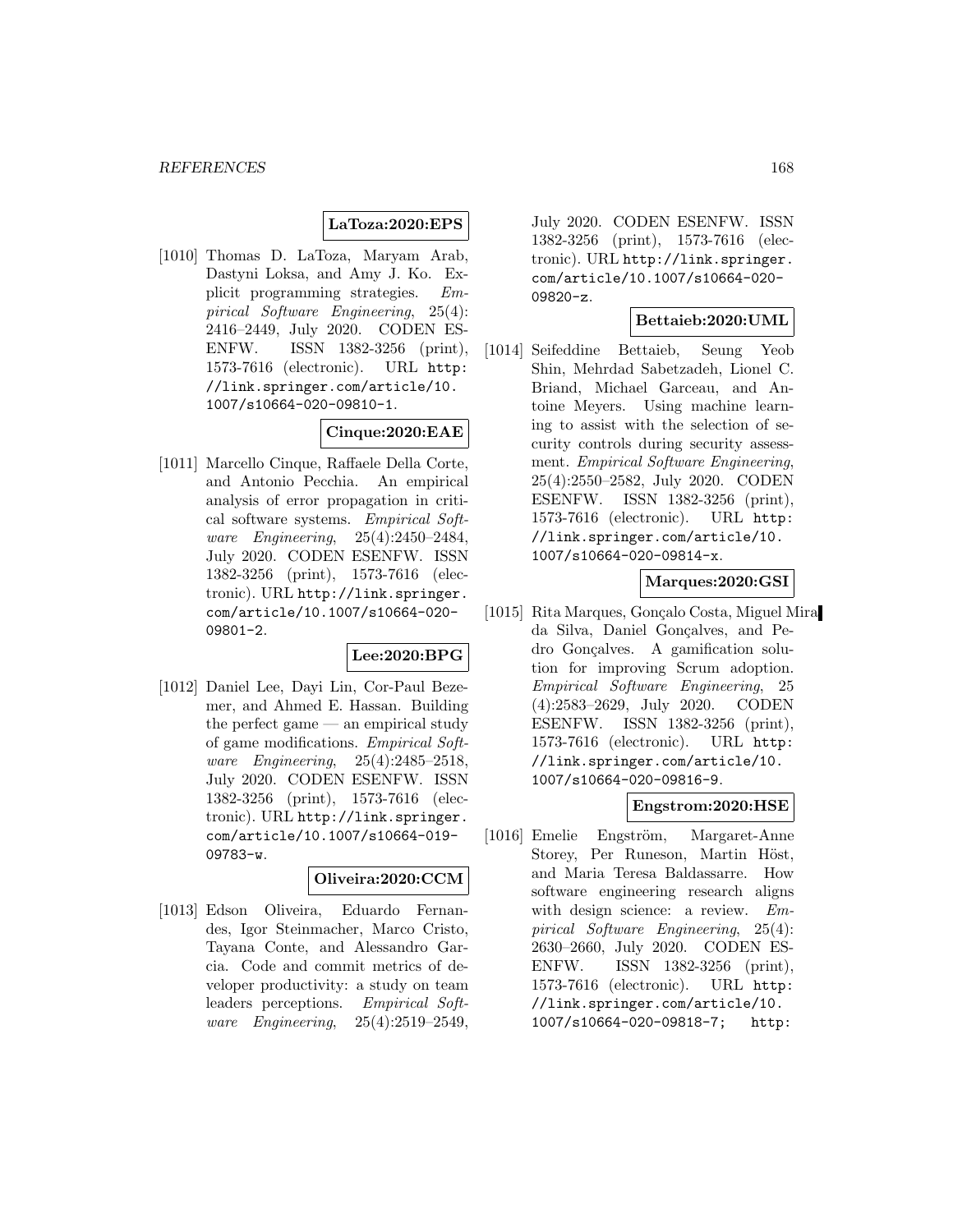//link.springer.com/content/pdf/ 10.1007/s10664-020-09818-7.pdf.

# **Hu:2020:HDC**

[1017] Linghuan Hu, W. Eric Wong, D. Richard Kuhn, and Raghu N. Kacker. How does combinatorial testing perform in the real world: an empirical study. Empirical Software Engineering, 25 (4):2661–2693, July 2020. CODEN ESENFW. ISSN 1382-3256 (print), 1573-7616 (electronic). URL http: //link.springer.com/article/10. 1007/s10664-019-09799-2.

# **Han:2020:WDP**

[1018] Junxiao Han, Emad Shihab, Zhiyuan Wan, Shuiguang Deng, and Xin Xia. What do programmers discuss about deep learning frameworks. Empirical Software Engineering, 25(4):2694– 2747, July 2020. CODEN ES-ENFW. ISSN 1382-3256 (print), 1573-7616 (electronic). URL http: //link.springer.com/article/10. 1007/s10664-020-09819-6.

### **Das:2020:CES**

[1019] Teerath Das, Massimiliano Di Penta, and Ivano Malavolta. Characterizing the evolution of statically-detectable performance issues of Android apps. Empirical Software Engineering, 25 (4):2748–2808, July 2020. CODEN ESENFW. ISSN 1382-3256 (print), 1573-7616 (electronic). URL http: //link.springer.com/article/10. 1007/s10664-019-09798-3.

## **Pudlitz:2020:WTW**

[1020] Florian Pudlitz, Florian Brokhausen, and Andreas Vogelsang. What am I testing and where? Comparing testing procedures based on lightweight

requirements annotations. Empirical Software Engineering, 25(4):2809– 2843, July 2020. CODEN ES-ENFW. ISSN 1382-3256 (print), 1573-7616 (electronic). URL http: //link.springer.com/article/10. 1007/s10664-020-09815-w; http: //link.springer.com/content/pdf/ 10.1007/s10664-020-09815-w.pdf.

### **Vegas:2020:MPT**

[1021] Sira Vegas, Patricia Riofrío, Esperanza Marcos, and Natalia Juristo. On (mis)perceptions of testing effectiveness: an empirical study. Empirical Software Engineering, 25(4): 2844–2896, July 2020. CODEN ES-ENFW. ISSN 1382-3256 (print), 1573-7616 (electronic). URL http: //link.springer.com/article/10. 1007/s10664-020-09805-y.

# **Pickerill:2020:PCG**

[1022] Peter Pickerill, Heiko Joshua Jungen, Mirosław Ochodek, Michał Maćkowiak, and Miroslaw Staron. PHANTOM: Curating GitHub for engineered software projects using time-series clustering. Empirical Software Engineering, 25(4):2897–2929, July 2020. CODEN ESENFW. ISSN 1382-3256 (print), 1573-7616 (electronic). URL http: //link.springer.com/article/10. 1007/s10664-020-09825-8; http: //link.springer.com/content/pdf/ 10.1007/s10664-020-09825-8.pdf.

### **Rousseau:2020:SPT**

[1023] Guillaume Rousseau, Roberto Di Cosmo, and Stefano Zacchiroli. Software provenance tracking at the scale of public source code. Empirical Software Engineering, 25(4):2930–2959,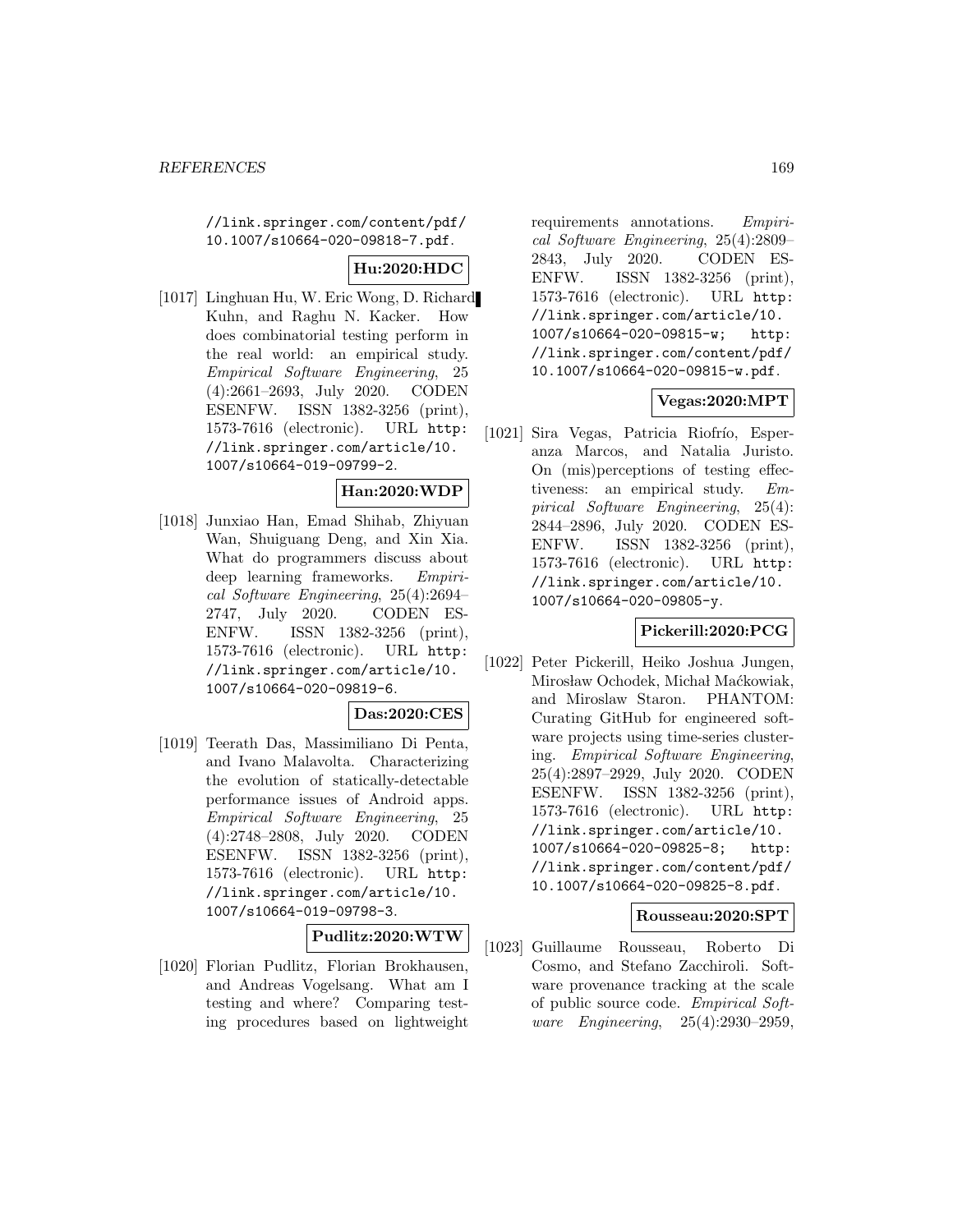July 2020. CODEN ESENFW. ISSN 1382-3256 (print), 1573-7616 (electronic). URL http://link.springer. com/article/10.1007/s10664-020- 09828-5.

#### **Morales:2020:RMH**

[1024] Rodrigo Morales, Foutse Khomh, and Giuliano Antoniol. RePOR: Mimicking humans on refactoring tasks. Are we there yet? Empirical Software Engineering, 25(4):2960–2996, July 2020. CODEN ESENFW. ISSN 1382-3256 (print), 1573-7616 (electronic). URL http://link.springer. com/article/10.1007/s10664-020- 09826-7.

# **Biorn-Hansen:2020:EIP**

[1025] Andreas Biørn-Hansen, Christoph Rieger, Tor-Morten Grønli, Tim A. Majchrzak, and Gheorghita Ghinea. An empirical investigation of performance overhead in cross-platform mobile development frameworks. Empirical Software Engineering, 25(4): 2997–3040, July 2020. CODEN ES-ENFW. ISSN 1382-3256 (print), 1573-7616 (electronic). URL http: //link.springer.com/article/10. 1007/s10664-020-09827-6; http: //link.springer.com/content/pdf/ 10.1007/s10664-020-09827-6.pdf.

#### **Palomba:2020:RNR**

[1026] Fabio Palomba and Andy Zaidman. Retraction note: Retraction note to: The smell of fear: on the relation between test smells and flaky tests. Empirical Software Engineering, 25 (4):3041, July 2020. CODEN ES-ENFW. ISSN 1382-3256 (print), 1573-7616 (electronic). URL http: //link.springer.com/article/10.

1007/s10664-020-09821-y; http: //link.springer.com/content/pdf/ 10.1007/s10664-020-09821-y.pdf. See [920].

# **Yao:2020:SPG**

[1027] Kundi Yao, Heng Li, Weiyi Shang, and Ahmed E. Hassan. A study of the performance of general compressors on log files. Empirical Software Engineering, 25(5):3043–3085, September 2020. CODEN ESENFW. ISSN 1382-3256 (print), 1573-7616 (electronic). URL http://link.springer. com/article/10.1007/s10664-020- 09822-x.

# **Mills:2020:RBB**

[1028] Chris Mills, Esteban Parra, Jevgenija Pantiuchina, Gabriele Bavota, and Sonia Haiduc. On the relationship between bug reports and queries for text retrieval-based bug localization. Empirical Software Engineering, 25(5): 3086–3127, September 2020. CODEN ESENFW. ISSN 1382-3256 (print), 1573-7616 (electronic). URL http: //link.springer.com/article/10. 1007/s10664-020-09823-w.

# **Sharafi:2020:PGC**

[1029] Zohreh Sharafi, Bonita Sharif, Yann-Gaël Guéhéneuc, Andrew Begel, Roman Bednarik, and Martha Crosby. A practical guide on conducting eye tracking studies in software engineering. Empirical Software Engineering, 25(5):3128–3174, September 2020. CODEN ESENFW. ISSN 1382-3256 (print), 1573-7616 (electronic). URL http://link.springer. com/article/10.1007/s10664-020- 09829-4.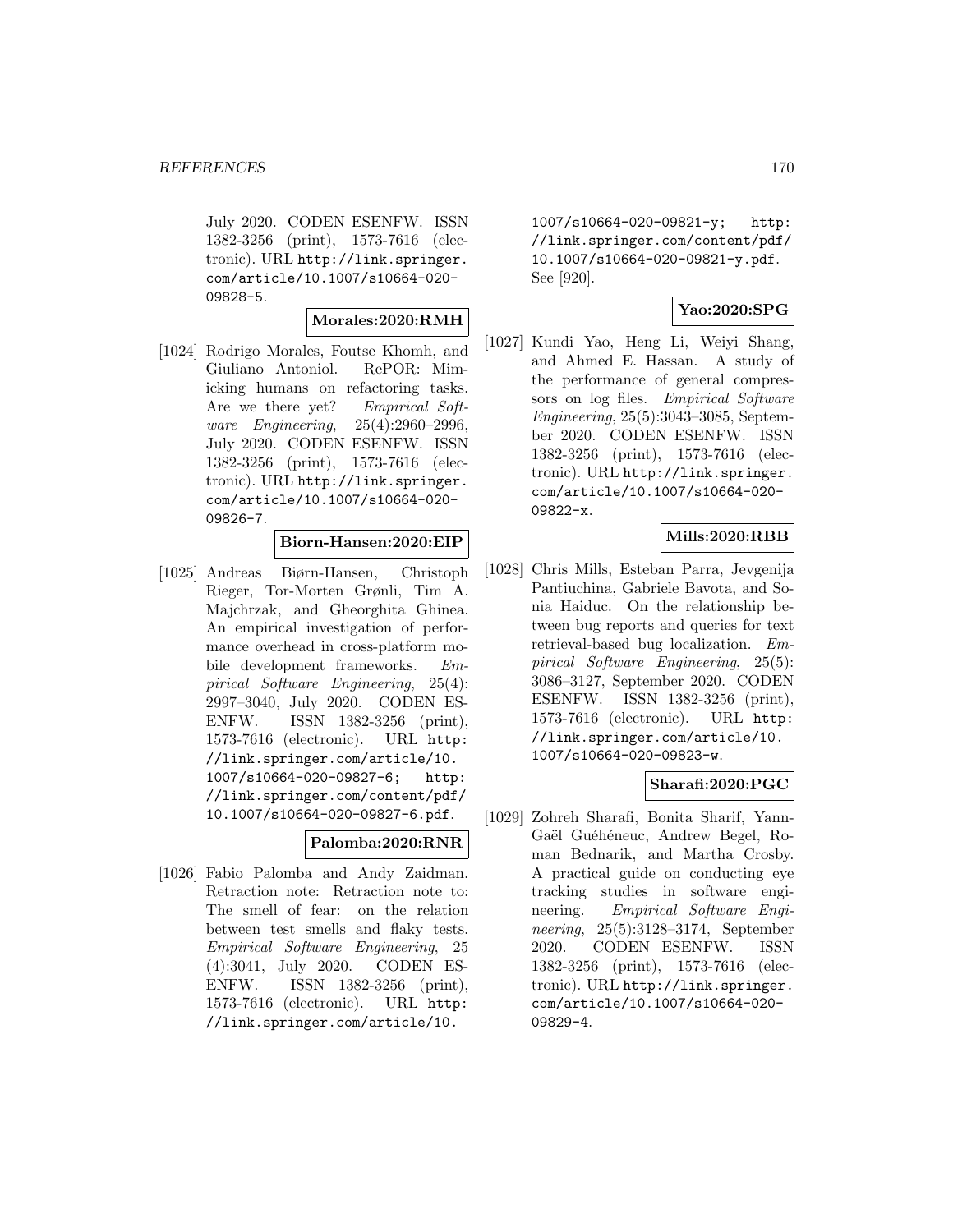## **Ponta:2020:DAM**

[1030] Serena Elisa Ponta, Henrik Plate, and Antonino Sabetta. Detection, assessment and mitigation of vulnerabilities in open source dependencies. Empirical Software Engineering, 25(5): 3175–3215, September 2020. CODEN ESENFW. ISSN 1382-3256 (print), 1573-7616 (electronic). URL http: //link.springer.com/article/10. 1007/s10664-020-09830-x; http: //link.springer.com/content/pdf/ 10.1007/s10664-020-09830-x.pdf.

### **Rios:2020:PPV**

[1031] Nicolli Rios, Rodrigo Oliveira Spínola, Manoel Mendonça, and Carolyn Seaman. The practitioners' point of view on the concept of technical debt and its causes and consequences: a design for a global family of industrial surveys and its first results from Brazil. Empirical Software Engineering, 25(5): 3216–3287, September 2020. CODEN ESENFW. ISSN 1382-3256 (print), 1573-7616 (electronic). URL http: //link.springer.com/article/10. 1007/s10664-020-09832-9.

### **Kotti:2020:SSF**

[1032] Zoe Kotti, Konstantinos Kravvaritis, Konstantina Dritsa, and Diomidis Spinellis. Standing on shoulders or feet? An extended study on the usage of the MSR data papers. Empirical Software Engineering, 25(5): 3288–3322, September 2020. CODEN ESENFW. ISSN 1382-3256 (print), 1573-7616 (electronic). URL http: //link.springer.com/article/10. 1007/s10664-020-09834-7.

### **Krutauz:2020:DCR**

[1033] Andrey Krutauz, Tapajit Dey, Peter C. Rigby, and Audris Mockus. Do code review measures explain the incidence of post-release defects? Empirical Software Engineering, 25(5): 3323–3356, September 2020. CODEN ESENFW. ISSN 1382-3256 (print), 1573-7616 (electronic). URL http: //link.springer.com/article/10. 1007/s10664-020-09837-4.

### **Cotroneo:2020:CSS**

[1034] Domenico Cotroneo, Antonio Ken Iannillo, Roberto Natella, and Roberto Pietrantuono. A comprehensive study on software aging across Android versions and vendors. Empirical Software Engineering, 25(5):3357–3395, September 2020. CODEN ESENFW. ISSN 1382-3256 (print), 1573-7616 (electronic). URL http://link.springer. com/article/10.1007/s10664-020- 09838-3.

# **Lee:2020:ESC**

[1035] Daniel Lee, Gopi Krishnan Rajbahadur, Dayi Lin, Mohammed Sayagh, Cor-Paul Bezemer, and Ahmed E. Hassan. An empirical study of the characteristics of popular Minecraft mods. Empirical Software Engineering, 25(5): 3396–3429, September 2020. CODEN ESENFW. ISSN 1382-3256 (print), 1573-7616 (electronic). URL http: //link.springer.com/article/10. 1007/s10664-020-09840-9.

### **Rahman:2020:LCA**

[1036] Akond Rahman, Effat Farhana, and Laurie Williams. The 'as code' activities: development anti-patterns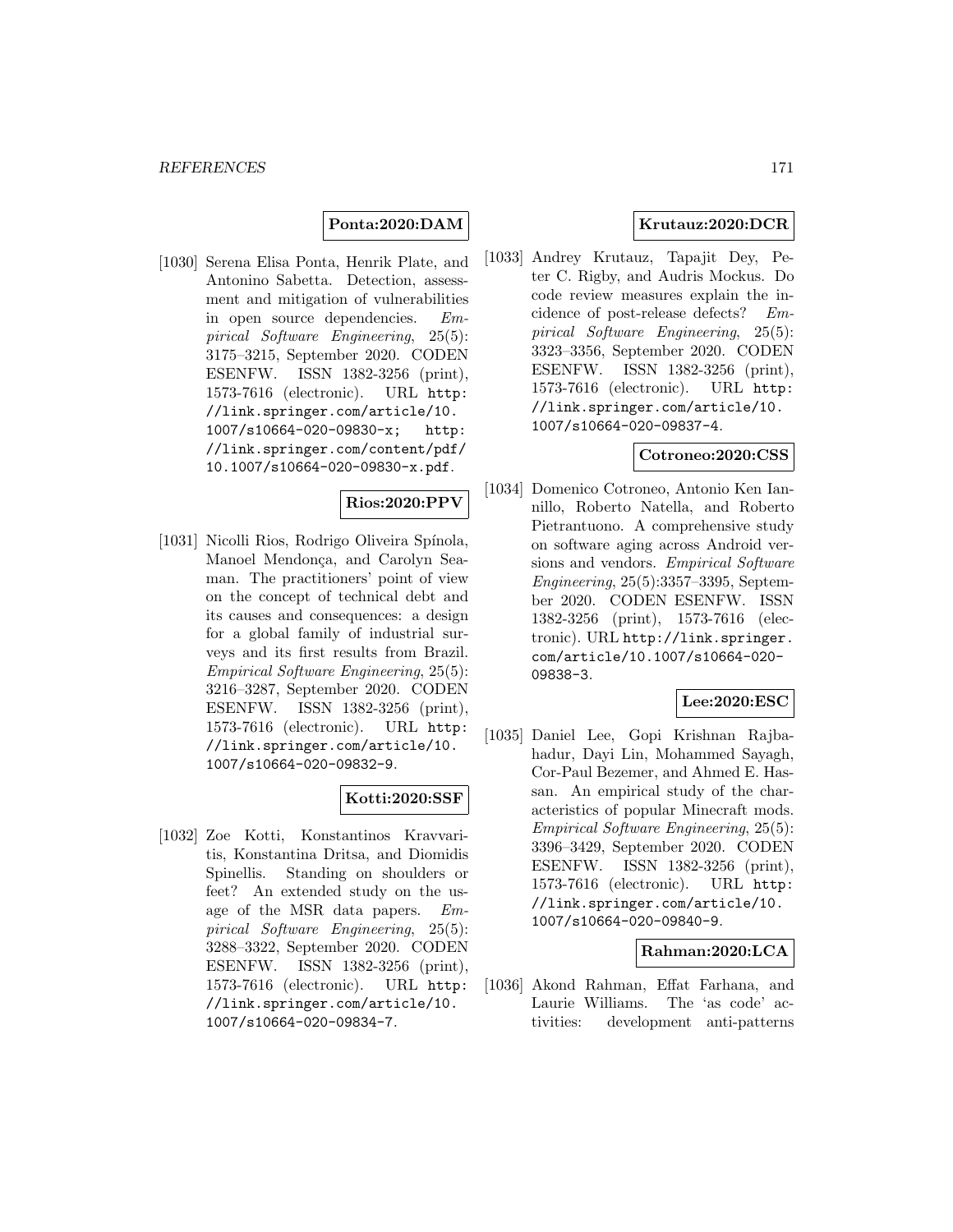for infrastructure as code. Empirical Software Engineering, 25(5):3430– 3467, September 2020. CODEN ES-ENFW. ISSN 1382-3256 (print), 1573-7616 (electronic). URL http: //link.springer.com/article/10. 1007/s10664-020-09841-8.

# **Krishna:2020:LAA**

[1037] Rahul Krishna and Tim Menzies. Learning actionable analytics from multiple software projects. Empirical Software Engineering, 25(5):3468– 3500, September 2020. CODEN ES-ENFW. ISSN 1382-3256 (print), 1573-7616 (electronic). URL http: //link.springer.com/article/10. 1007/s10664-020-09843-6.

### **Chapetta:2020:TEB**

[1038] Wladmir Araujo Chapetta and Guilherme Horta Travassos. Towards an evidence-based theoretical framework on factors influencing the software development productivity. Empirical Software Engineering, 25(5): 3501–3543, September 2020. CODEN ESENFW. ISSN 1382-3256 (print), 1573-7616 (electronic). URL http: //link.springer.com/article/10. 1007/s10664-020-09844-5.

### **Aktas:2020:AIA**

[1039] Ethem Utku Aktas and Cemal Yilmaz. Automated issue assignment: results and insights from an industrial case. Empirical Software Engineering, 25(5): 3544–3589, September 2020. CODEN ESENFW. ISSN 1382-3256 (print), 1573-7616 (electronic). URL http: //link.springer.com/article/10. 1007/s10664-020-09846-3.

# **Jiarpakdee:2020:IAF**

[1040] Jirayus Jiarpakdee, Chakkrit Tantithamthavorn, and Christoph Treude. The impact of automated feature selection techniques on the interpretation of defect models. Empirical Software Engineering, 25(5):3590–3638, September 2020. CODEN ESENFW. ISSN 1382-3256 (print), 1573-7616 (electronic). URL http://link.springer. com/article/10.1007/s10664-020- 09848-1.

## **Alami:2020:TPA**

[1041] Adam Alami, Peter Axel Nielsen, and Andrzej Wa¸sowski. A tailored participatory action research for FOSS communities. Empirical Software Engineering, 25(5):3639–3670, September 2020. CODEN ESENFW. ISSN 1382-3256 (print), 1573-7616 (electronic). URL http://link.springer. com/article/10.1007/s10664-020- 09849-0.

### **Wang:2020:TFC**

[1042] Chunhui Wang, Wei Zhang, Haiyan Zhao, and Zhi Jin. Towards a fictional collective programming scenario: an approach based on the EIF loop. Empirical Software Engineering, 25(5): 3671–3710, September 2020. CODEN ESENFW. ISSN 1382-3256 (print), 1573-7616 (electronic). URL http: //link.springer.com/article/10. 1007/s10664-020-09850-7.

### **Hajri:2020:AST**

[1043] Ines Hajri, Arda Goknil, Fabrizio Pastore, and Lionel C. Briand. Automating system test case classification and prioritization for use casedriven testing in product lines. Em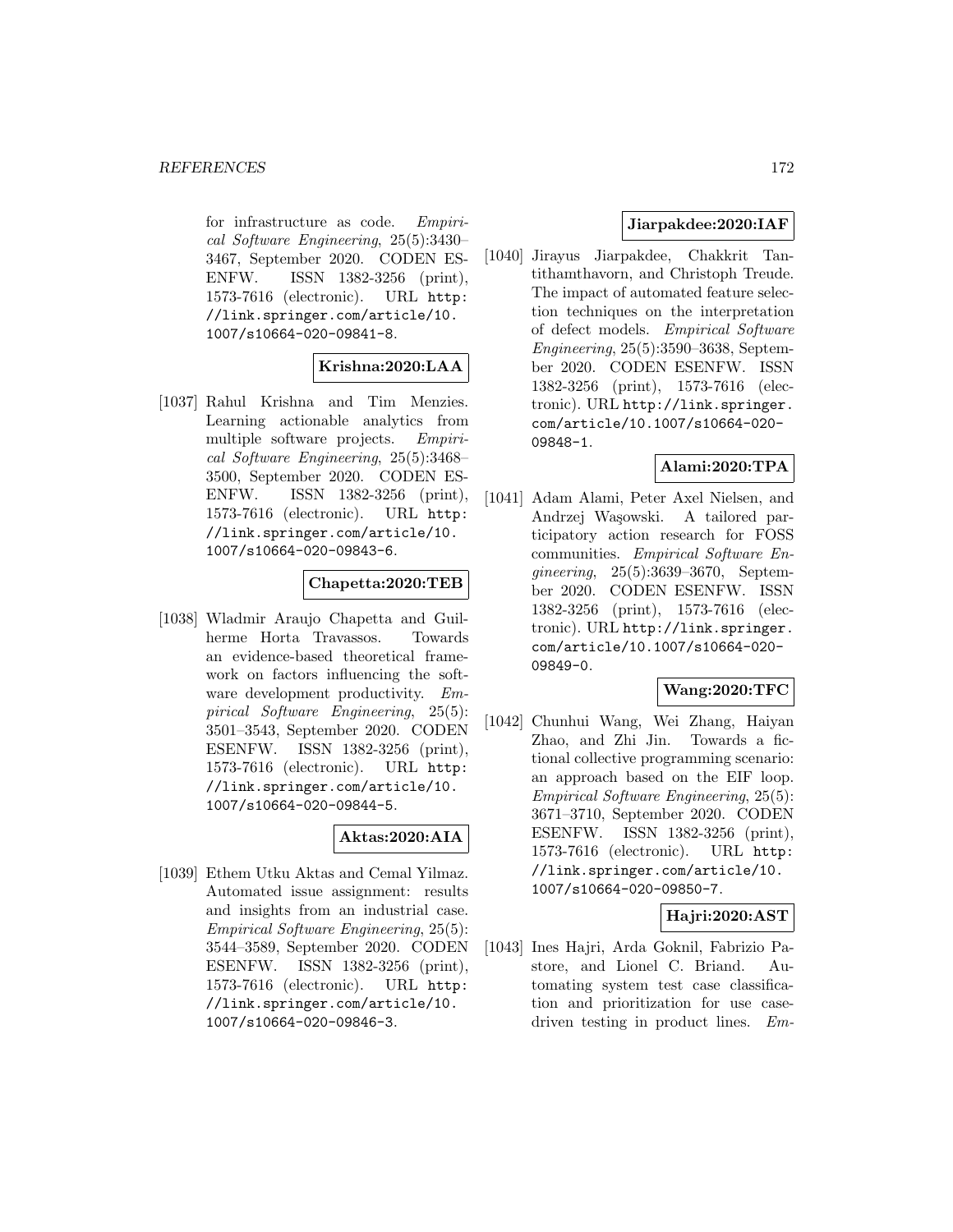pirical Software Engineering, 25(5): 3711–3769, September 2020. CODEN ESENFW. ISSN 1382-3256 (print), 1573-7616 (electronic). URL http: //link.springer.com/article/10. 1007/s10664-020-09853-4.

### **Maipradit:2020:WII**

[1044] Rungroj Maipradit, Christoph Treude, Hideaki Hata, and Kenichi Matsumoto. Wait for it: identifying "On-Hold" self-admitted technical debt. Empirical Software Engineering, 25(5): 3770–3798, September 2020. CODEN ESENFW. ISSN 1382-3256 (print), 1573-7616 (electronic). URL http: //link.springer.com/article/10. 1007/s10664-020-09854-3; http: //link.springer.com/content/pdf/ 10.1007/s10664-020-09854-3.pdf. See correction [1112].

#### **Linaaker:2020:WSW**

[1045] Johan Linåker and Björn Regnell. What to share, when, and where: balancing the objectives and complexities of open source software contributions. Empirical Software Engineering, 25(5): 3799–3840, September 2020. CODEN ESENFW. ISSN 1382-3256 (print), 1573-7616 (electronic). URL http: //link.springer.com/article/10. 1007/s10664-020-09855-2; http: //link.springer.com/content/pdf/ 10.1007/s10664-020-09855-2.pdf.

# **Ros:2020:DDS**

[1046] Rasmus Ros and Mikael Hammar. Data-driven software design with Constraint Oriented Multi-variate Bandit Optimization (COMBO). Empirical Software Engineering, 25(5): 3841–3872, September 2020. CODEN

ESENFW. ISSN 1382-3256 (print), 1573-7616 (electronic). URL http: //link.springer.com/article/10. 1007/s10664-020-09856-1; http: //link.springer.com/content/pdf/ 10.1007/s10664-020-09856-1.pdf.

### **Hunsen:2020:FCR**

[1047] Claus Hunsen, Janet Siegmund, and Sven Apel. On the fulfillment of coordination requirements in opensource software projects: an exploratory study. Empirical Software Engineering, 25(6):4379–4426, November 2020. CODEN ESENFW. ISSN 1382-3256 (print), 1573-7616 (electronic). URL http://link.springer. com/article/10.1007/s10664-020- 09833-8.

# **Jolak:2020:SEW**

[1048] Rodi Jolak, Maxime Savary-Leblanc, Manuela Dalibor, Andreas Wortmann, Regina Hebig, Juraj Vincur, Ivan Polasek, Xavier Le Pallec, Sébastien Gérard, and Michel R. V. Chaudron. Software engineering whispers: The effect of textual vs. graphical software design descriptions on software design communication. Empirical Software Engineering, 25(6):4427–4471, November 2020. CODEN ESENFW. ISSN 1382-3256 (print), 1573-7616 (electronic). URL http://link.springer. com/article/10.1007/s10664-020- 09835-6; http://link.springer. com/content/pdf/10.1007/s10664- 020-09835-6.pdf.

### **Jolak:2020:CSE**

[1049] Rodi Jolak, Maxime Savary-Leblanc, Manuela Dalibor, Andreas Wortmann, Regina Hebig, Juraj Vincur, Ivan Polasek, Xavier Le Pallec, Sébastien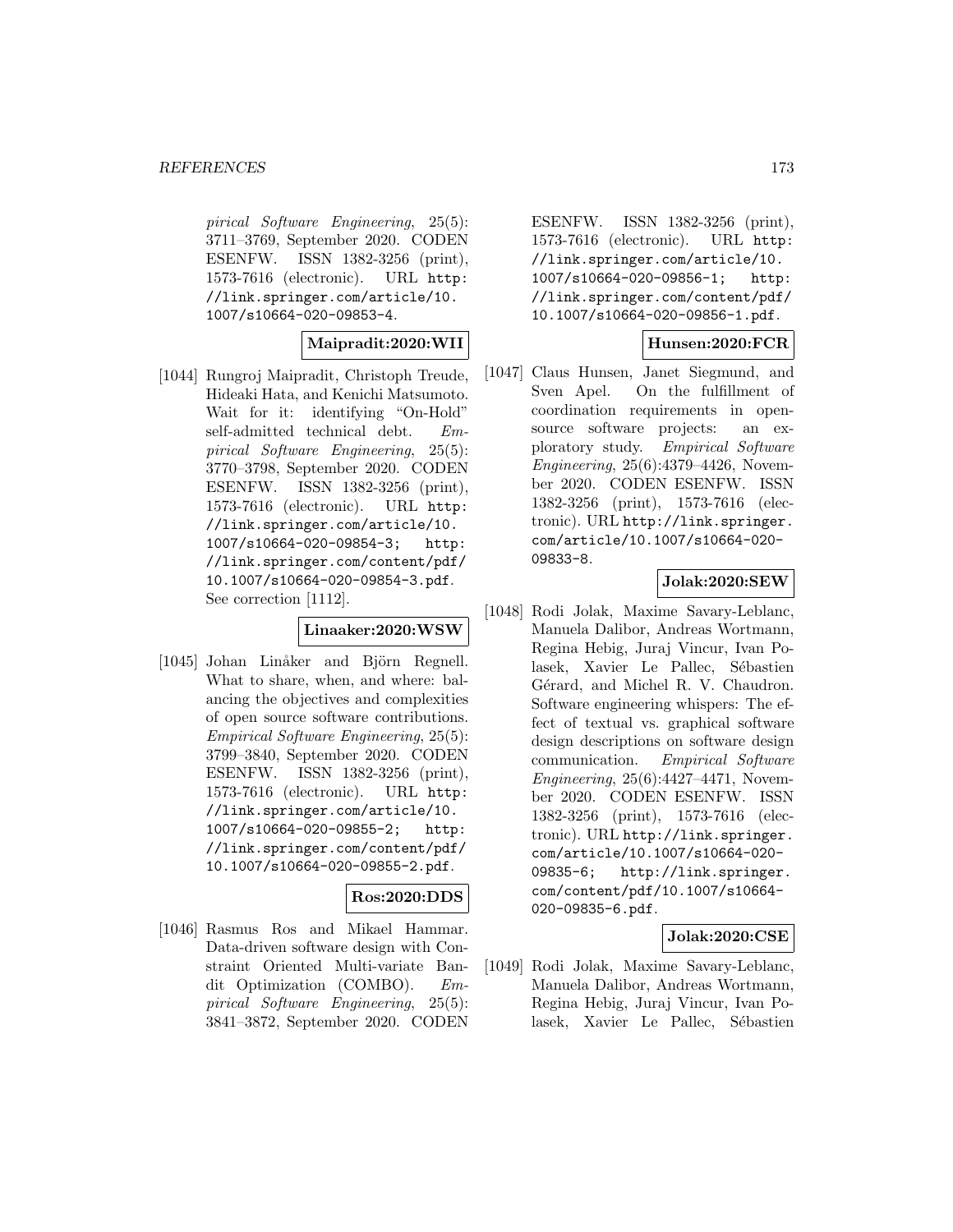Gérard, and Michel R. V. Chaudron. Correction to: Software engineering whispers: The effect of textual vs. graphical software design descriptions on software design communication. Empirical Software Engineering, 25 (6):4472, November 2020. CODEN ESENFW. ISSN 1382-3256 (print), 1573-7616 (electronic). URL http: //link.springer.com/article/10. 1007/s10664-020-09889-6; http: //link.springer.com/content/pdf/ 10.1007/s10664-020-09889-6.pdf.

### **Gleirscher:2020:FMD**

[1050] Mario Gleirscher and Diego Marmsoler. Formal methods in dependable systems engineering: a survey of professionals from Europe and North America. Empirical Software Engineering, 25(6): 4473–4546, November 2020. CODEN ESENFW. ISSN 1382-3256 (print), 1573-7616 (electronic). URL http: //link.springer.com/article/10. 1007/s10664-020-09836-5; http: //link.springer.com/content/pdf/ 10.1007/s10664-020-09836-5.pdf.

# **Xu:2020:MUH**

[1051] Yisen Xu, Fan Wu, Xiangyang Jia, Lingbo Li, and Jifeng Xuan. Mining the use of higher-order functions:. Empirical Software Engineering, 25(6): 4547–4584, November 2020. CODEN ESENFW. ISSN 1382-3256 (print), 1573-7616 (electronic). URL http: //link.springer.com/article/10. 1007/s10664-020-09842-7.

### **Heumuller:2020:PPD**

[1052] Robert Heumüller, Sebastian Nielebock, Jacob Krüger, and Frank Ortmeier. Publish or perish, but do not

forget your software artifacts. Empirical Software Engineering, 25(6): 4585–4616, November 2020. CODEN ESENFW. ISSN 1382-3256 (print), 1573-7616 (electronic). URL http: //link.springer.com/article/10. 1007/s10664-020-09851-6; http: //link.springer.com/content/pdf/ 10.1007/s10664-020-09851-6.pdf.

### **Kondo:2020:CCS**

[1053] Masanari Kondo, Gustavo A. Oliva, Zhen Ming (Jack) Jiang, Ahmed E. Hassan, and Osamu Mizuno. Code cloning in smart contracts: a case study on verified contracts from the Ethereum blockchain platform. Empirical Software Engineering, 25(6): 4617–4675, November 2020. CODEN ESENFW. ISSN 1382-3256 (print), 1573-7616 (electronic). URL http: //link.springer.com/article/10. 1007/s10664-020-09852-5.

# **Wang:2020:BRA**

[1054] Tao Wang, Xiao Yu, Zhengyi Qiu, Guoliang Jin, and Frank Mueller. BarrierFinder: recognizing ad hoc barriers. Empirical Software Engineering, 25(6): 4676–4706, November 2020. CODEN ESENFW. ISSN 1382-3256 (print), 1573-7616 (electronic). URL http: //link.springer.com/article/10. 1007/s10664-020-09862-3.

## **daSilva:2020:CES**

[1055] Rodrigo Fernandes Gomes da Silva, Chanchal K. Roy, Mohammad Masudur Rahman, Kevin A. Schneider, Klérisson Paixão, Carlos Eduardo de Carvalho Dantas, and Marcelo de Almeida Maia. CROKAGE: effective solution recommendation for programming tasks by leveraging crowd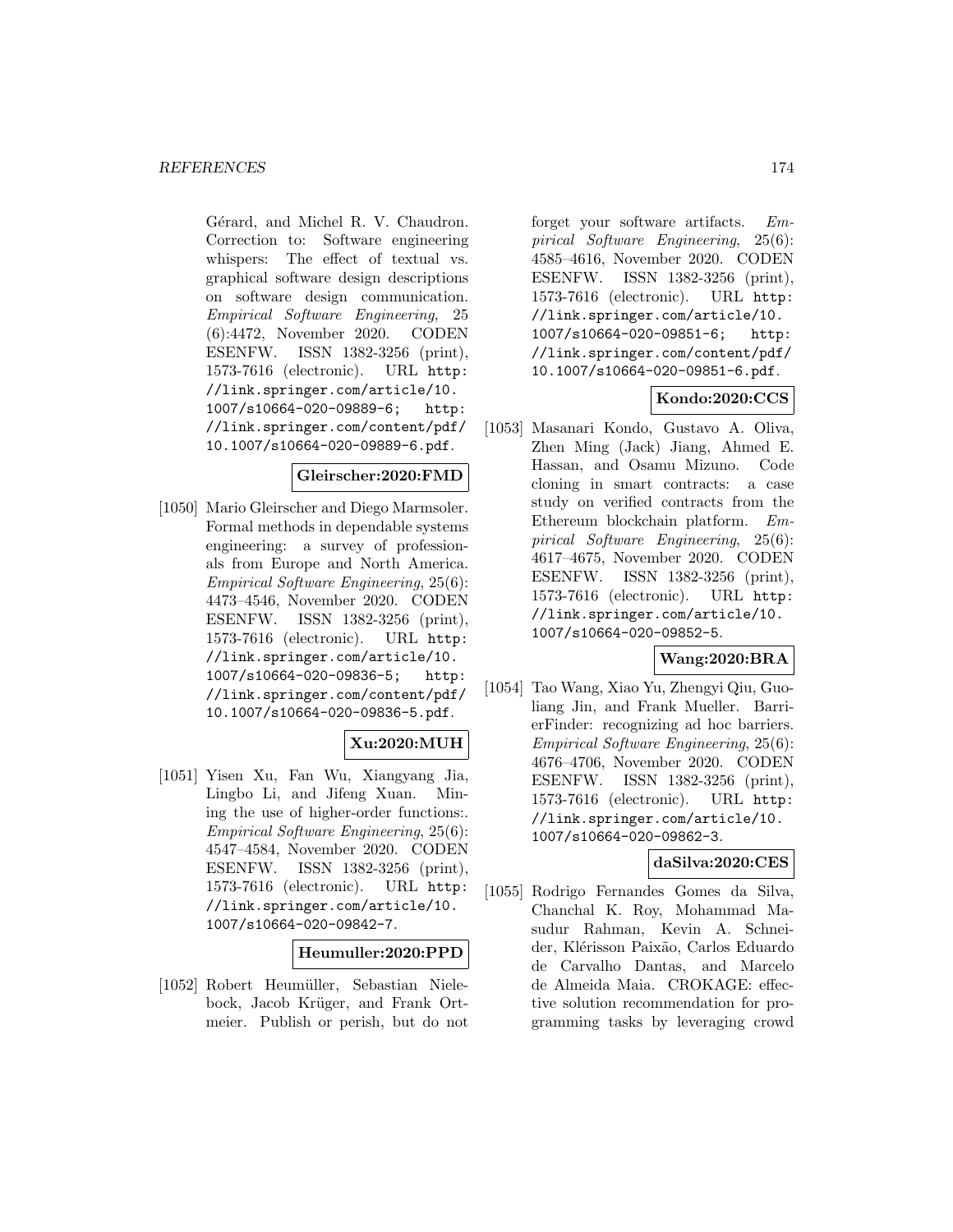knowledge. Empirical Software Engineering, 25(6):4707–4758, November 2020. CODEN ESENFW. ISSN 1382-3256 (print), 1573-7616 (electronic). URL http://link.springer. com/article/10.1007/s10664-020- 09863-2.

# **Said:2020:MUS**

[1056] Wasim Said, Jochen Quante, and Rainer Koschke. Mining understandable state machine models from embedded code. Empirical Software Engineering, 25(6):4759–4804, November 2020. CODEN ESENFW. ISSN 1382-3256 (print), 1573-7616 (electronic). URL http://link.springer. com/article/10.1007/s10664-020- 09865-0; http://link.springer. com/content/pdf/10.1007/s10664- 020-09865-0.pdf.

# **Falessi:2020:NPO**

[1057] Davide Falessi, Jacky Huang, Likhita Narayana, Jennifer Fong Thai, and Burak Turhan. On the need of preserving order of data when validating within-project defect classifiers. Empirical Software Engineering, 25(6): 4805–4830, November 2020. CODEN ESENFW. ISSN 1382-3256 (print), 1573-7616 (electronic). URL http: //link.springer.com/article/10. 1007/s10664-020-09868-x; http: //link.springer.com/content/pdf/ 10.1007/s10664-020-09868-x.pdf. See correction [1058].

# **Falessi:2020:CNP**

[1058] Davide Falessi, Jacky Huang, Likhita Narayana, Jennifer Fong Thai, and Burak Turhan. Correction to: On the need of preserving order of data

when validating within-project defect classifiers. Empirical Software Engineering, 25(6):4831–4832, November 2020. CODEN ESENFW. ISSN 1382-3256 (print), 1573-7616 (electronic). URL http://link.springer. com/article/10.1007/s10664-020- 09890-z; http://link.springer. com/content/pdf/10.1007/s10664- 020-09890-z.pdf. See [1057].

### **Panichella:2020:EIR**

[1059] Sebastiano Panichella and Nik Zaugg. An empirical investigation of relevant changes and automation needs in modern code review. Empirical Software Engineering, 25(6):4833–4872, November 2020. CODEN ESENFW. ISSN 1382-3256 (print), 1573-7616 (electronic). URL http://link.springer. com/article/10.1007/s10664-020- 09870-3; http://link.springer. com/content/pdf/10.1007/s10664- 020-09870-3.pdf.

### **Moslehi:2020:FLA**

[1060] Parisa Moslehi, Bram Adams, and Juergen Rilling. A feature location approach for mapping application features extracted from crowdbased screencasts to source code. Empirical Software Engineering, 25(6): 4873–4926, November 2020. CODEN ESENFW. ISSN 1382-3256 (print), 1573-7616 (electronic). URL http: //link.springer.com/article/10. 1007/s10664-020-09874-z.

### **Ralph:2020:PP**

[1061] Paul Ralph, Sebastian Baltes, Gianisa Adisaputri, Richard Torkar, Vladimir Kovalenko, Marcos Kalinowski, Nicole Novielli, Shin Yoo,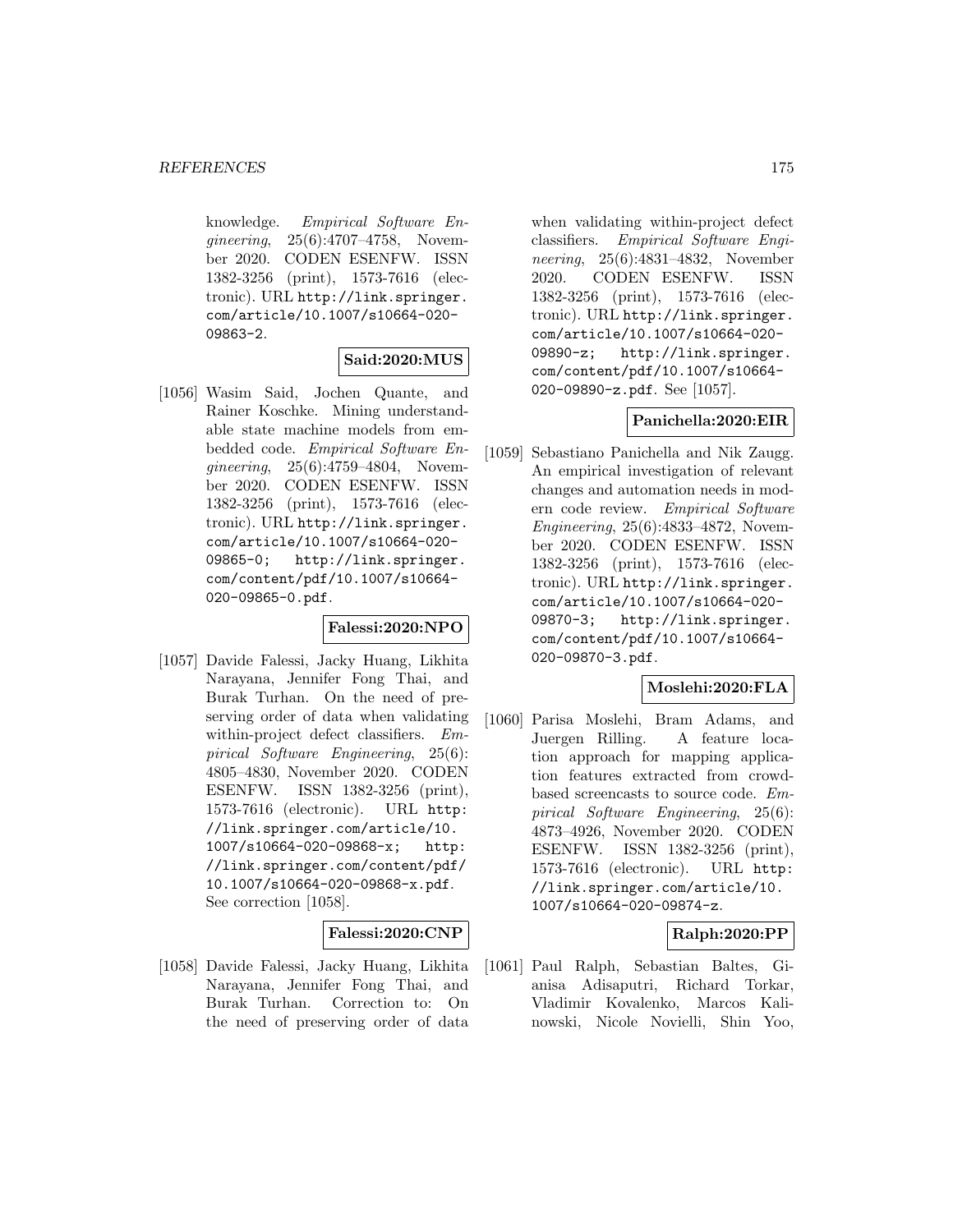Xavier Devroey, Xin Tan, Minghui Zhou, Burak Turhan, Rashina Hoda, Hideaki Hata, Gregorio Robles, and et al. Pandemic programming. Empirical Software Engineering, 25(6): 4927–4961, November 2020. CODEN ESENFW. ISSN 1382-3256 (print), 1573-7616 (electronic). URL http: //link.springer.com/article/10. 1007/s10664-020-09875-y; http: //link.springer.com/content/pdf/ 10.1007/s10664-020-09875-y.pdf.

# **Masood:2020:HAT**

[1062] Zainab Masood, Rashina Hoda, and Kelly Blincoe. How agile teams make self-assignment work: a grounded theory study. Empirical Software Engineering, 25(6):4962–5005, November 2020. CODEN ESENFW. ISSN 1382-3256 (print), 1573-7616 (electronic). URL http://link.springer. com/article/10.1007/s10664-020- 09876-x; http://link.springer. com/content/pdf/10.1007/s10664- 020-09876-x.pdf.

### **Scalabrino:2020:ACI**

[1063] Simone Scalabrino, Gabriele Bavota, Mario Linares-Vásquez, Valentina Piantadosi, Michele Lanza, and Rocco Oliveto. API compatibility issues in Android: Causes and effectiveness of data-driven detection techniques. Empirical Software Engineering, 25(6): 5006–5046, November 2020. CODEN ESENFW. ISSN 1382-3256 (print), 1573-7616 (electronic). URL http: //link.springer.com/article/10. 1007/s10664-020-09877-w; http: //link.springer.com/content/pdf/ 10.1007/s10664-020-09877-w.pdf.

### **Bangash:2020:TBC**

[1064] Abdul Ali Bangash, Hareem Sahar, Abram Hindle, and Karim Ali. On the time-based conclusion stability of cross-project defect prediction models. Empirical Software Engineering, 25(6): 5047–5083, November 2020. CODEN ESENFW. ISSN 1382-3256 (print), 1573-7616 (electronic). URL http: //link.springer.com/article/10. 1007/s10664-020-09878-9.

### **Demissie:2020:SAP**

[1065] Biniam Fisseha Demissie, Mariano Ceccato, and Lwin Khin Shar. Security analysis of permission re-delegation vulnerabilities in Android apps. Empirical Software Engineering, 25(6): 5084–5136, November 2020. CODEN ESENFW. ISSN 1382-3256 (print), 1573-7616 (electronic). URL http: //link.springer.com/article/10. 1007/s10664-020-09879-8; http: //link.springer.com/content/pdf/ 10.1007/s10664-020-09879-8.pdf.

### **Trautsch:2020:LSS**

[1066] Alexander Trautsch, Steffen Herbold, and Jens Grabowski. A longitudinal study of static analysis warning evolution and the effects of PMD on software quality in Apache open source projects. Empirical Software Engineering, 25(6): 5137–5192, November 2020. CODEN ESENFW. ISSN 1382-3256 (print), 1573-7616 (electronic). URL http: //link.springer.com/article/10. 1007/s10664-020-09880-1; http: //link.springer.com/content/pdf/ 10.1007/s10664-020-09880-1.pdf.

### **Ebert:2021:ESC**

[1067] Felipe Ebert, Fernando Castor, Nicole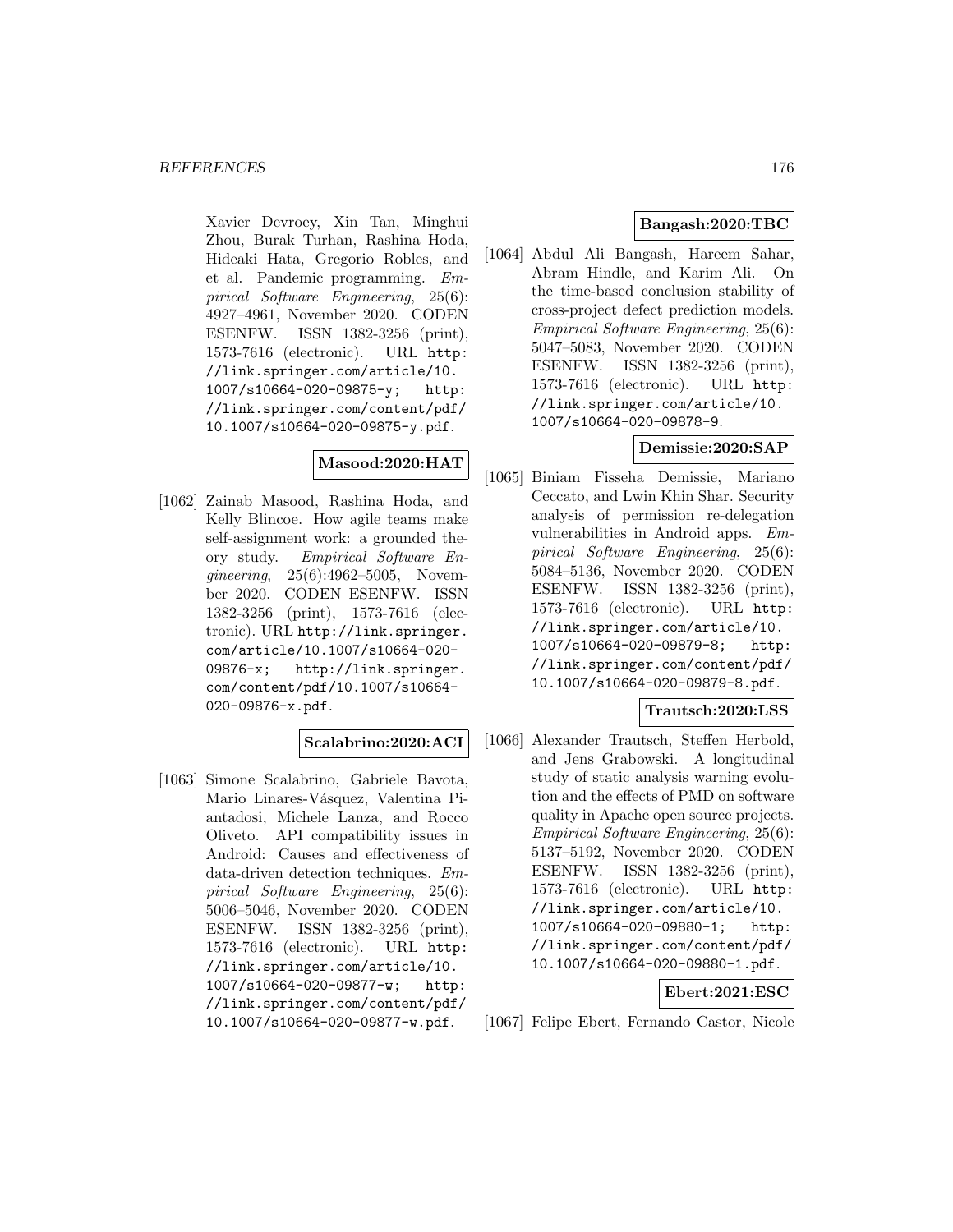Novielli, and Alexander Serebrenik. An exploratory study on confusion in code reviews. Empirical Software Engineering, 26(1):??, January 2021. CODEN ESENFW. ISSN 1382-3256 (print), 1573-7616 (electronic). URL http: //link.springer.com/article/10. 1007/s10664-020-09909-5; http: //link.springer.com/content/pdf/ 10.1007/s10664-020-09909-5.pdf.

### **Ramos-Gutierrez:2021:DCW**

 $[1068]$  Belén Ramos-Gutiérrez, Ángel Jesús Varela-Vaca, José A. Galindo, María Teresa Gómez-López, and David Benavides. Discovering configuration workflows from existing logs using process mining. Empirical Software Engineering, 26(1):??, January 2021. CODEN ESENFW. ISSN 1382-3256 (print), 1573-7616 (electronic). URL http: //link.springer.com/article/10. 1007/s10664-020-09911-x.

# **Wang:2021:CCA**

[1069] Xiajing Wang, Changzhen Hu, Rui Ma, Donghai Tian, and Jinyuan He. CMFuzz: context-aware adaptive mutation for fuzzers. Empirical Software *Engineering*, 26(1):??, January 2021. CODEN ESENFW. ISSN 1382-3256 (print), 1573-7616 (electronic). URL http://link.springer. com/article/10.1007/s10664-020- 09927-3.

### **Kermansaravi:2021:IDA**

[1070] Zeinab Azadeh Kermansaravi, Md Saidur Rahman, Foutse Khomh, Fehmi Jaafar, and Yann-Gaël Guéhéneuc. Investigating design anti-pattern and design pattern mutations and their changeand fault-proneness. Empirical Soft*ware Engineering*,  $26(1)$ :??, January

2021. CODEN ESENFW. ISSN 1382-3256 (print), 1573-7616 (electronic). URL http://link.springer. com/article/10.1007/s10664-020- 09900-0.

# **Chen:2021:DCB**

[1071] An Ran Chen, Tse-Hsun (Peter) Chen, and Shaowei Wang. Demystifying the challenges and benefits of analyzing user-reported logs in bug reports. Empirical Software Engineering, 26(1):??, January 2021. CODEN ESENFW. ISSN 1382-3256 (print), 1573-7616 (electronic). URL http: //link.springer.com/article/10. 1007/s10664-020-09893-w.

# **Wu:2021:SOV**

[1072] Daoyuan Wu, Debin Gao, and David Lo. Scalable online vetting of Android apps for measuring declared SDK versions and their consistency with API calls. Empirical Software Engineering, 26(1):??, January 2021. CODEN ESENFW. ISSN 1382-3256 (print), 1573-7616 (electronic). URL http: //link.springer.com/article/10. 1007/s10664-020-09897-6.

# **Temple:2021:EAG**

[1073] Paul Temple, Gilles Perrouin, Mathieu Acher, Battista Biggio, Jean-Marc Jézéquel, and Fabio Roli. Empirical assessment of generating adversarial configurations for software product lines. Empirical Software Engineering, 26(1):??, January 2021. CODEN ESENFW. ISSN 1382-3256 (print), 1573-7616 (electronic). URL http: //link.springer.com/article/10. 1007/s10664-020-09915-7.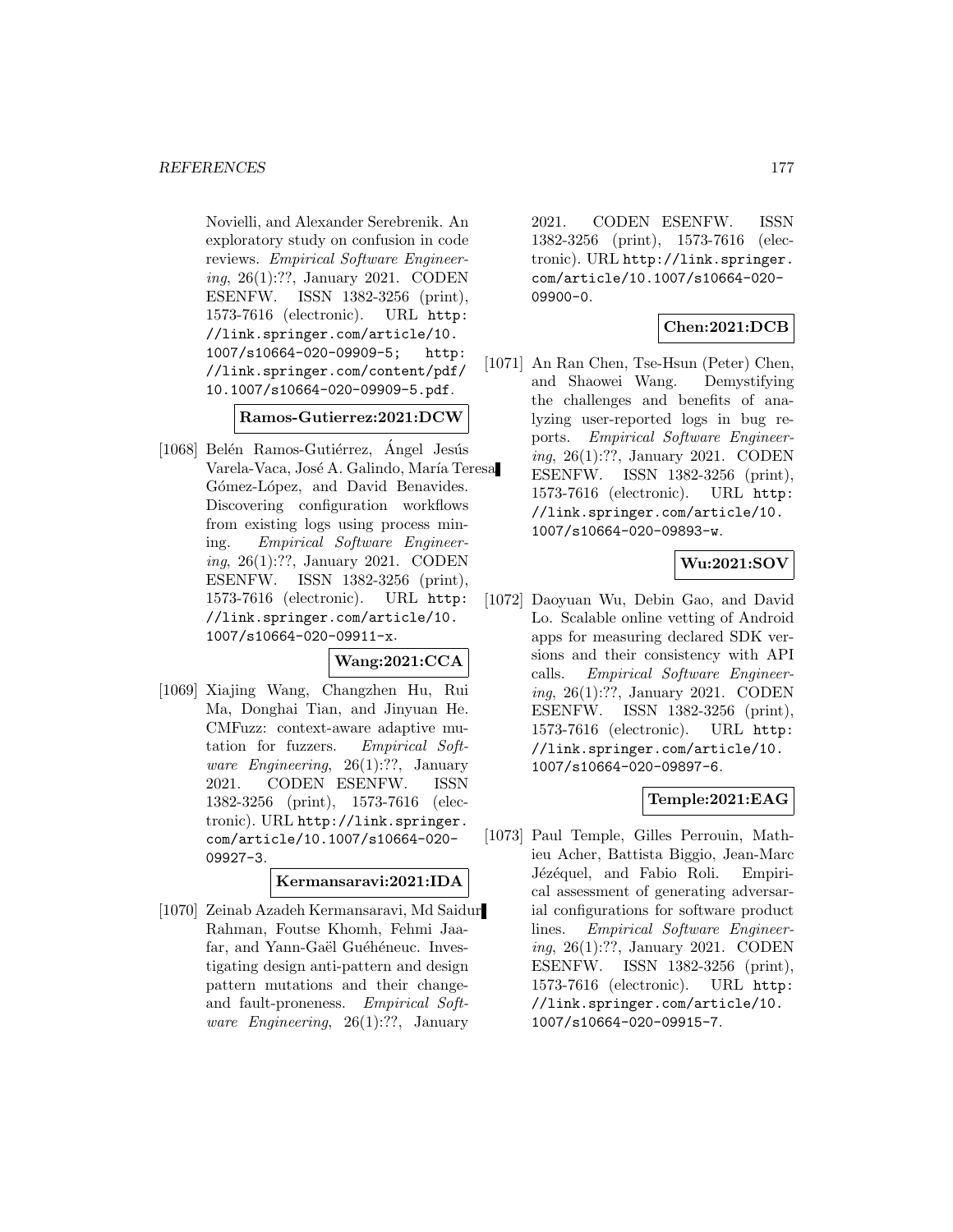### **Mondal:2021:ICM**

[1074] Manishankar Mondal, Banani Roy, Chanchal K. Roy, and Kevin A. Schneider. ID-correspondence: a measure for detecting evolutionary coupling. Empirical Software Engineering, 26(1):??, January 2021. CODEN ESENFW. ISSN 1382-3256 (print), 1573-7616 (electronic). URL http: //link.springer.com/article/10. 1007/s10664-020-09921-9.

### **Damasceno:2021:LSL**

[1075] Carlos Diego Nascimento Damasceno, Mohammad Reza Mousavi, and Adenilso da Silva Simao. Learning by sampling: learning behavioral family models from software product lines. Empirical Software Engineering, 26 (1):??, January 2021. CODEN ES-ENFW. ISSN 1382-3256 (print), 1573-7616 (electronic). URL http: //link.springer.com/article/10. 1007/s10664-020-09912-w.

# **Shastri:2021:SAR**

[1076] Yogeshwar Shastri, Rashina Hoda, and Robert Amor. Spearheading agile: the role of the scrum master in agile projects. Empirical Software Engineering, 26(1):??, January 2021. CODEN ESENFW. ISSN 1382-3256 (print), 1573-7616 (electronic). URL http: //link.springer.com/article/10. 1007/s10664-020-09899-4.

# **Fan:2021:WMP**

[1077] Yuanrui Fan, Xin Xia, David Lo, Ahmed E. Hassan, and Shanping Li. What makes a popular academic AI repository? Empirical Software Engineering, 26(1):??, January 2021. CODEN ESENFW. ISSN

1382-3256 (print), 1573-7616 (electronic). URL http://link.springer. com/article/10.1007/s10664-020- 09916-6.

### **Mahdavi-Hezaveh:2021:SDF**

[1078] Rezvan Mahdavi-Hezaveh, Jacob Dremann, and Laurie Williams. Software development with feature toggles: practices used by practitioners. Empirical Software Engineering, 26(1):??, January 2021. CODEN ESENFW. ISSN 1382-3256 (print), 1573-7616 (electronic). URL http: //link.springer.com/article/10. 1007/s10664-020-09901-z.

### **Nassif:2021:WSA**

[1079] Mathieu Nassif and Martin P. Robillard. Wikifying software artifacts. Empirical Software Engineering, 26(2):??, March 2021. CODEN ESENFW. ISSN 1382-3256 (print), 1573-7616 (electronic). URL http://link.springer. com/article/10.1007/s10664-020- 09918-4.

# **Lindohf:2021:SPL**

[1080] Robert Lindohf, Jacob Krüger, Erik Herzog, and Thorsten Berger. Software product-line evaluation in the large. Empirical Software Engineering, 26(2):??, March 2021. CODEN ESENFW. ISSN 1382-3256 (print), 1573-7616 (electronic). URL http: //link.springer.com/article/10. 1007/s10664-020-09913-9; http: //link.springer.com/content/pdf/ 10.1007/s10664-020-09913-9.pdf.

### **Ahmed:2021:LLP**

[1081] Toufique Ahmed, Premkumar Devanbu, and Vincent J Hellendoorn. Learning lenient parsing & typing via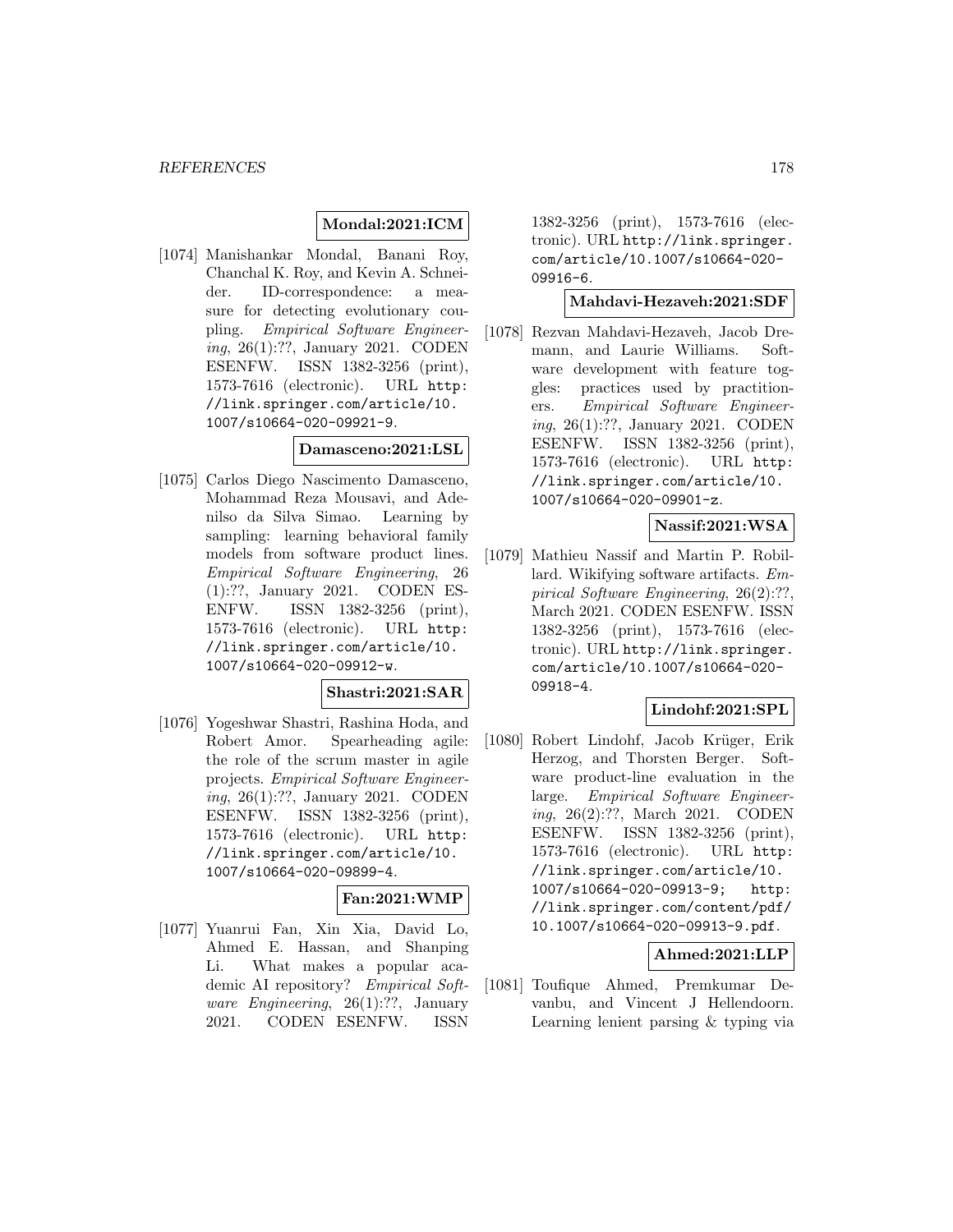indirect supervision. Empirical Software Engineering, 26(2):??, March 2021. CODEN ESENFW. ISSN 1382-3256 (print), 1573-7616 (electronic). URL http://link.springer. com/article/10.1007/s10664-021- 09942-y.

# **Karhap:2021:SMQ**

[1082] Pertti Karhapää, Woubshet Behutiye, Pilar Rodríguez, Markku Oivo, Dolors Costal, Xavier Franch, Sanja Aaramaa, Michał Choraś, Jari Partanen, and Antonin Abherve. Strategies to manage quality requirements in agile software development: a multiple case study. Empirical Software Engineering, 26(2):??, March 2021. CODEN ESENFW. ISSN 1382-3256 (print), 1573-7616 (electronic). URL http: //link.springer.com/article/10. 1007/s10664-020-09903-x; http: //link.springer.com/content/pdf/ 10.1007/s10664-020-09903-x.pdf.

### **Chen:2021:HHW**

[1083] Xiaowei Chen, Rabe Abdalkareem, Suhaib Mujahid, Emad Shihab, and Xin Xia. Helping or not helping? why and how trivial packages impact the npm ecosystem. Empirical Software Engineering, 26(2):??, March 2021. CODEN ESENFW. ISSN 1382-3256 (print), 1573-7616 (electronic). URL http://link.springer. com/article/10.1007/s10664-020- 09904-w.

#### **Olsson:2021:VMS**

[1084] Thomas Olsson, Krzysztof Wnuk, and Slinger Jansen. A validated model for the scoping process of quality requirements: a multi-case study. Empirical Software Engineering, 26(2):??, March 2021. CODEN ESENFW. ISSN 1382-3256 (print), 1573-7616 (electronic). URL http://link.springer. com/article/10.1007/s10664-020- 09896-7; http://link.springer. com/content/pdf/10.1007/s10664- 020-09896-7.pdf.

# **Diaz:2021:WMB**

[1085] Jessica Díaz, Daniel López-Fernández, Jorge Pérez, and Angel González-Prieto. Why are many businesses instilling a DevOps culture into their organization? Empirical Software Engineering, 26(2):??, March 2021. CODEN ESENFW. ISSN 1382-3256 (print), 1573-7616 (electronic). URL http://link.springer. com/article/10.1007/s10664-020- 09919-3.

### **Kuiter:2021:VEC**

[1086] Elias Kuiter, Sebastian Krieter, Jacob Krüger, Gunter Saake, and Thomas Leich. variED: an editor for collaborative, real-time feature modeling. Empirical Software Engineering, 26(2):??, March 2021. CODEN ESENFW. ISSN 1382-3256 (print), 1573-7616 (electronic). URL http: //link.springer.com/article/10. 1007/s10664-020-09892-x; http: //link.springer.com/content/pdf/ 10.1007/s10664-020-09892-x.pdf.

### **Grebhahn:2021:LSA**

[1087] Alexander Grebhahn, Christian Kaltenecker, Christian Engwer, Norbert Siegmund, and Sven Apel. Lightweight, semi-automatic variability extraction: a case study on scientific computing. Empirical Software Engineering, 26(2):??, March 2021. CODEN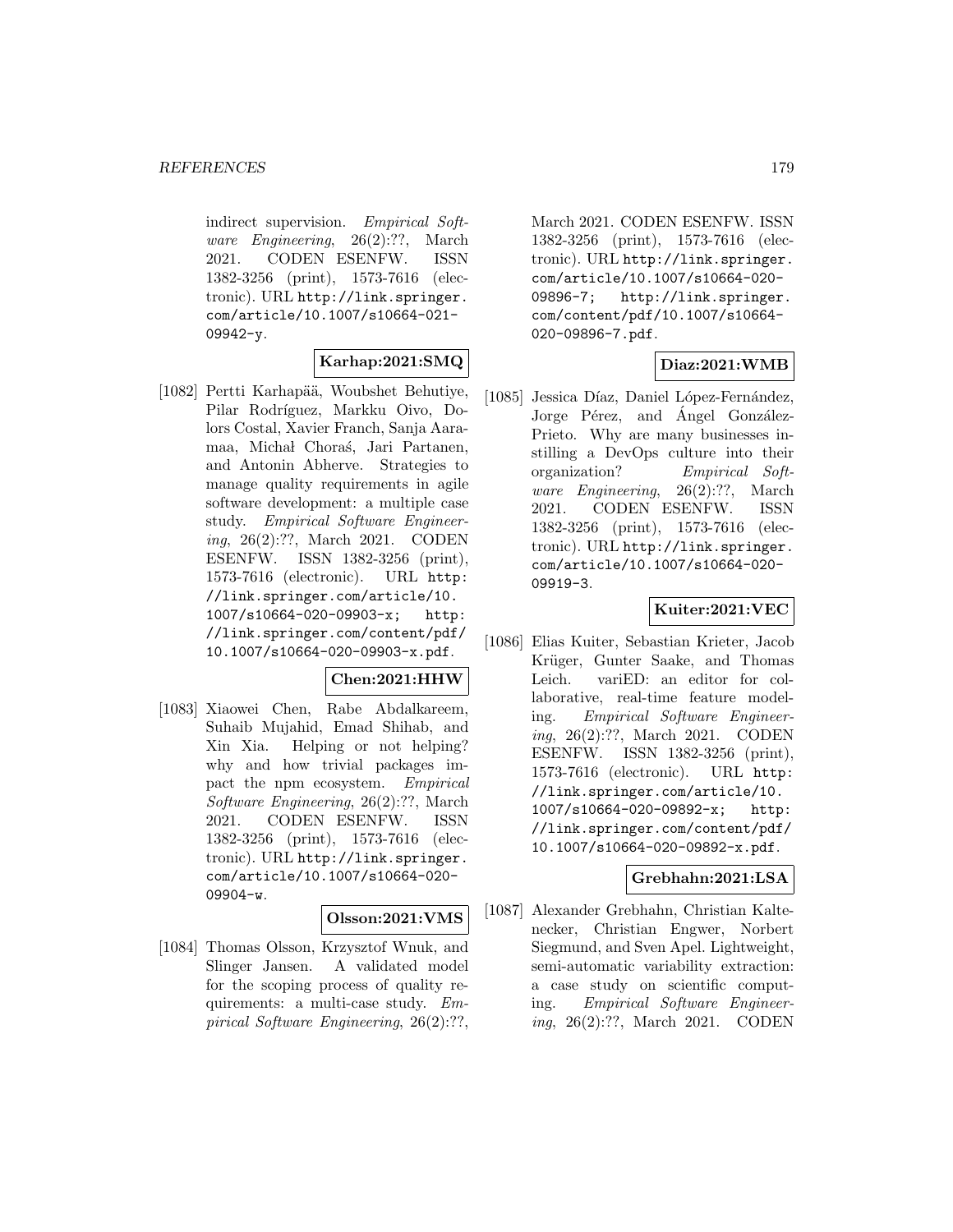ESENFW. ISSN 1382-3256 (print), 1573-7616 (electronic). URL http: //link.springer.com/article/10. 1007/s10664-020-09922-8; http: //link.springer.com/content/pdf/ 10.1007/s10664-020-09922-8.pdf.

# **Ma:2021:WCE**

[1088] Yuxing Ma, Tapajit Dey, Chris Bogart, Sadika Amreen, Marat Valiev, Adam Tutko, David Kennard, Russell Zaretzki, and Audris Mockus. World of code: enabling a research workflow for mining and analyzing the universe of open source VCS data. Empirical Software Engineering, 26(2):??, March 2021. CODEN ESENFW. ISSN 1382-3256 (print), 1573-7616 (electronic). URL http://link.springer. com/article/10.1007/s10664-020- 09905-9; http://link.springer. com/content/pdf/10.1007/s10664- 020-09905-9.pdf.

### **Yates:2021:CCT**

[1089] Rebecca Yates, Norah Power, and Jim Buckley. Correction to: Characterizing the transfer of program comprehension in onboarding: an informationpush perspective. Empirical Software Engineering, 26(2):??, March 2021. CODEN ESENFW. ISSN 1382-3256 (print), 1573-7616 (electronic). URL http://link.springer. com/article/10.1007/s10664-020- 09923-7; http://link.springer. com/content/pdf/10.1007/s10664- 020-09923-7.pdf.

# **Ye:2021:APA**

[1090] He Ye, Matias Martinez, and Martin Monperrus. Automated patch assessment for program repair at scale. Em-

pirical Software Engineering, 26(2):??, March 2021. CODEN ESENFW. ISSN 1382-3256 (print), 1573-7616 (electronic). URL http://link.springer. com/article/10.1007/s10664-020- 09920-w; http://link.springer. com/content/pdf/10.1007/s10664- 020-09920-w.pdf.

### **Zerouali:2021:MDA**

[1091] Ahmed Zerouali, Tom Mens, Alexandre Decan, Jesus Gonzalez-Barahona, and Gregorio Robles. A multi-dimensional analysis of technical lag in Debianbased Docker images. Empirical Software Engineering, 26(2):??, March 2021. CODEN ESENFW. ISSN 1382-3256 (print), 1573-7616 (electronic). URL http://link.springer. com/article/10.1007/s10664-020- 09908-6; http://link.springer. com/content/pdf/10.1007/s10664- 020-09908-6.pdf.

#### **Pecorelli:2021:RTR**

[1092] Fabiano Pecorelli, Fabio Palomba, and Andrea De Lucia. The relation of test–related factors to software quality: a case study on Apache systems. Empirical Software Engineering, 26(2):??, March 2021. CODEN ESENFW. ISSN 1382-3256 (print), 1573-7616 (electronic). URL http: //link.springer.com/article/10. 1007/s10664-020-09891-y; http: //link.springer.com/content/pdf/ 10.1007/s10664-020-09891-y.pdf.

# **Gharibi:2021:AEE**

[1093] Gharib Gharibi, Vijay Walunj, Raju Nekadi, Raj Marri, and Yugyung Lee. Automated end-to-end management of the modeling lifecycle in deep learn-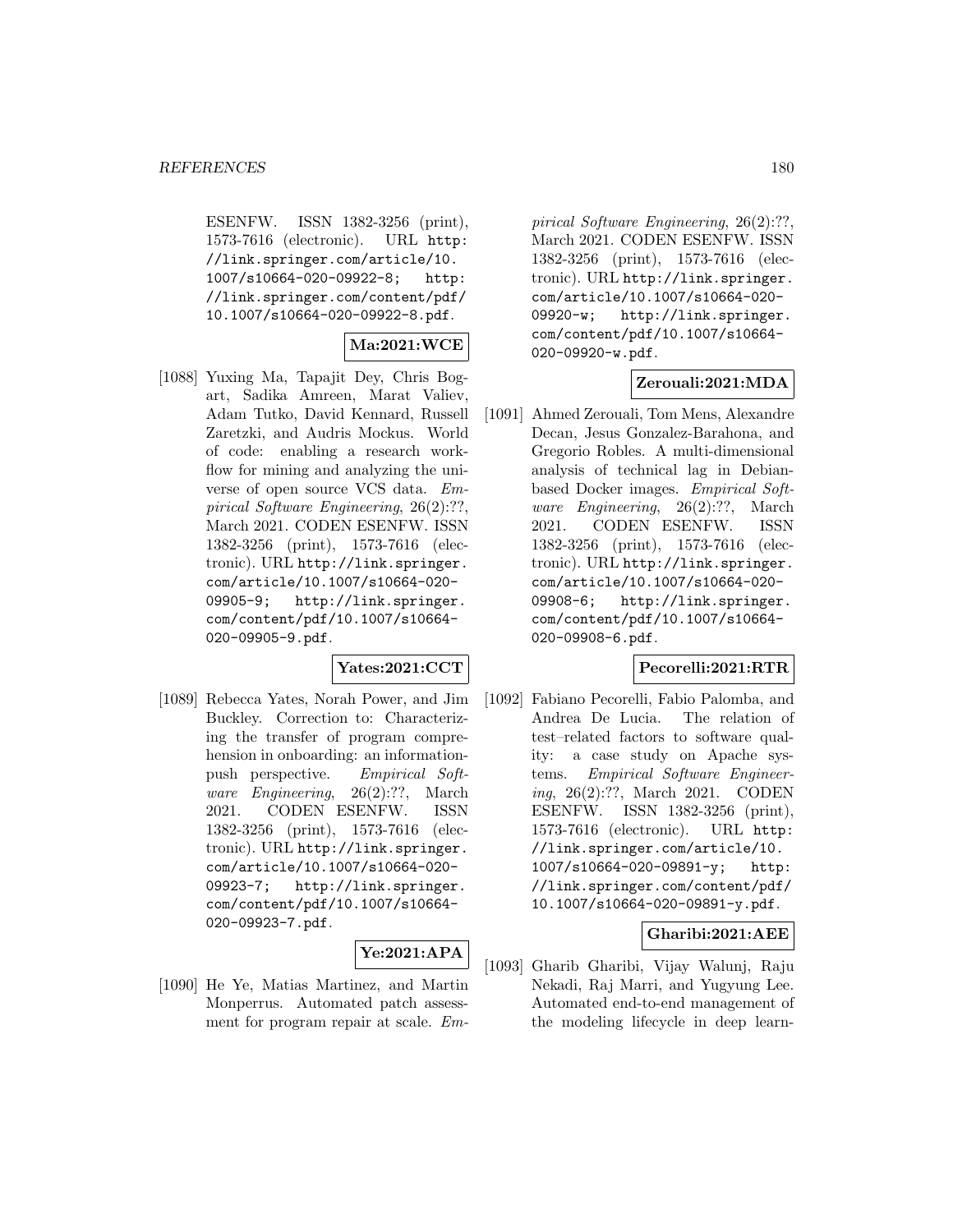ing. Empirical Software Engineering, 26(2):??, March 2021. CODEN ESENFW. ISSN 1382-3256 (print), 1573-7616 (electronic). URL http: //link.springer.com/article/10. 1007/s10664-020-09894-9.

## **Liu:2021:ESI**

[1094] Jiakun Liu, Qiao Huang, Xin Xia, Emad Shihab, David Lo, and Shanping Li. An exploratory study on the introduction and removal of different types of technical debt in deep learning frameworks. Empirical Software Engineering, 26(2):??, March 2021. CODEN ESENFW. ISSN 1382-3256 (print), 1573-7616 (electronic). URL http://link.springer. com/article/10.1007/s10664-020- 09917-5.

## **Hoyos:2021:RFT**

[1095] Juan Hoyos, Rabe Abdalkareem, Suhaib Mujahid, Emad Shihab, and Albeiro Espinosa Bedoya. On the removal of feature toggles. Empirical Software Engineering, 26(2):??, March 2021. CODEN ESENFW. ISSN 1382-3256 (print), 1573-7616 (electronic). URL http://link.springer. com/article/10.1007/s10664-020- 09902-y.

**Choetkiertikul:2021:ARC**

[1096] Morakot Choetkiertikul, Hoa Khanh Dam, Truyen Tran, Trang Pham, Chaiyong Ragkhitwetsagul, and Aditya Ghose. Automatically recommending components for issue reports using deep learning. Empirical Software Engineering, 26(2):??, March 2021. CODEN ESENFW. ISSN 1382-3256 (print), 1573-7616 (electronic). URL http:

//link.springer.com/article/10. 1007/s10664-020-09898-5.

### **Santos:2021:CRR**

[1097] Adrian Santos, Sira Vegas, Markku Oivo, and Natalia Juristo. Comparing the results of replications in software engineering. Empirical Software Engineering, 26(2):??, March 2021. CODEN ESENFW. ISSN 1382-3256 (print), 1573-7616 (electronic). URL http://link.springer. com/article/10.1007/s10664-020- 09907-7.

### **Chinthanet:2021:LRA**

[1098] Bodin Chinthanet, Raula Gaikovina Kula, Shane McIntosh, Takashi Ishio, Akinori Ihara, and Kenichi Matsumoto. Lags in the release, adoption, and propagation of npm vulnerability fixes. Empirical Software Engineering, 26(3):??, May 2021. CODEN ESENFW. ISSN 1382-3256 (print), 1573-7616 (electronic). URL http: //link.springer.com/article/10. 1007/s10664-021-09951-x; http: //link.springer.com/content/pdf/ 10.1007/s10664-021-09951-x.pdf.

# **Riom:2021:RVA**

[1099] Timothé Riom, Arthur Sawadogo, Kevin Allix, Tegawendé F. Bissyandé, Naouel Moha, and Jacques Klein. Revisiting the VCCFinder approach for the identification of vulnerabilitycontributing commits. Empirical Software Engineering, 26(3):??, May 2021. CODEN ESENFW. ISSN 1382-3256 (print), 1573-7616 (electronic). URL http://link.springer. com/article/10.1007/s10664-021- 09944-w; http://link.springer.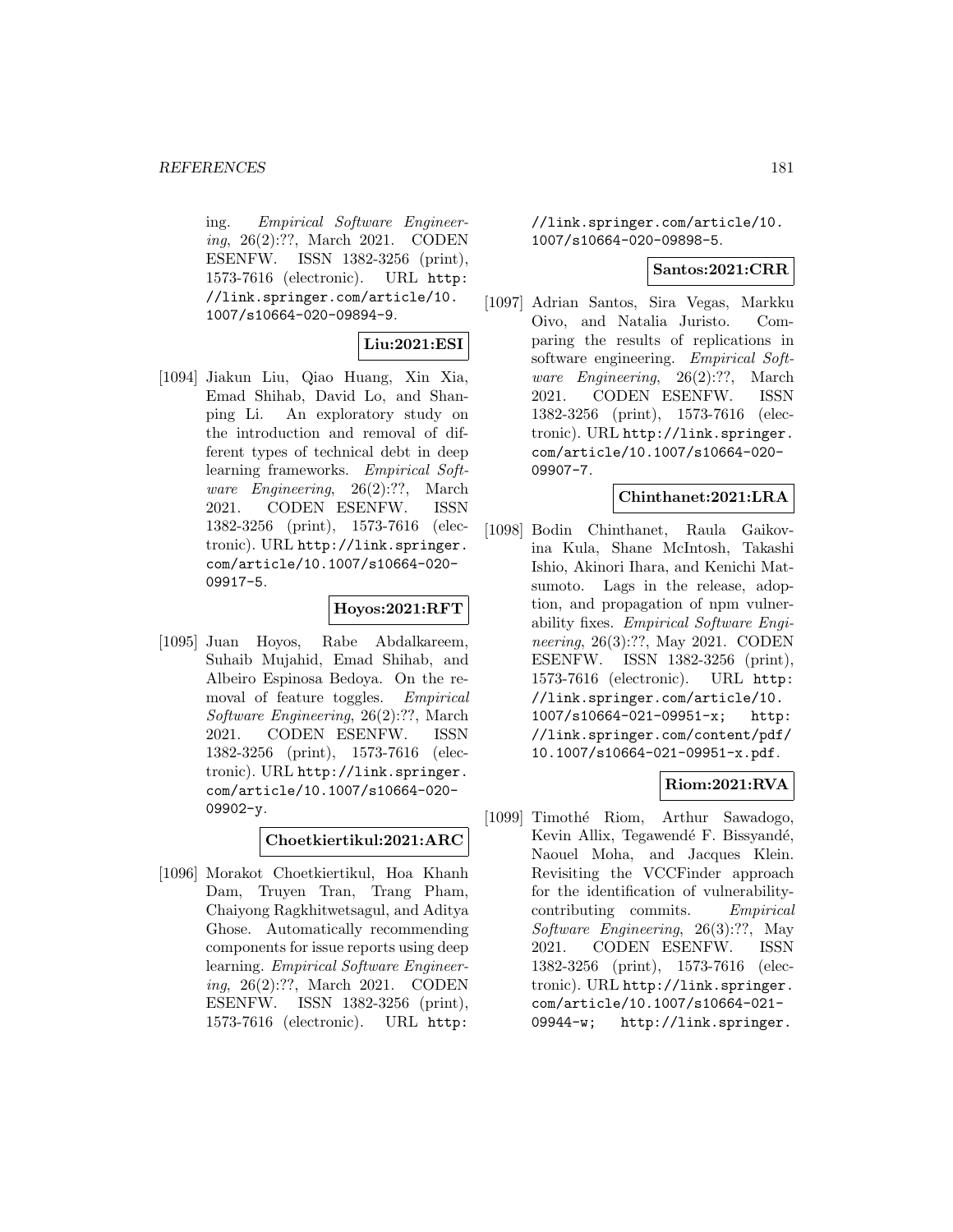com/content/pdf/10.1007/s10664- 021-09944-w.pdf.

#### **Soto-Valero:2021:CSB**

[1100] César Soto-Valero, Nicolas Harrand, Martin Monperrus, and Benoit Baudry. A comprehensive study of bloated dependencies in the Maven ecosystem. Empirical Software Engineering, 26(3):??, May 2021. CODEN ESENFW. ISSN 1382-3256 (print), 1573-7616 (electronic). URL http: //link.springer.com/article/10. 1007/s10664-020-09914-8; http: //link.springer.com/content/pdf/ 10.1007/s10664-020-09914-8.pdf.

## **Cashman:2021:EIO**

[1101] Mikaela Cashman, Justin Firestone, Myra B. Cohen, Thammasak Thianniwet, and Wei Niu. An empirical investigation of organic software product lines. Empirical Software Engineering, 26(3):??, May 2021. CODEN ESENFW. ISSN 1382-3256 (print), 1573-7616 (electronic). URL http: //link.springer.com/article/10. 1007/s10664-021-09940-0; http: //link.springer.com/content/pdf/ 10.1007/s10664-021-09940-0.pdf.

### **Sleimi:2021:AFE**

[1102] Amin Sleimi, Nicolas Sannier, Mehrdad Sabetzadeh, Lionel Briand, Marcello Ceci, and John Dann. An automated framework for the extraction of semantic legal metadata from legal texts. Empirical Software Engineering, 26(3):??, May 2021. CODEN ESENFW. ISSN 1382-3256 (print), 1573-7616 (electronic). URL http://link.springer. com/article/10.1007/s10664-020- 09933-5.

## **Santos:2021:FET**

[1103] Adrian Santos, Sira Vegas, Oscar Dieste, Fernando Uyaguari, Ayşe Tosun, Davide Fucci, Burak Turhan, Giuseppe Scanniello, Simone Romano, Itir Karac, Marco Kuhrmann, Vladimir Mandić, Robert Ramač, Dietmar Pfahl, Christian Engblom, and et al. A family of experiments on test-driven development. Empirical Software Engineering, 26(3):??, May 2021. CODEN ESENFW. ISSN 1382-3256 (print), 1573-7616 (electronic). URL http: //link.springer.com/article/10. 1007/s10664-020-09895-8.

**Spiegler:2021:ESC**

[1104] Simone V. Spiegler, Christoph Heinecke, and Stefan Wagner. An empirical study on changing leadership in agile teams. Empirical Software Engineering, 26(3):??, May 2021. CODEN ESENFW. ISSN 1382-3256 (print), 1573-7616 (electronic). URL http: //link.springer.com/article/10. 1007/s10664-021-09949-5; http: //link.springer.com/content/pdf/ 10.1007/s10664-021-09949-5.pdf.

# **Liebel:2021:EIE**

[1105] Grischa Liebel and Shalini Chakraborty. Ethical issues in empirical studies using student subjects: Re-visiting practices and perceptions. Empirical Software Engineering, 26(3):??, May 2021. CODEN ESENFW. ISSN 1382-3256 (print), 1573-7616 (electronic). URL http://link.springer. com/article/10.1007/s10664-021- 09958-4.

### **Moraes:2021:OHM**

[1106] Jo˜ao Pedro Moraes, Ivanilton Po-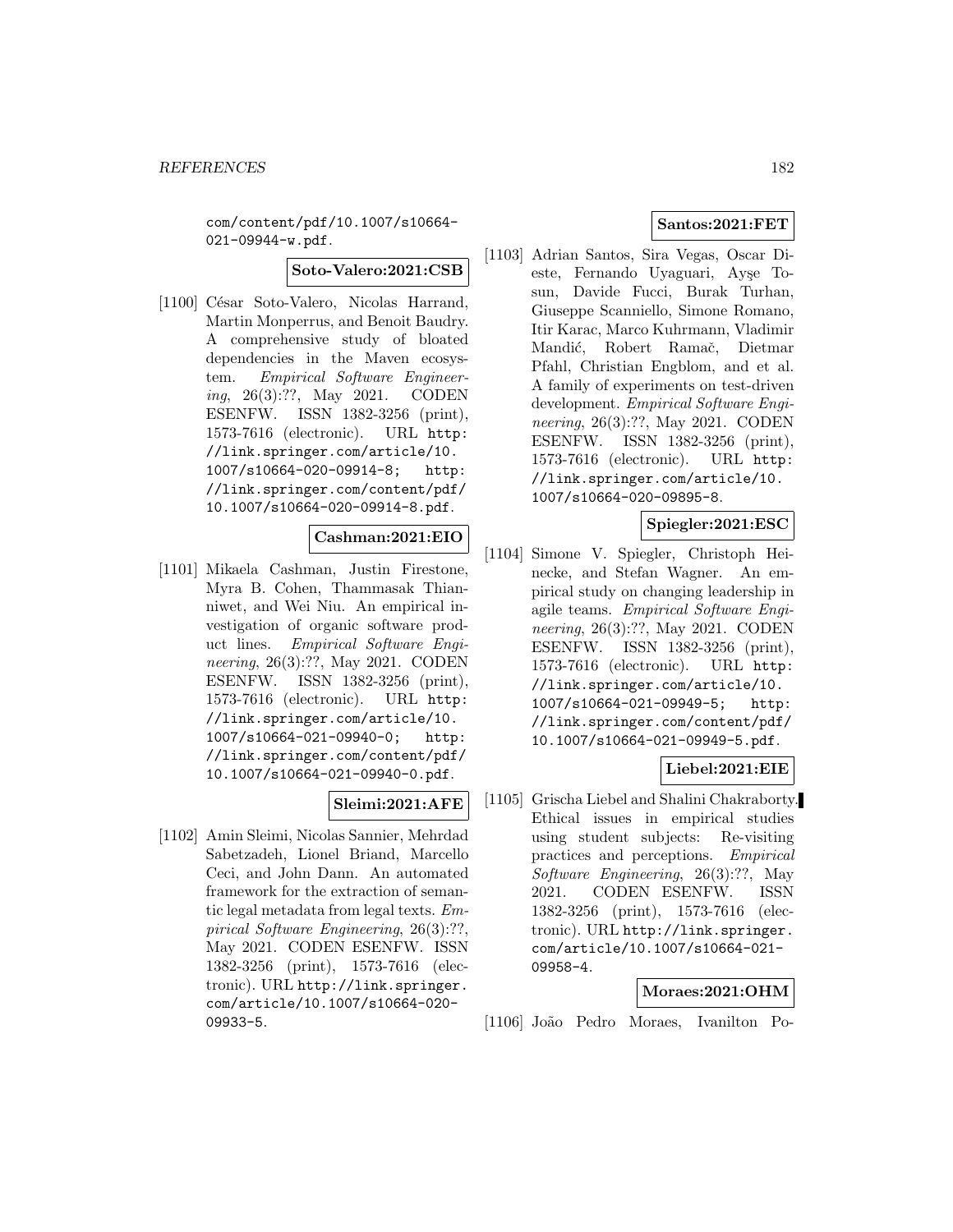lato, Igor Wiese, Filipe Saraiva, and Gustavo Pinto. From one to hundreds: multi-licensing in the JavaScript ecosystem. Empirical Software Engineering, 26(3):??, May 2021. CODEN ESENFW. ISSN 1382-3256 (print), 1573-7616 (electronic). URL http: //link.springer.com/article/10. 1007/s10664-020-09936-2.

## **Pereira:2021:GLS**

[1107] Rui Pereira, Hugo Matalonga, Marco Couto, Fernando Castor, Bruno Cabral, Pedro Carvalho, Sim˜ao Melo de Sousa, and Jo˜ao Paulo Fernandes. GreenHub: a large-scale collaborative dataset to battery consumption analysis of Android devices. Empirical Software Engineering, 26(3):??, May 2021. CODEN ESENFW. ISSN 1382-3256 (print), 1573-7616 (electronic). URL http://link.springer. com/article/10.1007/s10664-020- 09925-5.

### **Anonymous:2021:AES**

[1108] Anonymous. Appreciation to Empirical Software Engineering reviewers of 2020. Empirical Software Engineering, 26(3):??, May 2021. CODEN ESENFW. ISSN 1382-3256 (print), 1573-7616 (electronic). URL http: //link.springer.com/article/10. 1007/s10664-021-09952-w.

#### **Hatamian:2021:PSA**

[1109] Majid Hatamian, Samuel Wairimu, Nurul Momen, and Lothar Fritsch. A privacy and security analysis of earlydeployed COVID-19 contact tracing Android apps. Empirical Software Engineering, 26(3):??, May 2021. CODEN ESENFW. ISSN 1382-3256 (print),

1573-7616 (electronic). URL http: //link.springer.com/article/10. 1007/s10664-020-09934-4; http: //link.springer.com/content/pdf/ 10.1007/s10664-020-09934-4.pdf.

# **Kim:2021:DIR**

[1110] Misoo Kim and Eunseok Lee. Are datasets for information retrieval-based bug localization techniques trustworthy? Empirical Software Engineering, 26(3):??, May 2021. CODEN ESENFW. ISSN 1382-3256 (print), 1573-7616 (electronic). URL http: //link.springer.com/article/10. 1007/s10664-021-09946-8.

## **Foundjem:2021:RSS**

[1111] Armstrong Foundjem and Bram Adams. Release synchronization in software ecosystems. Empirical Software Engineering, 26(3):??, May 2021. CODEN ESENFW. ISSN 1382-3256 (print), 1573-7616 (electronic). URL http://link.springer. com/article/10.1007/s10664-020- 09929-1.

### **Maipradit:2021:CWI**

[1112] Rungroj Maipradit, Christoph Treude, Hideaki Hata, and Kenichi Matsumoto. Correction to: Wait for it: identifying "On-Hold" self-admitted technical debt. Empirical Software Engineering, 26(3):??, May 2021. CODEN ESENFW. ISSN 1382-3256 (print), 1573-7616 (electronic). URL http: //link.springer.com/article/10. 1007/s10664-021-09939-7; http: //link.springer.com/content/pdf/ 10.1007/s10664-021-09939-7.pdf. See [1044].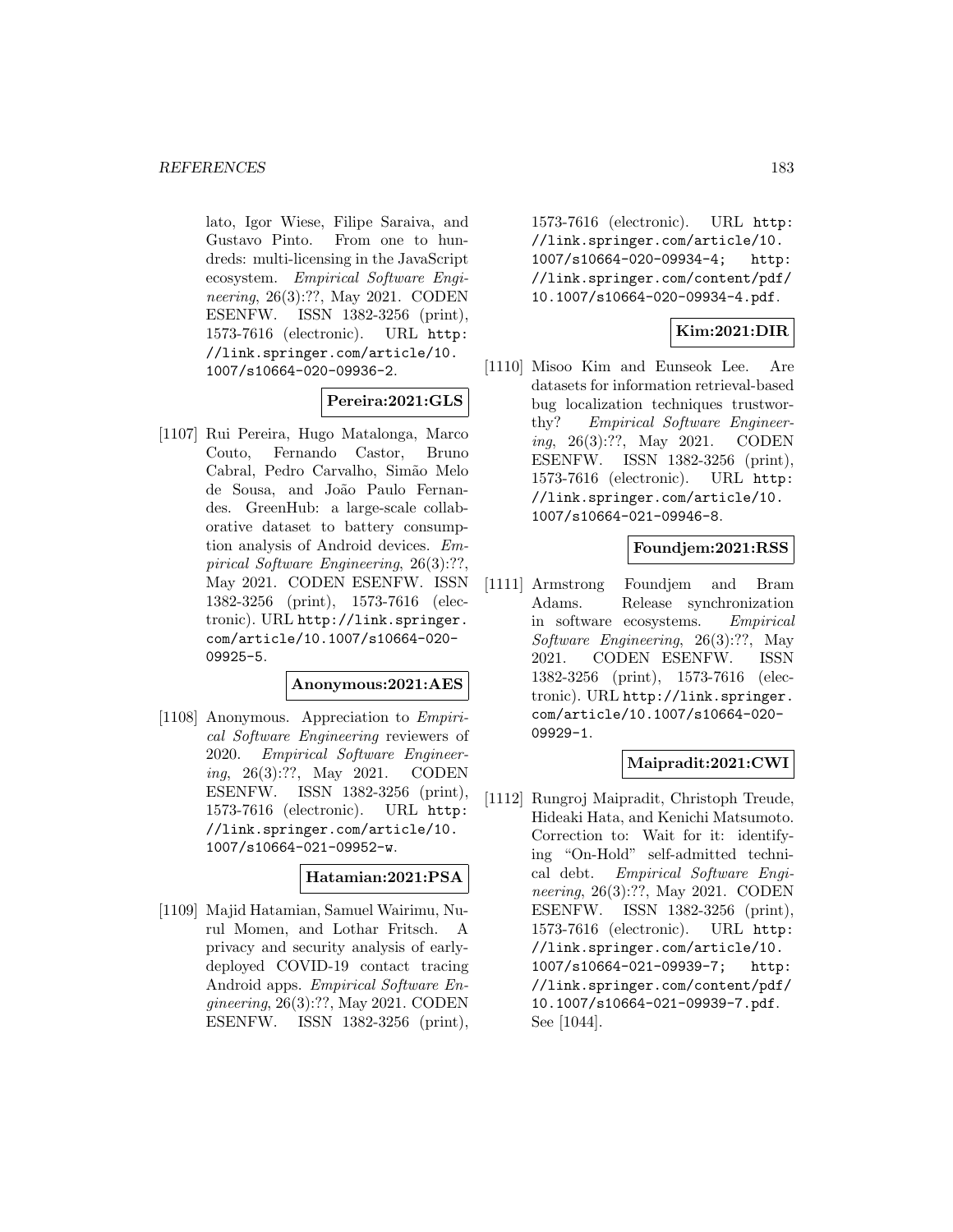## **Macho:2021:NBC**

[1113] Christian Macho, Stefanie Beyer, Shane McIntosh, and Martin Pinzger. The nature of build changes. Empirical Software Engineering, 26(3):??, May 2021. CODEN ESENFW. ISSN 1382-3256 (print), 1573-7616 (electronic). URL http://link.springer. com/article/10.1007/s10664-020- 09926-4; http://link.springer. com/content/pdf/10.1007/s10664- 020-09926-4.pdf.

#### **Wang:2021:BVF**

[1114] Liu Wang, Ren He, and Guoai Xu. Beyond the virus: a first look at coronavirus-themed Android malware. Empirical Software Engineering, 26 (4):??, July 2021. CODEN ES-ENFW. ISSN 1382-3256 (print), 1573-7616 (electronic). URL https: //link.springer.com/article/10. 1007/s10664-021-09974-4.

### **Zhou:2021:SBH**

[1115] Jiayuan Zhou, Shaowei Wang, and Ahmed E. Hassan. Studying backers and hunters in bounty issue addressing process of open source projects. Empirical Software Engineering, 26 (4):??, July 2021. CODEN ES-ENFW. ISSN 1382-3256 (print), 1573-7616 (electronic). URL https: //link.springer.com/article/10. 1007/s10664-021-09979-z.

## **Daun:2021:RSR**

[1116] Marian Daun, Jennifer Brings, and Viktoria Stenkova. Reliability of self-rated experience and confidence as predictors for students' performance in software engineering. Empirical Software Engineering, 26(4):

??, July 2021. CODEN ES-ENFW. ISSN 1382-3256 (print), 1573-7616 (electronic). URL https: //link.springer.com/article/10. 1007/s10664-021-09972-6.

## **Veizaga:2021:SBC**

[1117] Alvaro Veizaga, Mauricio Alferez, and Lionel Briand. On systematically building a controlled natural language for functional requirements. Empirical Software Engineering, 26(4):??, July 2021. CODEN ESENFW. ISSN 1382-3256 (print), 1573-7616 (electronic). URL https: //link.springer.com/article/10. 1007/s10664-021-09956-6.

## **Sorbo:2021:ECS**

[1118] Andrea Di Sorbo and Sebastiano Panichella. Exposed! A case study on the vulnerability-proneness of Google Play Apps. Empirical Software Engineering, 26(4):??, July 2021. CODEN ESENFW. ISSN 1382-3256 (print), 1573-7616 (electronic). URL https: //link.springer.com/article/10. 1007/s10664-021-09978-0.

## **Novielli:2021:ASS**

[1119] Nicole Novielli, Fabio Calefato, and Alexander Serebrenik. Assessment of off-the-shelf SE-specific sentiment analysis tools: an extended replication study. Empirical Software Engineering, 26(4):??, July 2021. CODEN ESENFW. ISSN 1382-3256 (print), 1573-7616 (electronic). URL https: //link.springer.com/article/10. 1007/s10664-021-09960-w.

#### **Zhang:2021:RDB**

[1120] Man Zhang, Bogdan Marculescu, and Andrea Arcuri. Resource and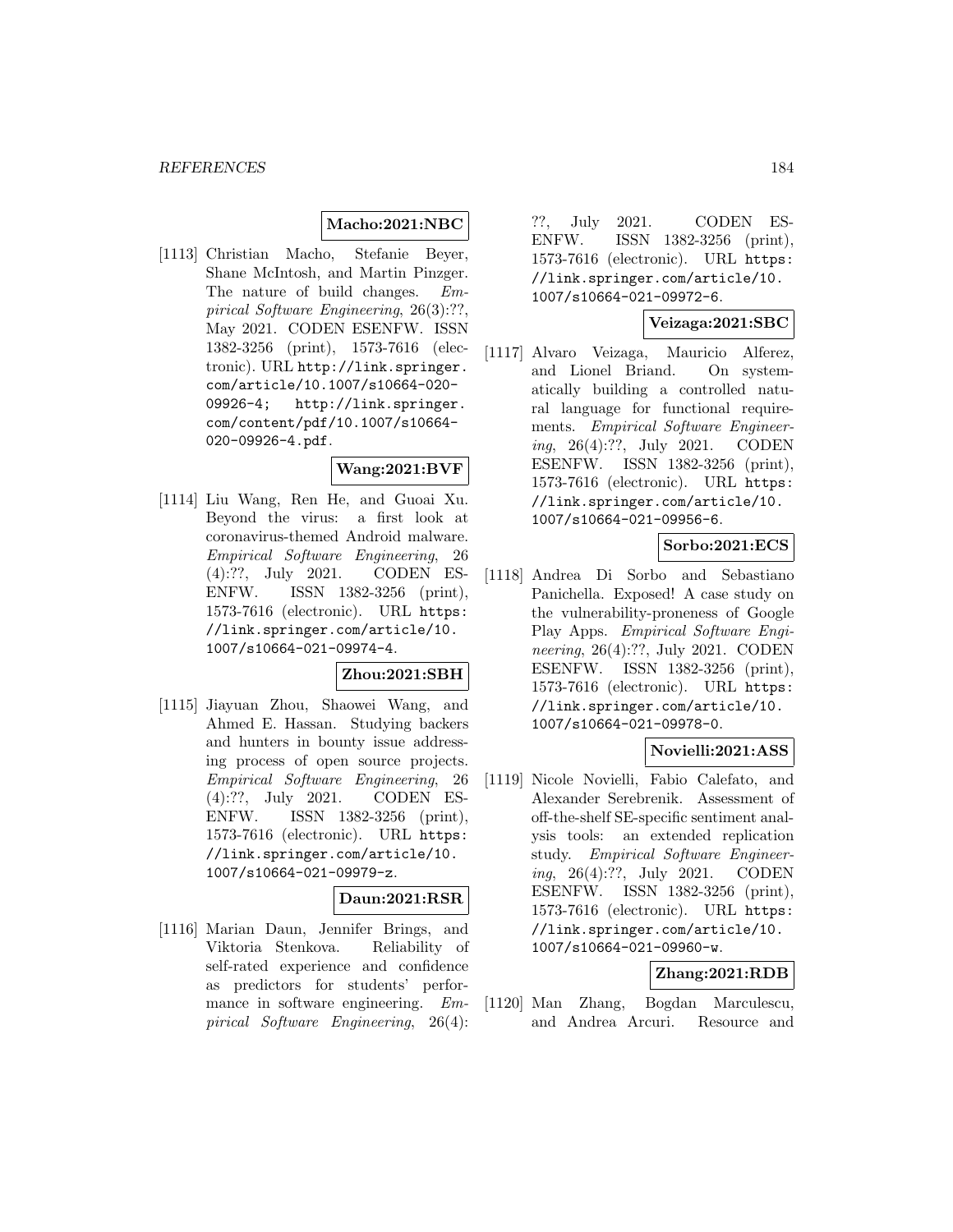dependency based test case generation for RESTful Web services. Empirical Software Engineering, 26 (4):??, July 2021. CODEN ES-ENFW. ISSN 1382-3256 (print), 1573-7616 (electronic). URL https: //link.springer.com/article/10. 1007/s10664-020-09937-1.

### **Gote:2021:ATS**

[1121] Christoph Gote, Ingo Scholtes, and Frank Schweitzer. Analysing timestamped co-editing networks in software development teams using git2net. Empirical Software Engineering, 26 (4):??, July 2021. CODEN ES-ENFW. ISSN 1382-3256 (print), 1573-7616 (electronic). URL https: //link.springer.com/article/10. 1007/s10664-020-09928-2.

## **Daoudi:2021:LLR**

[1122] Nadia Daoudi, Kevin Allix, and Jacques Klein. Lessons learnt on reproducibility in machine learning based Android malware detection. Empirical Software Engineering, 26 (4):??, July 2021. CODEN ES-ENFW. ISSN 1382-3256 (print), 1573-7616 (electronic). URL https: //link.springer.com/article/10. 1007/s10664-021-09955-7.

### **Shrikanth:2021:APB**

[1123] N. C. Shrikanth, William Nichols, and Tim Menzies. Assessing practitioner beliefs about software engineering. Empirical Software Engineering, 26(4):??, July 2021. CODEN ESENFW. ISSN 1382-3256 (print), 1573-7616 (electronic). URL https: //link.springer.com/article/10. 1007/s10664-021-09957-5.

# **Duchien:2021:FSI**

[1124] Laurence Duchien, Paul Grünbacher, and Thomas Thüm. Foreword to the special issue on configurable systems. Empirical Software Engineering, 26(4):??, July 2021. CODEN ESENFW. ISSN 1382-3256 (print), 1573-7616 (electronic). URL https: //link.springer.com/article/10. 1007/s10664-021-09964-6.

## **Quach:2021:ESU**

[1125] Sophia Quach, Maxime Lamothe, and Weiyi Shang. An empirical study on the use of SZZ for identifying inducing changes of non-functional bugs. Empirical Software Engineering, 26(4):??, July 2021. CODEN ESENFW. ISSN 1382-3256 (print), 1573-7616 (electronic). URL https: //link.springer.com/article/10. 1007/s10664-021-09970-8.

## **Mohamad:2021:SAC**

[1126] Mazen Mohamad, Jan-Philipp Steghöfer, and Riccardo Scandariato. Security assurance cases — state of the art of an emerging approach. Empirical Software Engineering, 26 (4):??, July 2021. CODEN ES-ENFW. ISSN 1382-3256 (print), 1573-7616 (electronic). URL https: //link.springer.com/article/10. 1007/s10664-021-09971-7.

## **Rocco:2021:DRS**

[1127] Juri Di Rocco, Davide Di Ruscio, and Riccardo Rubei. Development of recommendation systems for software engineering: the CROSSMINER experience. Empirical Software Engineering, 26(4):??, July 2021. CODEN ESENFW. ISSN 1382-3256 (print),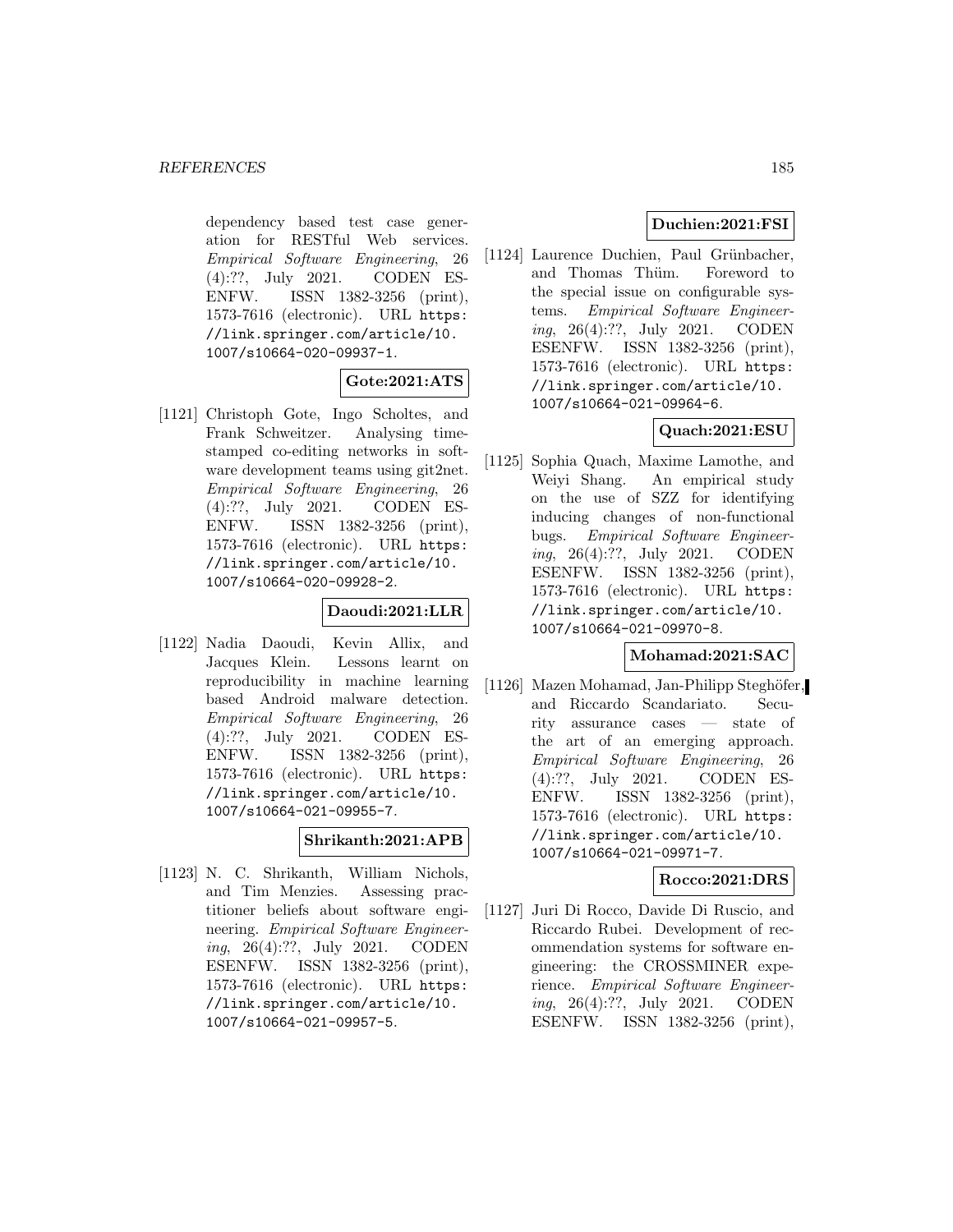1573-7616 (electronic). URL https: //link.springer.com/article/10. 1007/s10664-021-09963-7.

# **Tang:2021:USO**

[1128] Henry Tang and Sarah Nadi. On using Stack Overflow comment-edit pairs to recommend code maintenance changes. Empirical Software Engineering, 26(4):??, July 2021. CODEN ESENFW. ISSN 1382-3256 (print), 1573-7616 (electronic). URL https: //link.springer.com/article/10. 1007/s10664-021-09954-8.

## **Timperley:2021:UIA**

[1129] Christopher S. Timperley, Lauren Herckis, and Michael Hilton. Understanding and improving artifact sharing in software engineering research. Empirical Software Engineering, 26(4):??, July 2021. CODEN ESENFW. ISSN 1382-3256 (print), 1573-7616 (electronic). URL https: //link.springer.com/article/10. 1007/s10664-021-09973-5.

### **Wu:2021:GAT**

[1130] Di Wu, Xiao-Yuan Jing, and Baowen Xu. Generating API tags for tutorial fragments from Stack Overflow. Empirical Software Engineering, 26(4):??, July 2021. CODEN ESENFW. ISSN 1382-3256 (print), 1573-7616 (electronic). URL https: //link.springer.com/article/10. 1007/s10664-021-09962-8.

## **Pimentel:2021:UIQ**

[1131] João Felipe Pimentel, Leonardo Murta, and Juliana Freire. Understanding and improving the quality and reproducibility of Jupyter notebooks.

Empirical Software Engineering, 26 (4):??, July 2021. CODEN ES-ENFW. ISSN 1382-3256 (print), 1573-7616 (electronic). URL https: //link.springer.com/article/10. 1007/s10664-021-09961-9.

## **Tuarob:2021:ATR**

[1132] Suppawong Tuarob, Noppadol Assavakamhaenghan, and Morakot Choetkiertikul. Automatic team recommendation for collaborative software development. Empirical Software Engineering, 26(4):??, July 2021. CODEN ESENFW. ISSN 1382-3256 (print), 1573-7616 (electronic). URL https: //link.springer.com/article/10. 1007/s10664-021-09966-4.

## **Wang:2021:PCM**

[1133] Yingying Wang, Harshavardhan Kadiyala, and Julia Rubin. Promises and challenges of microservices: an exploratory study. Empirical Software Engineering, 26(4):??, July 2021. CODEN ESENFW. ISSN 1382-3256 (print), 1573-7616 (electronic). URL https: //link.springer.com/article/10. 1007/s10664-020-09910-y.

### **Russo:2021:PWB**

[1134] Daniel Russo, Paul H. P. Hanel, and Niels van Berkel. Predictors of wellbeing and productivity among software professionals during the COVID-19 pandemic — a longitudinal study. Empirical Software Engineering, 26 (4):??, July 2021. CODEN ES-ENFW. ISSN 1382-3256 (print), 1573-7616 (electronic). URL https: //link.springer.com/article/10. 1007/s10664-021-09945-9.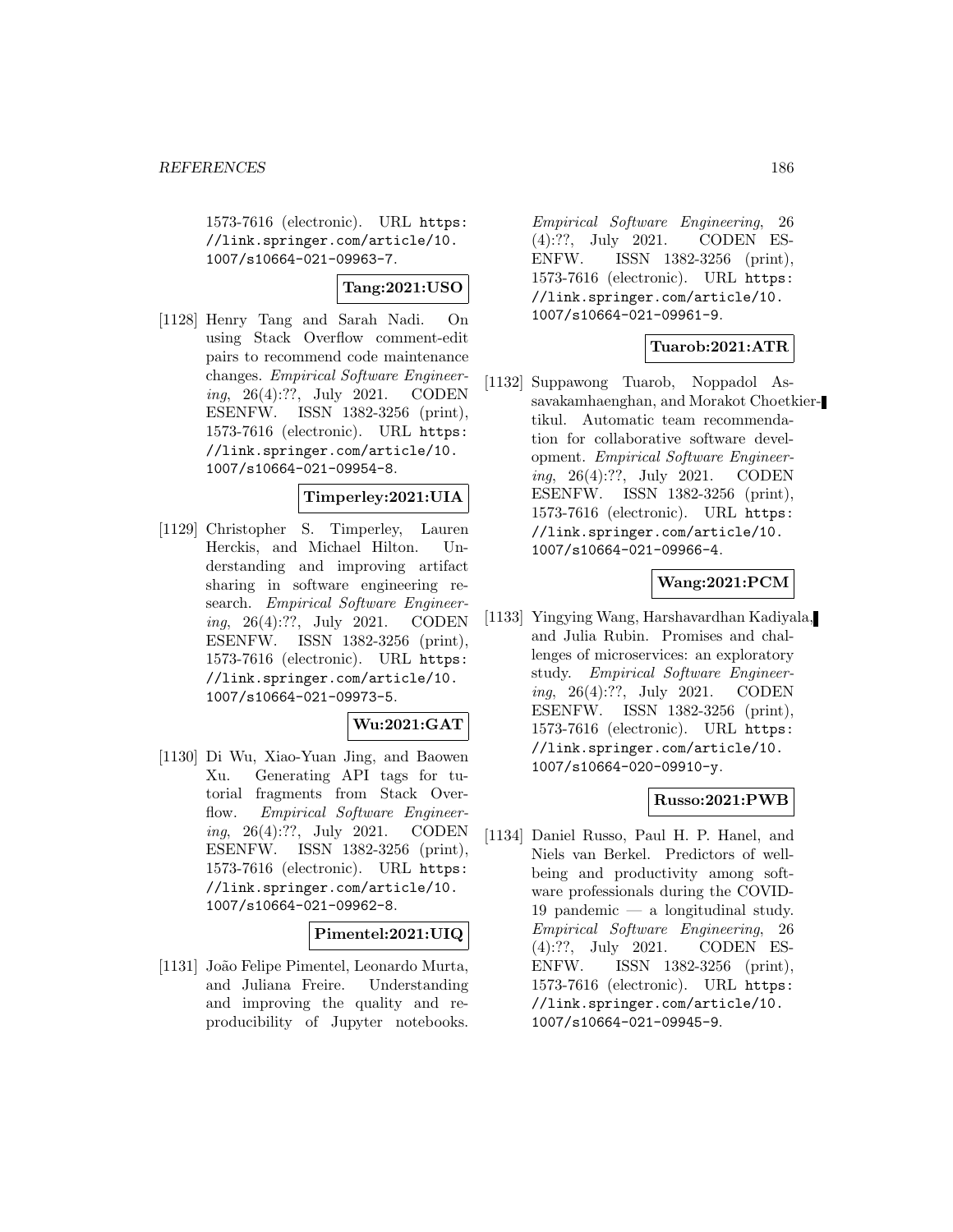# **Lyu:2021:EAD**

[1135] Chen Lyu, Ruyun Wang, and Songlin Hu. Embedding API dependency graph for neural code generation. Empirical Software Engineering, 26 (4):??, July 2021. CODEN ES-ENFW. ISSN 1382-3256 (print), 1573-7616 (electronic). URL https: //link.springer.com/article/10. 1007/s10664-021-09968-2.

# **Qu:2021:ENE**

[1136] Yu Qu and Heng Yin. Evaluating network embedding techniques' performances in software bug prediction. Empirical Software Engineering, 26(4):??, July 2021. CODEN ESENFW. ISSN 1382-3256 (print), 1573-7616 (electronic). URL https: //link.springer.com/article/10. 1007/s10664-021-09965-5.

# **Prana:2021:SMH**

[1137] Gede Artha Azriadi Prana, Abhishek Sharma, and David Lo. Out of sight, out of mind? How vulnerable dependencies affect open-source projects. Empirical Software Engineering, 26(4):??, July 2021. CODEN ESENFW. ISSN 1382-3256 (print), 1573-7616 (electronic). URL https: //link.springer.com/article/10. 1007/s10664-021-09959-3.

#### **Vescan:2021:GPF**

[1138] Andreea Vescan, Adrian Pintea, and Alexander Egyed. Genetic programming for feature model synthesis: a replication study. Empirical Software Engineering, 26(4): ??, July 2021. CODEN ES-ENFW. ISSN 1382-3256 (print),

1573-7616 (electronic). URL https: //link.springer.com/article/10. 1007/s10664-021-09947-7.

## **Samhi:2021:FLA**

[1139] Jordan Samhi, Kevin Allix, and Jacques Klein. A first look at Android applications in Google Play related to COVID-19. Empirical Software Engineering, 26(4):??, July 2021. CODEN ESENFW. ISSN 1382-3256 (print), 1573-7616 (electronic). URL https: //link.springer.com/article/10. 1007/s10664-021-09943-x.

### **Vitui:2021:CMM**

[1140] Arthur Vitui and Tse-Hsun (Peter) Chen. Correction to: MLASP: Machine learning assisted capacity planning. An industrial experience report. Empirical Software Engineering, 26 (5):??, September 2021. CODEN ESENFW. ISSN 1382-3256 (print), 1573-7616 (electronic). URL https: //link.springer.com/article/10. 1007/s10664-021-10011-7.

### **Li:2021:RIM**

[1141] Boyuan Li, Xiaoxu Diao, and Carol Smidts. A requirements inspection method based on scenarios generated by model mutation and the experimental validation. Empirical Software Engineering, 26(5): ??, September 2021. CODEN ES-ENFW. ISSN 1382-3256 (print), 1573-7616 (electronic). URL https: //link.springer.com/article/10. 1007/s10664-021-10001-9.

### **Garcia:2021:ADM**

[1142] Boni García, Mario Munoz-Organero, and Carlos Delgado Kloos. Automated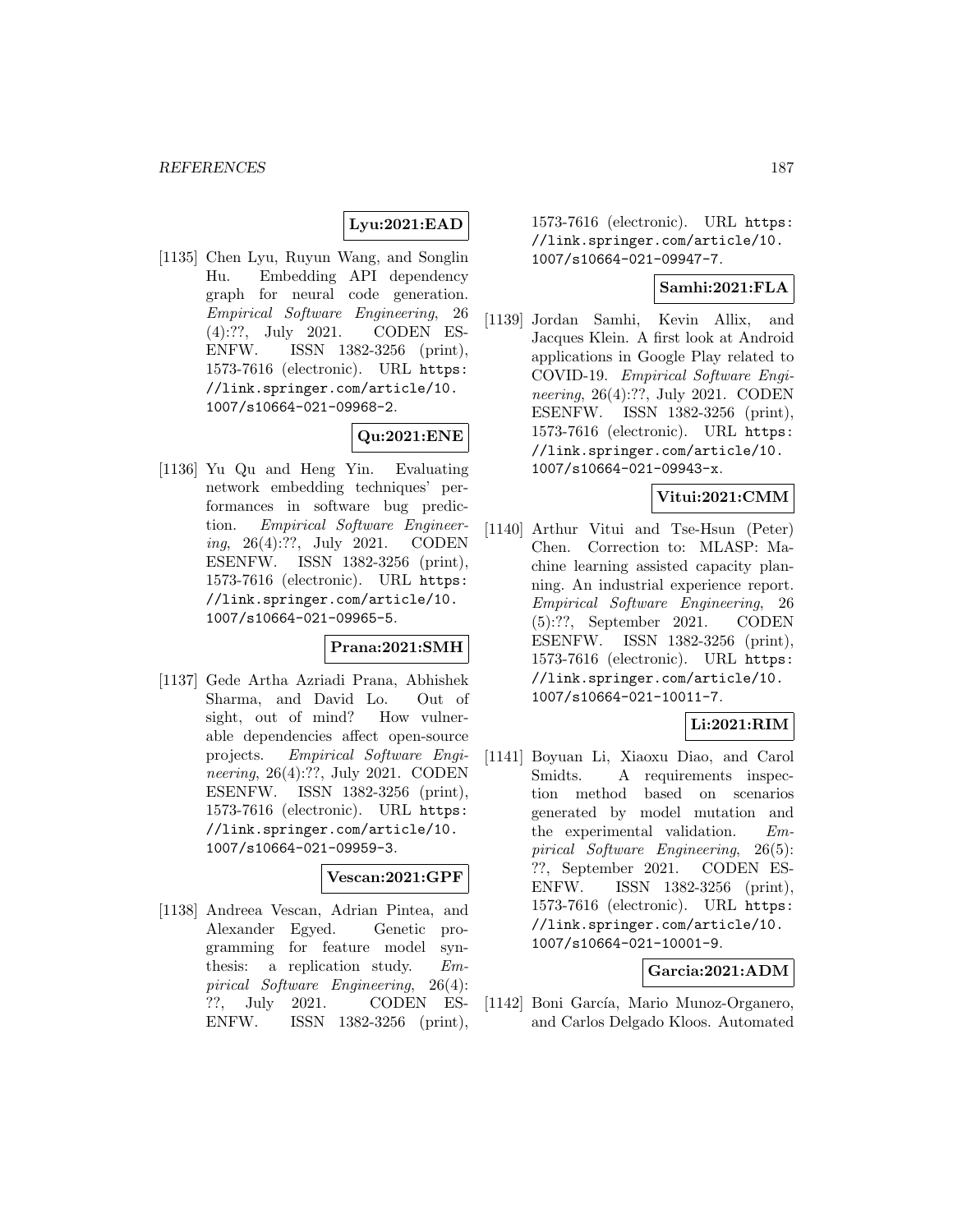driver management for Selenium Web-Driver. Empirical Software Engineering, 26(5):??, September 2021. CODEN ESENFW. ISSN 1382-3256 (print), 1573-7616 (electronic). URL https: //link.springer.com/article/10. 1007/s10664-021-09975-3.

## **Tahir:2021:DCS**

[1143] Amjed Tahir, Kwabena E. Bennin, and Stephen G. MacDonell. Does class size matter? An in-depth assessment of the effect of class size in software defect prediction. Empirical Software Engineering, 26(5): ??, September 2021. CODEN ES-ENFW. ISSN 1382-3256 (print), 1573-7616 (electronic). URL https: //link.springer.com/article/10. 1007/s10664-021-09991-3.

## **Olsson:2021:MAS**

[1144] Jesper Olsson, Erik Risfelt, and Richard Torkar. Measuring affective states from technical debt. Empirical Software Engineering, 26(5): ??, September 2021. CODEN ES-ENFW. ISSN 1382-3256 (print), 1573-7616 (electronic). URL https: //link.springer.com/article/10. 1007/s10664-021-09998-w.

### **Bogner:2021:IPC**

[1145] Justus Bogner, Jonas Fritzsch, and Alfred Zimmermann. Industry practices and challenges for the evolvability assurance of microservices. Empirical Software Engineering, 26(5): ??, September 2021. CODEN ES-ENFW. ISSN 1382-3256 (print), 1573-7616 (electronic). URL https: //link.springer.com/article/10. 1007/s10664-021-09999-9.

# **Ernst:2021:UPR**

[1146] Neil A. Ernst, Jeffrey C. Carver, and Marco Torchiano. Understanding peer review of software engineering papers. Empirical Software Engineering, 26(5):??, September 2021. CODEN ESENFW. ISSN 1382-3256 (print), 1573-7616 (electronic). URL https: //link.springer.com/article/10. 1007/s10664-021-10005-5.

### **Rodriguez-Perez:2021:PDS**

[1147] Gema Rodríguez-Pérez, Reza Nadri, and Meiyappan Nagappan. Perceived diversity in software engineering: a systematic literature review. Empirical Software Engineering, 26(5): ??, September 2021. CODEN ES-ENFW. ISSN 1382-3256 (print), 1573-7616 (electronic). URL https: //link.springer.com/article/10. 1007/s10664-021-09992-2.

### **Moe:2021:FSS**

 $[1148]$  Nils Brede Moe, Darja Šmite, and Casper Lassenius. Finding the sweet spot for organizational control and team autonomy in largescale agile software development. Empirical Software Engineering, 26(5): ??, September 2021. CODEN ES-ENFW. ISSN 1382-3256 (print), 1573-7616 (electronic). URL https: //link.springer.com/article/10. 1007/s10664-021-09967-3.

# **Kim:2021:SLT**

[1149] Dong Jae Kim, Tse-Hsun (Peter) Chen, and Jinqiu Yang. The secret life of test smells — an empirical study on test smell evolution and maintenance. Empirical Software Engineering, 26(5):??, September 2021. CODEN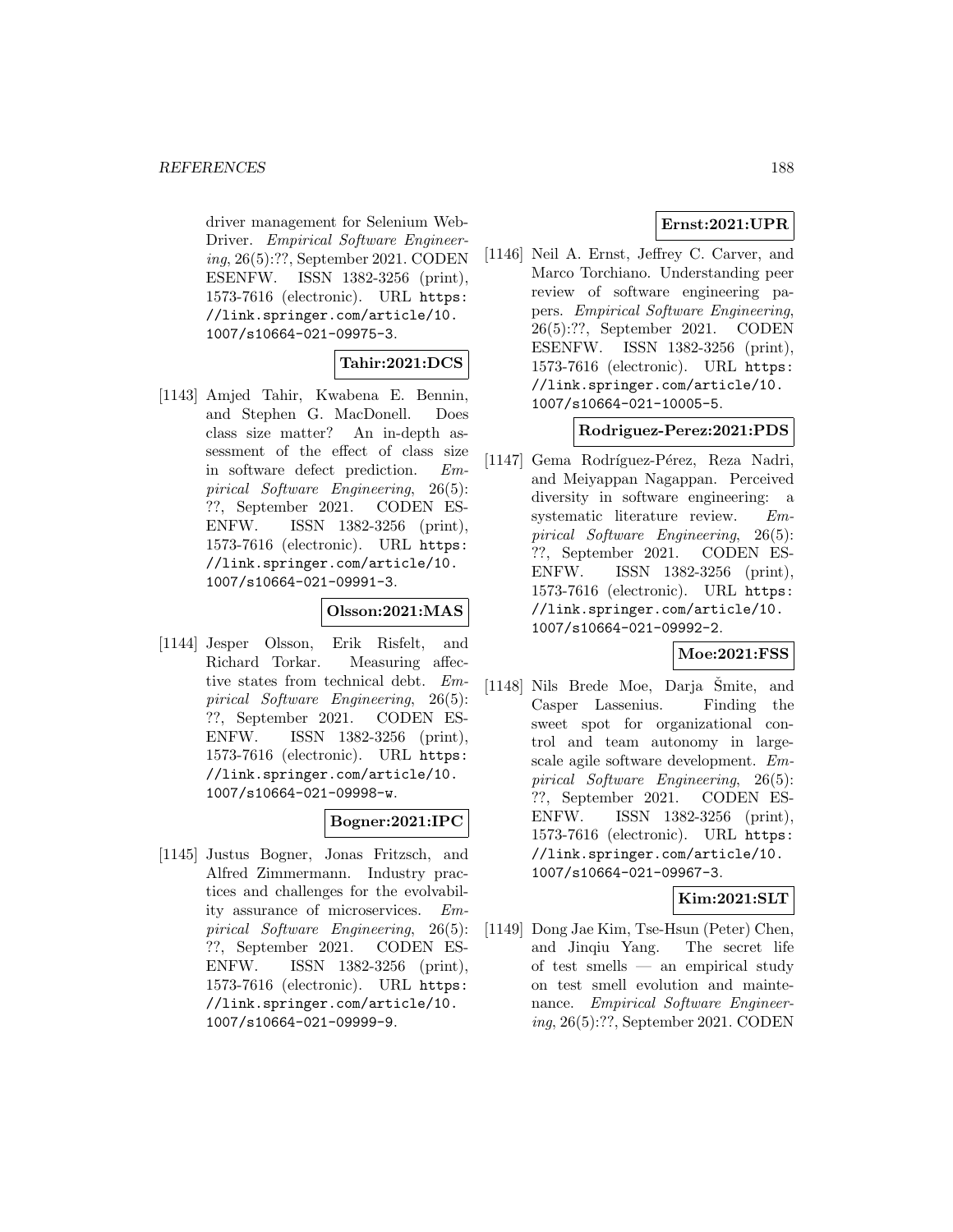ESENFW. ISSN 1382-3256 (print), 1573-7616 (electronic). URL https: //link.springer.com/article/10. 1007/s10664-021-09969-1.

# **Aleti:2021:AME**

[1150] Aldeida Aleti and Matias Martinez. E-APR: Mapping the effectiveness of automated program repair techniques. Empirical Software Engineering, 26 (5):??, September 2021. CODEN ESENFW. ISSN 1382-3256 (print), 1573-7616 (electronic). URL https: //link.springer.com/article/10. 1007/s10664-021-09989-x.

## **Pellegrin:2021:TES**

[1151] Florian Pellegrin, Zeynep Yücel, and Pattara Leelaprute. Task estimation for software company employees based on computer interaction logs. Empirical Software Engineering, 26(5):??, September 2021. CODEN ESENFW. ISSN 1382-3256 (print), 1573-7616 (electronic). URL https: //link.springer.com/article/10. 1007/s10664-021-10006-4.

# **Quach:2021:EIF**

[1152] Sophia Quach, Maxime Lamothe, and Weiyi Shang. Evaluating the impact of falsely detected performance bug-inducing changes in JIT models. Empirical Software Engineering, 26(5):??, September 2021. CODEN ESENFW. ISSN 1382-3256 (print), 1573-7616 (electronic). URL https: //link.springer.com/article/10. 1007/s10664-021-10004-6.

# **Wang:2021:USL**

[1153] Dong Wang, Tao Xiao, and Kenichi Matsumoto. Understanding shared links and their intentions to meet information needs in modern code review:. Empirical Software Engineering, 26(5):??, September 2021. CODEN ESENFW. ISSN 1382-3256 (print), 1573-7616 (electronic). URL https: //link.springer.com/article/10. 1007/s10664-021-09997-x.

# **Haakman:2021:ALM**

[1154] Mark Haakman, Luís Cruz, and Arie van Deursen. AI lifecycle models need to be revised. Empirical Software Engineering, 26(5): ??, September 2021. CODEN ES-ENFW. ISSN 1382-3256 (print), 1573-7616 (electronic). URL https: //link.springer.com/article/10. 1007/s10664-021-09993-1.

# **Assi:2021:FFC**

[1155] Maram Assi, Safwat Hassan, and Ying Zou. FeatCompare: Feature comparison for competing mobile apps leveraging user reviews. Empirical Software Engineering, 26(5): ??, September 2021. CODEN ES-ENFW. ISSN 1382-3256 (print), 1573-7616 (electronic). URL https: //link.springer.com/article/10. 1007/s10664-021-09988-y.

# **Izadi:2021:TRS**

[1156] Maliheh Izadi, Abbas Heydarnoori, and Georgios Gousios. Topic recommendation for software repositories using multi-label classification algorithms. Empirical Software Engineering, 26(5):??, September 2021. CODEN ESENFW. ISSN 1382-3256 (print), 1573-7616 (electronic). URL https: //link.springer.com/article/10. 1007/s10664-021-09976-2.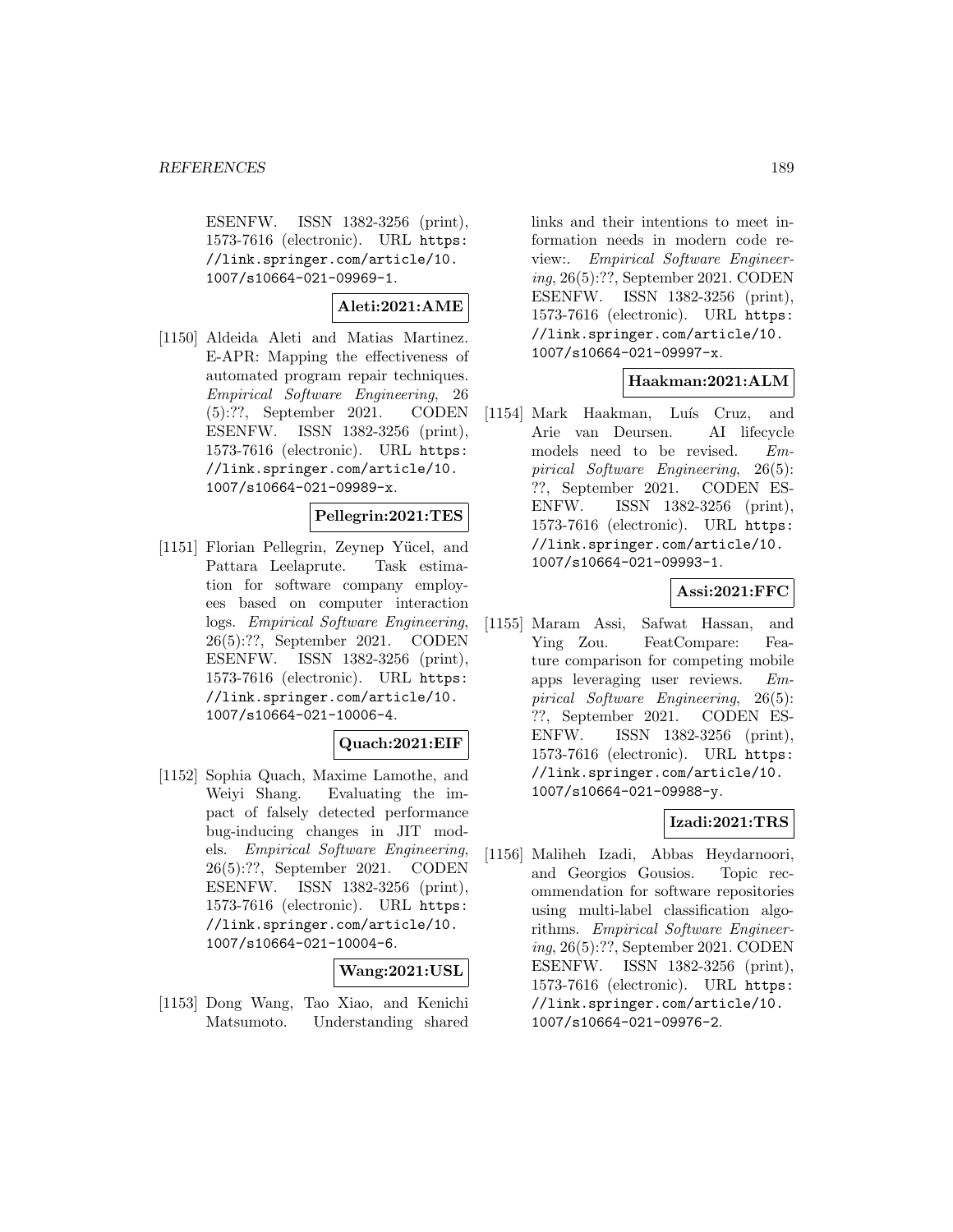## **daCosta:2021:ERD**

[1157] José Aldo Silva da Costa, Rohit Gheyi, and Alessandro Garcia. Evaluating refactorings for disciplining #ifdef annotations: an eye tracking study with novices. Empirical Software Engineering, 26(5):??, September 2021. CODEN ESENFW. ISSN 1382-3256 (print), 1573-7616 (electronic). URL https: //link.springer.com/article/10. 1007/s10664-021-10002-8.

#### **Nguyen-Duc:2021:ELS**

[1158] Anh Nguyen-Duc, Kai-Kristian Kemell, and Pekka Abrahamsson. The entrepreneurial logic of startup software development: a study of 40 software startups. Empirical Software Engineering, 26(5):??, September 2021. CODEN ESENFW. ISSN 1382-3256 (print), 1573-7616 (electronic). URL https: //link.springer.com/article/10. 1007/s10664-021-09987-z.

### **Haq:2021:COT**

[1159] Fitash Ul Haq, Donghwan Shin, and Lionel Briand. Can offline testing of deep neural networks replace their online testing? Empirical Software Engineering, 26(5):??, September 2021. CODEN ESENFW. ISSN 1382-3256 (print), 1573-7616 (electronic). URL https: //link.springer.com/article/10. 1007/s10664-021-09982-4.

#### **Cogo:2021:ESS**

[1160] Filipe R. Cogo, Gustavo A. Oliva, and Ahmed E. Hassan. An empirical study of same-day releases of popular packages in the npm ecosystem. Empirical Software Engineering, 26(5):??, September 2021. CODEN ESENFW. ISSN 1382-3256 (print),

1573-7616 (electronic). URL https: //link.springer.com/article/10. 1007/s10664-021-09980-6.

# **Kuutila:2021:IDL**

[1161] Miikka Kuutila, Mika Mäntylä, and Bram Adams. Individual differences limit predicting well-being and productivity using software repositories: a longitudinal industrial study. Empirical Software Engineering, 26(5): ??, September 2021. CODEN ES-ENFW. ISSN 1382-3256 (print), 1573-7616 (electronic). URL https: //link.springer.com/article/10. 1007/s10664-021-09977-1.

### **Vitui:2021:MML**

[1162] Arthur Vitui and Tse-Hsun (Peter) Chen. MLASP: Machine learning assisted capacity planning. Empirical Software Engineering, 26(5): ??, September 2021. CODEN ES-ENFW. ISSN 1382-3256 (print), 1573-7616 (electronic). URL https: //link.springer.com/article/10. 1007/s10664-021-09994-0.

#### **Ulan:2021:WSM**

[1163] Maria Ulan, Welf Löwe, and Anna Wingkvist. Weighted software metrics aggregation and its application to defect prediction. Empirical Software Engineering, 26(5): ??, September 2021. CODEN ES-ENFW. ISSN 1382-3256 (print), 1573-7616 (electronic). URL https: //link.springer.com/article/10. 1007/s10664-021-09984-2.

## **Lima:2021:AEH**

[1164] Luan P. Lima, Lincoln S. Rocha, and Matheus Paixao. Assessing exception handling testing practices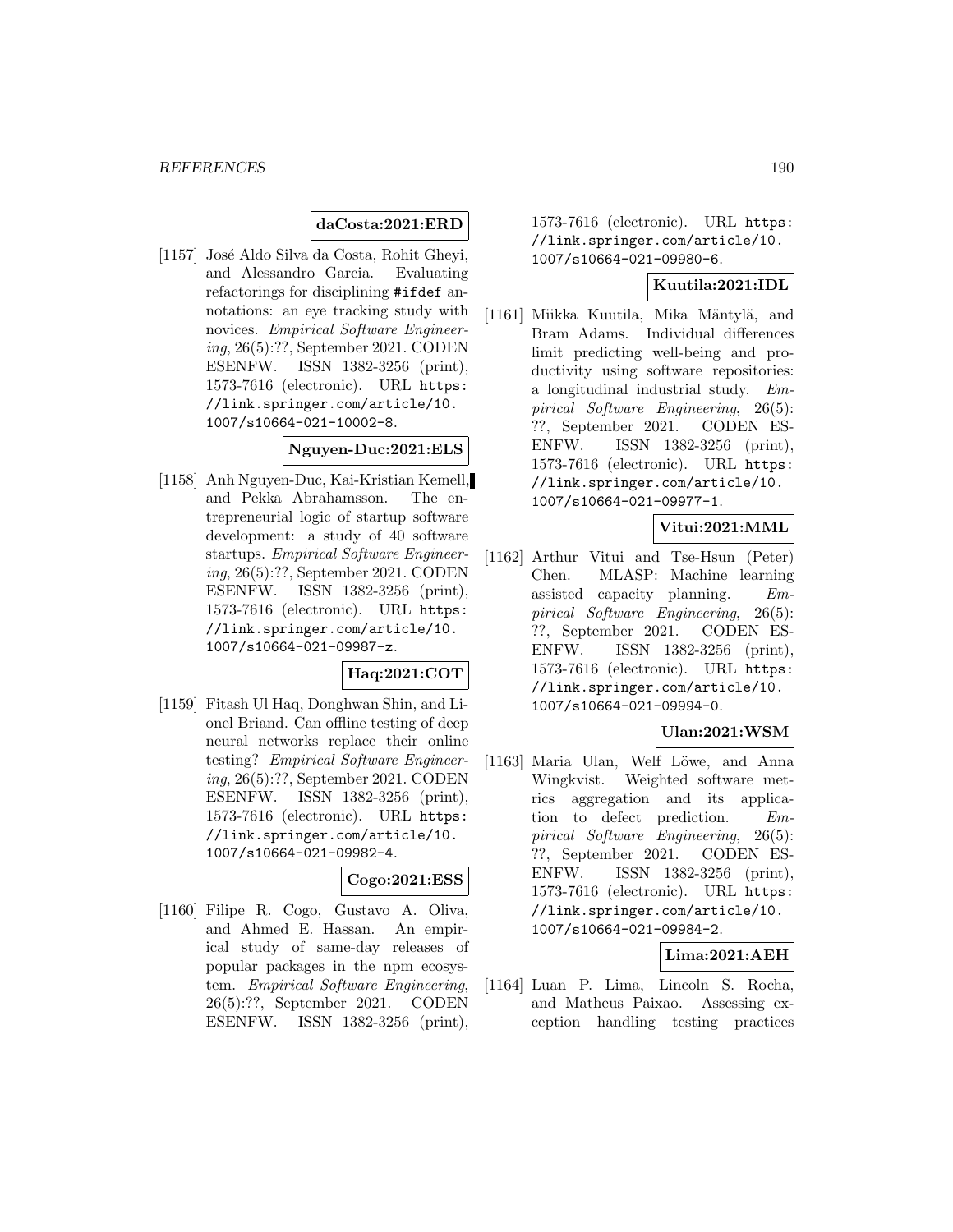in open-source libraries. Empirical Software Engineering, 26(5):??, September 2021. CODEN ES-ENFW. ISSN 1382-3256 (print), 1573-7616 (electronic). URL https: //link.springer.com/article/10. 1007/s10664-021-09983-3.

## **Tian:2021:WED**

[1165] Yongqiang Tian, Shiqing Ma, and Xiangyu Zhang. To what extent do DNN-based image classification models make unreliable inferences? Empirical Software Engineering, 26(5): ??, September 2021. CODEN ES-<br>ENFW. ISSN 1382-3256 (print), ENFW. ISSN 1382-3256 (print), 1573-7616 (electronic). URL https: //link.springer.com/article/10. 1007/s10664-021-09985-1.

# **Cheers:2021:ERS**

[1166] Hayden Cheers, Yuqing Lin, and Shamus P. Smith. Evaluating the robustness of source code plagiarism detection tools to pervasive plagiarism-hiding modifications. Empirical Software Engineering, 26(5): ??, September 2021. CODEN ES-ENFW. ISSN 1382-3256 (print), 1573-7616 (electronic). URL https: //link.springer.com/article/10. 1007/s10664-021-09990-4.

### **Petrulio:2021:ILJ**

[1167] Fernando Petrulio, Anand Ashok Sawant, and Alberto Bacchelli. The indolent lambdification of Java. Empirical Software Engineering, 26(6): ??, November 2021. CODEN ES-ENFW. ISSN 1382-3256 (print), 1573-7616 (electronic). URL https: //link.springer.com/article/10. 1007/s10664-021-10039-9.

# **Laaber:2021:ATC**

[1168] Christoph Laaber, Harald C. Gall, and Philipp Leitner. Applying test case prioritization to software microbenchmarks. Empirical Software Engineering, 26(6):??, November 2021. CODEN ESENFW. ISSN 1382-3256 (print), 1573-7616 (electronic). URL https: //link.springer.com/article/10. 1007/s10664-021-10037-x.

## **Nugroho:2021:HPS**

[1169] Yusuf Sulistyo Nugroho, Syful Islam, and Kenichi Matsumoto. How are project-specific forums utilized? A study of participation, content, and sentiment in the Eclipse ecosystem. Empirical Software Engineering, 26 (6):??, November 2021. CODEN ESENFW. ISSN 1382-3256 (print), 1573-7616 (electronic). URL https: //link.springer.com/article/10. 1007/s10664-021-10032-2.

### **Zampetti:2021:SAT**

[1170] Fiorella Zampetti, Gianmarco Fucci, and Massimiliano Di Penta. Selfadmitted technical debt practices: a comparison between industry and open-source. Empirical Software Engineering, 26(6):??, November 2021. CODEN ESENFW. ISSN 1382- 3256 (print), 1573-7616 (electronic). URL https://link.springer.com/ article/10.1007/s10664-021-10031- 3.

# **Aranega:2021:RGT**

[1171] Vincent Aranega, Julien Delplanque, and Guillermo Polito. Rotten green tests in Java, Pharo and Python. Empirical Software Engineering, 26(6):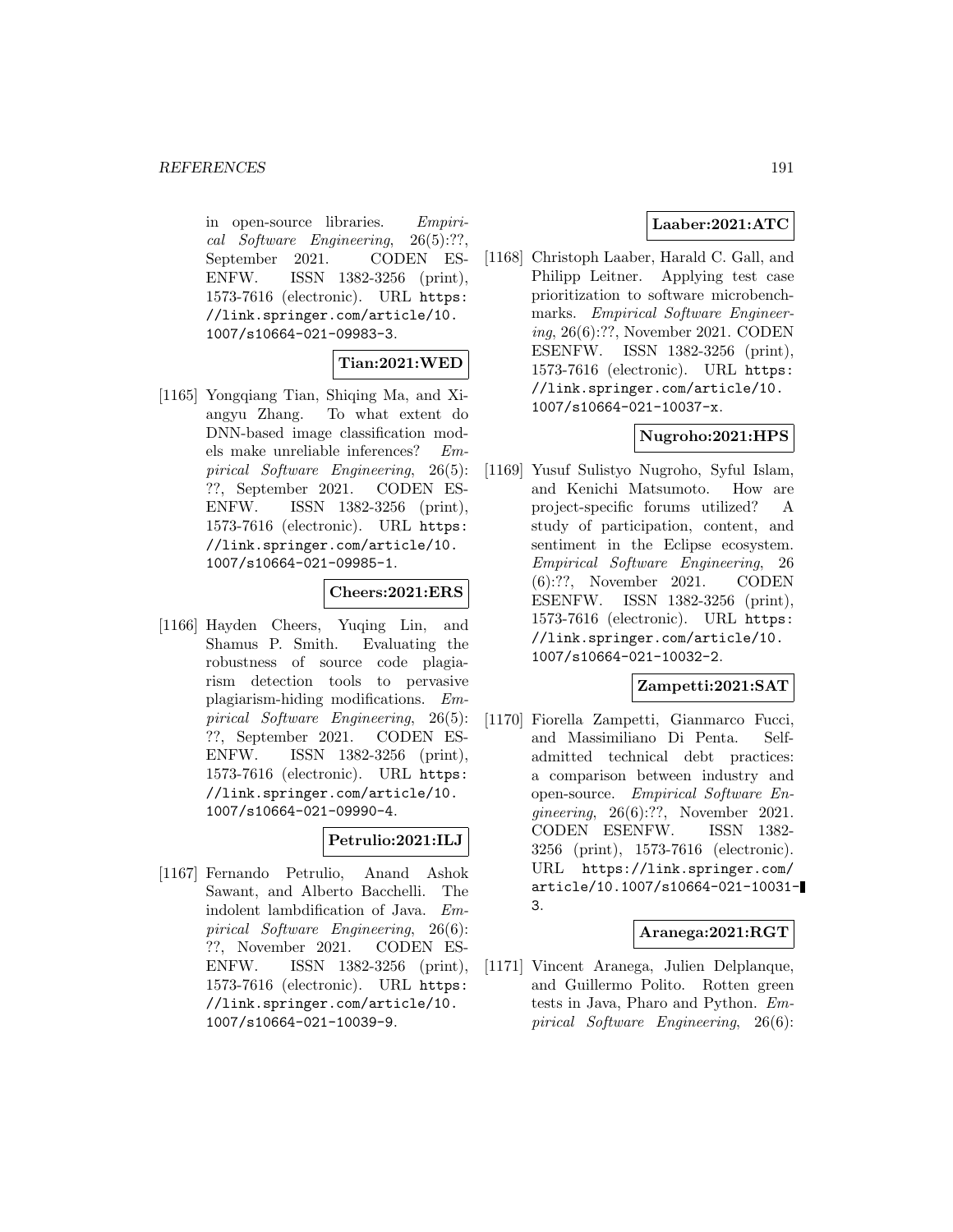??, November 2021. CODEN ES-ENFW. ISSN 1382-3256 (print), 1573-7616 (electronic). URL https: //link.springer.com/article/10. 1007/s10664-021-10016-2.

# **Hasan:2021:UBS**

[1172] Masum Hasan, Anindya Iqbal, and Amiangshu Bosu. Using a balanced scorecard to identify opportunities to improve code review effectiveness: an industrial experience report. Empirical Software Engineering, 26(6): ??, November 2021. CODEN ES-ENFW. ISSN 1382-3256 (print), 1573-7616 (electronic). URL https: //link.springer.com/article/10. 1007/s10664-021-10038-w.

# **Ibrahim:2021:SHD**

[1173] Md Hasan Ibrahim, Mohammed Sayagh, and Ahmed E. Hassan. A study of how Docker Compose is used to compose multi-component systems. Empirical Software Engineering, 26(6):??, November 2021. CODEN ESENFW. ISSN 1382-3256 (print), 1573-7616 (electronic). URL https: //link.springer.com/article/10. 1007/s10664-021-10025-1.

### **Reis:2021:FVP**

[1174] Sofia Reis, Rui Abreu, and Luis Cruz. Fixing vulnerabilities potentially hinders maintainability. Empirical Software Engineering, 26(6): ??, November 2021. CODEN ES-ENFW. ISSN 1382-3256 (print), 1573-7616 (electronic). URL https: //link.springer.com/article/10. 1007/s10664-021-10019-z.

# **Zamani:2021:PAH**

[1175] Shayan Zamani and Hadi Hemmati. A pragmatic approach for hyper-parameter tuning in searchbased test case generation. Empirical Software Engineering, 26(6): ??, November 2021. CODEN ES-ENFW. ISSN 1382-3256 (print), 1573-7616 (electronic). URL https: //link.springer.com/article/10. 1007/s10664-021-10024-2.

# **Brito:2021:CRG**

[1176] Aline Brito, Andre Hora, and Marco Tulio Valente. Characterizing refactoring graphs in Java and JavaScript projects. Empirical Software Engineering, 26(6): ??, November 2021. CODEN ES-ENFW. ISSN 1382-3256 (print), 1573-7616 (electronic). URL https: //link.springer.com/article/10. 1007/s10664-021-10023-3.

### **Yang:2021:SSS**

[1177] Nan Yang, Pieter Cuijpers, and Alexander Serebrenik. Single-state state machines in model-driven software engineering: an exploratory study. Empirical Software Engineering, 26(6):??, November 2021. CODEN ESENFW. ISSN 1382-3256 (print), 1573-7616 (electronic). URL https: //link.springer.com/article/10. 1007/s10664-021-10015-3.

### **Arizon-Peretz:2021:UDP**

[1178] Renana Arizon-Peretz, Irit Hadar, and Sofia Sherman. Understanding developers' privacy and security mindsets via climate theory. Empirical Software Engineering, 26(6):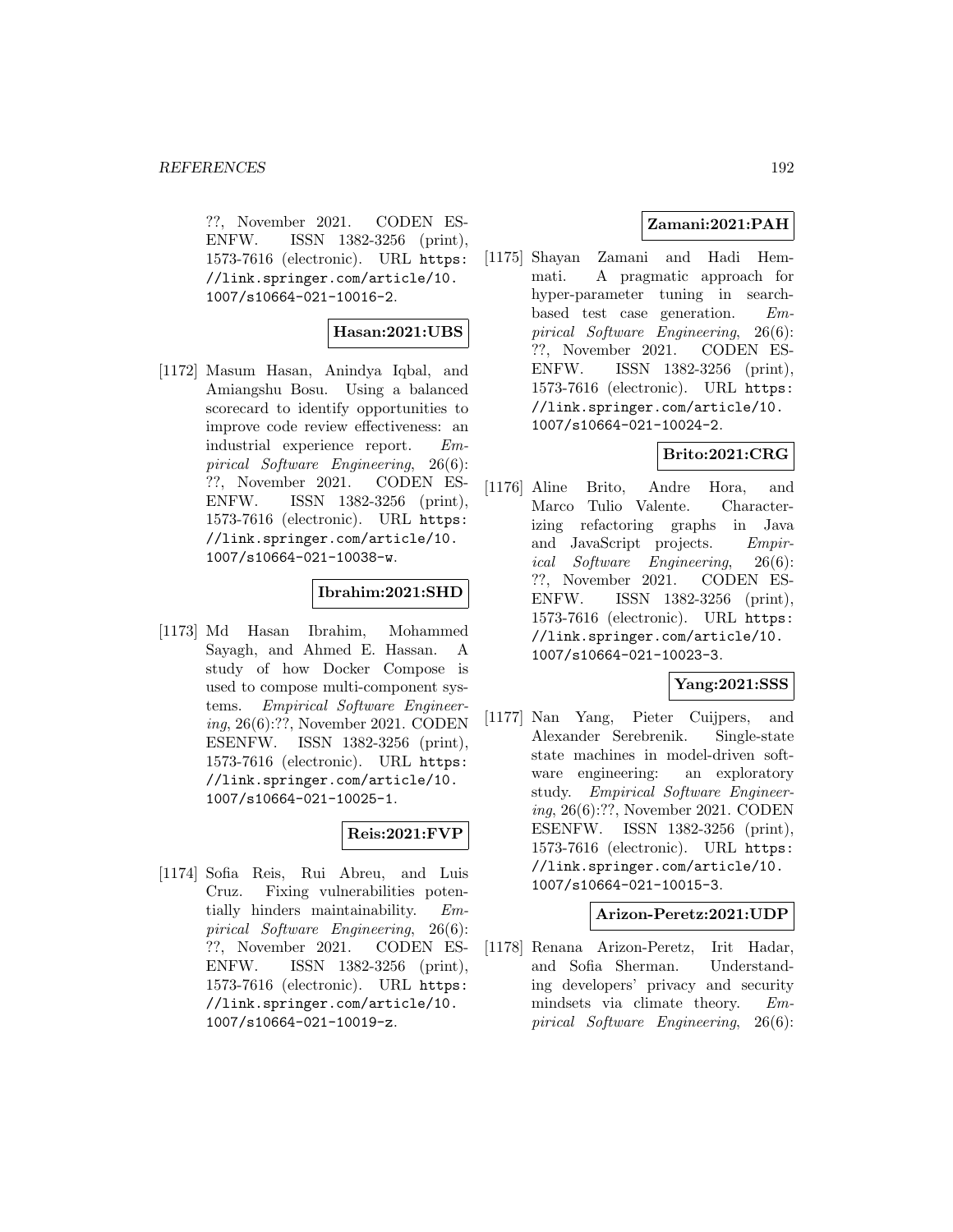??, November 2021. CODEN ES-ENFW. ISSN 1382-3256 (print), 1573-7616 (electronic). URL https: //link.springer.com/article/10. 1007/s10664-021-09995-z.

# **Yang:2021:WWR**

[1179] Deheng Yang, Kui Liu, and Tegawendé F. Bissyandé. Where were the repair ingredients for Defects4j bugs? Empirical Software Engineering, 26(6): ??, November 2021. CODEN ES-ENFW. ISSN 1382-3256 (print), 1573-7616 (electronic). URL https: //link.springer.com/article/10. 1007/s10664-021-10003-7.

### **Uddin:2021:ESI**

[1180] Gias Uddin, Fatima Sabir, and Foutse Khomh. An empirical study of IoT topics in IoT developer discussions on Stack Overflow. Empirical Software Engineering, 26(6): ??, November 2021. CODEN ES-ENFW. ISSN 1382-3256 (print), 1573-7616 (electronic). URL https: //link.springer.com/article/10. 1007/s10664-021-10021-5.

### **Silva:2021:TMS**

[1181] Camila Costa Silva, Matthias Galster, and Fabian Gilson. Topic modeling in software engineering research. Empirical Software Engineering, 26 (6):??, November 2021. CODEN ESENFW. ISSN 1382-3256 (print), 1573-7616 (electronic). URL https: //link.springer.com/article/10. 1007/s10664-021-10026-0.

# **Liu:2021:HCP**

[1182] Haoran Liu, Yue Yu, and Xiangke Liao. How to cherry pick the bug re-

port for better summarization? Empirical Software Engineering, 26(6): ??, November 2021. CODEN ES-ENFW. ISSN 1382-3256 (print), 1573-7616 (electronic). URL https: //link.springer.com/article/10. 1007/s10664-021-10008-2.

# **Zhou:2021:WWH**

[1183] Cheng Zhou, Bin Li, and Lili Bo. Why and what happened? Aiding bug comprehension with automated category and causal link identification. Empirical Software Engineering, 26(6):??, November 2021. CODEN ESENFW. ISSN 1382-3256 (print), 1573-7616 (electronic). URL https: //link.springer.com/article/10. 1007/s10664-021-10010-8.

# **Chen:2021:MRC**

[1184] Jiachi Chen, Xin Xia, and Xiaohu Yang. Maintenance-related concerns for post-deployed Ethereum smart contract development: issues, techniques, and future challenges. Empirical Software Engineering, 26(6): ??, November 2021. CODEN ES-ENFW. ISSN 1382-3256 (print), 1573-7616 (electronic). URL https: //link.springer.com/article/10. 1007/s10664-021-10018-0.

## **Rahman:2021:FRS**

[1185] Mohammad Masudur Rahman, Foutse Khomh, and Chanchal K. Roy. The forgotten role of search queries in IRbased bug localization: an empirical study. Empirical Software Engineering, 26(6):??, November 2021. CODEN ESENFW. ISSN 1382-3256 (print), 1573-7616 (electronic). URL https: //link.springer.com/article/10. 1007/s10664-021-10022-4.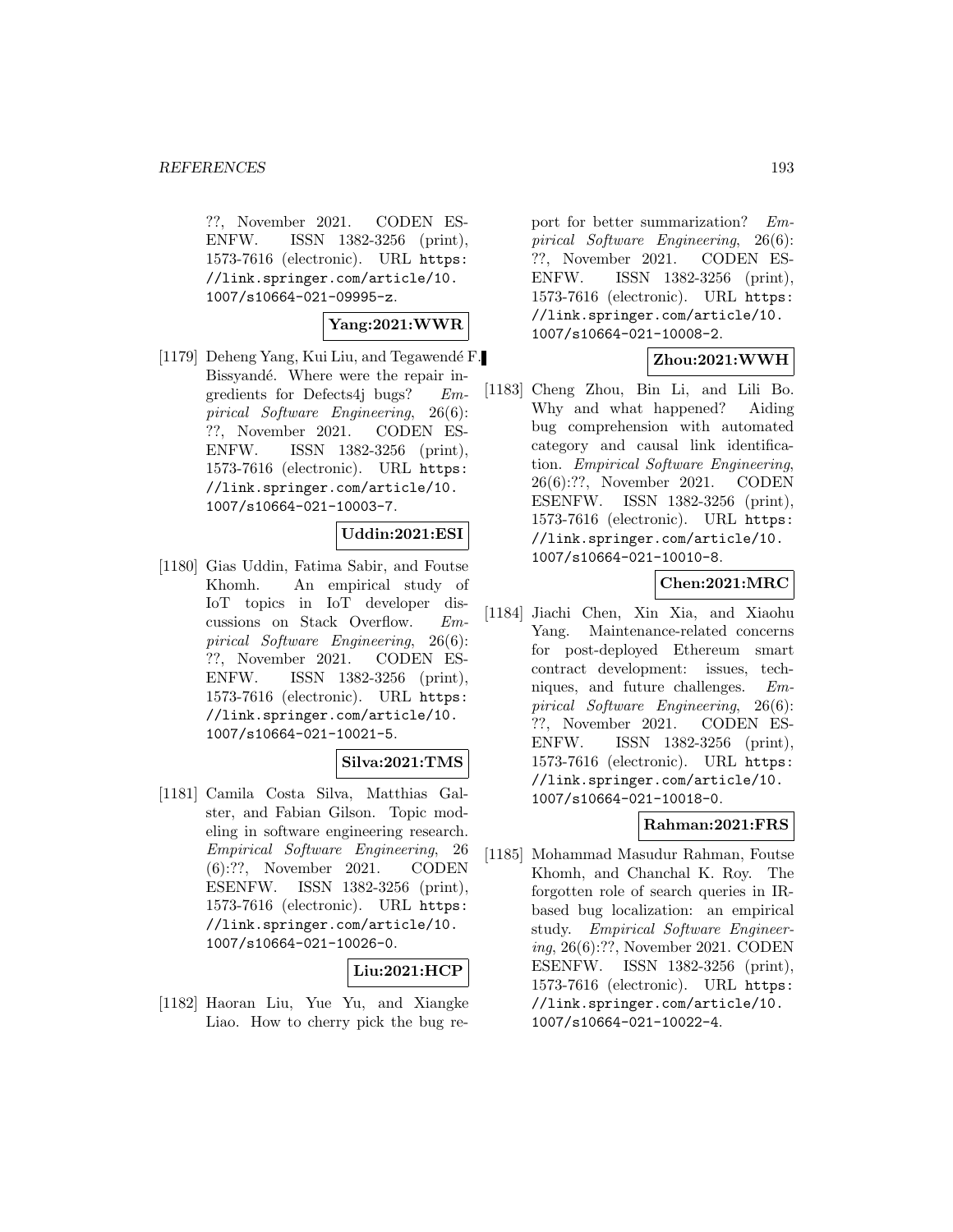### **Kamienski:2021:ESQ**

[1186] Arthur Kamienski and Cor-Paul Bezemer. An empirical study of Q&A websites for game developers. Empirical Software Engineering, 26(6): ??, November 2021. CODEN ES-ENFW. ISSN 1382-3256 (print), 1573-7616 (electronic). URL https: //link.springer.com/article/10. 1007/s10664-021-10014-4.

# **Laaber:2021:PUS**

[1187] Christoph Laaber, Mikael Basmaci, and Pasquale Salza. Predicting unstable software benchmarks using static source code features. Empirical Software Engineering, 26(6): ??, November 2021. CODEN ES-ENFW. ISSN 1382-3256 (print), 1573-7616 (electronic). URL https: //link.springer.com/article/10. 1007/s10664-021-09996-y.

## **Revoredo:2021:SPR**

[1188] Kate Revoredo, Djordje Djurica, and Jan Mendling. A study into the practice of reporting software engineering experiments. Empirical Software Engineering, 26(6): ??, November 2021. CODEN ES-ENFW. ISSN 1382-3256 (print), 1573-7616 (electronic). URL https: //link.springer.com/article/10. 1007/s10664-021-10007-3.

### **Rani:2021:WDC**

[1189] Pooja Rani, Sebastiano Panichella, and Oscar Nierstrasz. What do class comments tell us? An investigation of comment evolution and practices in Pharo Smalltalk. Empirical Software Engineering, 26(6):

??, November 2021. CODEN ES-ENFW. ISSN 1382-3256 (print), 1573-7616 (electronic). URL https: //link.springer.com/article/10. 1007/s10664-021-09981-5.

#### **Berry:2021:EET**

[1190] Daniel M. Berry. Empirical evaluation of tools for hairy requirements engineering tasks. Empirical Software Engineering, 26(6): ??, November 2021. CODEN ES-ENFW. ISSN 1382-3256 (print), 1573-7616 (electronic). URL https: //link.springer.com/article/10. 1007/s10664-021-09986-0.

**Abid:2021:FAU**

[1191] Shamsa Abid, Shafay Shamail, and Sarah Nadi. FACER: an API usagebased code-example recommender for opportunistic reuse. Empirical Software Engineering, 26(6): ??, November 2021. CODEN ES-ENFW. ISSN 1382-3256 (print), 1573-7616 (electronic). URL https: //link.springer.com/article/10. 1007/s10664-021-10000-w.

### **Zampetti:2022:UCR**

[1192] Fiorella Zampetti, Saghan Mudbhari, and Giuliano Antoniol. Using code reviews to automatically configure static analysis tools. Empirical Software Engineering, 27(1): ??, January 2022. CODEN ES-ENFW. ISSN 1382-3256 (print), 1573-7616 (electronic). URL https: //link.springer.com/article/10. 1007/s10664-021-10076-4.

## **Croft:2022:ESD**

[1193] Roland Croft, Yongzheng Xie, and Christoph Treude. An empiri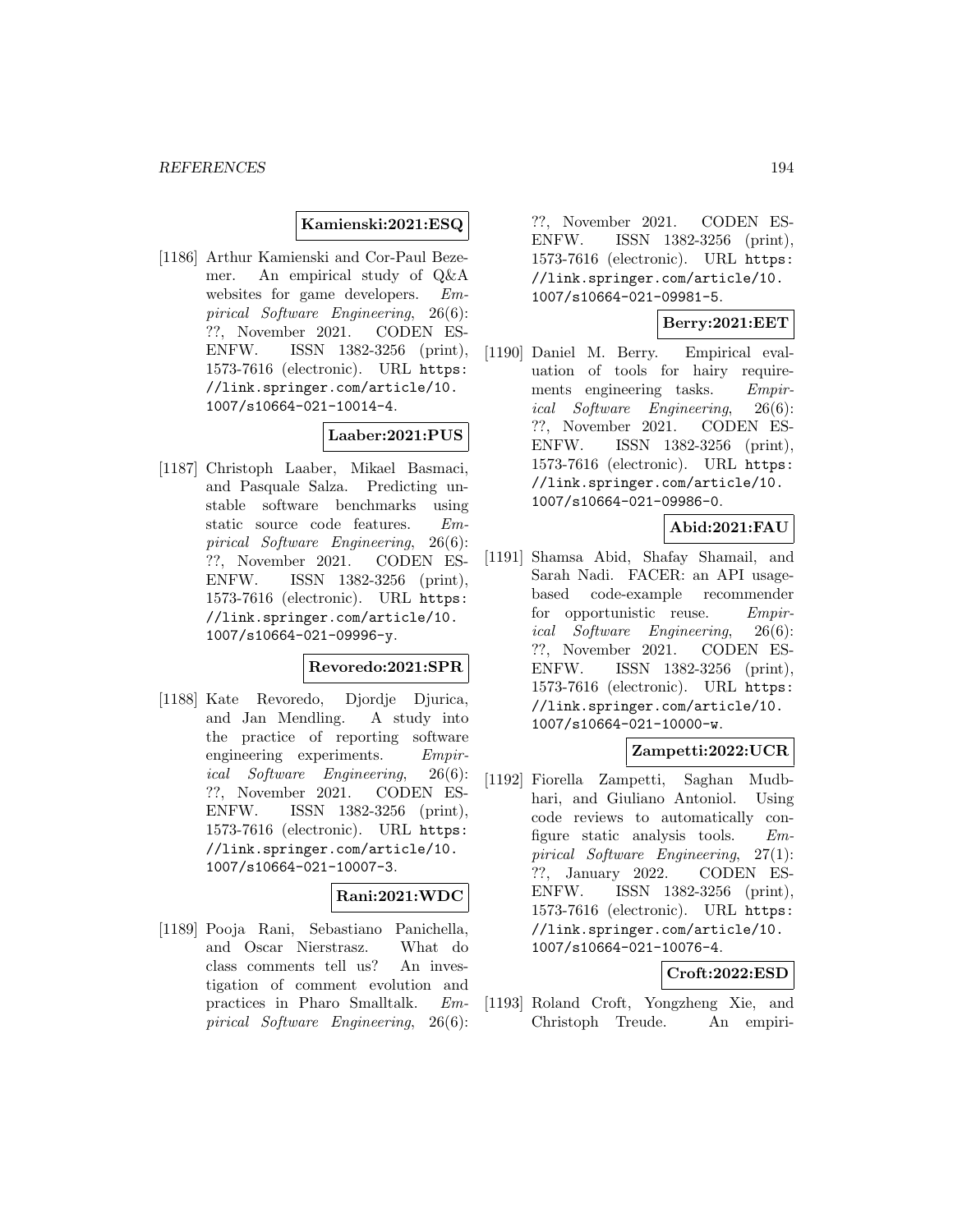cal study of developers' discussions about security challenges of different programming languages. Empirical Software Engineering, 27(1): ??, January 2022. CODEN ES-ENFW. ISSN 1382-3256 (print), 1573-7616 (electronic). URL https: //link.springer.com/article/10. 1007/s10664-021-10054-w.

# **Shu:2022:OAE**

[1194] Rui Shu, Tianpei Xia, and Tim Menzies. Omni: automated ensemble with unexpected models against adversarial evasion attack. Empirical Software Engineering, 27(1): ??, January 2022. CODEN ES-ENFW. ISSN 1382-3256 (print), 1573-7616 (electronic). URL https: //link.springer.com/article/10. 1007/s10664-021-10064-8.

# **Li:2022:EYO**

[1195] Bowen Li, Xin Peng, and Xuanzhe Liu. Enjoy your observability: an industrial survey of microservice tracing and analysis. Empirical Software Engineering, 27(1):??, January 2022. CODEN ESENFW. ISSN 1382-3256 (print), 1573-7616 (electronic). URL https: //link.springer.com/article/10. 1007/s10664-021-10063-9.

# **Zhou:2022:SDT**

[1196] Jiayuan Zhou, Shaowei Wang, and Naoyasu Ubayashi. Studying donations and their expenses in open source projects: a case study of GitHub projects collecting donations through open collectives. Empirical Software Engineering, 27(1): ??, January 2022. CODEN ES-ENFW. ISSN 1382-3256 (print),

1573-7616 (electronic). URL https: //link.springer.com/article/10. 1007/s10664-021-10060-y.

# **Li:2022:RLR**

[1197] Yi Li, Shaohua Wang, and Xinyue Ye. Rap4DQ: Learning to recommend relevant API documentation for developer questions. Empirical Software Engineering, 27(1): ??, January 2022. CODEN ES-ENFW. ISSN 1382-3256 (print), 1573-7616 (electronic). URL https: //link.springer.com/article/10. 1007/s10664-021-10067-5.

## **Escobar-Velasquez:2022:SEC**

[1198] Camilo Escobar-Velásquez, Alejandro Mazuera-Rozo, and Gabriele Bavota. Studying eventual connectivity issues in Android apps. Empirical Software Engineering, 27(1): ??, January 2022. CODEN ES-ENFW. ISSN 1382-3256 (print), 1573-7616 (electronic). URL https: //link.springer.com/article/10. 1007/s10664-021-10020-6.

# **Wang:2022:DRE**

[1199] Peipei Wang, Chris Brown, and Kathryn T. Stolee. Demystifying regular expression bugs. Empirical Software Engineering, 27(1): ??, January 2022. CODEN ES-ENFW. ISSN 1382-3256 (print), 1573-7616 (electronic). URL https: //link.springer.com/article/10. 1007/s10664-021-10033-1.

### **Marques:2022:ISF**

[1200] Henrique Marques, Nuno Laranjeiro, and Jorge Bernardino. Injecting software faults in Python applications.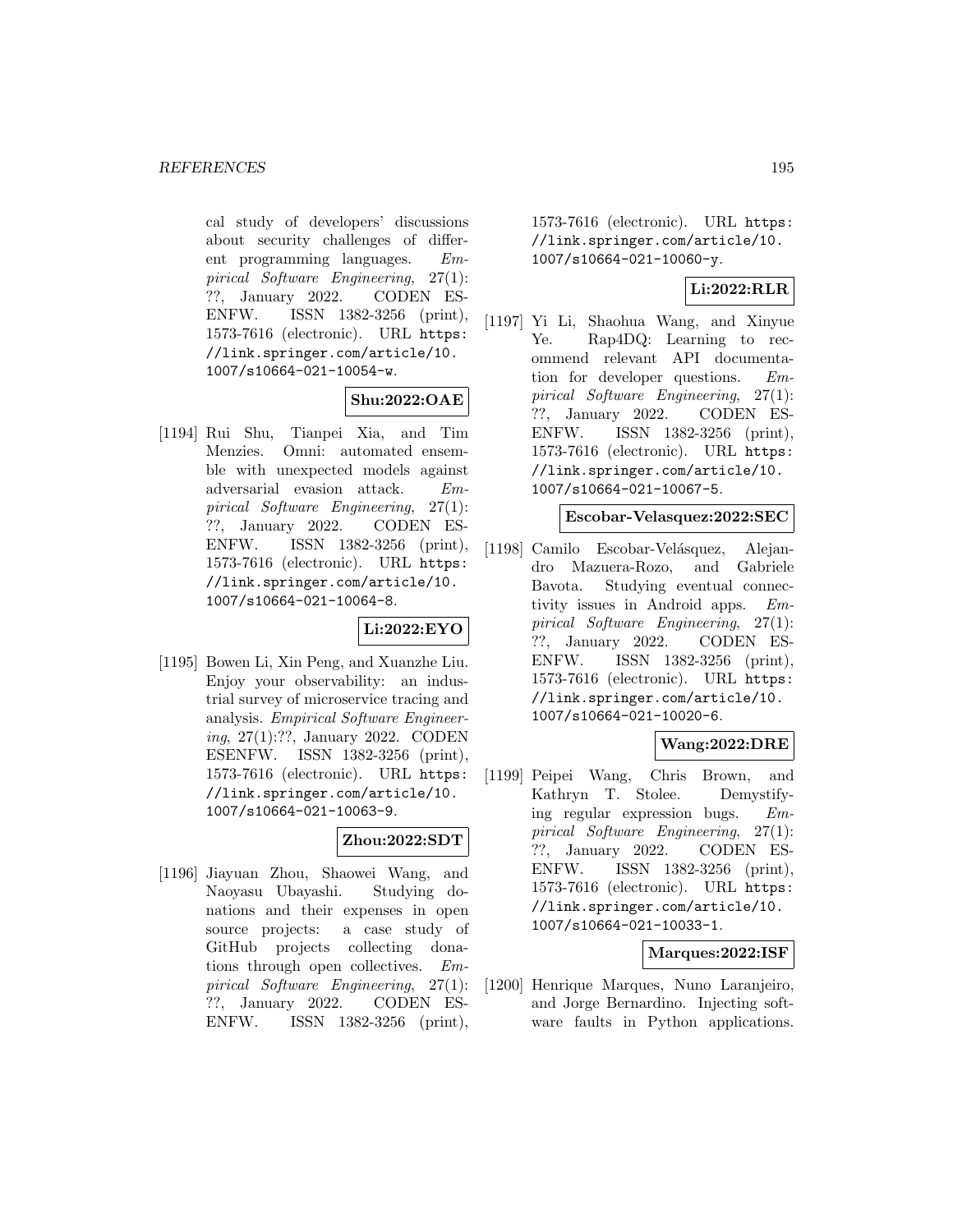Empirical Software Engineering, 27 (1):??, January 2022. CODEN ES-ENFW. ISSN 1382-3256 (print), 1573-7616 (electronic). URL https: //link.springer.com/article/10. 1007/s10664-021-10047-9.

**Liu:2022:ESR**

[1201] Jiakun Liu, Haoxiang Zhang, and Shanping Li. An exploratory study on the repeatedly shared external links on Stack Overflow. Empirical Software Engineering, 27(1): ??, January 2022. CODEN ES-ENFW. ISSN 1382-3256 (print), 1573-7616 (electronic). URL https: //link.springer.com/article/10. 1007/s10664-021-10028-y.

## **Izquierdo:2022:ANC**

[1202] Javier Luis Cánovas Izquierdo and Jordi Cabot. On the analysis of noncoding roles in open source development. Empirical Software Engineering, 27(1):??, January 2022. CODEN ESENFW. ISSN 1382-3256 (print), 1573-7616 (electronic). URL https: //link.springer.com/article/10. 1007/s10664-021-10061-x.

#### **Gold:2022:EMS**

[1203] Nicolas E. Gold and Jens Krinke. Ethics in the mining of software repositories. Empirical Software Engineering, 27(1):??, January 2022. CODEN ESENFW. ISSN 1382-3256 (print), 1573-7616 (electronic). URL https: //link.springer.com/article/10. 1007/s10664-021-10057-7.

## **Luo:2022:TAR**

[1204] Linghui Luo, Felix Pauck, and Fabio Massacci. TaintBench: Automatic

real-world malware benchmarking of Android taint analyses. Empirical Software Engineering, 27(1): ??, January 2022. CODEN ES-ENFW. ISSN 1382-3256 (print), 1573-7616 (electronic). URL https: //link.springer.com/article/10. 1007/s10664-021-10013-5.

## **Chen:2022:MTD**

[1205] Chi Chen, Xin Peng, and Wenyun Zhao. "More than deep learning": post-processing for API sequence recommendation. Empirical Software Engineering, 27(1): ??, January 2022. CODEN ES-ENFW. ISSN 1382-3256 (print), 1573-7616 (electronic). URL https: //link.springer.com/article/10. 1007/s10664-021-10040-2.

# **Wen:2022:QRC**

[1206] Fengcai Wen, Csaba Nagy, and Gabriele Bavota. Quick remedy commits and their impact on mining software repositories. Empirical Software Engineering, 27(1): ??, January 2022. CODEN ES-ENFW. ISSN 1382-3256 (print), 1573-7616 (electronic). URL https: //link.springer.com/article/10. 1007/s10664-021-10051-z.

# **Eisty:2022:DPP**

[1207] Nasir U. Eisty and Jeffrey C. Carver. Developers perception of peer code review in research software development. Empirical Software Engineering, 27(1):??, January 2022. CODEN ESENFW. ISSN 1382-3256 (print), 1573-7616 (electronic). URL https: //link.springer.com/article/10. 1007/s10664-021-10053-x.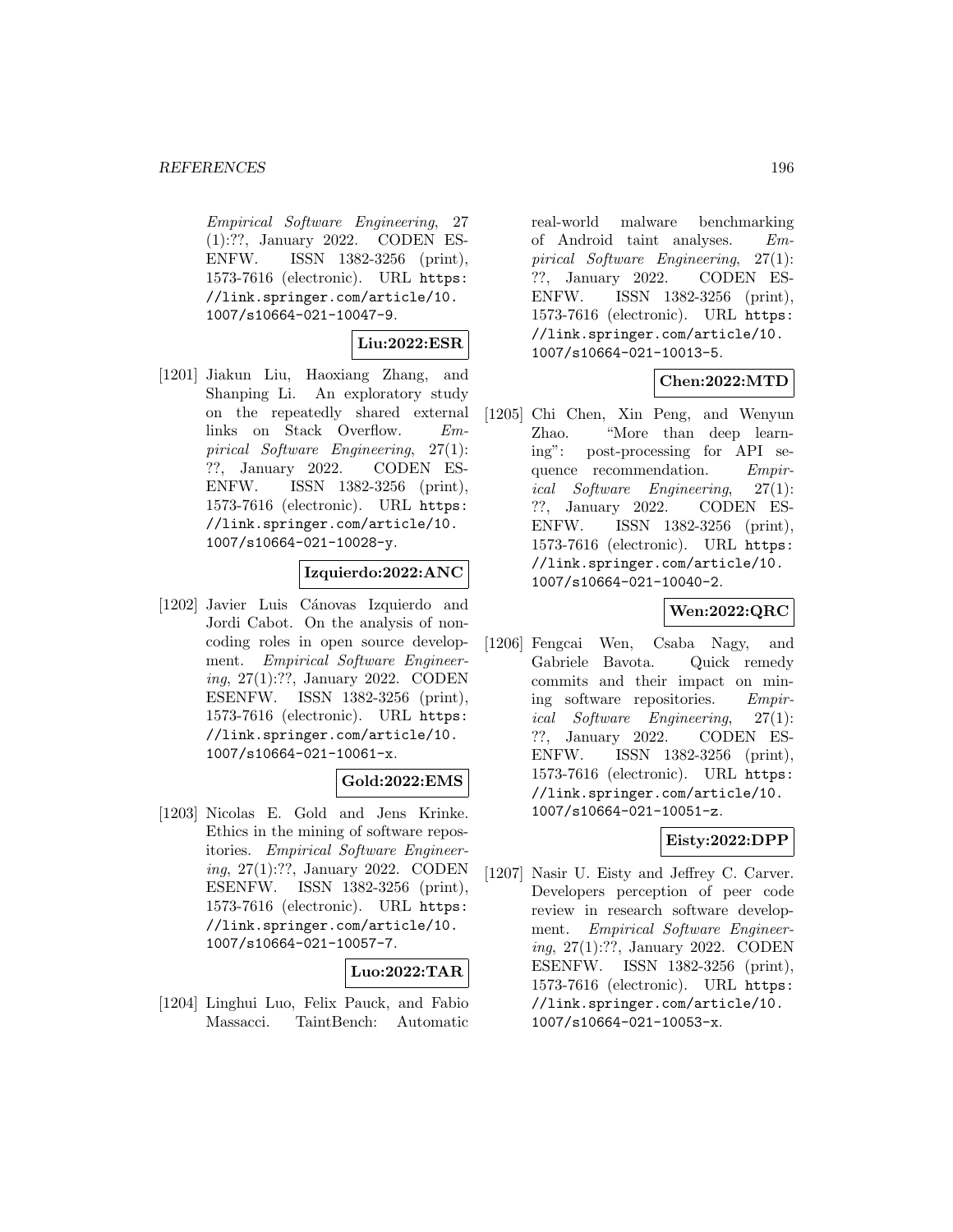## **Siegmund:2022:CPS**

[1208] Janet Siegmund and Chanchal K. Roy. Correction to: Preface to the special issue on program comprehension. Empirical Software Engineering, 27(1):??, January 2022. CODEN ESENFW. ISSN 1382-3256 (print), 1573-7616 (electronic). URL https: //link.springer.com/article/10. 1007/s10664-021-10030-4. See [1003].

#### **Peruma:2022:HDR**

[1209] Anthony Peruma, Steven Simmons, and Ali Ouni. How do I refactor this? An empirical study on refactoring trends and topics in Stack Overflow. Empirical Software Engineering, 27(1):??, January 2022. CODEN ESENFW. ISSN 1382-3256 (print), 1573-7616 (electronic). URL https: //link.springer.com/article/10. 1007/s10664-021-10045-x.

## **terBeek:2022:ESA**

[1210] Maurice H. ter Beek, Ferruccio Damiani, and Luca Paolini. Efficient static analysis and verification of featured transition systems. Empirical Software Engineering, 27(1): ??, January 2022. CODEN ES-ENFW. ISSN 1382-3256 (print), 1573-7616 (electronic). URL https: //link.springer.com/article/10. 1007/s10664-020-09930-8.

# **Mahadi:2022:CSN**

[1211] Alvi Mahadi, Neil A. Ernst, and Karan Tongay. Conclusion stability for natural language based mining of design discussions. Empirical Software Engineering, 27(1):??, January 2022. CODEN ESENFW. ISSN 1382-3256 (print),

1573-7616 (electronic). URL https: //link.springer.com/article/10. 1007/s10664-021-10009-1.

#### **Wijerathna:2022:MRD**

[1212] Laksri Wijerathna, Aldeida Aleti, and Antony Tang. Mining and relating design contexts and design patterns from Stack Overflow. Empirical Software Engineering, 27(1): ??, January 2022. CODEN ES-ENFW. ISSN 1382-3256 (print), 1573-7616 (electronic). URL https: //link.springer.com/article/10. 1007/s10664-021-10034-0.

# **Huang:2022:RRP**

[1213] Yuan Huang, Xingjian Liang, and Xiaocong Zhou. Reviewing rounds prediction for code patches. Empirical Software Engineering, 27(1): ??, January 2022. CODEN ES-ENFW. ISSN 1382-3256 (print), 1573-7616 (electronic). URL https: //link.springer.com/article/10. 1007/s10664-021-10035-z.

## **Basili:2022:RES**

[1214] Victor Basili and Lionel Briand. Reflections on the Empirical Software Engineering journal. Empirical Software Engineering, 27(1): ??, January 2022. CODEN ES-ENFW. ISSN 1382-3256 (print), 1573-7616 (electronic). URL https: //link.springer.com/article/10. 1007/s10664-021-10055-9.

# **Lin:2022:IRV**

[1215] Jinfeng Lin, Yalin Liu, and Jane Cleland-Huang. Information retrieval versus deep learning approaches for generating traceability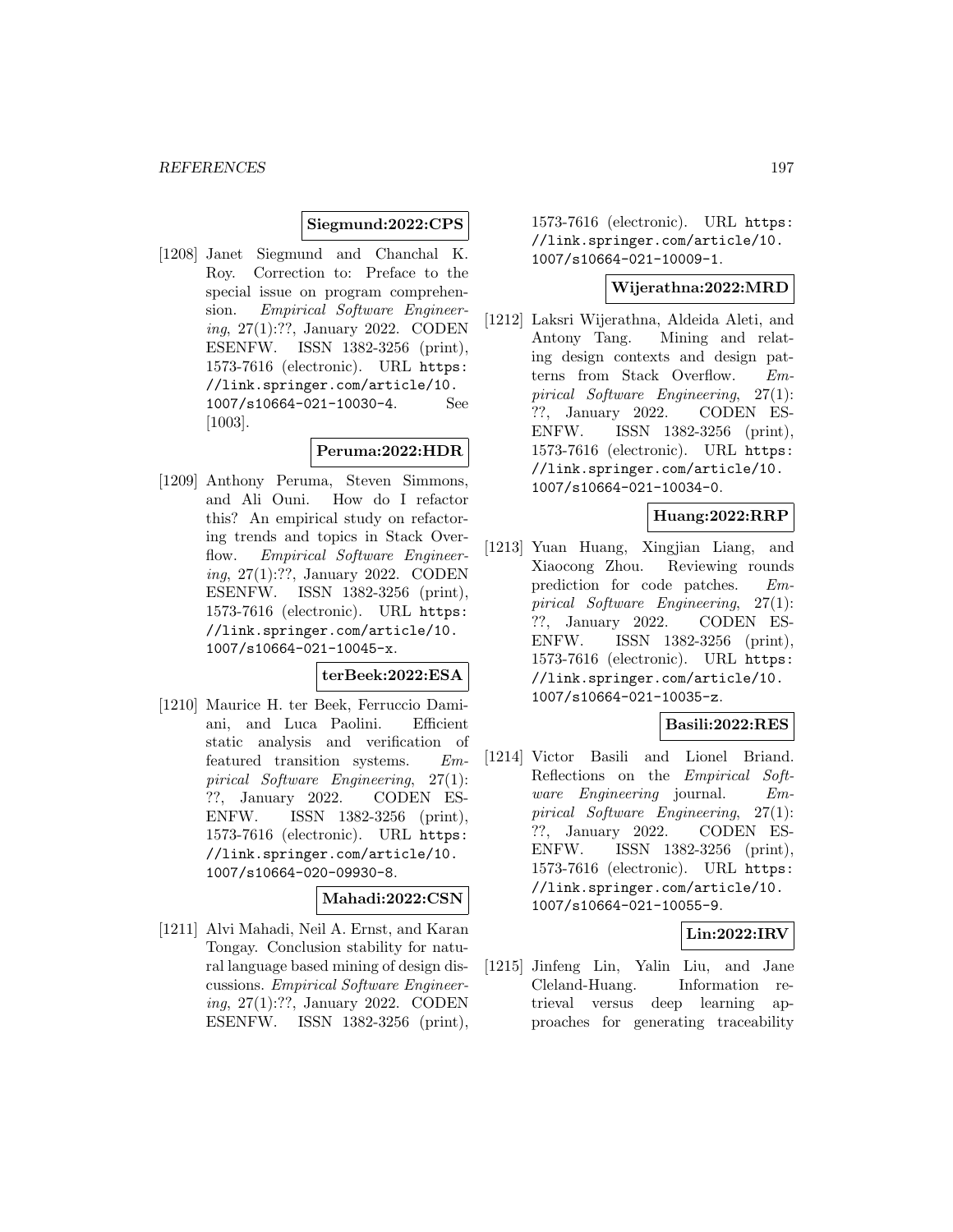links in bilingual projects.  $Em$ pirical Software Engineering, 27(1): ??, January 2022. CODEN ES-ENFW. ISSN 1382-3256 (print), 1573-7616 (electronic). URL https: //link.springer.com/article/10. 1007/s10664-021-10050-0.

## **Asad:2022:DAD**

[1216] Hafizul Asad and Ilir Gashi. Dynamical analysis of diversity in rule-based open source network intrusion detection systems. Empirical Software Engineering, 27(1):??, January 2022. CODEN ESENFW. ISSN 1382-3256 (print), 1573-7616 (electronic). URL https: //link.springer.com/article/10. 1007/s10664-021-10046-w.

## **Hata:2022:GDE**

[1217] Hideaki Hata, Nicole Novielli, and Christoph Treude. GitHub discussions: an exploratory study of early adoption. Empirical Software Engineering, 27(1):??, January 2022. CODEN ESENFW. ISSN 1382-3256 (print), 1573-7616 (electronic). URL https: //link.springer.com/article/10. 1007/s10664-021-10058-6.

### **Sonnekalb:2022:DSA**

[1218] Tim Sonnekalb, Thomas S. Heinze, and Patrick Mäder. Deep security analysis of program code. Empirical Software Engineering, 27(1): ??, January 2022. CODEN ES-ENFW. ISSN 1382-3256 (print), 1573-7616 (electronic). URL https: //link.springer.com/article/10. 1007/s10664-021-10029-x.

#### **Przybylek:2022:GBS**

[1219] Adam Przyby lek, Marta Albecka, and Wojciech Kowalski. Game-based Sprint

retrospectives: multiple action research. Empirical Software Engineering, 27(1):??, January 2022. CODEN ESENFW. ISSN 1382-3256 (print), 1573-7616 (electronic). URL https: //link.springer.com/article/10. 1007/s10664-021-10043-z.

## **Ali:2022:PVS**

[1220] Sikandar Ali, Irshad Ahmed Abbasi, and Jiwei Huang. Practitioner's view of the success factors for software outsourcing partnership formation: an empirical exploration. Empirical Software Engineering, 27 (2):??, March 2022. CODEN ES-ENFW. ISSN 1382-3256 (print), 1573-7616 (electronic). URL https: //link.springer.com/article/10. 1007/s10664-021-10044-y.

### **Assuncao:2022:AMO**

[1221] Wesley K. G. Assunção, Thelma Elita Colanzi, and Carlos Lucena. Analysis of a many-objective optimization approach for identifying microservices from legacy systems. Empirical Software Engineering, 27(2): ??, March 2022. CODEN ES-ENFW. ISSN 1382-3256 (print), 1573-7616 (electronic). URL https: //link.springer.com/article/10. 1007/s10664-021-10049-7.

### **Izadi:2022:POP**

[1222] Maliheh Izadi, Kiana Akbari, and Abbas Heydarnoori. Predicting the objective and priority of issue reports in software repositories. Empirical Software Engineering, 27(2): ??, March 2022. CODEN ES-ENFW. ISSN 1382-3256 (print), 1573-7616 (electronic). URL https: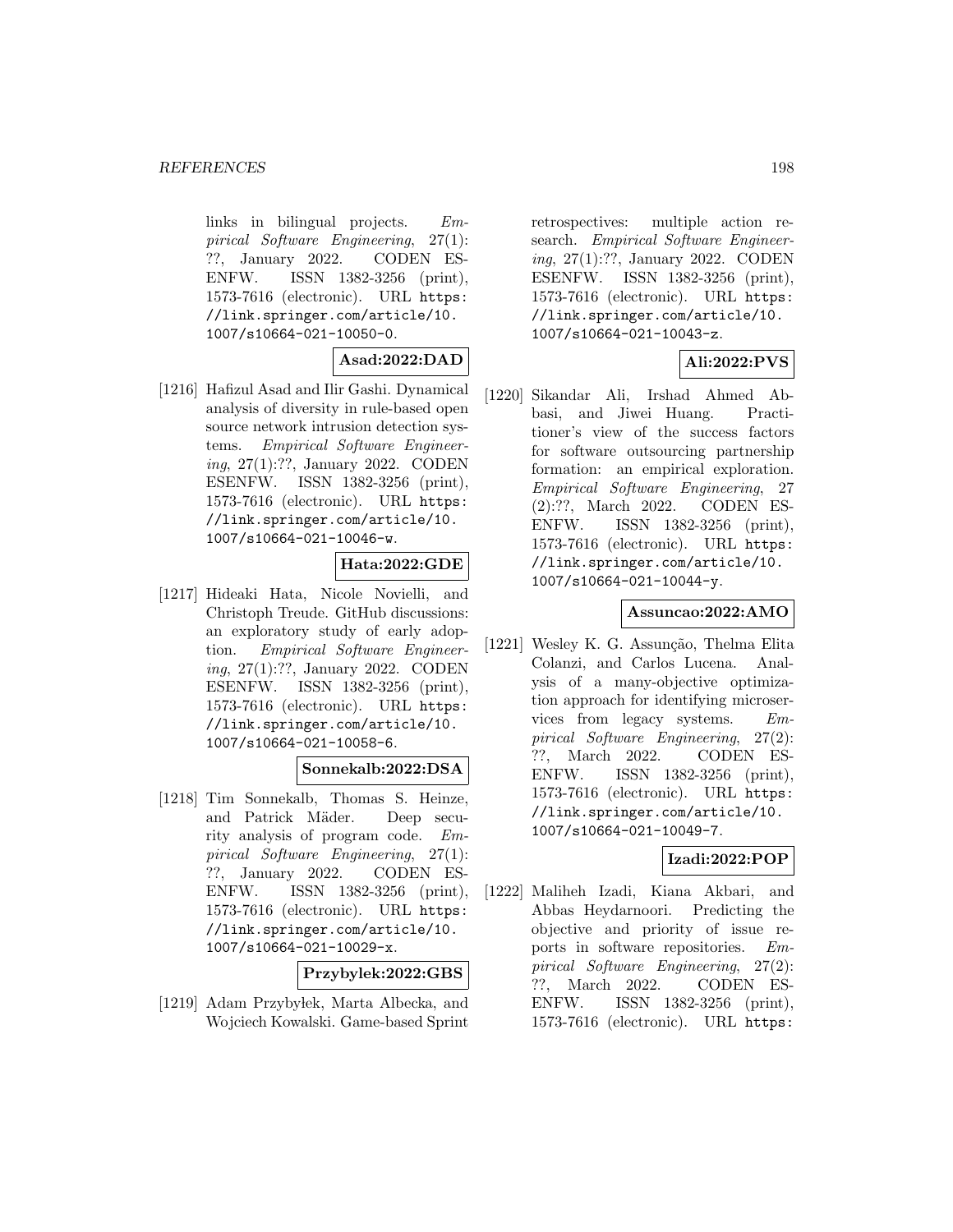//link.springer.com/article/10. 1007/s10664-021-10085-3.

**Azuma:2022:ESS**

[1223] Hideaki Azuma, Shinsuke Matsumoto, and Shinji Kusumoto. An empirical study on self-admitted technical debt in Dockerfiles. Empirical Software Engineering, 27(2): ??, March 2022. CODEN ES-ENFW. ISSN 1382-3256 (print), 1573-7616 (electronic). URL https: //link.springer.com/article/10. 1007/s10664-021-10081-7.

### **Yang:2022:MPF**

[1224] Yilin Yang, Tianxing He, and Baowen Xu. Mining Python fix patterns via analyzing fine-grained source code changes. Empirical Software Engineering, 27(2):??, March 2022. CODEN ESENFW. ISSN 1382-3256 (print), 1573-7616 (electronic). URL https: //link.springer.com/article/10. 1007/s10664-021-10087-1.

## **Li:2022:ESE**

[1225] Wei Li, Qingan Li, and Mengting Yuan. An empirical study of the effectiveness of IR-based bug localization for large-scale industrial projects. Empirical Software Engineering, 27 (2):??, March 2022. CODEN ES-ENFW. ISSN 1382-3256 (print), 1573-7616 (electronic). URL https: //link.springer.com/article/10. 1007/s10664-021-10082-6.

#### **Amasaki:2022:ESA**

[1226] Sousuke Amasaki, Hirohisa Aman, and Tomoyuki Yokogawa. An extended study on applicability and performance of homogeneous crossproject defect prediction approaches under homogeneous cross-company effort estimation situation. Empirical Software Engineering, 27(2): ??, March 2022. CODEN ES-ENFW. ISSN 1382-3256 (print), 1573-7616 (electronic). URL https: //link.springer.com/article/10. 1007/s10664-021-10103-4.

## **Herbold:2022:STM**

[1227] Steffen Herbold and Tobias Haar. Smoke testing for machine learning: simple tests to discover severe bugs. Empirical Software Engineering, 27 (2):??, March 2022. CODEN ES-ENFW. ISSN 1382-3256 (print), 1573-7616 (electronic). URL https: //link.springer.com/article/10. 1007/s10664-021-10073-7.

# **Heradio:2022:USS**

[1228] Ruben Heradio, David Fernandez-Amoros, and Don Batory. Uniform and scalable sampling of highly configurable systems. Empirical Software Engineering, 27(2):??, March 2022. CODEN ESENFW. ISSN 1382- 3256 (print), 1573-7616 (electronic). URL https://link.springer.com/ article/10.1007/s10664-021-10102- 5.

### **Dabrowski:2022:AAR**

[1229] Jacek Dąbrowski, Emmanuel Letier, and Angelo Susi. Analysing app reviews for software engineering: a systematic literature review. Empirical Software Engineering, 27(2): ??, March 2022. CODEN ES-ENFW. ISSN 1382-3256 (print), 1573-7616 (electronic). URL https: //link.springer.com/article/10. 1007/s10664-021-10065-7.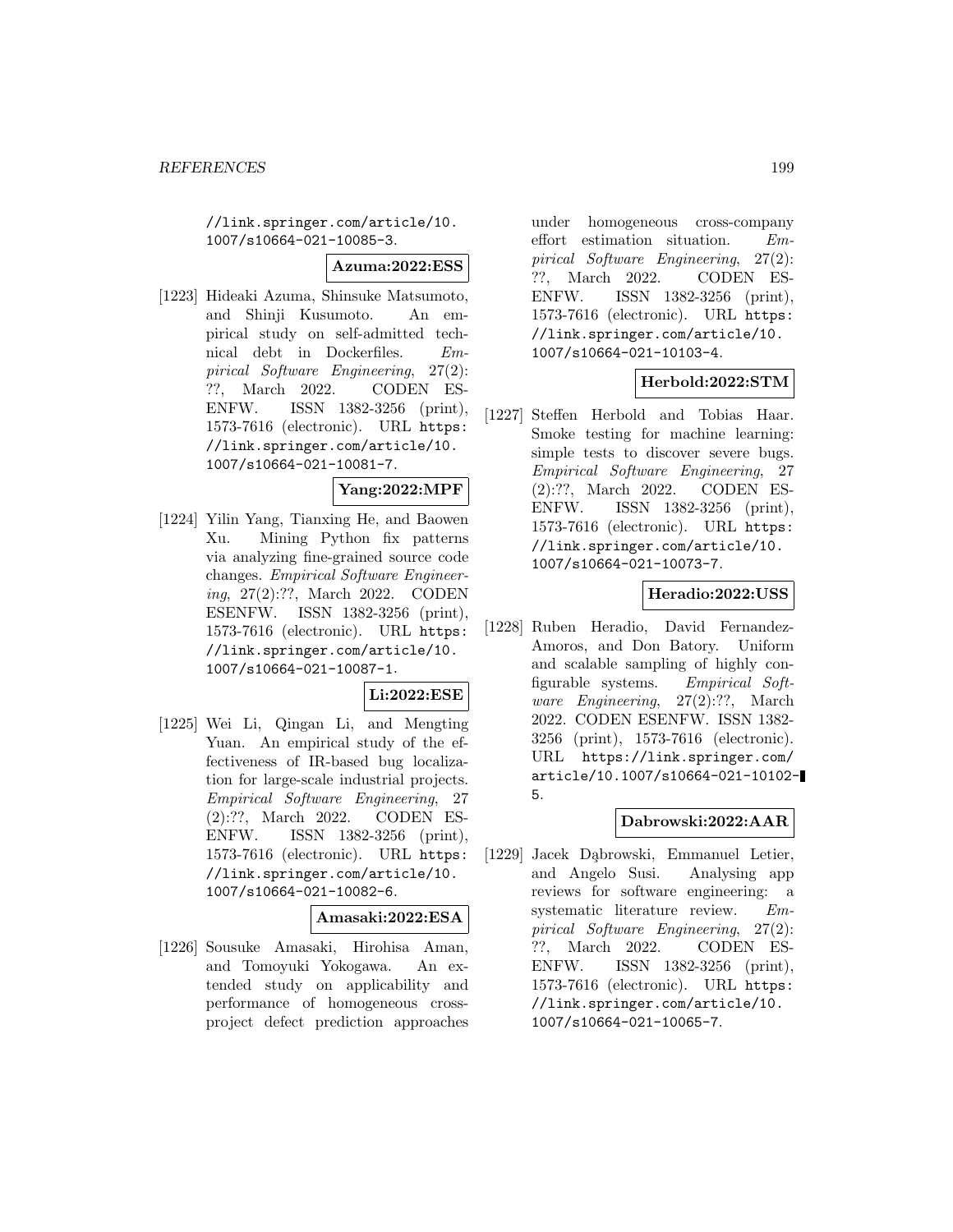#### **Herbold:2022:PSF**

[1230] Steffen Herbold, Alexander Trautsch, and Benjamin Ledel. Problems with SZZ and features: an empirical study of the state of practice of defect prediction data collection. Empirical Software Engineering, 27 (2):??, March 2022. CODEN ES-ENFW. ISSN 1382-3256 (print), 1573-7616 (electronic). URL https: //link.springer.com/article/10. 1007/s10664-021-10092-4.

#### **Gao:2022:PFU**

[1231] Hui Gao, Hongyu Kuang, and Alexander Egyed. Propagating frugal user feedback through closeness of code dependencies to improve IRbased traceability recovery. Empirical Software Engineering, 27(2): ??, March 2022. CODEN ES-ENFW. ISSN 1382-3256 (print), 1573-7616 (electronic). URL https: //link.springer.com/article/10. 1007/s10664-021-10091-5.

#### **Parra:2022:CSA**

[1232] Esteban Parra, Mohammad Alahmadi, and Sonia Haiduc. A comparative study and analysis of developer communications on Slack and Gitter. Empirical Software Engineering, 27(2):??, March 2022. CODEN ESENFW. ISSN 1382-3256 (print), 1573-7616 (electronic). URL https: //link.springer.com/article/10. 1007/s10664-021-10095-1.

#### **Camilli:2022:MPM**

[1233] Matteo Camilli and Barbara Russo. Modeling performance of microservices systems with growth theory. Empirical Software Engineering, 27

(2):??, March 2022. CODEN ES-ENFW. ISSN 1382-3256 (print), 1573-7616 (electronic). URL https: //link.springer.com/article/10. 1007/s10664-021-10088-0.

### **Almulla:2022:LHS**

[1234] Hussein Almulla and Gregory Gay. Learning how to search: generating effective test cases through adaptive fitness function selection. Empirical Software Engineering, 27(2): ??, March 2022. CODEN ES-ENFW. ISSN 1382-3256 (print), 1573-7616 (electronic). URL https: //link.springer.com/article/10. 1007/s10664-021-10048-8.

# **Xiao:2022:PCA**

[1235] Da Xiao, Dengji Hang, and Hongliang Liang. Path context augmented statement and network for learning programs. Empirical Software Engineering, 27(2):??, March 2022. CODEN ESENFW. ISSN 1382-3256 (print), 1573-7616 (electronic). URL https: //link.springer.com/article/10. 1007/s10664-021-10098-y.

## **Bjarnason:2022:ITC**

[1236] Elizabeth Bjarnason, Baldvin Gislason Bern, and Linda Svedberg. Interteam communication in large-scale colocated software engineering: a case study. Empirical Software Engineering, 27(2):??, March 2022. CODEN ESENFW. ISSN 1382-3256 (print), 1573-7616 (electronic). URL https: //link.springer.com/article/10. 1007/s10664-021-10027-z.

#### **Stol:2022:GSE**

[1237] Klaas-Jan Stol, Mario Schaarschmidt, and Shelly Goldblit. Gamification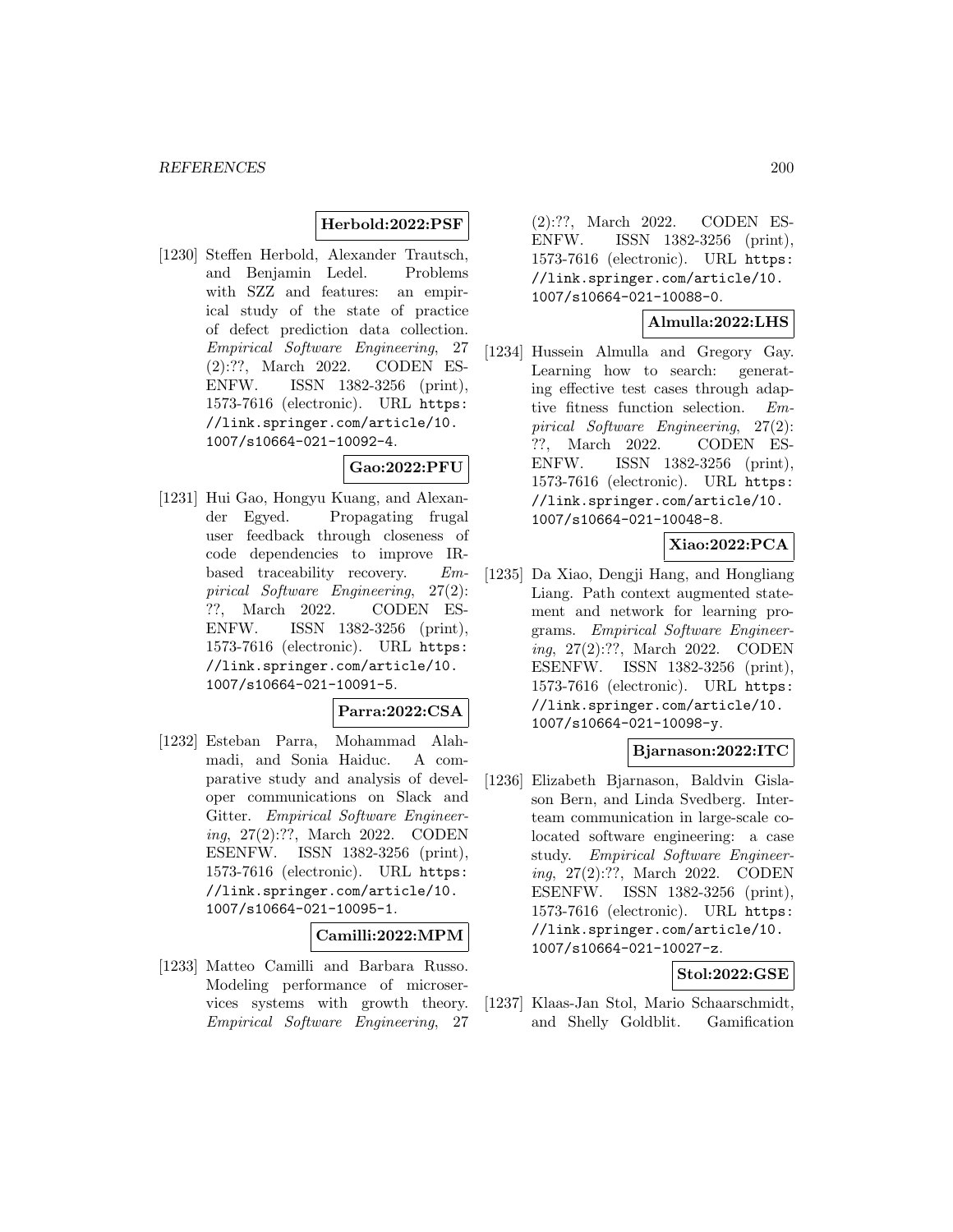in software engineering: the mediating role of developer engagement and job satisfaction. Empirical Software Engineering, 27(2): ??, March 2022. CODEN ES-ENFW. ISSN 1382-3256 (print), 1573-7616 (electronic). URL https: //link.springer.com/article/10. 1007/s10664-021-10062-w.

# **Noei:2022:SGU**

[1238] Ehsan Noei and Kelly Lyons. A study of gender in user reviews on the Google Play Store. Empirical Software Engineering, 27(2): ??, March 2022. CODEN ES-ENFW. ISSN 1382-3256 (print), 1573-7616 (electronic). URL https: //link.springer.com/article/10. 1007/s10664-021-10080-8.

### **Hanenberg:2022:TST**

[1239] Stefan Hanenberg and Nils Mehlhorn. Two N-of-1 self-trials on readability differences between anonymous inner classes (AICs) and lambda expressions (LEs) on Java code snippets. Empirical Software Engineering, 27(2):??, March 2022. CODEN ESENFW. ISSN 1382-3256 (print), 1573-7616 (electronic). URL https: //link.springer.com/article/10. 1007/s10664-021-10077-3.

### **Hu:2022:CIC**

[1240] Linghuan Hu, W. Eric Wong, and Shuo Li. CT-IoT: a combinatorial testing-based path selection framework for effective IoT testing. Empirical Software Engineering, 27(2): ??, March 2022. CODEN ES-ENFW. ISSN 1382-3256 (print), 1573-7616 (electronic). URL https:

//link.springer.com/article/10. 1007/s10664-021-10017-1.

#### **Pecorelli:2022:STA**

[1241] Fabiano Pecorelli, Gemma Catolino, and Fabio Palomba. Software testing and Android applications: a large-scale empirical study. Empirical Software Engineering, 27(2): ??, March 2022. CODEN ES-ENFW. ISSN 1382-3256 (print), 1573-7616 (electronic). URL https: //link.springer.com/article/10. 1007/s10664-021-10059-5.

## **Schroder:2022:EIC**

[1242] Michael Schröder and Jürgen Cito. An empirical investigation of commandline customization. Empirical Software *Engineering*, 27(2):??, March 2022. CODEN ESENFW. ISSN 1382- 3256 (print), 1573-7616 (electronic). URL https://link.springer.com/ article/10.1007/s10664-021-10036 y.

# **Pan:2022:TCS**

[1243] Rongqi Pan, Mojtaba Bagherzadeh, and Lionel Briand. Test case selection and prioritization using machine learning: a systematic literature review. Empirical Software Engineering, 27(2):??, March 2022. CODEN ESENFW. ISSN 1382-3256 (print), 1573-7616 (electronic). URL https: //link.springer.com/article/10. 1007/s10664-021-10066-6.

### **Perera:2022:SBF**

[1244] Anjana Perera, Aldeida Aleti, and Katie Walker. Search-based fairness testing for regression-based machine learning systems. Empirical Software Engineering, 27(3):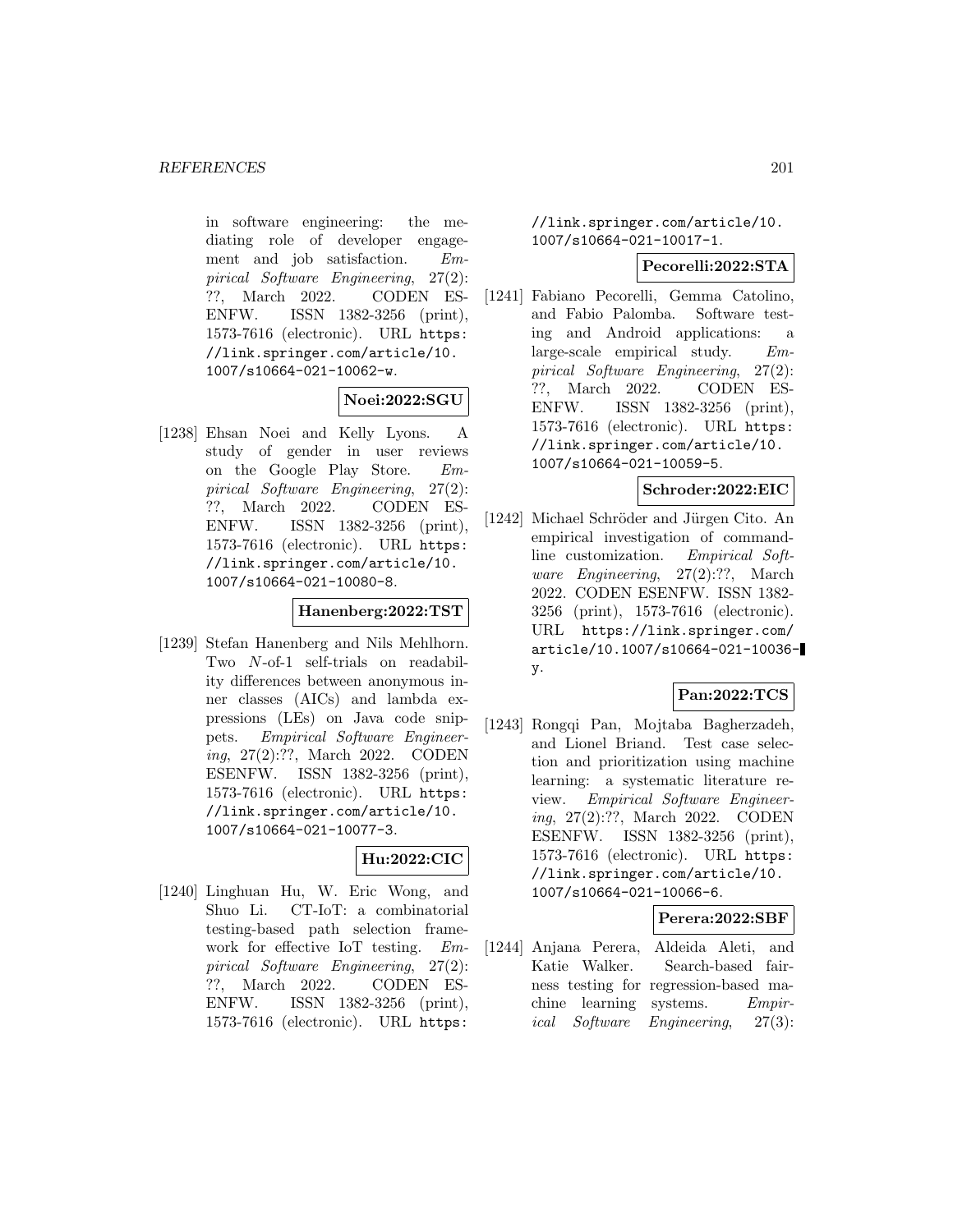??, May 2022. CODEN ES-ENFW. ISSN 1382-3256 (print), 1573-7616 (electronic). URL https: //link.springer.com/article/10. 1007/s10664-022-10116-7.

### **Soares:2022:ECI**

[1245] Eliezio Soares, Gustavo Sizilio, and Uirá Kulesza. The effects of continuous integration on software development: a systematic literature review. Empirical Software Engineering, 27(3):??, May 2022. CODEN ESENFW. ISSN 1382-3256 (print), 1573-7616 (electronic). URL https: //link.springer.com/article/10. 1007/s10664-021-10114-1.

### **Cetin:2022:ADC**

[1246] H. Alperen Çetin and Eray Tüzün. Analyzing developer contributions using artifact traceability graphs. Empirical Software Engineering, 27 (3):??, May 2022. CODEN ES-ENFW. ISSN 1382-3256 (print), 1573-7616 (electronic). URL https: //link.springer.com/article/10. 1007/s10664-022-10129-2.

#### **Calefato:2022:WYC**

[1247] Fabio Calefato, Marco Aurélio Gerosa, and Igor Steinmacher. Will you come back to contribute? Investigating the inactivity of OSS core developers in GitHub. Empirical Software Engineering, 27(3):??, May 2022. CODEN ESENFW. ISSN 1382-3256 (print), 1573-7616 (electronic). URL https: //link.springer.com/article/10. 1007/s10664-021-10012-6.

# **Diaz:2022:VCE**

[1248] Oscar Díaz, Leticia Montalvillo, and Thomas Fogdal. Visualizing the

customization endeavor in productbased-evolving software product lines: a case of action design research. Empirical Software Engineering, 27 (3):??, May 2022. CODEN ES-ENFW. ISSN 1382-3256 (print), 1573-7616 (electronic). URL https: //link.springer.com/article/10. 1007/s10664-021-10101-6.

### **Traini:2022:EPA**

[1249] Luca Traini. Exploring performance assurance practices and challenges in agile software development: an ethnographic study. Empirical Software Engineering, 27(3):??, May 2022. CODEN ESENFW. ISSN 1382-3256 (print), 1573-7616 (electronic). URL https: //link.springer.com/article/10. 1007/s10664-021-10069-3.

### **Haryono:2022:AAA**

[1250] Stefanus A. Haryono, Ferdian Thung, and Gilles Muller. AndroEvolve: automated Android API update with data flow analysis and variable denormalization. Empirical Software Engineering, 27(3):??, May 2022. CODEN ESENFW. ISSN 1382-3256 (print), 1573-7616 (electronic). URL https: //link.springer.com/article/10. 1007/s10664-021-10096-0.

### **Mahmood:2022:EVM**

[1251] Wardah Mahmood, Daniel Strüber, and Thorsten Berger. Effects of variability in models: a family of experiments. Empirical Software Engineering, 27(3):??, May 2022. CODEN ESENFW. ISSN 1382-3256 (print), 1573-7616 (electronic). URL https: //link.springer.com/article/10. 1007/s10664-021-10112-3.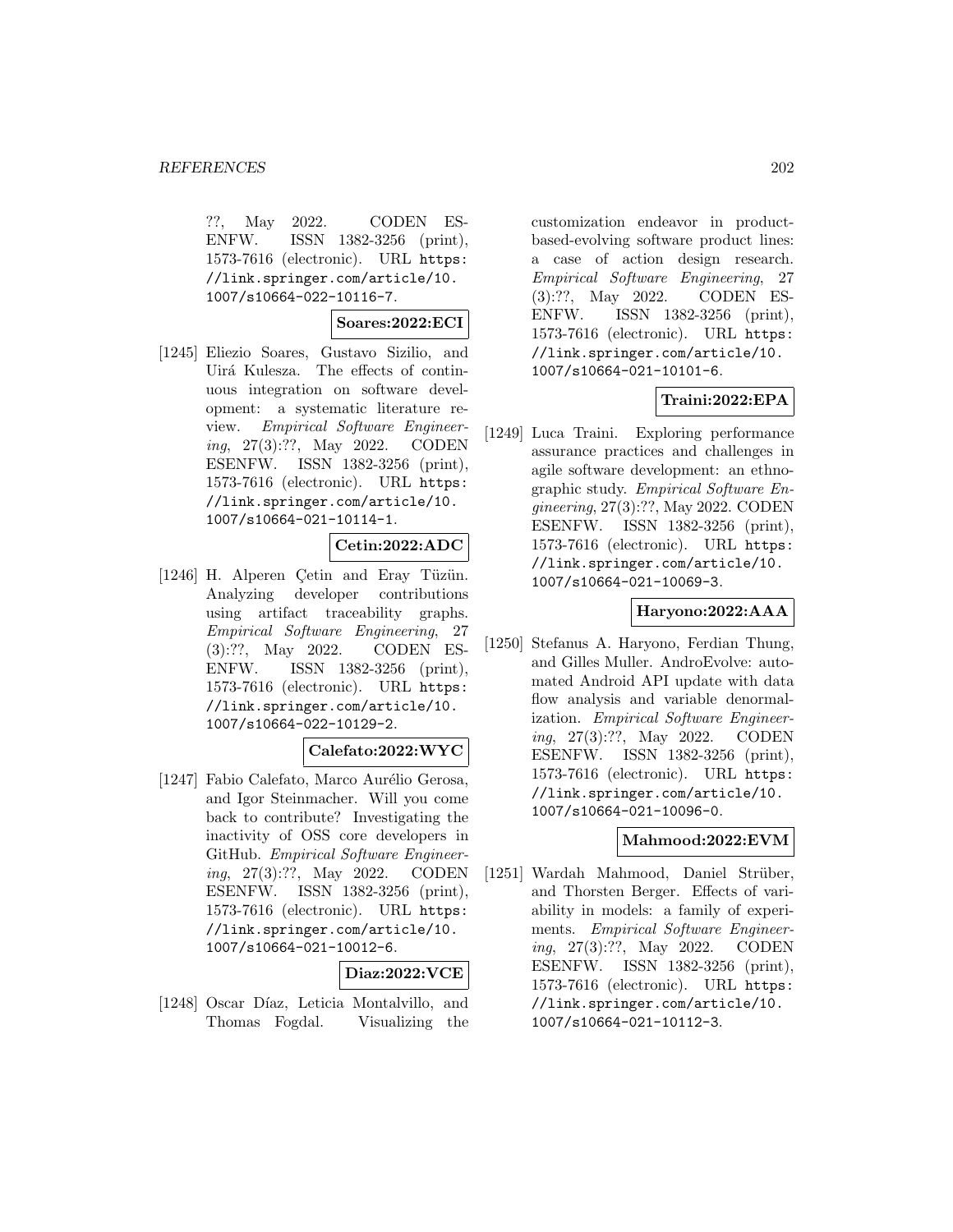## **Russo:2022:AER**

[1252] Daniel Russo, Andres R. Masegosa, and Klaas-Jan Stol. From anecdote to evidence: the relationship between personality and need for cognition of developers. Empirical Software Engineering, 27(3):??, May 2022. CODEN ESENFW. ISSN 1382-3256 (print), 1573-7616 (electronic). URL https: //link.springer.com/article/10. 1007/s10664-021-10106-1.

#### **Karakatic:2022:SSC**

[1253] Sašo Karakatič, Aleksej Miloševič, and Tjaša Heričko. Software system comparison with semantic source code embeddings. Empirical Software Engineering, 27(3):??, May 2022. CODEN ESENFW. ISSN 1382-3256 (print), 1573-7616 (electronic). URL https: //link.springer.com/article/10. 1007/s10664-022-10122-9.

#### **PereiradosReis:2022:CPS**

[1254] José Pereira dos Reis, Fernando Brito e Abreu, and Glauco de Figueiredo Carneiro. Crowdsmelling: a preliminary study on using collective knowledge in code smells detection. Empirical Software Engineering, 27 (3):??, May 2022. CODEN ES-ENFW. ISSN 1382-3256 (print), 1573-7616 (electronic). URL https: //link.springer.com/article/10. 1007/s10664-021-10110-5.

# **Kroher:2022:ISP**

[1255] Christian Kröher, Moritz Flöter, and Klaus Schmid. Incremental software product line verification — a performance analysis with dead variable code. Empirical Software Engineering, 27(3):??, May 2022. CODEN

ESENFW. ISSN 1382-3256 (print), 1573-7616 (electronic). URL https: //link.springer.com/article/10. 1007/s10664-021-10090-6.

### **White:2022:TET**

[1256] Robert White and Jens Krinke. TC-Tracer: Establishing test-to-code traceability links using dynamic and static techniques. Empirical Software Engineering, 27(3):??, May 2022. CODEN ESENFW. ISSN 1382-3256 (print), 1573-7616 (electronic). URL https: //link.springer.com/article/10. 1007/s10664-021-10079-1.

# **Gezici:2022:SLR**

[1257] Bahar Gezici and Ayça Kolukısa Tarhan. Systematic literature review on software quality for AI-based software. Empirical Software Engineering, 27(3):??, May 2022. CODEN ESENFW. ISSN 1382-3256 (print), 1573-7616 (electronic). URL https: //link.springer.com/article/10. 1007/s10664-021-10105-2.

### **Maes-Bermejo:2022:RBP**

[1258] Michel Maes-Bermejo, Micael Gallego, and Jesus M. Gonzalez-Barahona. Revisiting the building of past snapshots — a replication and reproduction study. Empirical Software Engineering, 27(3):??, May 2022. CODEN ESENFW. ISSN 1382-3256 (print), 1573-7616 (electronic). URL https: //link.springer.com/article/10. 1007/s10664-022-10117-6.

## **Pecorelli:2022:ASA**

[1259] Fabiano Pecorelli, Savanna Lujan, and Andrea De Lucia. On the adequacy of static analysis warnings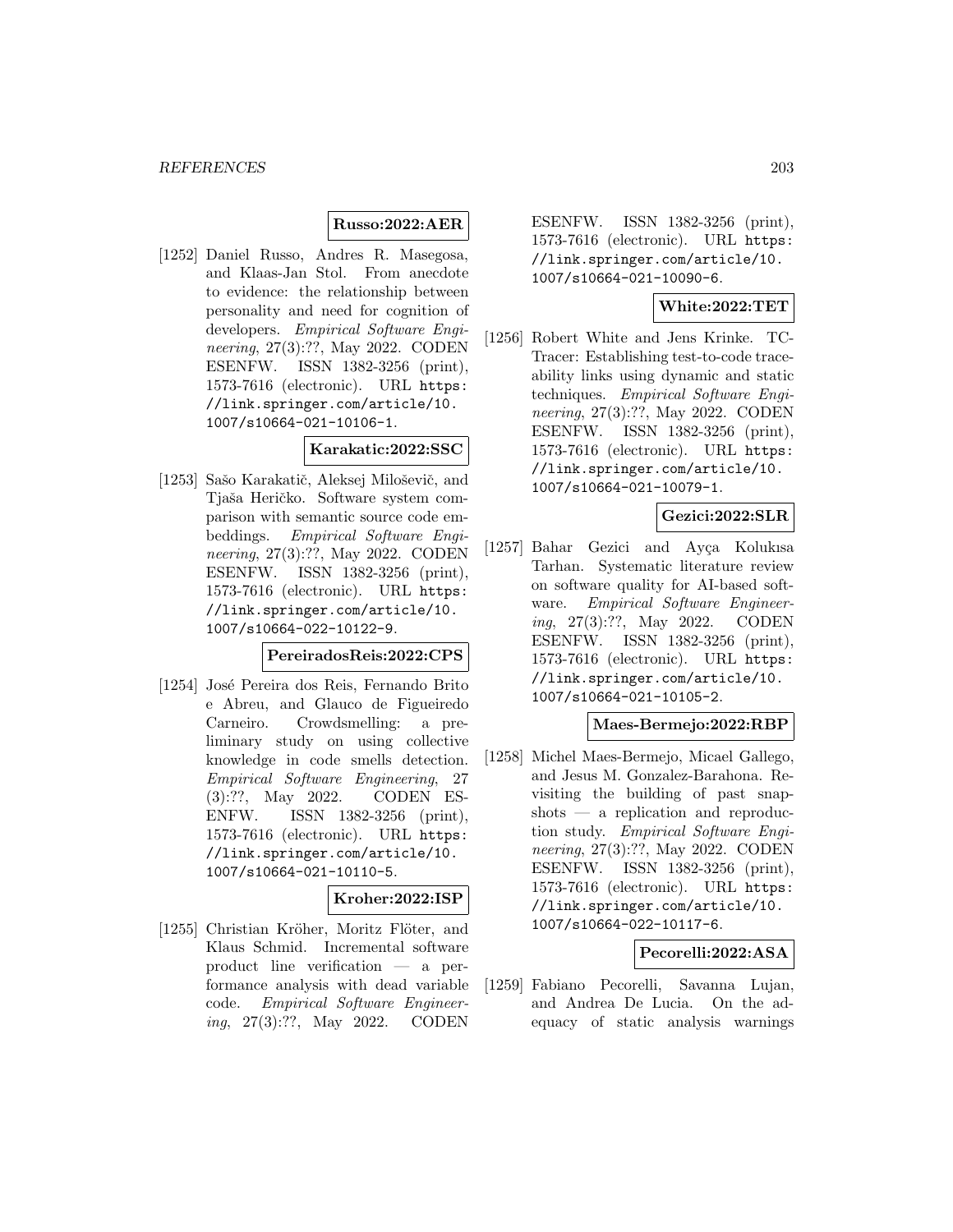with respect to code smell prediction. Empirical Software Engineering, 27(3):??, May 2022. CODEN ESENFW. ISSN 1382-3256 (print), 1573-7616 (electronic). URL https: //link.springer.com/article/10. 1007/s10664-022-10126-5.

# **Ding:2022:CPT**

[1260] Zishuo Ding, Heng Li, and Tse-Hsun Peter Chen. Can pre-trained code embeddings improve model performance? revisiting the use of code embeddings in software engineering tasks. Empirical Software Engineering, 27(3):??, May 2022. CODEN ESENFW. ISSN 1382-3256 (print), 1573-7616 (electronic). URL https: //link.springer.com/article/10. 1007/s10664-022-10118-5.

## **Mondal:2022:RPR**

[1261] Saikat Mondal, Mohammad Masudur Rahman, and Kevin Schneider. The reproducibility of programming-related issues in Stack Overflow questions. Empirical Software Engineering, 27 (3):??, May 2022. CODEN ES-ENFW. ISSN 1382-3256 (print), 1573-7616 (electronic). URL https: //link.springer.com/article/10. 1007/s10664-021-10113-2.

### **Ochoa:2022:BBS**

[1262] Lina Ochoa, Thomas Degueule, and Jurgen Vinju. Breaking bad? semantic versioning and impact of breaking changes in maven central. Empirical Software Engineering, 27 (3):??, May 2022. CODEN ES-ENFW. ISSN 1382-3256 (print), 1573-7616 (electronic). URL https: //link.springer.com/article/10. 1007/s10664-021-10052-y.

## **Majumder:2022:RPV**

[1263] Suvodeep Majumder, Pranav Mody, and Tim Menzies. Revisiting process versus product metrics: a large scale analysis. Empirical Software Engineering, 27(3):??, May 2022. CODEN ESENFW. ISSN 1382-3256 (print), 1573-7616 (electronic). URL https: //link.springer.com/article/10. 1007/s10664-021-10068-4.

# **Rahman:2022:WSD**

[1264] Md Rayhanur Rahman, Nasif Imtiaz, and Laurie Williams. Why secret detection tools are not enough: It's not just about false positives — an industrial case study. Empirical Software Engineering, 27(3):??, May 2022. CODEN ESENFW. ISSN 1382-3256 (print), 1573-7616 (electronic). URL https: //link.springer.com/article/10. 1007/s10664-021-10109-y.

# **Cazzola:2022:CTR**

[1265] Walter Cazzola and Luca Favalli. Correction to: Towards a recipe for language decomposition: quality assessment of language product lines. Empirical Software Engineering, 27 (4):??, July 2022. CODEN ES-ENFW. ISSN 1382-3256 (print), 1573-7616 (electronic). URL https: //link.springer.com/article/10. 1007/s10664-022-10174-x.

### **Goncalves:2022:DER**

[1266] Pavlína Wurzel Gonçalves, Enrico Fregnan, and Alberto Bacchelli. Do explicit review strategies improve code review performance? Towards understanding the role of cognitive load. Empirical Software Engineering, 27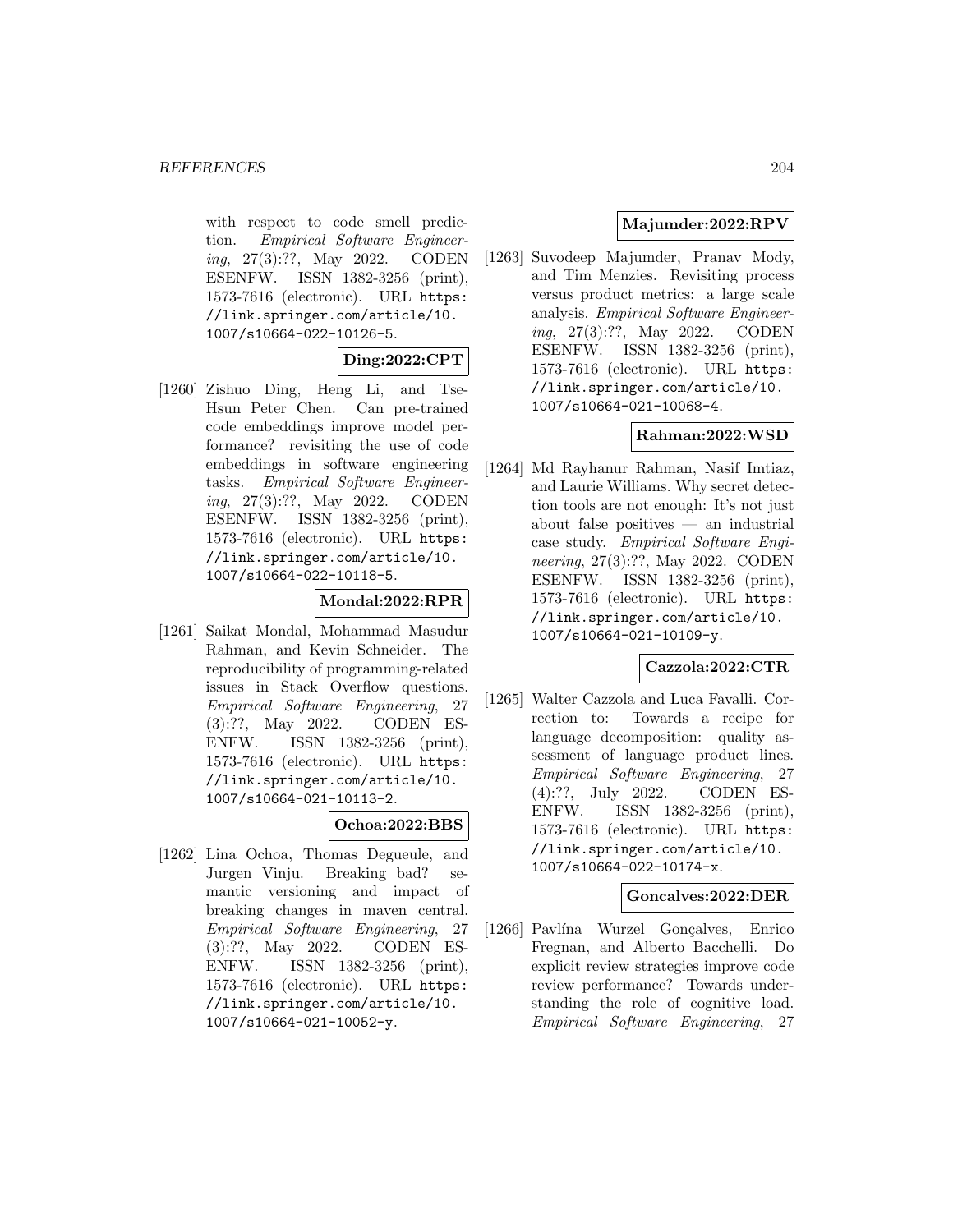(4):??, July 2022. CODEN ES-ENFW. ISSN 1382-3256 (print), 1573-7616 (electronic). URL https: //link.springer.com/article/10. 1007/s10664-022-10123-8.

#### **Penzenstadler:2022:TDB**

[1267] Birgit Penzenstadler, Richard Torkar, and Cristina Martinez Montes. Take a deep breath: Benefits of neuroplasticity practices for software developers and computer workers in a family of experiments. Empirical Software Engineering, 27(4):??, July 2022. CODEN ESENFW. ISSN 1382-3256 (print), 1573-7616 (electronic). URL https: //link.springer.com/article/10. 1007/s10664-022-10148-z.

**Ginelli:2022:CSC**

[1268] Davide Ginelli, Matias Martinez, and Martin Monperrus. A comprehensive study of code-removal patches in automated program repair. Empirical Software Engineering, 27(4):??, July 2022. CODEN ESENFW. ISSN 1382-3256 (print), 1573-7616 (electronic). URL https: //link.springer.com/article/10. 1007/s10664-021-10100-7.

# **Brandt:2022:DCT**

[1269] Carolin Brandt and Andy Zaidman. Developer-centric test amplification. Empirical Software Engineering, 27 (4):??, July 2022. CODEN ES-ENFW. ISSN 1382-3256 (print), 1573-7616 (electronic). URL https: //link.springer.com/article/10. 1007/s10664-021-10094-2.

### **Ocariza:2022:EBP**

[1270] Jr. Frolin S. Ocariza. On the effectiveness of bisection in perfor-

mance regression localization. Empirical Software Engineering, 27(4): ??, July 2022. CODEN ES-ENFW. ISSN 1382-3256 (print), 1573-7616 (electronic). URL https: //link.springer.com/article/10. 1007/s10664-022-10152-3.

## **Baltes:2022:SSE**

[1271] Sebastian Baltes and Paul Ralph. Sampling in software engineering research: a critical review and guidelines. Empirical Software Engineering, 27(4):??, July 2022. CODEN ESENFW. ISSN 1382-3256 (print), 1573-7616 (electronic). URL https: //link.springer.com/article/10. 1007/s10664-021-10072-8.

# **Shetty:2022:SMK**

[1272] Manish Shetty, Chetan Bansal, and Nachiappan Nagappan. SoftNER: Mining knowledge graphs from cloud incidents. Empirical Software Engineering, 27(4):??, July 2022. CODEN ESENFW. ISSN 1382-3256 (print), 1573-7616 (electronic). URL https: //link.springer.com/article/10. 1007/s10664-022-10159-w.

# **Tagra:2022:RRB**

[1273] Ankur Tagra, Haoxiang Zhang, and Ahmed E. Hassan. Revisiting reopened bugs in open source software systems. Empirical Software Engineering, 27(4):??, July 2022. CODEN ESENFW. ISSN 1382-3256 (print), 1573-7616 (electronic). URL https: //link.springer.com/article/10. 1007/s10664-022-10133-6.

## **Liu:2022:UMT**

[1274] Fang Liu, Ge Li, and Zhi Jin. A unified multi-task learning model for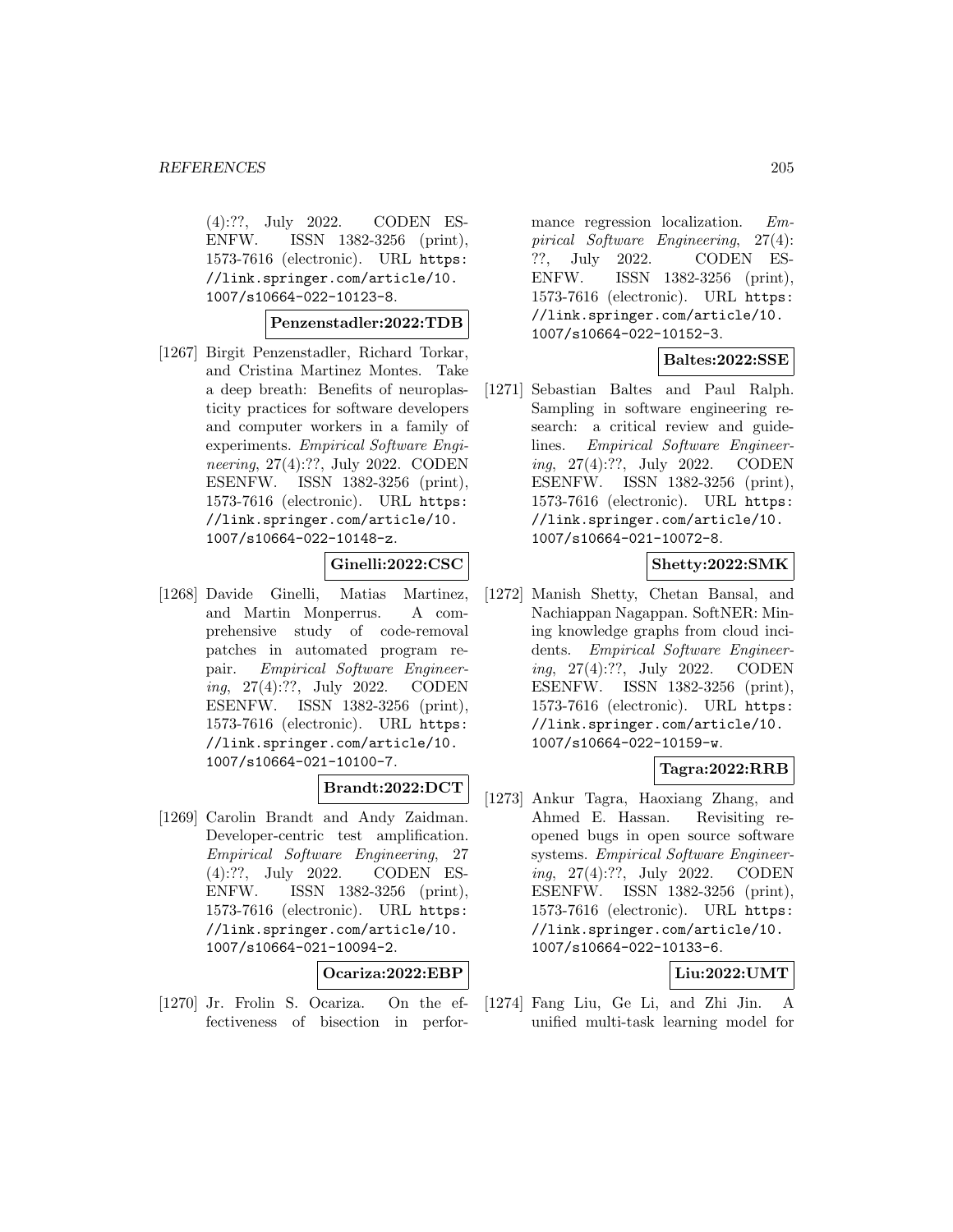AST-level and token-level code completion. Empirical Software Engineering, 27(4):??, July 2022. CODEN ESENFW. ISSN 1382-3256 (print), 1573-7616 (electronic). URL https: //link.springer.com/article/10. 1007/s10664-022-10140-7.

## **Huang:2022:CUU**

[1275] Kaifeng Huang, Bihuan Chen, and Yang Liu. Characterizing usages, updates and risks of third-party libraries in Java projects. Empirical Software Engineering, 27(4): ??, July 2022. CODEN ES-ENFW. ISSN 1382-3256 (print), 1573-7616 (electronic). URL https: //link.springer.com/article/10. 1007/s10664-022-10131-8.

#### **Fregnan:2022:WHM**

[1276] Enrico Fregnan, Fernando Petrulio, and Alberto Bacchelli. What happens in my code reviews? An investigation on automatically classifying review changes. Empirical Software Engineering, 27(4):??, July 2022. CODEN ESENFW. ISSN 1382-3256 (print), 1573-7616 (electronic). URL https: //link.springer.com/article/10. 1007/s10664-021-10075-5.

# **Meloca:2022:CSA**

[1277] Rômulo Meloca and Ingrid Nunes. A comparative study of applicationlevel caching recommendations at the method level. Empirical Software Engineering, 27(4):??, July 2022. CODEN ESENFW. ISSN 1382-3256 (print), 1573-7616 (electronic). URL https: //link.springer.com/article/10. 1007/s10664-021-10089-z.

# **Shin:2022:PSM**

[1278] Donghwan Shin, Domenico Bianculli, and Lionel Briand. PRINS: scalable model inference for component-based system logs. Empirical Software Engineering, 27(4):??, July 2022. CODEN ESENFW. ISSN 1382-3256 (print), 1573-7616 (electronic). URL https: //link.springer.com/article/10. 1007/s10664-021-10111-4.

# **Sas:2022:EIA**

[1279] Darius Sas, Paris Avgeriou, and Umut Uyumaz. On the evolution and impact of architectural smells — an industrial case study. Empirical Software Engineering, 27(4):??, July 2022. CODEN ESENFW. ISSN 1382-3256 (print), 1573-7616 (electronic). URL https: //link.springer.com/article/10. 1007/s10664-022-10132-7.

### **Moreira:2022:OSS**

[1280] Rodrigo André Ferreira Moreira, Wesley K. G. Assunção, and Eduardo Figueiredo. Open-source software product line extraction processes: the ArgoUML-SPL and Phaser cases. Empirical Software Engineering, 27 (4):??, July 2022. CODEN ES-ENFW. ISSN 1382-3256 (print), 1573-7616 (electronic). URL https: //link.springer.com/article/10. 1007/s10664-021-10104-3.

# **Jebnoun:2022:CDL**

[1281] Hadhemi Jebnoun, Md Saidur Rahman, and Biruk Asmare Muse. Clones in deep learning code: what, where, and why? Empirical Software Engineering, 27(4):??, July 2022. CODEN ESENFW. ISSN 1382-3256 (print),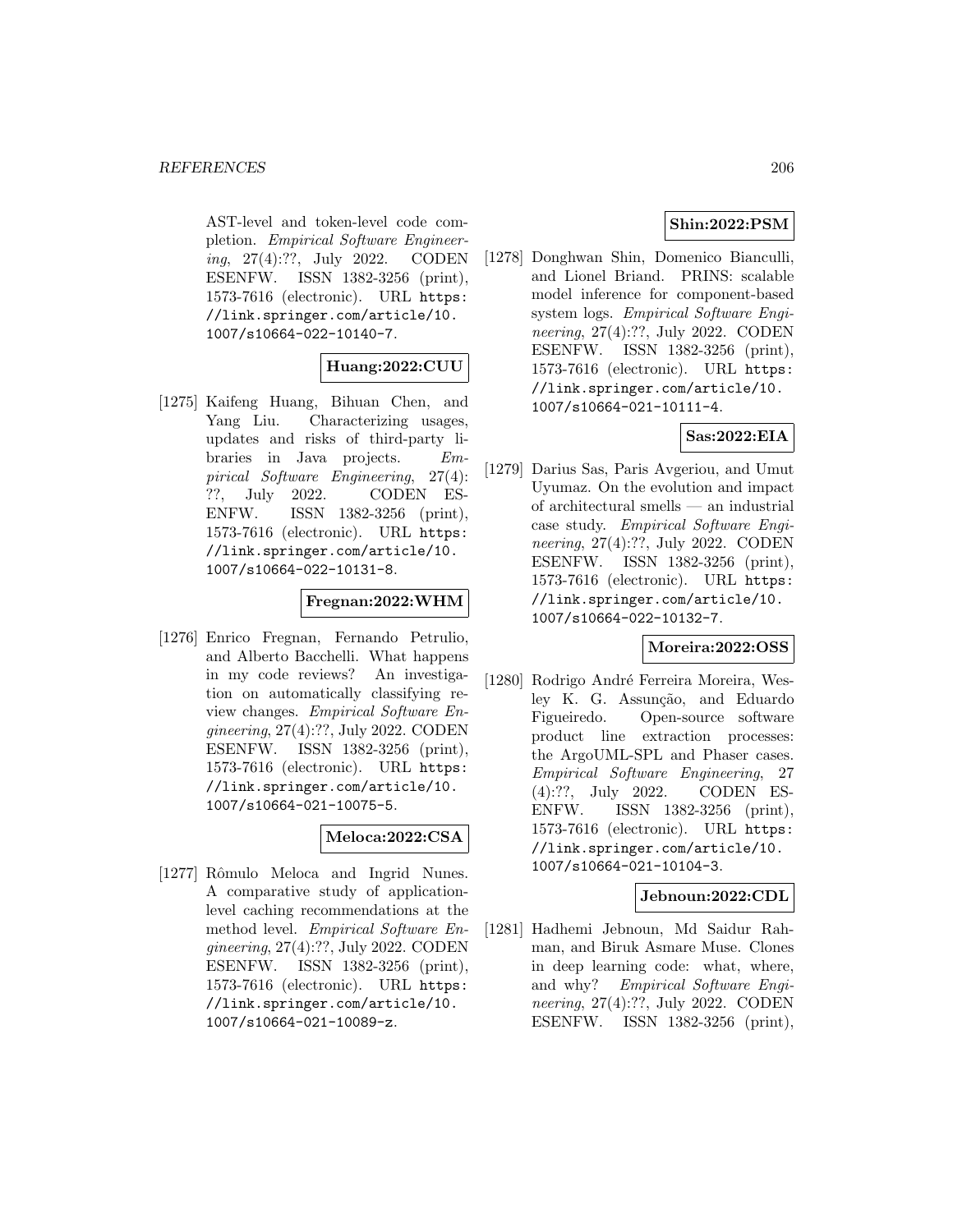1573-7616 (electronic). URL https: //link.springer.com/article/10. 1007/s10664-021-10099-x.

### **Zhang:2022:SLP**

[1282] Haonan Zhang, Yiming Tang, and Weiyi Shang. Studying logging practice in test code. Empirical Software Engineering, 27(4):??, July 2022. CODEN ESENFW. ISSN 1382-3256 (print), 1573-7616 (electronic). URL https: //link.springer.com/article/10. 1007/s10664-022-10139-0.

### **Cazzola:2022:TRL**

[1283] Walter Cazzola and Luca Favalli. Towards a recipe for language decomposition: quality assessment of language product lines. Empirical Software Engineering, 27(4):??, July 2022. CODEN ESENFW. ISSN 1382-3256 (print), 1573-7616 (electronic). URL https: //link.springer.com/article/10. 1007/s10664-021-10074-6.

#### **Saidani:2022:TBU**

[1284] Islem Saidani, Ali Ouni, and Ahmed E. Hassan. Tracking bad updates in mobile apps: a search-based approach. Empirical Software Engineering, 27(4):??, July 2022. CODEN ESENFW. ISSN 1382-3256 (print), 1573-7616 (electronic). URL https: //link.springer.com/article/10. 1007/s10664-022-10125-6.

## **Tu:2022:DML**

[1285] Huy Tu and Tim Menzies. Debt-Free: minimizing labeling cost in self-admitted technical debt identification using semi-supervised learning. Empirical Software Engineering, 27(4):??, July 2022. CODEN

ESENFW. ISSN 1382-3256 (print), 1573-7616 (electronic). URL https: //link.springer.com/article/10. 1007/s10664-022-10121-w.

## **Walunj:2022:DPU**

[1286] Vijay Walunj, Gharib Gharibi, and Yugyung Lee. Defect prediction using deep learning with network portrait divergence for software evolution. Empirical Software Engineering, 27(5):??, September 2022. CODEN ESENFW. ISSN 1382-3256 (print), 1573-7616 (electronic). URL https: //link.springer.com/article/10. 1007/s10664-022-10147-0.

## **Uddin:2022:QSD**

[1287] Gias Uddin, Omar Alam, and Alexander Serebrenik. A qualitative study of developers' discussions of their problems and joys during the early COVID-19 months. Empirical Software Engineering, 27(5): ??, September 2022. CODEN ES-ENFW. ISSN 1382-3256 (print), 1573-7616 (electronic). URL https: //link.springer.com/article/10. 1007/s10664-022-10156-z.

# **Abidi:2022:MLD**

[1288] Mouna Abidi, Md Saidur Rahman, and Foutse Khomh. Multi-language design smells: a backstage perspective. Empirical Software Engineering, 27(5):??, September 2022. CODEN ESENFW. ISSN 1382-3256 (print), 1573-7616 (electronic). URL https: //link.springer.com/article/10. 1007/s10664-022-10161-2.

### **Lopes:2022:HWW**

[1289] Mateus Lopes and Andre Hora. How and why we end up with complex meth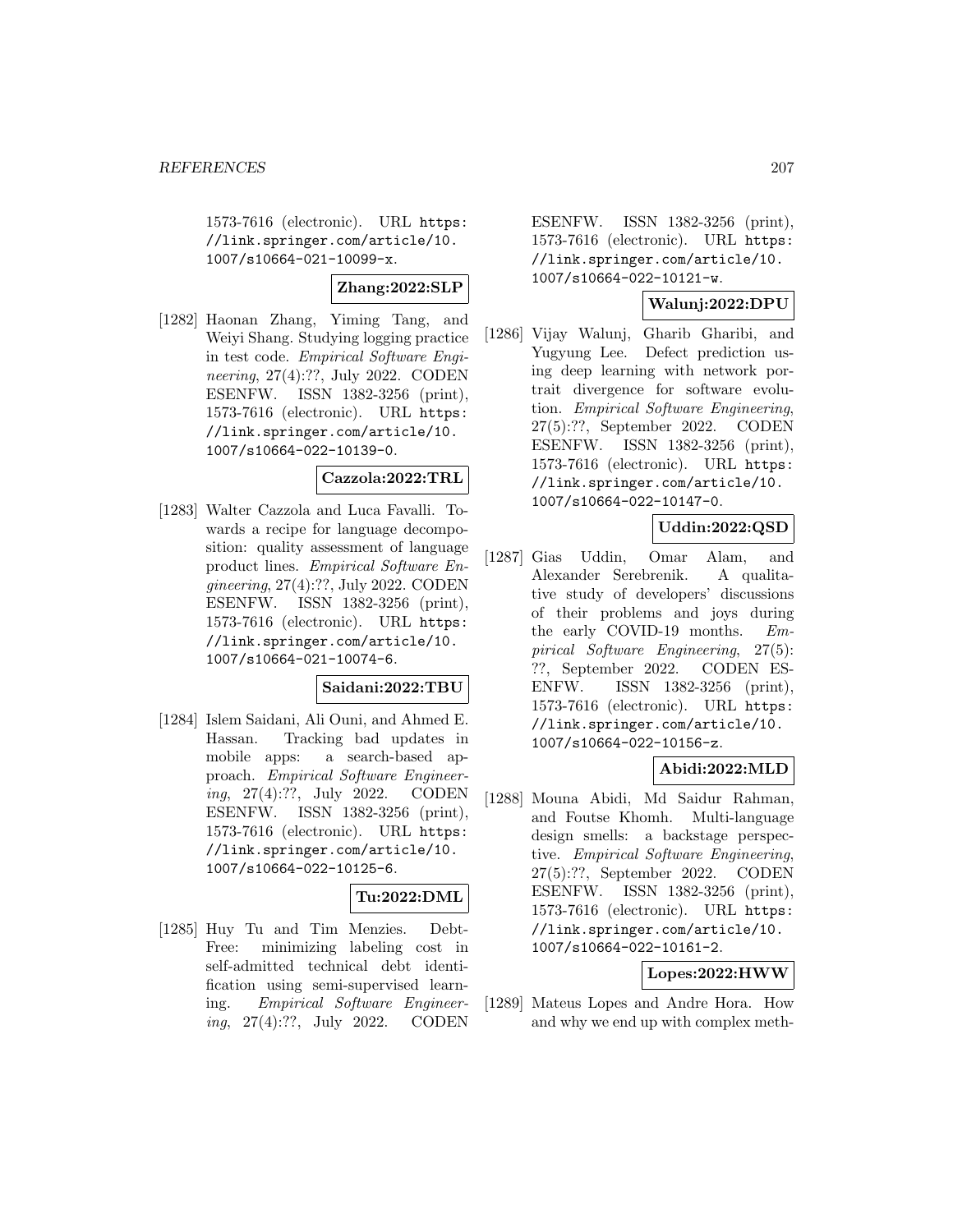ods: a multi-language study. Empirical Software Engineering, 27(5): ??, September 2022. CODEN ES-ENFW. ISSN 1382-3256 (print), 1573-7616 (electronic). URL https: //link.springer.com/article/10. 1007/s10664-022-10144-3.

# **Ojdanic:2022:UCR**

[1290] Miloš Ojdanić, Wei Ma, and Mike Papadakis. On the use of commit-relevant mutants. Empirical Software Engineering, 27(5):??, September 2022. CODEN ESENFW. ISSN 1382-3256 (print), 1573-7616 (electronic). URL https: //link.springer.com/article/10. 1007/s10664-022-10138-1.

# **Callan:2022:HDA**

[1291] James Callan, Oliver Krauss, and Federica Sarro. How do Android developers improve non-functional properties of software? Empirical Software Engineering, 27(5): ??, September 2022. CODEN ES-ENFW. ISSN 1382-3256 (print), 1573-7616 (electronic). URL https: //link.springer.com/article/10. 1007/s10664-022-10137-2.

# **Michelon:2022:ESS**

[1292] Gabriela Karoline Michelon, David Obermann, and Alexander Egyed. Evolving software system families in space and time with feature revisions. Empirical Software Engineering, 27(5):??, September 2022. CODEN ESENFW. ISSN 1382-3256 (print), 1573-7616 (electronic). URL https: //link.springer.com/article/10. 1007/s10664-021-10108-z.

# **Rahman:2022:WMC**

[1293] Mohammad M. Rahman, Foutse Khomh, and Marco Castelluccio. Works for me! Cannot reproduce – a large scale empirical study of non-reproducible bugs. Empirical Software Engineering, 27(5): ??, September 2022. CODEN ES-ENFW. ISSN 1382-3256 (print), 1573-7616 (electronic). URL https: //link.springer.com/article/10. 1007/s10664-022-10153-2.

## **Mariani:2022:GRA**

[1294] Thainá Mariani, Marouane Kessentini, and Silvia Regina Vergilio. Generation of refactoring algorithms by grammatical evolution. Empirical Software Engineering, 27(5): ??, September 2022. CODEN ES-ENFW. ISSN 1382-3256 (print), 1573-7616 (electronic). URL https: //link.springer.com/article/10. 1007/s10664-022-10151-4.

## **Rehman:2022:NOC**

[1295] Ifraz Rehman, Dong Wang, and Kenichi Matsumoto. Newcomer OSScandidates: Characterizing contributions of novice developers to GitHub. Empirical Software Engineering, 27 (5):??, September 2022. CODEN ESENFW. ISSN 1382-3256 (print), 1573-7616 (electronic). URL https: //link.springer.com/article/10. 1007/s10664-022-10163-0.

**Wessel:2022:QGI**

[1296] Mairieli Wessel, Alexander Serebrenik, and Marco A. Gerosa. Quality gatekeepers: investigating the effects of code review bots on pull request activities. Empirical Software Engineer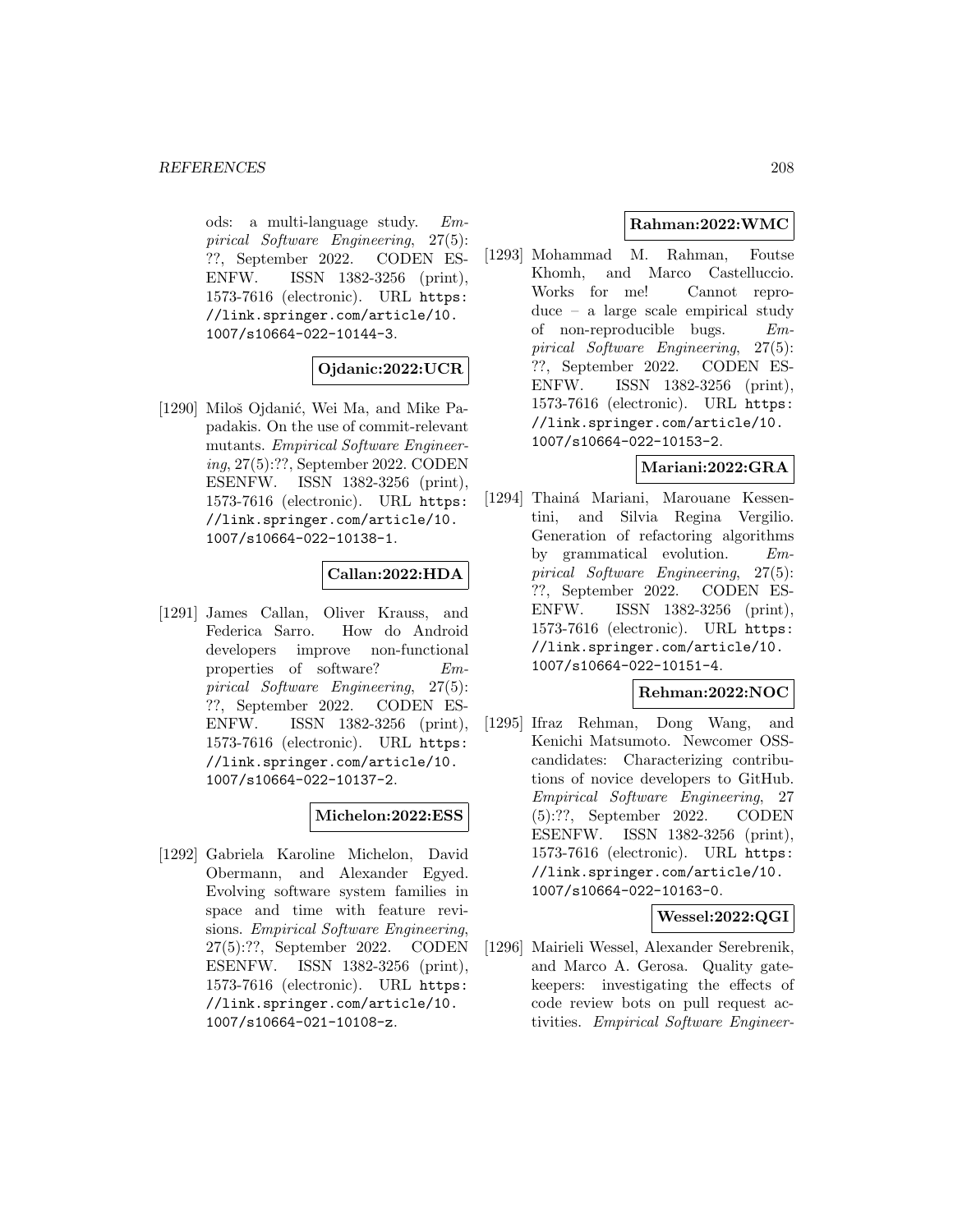ing, 27(5):??, September 2022. CODEN ESENFW. ISSN 1382-3256 (print), 1573-7616 (electronic). URL https: //link.springer.com/article/10. 1007/s10664-022-10130-9.

# **Zerouali:2022:ISV**

[1297] Ahmed Zerouali, Tom Mens, and Coen De Roover. On the impact of security vulnerabilities in the npm and RubyGems dependency networks. Empirical Software Engineering, 27(5): ??, September 2022. CODEN ES-ENFW. ISSN 1382-3256 (print), 1573-7616 (electronic). URL https: //link.springer.com/article/10. 1007/s10664-022-10154-1.

# **Springer:2022:COS**

[1298] Olga Springer and Jakub Miler. A comprehensive overview of software product management challenges. Empirical Software Engineering, 27(5): ??, September 2022. CODEN ES-ENFW. ISSN 1382-3256 (print), 1573-7616 (electronic). URL https: //link.springer.com/article/10. 1007/s10664-022-10134-5.

## **Alves:2022:SSS**

[1299] Leonardo Fuchs Alves, Francisco J. S. Vasconcellos, and Bruno Magalhães Nogueira. SeSG: a search string generator for Secondary Studies with hybrid search strategies using text mining. Empirical Software Engineering, 27(5):??, September 2022. CODEN ESENFW. ISSN 1382-3256 (print), 1573-7616 (electronic). URL https: //link.springer.com/article/10. 1007/s10664-021-10084-4.

## **Piskachev:2022:FST**

[1300] Goran Piskachev, Johannes Späth, and Eric Bodden. Fluently specifying taint-flow queries with *fluent* TQL. Empirical Software Engineering, 27(5):??, September 2022. CODEN ESENFW. ISSN 1382-3256 (print), 1573-7616 (electronic). URL https: //link.springer.com/article/10. 1007/s10664-022-10165-y.

## **Alegroth:2022:PBP**

[1301] Emil Alégroth, Kristian Karl, and Nils Olsson. Practitioners' best practices to adopt, use or abandon modelbased testing with graphical models for software-intensive systems. Empirical Software Engineering, 27(5): ??, September 2022. CODEN ES-ENFW. ISSN 1382-3256 (print), 1573-7616 (electronic). URL https: //link.springer.com/article/10. 1007/s10664-022-10145-2.

### **Hejderup:2022:PPB**

[1302] Joseph Hejderup, Moritz Beller, and Georgios Gousios. Präzi: from packagebased to call-based dependency networks. Empirical Software Engineering, 27(5):??, September 2022. CODEN ESENFW. ISSN 1382-3256 (print), 1573-7616 (electronic). URL https: //link.springer.com/article/10. 1007/s10664-021-10071-9.

### **Ananieva:2022:CMU**

[1303] Sofia Ananieva, Sandra Greiner, and Ralf Reussner. A conceptual model for unifying variability in space and time: Rationale, validation, and illustrative applications. Empirical Software Engineering, 27(5):??,